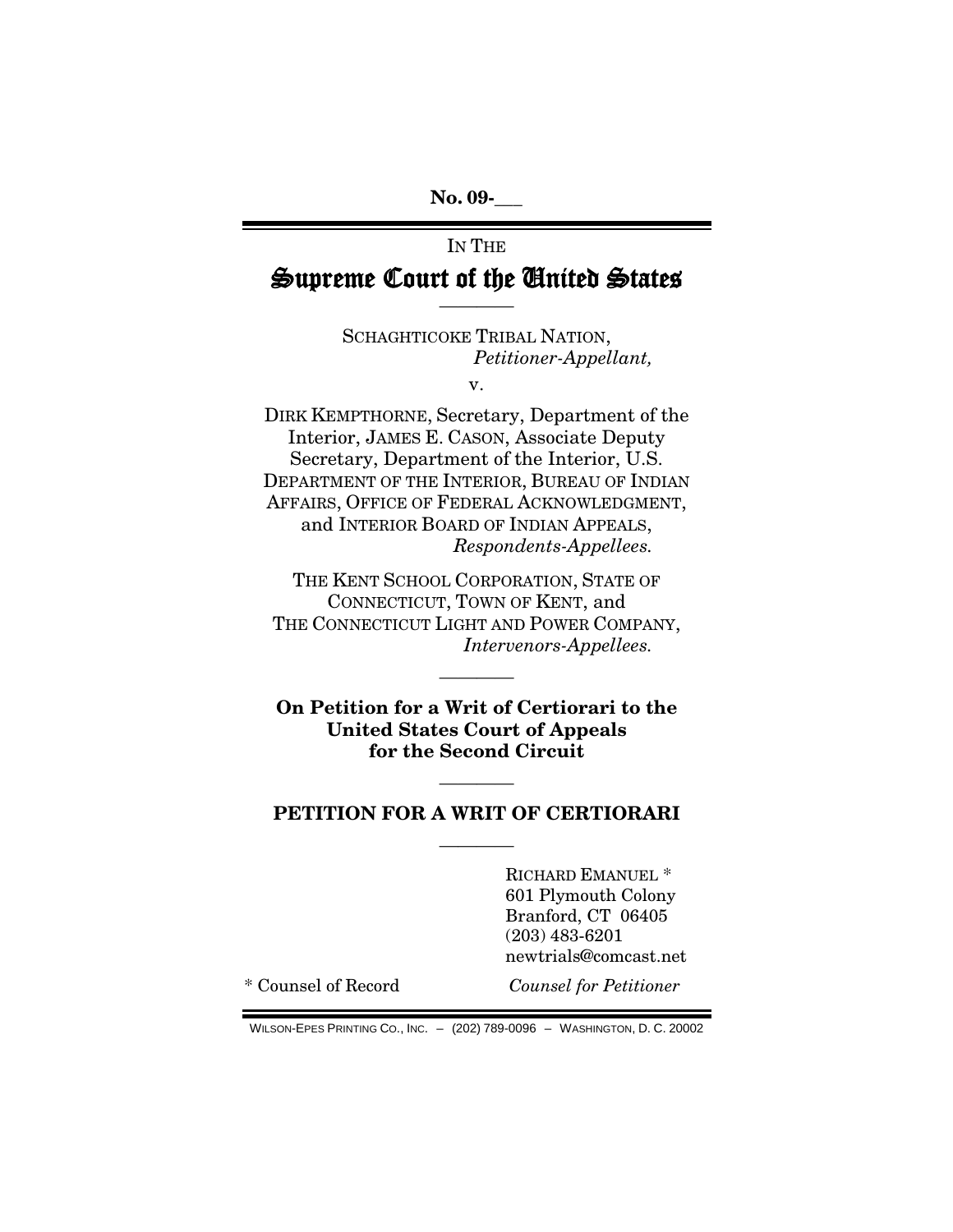### **QUESTION PRESENTED**

I. Whether certiorari should be granted to resolve a conflict among the Courts of Appeals on this question: when reviewing a petitioner's Due Process claim that undue political pressure has *actually* affected or influenced a federal administrative *adjudicative* decision, must a federal court also consider the petitioner's claim that Due Process was violated by the *appearance* of bias or impropriety arising from the political pressure.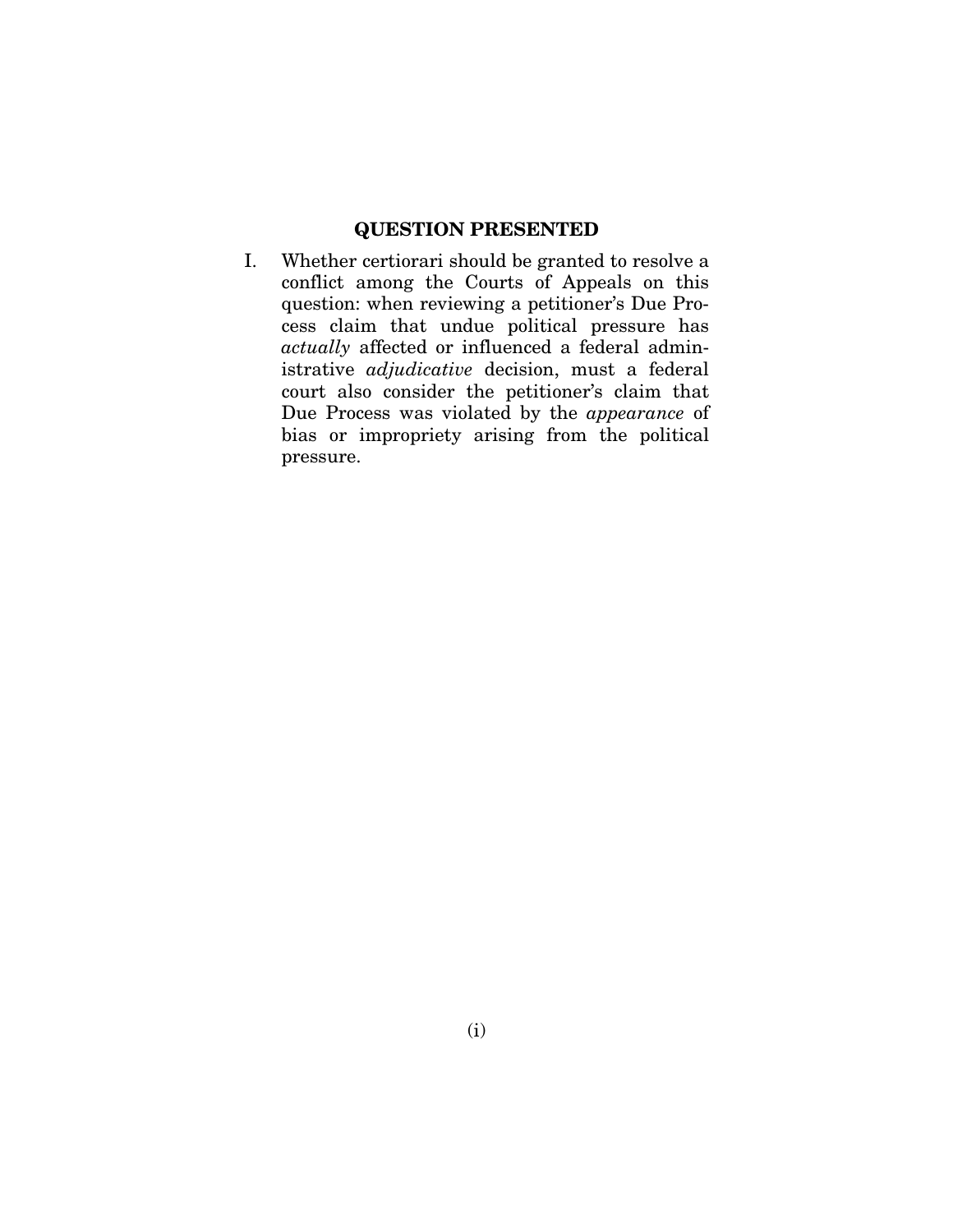# TABLE OF CONTENTS

|                                                                                | Page           |
|--------------------------------------------------------------------------------|----------------|
| <b>QUESTION PRESENTED</b>                                                      | $\mathbf{i}$   |
|                                                                                | vii            |
|                                                                                | $\overline{2}$ |
|                                                                                | $\overline{2}$ |
| CONSTITUTIONAL AND STATUTORY                                                   | $\overline{2}$ |
| STATEMENT OF THE CASE                                                          | 5              |
| Introduction and Overview: 275 Years of                                        | 6              |
| I. ADMINISTRATIVE AND JUDICIAL<br>PROCEEDINGS (1975-2010)                      | 8              |
|                                                                                | 8              |
| B. A Federal Judge Assumes Control of<br>the Tribe's Cases (2000-2001)         | 9              |
| C. The Negative Proposed Finding (PF)                                          | 10             |
| D. The Briefing Paper and Positive Final<br>Determination (FD) (Dec. 2003-Jan. |                |
|                                                                                | 10             |
| E. The Supplemental Transmittal                                                | 12             |
| F. The Final Determination (FD) is<br>Vacated and Remanded                     | 13             |
| G. James E. Cason and the Reconsidered<br>Final Determination (RFD)            | 14             |
| H. The Petition for Review in the                                              | 15             |
|                                                                                |                |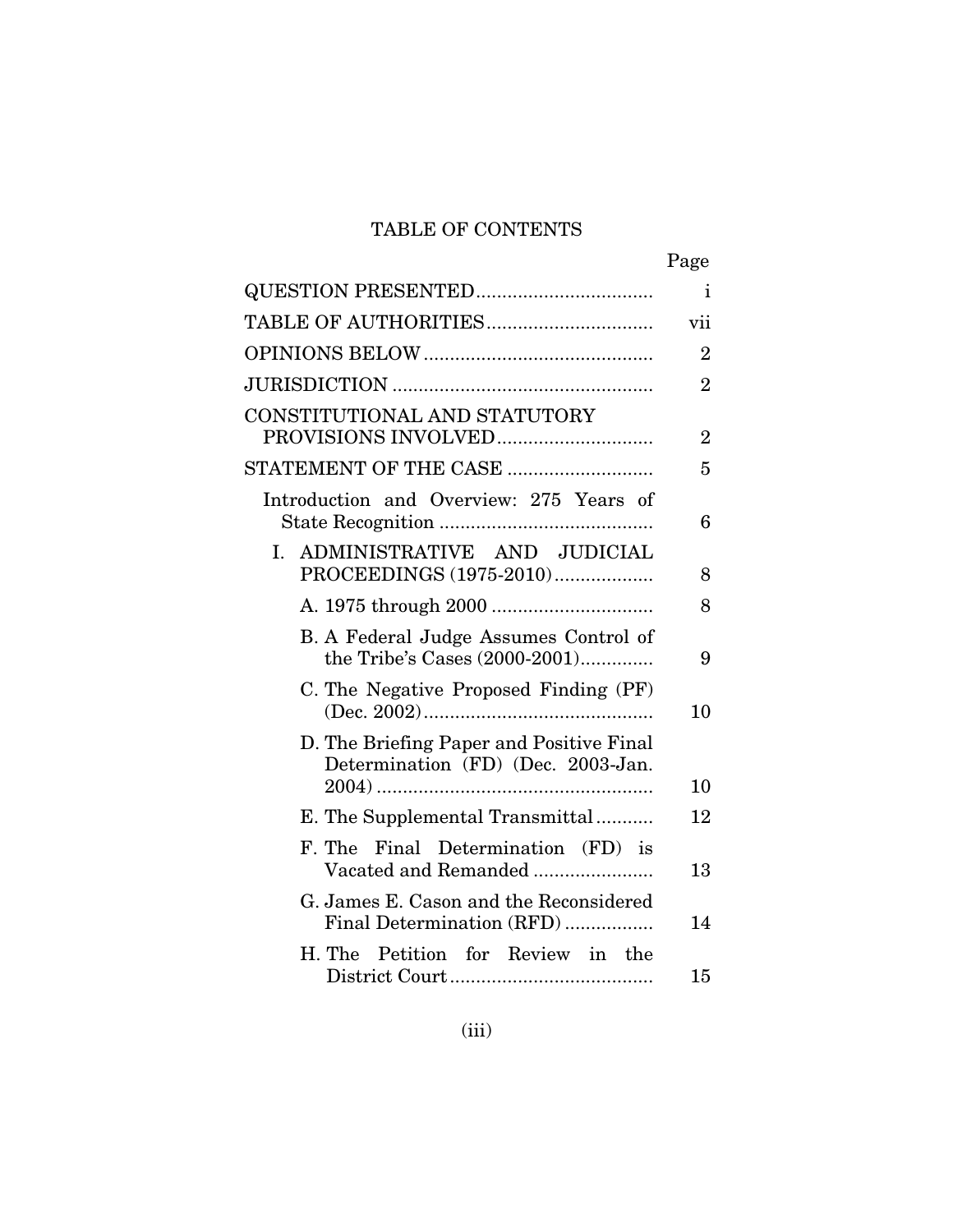# TABLE OF CONTENTS—Continued

|      |                                                                              | Page |
|------|------------------------------------------------------------------------------|------|
|      | I. Discovery Proceedings in the District                                     | 15   |
|      | J. The Summary Judgment Motions and<br>the District Court's Ruling           | 17   |
|      | K. The Appeal to the Second Circuit                                          | 17   |
|      | L. The Petition for Panel Rehearing and<br>for Rehearing <i>En Banc</i>      | 17   |
| II.  | "POLITICAL INFLUENCE"<br>THE<br>CLAIM: AN OVERVIEW                           | 18   |
|      | A. The Inspector General's Investiga-<br>tion: The Tribe Played by the Rules | 23   |
|      | B. The Attorney General Violates an Ex                                       | 23   |
|      | C. A Congressman Threatens the Secre-                                        | 24   |
|      | D. The Schaghticoke Acknowledgment                                           | 26   |
|      | E. Judge Dorsey's Ex Parte Communica-<br>tion with Governor Rell             | 27   |
| III. | HOW THE POLITICAL INFLUENCE<br>CLAIM WAS DECIDED                             | 29   |
|      |                                                                              | 29   |
|      |                                                                              | 30   |
|      | <b>REASONS FOR GRANTING THE WRIT</b>                                         | 32   |
|      | A. The<br>Acknowledgment Process is                                          | 32   |

iv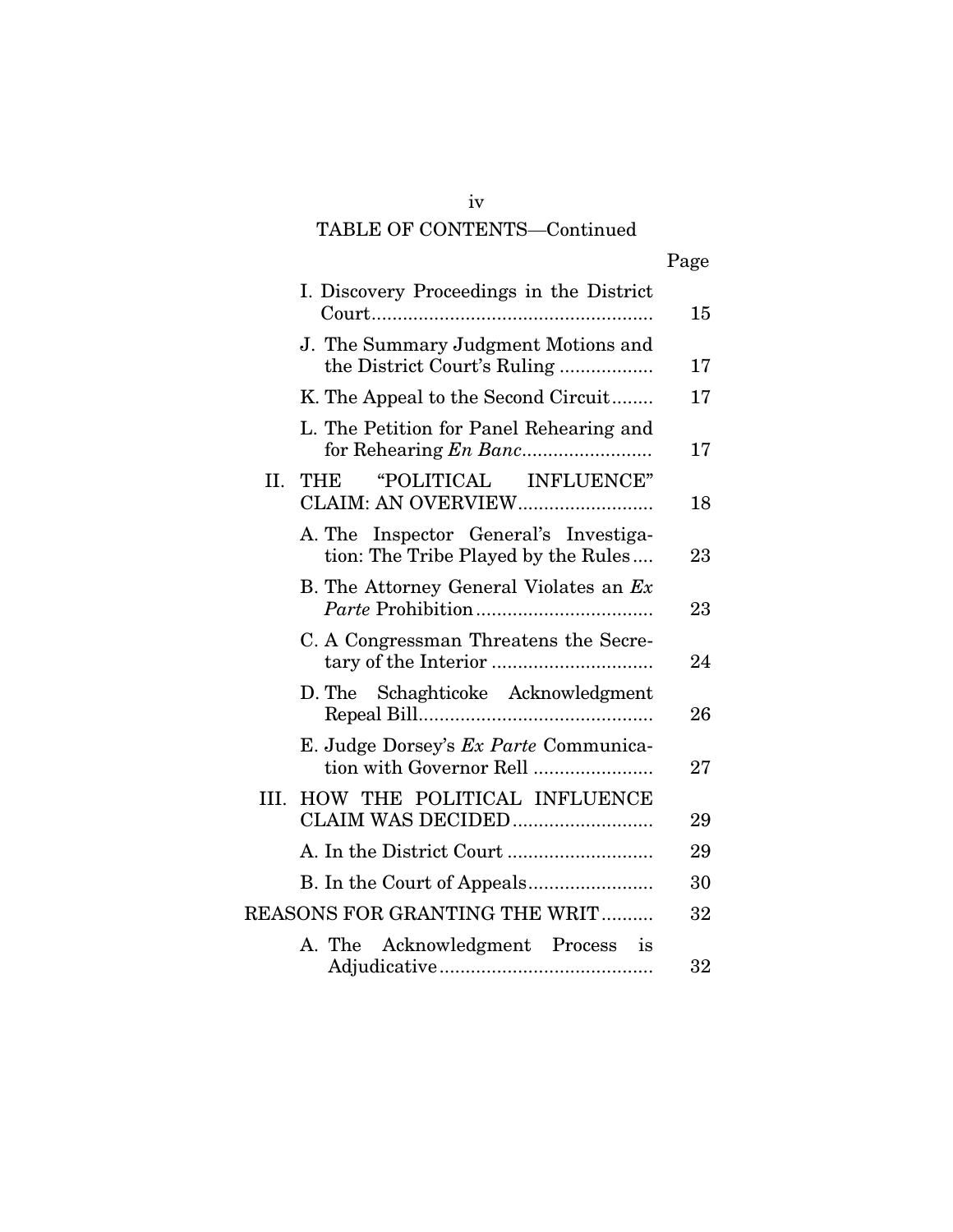### v TABLE OF CONTENTS—Continued

| ο<br>я<br>− |
|-------------|
|-------------|

| B. The Second Circuit's Town of Orange-                                                         | 33  |
|-------------------------------------------------------------------------------------------------|-----|
|                                                                                                 |     |
|                                                                                                 | 38  |
| <b>APPENDIX</b>                                                                                 |     |
| $APPENDIX A - Opinion$ in $Schaghticoke$<br>Tribal Nation v. Kempthorne, 587 F.Supp.            | 1a  |
| $APPENDIX B - Judgment (Aug. 27, 2008)$                                                         | 60a |
| APPENDIX C - Opinion in Schaghticoke<br>Tribal Nation v. Kempthorne, 587 F.3d 132               | 62a |
| APPENDIX D - Amended opinion in Schagh-<br>ticoke Tribal Nation v. Kempthorne (Nov.             | 68a |
| <b>APPENDIX E – Petition for Panel Rehearing</b><br>and Petition for Rehearing <i>En Banc</i>   | 76a |
| $APPENDIX F - Order$ denying petitions for<br>panel rehearing and for rehearing en banc<br>111a |     |
| APPENDIX G - Order granting Petitioner's<br>motion to stay issuance of mandate<br>113a          |     |
| APPENDIX H - Letter from Governor M.<br>Jodi Rell to Judge Peter C. Dorsey (July<br>115a        |     |
| APPENDIX I-Letter from Judge Peter C.<br>Dorsey to Governor M. Jodi Rell (Aug. 19,<br>118a      |     |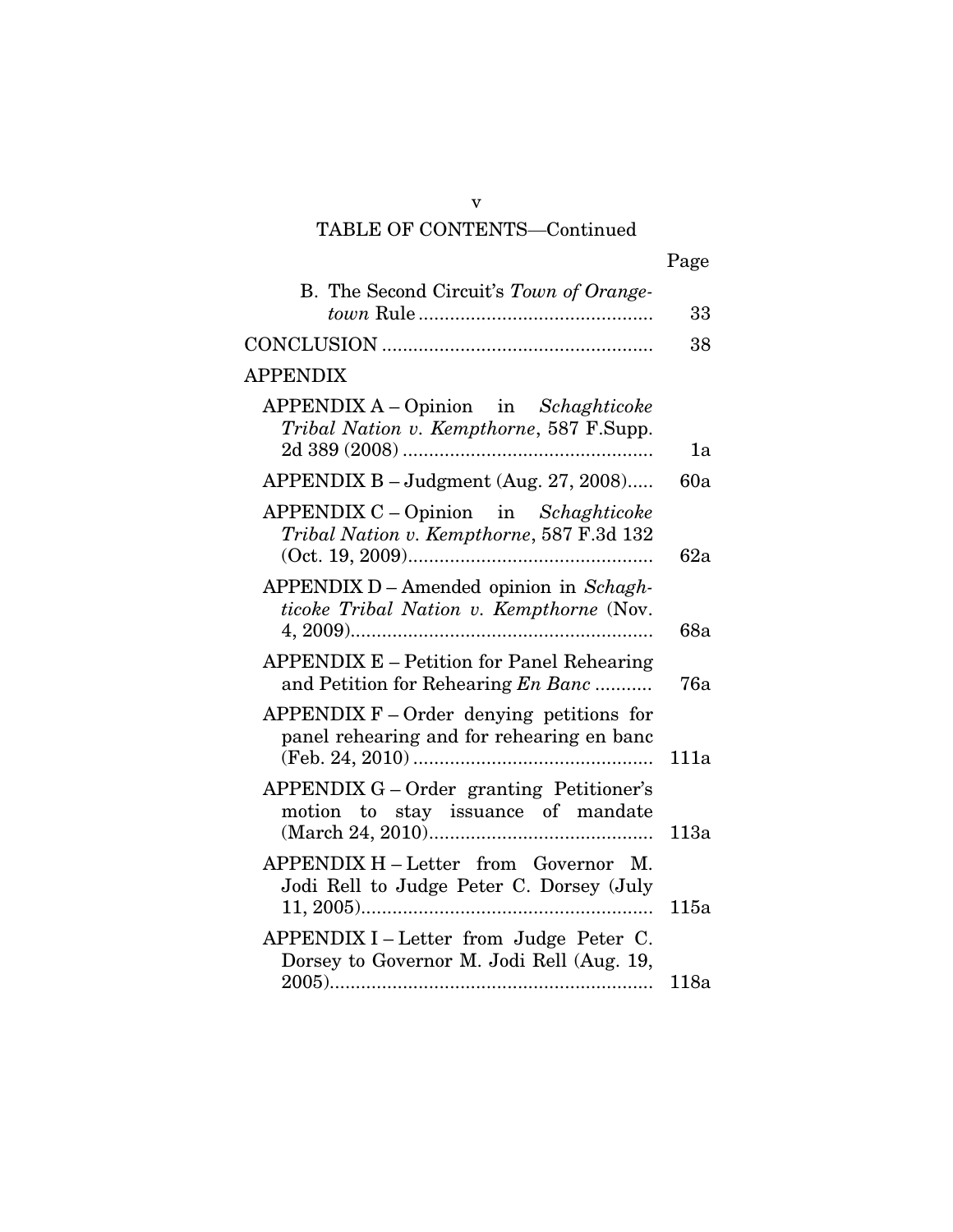# vi TABLE OF CONTENTS—Continued

| M.<br>۰. |
|----------|
|----------|

| APPENDIX $J$ – Scheduling Order (May 8,                                                 | 120a |
|-----------------------------------------------------------------------------------------|------|
| APPENDIX K – Order of Consolidation (Oct.                                               | 129a |
| APPENDIX L – Notice of Final Determina-<br>tion in Federal Register (Feb. 5, 2004) 131a |      |
| APPENDIX M – Notice of Reconsidered Final<br>Determination in Federal Register (Oct.    | 148a |
| APPENDIX N – Schaghticoke Acknowledg-                                                   | 157a |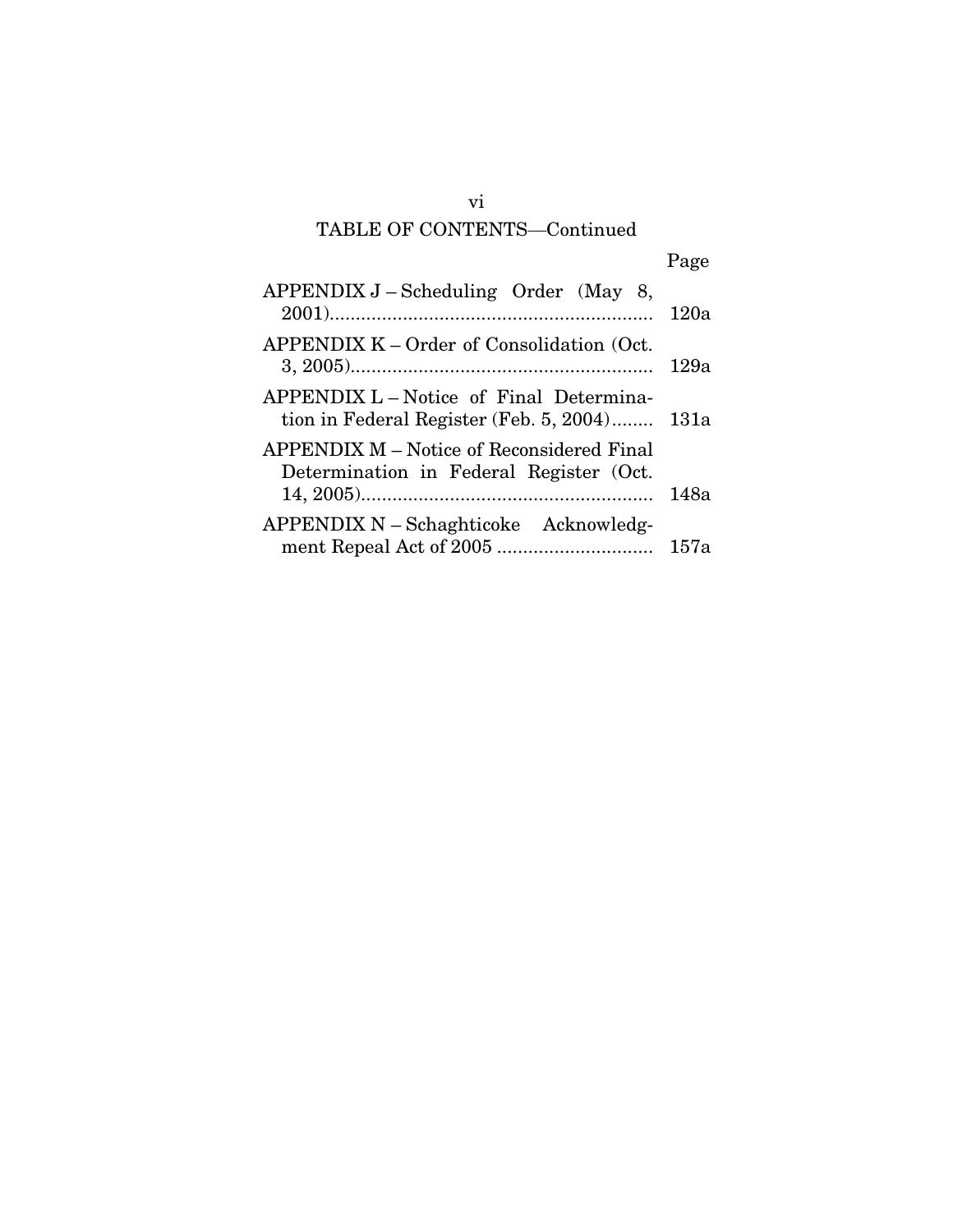# vii TABLE OF AUTHORITIES

| <b>CASES</b> |  |  |
|--------------|--|--|
|              |  |  |

S Page

| Aetna Life Insurance Co. v. Lavoie, 475                          | 36 |
|------------------------------------------------------------------|----|
| Association of Data Processing Service                           |    |
|                                                                  |    |
| Organizations, Inc. v. Board of Gover-                           |    |
| nors of Federal Reserve System, 745 F.2d                         |    |
|                                                                  | 33 |
| ATX, Inc. v. United States Department off                        |    |
| Transportation, 41 F.3d 1522 (D.C. Cir.                          |    |
|                                                                  | 36 |
| Caperton v. A.T. Massey Coal Co., Inc., $\overline{\phantom{a}}$ |    |
| U.S. _, 129 S.Ct. 2252 (2009)  32, 37-38                         |    |
| Chemung County v. Dole, 804 F.2d 216                             |    |
|                                                                  |    |
| Citizens to Preserve Overton Park, 401                           |    |
|                                                                  | 16 |
| D.C. Federation of Civic Associations et al.                     |    |
| v. Volpe, 459 F.2d 1231(D.C.Cir. 1971),                          |    |
| cert. denied, 405 U.S. 1030 (1972)                               | 35 |
| DCP Farms, et al. v. Yeutter, 957 F.2d                           |    |
| 1183 (5th Cir.), cert. denied, 506 U.S.                          |    |
| $953(1992)$                                                      | 35 |
| Esso Standard Oil Co. (Puerto Rico) v.                           |    |
| Lopez-Freytes, 522 F.3d 136 (1st Cir.                            |    |
| $2008)$                                                          | 34 |
| Fund for Animals, Inc. v. Rice, 85 F.3d 535                      |    |
|                                                                  | 35 |
|                                                                  |    |
| Gulf Oil Corporation v. Federal Power                            |    |
| Commission, 563 F.2d 588 (3rd Cir.                               |    |
| $1977)$                                                          | 34 |
| In re Federal Acknowledgment of the                              |    |
| Historical Eastern Pequot Tribe, 41 IBIA                         |    |
|                                                                  | 13 |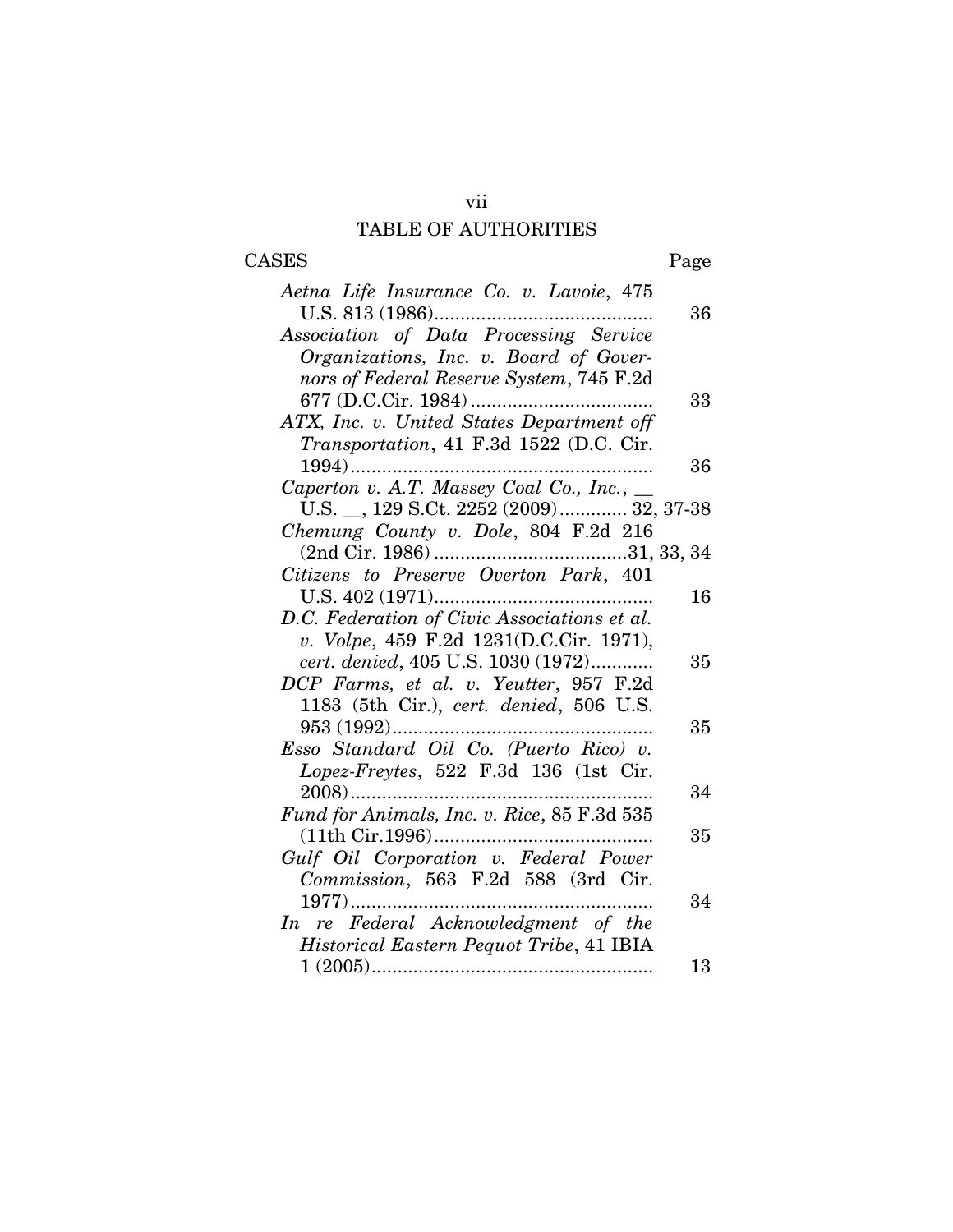# TABLE OF AUTHORITIES—Continued

Page

| In re Federal Acknowledgment of the          |    |
|----------------------------------------------|----|
| Schaghticoke Tribal Nation, 41 IBIA 30       |    |
|                                              |    |
| In re Murchison, 349 U.S. 133 (1955)         | 32 |
| Joint Anti-Fascist Refugee Committee v.      |    |
| McGrath, 341 U.S. 123 (1951) 36-37           |    |
| Koniag, Inc., The Village of Uyak v.         |    |
| Andrus, 580 F.2d 601 (D.C. Cir.), cert.      |    |
| denied, 439 U.S. 1052 (1978)                 | 36 |
| Lake v. Reno, 226 F.3d 141 (2nd Cir.         |    |
| 2000), overruled in part by Tuan Anh         |    |
| Nguyen v. INS, 533 U.S. 53 (2001)            | 7  |
| Latecoere International, Inc. v. United      |    |
| States Department of the Navy, 19 F.3d       |    |
|                                              | 30 |
| Monieson v. Commodity Futures Trading        |    |
| Commission, 996 F.2d 852 (7th Cir.           |    |
| 1993)                                        | 35 |
| Morelite Construction Corporation v. New     |    |
| York City District Council Carpenters        |    |
| Benefit Funds, 748 F.2d 79 (2nd Cir.         |    |
|                                              | 30 |
| Natural Resources Defense Council v.City     |    |
| of New York, 534 F. Supp. 279 (S.D.N.Y.),    |    |
| aff'd, 672 F.2d 292 (2nd Cir.), cert.        |    |
| dismissed, 456 U.S. 920 (1982)               | 34 |
| Offutt v. United States, 348 U.S. 11 (1954). | 36 |
| Peter Kiewit Sons' Co. v. United States      |    |
| Army Corps of Engineers, et al., 714 F.2d    |    |
| 163 (D.C.Cir. 1983)                          | 35 |
| Pillsbury Co. v. Federal Trade Commis-       |    |
| sion, 354 F.2d 952 (5th Cir. 1966)           | 34 |

viii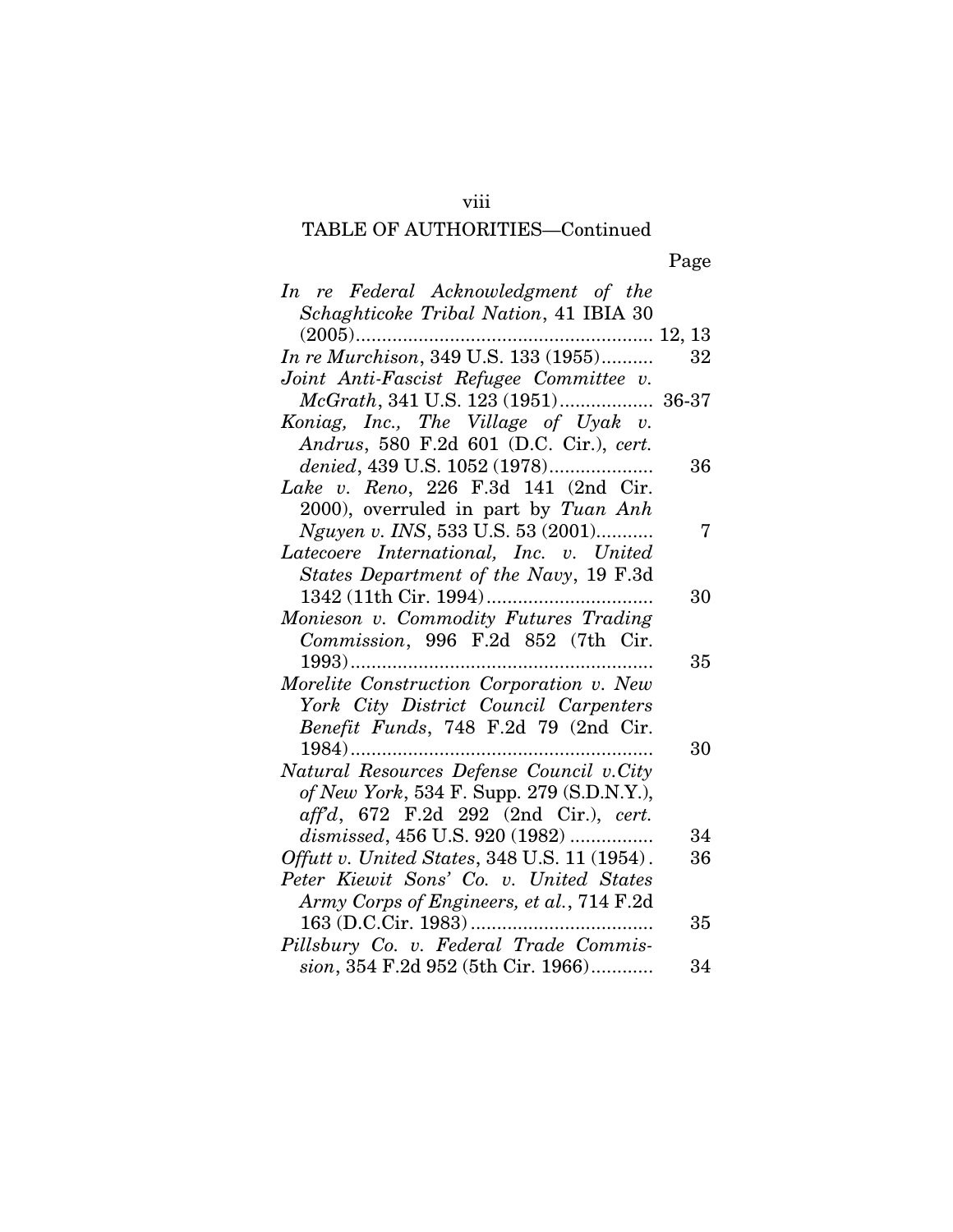# TABLE OF AUTHORITIES—Continued

|--|

| Portland Audubon Society v. The Endan-<br>gered Species Committee, 984 F.2d 1534 |                |
|----------------------------------------------------------------------------------|----------------|
|                                                                                  | 35             |
| Professional Air Traffic Controllers Organ-                                      |                |
| ization v. Federal Labor Relations Au-                                           |                |
| thority, 672 F.2d 109 (D.C.Cir. 1982)                                            | 36             |
| Radio Association on Defending Airwave                                           |                |
| Rights, Inc. v. United States Department                                         |                |
| of Transportation, 47 F.3d 794 (6th Cir),                                        |                |
| cert. denied, 516 U.S. 811 (1995)                                                | 36             |
| Schaghticoke Indians, et al., v. Kent School                                     |                |
| Corporation, et al., No. $2:75$ -cv-00125-                                       |                |
| PCD                                                                              | 8              |
| Schaghticoke Tribal Nation v. Harrison,                                          |                |
| 264 Conn. 829, 826 A.2d 1102 (2003)                                              | 7              |
| Schaghticoke Tribal Nation v. Kempthorne,                                        |                |
| 587 F. Supp. 2d 389 (D. Conn. 2008)                                              |                |
| Schaghticoke Tribal Nation v. Kempthorne,                                        |                |
| 587 F.3d 132 (2nd Cir. 2009)                                                     | $\overline{2}$ |
|                                                                                  |                |
| Schaghticoke Tribal Nation v. Kent School                                        |                |
| Corporation, Inc., et al., No. 3:98-cv-                                          |                |
|                                                                                  | 8              |
| Schaghticoke Tribal Nation v. United                                             |                |
| States of America and The Connecticut                                            |                |
| Light and Power Company, et al., No.                                             |                |
|                                                                                  | 8              |
| Sierra Club v. Costle, 657 F.2d 298 (D.C.                                        |                |
| Cir. 1981)                                                                       | 34             |
| Sokaogon Chippewa Community (Mole                                                |                |
| Lake Band of Lake Superior Chippewa)                                             |                |
| et al. v. Babbitt, 961 F. Supp. 1276                                             |                |
|                                                                                  | 30             |

ix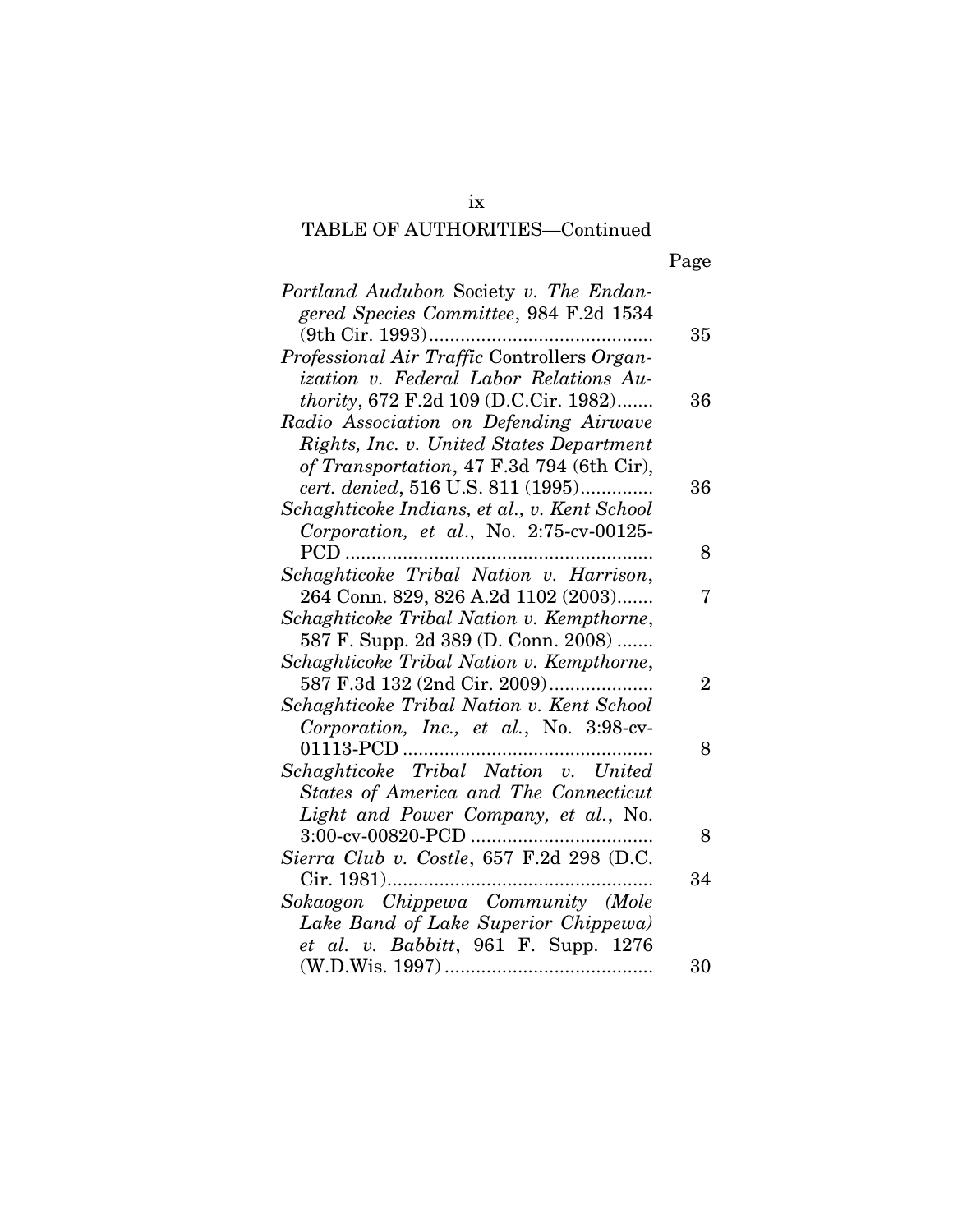### TABLE OF AUTHORITIES—Continued

| State of California ex rel. State Water      |
|----------------------------------------------|
| Resources Control Board v. Federal           |
| Energy Regulatory Commission, 966            |
| 35                                           |
| Town of Orangetown v. Ruckelshaus, 740       |
| F.2d 185 (2nd Cir. 1984) 18, 31, 33, 34, 36  |
| Tumey v. Ohio, 273 U.S. 510 (1927)<br>37     |
| United States of America v. 43.47 Acres of   |
| Land, More or Less Situated in the           |
| County of Litchfield, Town of Kent, et       |
| al., 855 F. Supp. 549, 552 (D. Conn.         |
| 9                                            |
| United States v. Florida East Coast Ry.      |
| 33                                           |
| United States v. Mead Corporation, 533       |
| 32                                           |
| Wechsler v. Steinberg, 733 F.2d 1054 (2nd    |
| 30                                           |
| Withrow v. Larkin, 421 U.S. 35 (1975) 32, 37 |

### CONSTITUTIONAL PROVISIONS:

United States Constitution, Amendment V.. 2

### STATUTES AND COURT RULES:

|                                        | 4,6 |
|----------------------------------------|-----|
| 59 Fed. Reg. 12140 (March 15, 1994)    | - 5 |
| 67 Fed. Reg. 76184 (Dec. 11, 2002)     | 10  |
|                                        | 12  |
| 70 Fed. Reg. 60101 (Oct. 14, 2005)     | 15  |
| Rules of the Supreme Court, R. $10(a)$ | 36  |
|                                        |     |
|                                        | 3   |

x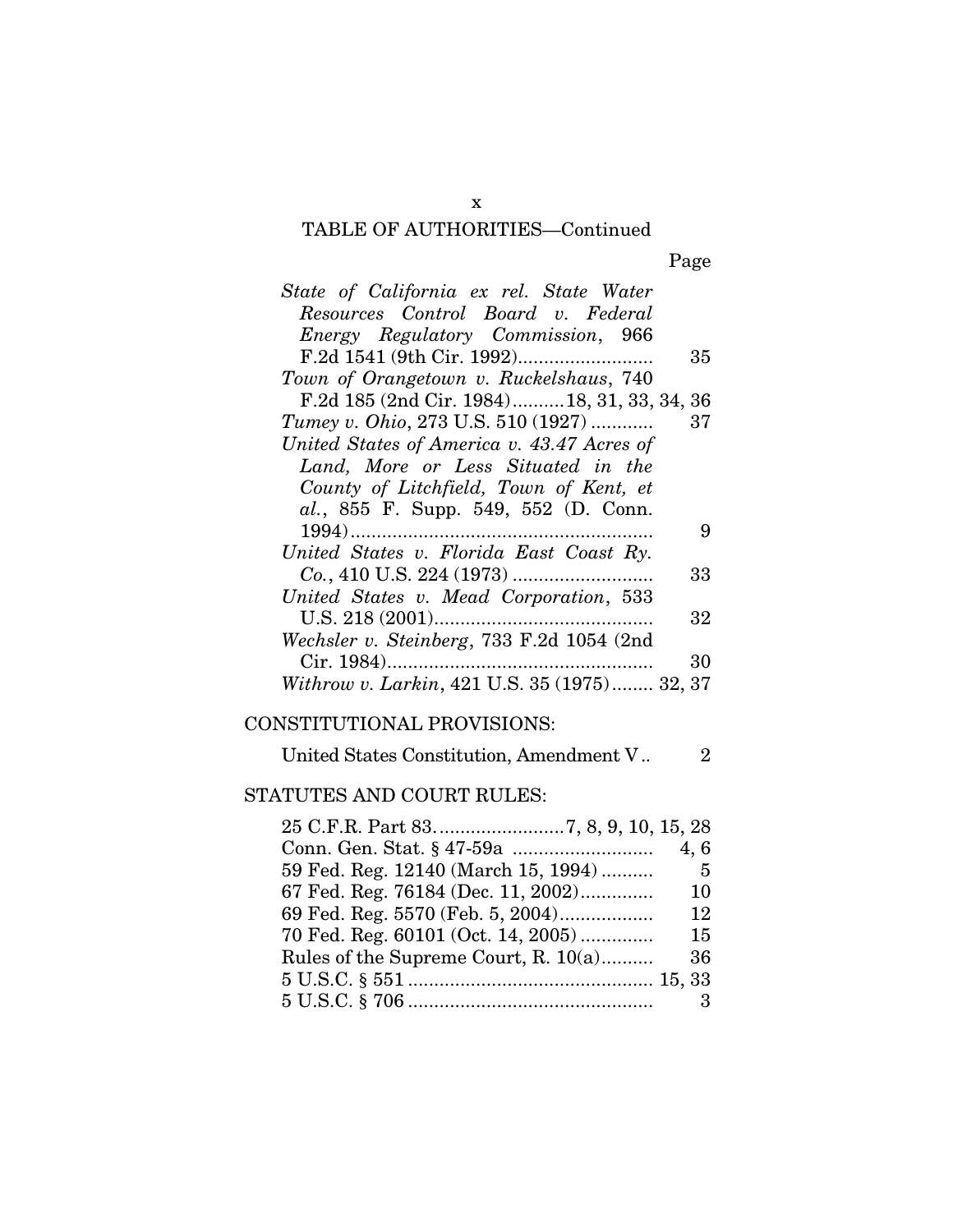# xi TABLE OF AUTHORITIES—Continued

| M.<br>I |
|---------|
|---------|

|                                    | $-5$               |
|------------------------------------|--------------------|
|                                    |                    |
|                                    | 37                 |
|                                    | $\mathbf{\Lambda}$ |
| $25 \text{ U.S.C.} \$ $1291 \dots$ |                    |

### MISCELLANEOUS

| ABA Annotated Model Code of Judicial            |    |
|-------------------------------------------------|----|
|                                                 | 37 |
| Hearing before the House Committee on           |    |
| Government Reform, Betting on Trans-            |    |
| parency: Toward Fairness and Integrity          |    |
| in the Interior Department's Tribal Rec-        |    |
| ognition Process, 108th Cong., 2d Sess.         |    |
|                                                 |    |
| Hearing before the Senate Committee on          |    |
| Indian Affairs, Federal Recognition,            |    |
| 109th Cong., 1st Sess. (2005)                   | 19 |
| <i>House Ethics Manual</i> , Committee on Stan- |    |
| dards of Official Conduct, U.S. House of        |    |
| Representatives, 110th Congress, 2d             |    |
|                                                 | 25 |
| Oversight Hearing before the House Com-         |    |
| mittee on Resources, Federal Recogni-           |    |
| tion and Acknowledgment Process by the          |    |
| Bureau of Indian Affairs, 108th Cong.,          |    |
|                                                 | 19 |
| Schaghticoke Acknowledgment Repeal Act          |    |
| of 2005 (H.R. 1104) 109th Congress, 1st         |    |
|                                                 | 26 |
|                                                 |    |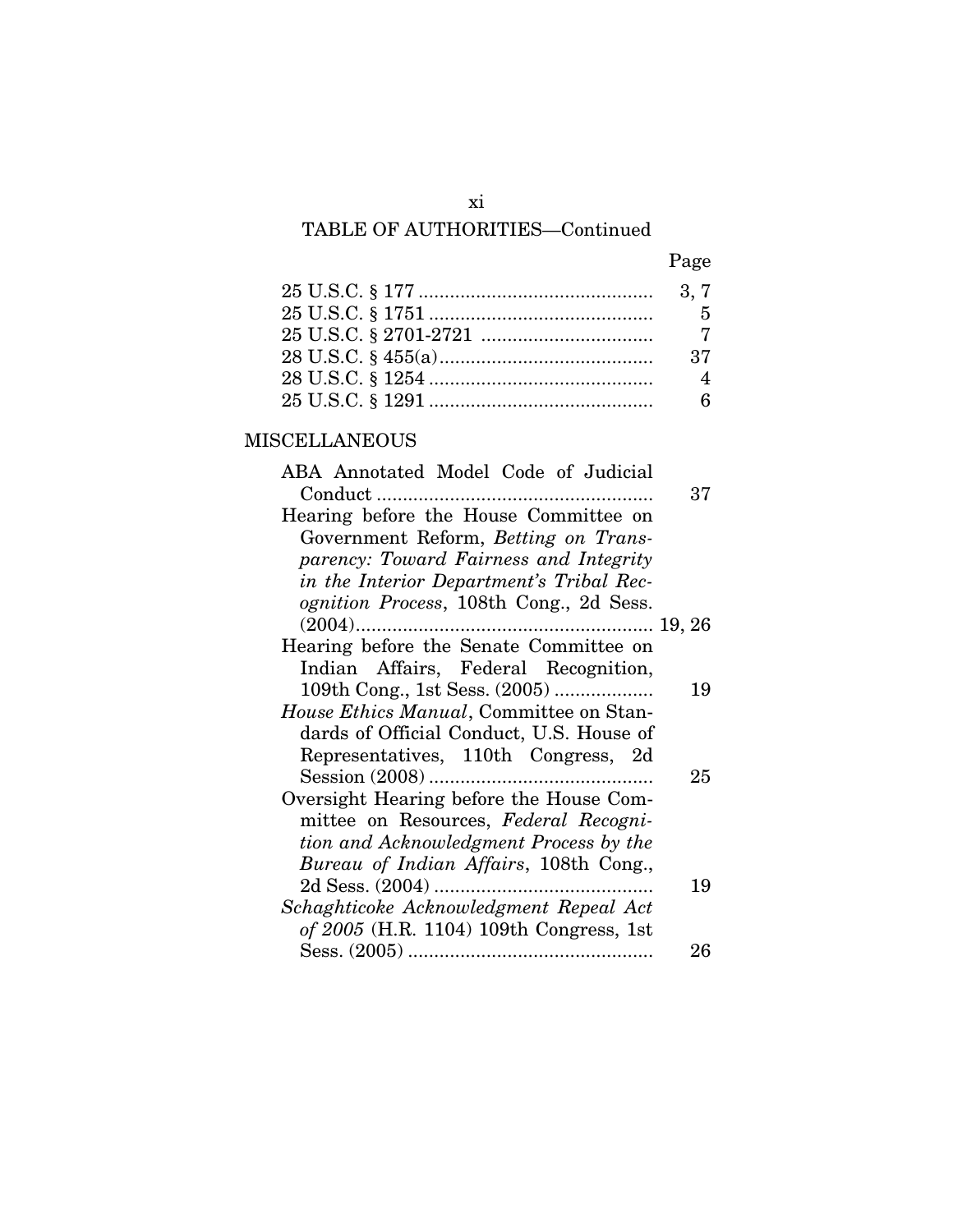# IN THE Supreme Court of the United States

————

No. 09-

————

SCHAGHTICOKE TRIBAL NATION, *Petitioner-Appellant,*

v.

DIRK KEMPTHORNE, Secretary, Department of the Interior, JAMES E. CASON, Associate Deputy Secretary, Department of the Interior, U.S. DEPARTMENT OF THE INTERIOR, BUREAU OF INDIAN AFFAIRS, OFFICE OF FEDERAL ACKNOWLEDGMENT, and INTERIOR BOARD OF INDIAN APPEALS, *Respondents-Appellees.*

THE KENT SCHOOL CORPORATION, STATE OF CONNECTICUT, TOWN OF KENT, and THE CONNECTICUT LIGHT AND POWER COMPANY, *Intervenors-Appellees.*

————

**On Petition for a Writ of Certiorari to the United States Court of Appeals for the Second Circuit**

#### **PETITION FOR A WRIT OF CERTIORARI** ————

————

The Petitioner, Schaghticoke Tribal Nation, respectfully prays that a writ of certiorari issue to review the judgment and opinion of the United States Court of Appeals for the Second Circuit, rendered on October 19, 2009, and amended on November 4, 2009.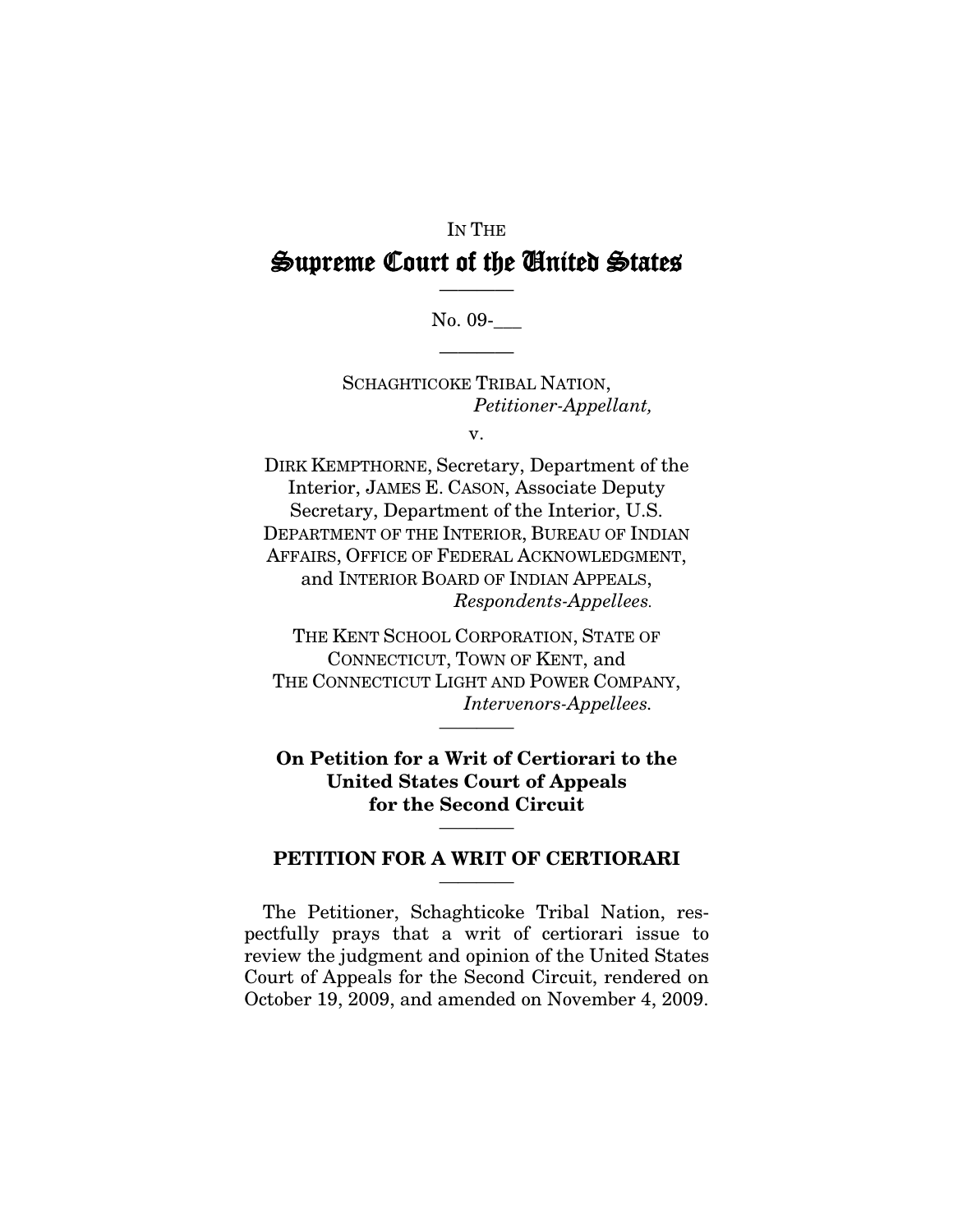#### **OPINIONS BELOW**

The original opinion of the United States Court of Appeals for the Second Circuit, in *Schaghticoke Tribal Nation v. Kempthorne et al*., is officially reported at 587 F.3d 132 (Oct. 19, 2009) (Cabranes and Miner, *Circuit Judges*, and Korman, *District Judge*) (*per curiam*), and is reproduced in the Appendix to this petition, at 62a-67a. The Court of Appeals amended its opinion on November 4, 2009, and the amended opinion is reproduced in the Appendix at 68a-75a. The District Court's Ruling on Cross-Motions for Summary Judgment (Hon. Peter C. Dorsey), is officially reported at 587 F. Supp. 2d 389 (2008), and is reproduced in the Appendix at 1a-59a.

#### **JURISDICTION**

The judgment of the United States Court of Appeals for the Second Circuit was entered on October 19, 2009. On November 25, 2009, the Petitioner filed a combined Petition for Rehearing and Petition for Rehearing *En Banc.* See Appendix 76a-110a. The Court of Appeals denied the petitions in an Order issued on February 24, 2010. See Appendix 111a-112a. On March 24, 2010, the Court of Appeals granted the Petitioner's motion to stay issuance of the mandate until May 25, 2010. See Appendix 113a-114a. The jurisdiction of this Court is invoked pursuant to 28 U.S.C. § 1254.

#### **CONSTITUTIONAL AND STATUTORY PROVISIONS INVOLVED**

**The Fifth Amendment to the Constitution of the United States** provides in pertinent part: ". . . nor shall any person … be deprived of life, liberty, or property, without due process of law. . . ."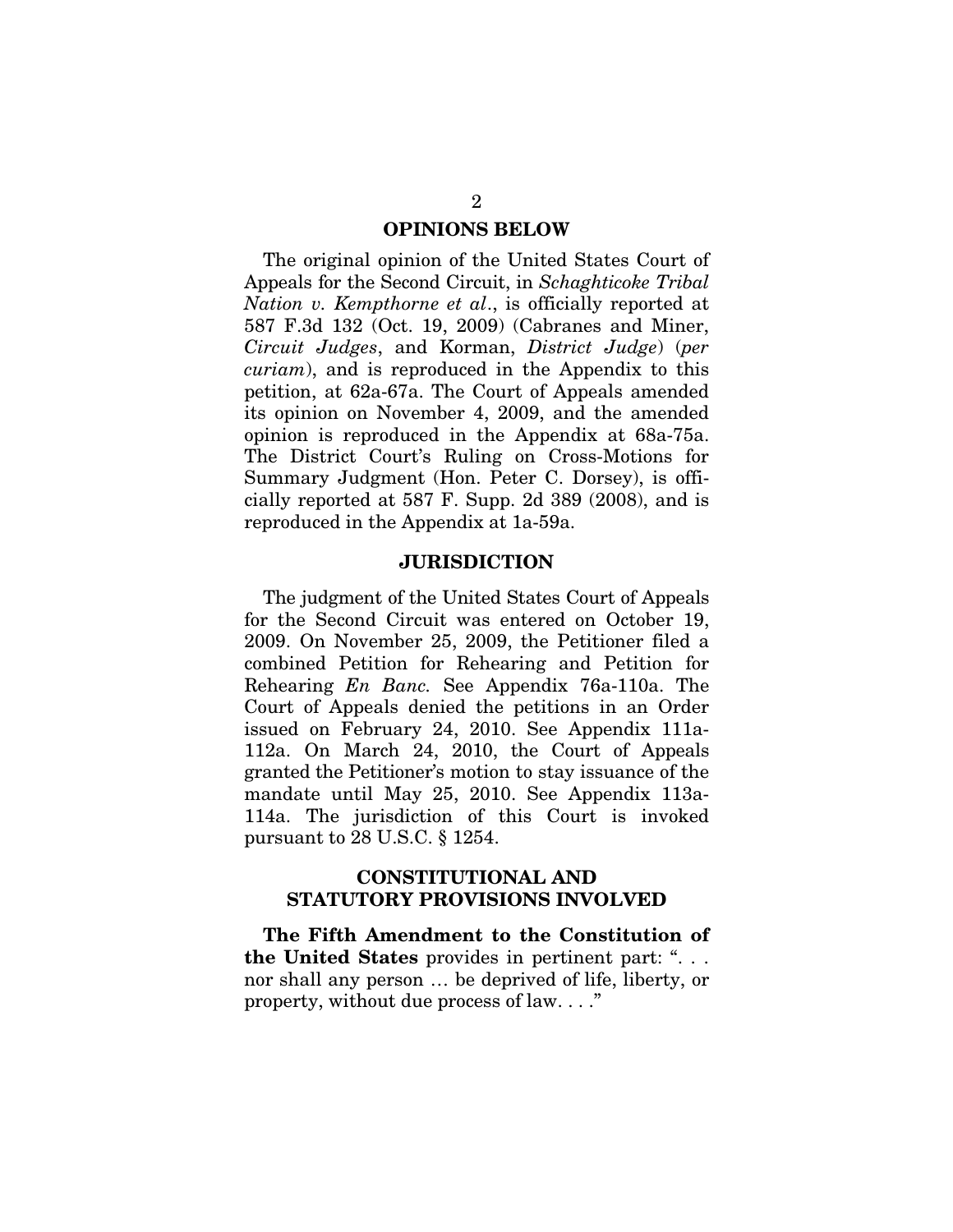"To the extent necessary to decision and when presented, the reviewing court shall decide all relevant questions of law, interpret constitutional and statutory provisions, and determine the meaning or applicability of the terms of an agency action. The reviewing court shall—

(1) compel agency action unlawfully withheld or unreasonably delayed; and

(2) hold unlawful and set aside agency action, findings, and conclusions found to be—

(A) arbitrary, capricious, an abuse of discretion, or otherwise not in accordance with law;

(B) contrary to constitutional right, power, privilege, or immunity . . . ."

**25 U.S.C. § 177** provides: "No purchase, grant, lease, or other conveyance of lands, or of any title or claim thereto, from any Indian nation or tribe of Indians, shall be of any validity in law or equity, unless the same be made by treaty or convention entered into pursuant to the Constitution. Every person who, not being employed under the authority of the United States, attempts to negotiate such treaty or convention, directly or indirectly, or to treat with any such nation or tribe of Indians for the title or purchase of any lands by them held or claimed, is liable to a penalty of \$ 1,000. The agent of any State who may be present at any treaty held with Indians under the authority of the United States, in the presence and with the approbation of the commissioner of the United States appointed to hold the same, may, however, propose to, and adjust with, the Indians the compensation to be made for their claim to lands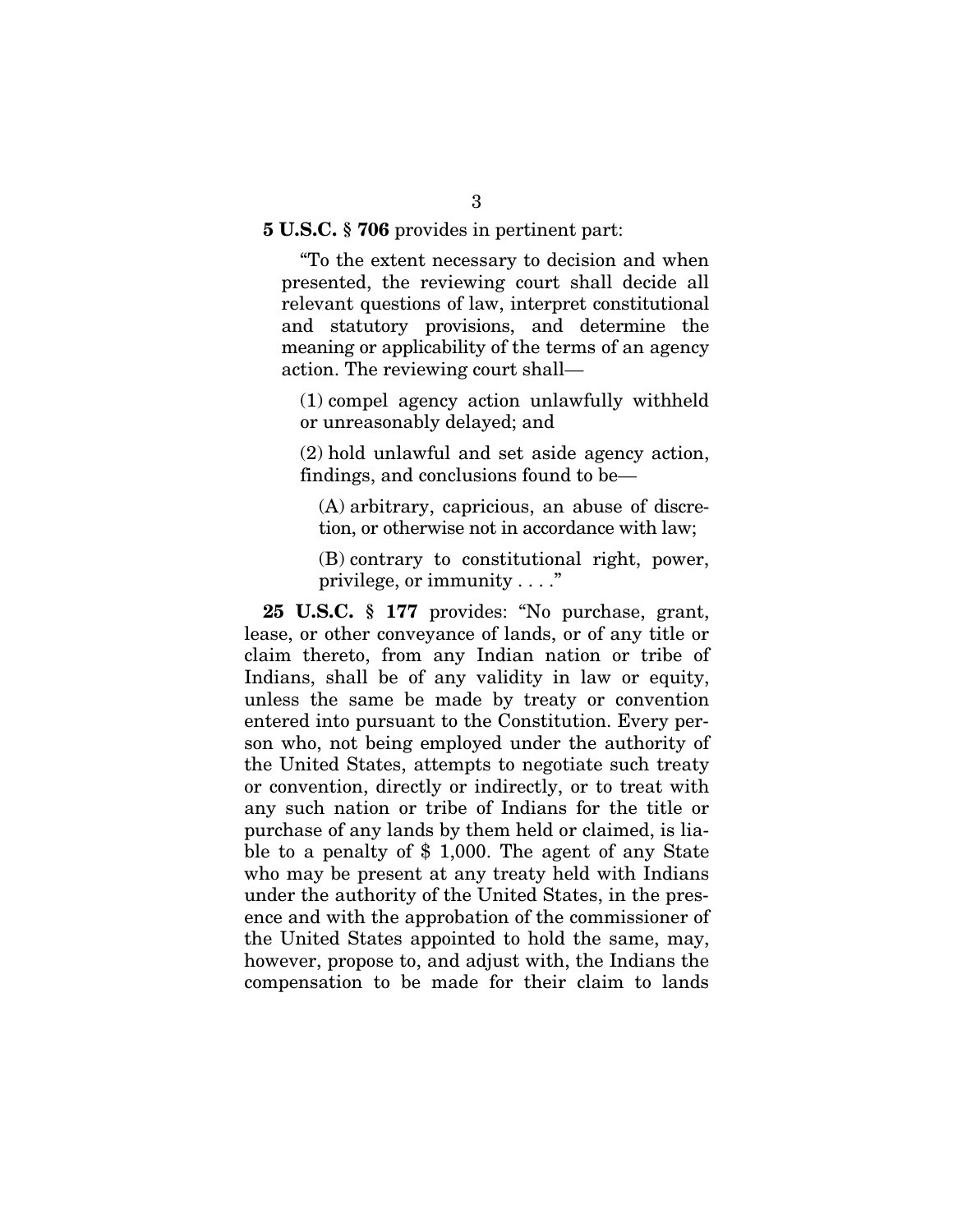within such State, which shall be extinguished by treaty."

#### **28 U.S.C. § 1254** provides in pertinent part:

"Cases in the courts of appeals may be reviewed by the Supreme Court by the following methods:

(1) By writ of certiorari granted upon the petition of any party to any civil or criminal case, before or after rendition of judgment or decree:..."

#### **Conn. Gen. Stat. § 47-59a** provides:

"(a) It is hereby declared the policy of the state of Connecticut to recognize that all resident Indians of qualified Connecticut tribes are considered to be full citizens of the state and they are hereby granted all the rights and privileges afforded by law, that all of Connecticut's citizens enjoy. It is further recognized that said Indians have certain special rights to tribal lands as may have been set forth by treaty or other agreements.

(b) The state of Connecticut further recognizes that the indigenous tribes, the Schaghticoke, the Paucatuck Eastern Pequot, the Mashantucket Pequot, the Mohegan and the Golden Hill Paugussett are self-governing entities possessing powers and duties over tribal members and reservations. Such powers and duties include the power to: (1) Determine tribal membership and residency on reservation land; (2) determine the tribal form of government; (3) regulate trade and commerce on the reservation; (4) make contracts, and (5) determine tribal leadership in accordance with tribal practice and usage."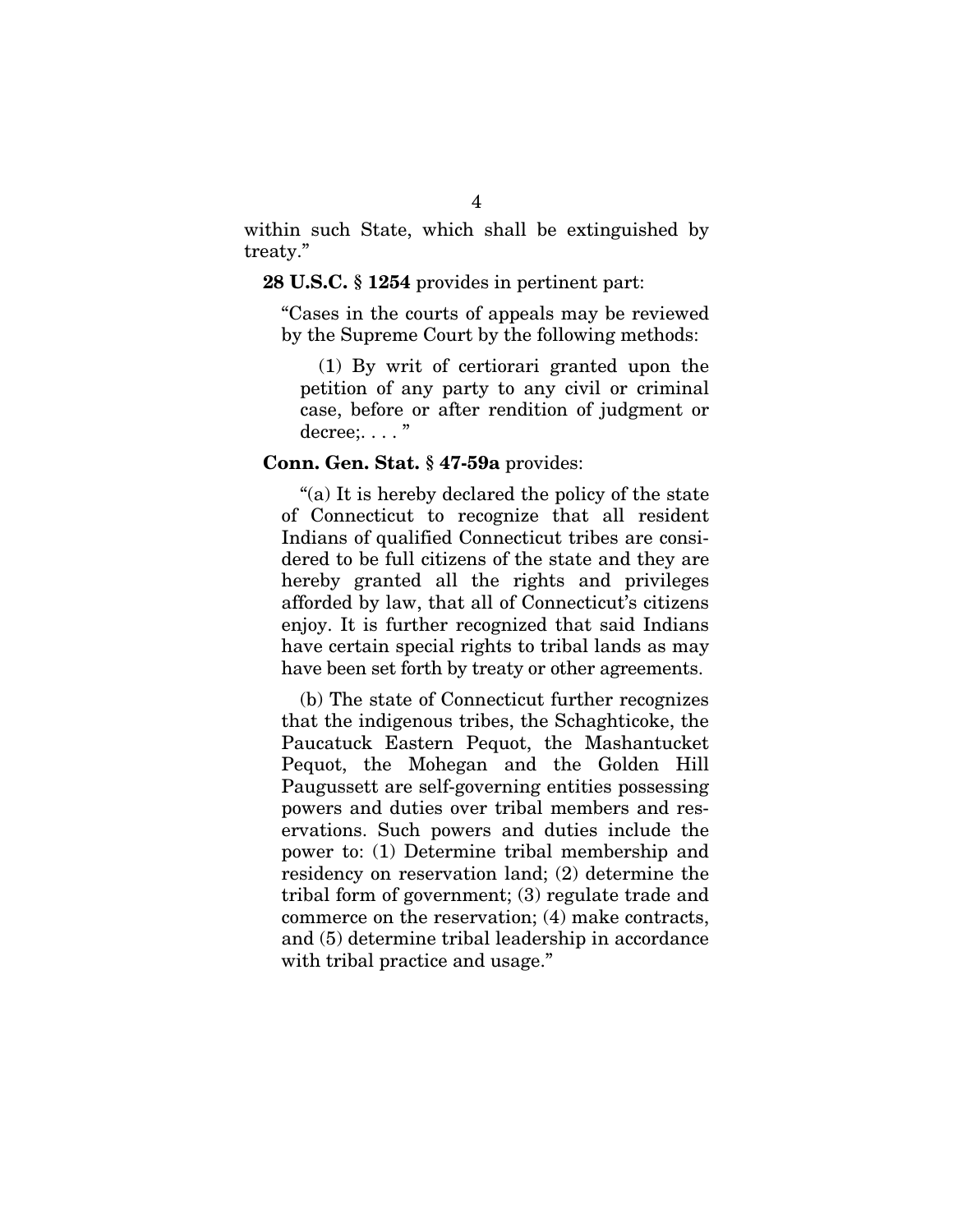#### **STATEMENT OF THE CASE**

This petition arises from a twenty-nine-year quest by a Connecticut Indian tribe, the Schaghticoke Tribal Nation (STN or Tribe), to attain federal "acknowledgment." It presents an issue that is far from being uniquely "Indian." In fact, this is an administrative law case. The Petitioner's principal contention is that in the context of a federal administrative *adjudicative* decision, a litigant's due process right to a fair hearing may be violated by the "appearance of bias" or impropriety. It is an issue that can affect *any* litigant in *any* adjudicative proceeding before *any* federal agency.

As explained *infra*, in January 2004 the Petitioner received a *favorable* decision (the Final Determination, or FD) on its petition for federal acknowledgment. But that decision triggered an avalanche of political opposition, based on politicians' and citizens' fears of a third Indian  $casino<sup>1</sup>$  $casino<sup>1</sup>$  $casino<sup>1</sup>$  in the Constitution State. Twenty months later, in October 2005, the Bureau of Indian Affairs (BIA) issued a Reconsidered Final Determination (RFD) *denying* federal acknowledgment. Such a rescindment is exceedingly rare.

Following the rejection of its petition for acknowledgment, the Tribe filed a Petition for Review in the United States District Court for the District of Connecticut. That Petition claimed, *inter alia*, that the RFD was "arbitrary and capricious"; that the RFD was the result of undue political influence; and that

 $\overline{a}$ 

<span id="page-15-0"></span><sup>1</sup> Foxwoods Resort Casino is run by the Mashantucket Pequot Tribe, which was recognized by Congress in 1983. See 25 U.S.C. § 1751 et seq. The Mohegan Sun Casino is operated by the Mohegan Tribe, which was acknowledged under the regulations in 1994. See 59 Fed. Reg. 12140 (March 15, 1994).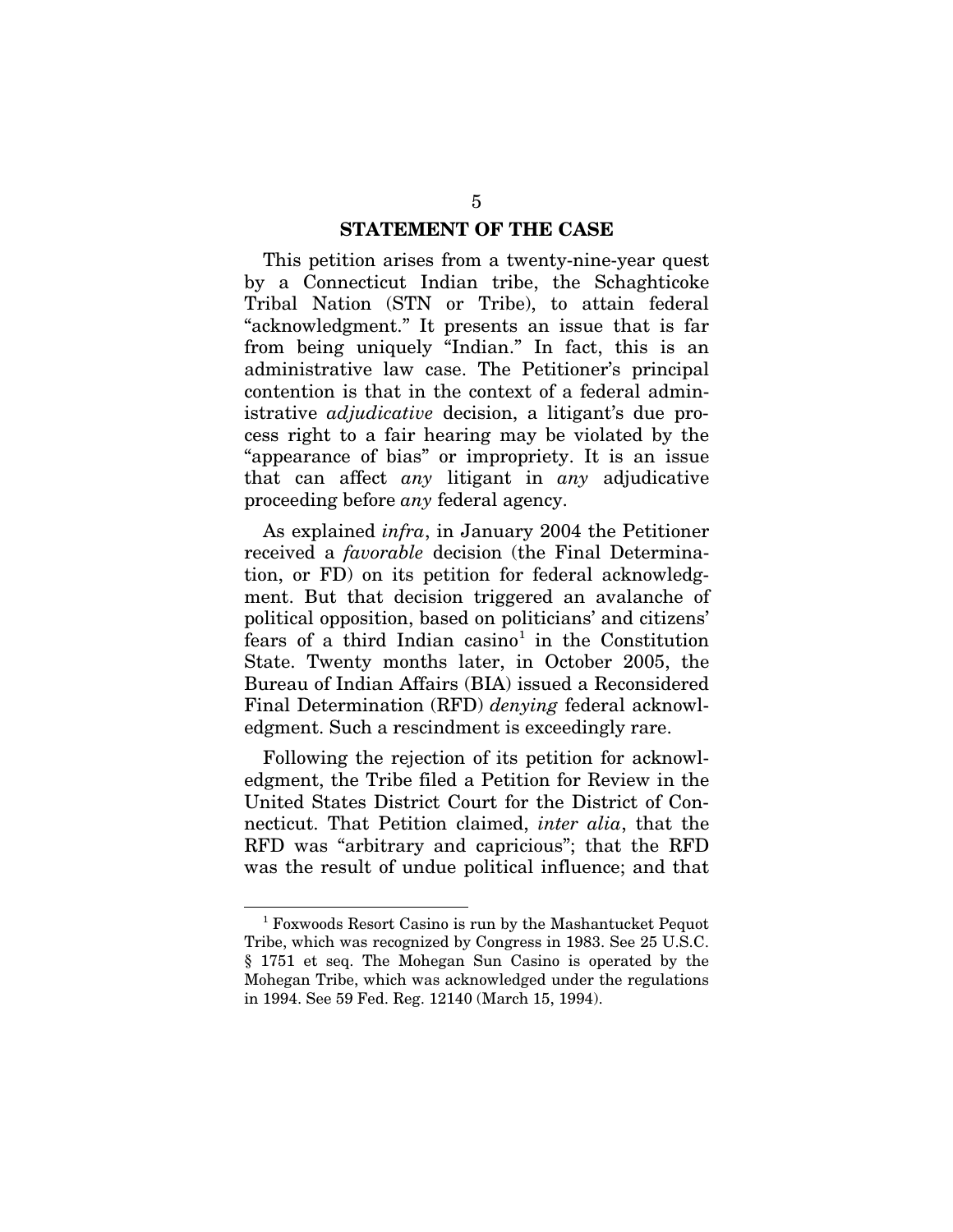the RFD had been issued by an unauthorized decisionmaker. The District Court decided the Petition for Review by directing the parties to file cross-motions for summary judgment. The Court denied the Petitioner's motion for summary judgment, and granted the cross-motions for summary judgment filed by the Respondents and Intervenors.

The Tribe appealed to the United States Court of Appeals for the Second Circuit, invoking its appellate jurisdiction under 28 U.S.C. § 1291. In that appeal, the Tribe abandoned its challenge to the merits of the RFD, and challenged only the fairness of the process by which the RFD was reached. Specifically, the Tribe claimed that the RFD resulted from undue (and improper) political influence, or from the appearance of bias, and that the RFD was issued by an unauthorized decisionmaker. The case was argued on October 8, 2009, and on October 19, 2009, the Court of Appeals issued a *per curiam* opinion rejecting the Tribe's claims. (An amended *per curiam* opinion was issued on November 4, 2009.) The Tribe's petitions for panel rehearing and for rehearing en banc, were denied on February 24, 2010. See Appendix 76a-110a.

#### **Introduction and Overview: 275 Years of State Recognition**

There is no question about the Tribe's historical pedigree. The first "Scatacook" settlement was established in the early eighteenth century, near the banks of the Housatonic River, in the Town of Kent, Connecticut, and the Connecticut Colony first reserved land for the Tribe's use in 1736. By statute, Connecticut recognizes the Tribe as one of five "indigenous tribes" that are "self-governing entities possessing powers and duties over tribal members and reservations." Conn. Gen. Stat. § 47-59a(b). As the Connecticut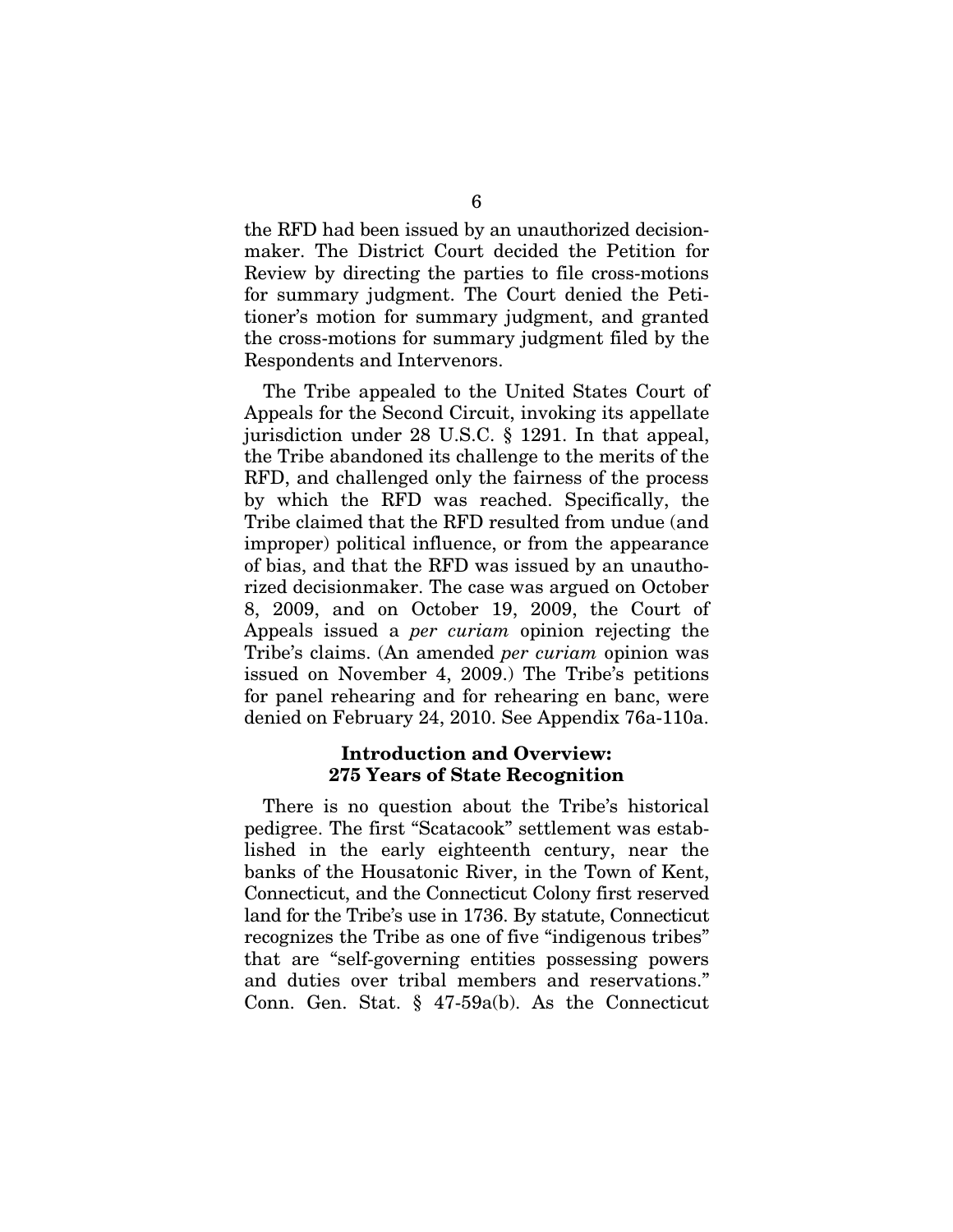Supreme Court has noted, "[t]he Schaghticoke are a state-recognized tribe of Indians who possess a staterecognized reservation in Kent." *Schaghticoke Tribal Nation v. Harrison*, 264 Conn. 829, 831, 826 A.2d 1102 (2003).

Despite *state* recognition, the Tribe sought federal acknowledgment from the Department, since acknowledgment "is a prerequisite to the protection, services, and benefits of the Federal government available to Indian tribes by virtue of their status as tribes." 25 C.F.R. §83.2. Once acknowledged, a tribe "is entitled to the immunities and privileges available to other federally acknowledged Indian tribes by virtue of their government-to-government relationship with the United States as well as the responsibilities, powers, limitations and obligations of such tribes." *Id.*

Of special importance in this case, those protections, benefits, and immunities include the ability to prosecute and defend claims concerning tribal lands, pursuant to the Indian Nonintercourse Act, 25 U.S.C. § 177. It was *land* that provided the imperative for the Tribe's filing of a petition for acknowledgment in 1981.

Now, however, the Tribe's request for federal acknowledgment is overshadowed by "the proverbial 800 pound gorilla." *Lake v. Reno*, 226 F.3d 141, 144 (2nd Cir. 2000), overruled in part by *Tuan Anh Nguyen v. INS*, 533 U.S. 53 (2001). The gorilla in this case is the "right" of a federally acknowledged tribe to enter into a gaming compact with a state, in order to operate a gaming casino, under the authority of the Indian Gaming Regulatory Act, 25 U.S.C. § 2701-2721, enacted in 1988. As the District Court noted, "the cultural climate of the last dozen years has created a tendency to equate tribal acknowledgment with casino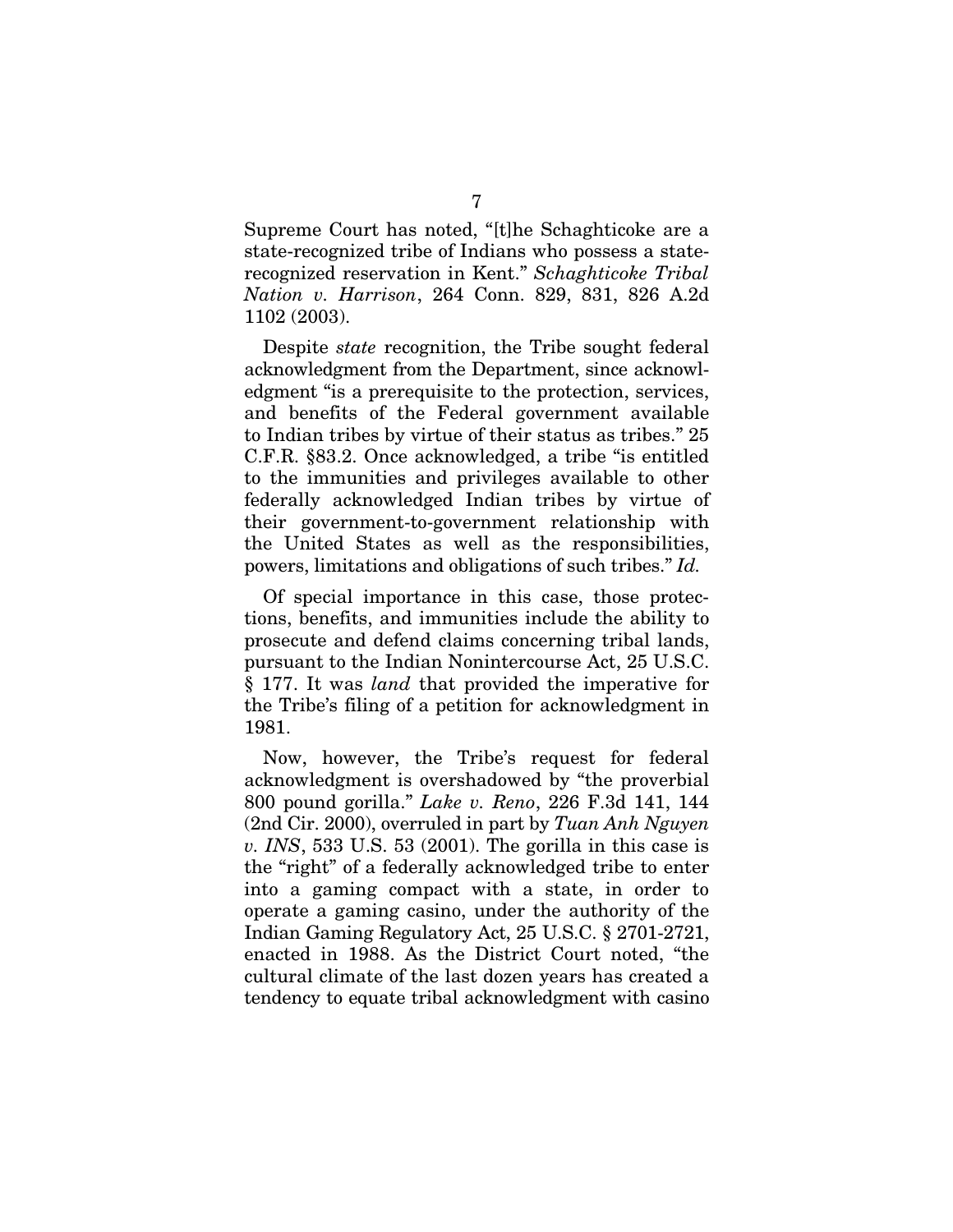development." Ruling on Cross-Motions for Summary Judgment, at Appendix 19a, n.4.

It is important to emphasize that this petition is *not* "factbound." Nor does it involve the application of settled doctrine to specific facts. The factual exposition that follows is intended to illustrate why an "appearance of bias" standard—a standard commonly recognized and applied in the *judicial* system—is so essential to maintaining the integrity of *adjudicative* (quasi-judicial) decisions in the federal *administrative* process.

In Section I *infra*, the Petitioner reviews the proceedings to date in the agencies and courts below. Section II provides a summary of the political events that fueled the "political influence" claim. In Section III, Petitioner explains how that claim was raised and decided in the courts below.

#### **I. ADMINISTRATIVE AND JUDICIAL PRO-CEEDINGS (1975-2010)**

#### **A. 1975 through 2000**

 $\overline{a}$ 

On December 14, 1981, the Tribe filed a Letter of Intent (under 25 C.F.R. § 83.4) requesting acknowledgment as an Indian tribe. The Tribe was a plaintiff in three land claim actions (filed in 1975, 1998, and 2000[2](#page-18-0) ) seeking restoration of original reservation lands. It was also a defendant in a 1985 case brought by the federal government, seeking to condemn a por-

<span id="page-18-0"></span><sup>2</sup> *Schaghticoke Indians, et al., v. Kent School Corporation, et al*., No. 2:75-cv-00125-PCD (the 1975 land claim action); *Schaghticoke Tribal Nation v. Kent School Corporation, Inc., et al.*, No. 3:98-cv-01113-PCD (the 1998 land claim action); *Schaghticoke Tribal Nation v. United States of America and The Connecticut Light and Power Company, et al.*, No. 3:00-cv-00820-PCD (the 2000 land claim action).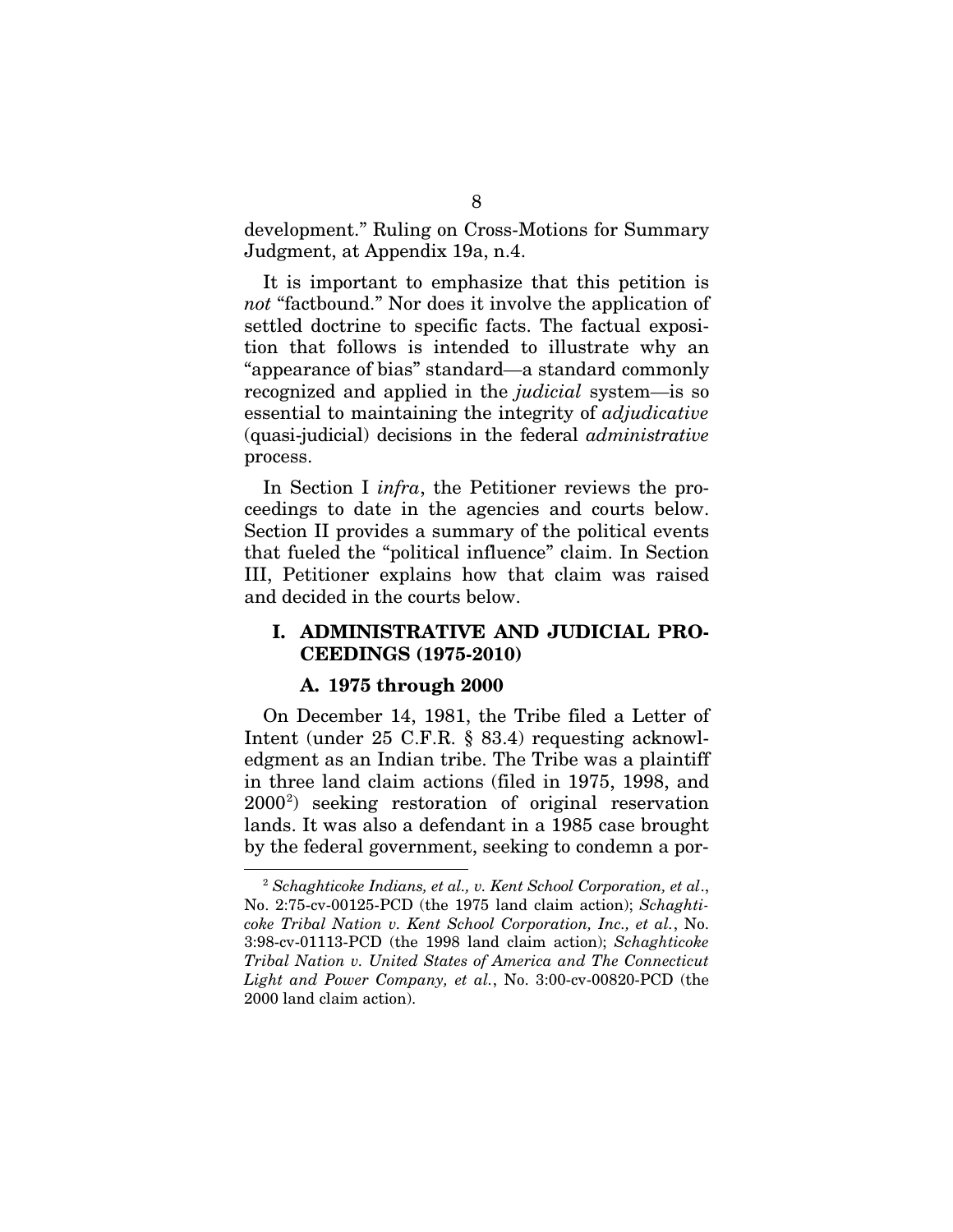tion of the reservation for use as part of the Appalachian Trail. [3](#page-19-0) Federal "acknowledgment" was deemed essential in order for the Tribe to prosecute and defend the land claims.

The Tribe filed its first "documented" petition, see 25 C.F.R. § 83.6, on December 7, 1994, and six years later it was still awaiting consideration.

#### **B. A Federal Judge Assumes Control of the Tribe's Cases (2000-2001)**

The 1985 condemnation case and the 1998 and 2000 land claim actions all were assigned to Judge Peter C. Dorsey of the United States District Court for the District of Connecticut. Eventually, he ordered the three cases consolidated "on the basis that the cases involve common questions of fact and law." Order of Consolidation, at Appendix 129a-130a.

In 2000, because of inordinate delays at the BIA, Judge Dorsey effectively "assumed control" of the acknowledgment process with respect to STN's petition. See Ruling on Pending Motions, 2:85-cv-01078 (PCD) and No. 3:98-cv-01113 (PCD) (Sept. 11, 2000); Ruling on Pending Motions, at 2 (Doc. #93 in 3:06-cv-00081 (PCD)) (Nov. 3, 2006). The Court agreed to let the BIA remain involved in the process, but instructed all parties and *amici* to develop a Scheduling Order, that he approved on May 8, 2001. See Appendix 120a-128a.

The Scheduling Order established a framework for the BIA's determination of STN's petition, set deadlines, provided for discovery, mandated the creation

 $\overline{a}$ 

<span id="page-19-0"></span><sup>3</sup> *United States of America v. 43.47 Acres of Land, More or Less Situated in the County of Litchfield, Town of Kent, et al.*, 855 F. Supp. 549 (D. Conn. 1994) (the 1985 condemnation action).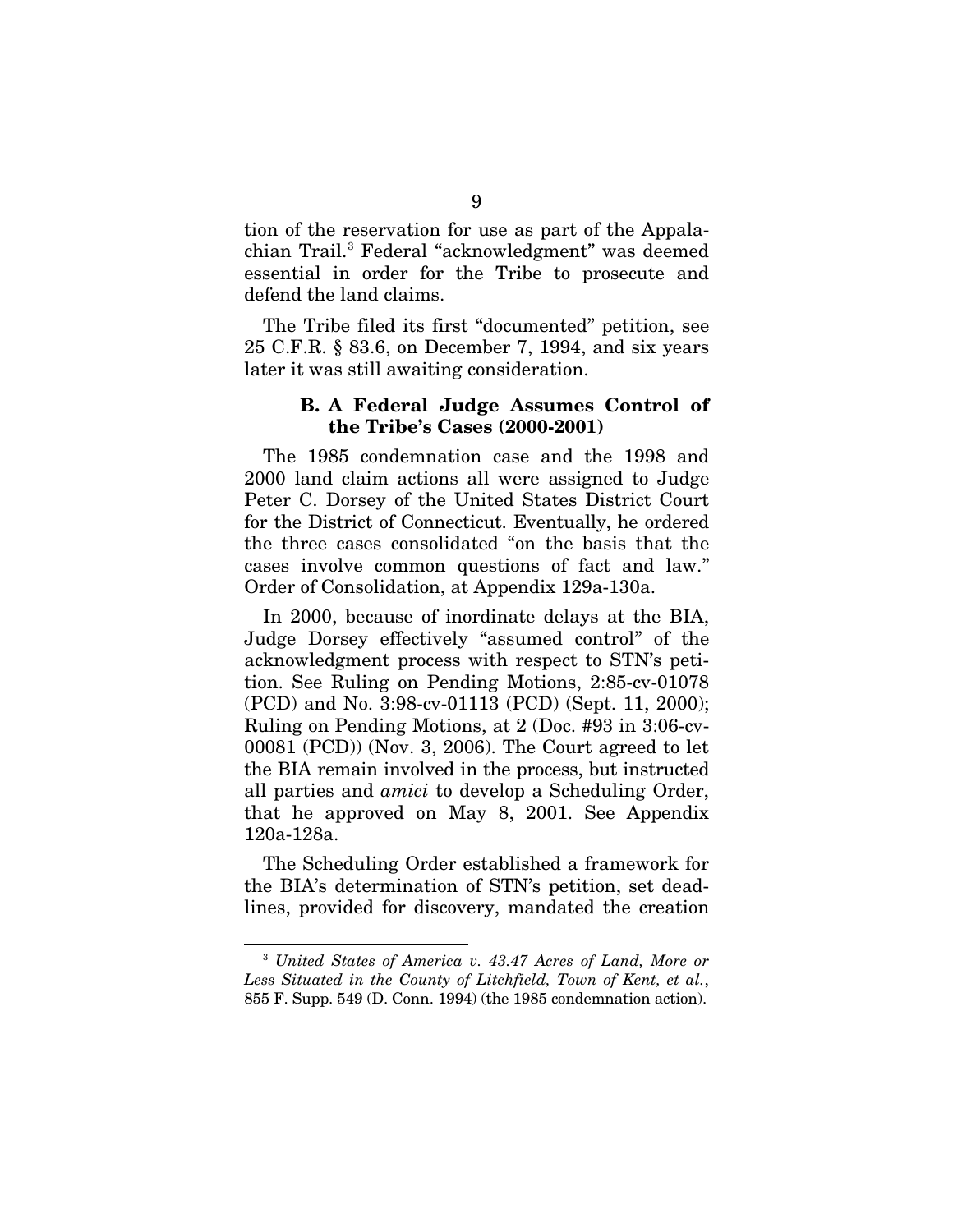of a database, and provided for judicial review of final agency action. See *id*., at 121a-128a. The Scheduling Order also prohibited *ex parte* communications between non-federal parties or *amici* and certain officials within the Department of the Interior, including the Secretary of the Interior. *Id*., at 127a.

The Scheduling Order was significant beyond its individual provisions, for it reflected the fact that *since May 8, 2001, the federal administrative process involving STN's petition for acknowledgment has been under the ultimate supervision and control of a federal judge*—*with all parties and amici participating in the process.*

#### **C. The Negative Proposed Finding (Dec. 2002)**

STN's petition for acknowledgment went on active consideration on June 5, 2002. On December 5, 2002, the Assistant Secretary-Indian Affairs (AS-IA), Neal McCaleb, issued a Proposed Finding (PF) recommending *against* tribal recognition, notice of which was published in the Federal Register. See 67 Fed. Reg. 76184 (Dec. 11, 2002). The PF was based on a determination that the STN did not satisfy the criteria for "community" and "political influence or authority" as required in 25 C.F.R. 83.7(b) and (c), respectively.

#### **D. The Briefing Paper and Positive Final Determination (Jan. 2004)**

Following issuance of the PF, additional comments were filed by interested parties during the "comment period." The STN responded to the comments by filing additional genealogical and historical data on September 29, 2003.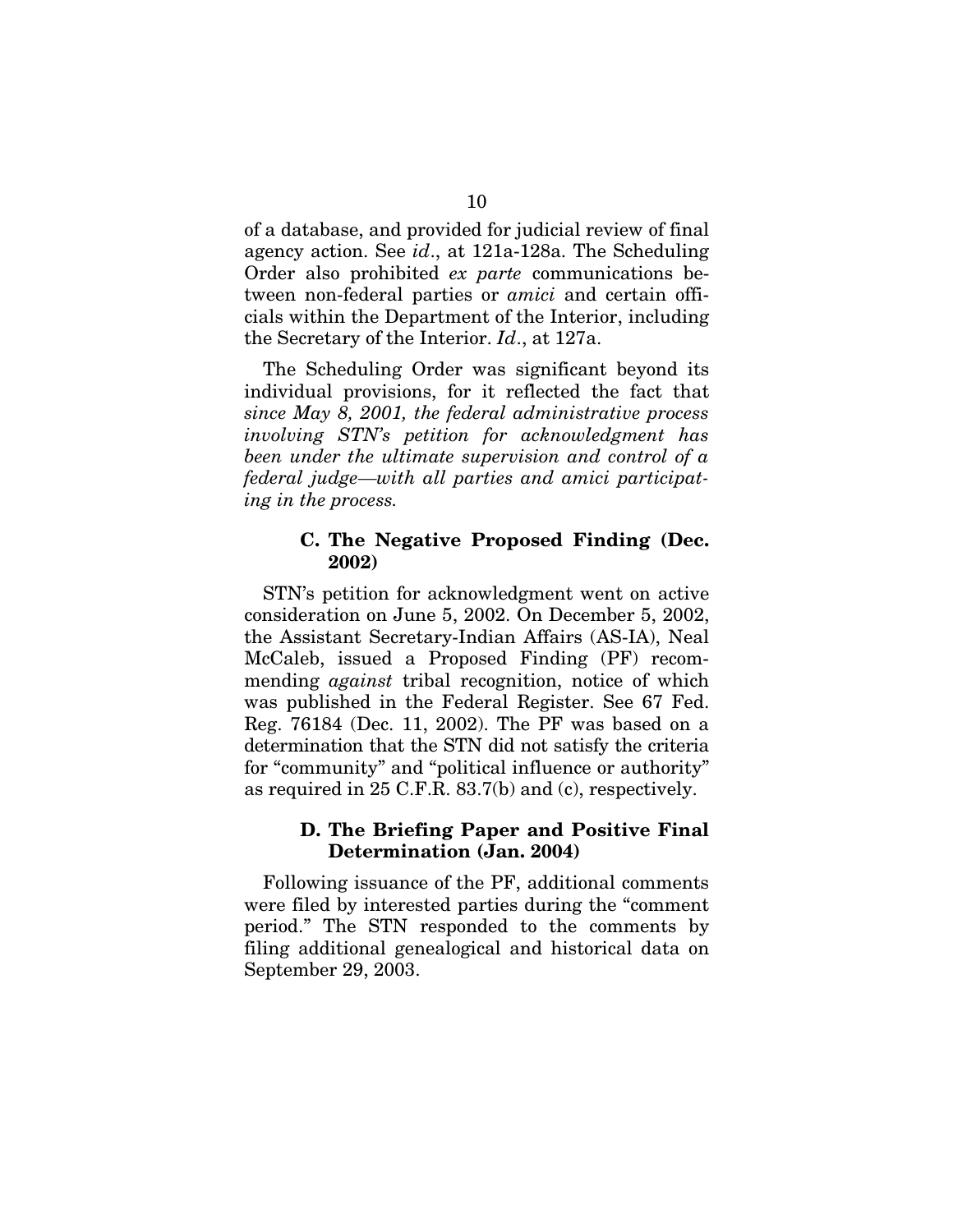On January 12, 2004, the Office of Federal Acknowledgment (OFA), a subagency within the BIA, prepared a "Briefing Paper" setting forth issues and options with respect to the STN petition. Noting that "[t]he Schaghticoke have been a continuously staterecognized tribe with a state reservation throughout their history," the Briefing Paper identified two factors under the heading, "Unique Circumstances for Evaluation":

*There is no previous case* where there is little or no direct evidence of political influence within the group for extended periods even though the existence of community is well established throughout the petitioner's entire history, including the two periods when evidence of political processes is very limited.

*There is no previous case* where a petitioner meets all of the criteria from earliest sustained contact for over 100 years, does not meet one of the criteria during two separate, substantial historical periods and then meets all of the criteria for a substantial period up to the present . . .

(Emphasis added.) *Id*.

After discussing four possible options, the OFA recommended that the AS-IA "[a]cknowledge the Schaghticoke under the regulations despite the two historical periods with little or no direct political evidence, based on the continual state relationship with a reservation and the continuity of a well defined community throughout its history." *Id*. The OFA recommended this option "on the grounds that it is the most consonant with the overall intent of the regulations." *Id*.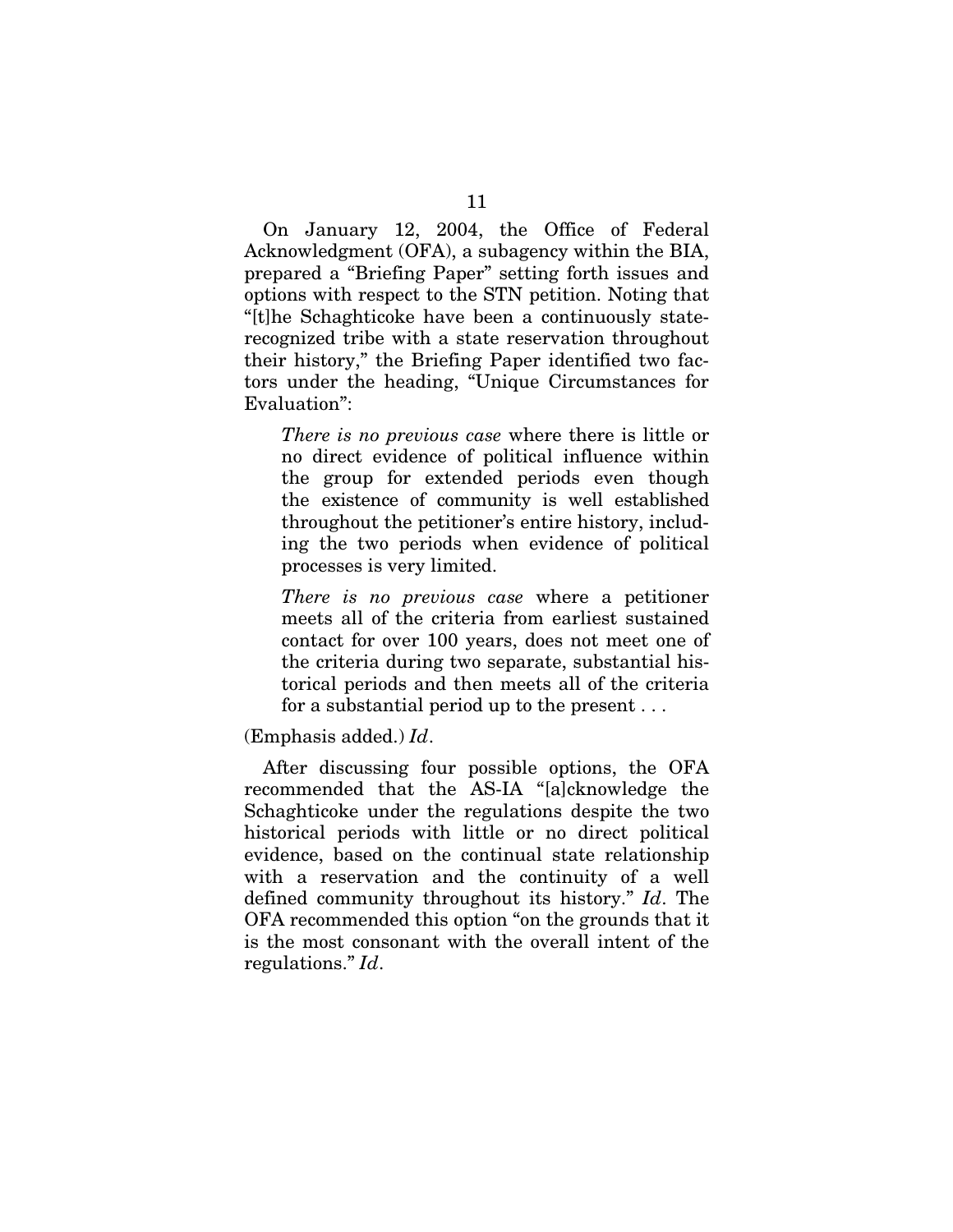On January 29, 2004, Principal Deputy AS-IA Aurene M. Martin issued a Final Determination (FD) acknowledging the STN as an Indian tribe within the meaning of federal law. Notice of the decision was published in the Federal Register. See 69 Fed. Reg. 5570 (Feb. 5, 2004), at Appendix 131a-147a. The FD concluded that the criteria of "community" and "political influence or authority" had been met, *inter alia*, by evidence of the historic state recognition of the Schaghticoke by the State of Connecticut, as well as evidence of a state-maintained reservation dating back to colonial times. Secretary Norton participated in discussions leading up to the FD, and she believed that it was a correct decision reached on its merits. Norton Dep., 47:1-48:10.

In 2006, Aurene Martin stated that "[t]he consensus among the OFA's highly trained research staff was that the STN Petition was among the best and most thoroughly researched petitions ever reviewed by the BIA." Decl. of Aurene M. Martin, ¶ 5 (July 18, 2006).

#### **E. The Supplemental Transmittal**

On May 3, 2004, the State of Connecticut, the Kent School Corporation, The Connecticut Light & Power Company, the Town of Kent, and other interested parties, filed Requests for Reconsideration of the FD with the Interior Board of Indian Appeals ("IBIA"). *In re Federal Acknowledgment of the Schaghticoke Tribal Nation*, 41 IBIA 30, 31 n. 1 (2005). The Tribe's opponents objected to the FD's use of "state recognition" evidence, and claimed, *inter alia*, that the FD applied an improper methodology in its calculation of marriage rates among STN members. *Id*., 34-35.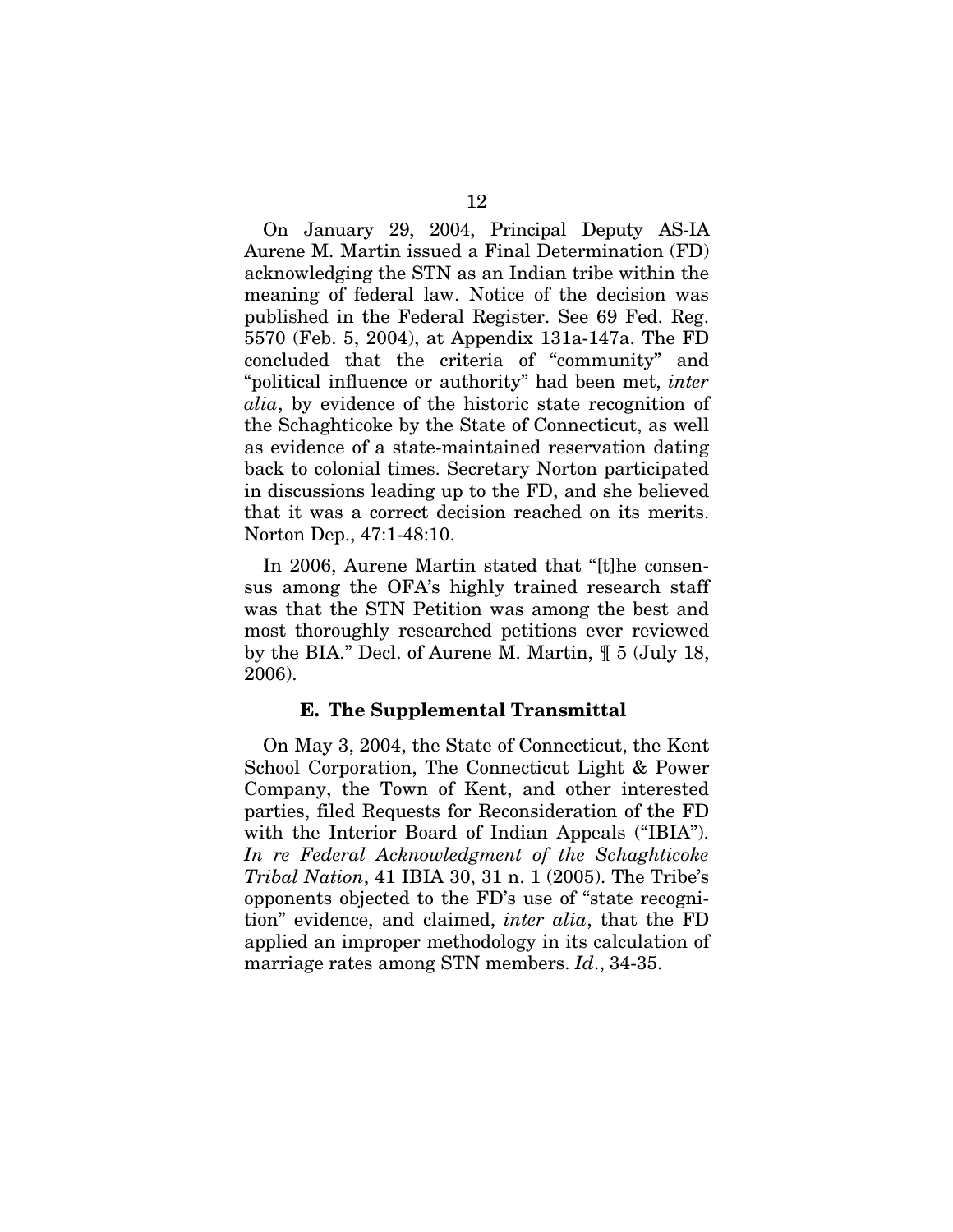On November 29, 2004, the STN submitted a response to the Requests for Reconsideration. Just three days later, on December 2, 2004—*after* STN had filed its responsive brief—the OFA staff filed a "Supplemental Transmittal" memorandum with the IBIA, calling into question the marriage rate analysis it had used for the STN FD. Submitted by Barbara Coen, an attorney in the Department's Office of the Solicitor, the Supplemental Transmittal was significant because marriage rates are a relevant factor in satisfying one or more of the acknowledgment criteria. The document conceded that there are "different ways" of validly measuring "marriage within a group," but it asserted, *inter alia*, that the calculation method used in the FD was inconsistent with precedent, and that the analysis "should not be affirmed on these grounds absent explanation or new evidence."

#### **F. The Final Determination is Vacated and Remanded**

On May 12, 2005, the IBIA vacated the FD and remanded it to the AS-IA "for further work and reconsideration." *In re Federal Acknowledgment of the Schaghticoke Tribal Nation*, 41 IBIA 30, 42 (2005). That remand was based principally on a holding in another case decided by the IBIA the same day, also involving a Connecticut tribe, see *In re Federal Acknowledgment of the Historical Eastern Pequot Tribe*, 41 IBIA 1 (2005), in which the IBIA clarified how evidence of "state recognition" could be used to satisfy the criteria for federal acknowledgment.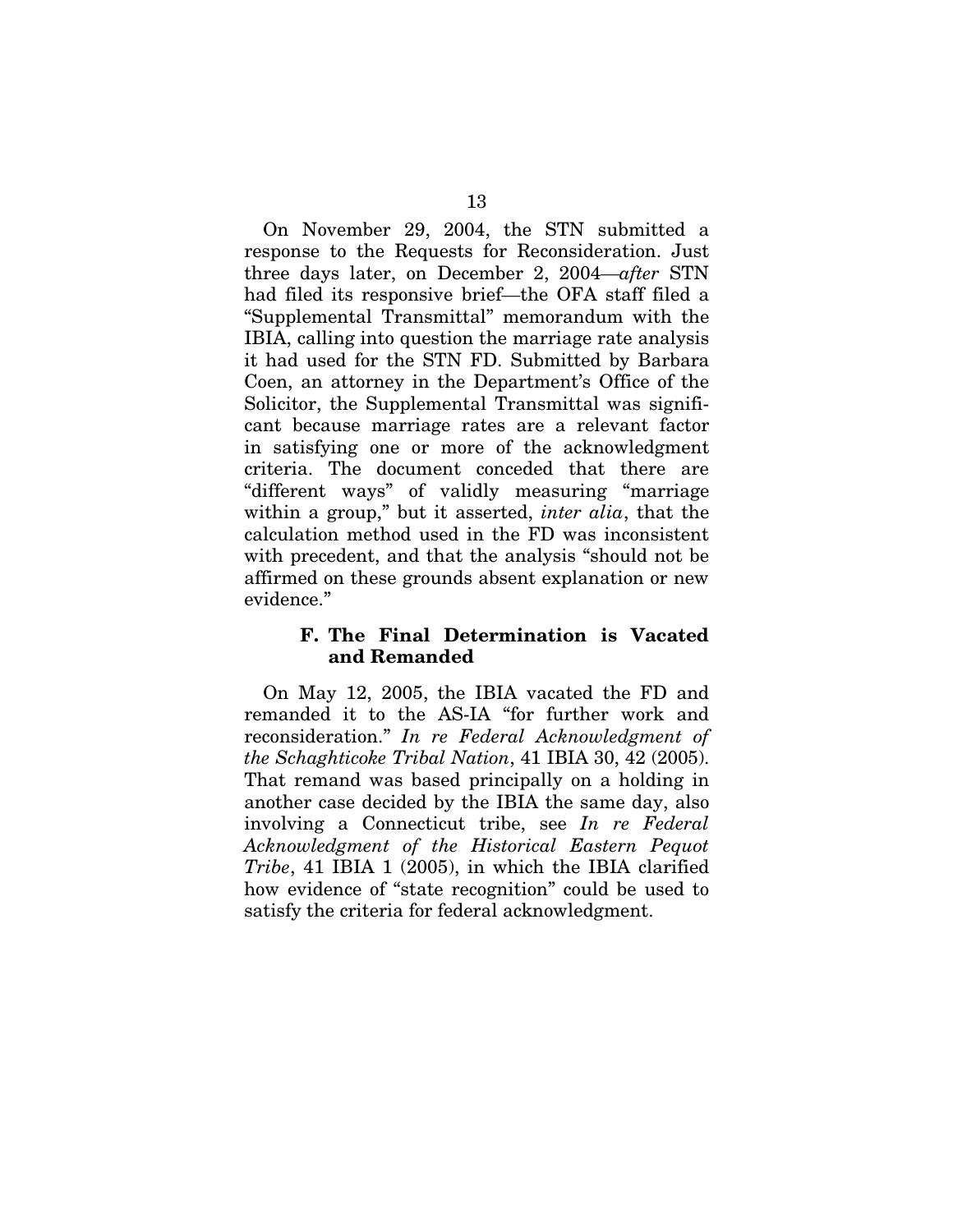#### **G. James E. Cason and the Reconsidered Final Determination (RFD)**

On August 9, 2001, Secretary Norton appointed James E. Cason to serve as Associate Deputy Secretary of the Department. It was a *political* appointment.

On February 13, 2005, Secretary Norton delegated the duties and authority of the office of the AS-IA to Cason, because the positions of AS-IA and Principal Deputy AS-IA were both vacant.

The STN petition was Cason's first acknowledgment decision. Cason Dep., 90:14-16; 102:10-12; 120:5-8. Prior to issuing the RFD, he "only had one substantive conversation" with OFA staff (on October 5, 2005) about the STN petition. Cason Dep., 32:1-15; 88:11-18; 96:19-21, 97:4-99:7; Cason Decl., ¶¶ 7-9. OFA Director Fleming, OFA staff members, and two or three attorneys from the Solicitor's Office, including Barbara Coen, were present at the meeting. Cason Dep., 88:19-90:11; 96:6-8; 102:17-103:9.

As a result of Norton's meetings with the Connecticut congressional delegation, see *infra*, Cason knew the delegation was opposed to STN acknowledgment. Cason Dep., 34:19-35:6; 37:11-17, 68:2-12. Since he "knew the [STN] issue was controversial," at the October 5 meeting he asked the staff if any of them felt pressured to reach a particular result, and received negative responses. Cason Dep., 91:2-92:1; 100:17-101:3; Cason Decl., ¶ 11 (Sept. 29, 2006). He knew that if he went with the staff recommendation and denied the petition, "the Schaghticoke would be *upset*," but that if he acknowledged STN, "the other parties would *take us to task*." (Emphases added.) Cason Dep., 101:13-20.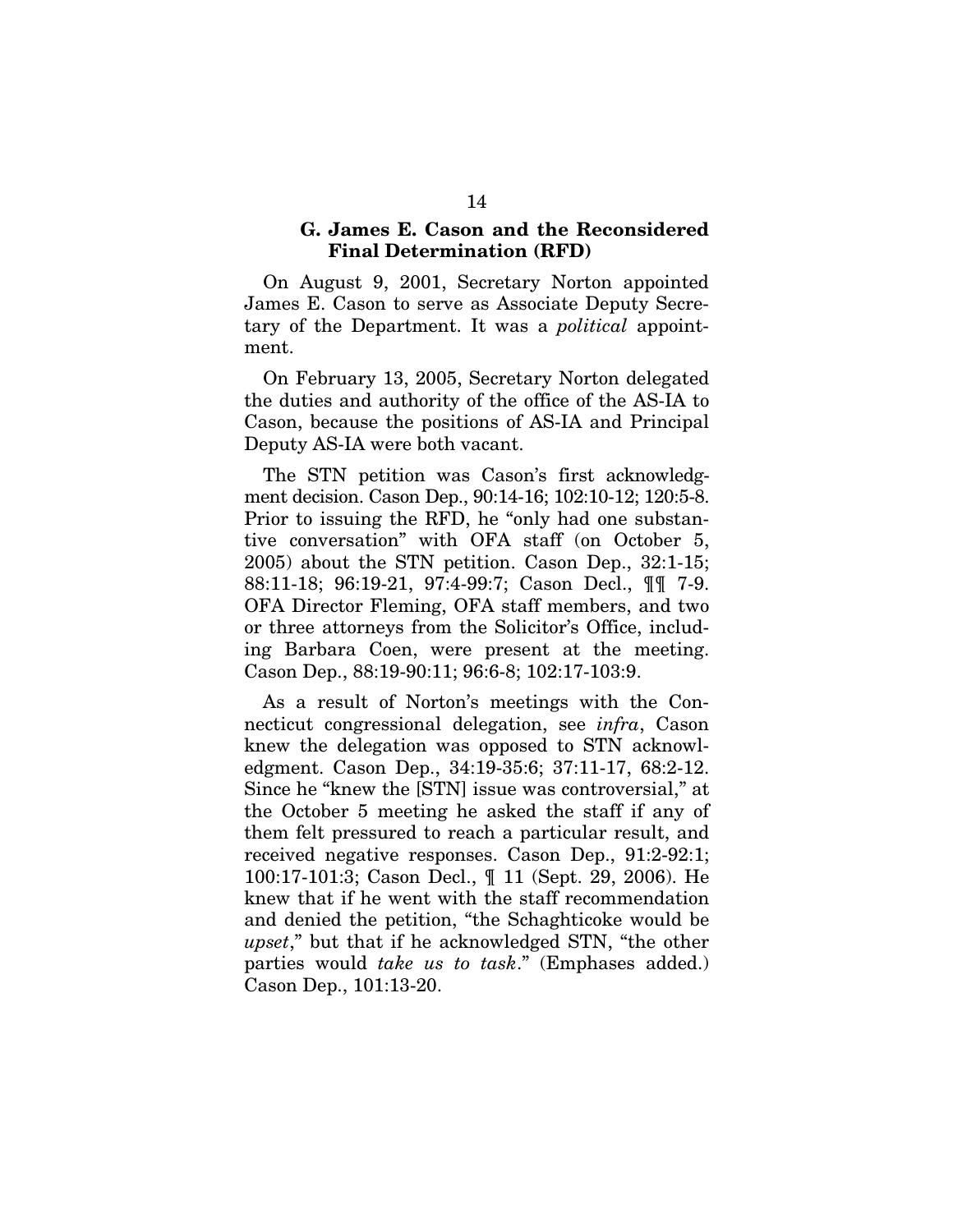Cason essentially adopted the recommendation of Fleming and the OFA staff. Cason Dep., 102:13-16. On October 11, 2005, Cason issued the RFD, declining to acknowledge the STN. Cason Dep., 129:19-22. Notice of the RFD was published in the Federal Register. See 70 Fed. Reg. 60101 (Oct. 14, 2005), at Appendix 148a-156a. The RFD concluded that the STN did not satisfy the criteria for "community" under 83.7(b), or for "political influence or authority" under 83.7(c).

#### **H. The Petition for Review in the District Court**

The STN filed a Petition for Review (later amended) in the District Court on January 12, 2006, pursuant to the Administrative Procedure Act (APA), 5 U.S.C. § 551 et. seq., and the provisions of the Scheduling Order. See Appendix 125a-127a. The Petition claimed that the RFD was arbitrary and capricious, that it had been affected by undue political influence, and that it had been issued by an unauthorized decisionmaker. First Amended Petition for Review, ¶¶ 76-78. On June 14, 2006, the District Court granted "permissive intervention" status to the State of Connecticut, the Town of Kent, the Kent School Corporation, and The Connecticut Light and Power Company.

#### **I. Discovery Proceedings in the District Court**

On June 15, 2006, the Federal Defendants filed the Administrative Record, containing 6,774 distinct documents comprising 47,012 pages.

Incident to the Petition for Review, the STN moved for discovery on "the question of whether improper political pressure influenced [the] Respondents' decision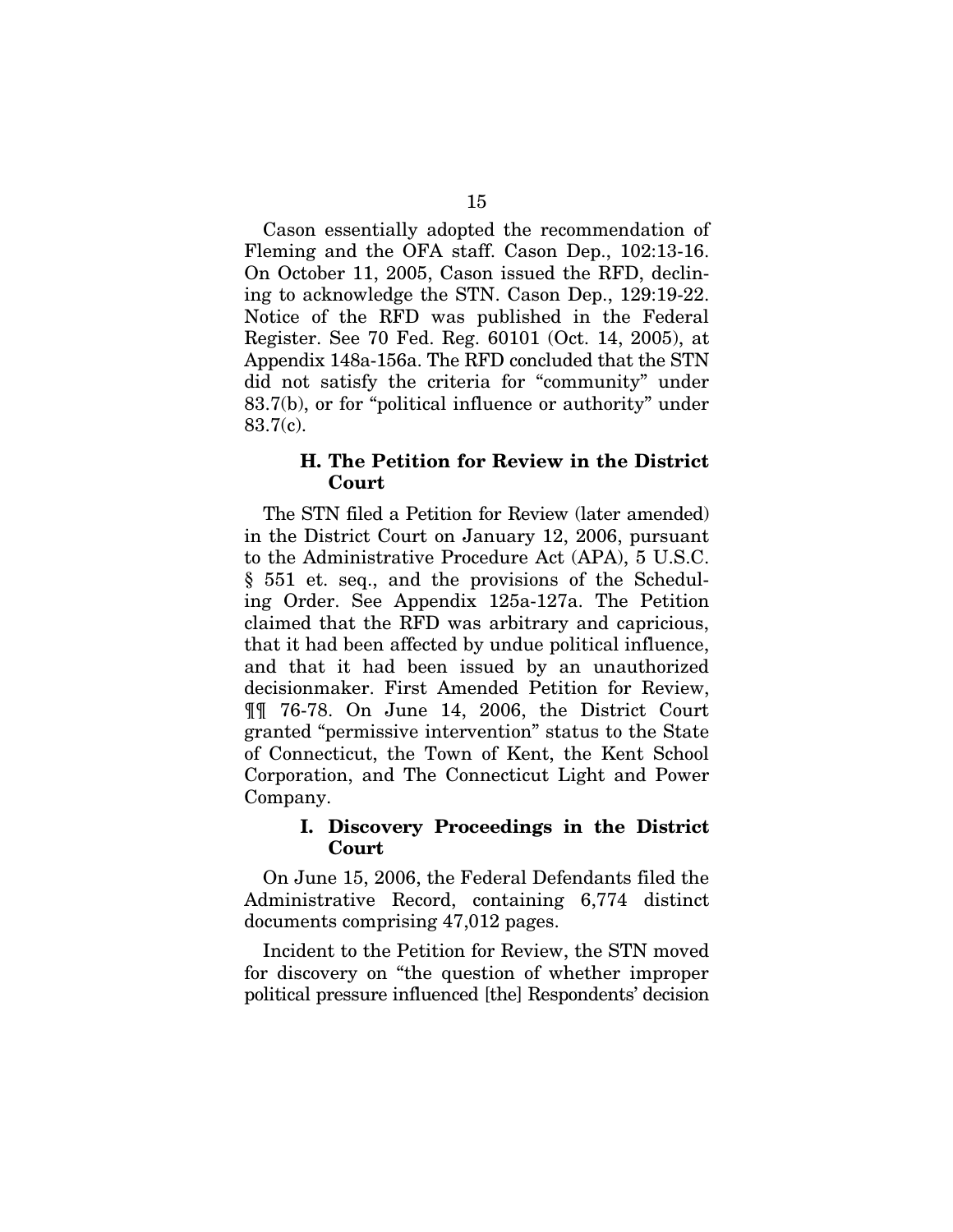to deny the Tribe's petition for federal acknowledgment." Petitioner's Motion for Leave to Take Discovery (Doc. # 58) (Aug. 9, 2006). As Judge Dorsey noted, review of federal agency decisions is normally limited to the Administrative Record, unless a litigant makes a "strong showing," *Citizens to Preserve Overton Park*, 401 U.S. 402, 420 (1971), in support of a claim that improper political influences had been exerted on decisionmakers at the Department. Ruling on Pending Motions, at 7 (Doc. # 93) (Nov. 3, 2006).

In this instance, Judge Dorsey found that STN's evidence of alleged political pressure "do[es] raise some questions," and that STN's allegations regarding Secretary Norton and Associate Deputy Secretary Cason were "sufficient to warrant further discovery into the question of whether there was bad faith or improper behavior on their parts." *Id*., at 10-11. Judge Dorsey initially allowed the STN to depose Norton and Cason. *Id*., at 11. Based on information developed at their depositions, he allowed additional depositions of R. Lee Fleming, David Bernhardt (the Department's Director of Congressional and Legislative Affairs, and Counselor to Secretary Norton), and Loren Monroe (Chief Operating Officer of Barbour, Griffith & Rogers, LLC, a lobbying firm). However, Judge Dorsey denied the STN's requests to depose Barbara Coen (author of the Supplemental Transmittal); see Ruling on Petitioner's Motion for Additional Limited Discovery and on Petitioner's Motion for Leave to Amend Complaint, at 15-16 (Doc. # 119) (March 19, 2007); and Aurene Martin (who issued the FD). See Ruling on Petitioner's Motion to Take Deposition and for Discovery of Specified Records of the White House and the Department of the Interior, at 6-9 (Doc. # 156) (July 26, 2007). Judge Dorsey also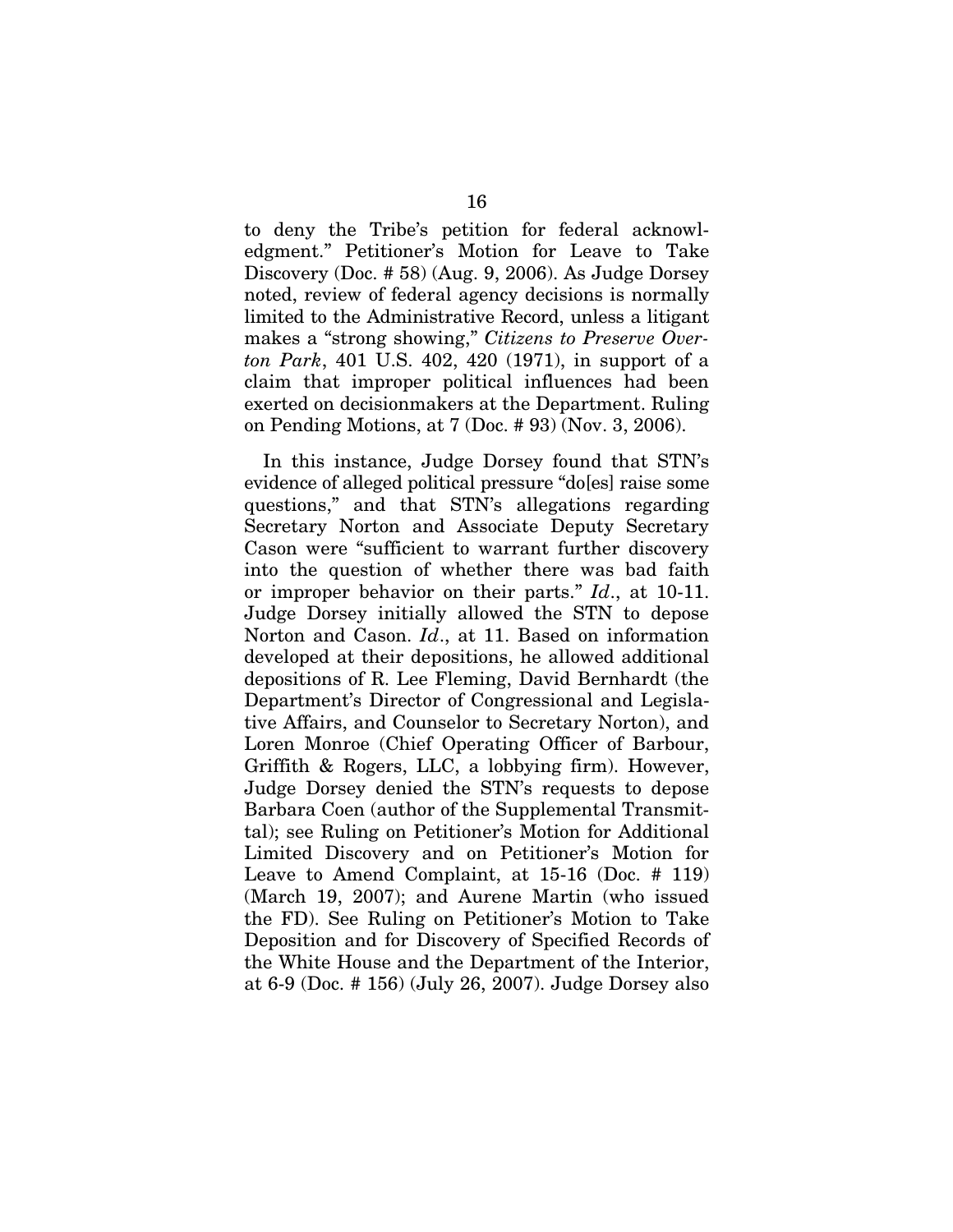denied the Tribe's request for discovery of certain White House records. *Id*., at 4-9.

#### **J. The Summary Judgment Motions and the District Court's Ruling**

Judge Dorsey directed the parties to file crossmotions for summary judgment. *Id*. at 9. He denied the Tribe's request for oral argument. On August 22, 2008, he issued a ruling denying the Tribe's Motion for Summary Judgment, and granting the Cross-Motions for Summary Judgment filed by the Federal Defendants' and the Intervenors-Respondents. See Appendix 1a-59a.

#### **K. The Appeal to the Second Circuit**

The Tribe appealed to the United States Court of Appeals for the Second Circuit, raising two issues: whether the Tribe's due process right to a fair hearing was violated by undue political influence, and whether the RFD was issued by an unauthorized official. The Court of Appeals rejected both claims in a *per curiam* opinion issued on October 19, 2009 (amended November 4, 2009), and declined to address the "appearance of bias" claim.

#### **L. The Petition for Panel Rehearing and for Rehearing** *En Banc*

The following sentence appears in the panel's decision: "Any political pressure, moreover, was exerted upon *senior* Interior Department officials; there is no evidence that any of the pressure was exerted upon [James E.] Cason, who was the official ultimately responsible for issuing the Reconsidered Final Determination." (Emphasis added.) See Appendix 73a. In its petition for panel rehearing, the Tribe pointed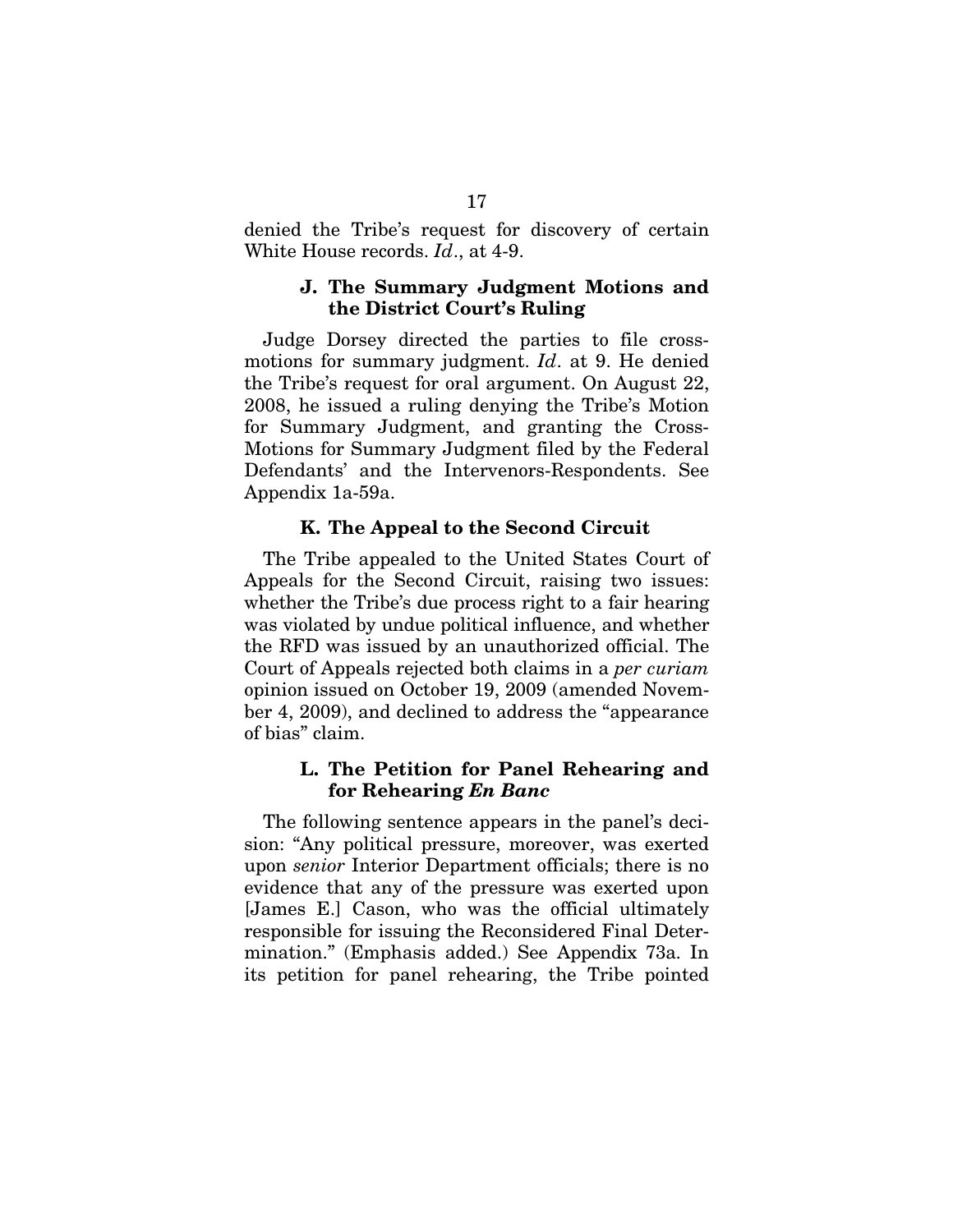out that the implication that Cason was *not* a "senior" official, was refuted by the record. The Department's own lawyers described Cason's position of Associate Deputy Secretary as "[t]he *most senior* staff position" in the Department. (Emphasis added.) Brief for Respondents-Appellees, at 71. And Secretary Norton, who appointed Cason to the Associate Deputy Secretary position, described him as being part of her top "leadership" group. Norton Dep., 172:9-19, 174:15-19, 282:8-11. Nevertheless, the Court of Appeals denied the petition for panel rehearing, and denied the Tribe's request to amend the amended opinion to accurately reflect the fact that Cason was a political appointee of Norton's.

In a petition for rehearing *en banc*, the STN asked the Court of Appeals to modify or overrule the "political influence" standard adopted in *Town of Orangetown v. Ruckelshaus*, 740 F.2d 185, 188 (2nd Cir. 1984). The *en banc* petition was denied. See Appendix 111a-112a.

#### **II. THE "POLITICAL INFLUENCE" CLAIM: AN OVERVIEW**

Within hours of issuance of the Final Determination on January 29, 2004, Connecticut politicians launched a public and private campaign to overturn the decision:

*Item 1.* Secretary Norton did not recall meeting with members of the Connecticut Congressional delegation (the delegation) at any time *prior* to issuance of the FD on January 29, 2004. Norton Dep., 280:16-22. But shortly after, and within the space of thirty days, she was subjected to three meetings with members of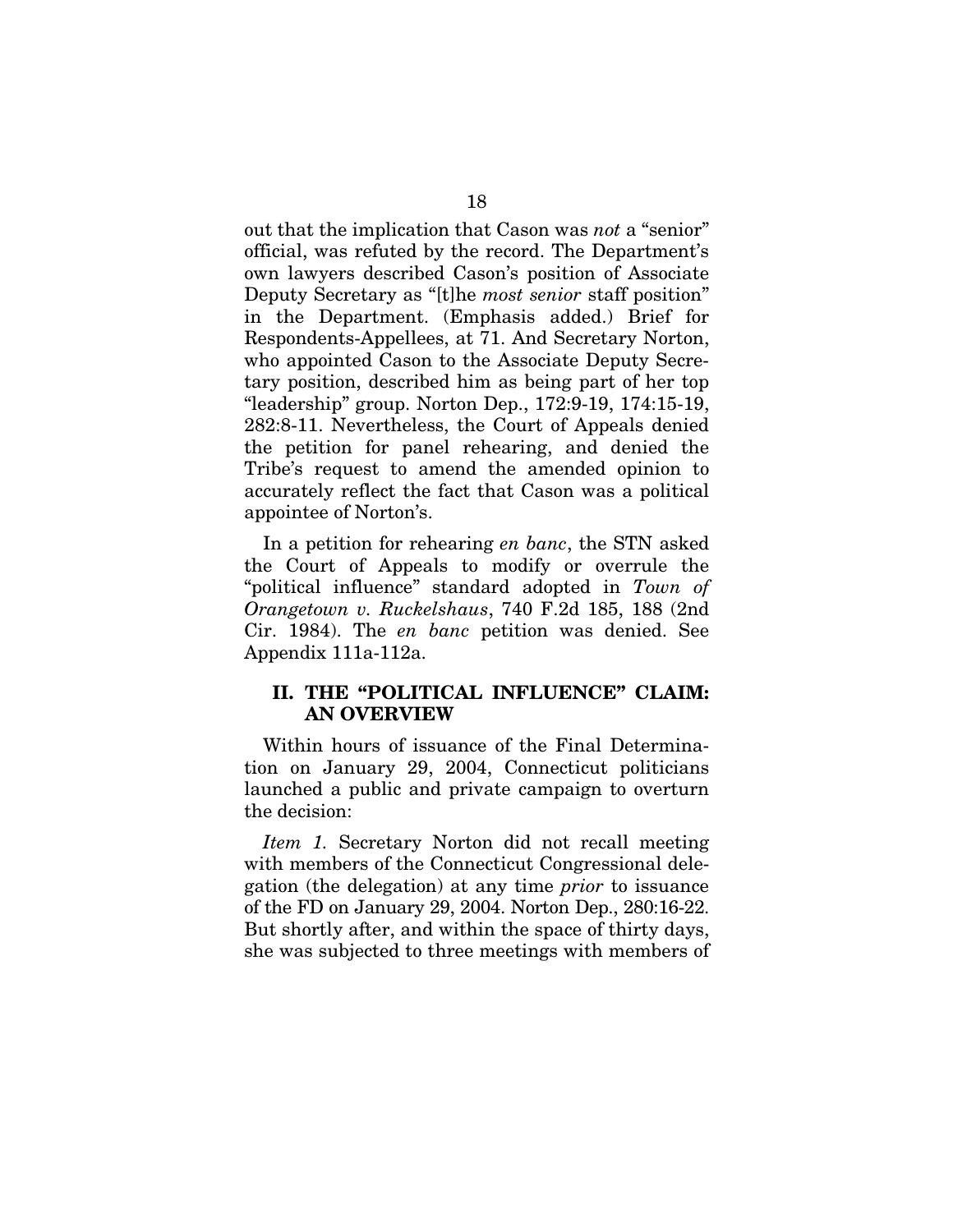the delegation. [4](#page-29-0) At those meetings, the politicians expressed their opposition to further casino development in Connecticut, and urged her to reverse the FD—a decision in which she had participated, and which she believed was correct on its merits.

*Item 2.* In 2004 and 2005—after the issuance of the FD (Jan. 29, 2004), but prior to issuance of the IBIA's ruling vacating the FD (May 12, 2005)—the STN FD was sharply criticized at three Congressional hearings (on March 31, 2004,<sup>[5](#page-29-1)</sup> May 5, 2004,<sup>6</sup> and May 11, 2005[7](#page-29-3) ). At those hearings, Connecticut politicians called on Congress to invalidate the STN FD.

<span id="page-29-0"></span>1

<sup>4</sup> On March 4, Representative Christopher Shays met with Norton at Norton's office. On March 30, 2004, Norton met with Representatives Shays, Nancy Johnson (whose district included the Town of Kent), Rob Simmons (whose district included Connecticut's two existing casinos), and Frank R. Wolf of Virginia, at the latter's office. On April 1, 2004, Norton went to Capitol Hill and met with Senators Christopher Dodd and Joseph Lieberman, and Representatives Johnson, Shays, and Rosa DeLauro.

<span id="page-29-2"></span><span id="page-29-1"></span><sup>5</sup> See Oversight Hearing before the House Committee on Resources, *Federal Recognition and Acknowledgment Process by the Bureau of Indian Affairs*, 108th Cong., 2d Sess. (2004).

<sup>&</sup>lt;sup>6</sup> See Hearing before the House Committee on Government Reform, *Betting on Transparency: Toward Fairness and Integrity in the Interior Department's Tribal Recognition Process*, 108th Cong., 2d Sess. (2004). At the hearing, Representative Frank Wolf of Virginia observed that if prior Secretaries could see what was happening, the Department "would be held in disgrace." *Id*., 55. He added that the Department had made a mistake, and that, if not fixed, "*the fault will lie at the steps of Secretary Gale Norton* and this administration." (Emphasis added.) *Id*.

<span id="page-29-3"></span><sup>&</sup>lt;sup>7</sup> See Oversight Hearing before the Senate Committee on Indian Affairs, *Federal Recognition*, 109th Cong., 1st Sess. (2005). Testifying at the hearing were Senators Dodd and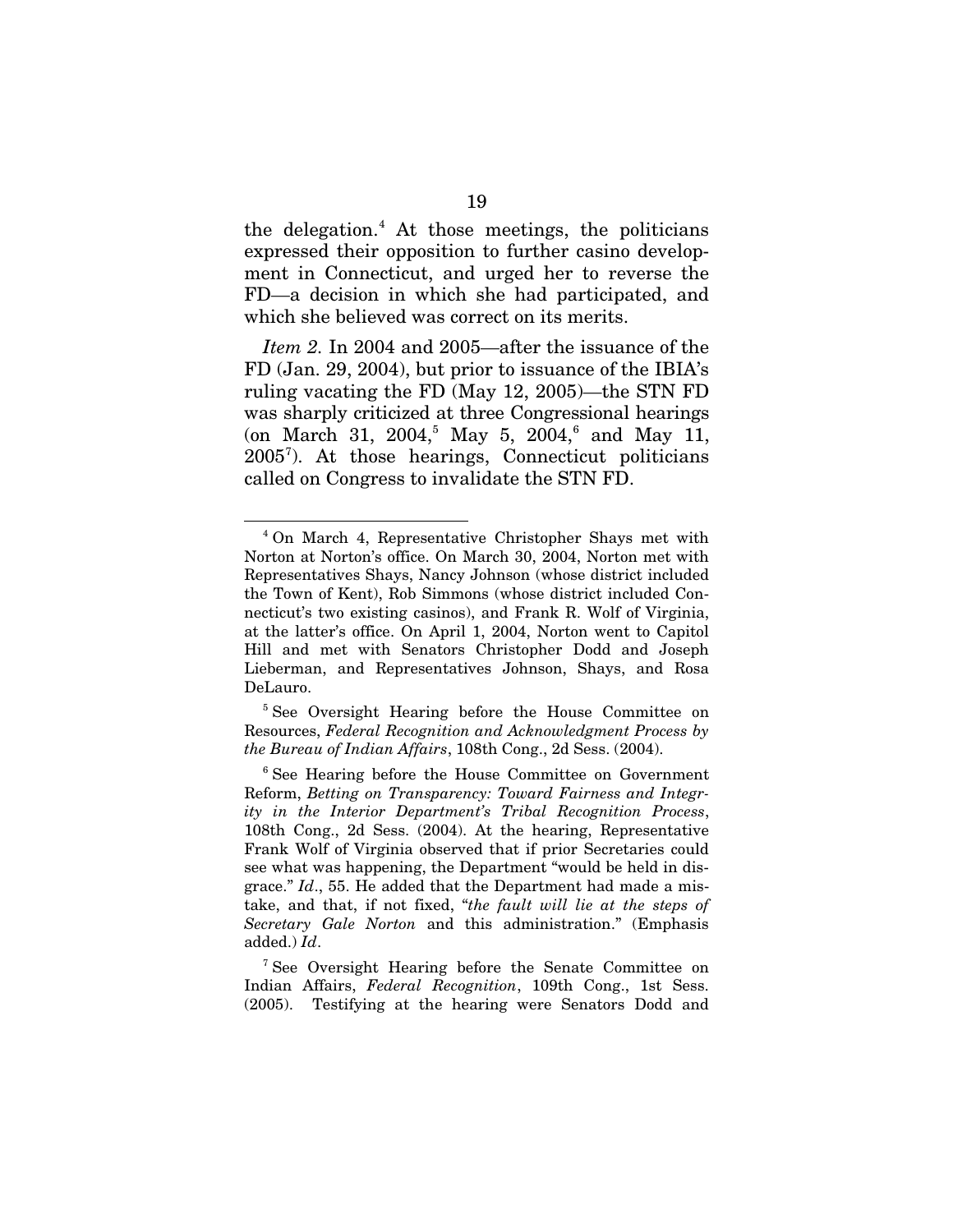*Item 3.* Between March and May of 2004, every member of the Connecticut delegation, as well as Connecticut Attorney General Richard Blumenthal and several dozen Connecticut state legislators, demanded one or more "investigations" into what they claimed was an "unlawful" or "illegal" decision.

*Item 4.* While the requests for reconsideration of the FD were under review by the IBIA, three members of the delegation wrote to the Chief Administrative Judge, expressing their views on the merits of reconsideration. Their letter prompted a response from the Judge, reminding the Representatives that the IBIA proceeding was a "formal administrative proceeding, governed by regulations that prohibit *ex parte* communications."

*Item 5.* In July 2004, Representative Johnson requested a meeting with the BIA so that she could deliver 8,000 survey postcards from her constituents, indicating their position in favor of, or opposition to, construction of a casino in western Connecticut. In an email, a BIA staff member described Johnson's effort as "a PR ploy connected to her opposition to recognizing new tribes in her State." In a responsive email, OFA Director Fleming concurred with that assessment, and added: "[l]astly, *I view this as pressure from an elected official.*" (Emphasis added.)

*Item 6.* Much of the political opposition to the FD was coordinated by a prominent Washington lobbying firm, Barbour, Griffith & Rogers ("BGR"), that had been hired by a citizens' group (Town Action to Save Kent, or TASK) for the purpose of opposing the

1

Lieberman, Representatives Johnson, Shays and Simmons, and Connecticut Governor M. Jodi Rell, who urged the committee to "invalidate the *Schaghticoke* decision." *Id*., 15.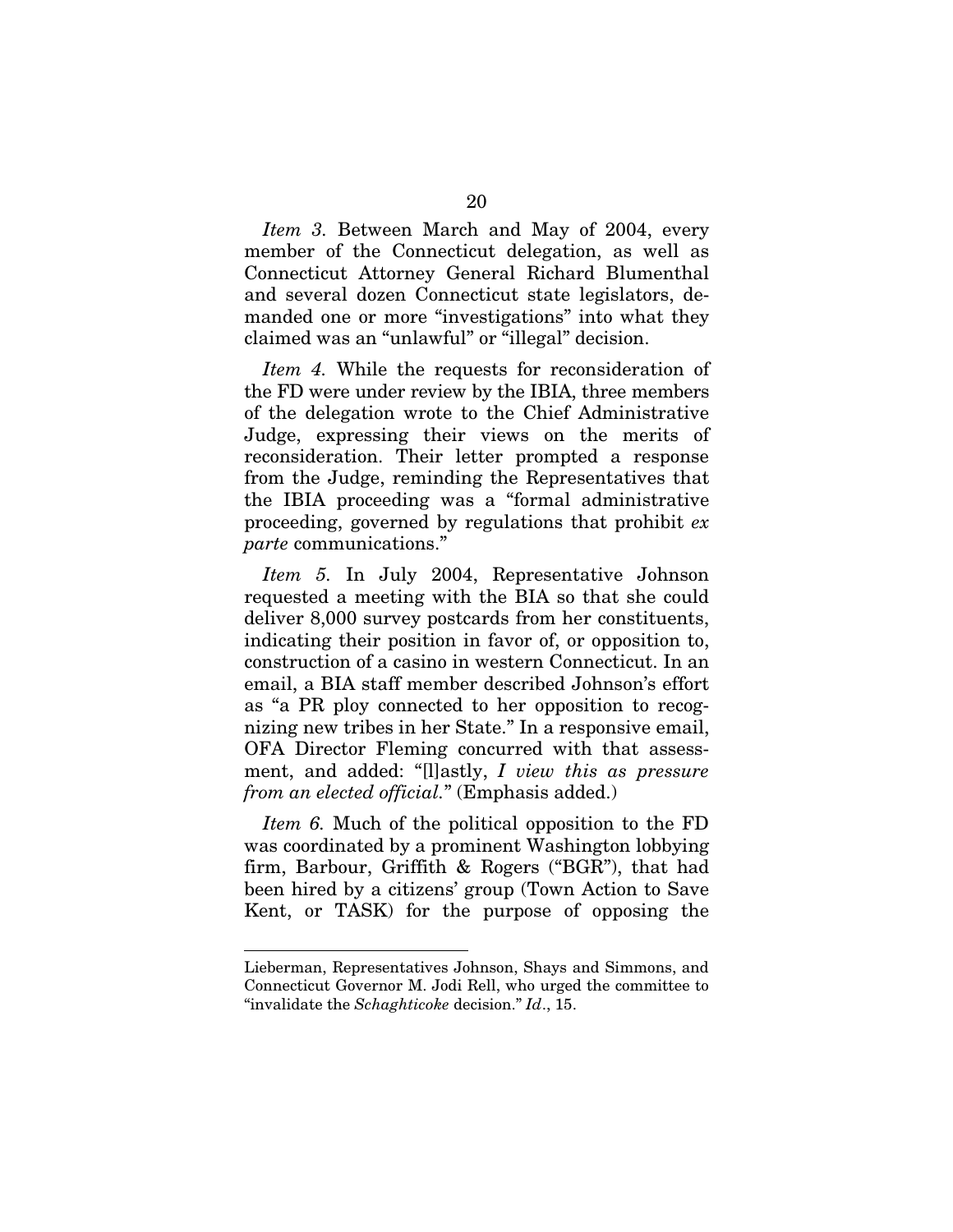Schaghticoke petition. Monroe Dep., 356:10-17. BGR's Chief Operating Officer, Loren Monroe, admitted that BGR's "representation [of TASK] was broad and focused on Congress, [the] executive branch, working with the governor, the AG, the press." Monroe Dep., 145:7-15. BGR was in contact with "just about every [Connecticut] congressional office." *Id*., 193:11-13. On at least one occasion, Monroe and a BGR associate, and representatives from TASK, met with Ruben Barrales, the Deputy Assistant to the President and Director of Intergovernmental Affairs, and his staff at the White House. [8](#page-31-0) Monroe Dep., 285:15-287:11; 288:6-22; 313:3-5.

In his Ruling on Cross-Motions for Summary Judgment, Judge Dorsey provided a useful summary of the political pressure that was applied in this case:

There is *no dispute* that the majority of Connecticut's Congressional delegation, the Governor, the Attorney General, and other anti-gaming advocates in Washington *fiercely opposed* the FD's acknowledgment of STN.

\* \* \*

 $\overline{a}$ 

There is *no question* that *throughout 2004 and 2005* the Connecticut Congressional delegation,

<span id="page-31-0"></span><sup>8</sup> In the spring of 2004, Aurene Martin accompanied David Bernhardt (the Department's Director of Congressional and Legislative Affairs) to the White House, where they met with White House personnel, including Margaret Spellings, the Director of Domestic Policy. Decl. of Judith A. Shapiro, ¶ 4 (May 1, 2007). The purpose of the meeting was to brief White House officials on what had occurred with respect to STN's petition. *Id*. Martin believed there were one or two subsequent meetings at the White House, attended by Bernhardt and senior Department officials to discuss the STN petition, but Martin was not invited to those meetings. *Id.*, ¶ 5.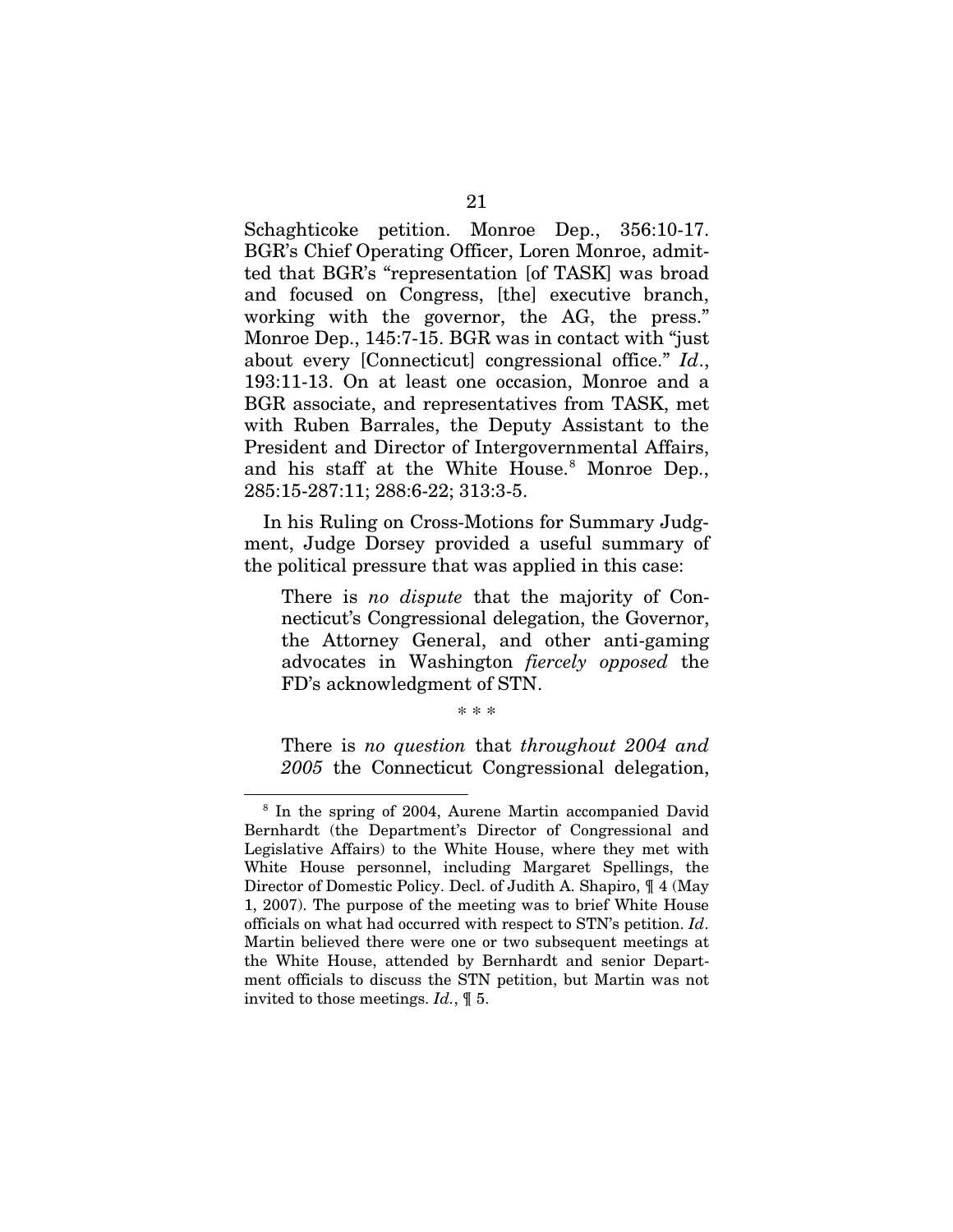Connecticut state and local officials, and other public and private stakeholders, including a community organization in the Town of Kent which hired the Washington lobbying firm Barbour Griffith & Rogers (BGR) to advocate on its behalf, *lobbied the Secretary of the Interior, the BIA, the IBIA, the White House, and even this Court about reversing the acknowledgment decision*.

\* \* \*

. . . STN's FD *became the focus* of House and Senate subcommittee hearings attended by DOI staff, members of Congress, AG Blumenthal, and others.

\* \* \*

There is *no question* that *political actors exerted pressure* on the Department *over the course of 2004 and 2005* in opposition to the FD's acknowledgment of STN, both *publicly* through Congressional hearings and media publicity and *privately* through meetings and correspondence with the Secretary and other agency officials.

\* \* \*

There is *no question* that, as discussed above, various members of Congress as well as the Connecticut Governor and AG expressed their disapproval with the STN acknowledgment at the Congressional hearings on the subject, and the hearings became heated on at least one occasion.

(Emphases added.) See Appendix 18a-20a, 25a, 34a, 36a.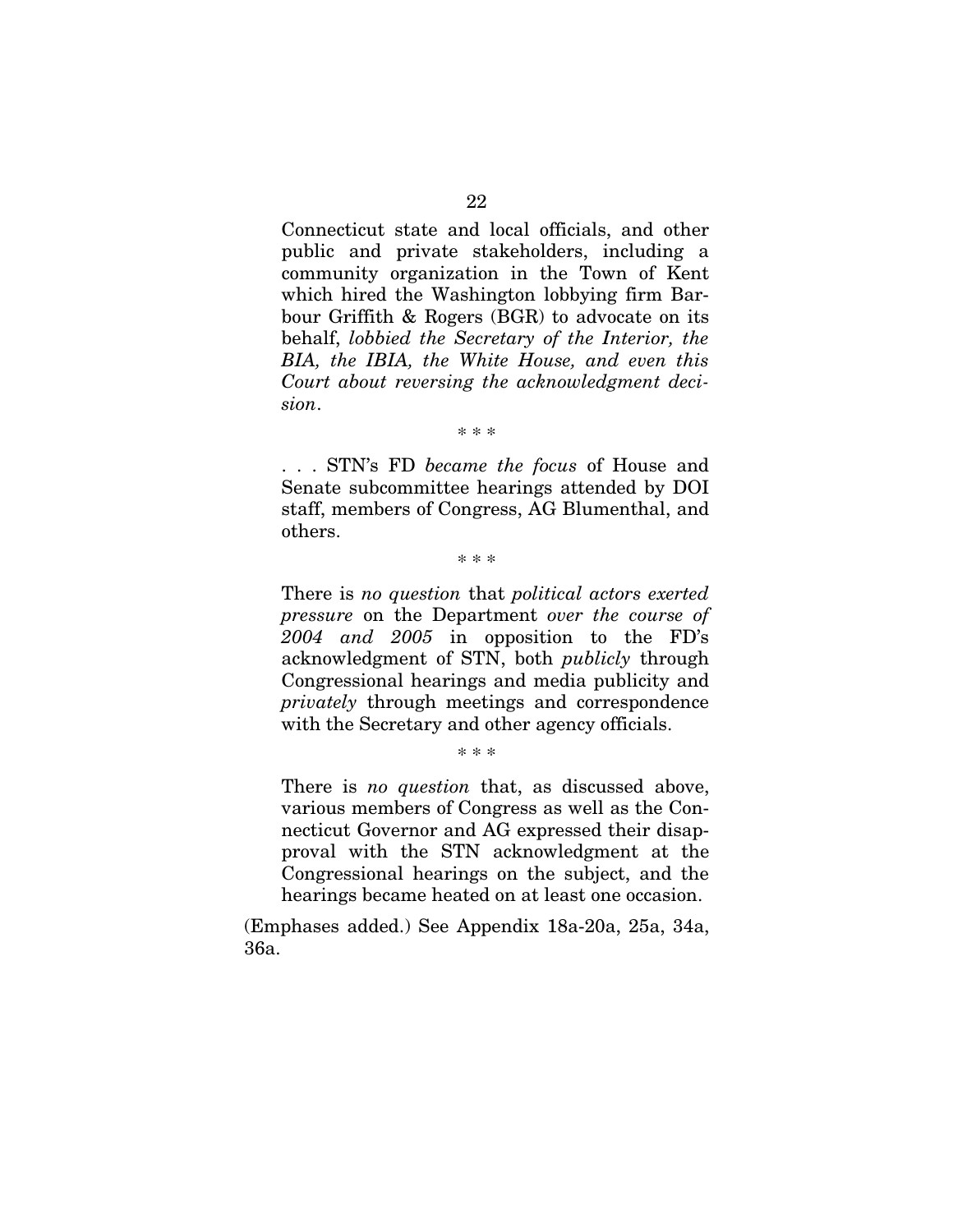Judge Dorsey's summary of political activities would be incomplete without highlighting a few additional events.

#### **A. The Inspector General's Investigation: the Tribe Played by the Rules**

In response to a March 12, 2004 request from Senator Dodd, Earl E. Devaney, the Inspector General of the Department of the Interior, conducted a comprehensive six-month investigation. Devaney concluded that neither the BIA nor the Tribe or its representatives had acted improperly in the process leading up to the positive FD. Letter from Earl E. Devaney to Senator Dodd (Aug. 27, 2004). See Appendix 23a, n.7

#### **B. The Attorney General Violates an** *Ex Parte* **Prohibition**

"On March 17, 2004, Connecticut Attorney General Blumenthal and representatives from other states attended a meeting with Secretary of the Interior Gale Norton and members of her staff." Ruling on Motion to Amend Scheduling Order, at 1-2 (Doc. # 75) (June 14, 2004). One of the topics at the meeting was the "possible reform of the tribal recognition process." Id., at 2. After the meeting, Blumenthal had a private discussion with Secretary Norton, during which he expressed his disagreement with the STN FD, and presented her with a letter critical of that decision. As Judge Dorsey noted, the letter "detail[ed] various concerns about the recognition process as it pertained specifically to the Schaghticoke matter, including issues related to the administrative appeal." *Id*., at 2; The Tribe and other parties subsequently received copies of Blumenthal's letter by mail or facsimile.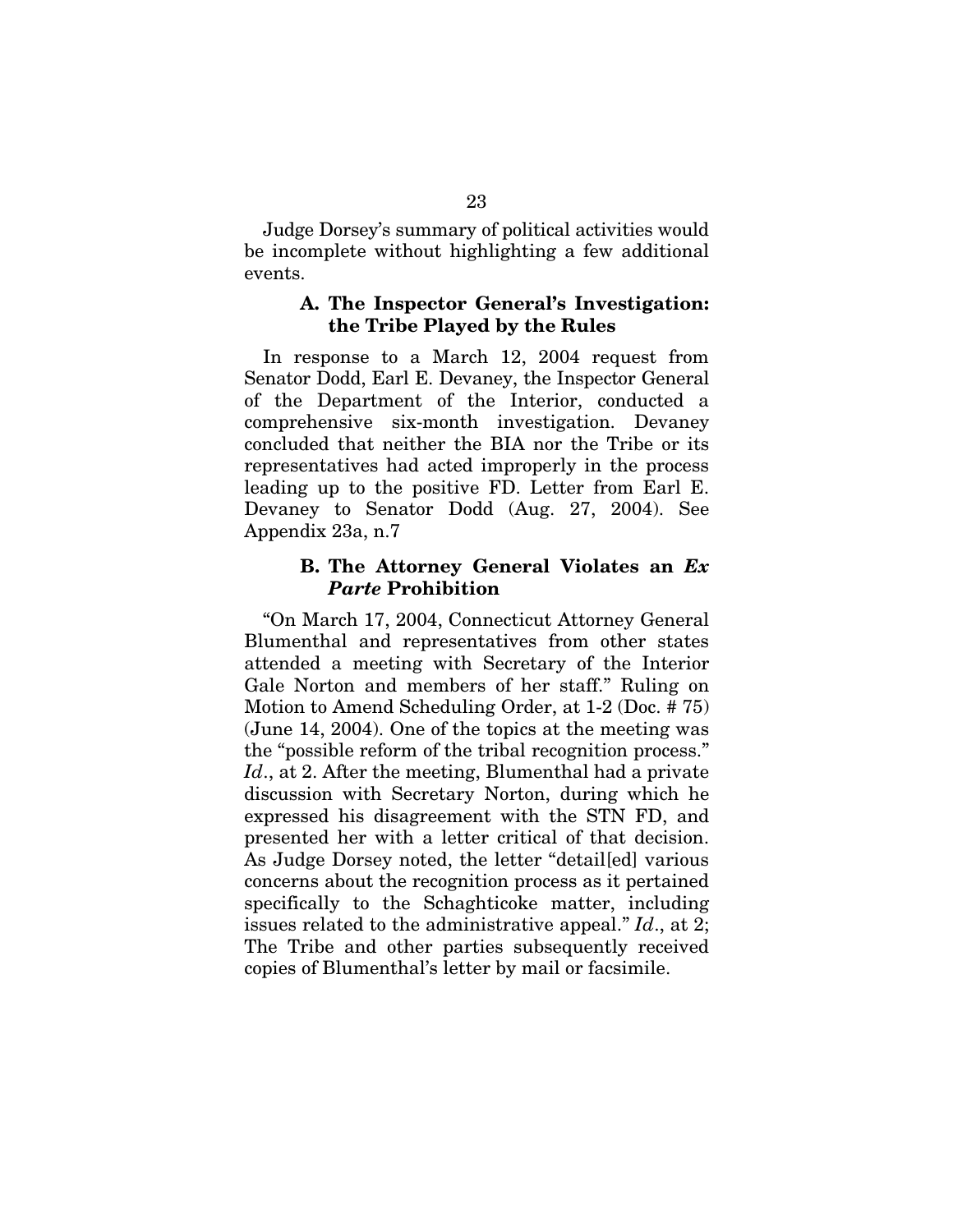Judge Dorsey found that the Attorney General's *ex parte* "presentation" to Norton was "not in compliance with the notice requirement" in the Scheduling Order. *Id.*, at 3. He also stated:

Second, the *inappropriate nature* of the specific circumstances here at issue demonstrate[s] the necessity of prior notification. *Without any party to this matter being present, Blumenthal affirmatively contacted and met with Secretary Norton, the head of the agency currently hearing an appeal in which Blumenthal has an interest, about the very subject matter of that appeal. Such conduct, at the very least, appears improper and thus threatens to subvert the integrity of the appeal process itself.*

(Emphasis added.) *Id*. In a subsequent Order, Judge Dorsey reiterated that Blumenthal's private communication with Norton had been "improper." Order Re: Pending Motions, at 2 (Doc. # 118 in 3:00-cv-00820 (PCD) (Sept. 30, 2005).

#### **C. A Congressman Threatens the Secretary of the Interior**

On March 30, 2004, Secretary Norton was summoned to Capitol Hill to meet with Connecticut Representatives Shays, Johnson, and Simmons. The meeting was held in the office of Representative Frank Wolf of Virginia, a member of the House Appropriations Committee that has fiscal authority over the Department of the Interior. As Norton stated at her deposition, Representative Wolf is "very opposed to gaming." Norton Dep., 163:17-18. The meeting in his office was "fairly emotional," and the Representatives expressed "very strong feelings" and pressed her to overturn the STN FD. Norton Dep., 167:19-22;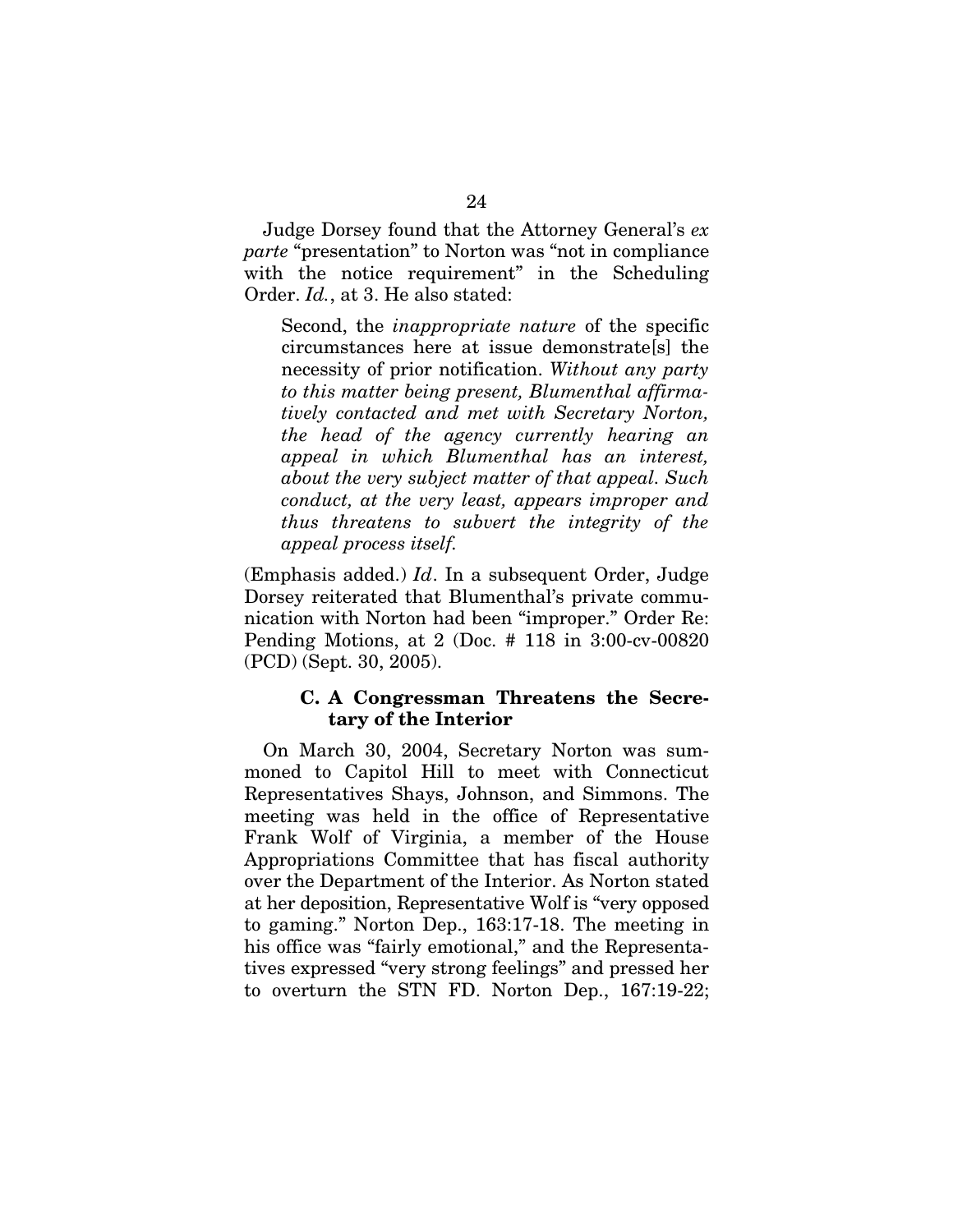168:8-11; 181:7-11. They complained about "the proliferation of casinos in Connecticut," and wanted a moratorium "on tribal recognition" and "gaming approvals." *Id*., 164:1-15.

Norton testified that during the meeting, Representative Wolf, who was angry, actually threatened her: "Congressman Wolf said *he would tell the President he thought I ought to be fired*."[9](#page-35-0) (Emphasis added.) Norton Dep., 168:12-17; 171:22-173:2; 180:21- 181:3; 263:15-264:2.

Norton claimed that she did not take the threat seriously. Norton Dep., 168:20-169:1, 264:10-22, 275:15-276:2. She also testified, however, that David Bernhardt (her Director of Congressional and Legislative Affairs), attended the meeting and heard Wolf's threat; see *id*., 172:13-15; although, at his own deposition, Bernhardt denied hearing it. Bernhardt Dep., 69:20-70:2-17. Others in the Department certainly learned of the threat, because Norton told her "leadership team" (which included Chief of Staff Brian Waidmann, Aurene Martin, and Deputy Secretary Steven Griles) about it. Norton Dep., 171:22-172:19. Norton did not know if any of those individuals told others, but she never instructed them *not* to discuss it. *Id*., 171:22-173:5, 275:9-21. Norton considered James Cason to be part of the "leadership group in

 $\overline{a}$ 

<span id="page-35-0"></span><sup>9</sup> "A Member [of Congress] should **not** directly or indirectly threaten reprisal or promise favoritism or benefit to any administrative official." (Bold in original.) *House Ethics Manual*, Committee on Standards of Official Conduct, U.S. House of Rep., 110th Cong. 2d Session (2008), at 306. "Direct or implied suggestion of either favoritism or reprisal in advance of, or subsequent to, action taken by the agency contacted is unwarranted abuse of the representative role." *Id.*, 307. The latter sentence was adopted in 1970. *Id.*, 356-57 (Advisory Opinion No. 1).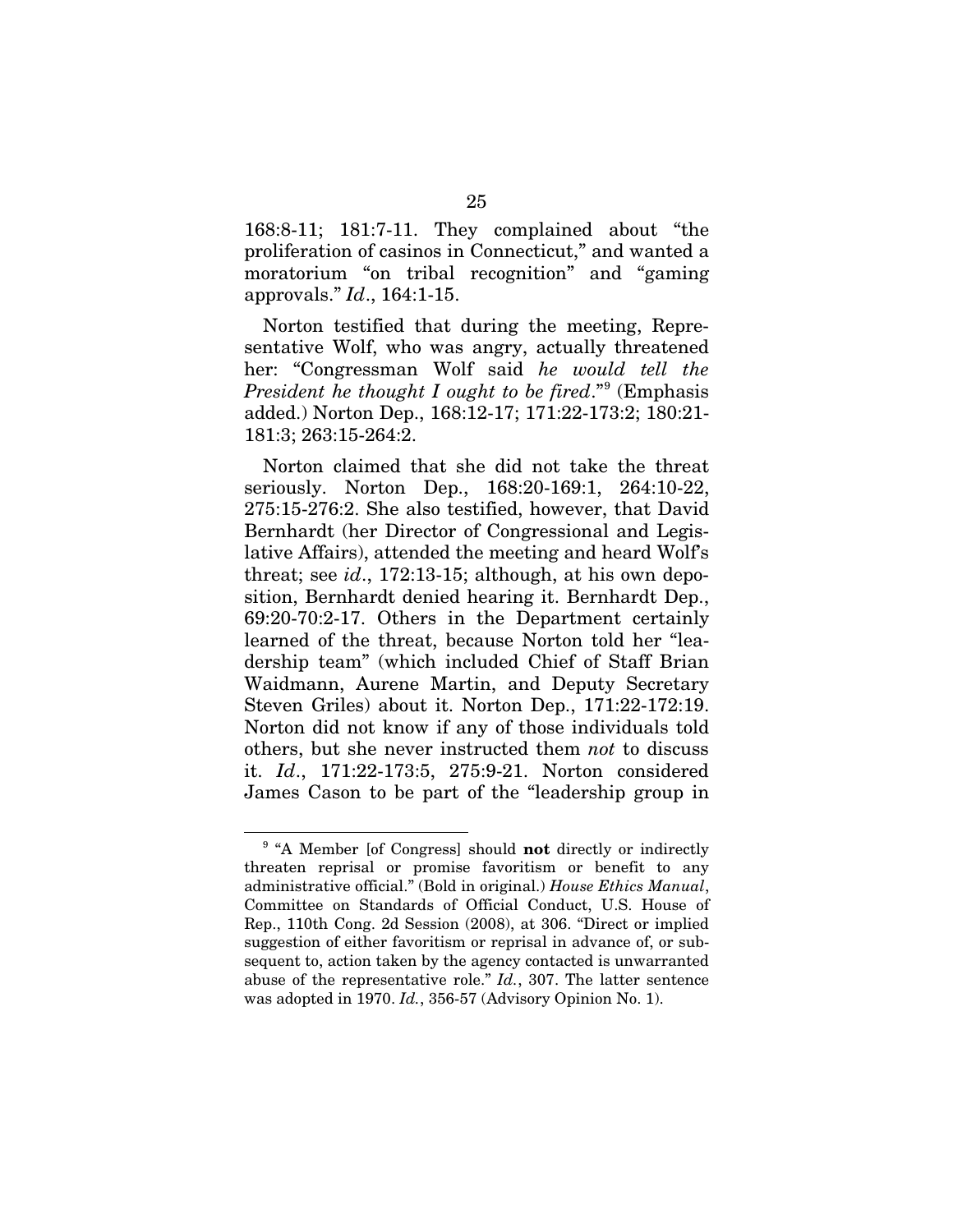the Department that *would have heard* [about it]." (Emphasis added.) *Id*., 174:15-22, 276:3-9, 282:8-11.

Representative Wolf's threat represents a textbook example of how to "do" political influence. For at the May 5, 2004, hearing of the House Committee on Government Reform, Chairman Tom Davis of Virginia explained: "a lot of times, when you are *doing political influence*, it usually doesn't go to the Deputy Secretary level or sometimes even to the decisionmaker. *It goes above them, and the pressure comes down*." (Emphasis added.) Hearing before the House Committee on Government Reform, *Betting on Transparency: Toward Fairness and Integrity in the Interior Department's Tribal Recognition Process*, 108th Cong., 2d Sess. (2004), at 51.

### **D. The Schaghticoke Acknowledgment Repeal Bill**

On March 3, 2005, Representative Johnson introduced H.R. 1104, the "Schaghticoke Acknowledgment Repeal Act of 2005" (109th Cong., 1st Sess.), for the express purpose of overturning the STN FD. See Appendix 157a-171a. The proposed bill stated that the STN FD was the result, *inter alia*, of the "explicit, *premeditated manipulation* of both the evidence and established acknowledgment standards," and it chastised the OFA and the Principal Deputy AS-IA who issued the FD, of participating in an "erroneous" and "unlawful" decision. *Id*., at Appendix 159a, 168a-169a. In two places, the bill cites the *full name* of Aurene Martin, the Principal Deputy AS-IA who issued the FD. *Id*., 160a, 170a.

OFA Director Fleming was provided with a copy of the bill. Fleming Dep., 124:18-125:22. He had not seen a "termination" bill during his career at OFA.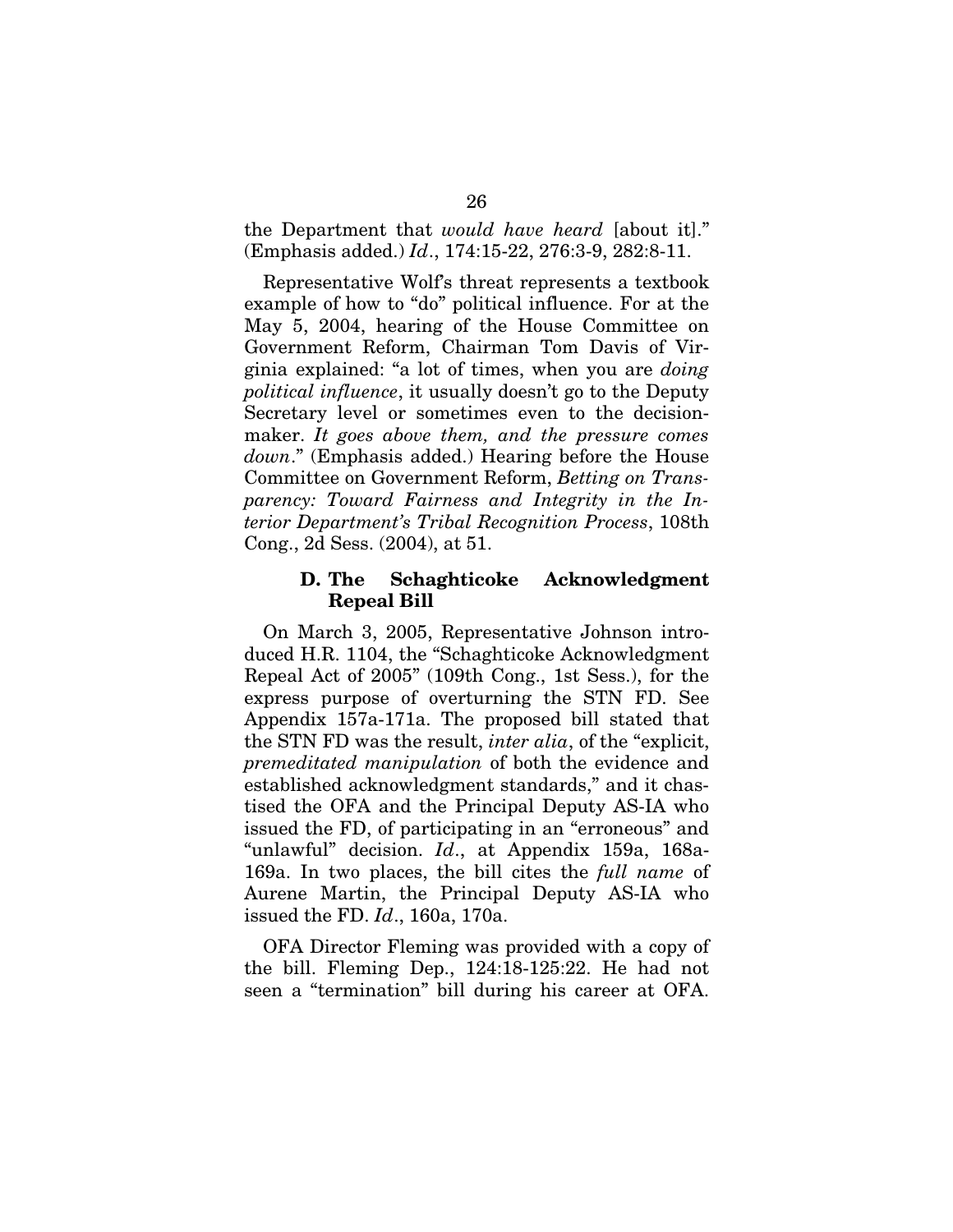*Id*., 127:1-14. Although Representative Johnson's bill did not become law, it may have been viewed by OFA (and staff) as a direct threat to OFA's authority.

### **E. Judge Dorsey's** *Ex Parte* **Communication with Governor Rell**

On July 11, 2005, while the Tribe's petition was under reconsideration by the BIA, Governor Rell wrote to Judge Dorsey, urging him not to allow the Tribe any further extension of time, or any opportunity to submit additional evidence. See Appendix 115a-117a. That letter was made part of the record in the consolidated cases.

On August 19, 2005, Judge Dorsey responded in a *private* letter to the Governor:

Dear Governor Rell:

Thank you for your letter of July 11, 2005. Your *frustration and impatience is fully warranted*. A court-ordered deadline for concluding the administrative proceeding was intended to accommodate three considerations: 1. the tribe's right to due process; 2. the BIA's caseload; and 3. the lawsuit's parties right to a reasonably prompt resolution of the dispute (including the State's interest). The prolonged protraction of this matter, to resolve the question of tribal recognition, *no. 1 has stretched*, no. 2 has given the BIA more time than it deserves, and no. 3 has deprived the parties of a reasonably prompt resolution.

I have, in accordance with the view of the U.S. Attorney's Office, allowed a slight extension for a request for technical assistance and information. This was *to avoid any claim of infringement of the Tribe's due process*. I recognize this does not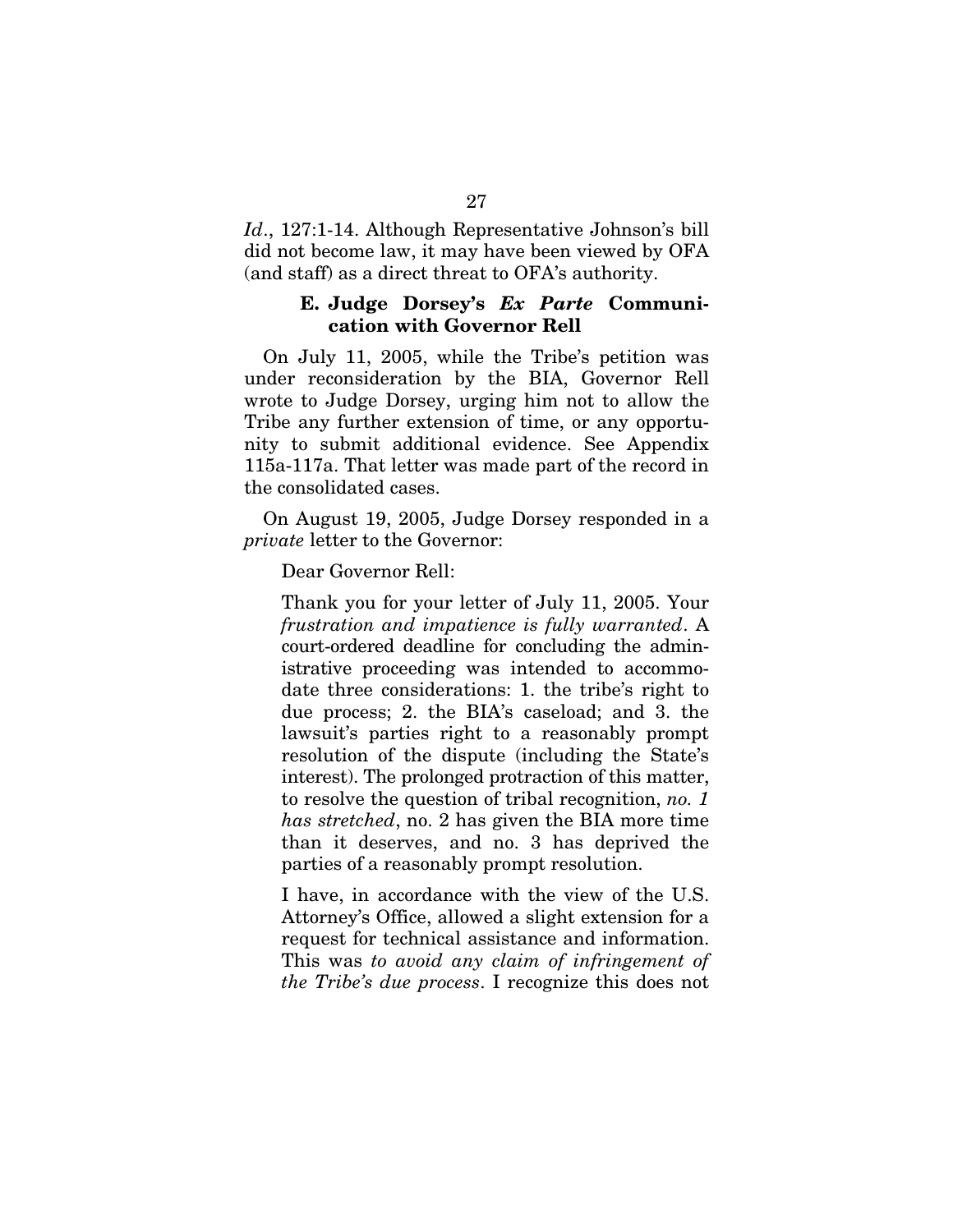accommodate no. 3 above nor the view of your letter. It is intended to be a last extension of time upon the expiration of which the cases will be decided. It reflects a caution *intended to avoid a reversal by another Court which might buy a due process argument*.

(Emphasis added.) See Appendix 118a-119a.

Judge Dorsey's letter to the Governor was discovered by the Tribe approximately *one year later*, while reviewing documents received from the Governor's office pursuant to the Tribe's request under the Freedom of Information Act. The Tribe sought "clarification" from Judge Dorsey about his letter, as well as supplemental discovery. Petitioner's Motion for Clarification of the Record and Motion for Supplemental Discovery (Doc. # 87) (Oct. 9, 2006). Judge Dorsey maintained that his letter had "no substantive significance" and did not reflect his views on the merits of STN's claims. Ruling on Pending Motions, at 13-14 (Doc. # 93) (Nov. 3, 2006). At STN's request, the letter was made part of the record, but Judge Dorsey denied supplemental discovery about the letter. *Id*.

In the Court of Appeals, the Tribe contended that the letter was an improper *ex parte* communication with the Governor, an "interested party" under the regulations. See 25 C.F.R. § 83.1. At oral argument, counsel for the Tribe acknowledged that the letter did not furnish independent grounds for relief on appeal. However, the Tribe argued that the letter was emblematic of the political pressures and entanglements that have permeated this case. To repeat what the Tribe said in its Petition for Rehearing *En Banc*: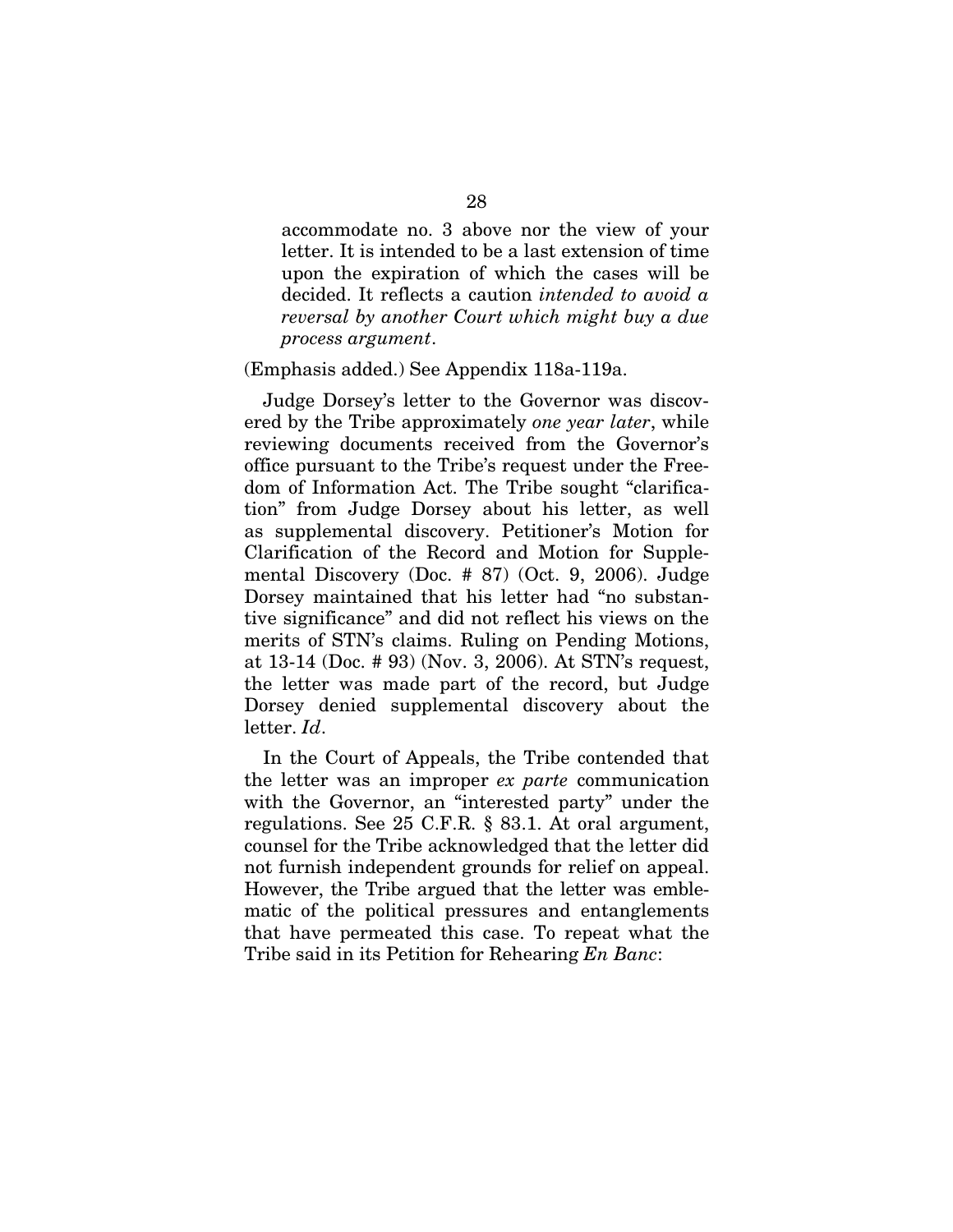The letter displays a sympathetic attitude toward the Governor, and a grudging attitude toward the Tribe's rights. It suggests that three years before he ruled on the Petition for Review, Judge Dorsey was calibrating *how much* due process was needed to "avoid a reversal" *in this Court [of Appeals].* Logically, such calculation presupposes the Tribe would be unsuccessful in the BIA, and in the District Court, and therefore would *need* to appeal. It is not difficult to see why *any* litigant in a politically charged case, might feel that such a letter contributes to the *appearance* that the "fix was in."

(Emphases in original.) Appendix, at 93a.

# **III. HOW THE POLITICAL INFLUENCE CLAIM WAS DECIDED**

### **A. In the District Court**

In support of its Petition for Review, the STN claimed that the RFD was the impermissible product of political influence, and also claimed that the "appearance of bias" (arising from political influence) constituted grounds for relief. In opposing memoranda, the Federal Defendants and Intervenors-Respondents argued, *inter alia*, that an "appearance of bias" standard was not appropriate for assessing a political influence claim, or was not applicable to an "informal" "regulatory decision making process."

In its Ruling on Cross-Motions for Summary Judgment, the District Court defined the critical question as "whether the evidence presented shows that the [political] pressure exerted can be deemed to have *actually influenced the decision maker who issued the RFD*." (Emphasis added.) See Appendix 34a. Citing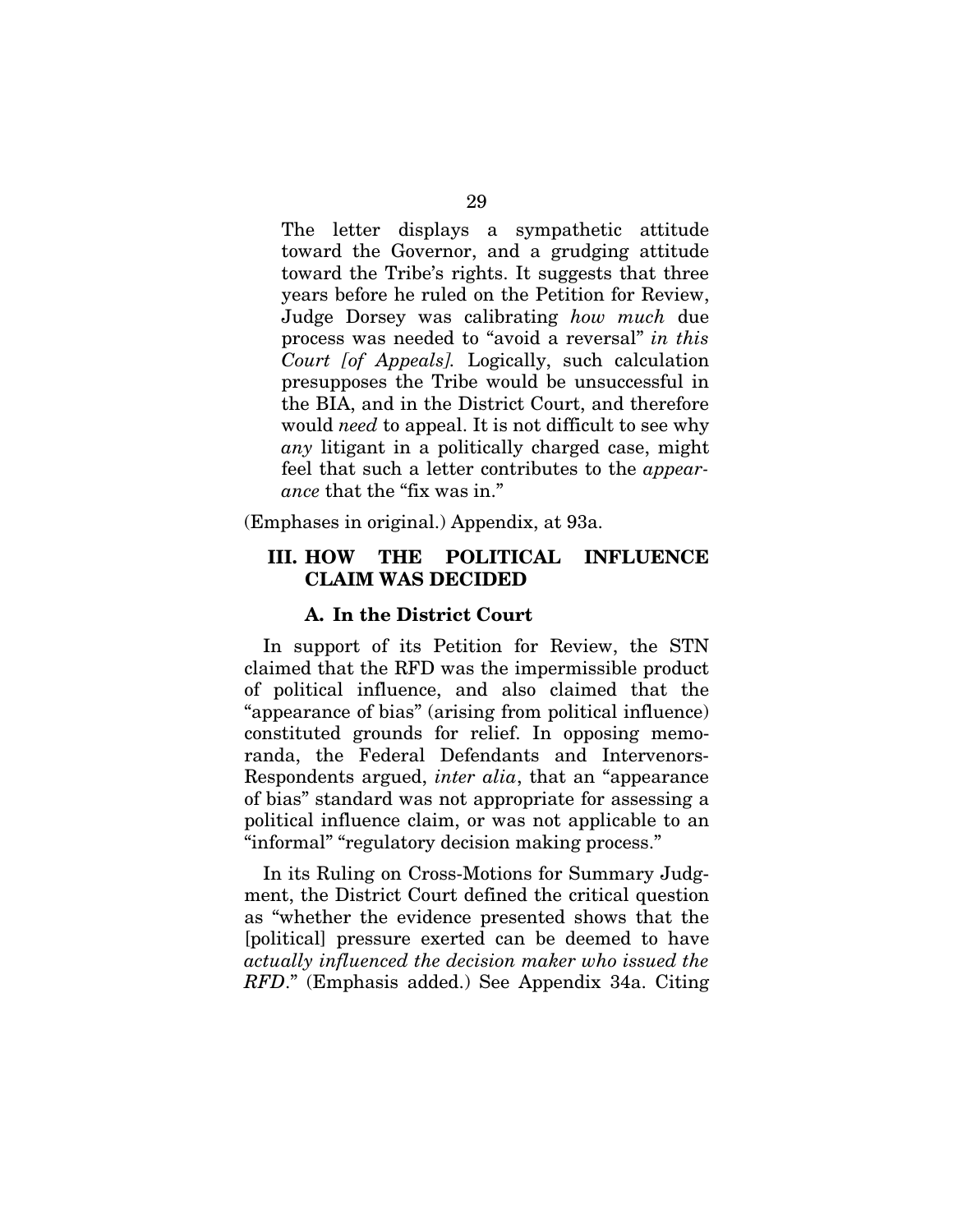cases from other Circuits, Judge Dorsey stated he was not "persuade[d]" or "convince[d]" that political activities "actually influenced" or "ultimately affected" the decision not to acknowledge the Tribe. *Id*., 34a-39a. He observed that *he had to* "accept the evidence as presented at face value, in particular the testimony by the agency decisionmakers that they were not unduly pressured by particular politicians or the political climate at large." *Id*., 38a. Cf. *Latecoere International, Inc. v. United States Department of the Navy*, 19 F.3d 1342, 1365 (11th Cir. 1994 (rejecting proposition that "by the simple expedient of denying bias, a government official can wipe away all evidence of it"); *Sokaogon Chippewa Community (Mole Lake Band of Lake Superior Chippewa) et al. v. Babbitt*, 961 F. Supp. 1276, 1281 (W.D.Wis. 1997) ("Agency officials should not be able to overcome a party's showing of political impropriety by simply denying all allegations of wrongdoing." $^{10}$  $^{10}$  $^{10}$ .

Although Judge Dorsey made brief references to an "appearance" standard; see Appendix 33a; he never analyzed the facts under such a standard.

## **B. In the Court of Appeals**

 $\overline{a}$ 

On appeal, the STN claimed that the Tribe's right to due process of law had been violated by undue political influence which, in the Tribe's view, not only "actually influenced" the ultimate result (the RFD), but also created the "appearance of bias" or impro-

<span id="page-40-0"></span><sup>&</sup>lt;sup>10</sup> "Bias is always difficult, and indeed often impossible, to 'prove.'" *Morelite Construction Corporation v. New York City District Council Carpenters Benefit Funds*, 748 F.2d 79, 84 (2nd Cir. 1984). That, perhaps, is why "[i]ssues of motive and intent are usually inappropriate for disposition on summary judgment. *Wechsler v. Steinberg*, 733 F.2d 1054, 1058 (2nd Cir. 1984).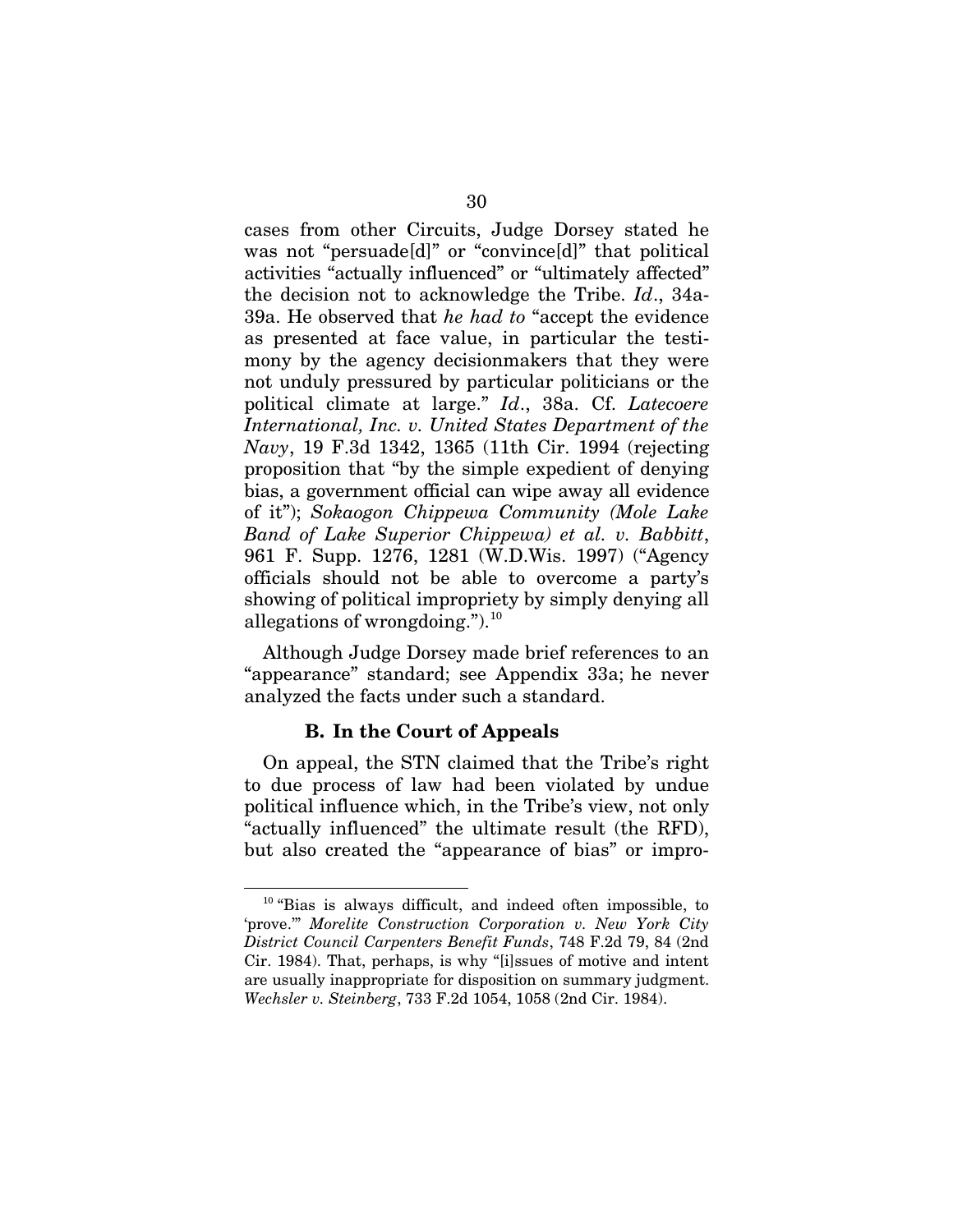priety. The Federal Defendants, and the Intervenors-Respondents, argued in response that the panel could not and should not adopt an "appearance of bias" standard, in light of the governing standard adopted by a panel of the Second Circuit in *Town of Orangetown v. Ruckelshaus*, 740 F.2d 185, 188 (2nd Cir. 1984). In *Orangetown*, the court stated: "To support a claim of improper political influence on a federal administrative agency, there must be some showing that the political pressure was intended to and did cause the agency's action to be influenced by factors not relevant under the controlling statute." *Id*., 188. See *Chemung County v. Dole*, 804 F.2d 216, 222 (2nd Cir. 1986) (quoting same).

The panel found that although Connecticut political figures had shown "keen interest" in and "express[ed] an adamant opposition to" the STN acknowledgment, and that members of Congress had "strongly criticized" the STN FD, "the evidence submitted by the Schaghticoke cannot support a claim of improper political influence." Appendix 72a. That conclusion was based principally on the fact that "Interior Department officials uniformly testified in depositions that they were not influenced by the political clamor surrounding the Schaghticoke." *Id*., at 73a. With respect to the political influence standard, the panel stated, in a footnote: "Our standard for a claim of 'improper political influence' is clear, *see Orangetown*, 740 F.2d at 188; *Chemung County*, 804 F.2d at 222, and we reject the Schaghticoke's argument that we should apply a broader 'appearance of bias' standard in this action." Appendix 73a, n.1.

As noted earlier, the Court of Appeals denied the STN's petition for *en banc* rehearing. See Appendix 111a-112a.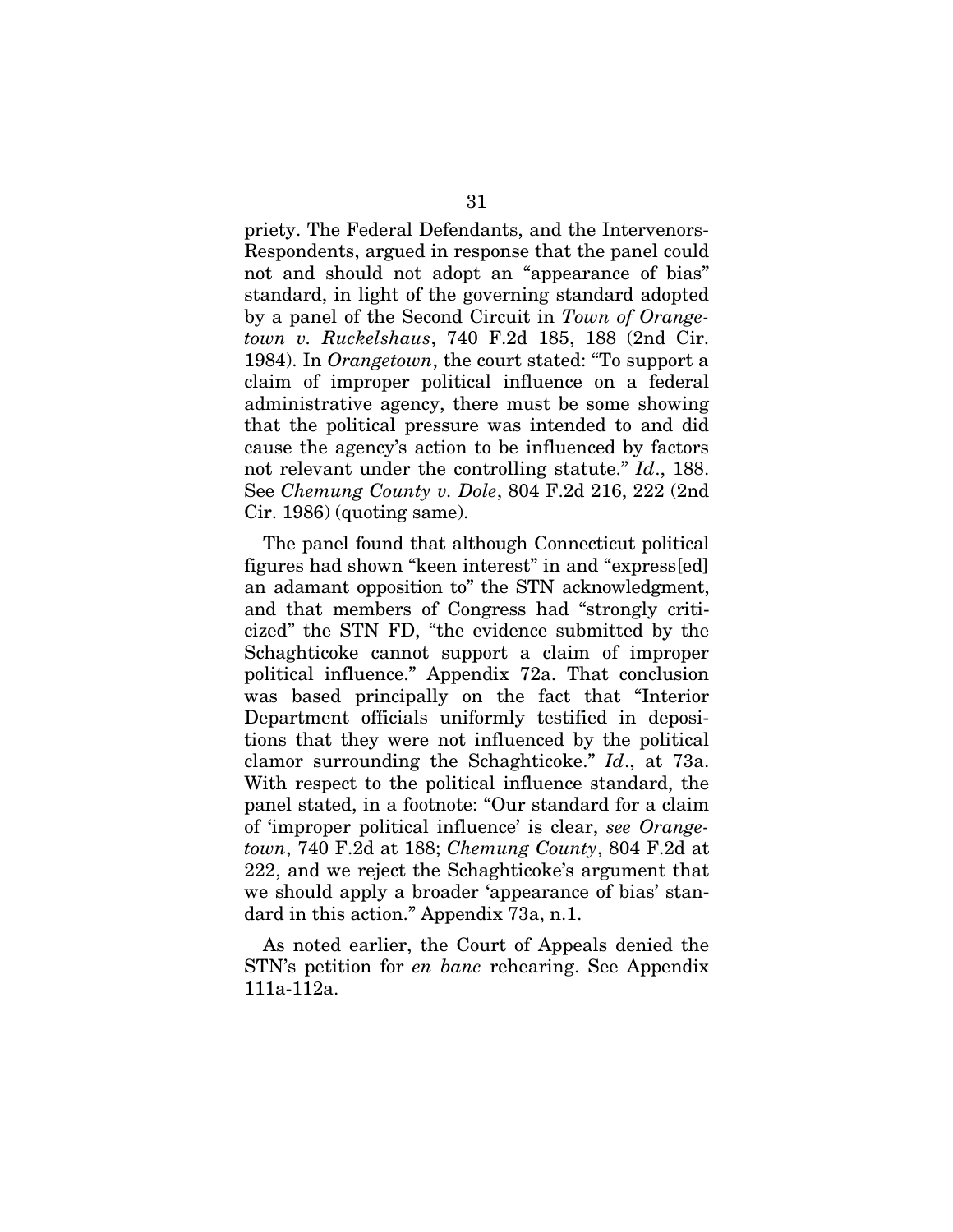#### **REASONS FOR GRANTING THE WRIT**

"It is axiomatic that '[a] fair trial in a fair tribunal is a basic requirement of due process'"; *Caperton v. A.T. Massey Coal Co., Inc.*, \_\_ U.S. \_\_, 129 S.Ct. 2252, 2259 (2009) (quoting *In re Murchison*, 349 U.S. 133, 136 (1955)). "This applies to administrative agencies *which adjudicate* as well as to courts." (Emphasis added.) *Withrow v. Larkin*, 421 U.S. 35, 46-47 (1975). These two sentences frame the central core of the question presented, and form a bulwark against the political vortex that commandeered this case.

It is true, as Judge Dorsey noted in the opening line of his summary judgment ruling, that the question of whether the Schaghticoke Tribal Nation constitutes an Indian tribe under federal law is a "politically loaded question*."* See Appendix 1a. But even politically loaded questions are not immune from the protections of the Due Process Clause.

## **A. The Acknowledgment Process is Adjudicative**

With respect to administrative action, the Court has noted the "great range of its variety." *United States v. Mead Corporation*, 533 U.S. 218, 236 (2001). In the District Court, Judge Dorsey correctly noted that "[t]he BIA's federal acknowledgment process is an *adjudicative* process." (Emphasis added.) See Appendix 32a. On appeal, the Federal Defendants argued that the acknowledgment process is merely an "informal adjudicative process" or "informal decisionmaking process," and not suitable for application of a heightened "appearance of bias" standard. Brief of Defendants-Appellees, at 41, 59-62.

The STN argued that even though the tribal acknowledgment process may not constitute a "formal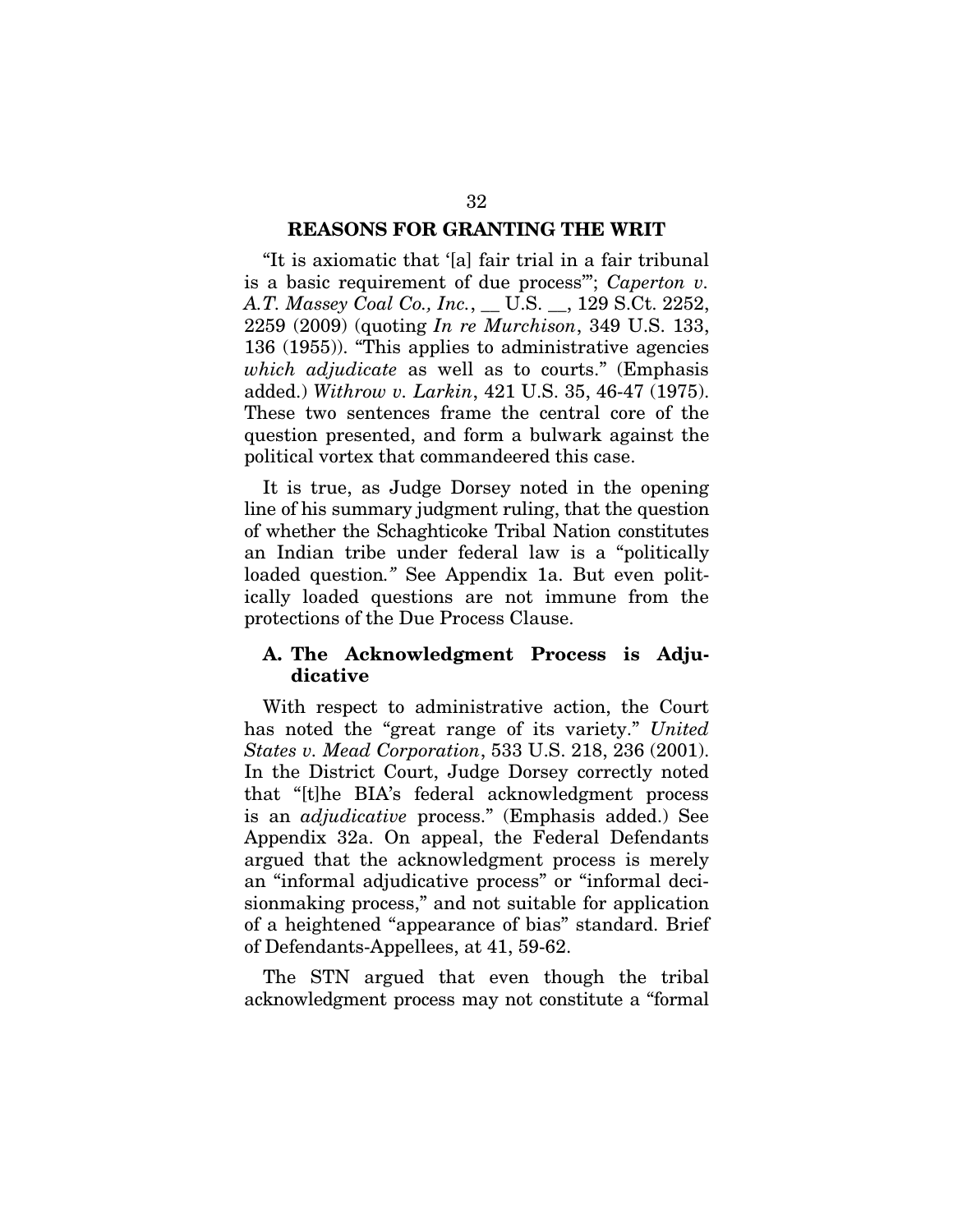adjudication" under the APA definition, see 5 U.S.C. § 551 (7), it was sufficiently formal (quasi-judicial) in nature to require adoption of an appearance of bias standard. In support of that proposition, the Tribe argued, for example, that (1) the tribal acknowledgment process qualifies as adjudicative under the "recognized distinction in administrative law between proceedings for the purpose of promulgating policytype rules or standards, on the one hand, and proceedings designed to adjudicate disputed facts in particular cases on the other." *United States v. Florida East Coast Ry. Co.*, 410 U.S. 224, 244-45 (1973); (2) the applicability of a due process-based "appearance of bias" standard, designed to promote core constitutional values, should turn on the nature or substance of the proceeding in question, not on its label or classification; and (3) "formal adjudication . . . is, by contrast to rulemaking, characteristically long on facts and short on policy. . . ." *Association of Data Processing Service Organizations, Inc. v. Board of Governors of Federal Reserve System*, 745 F.2d 677, 685 n. 6 (D.C.Cir. 1984) (Scalia, J.).

# **B. The Second Circuit's** *Town of Orangetown* **Rule**

As STN argued in the Court of Appeals, the standard announced in *Town of Orangetown v. Ruckelshaus*, discussed in § III.B., *supra*, was designed and configured for political influence claims arising from *non*-adjudicative federal agency decisions. The agency involved in *Orangetown* "was not performing an adjudicatory function," but only "an administrative one dealing with the disbursement of grant funds." *Town of Orangetown*, *supra*, 740 F.2d at 188. Moreover, "Orangetown did not have the status of a party and was not entitled to notice and an opportu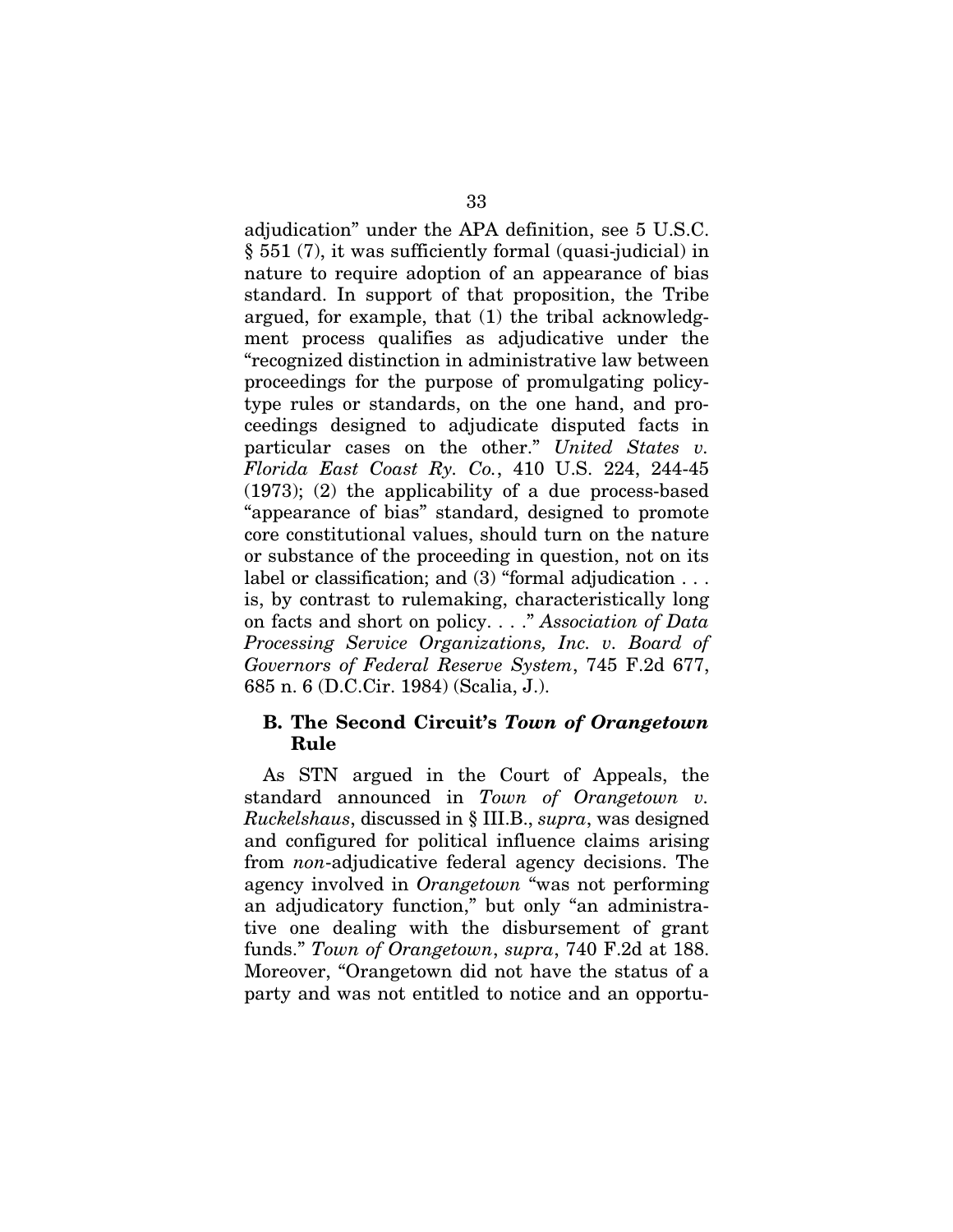nity to be heard." *Id*., 89. And in *Chemung County v. Dole*, *supra*—the only other Second Circuit decision (prior to this case) applying *Orangetown—*the agency action under review was not adjudicative, as it involved the administrative acts of re-calculating competing bids to insure that a government contract was awarded to the lowest bidder. *Chemung County*, *supra*, 804 F.2d at 218-22. Furthermore, neither of the two cases cited in *Orangetown*, at 188, as authority *for* the rule announced therein, involved adjudicative-type decisions.<sup>[11](#page-44-0)</sup>

In short, *Orangetown* represents a "one size fits all" standard that fails to take into consideration the inherent qualitative differences between quasijudicial (adjudicative) proceedings and quasi-legislative (rulemaking) proceedings. Such a distinction has been either expressly or implicitly recognized by every other Circuit that has considered a political influence claim, including the First Circuit, [12](#page-44-1) the Third Circuit,<sup>[13](#page-44-2)</sup> the Fifth Circuit,<sup>[14](#page-44-3)</sup> the Seventh

1

<span id="page-44-0"></span><sup>11</sup> *Sierra Club v. Costle*, 657 F.2d 298 (D.C. Cir. 1981) involved informal rulemaking for emissions standards. *Natural Resources Defense Council v. City of New York*, 534 F. Supp. 279 (S.D.N.Y.), aff'd, 672 F.2d 292 (2nd Cir.), cert. dismissed, 456 U.S. 920 (1982), involved review of an enforcement action concerning demolition of a theater.

<span id="page-44-1"></span><sup>12</sup> *Esso Standard Oil Co. (Puerto Rico) v. Lopez-Freytes*, 522 F.3d 136, 145-148 (1st Cir. 2008) (addressing claims of appearance of bias and actual bias).

<span id="page-44-2"></span><sup>13</sup> *Gulf Oil Corporation v. Federal Power Commission*, 563 F.2d 588, 610-12 (3rd Cir. 1977) ("administrative agencies must be allowed to exercise their adjudicative functions free of Congressional pressure"), cert. denied, 434 U.S. 1062 (1978).

<span id="page-44-3"></span><sup>14</sup> *Pillsbury Co. v. Federal Trade Commission*, 354 F.2d 952, 964 (5th Cir. 1966) (when Congress intervenes in an agency's judicial function, courts become concerned not only with liti-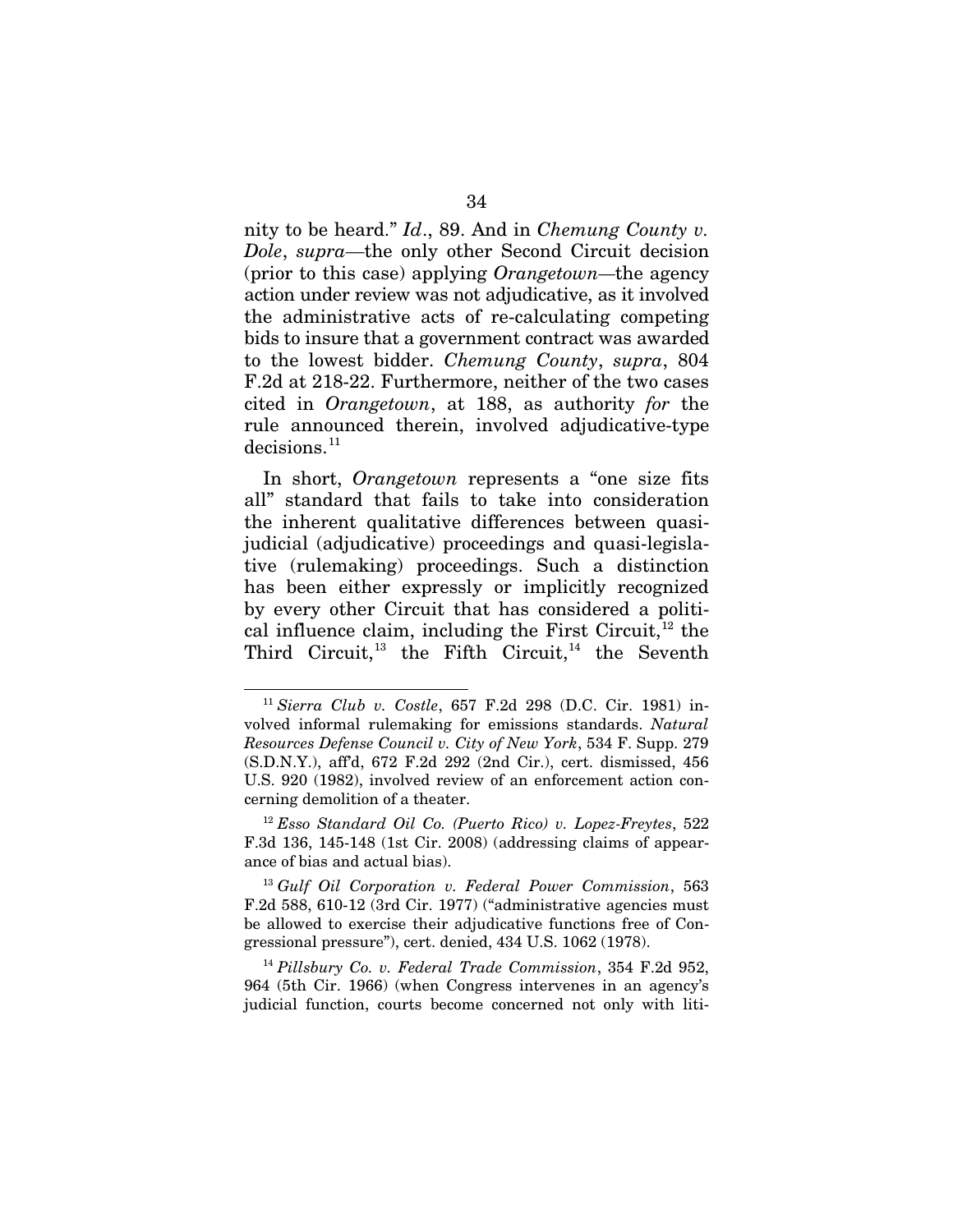Circuit,<sup>[15](#page-45-0)</sup> the Ninth Circuit,<sup>[16](#page-45-1)</sup> the Eleventh Circuit,<sup>[17](#page-45-2)</sup> and the District of Columbia Circuit.<sup>[18](#page-45-3)</sup> It appears

 $\overline{a}$ 

<span id="page-45-0"></span><sup>15</sup> *Monieson v. Commodity Futures Trading Commission*, 996 F.2d 852, 865 (7th Cir. 1993) (noting distinction between congressional intervention in legislative or judicial functions).

<span id="page-45-1"></span><sup>16</sup> *State of California ex rel. State Water Resources Control Board v. Federal Energy Regulatory Commission*, 966 F.2d 1541, 1551-52 (9th Cir. 1992) (Congressman's letters to FERC "do not rise to the level of undue congressional influence described in *Pillsbury*, nor do they adversely affect *the appearance of impartiality* in this case") (Emphasis added.); *Portland Audubon Society v. The Endangered Species Committee*, 984 F.2d 1534, 1539-47 (9th Cir. 1993) (amended opinion) (even "the President may not interfere with quasi-adjudicatory agency actions").

<span id="page-45-2"></span><sup>17</sup> *Fund for Animals, Inc. v. Rice*, 85 F.3d 535, 548 (11th Cir.1996) ("'congressional input neither created *an appearance of impropriety* nor actually affected the outcome'") (Emphasis added) (quoting *ATX, Inc. v. United States Department of Transportation*, 41 F.3d 1522, 1527 (D.C. Cir. 1994)).

<span id="page-45-3"></span><sup>18</sup> *D.C. Federation of Civic Associations et al. v. Volpe*, 459 F.2d 1231, 1246-47 (D.C.Cir. 1971) (if Secretary of Transportation had been acting in judicial or quasi-judicial capacity, "plaintiffs might have prevailed *even without showing that the pressure had actually influenced* the Secretary's decision. With regard to judicial decision making, whether by court or agency, *the appearance of bias or pressure may be no less objectionable than the reality*.") (Emphasis added.), cert. denied, 405 U.S. 1030 (1972); *Peter Kiewit Sons' Co. v. United States Army Corps of Engineers, et al.*, 714 F.2d 163, 169 (D.C.Cir. 1983) ("The [*Volpe*] court indicated that if the decision had been judicial or

gant's right to a fair trial, but "equally important, with their right to the appearance of impartiality, which cannot be maintained unless those who exercise the judicial function are free from powerful external influences"); *DCP Farms, et al. v. Yeutter*, 957 F.2d 1183, 1187-88 (5th Cir.) ("*Pillsbury* holds that the appearance of bias caused by congressional interference violates the due process rights of parties involved in *judicial* or *quasi-judicial* agency proceedings.") (Emphasis in original.), cert. denied, 506 U.S. 953 (1992).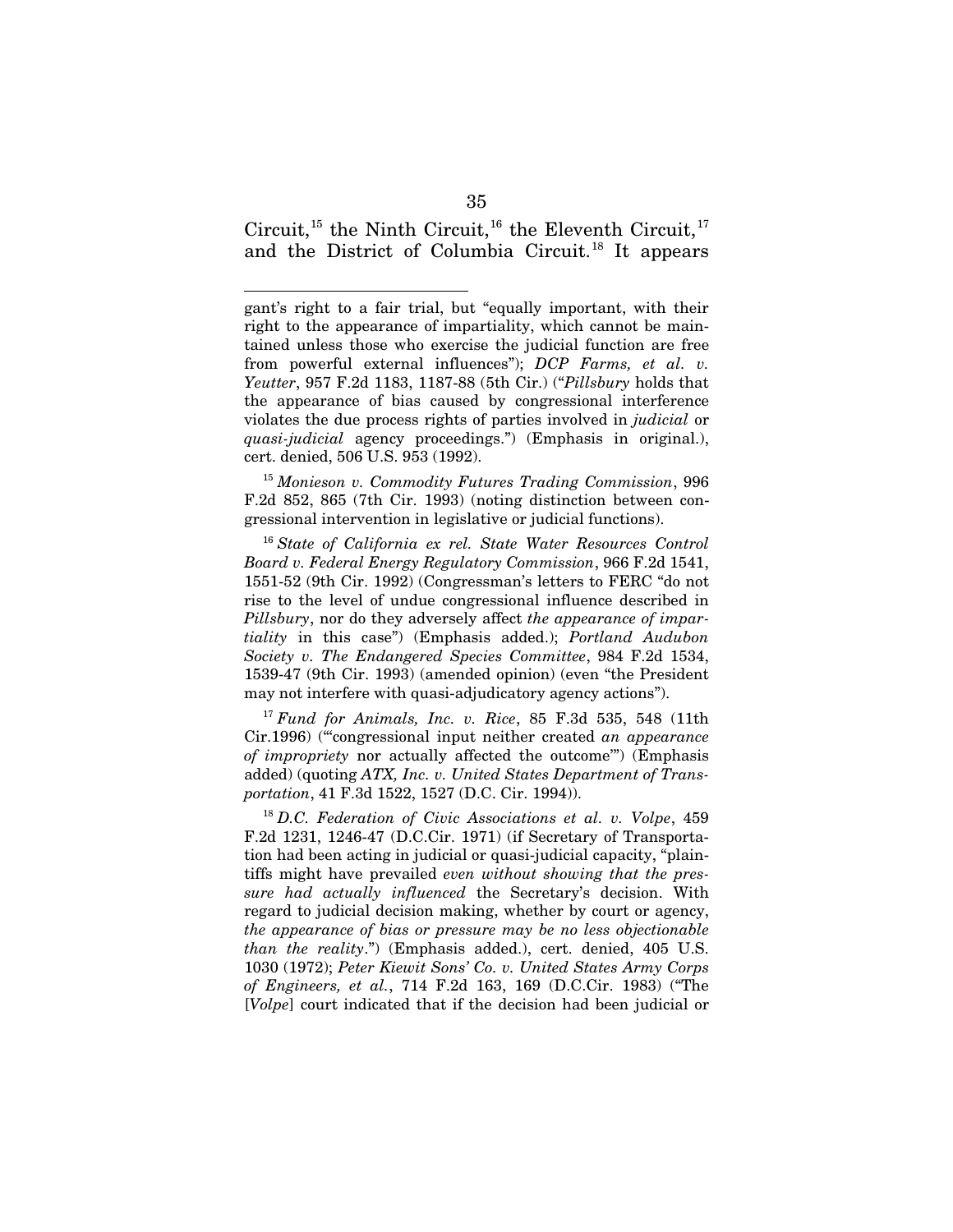that no other Circuit applies an *Orangetown*-type rule "across the board." And prior to the Second Circuit's decision in this case, the *Orangetown* standard (or its equivalent) had never been applied by the Second Circuit, or any other Circuit, to a political influence claim arising from a federal adjudicative proceeding.<sup>[19](#page-46-0)</sup> A grant of certiorari is therefore warranted to resolve the conflict between the Circuits. See Rule 10(a), Rules of the Supreme Court.

There is nothing novel or unusual about an "appearance of bias" or "appearance of impropriety" standard. Indeed, a cardinal principle of American jurisprudence is that "justice must satisfy the appearance of justice." *Offutt v. United States*, 348 U.S. 11, 14 (1954); *Aetna Life Insurance Co. v. Lavoie*, 475 U.S. 813, 825 (1986). See *Joint Anti-Fascist* 

-

quasi-judicial, it could be invalidated by 'the appearance of bias or pressure.' Under this standard, pressure on the decisionmaker alone, without proof of effect on the outcome, is sufficient to vacate a decision."); *ATX, Inc. v. United States Department of Transportation*, 41 F.3d 1522, 1527-29 (D.C. Cir. 1994) (where a proceeding is quasi-judicial, "we must determine whether congressional interference occurred, *or appeared to*, to such an extent as to compromise the administrative process") (Emphasis added.); *Koniag, Inc., The Village of Uyak v. Andrus*, 580 F.2d 601, 610 (D.C. Cir.) (Congressional letter to Interior Secretary "compromised *the appearance of the Secretary's impartiality*") (Emphasis added.), cert. denied, 439 U.S. 1052 (1978). See also *Professional Air Traffic Controllers Organization v. Federal Labor Relations Authority*, 672 F.2d 109, 113 (D.C.Cir. 1982) (*ex parte* contacts).

<span id="page-46-0"></span><sup>19</sup> *Orangetown* was cited by the Sixth Circuit in an administrative *rulemaking* (non-adjudicative) case. See *Radio Association on Defending Airwave Rights, Inc. v. United States Department of Transportation*, 47 F.3d 794, 807 (6th Cir), cert. denied, 516 U.S. 811 (1995).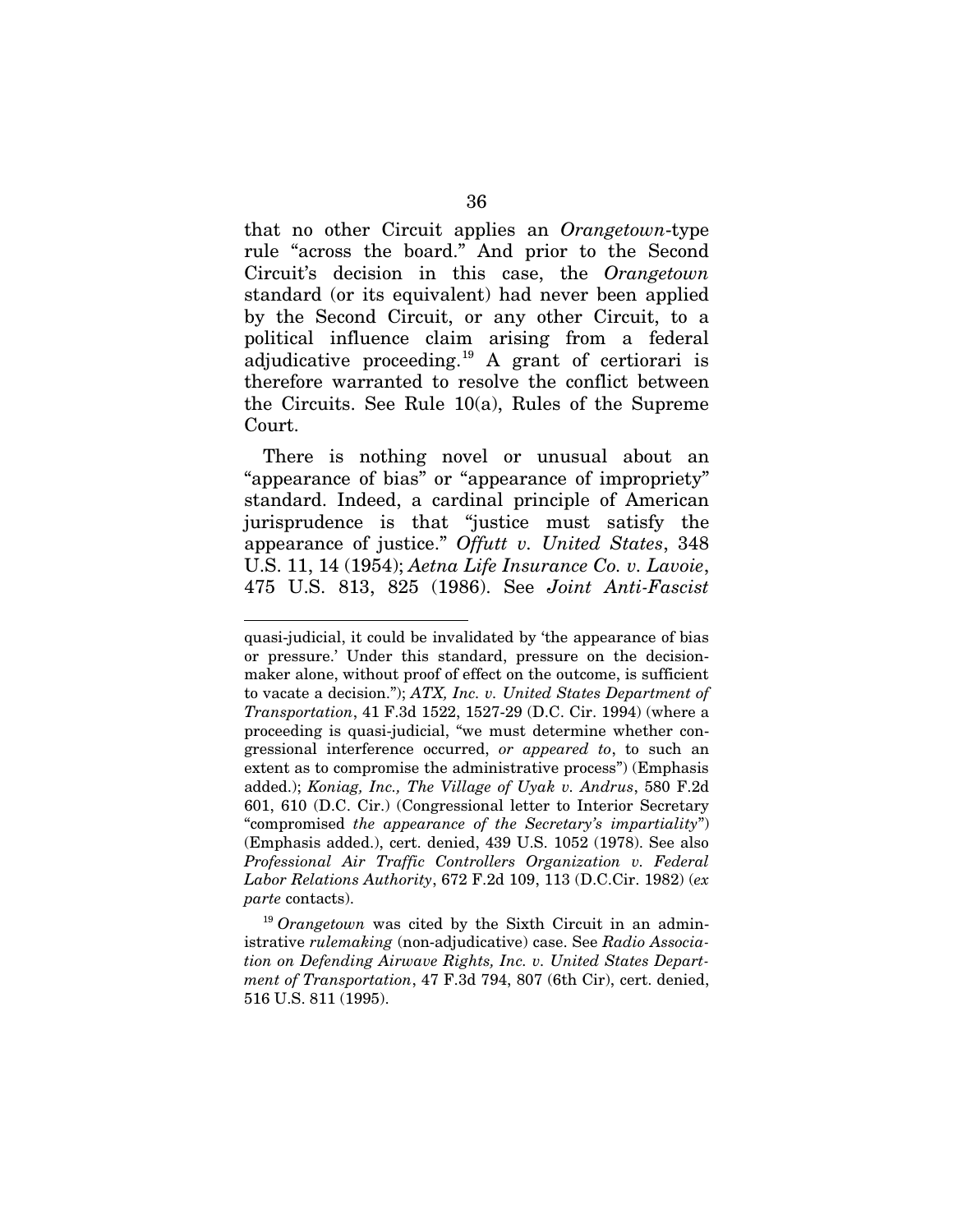*Refugee Committee v. McGrath*, 341 U.S. 123, 172 n. 19 (1951) (Frankfurter, J., concurring) ("'justice must not only be done but manifestly be seen to be done'").

With respect to judicial officers, the Court's recent *Caperton* decision noted that state and federal jurisdictions have adopted measures designed "to eliminate even the *appearance* of partiality." 129 S.Ct. at 2266 (Emphasis added.) (citing the ABA Annotated Model Code of Judicial Conduct, Canon 2 ("A judge shall avoid impropriety and the appearance of impropriety."). Under state and federal codes, judges are required to disqualify themselves where the judge's "impartiality might reasonably be questioned." See *id.*, Canon 3E(1); 28 U.S.C. § 455(a). Thus, even absent proof of *actual bias*, due process may be violated when there is a serious or substantial "risk of actual bias"; *Caperton*, *supra*, 2265; or "when the probability of actual bias on the part of the judge or *decisionmaker* is too high to be constitutionally tolerable." (Emphasis added.) *Withrow v. Larkin*, 421 U.S. 35, 47 (1975); *Caperton*, *supra*, 2257, 2259.

Although this case does not involve the issue of recusal, it does involve the issue of whether a "decisionmaker" *appeared* to be biased or partial as a result of extensive political pressure—the kind of pressure that can lead even a well-intentioned decisionmaker "not to hold the balance nice, clear and true." *Tumey v. Ohio*, 273 U.S. 510, 532 (1927); *Caperton*, *supra*, 2265 (quoting same). The principles that animate *Caperton* are equally applicable to an administrative *adjudicative* decisionmaker.

In the universe of reported cases involving claims of "political influence" on administrative proceedings, this case is, by any measure, "extreme," considering the breadth and intensity of the pressures exerted on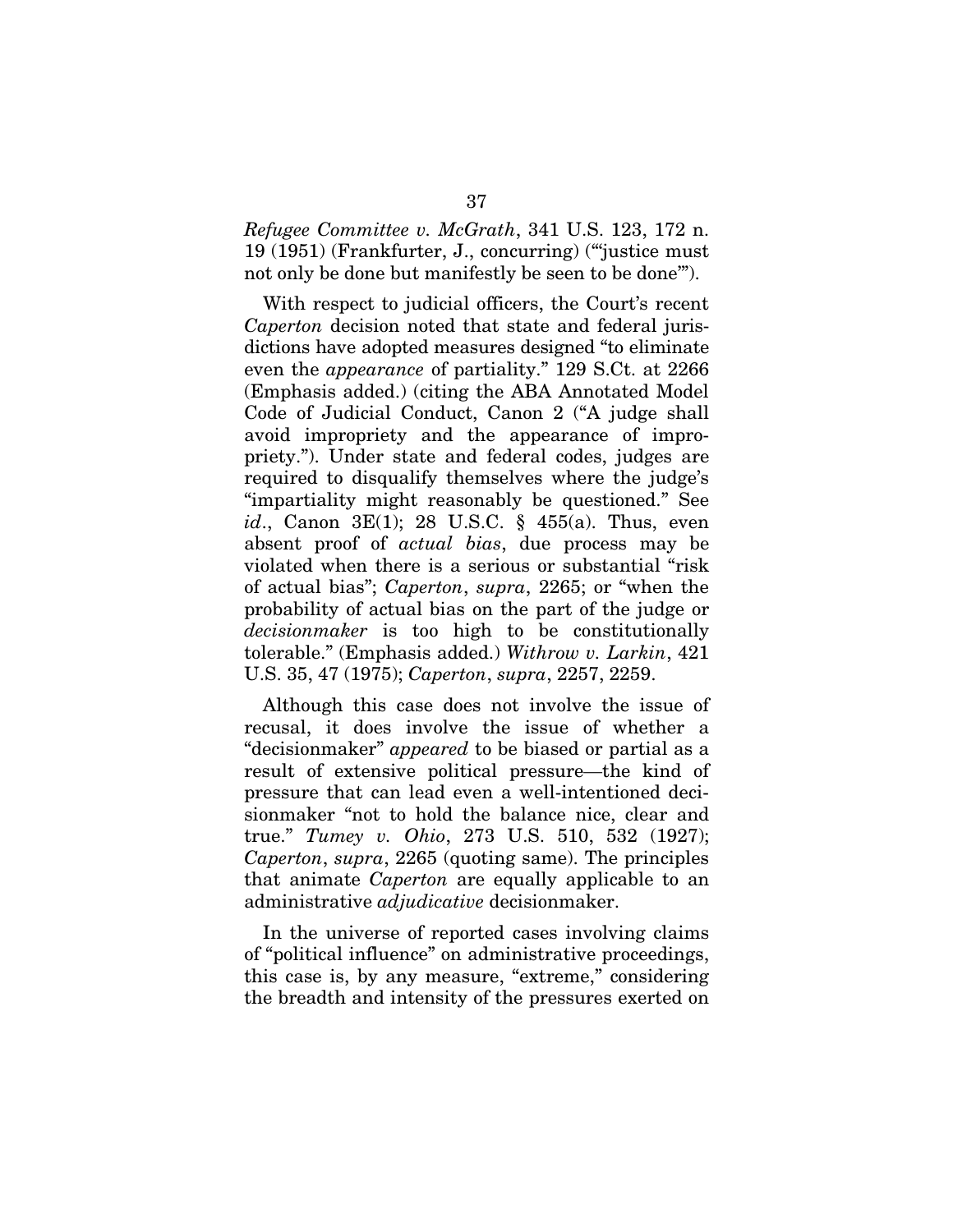a federal agency. While "extreme cases often test the bounds of established legal principles," "it is also true that extreme cases are more likely to cross constitutional limits, requiring the Court's intervention and formulation of objective standards." *Caperton*, *supra*, 2265. This case presents an exceptional opportunity for the Court to consider the important constitutional question presented.

# **CONCLUSION**

For all of the foregoing reasons, a writ of certiorari should issue to review the judgment and opinion of the United States Court of Appeals for the Second Circuit.

Respectfully submitted,

RICHARD EMANUEL \* 601 Plymouth Colony Branford, CT 06405 (203) 483-6201 newtrials@comcast.net

\* Counsel of Record *Counsel for Petitioner*

May 24, 2010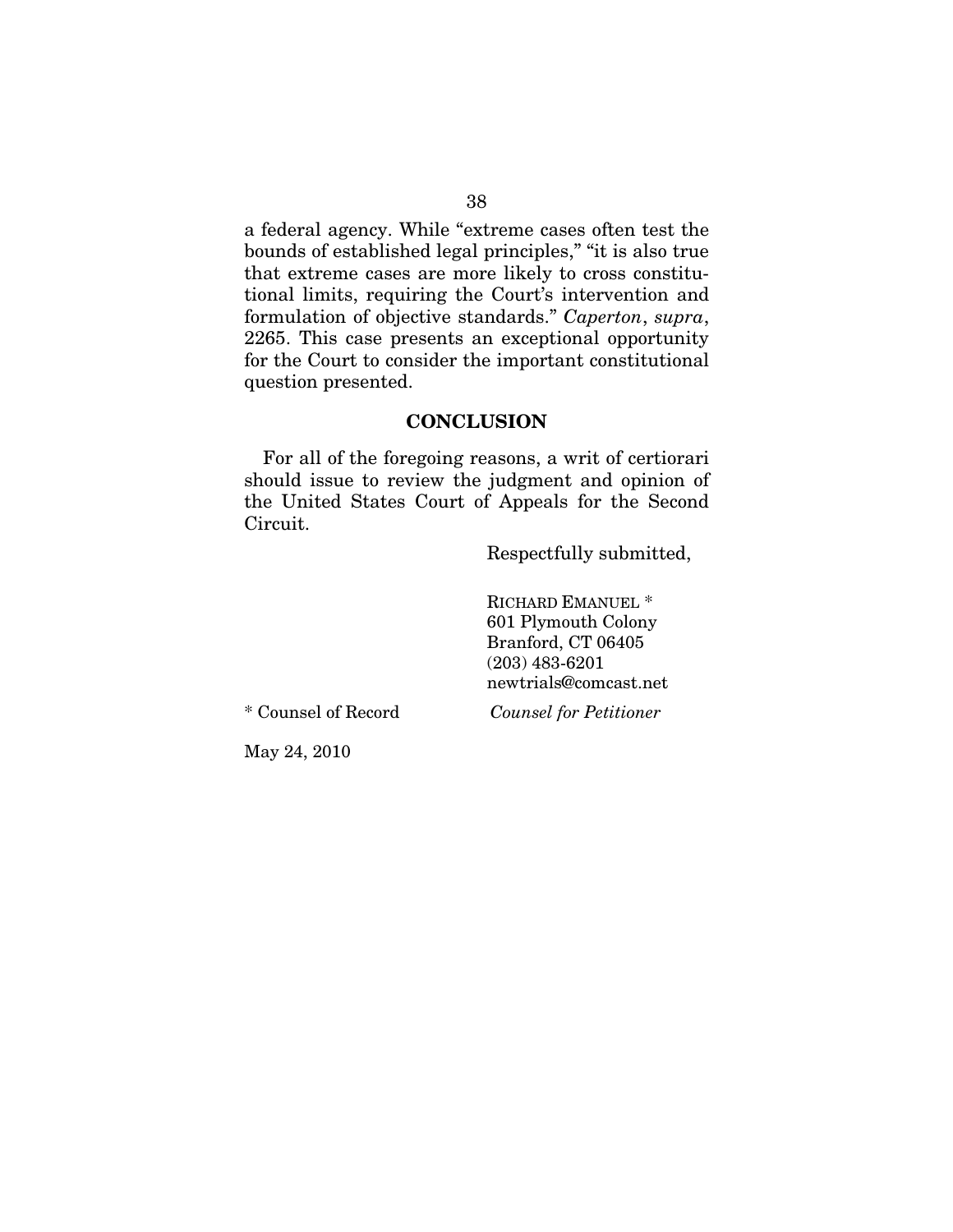#### **APPENDIX A**

UNITED STATES DISTRICT COURT FOR THE DISTRICT OF CONNECTICUT

> ———— Case No. 3:06-cv-00081 (PCD) ————

SCHAGHTICOKE TRIBAL NATION, *Petitioner,*

v.

DIRK KEMPTHORNE, Secretary, Department of the Interior, *et al.*, *Respondents,*

STATE OF CONNECTICUT, KENT SCHOOL CORPORATION, THE CONNECTICUT LIGHT AND POWER COMPANY, and TOWN OF KENT, *Intervenors-Respondents.*

> August 22, 2008, Decided August 26, 2008, Filed

> > ————

————

JUDGES: Peter C. Dorsey, *U.S. District Judge*.

OPINION BY: Peter C. Dorsey

OPINION

# RULING ON CROSS-MOTIONS FOR SUMMARY JUDGMENT

This case concerns the politically loaded question of whether the Schaghticoke Tribal Nation ("STN" or "Petitioner") constitutes an Indian tribe within the meaning of federal law as provided in the federal acknowledgment regulations, 25 C.F.R. Part 83 (1994). On October 11, 2005, Associate Deputy Sec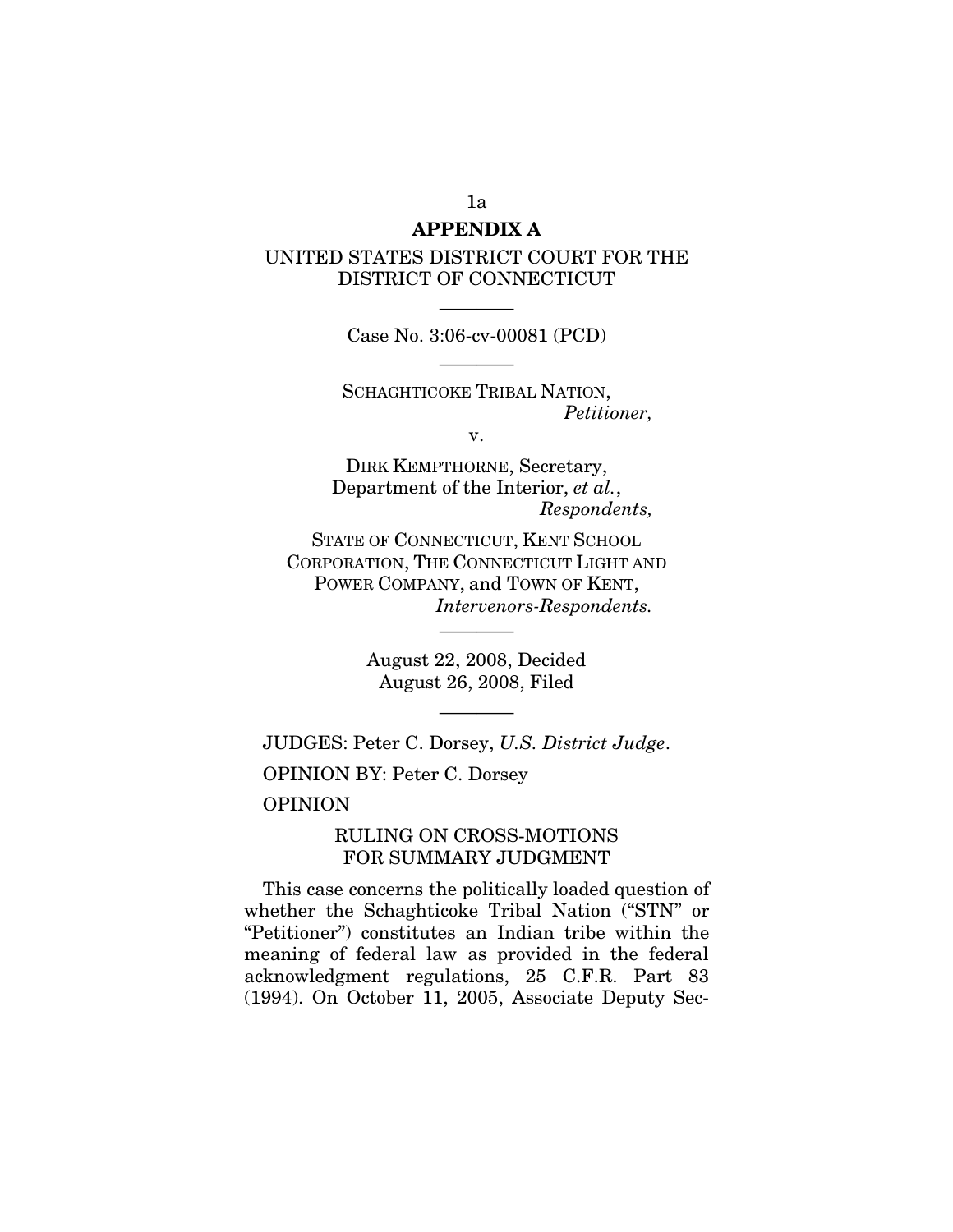retary of the Interior James E. Cason issued a Reconsidered Final Determination (the "RFD") concluding that the STN did not meet the federal acknowledgment requirements. On January 12, 2006, STN filed a petition for review in this Court claiming that the Department of the Interior's RFD was arbitrary and capricious under the Administrative Procedure Act (APA), the result of improper political influence in violation of STN's due process rights, and the product of an ultra vires decision in violation of the Appointments Clause of the United States Constitution and of the Vacancies Reform Act. After conducting extra-record discovery upon permission from the Court, Petitioner filed a motion for summary judgment. Respondents Dirk Kempthorne, Secretary of the Interior; James Cason, Associate Deputy Secretary of the Interior; the United States Department of the Interior (the "Department" or "DOI"); the Bureau of Indian Affairs ("BIA"); the Office of Federal Acknowledgment ("OFA"); and the Interior Board of Indian Appeals ("IBIA") (collectively, the "Federal Respondents") filed a crossmotion for summary judgment. Intervenors the State of Connecticut, Kent School Corporation, The Connecticut Light and Power Company, and the Town of Kent (collectively the "Intervenors" or "Intervenor-Respondents"), who participated as interested parties in the administrative proceedings before the DOI, also filed a cross-motion for summary judgment.<sup>[1](#page-50-0)</sup>

<span id="page-50-0"></span><sup>&</sup>lt;sup>1</sup> Kent School Corporation, The Connecticut Light and Power Company, and the Town of Kent are defendants and the State is an *amicus* in two land claim suits brought by STN under the Non-Intercourse Act, *Schaghticoke Tribal Nation v. Kent Sch. Corp., et al.*, No. 3:98-cv-01113 (PCD), and *Schaghticoke Tribal Nation v. Schaghticoke Indian Tribe, et al.*, No. 3:00-cv-00820 (PCD). These cases were consolidated with the lead case, *United*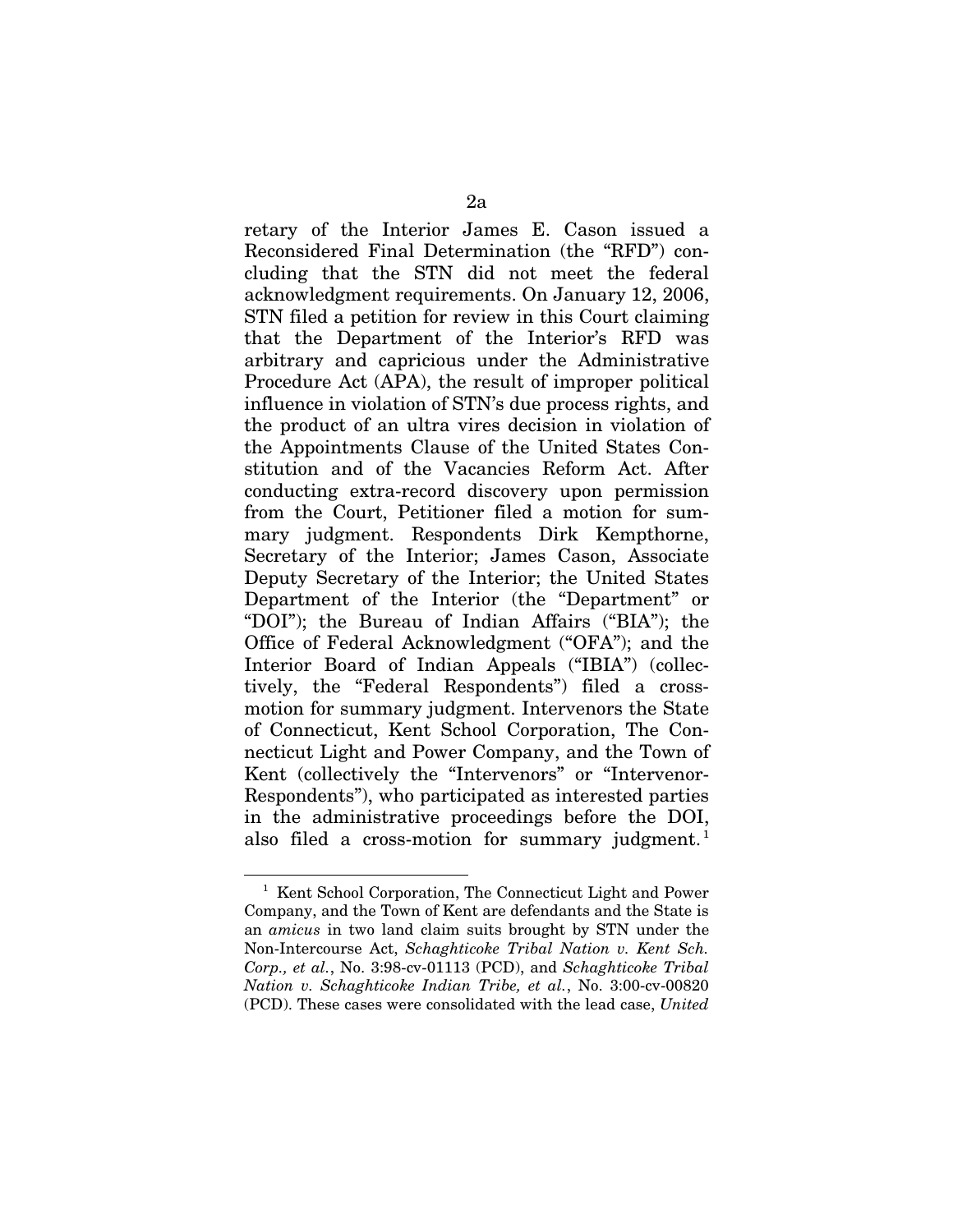Because the Court is able to resolve the pending motions on the papers, Petitioner's request for oral argument is denied. For the reasons stated below, Petitioner's Motion for Summary Judgment [Doc. No. 165] is denied, and Respondents' Cross-Motion for Summary Judgment [Doc. No. 178] and the Intervenor-Respondents' Cross-Motion for Summary Judgment [Doc. No. 174] are granted. Respondents' Motion to Strike [Doc. No. 182] is granted in part and denied in part.

#### I. MOTION TO STRIKE

Before delving into the merits of the case, the Court must resolve the scope of the record before it. The Respondents and Intervenor-Respondents have moved pursuant to Rule 56(e) to strike 19 documents submitted by Petitioner in support of its motion for summary judgment.<sup>[2](#page-51-0)</sup> Rule  $56(e)$  provides that on a summary judgment motion, "[s]upporting and opposing affidavits shall be made on personal knowledge, shall set forth such facts as would be admissible in evidence, and shall show affirmatively that the affiant is competent to testify to the matters stated therein." Fed. R. Civ. P. 56(e); *see also* Local R.

<sup>-</sup>*States v. 43.47 Acres Of Land, et al.*, No. 2:85-cv-01078 (PCD), filed on December 16, 1985, in which the United States seeks to condemn certain lands adjacent to the Schaghticoke state reservation for the Appalachian Trail. All three land claim suits involve the question of whether the STN is an Indian tribe under federal law.

<span id="page-51-0"></span><sup>&</sup>lt;sup>2</sup> Respondents also move to strike the two exhibits attached to Petitioner's memorandum in support of its motion, a time line and a graphic created by Petitioner to assist the Court in understanding the facts of the case. The Court will treat the exhibits as part of Petitioner's memorandum, an argument to consider but to accept as undisputable only to the extent it is supported by evidence in the record.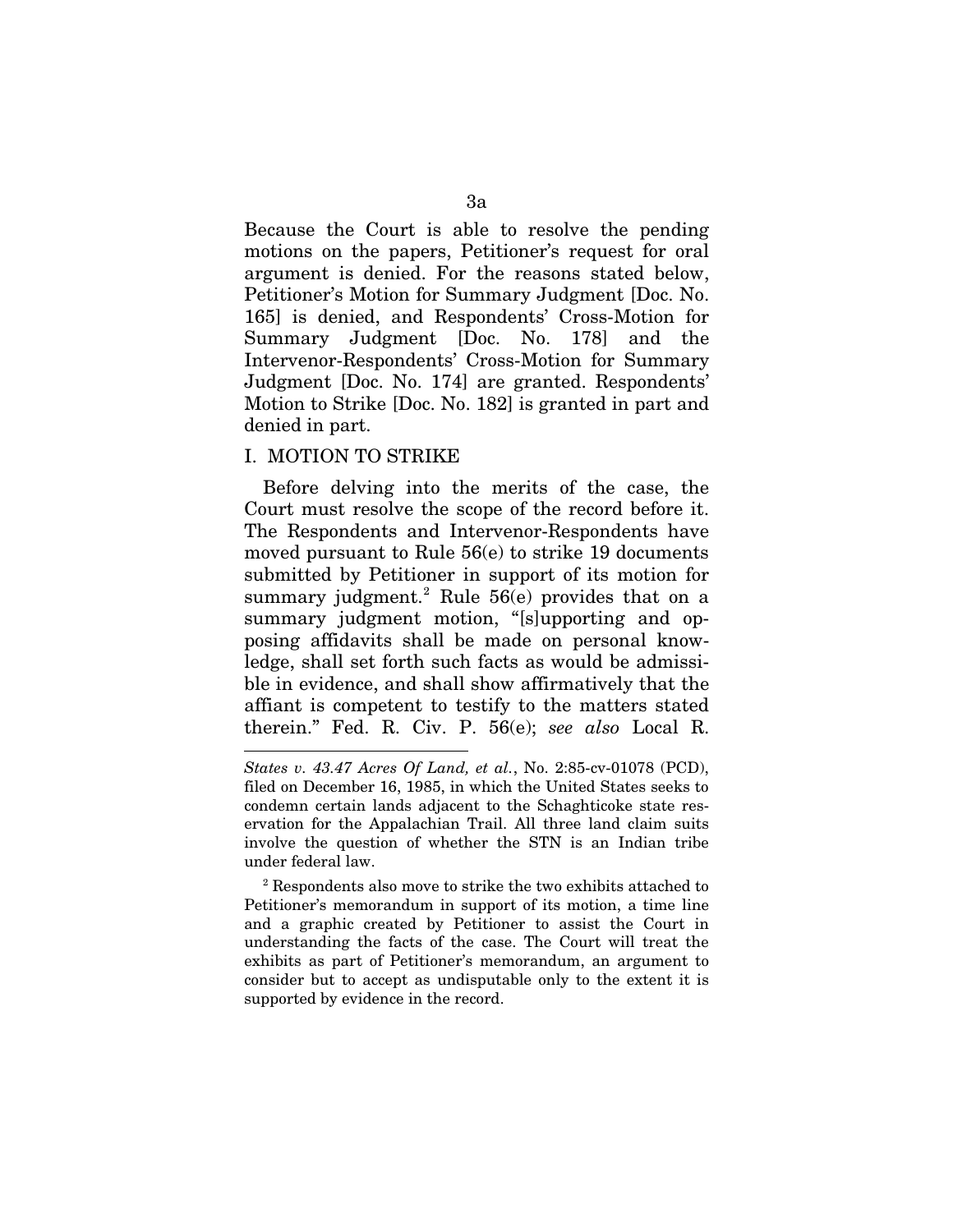56(a)(3). "The principles governing admissibility of evidence do not change on a motion for summary judgment. . . . Therefore, only admissible evidence need be considered by the trial court in ruling on a motion for summary judgment." *Merry Charters, LLC v. Town of Stonington*, 342 F. Supp. 2d 69, 75 (D. Conn. 2004) (quoting *Raskin v. Wyatt Co*., 125 F.3d 55, 66 (2d Cir. 1997)). "A motion to strike is the correct vehicle to challenge materials submitted in connection with a summary judgment motion." *Newport Elecs., Inc. v. Newport Corp*., 157 F. Supp. 2d 202, 208 (D. Conn. 2001). "[A] motion to strike is appropriate if documents submitted in support of a motion for summary judgment contain inadmissible hearsay or conclusory statements, are incomplete, or have not been properly authenticated." *Spector v. Experian Info. Servs. Inc*., 321 F. Supp. 2d 348, 352 (D. Conn. 2004) (citations omitted); *see also Hollander v. Am. Cyanamid Co*., 999 F. Supp. 252, 255-56 (D. Conn. 1998). For the reasons that follow, Respondents' motion to strike is granted in part and denied in part.

The Respondents first move to strike all of the contested documents on the basis that they are outside the administrative record. When reviewing an agency decision pursuant to the Administrative Procedure Act, a court is generally confined to the administrative record compiled by the agency when it made its decision. *Citizens to Preserve Overton Park v. Volpe*, 401 U.S. 402, 419-20, 91 S. Ct. 814, 28 L. Ed. 2d 136 (1971). However, in some circumstances, as in this case, parties are permitted to conduct discovery beyond the administrative record. *See Schaghticoke Tribal Nation v. Norton*, No. 3:06 cv-0081 (PCD), 2007 U.S. Dist. LEXIS 19535, 2007 WL 867987, at \*5 (D. Conn. March 19, 2007) (citing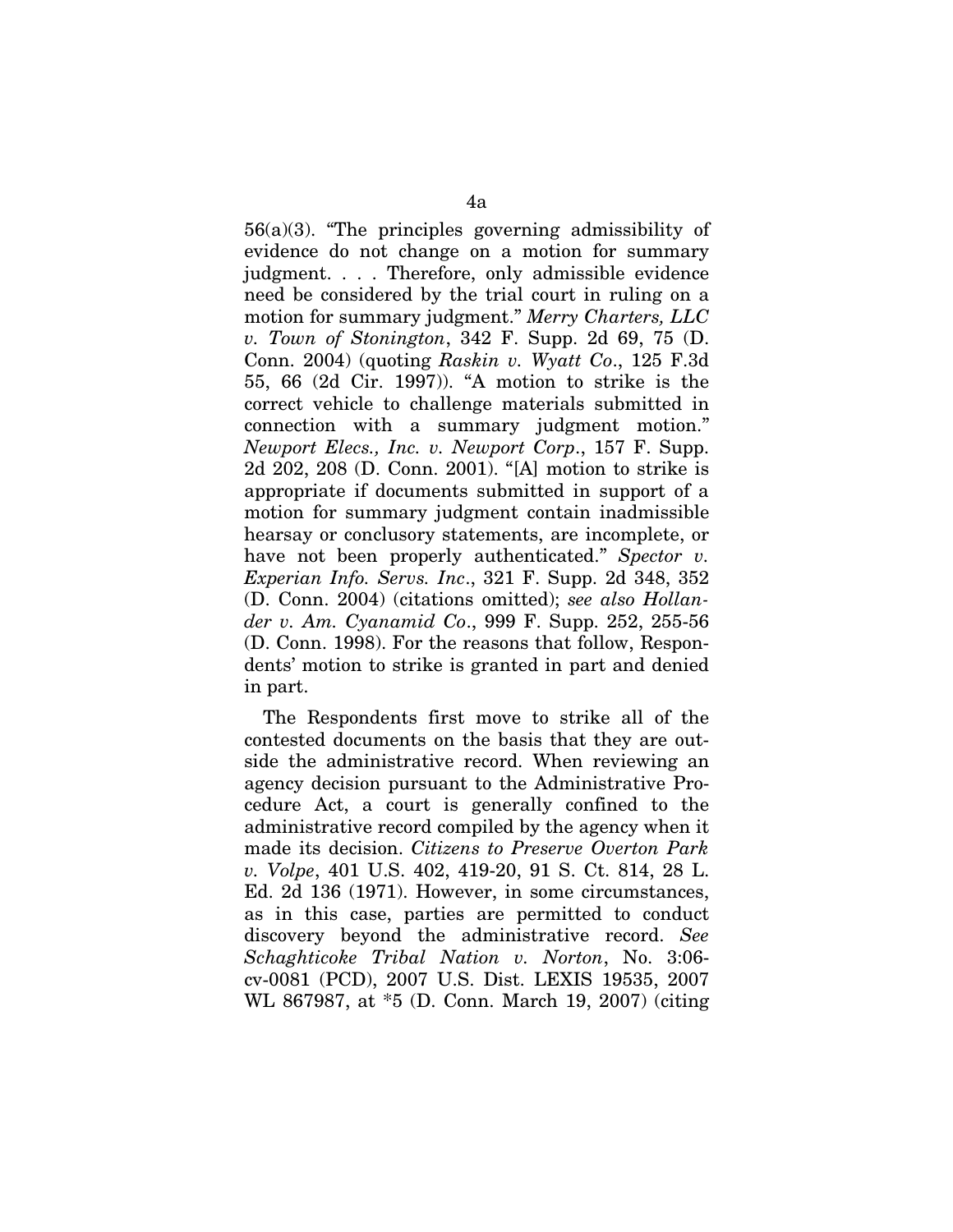*Sokaogon Chippewa Comm'y (Mole Lake Band of Lake Superior) v. Babbitt*, 961 F. Supp. 1276, 1281 (W.D. Wis. 1997)). Evidence now presented by Petitioner outside the administrative record but pursuant to this Court's prior discovery rulings may be considered to the extent it satisfies the evidentiary admissibility rules, *see Sokaogon*, 961 F. Supp. at 1283, especially since Respondents themselves have relied on evidence uncovered through discovery and outside the administrative record. *See id*. at 1286.

Respondents' motion to strike the declarations of Judith A. Shapiro, Aurene Michelle Martin, William J. Gullotta, and Steven L. Austin is denied. Even if a declaration would not be admissible at trial, a court may consider it on a summary judgment motion if it is based on personal knowledge and sets forth facts to which the declarant could testify at trial and that would be admissible in evidence. Fed. R. Civ. P. 56(e). The declarations challenged by Respondents' motion to strike are all based on personal knowledge and are therefore appropriate for review at this time. Respondents argue that Shapiro's declaration contains information relayed by former Department official Aurene Martin which constitutes inadmissible hearsay. "Hearsay is a statement, other than one made by the declarant while testifying at the trial or hearing, offered in evidence to prove the truth of the matter asserted." Fed. R. Evid. (801)(c). However, under Rule 801(d)(2)(D) of the Federal Rules of Evidence, an out-of-court statement is not hearsay if it is "a statement by the party's agent or servant concerning a matter within the scope of the agency or employment, made during the existence of the relationship." Fed. R. Evid.  $801(d)(2)(D)$ . The statements by Ms. Martin captured in Attorney Shapiro's declarations were made regarding her employment as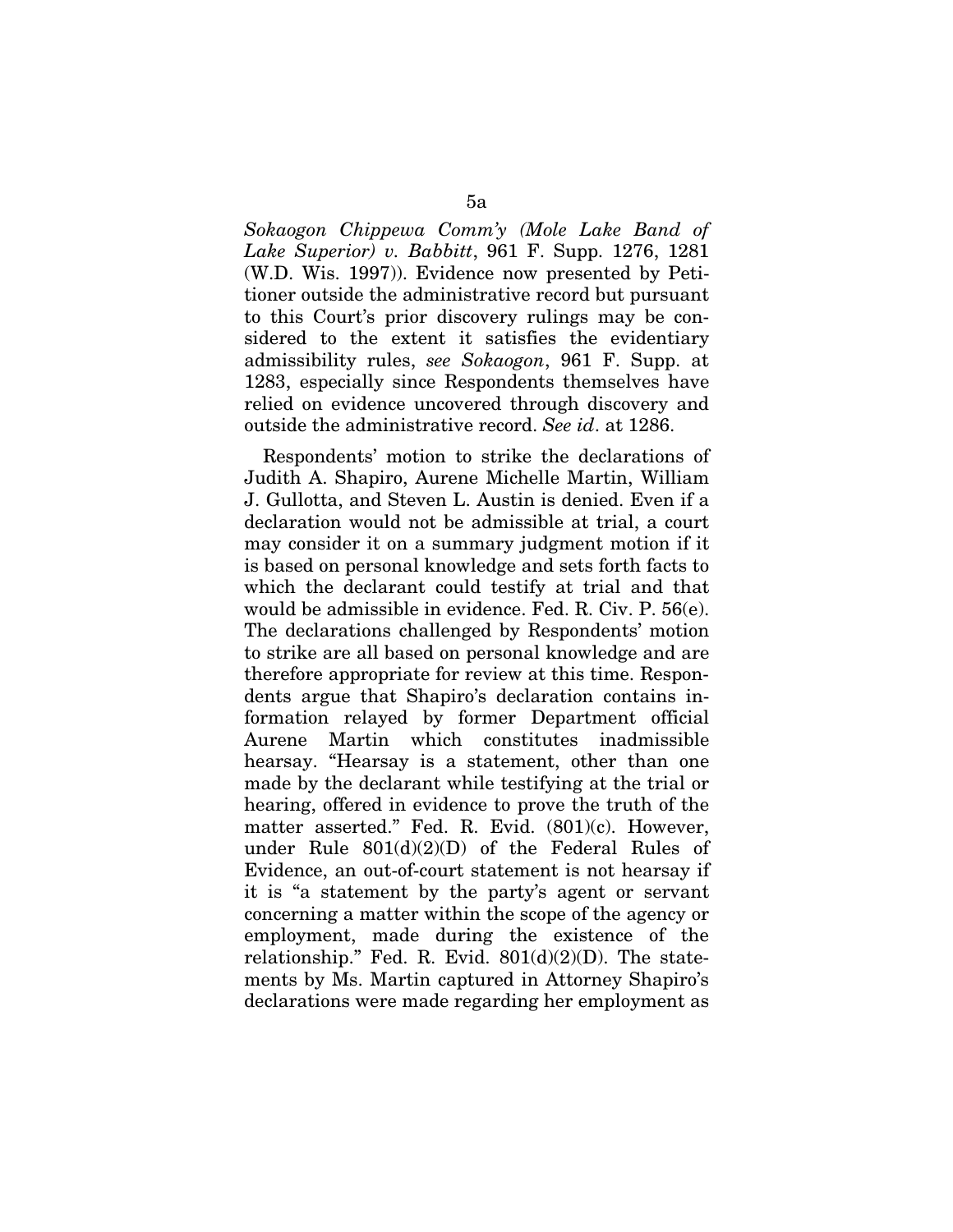Principal Deputy Assistant for Indian Affairs regarding the STN acknowledgment decision, unquestionably matters within the scope of her employment at the Department of the Interior, a party to this case. These statements are therefore admissible as party admissions, even though Ms. Martin was no longer employed as the Principal Deputy Assistant in 2007 when she made these statements to Attorney Shapiro. *See Limone v. United States*, 497 F. Supp. 2d 143, 163 n. 31 (D. Mass. 2007) (finding testimony of currently unavailable FBI agents before House Committee on Government Reform admissible as party admissions over government's hearsay objection, even though at time of testimony agents were no longer employed by government); *see also In re Jacoby Airplane Crash Litigation*, No. 99-6073 (HAA), 2007 U.S. Dist. LEXIS 69291, 2007 WL 2746833, at \*4-5 (D.N.J. Sept. 19, 2007) (collecting cases where out-of-court statements by government employees were admissible against the government).

Despite the assertion in their reply to the contrary, Respondents merely cite a list of contested documents in their motion to strike, failing to specify what about any of the documents renders them inadmissible. Respondents assert that many of the contested documents are inadmissible because they are unauthenticated documents. However, the news and magazine articles submitted by Petitioner (Pet'r's Exs. 17, 79) are self-authenticating under Rule 902(6) of the Federal Rules of Evidence and are therefore admissible. Petitioner's Exhibit 31, the press release issued by Representative Christopher Shays on March 12, 2004, may also be considered selfauthenticating. Press releases by government authorities may be self-authenticating under Rule 902(5) as official publications issued by a public authority.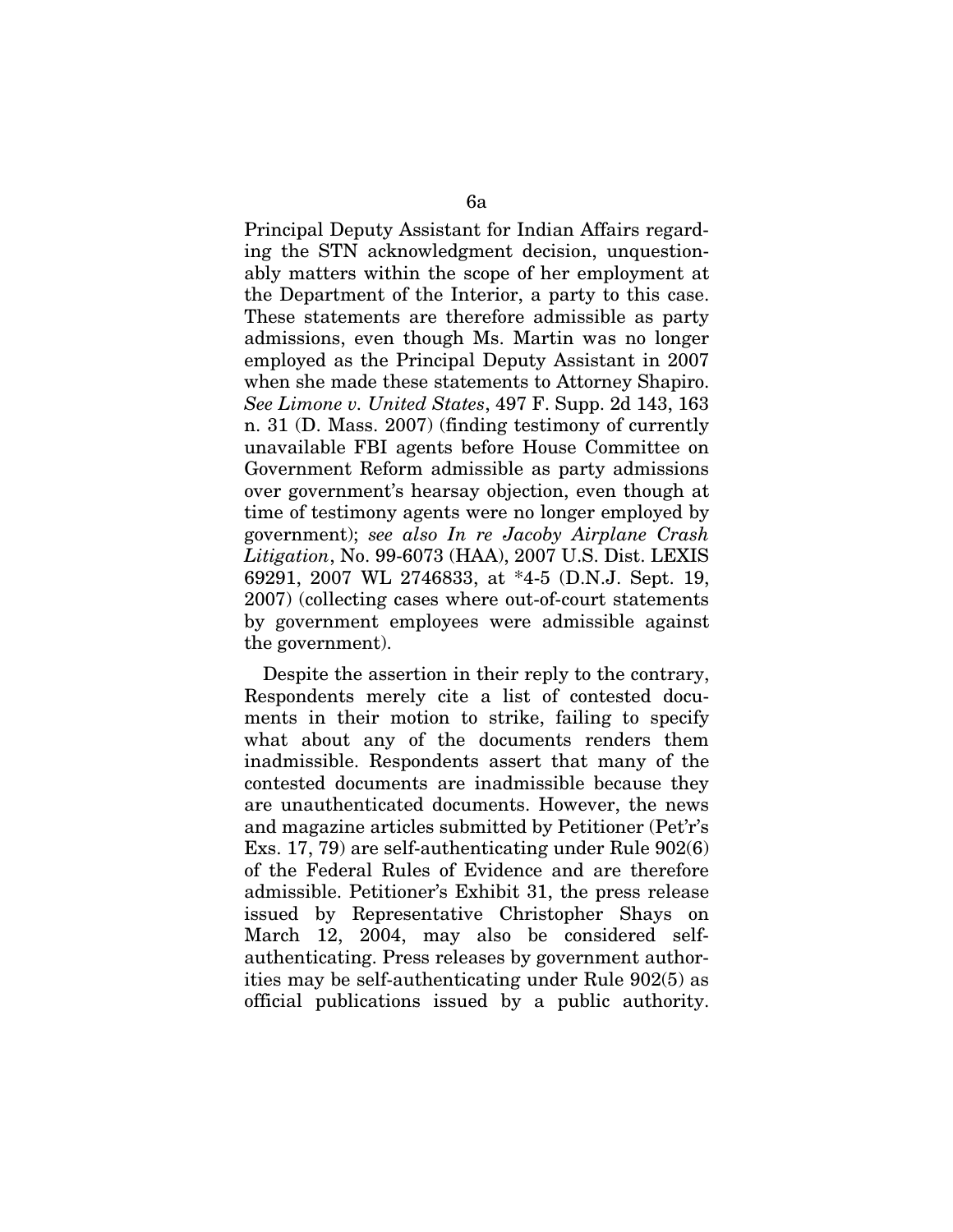Although nothing on the page of the exhibit submitted by Petitioner demonstrates that it was an official document issued by Representative Shays' office, *see Sannes v. Jeff Wyler Chevrolet, Inc*., No. C-1-97-930, 1999 U.S. Dist. LEXIS 21748, 1999 WL 33313134, at \*3 n.3 (S.D. Ohio March 31, 1999) (holding that Federal Trade Commission press releases "printed from the FTC's government world wide web page[] are self-authenticating official publications under Rule 902(5)."), STN included the web address for Representative Shays' press releases in its Local Rule  $56(a)(1)$  statement, thereby allowing the Court to verify that the press release in the record was a copy of an official document issued by a public authority. *See* 2 McCormick On Evid. § 227 (6th ed. 2006) (noting that information "retrieved from government websites . . . has been treated as self-authenticating, subject only to proof that the webpage does exist at the governmental web location.").

Respondents also move to strike numerous emails sent to and from the lobbying firm Barbour Griffith & Rogers ("BGR") for lack of authentication and as inadmissible hearsay. However, these emails have been properly authenticated to the extent that they were produced to Petitioner by BGR itself during discovery. *See John Paul Mitchell Sys. v. Quality King Distribs., Inc*., 106 F. Supp. 2d 462, 472 (S.D.N.Y. 2000) (holding that the act of production itself implicitly authenticates documents). They also were identified at Loren Monroe's deposition. *See* Fed. R. Evid. § 901(b) (providing that "[t]estimony that a matter is what it claimed to be" is an example of identification which satisfies the authentication requirement of Rule 901(a)).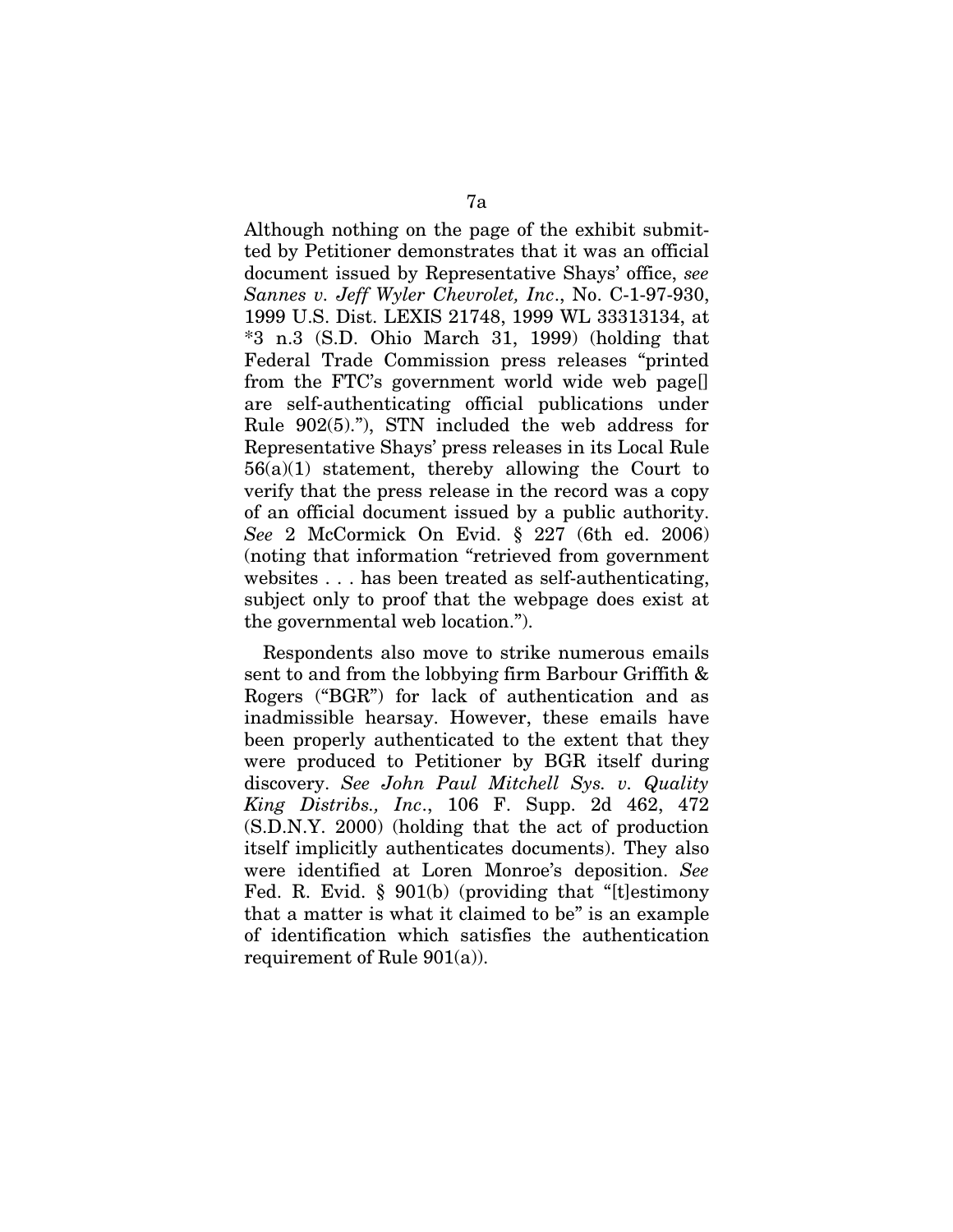A more significant problem with the BGR emails is that they contain hearsay. Petitioner argues that the BGR emails constitute business records and are therefore admissible under the business-records hearsay exception of Rule 803(6). However, "a party seeking to introduce an email made by an employee about a business matter under the hearsay exception under Rule 803(6) must show that the employer imposed a business duty to make and maintain such a record." *Canatxx Gas Storage Ltd. v. Silverhawk Capital Partners, LLC,* Civ. No. H-06-11330, 2008 U.S. Dist. LEXIS 37803, 2008 WL 1999234, at \*12 (S.D. Tex. May 8, 2008); *see also DirecTV, Inc. v. Murray*, 307 F. Supp. 2d 764, 772-73 (D.S.C. 2004) (admitting sales records contained in emails under the business records hearsay exception when the sale orders were regularly received by email and the emails were retained as records of each order). Because Petitioner has submitted absolutely no information regarding the practice or composition of the emails at issue, the Court will not deem them admissible as business records. *New York v. Microsoft*, No. CIV A. 98-1233 (CKK), 2002 U.S. Dist. LEXIS 7683, 2002 WL 649951, at \*2 (D.D.C. April 12, 2002).

Petitioner also argues that the emails are offered not to prove the truth of the matters asserted within them but as circumstantial evidence of Mr. Monroe's and other writers' and recipients' states of mind. *See* Fed. R. Evid. 803(3); *United States v. Dupre*, 462 F.3d 131, 137 (2d Cir. 2002). However, as cited by Petitioner in its briefs, the emails are offered not to reflect anyone's state of mind but to prove that certain meetings and hearings happened and that certain lobbying strategies were employed. To the extent that these emails constitute a record of corres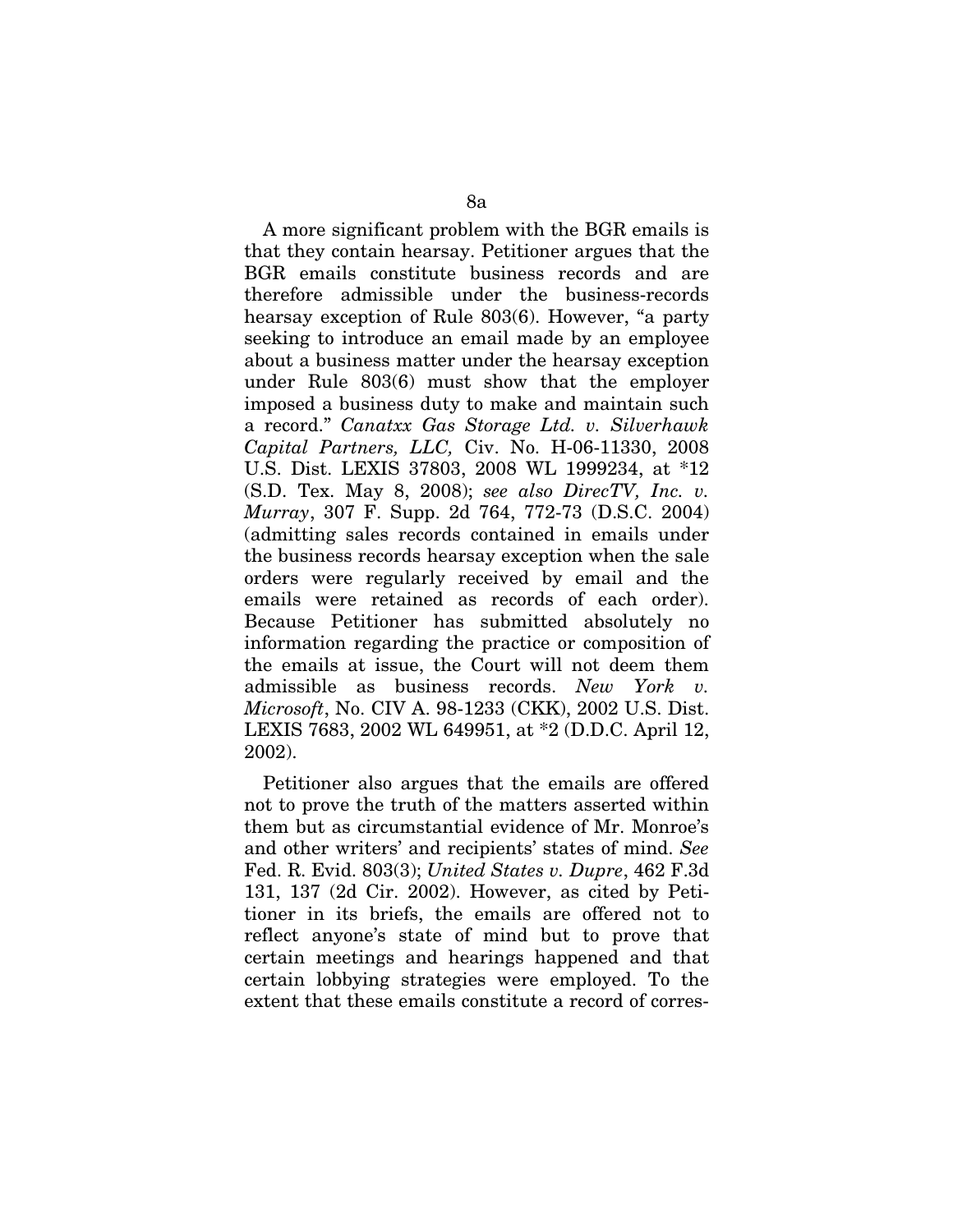pondence between Department officials, legislative staffers, members of TASK, and employees of BGR about the opposition to STN's acknowledgment, the Court recognizes the existence of this paper trail as a part of the admissible record. The truth of the content of the emails written by BGR and by Congressional aides, however, are inadmissible hearsay and will therefore not be considered. Because BGR was hired by a community organization and was not acting in this instance as an agent of the state or federal government, communications from BGR cannot be considered party admissions which fall within a hearsay exception. The Court will also strike emails written by the co-founders of TASK, which is not a party to this action and which was not acting as an agent of the state. Similarly, because no members of Congress or their aides are parties to this case, the emails written by Congressional staffers are not party admissions either. Emails written from staff members of Governor Rell's office and by employees of the Department, however, will be considered admissions of party-opponents excludable from the definition of hearsay under Rule  $801(d)(2)(D)$  and will therefore remain in the record.

For these reasons, Respondents' Motion to Strike is granted in part. Exhibits 7, 18, 24, 28, 36, 39, 40, and 53, and portions of Exhibits 22, 38, 69, 38 to the Petitioner's motion for summary judgment will be stricken from the record.

## II. MOTION FOR SUMMARY JUDGMENT

A. Standard of Review

Summary judgment is appropriate if there is no genuine issue as to any material fact and the moving party is entitled to judgment as a matter of law. Fed.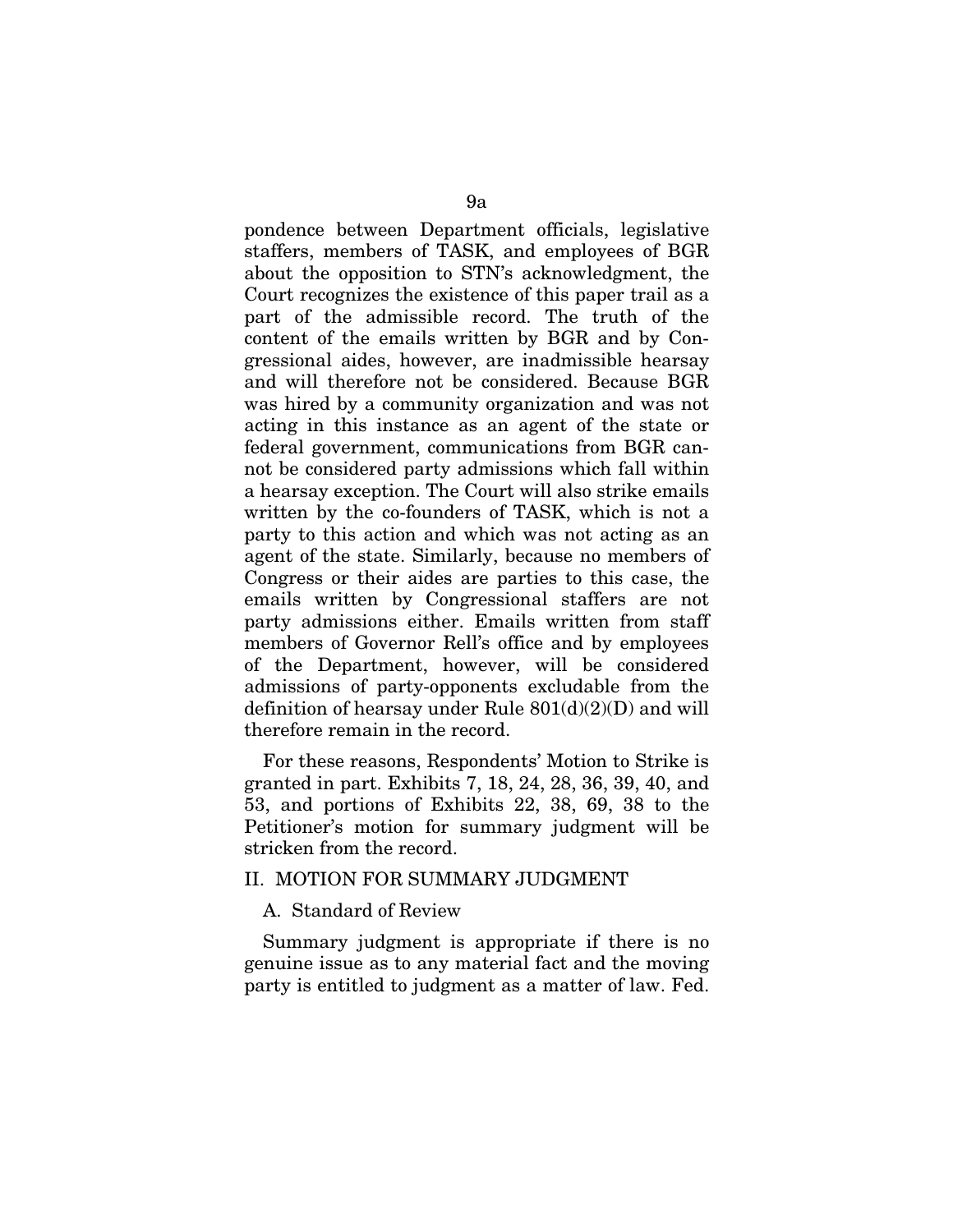R. Civ. P. 56(c). No genuine issue of material fact exists and summary judgment is therefore appropriate when "the record taken as a whole could not lead a rational trier of fact to find for the non-moving party." *Matsushita Elec. Indus. Co. v. Zenith Radio Corp*., 475 U.S. 574, 587, 106 S. Ct. 1348, 89 L. Ed. 2d 538 (1986). A material fact is one which "might affect the outcome of the suit under the governing law," and an issue is genuine when "the evidence is such that a reasonable jury could return a verdict for the nonmoving party." *Anderson v. Liberty Lobby, Inc*., 477 U.S. 242, 248, 106 S. Ct. 2505, 91 L. Ed. 2d 202 (1986). Importantly, however, "[c]onclusory allegations will not suffice to create a genuine issue." *Delaware & H.R. Co. v. Conrail*, 902 F.2d 174, 178 (2d Cir. 1990). The moving party bears the burden of establishing that summary judgment is appropriate. *Anderson*, 477 U.S. at 225, 106 S. Ct. 2505. "A defendant need not prove a negative when it moves for summary judgment on an issue that the plaintiff must prove at trial. It need only point to an absence of proof on the plaintiff's part, and, at that point, plaintiff must 'designate specific facts showing that there is a genuine issue for trial.'" *Parker v. Sony Pictures Entm't, Inc*., 260 F.3d 100, 111 (2d Cir. 2001) (quoting *Celotex Corp. v. Catrett*, 477 U.S. 317, 324, 106 S. Ct. 2548, 91 L. Ed. 2d 265 (1986)); *see also Gallo v. Prudential Residential Servs. Ltd. P'ship*, 22 F.3d 1219, 1223-24 (2d Cir. 1994) ("The moving party may obtain summary judgment by showing that little or no evidence may be found in support of the nonmoving party's case."). The same legal standards apply when considering cross-motions for summary judgment. A court "must evaluate each party's motion on its own merits, taking care in each instance to draw all reasonable inferences against the party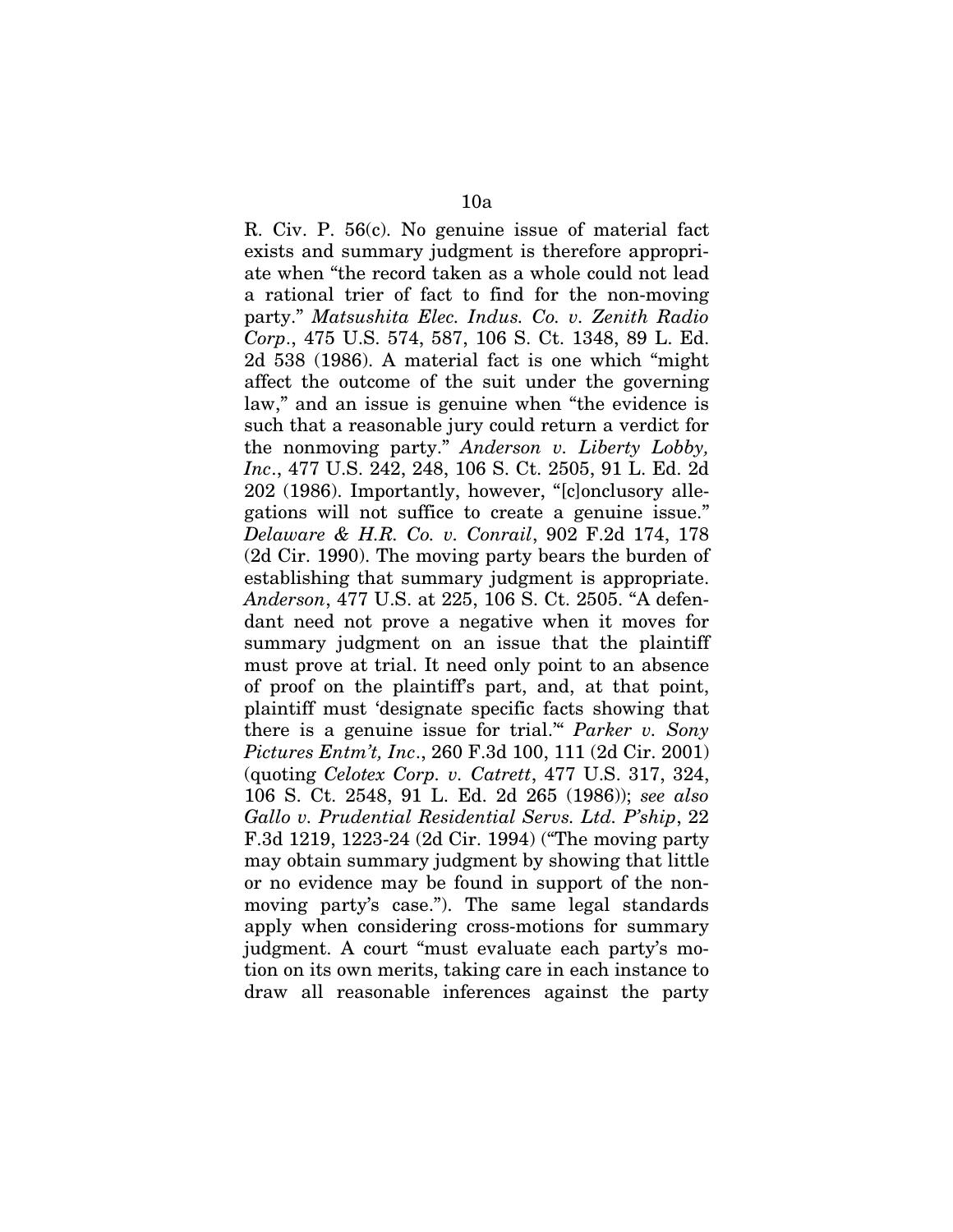whose motion is under consideration." *Make the Road by Walking, Inc. v. Turner*, 378 F.3d 133, 142 (2d Cir. 2004) (citations omitted); *see also Scholastic, Inc. v. Harris*, 259 F.3d 73, 81 (2d Cir. 2001). A court must deny both parties' motions for summary judgment if it finds the existence of disputed material facts. *Morales v. Quintel Entm't, Inc*., 249 F.3d 115, 121 (2d Cir. 2001). Therefore, "each party's motion must be examined on its own merits, and in each case all reasonable inferences must be drawn against the party whose motion is under consideration." *Id.* at 121.

A challenge to a final agency action such as this one is brought pursuant to the APA, 5 U.S.C. §§ 701 *et seq.*, under which judicial review is not *de novo review.* Recognizing that administrative agencies are more knowledgeable than the courts in many specialized areas of fact determinations, the APA requires courts to exercise considerable deference when reviewing agency decisions. *Nat'l Res. Def. Council v. SEC*, 196 U.S. App. D.C. 124, 606 F.2d 1031, 1048 (D.C. Cir. 1979); *State of New York Dep't of Soc. Servs. v. Shalala*, 21 F.3d 485, 492 (2d Cir. 1994) (standard of review is deferential, presuming validity of agency actions as long as the decision has a "rational basis").

A court may overturn an agency decision only if it is found to be "arbitrary, capricious, an abuse of discretion, or otherwise not in accordance with law." 5 U.S.C. § 706(2)(A), (E). An agency decision is arbitrary and capricious if "the agency has relied on factors which Congress has not intended it to consider, entirely failed to consider an important aspect of the problem, offered an explanation for its decision that runs counter to the evidence before the agency,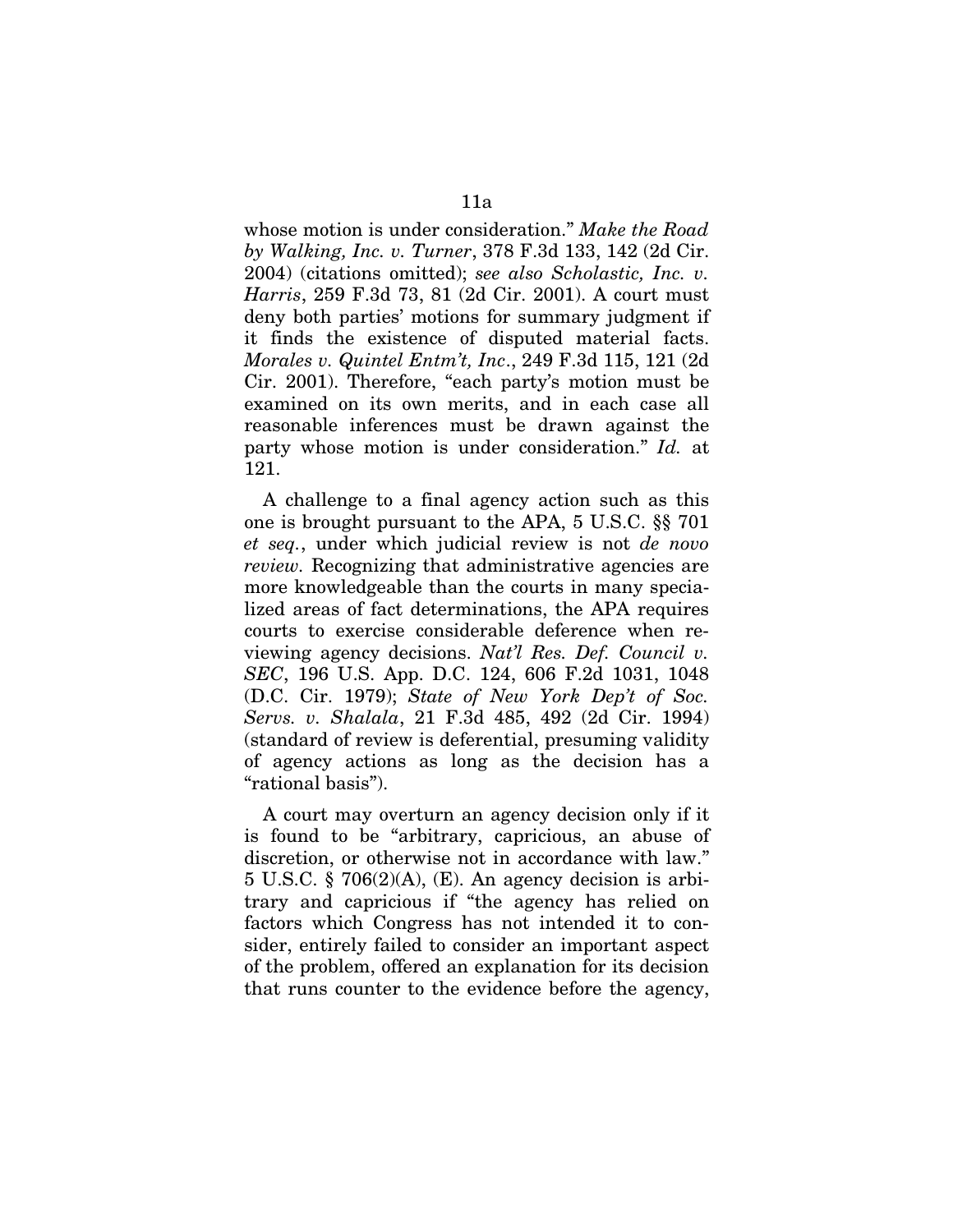or is so implausible that it could not be ascribed to a difference in view or the product of agency expertise." *Vt. Pub. Research Group v. U.S. Fish & Wildlife Serv*., 247 F. Supp. 2d 495, 505 (D. Vt. 2002) (quoting *Motor Vehicle Mfrs. Ass'n v. State Farm Mut. Auto. Ins. Co*., 463 U.S. 29, 43, 103 S. Ct. 2856, 77 L. Ed. 2d 443 (1983)); *see also Waterkeeper Alliance, Inc. v. EPA*, 399 F.3d 486, 498 (2d Cir. 2005). The court looks for consideration of relevant data, a satisfactory explanation of the decision, and a rational connection between the facts the agency found and the decision it made. *Miami Nation of Indians of Indiana v. Babbitt*, 112 F. Supp. 2d 742, 751 (N.D. Ind. 2000), aff'd, 255 F.3d 342 (7th Cir. 2001), *cert. denied*, 534 U.S. 1129, 122 S. Ct. 1067, 151 L. Ed. 2d 970 (2002) (citing *State Farm*, 463 U.S. at 43, 103 S. Ct. 2856). "The task of the reviewing court under this standard is to determine whether the agency has considered the pertinent evidence, examined the relevant factors, and articulated a satisfactory explanation for its action including whether there is a rational connection between the facts found and the choice made." *J. Andrew Lange, Inc. v. FAA*, 208 F.3d 389, 391 (2d Cir. 2000) (internal questions omitted). The objective of the court's inquiry is "whether there has been a clear error of judgment." *Citizens to Preserve Overton Park*, 401 U.S. at 416, 91 S. Ct. 814.

B. Background

### *1. Federal Acknowledgment Regulations*

The BIA has established policies and procedures for acknowledging that certain American Indian groups exist as tribes. Federal acknowledgment of tribal existence by the DOI is a prerequisite to the protection, services, and benefits of the Federal government available to Indian tribes by virtue of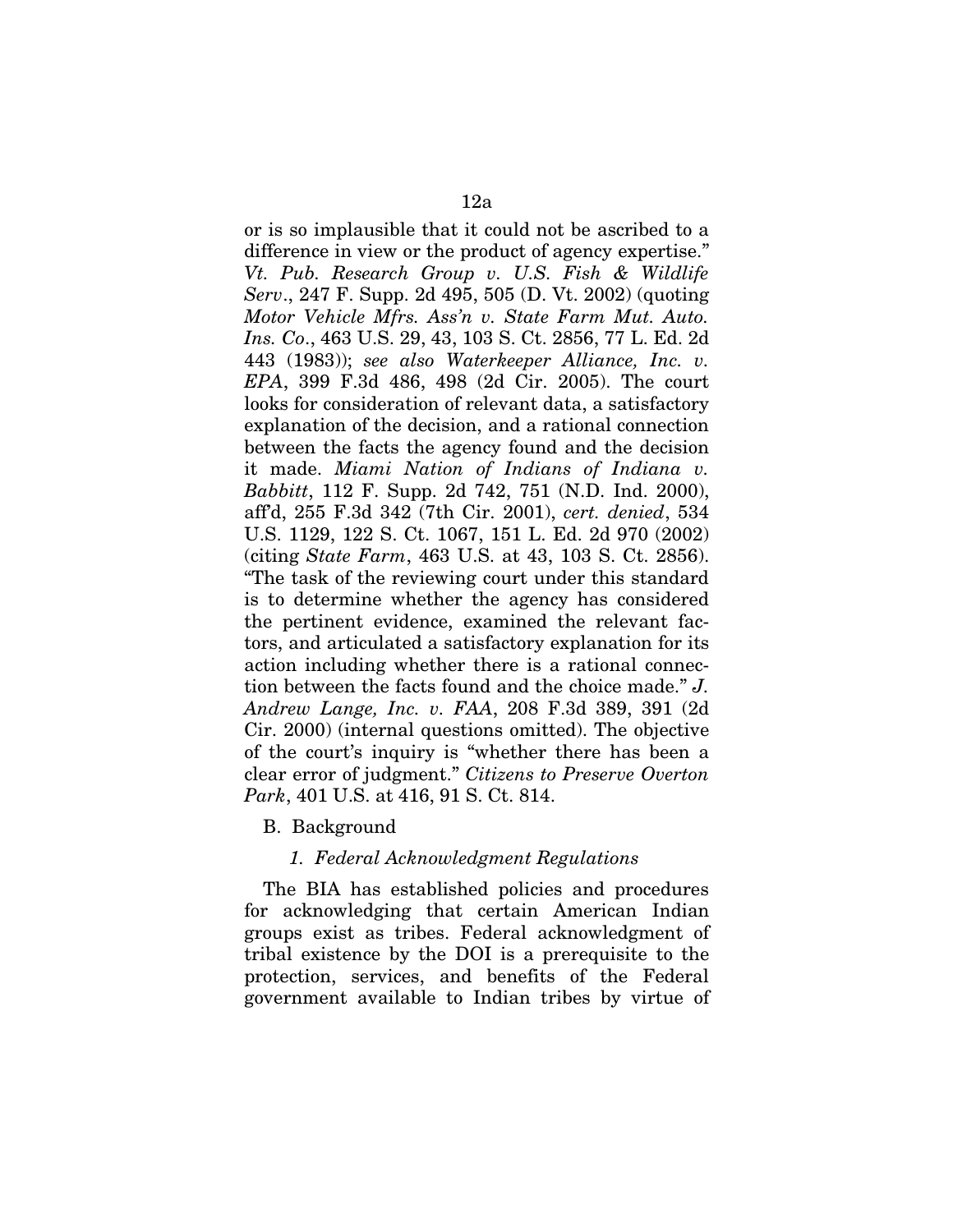their status as tribes. 25 C.F.R. § 83.2. Acknowledgment also establishes a government-to-government relationship with the United States and entitles a tribe to the immunities and privileges available to other federally acknowledged Indian tribes. *Id*. *See also Cherokee Nation v. Georgia*, 30 U.S. 1, 17, 5 Pet. 1, 8 L. Ed. 25 (1831). The acknowledgment regulations apply to "those American Indian groups indigenous to the continental United States which are not currently acknowledged as Indian tribes by the Department" and are "intended to apply to groups that can establish a substantially continuous tribal existence and which have functioned as autonomous entities throughout history until the present." *Id.* § 83.3. Because a tribe is a political, not a racial, classification, *Morton v. Mancari*, 417 U.S. 535, 553, 94 S. Ct. 2474, 41 L. Ed. 2d 290 (1974), the essential requirement for acknowledgment is continuity of tribal existence. 59 Fed. Reg. 9280, 9282 (Feb. 25, 1994).

The acknowledgment regulations contain seven criteria, each of which must be satisfied by the petitioner: (a) identification as an American Indian entity on a substantially continuous basis since 1900; (b) existence as a distinct community from historical times to the present; (c) existence of political influence or authority from historical times to the present; (d) a governing document including membership criteria; (e) membership is composed of individuals who descend from a historical Indian tribe; (f) membership is composed of persons who are not members of an acknowledged tribe; and (g) the petitioner's prior tribal status was not terminated by Congress. 25 C.F.R. § 83.7. A petition must be denied if the available evidence "demonstrates that it does not meet one or more of the criteria," or if there is "in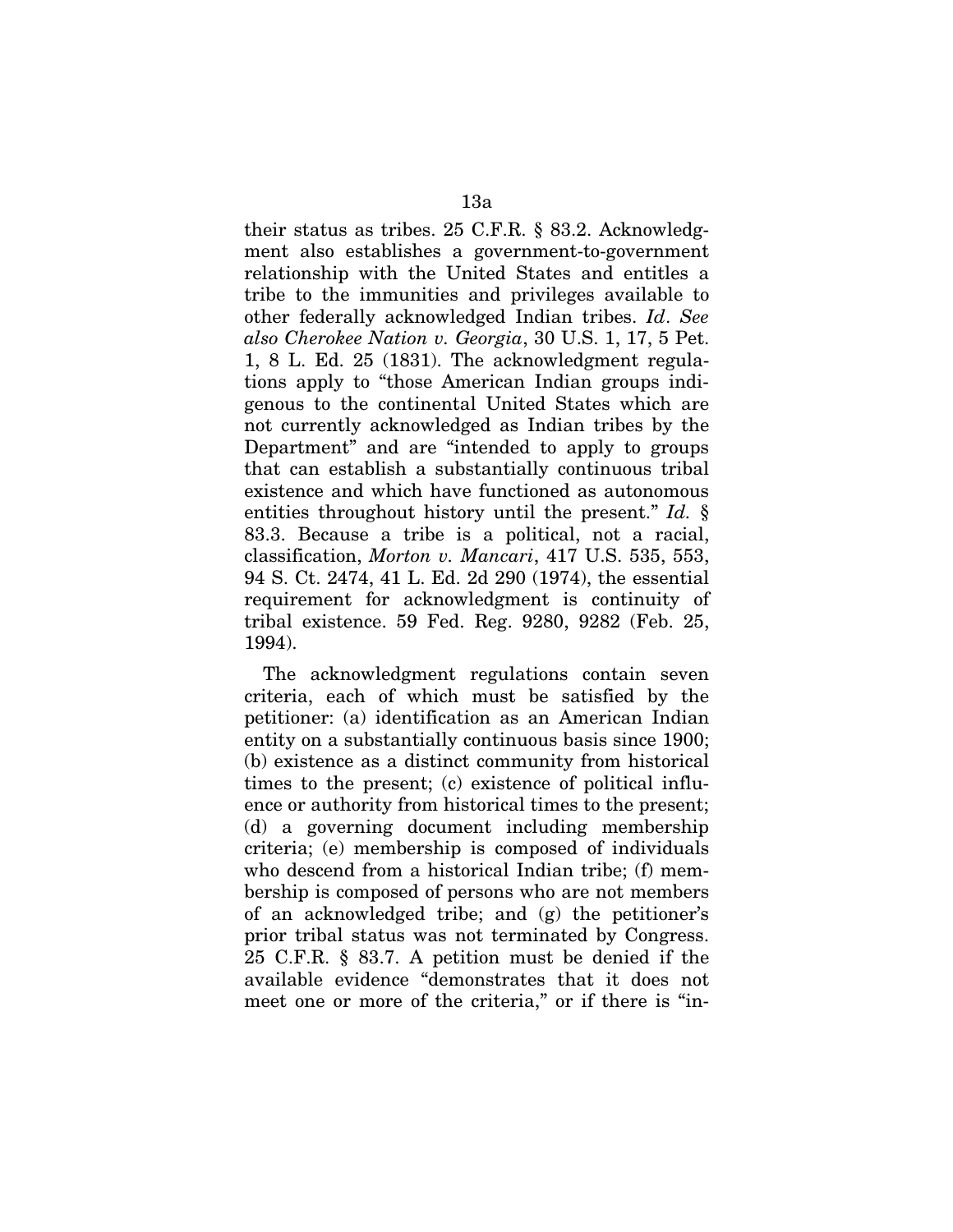sufficient evidence that it meets one or more of the criteria." *Id.* § 83.6(d). Although conclusive proof is not required, the available evidence must establish "a reasonable likelihood of the validity of the facts relating to that criterion." *Id.* The burden of proof rests on the petitioner. *Id.* § 83.6(c).

At issue in this case are STN's ability to satisfy the criteria established by Sections 83.7(b) and (c) of the acknowledgment regulations, showing that a tribal group has maintained community and bilateral political relations on a substantially continuous basis from historical times to the present. Section 83.7(b) requires proof that "a predominant portion of the petitioning group comprises a distinct community and has existed as a community from historical times until the present." 25 C.F.R. § 83.7(b). Community means "any group of people which can demonstrate that consistent interactions and significant social relationships exist within its membership and that its members are differentiated from and identified as distinct from nonmembers. *Id.* § 83.1. The regulations provide examples of how a group may demonstrate community at a particular time through a combination of "direct" evidence, such as "significant rates of marriage within the group," "significant social relationships connecting individual members," and "significant rates of informal social interaction which exist broadly among the members of the group." *Id.* §  $83.7(b)(1)(i)-(ix)$ . Alternatively, a group may demonstrate community at a particular time if it can show that more than 50% of its members reside in a geographical area exclusively or almost exclusively composed of members of the group, and the rest of the group consistently interacts with it, or, if at least 50% of the members speak a distinct language. Community can also be demonstrated for a time period if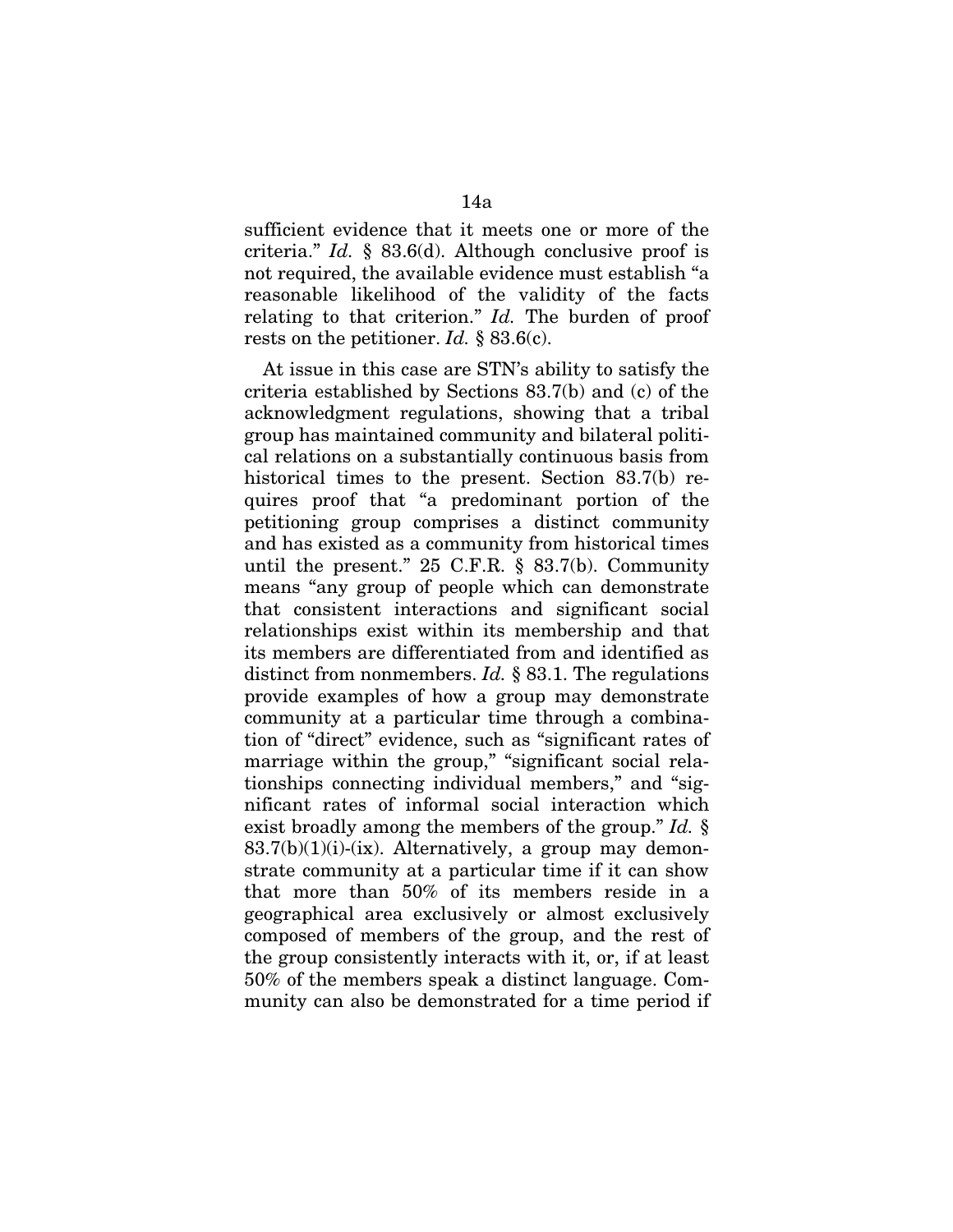at least 50% of the marriages in the group are between members. *Id.*  $\S 83.7(b)(2)(i)-(v)$ .

Section 83.7(c) requires proof that the petitioner has "maintained political influence or authority over its members as an autonomous entity from historical times until the present." 25 C.F.R. § 83.7(c). "Political influence or authority" is defined as:

a tribal council, leadership, internal process or some other mechanism which the group has used as a means of influencing or controlling the behavior of its members in significant respects, and/or making decisions for the group which substantially affect its members, and/or representing the group in dealing with outsiders in matters of consequence.

*Id.* § 83.1. Political influence or authority is a bilateral relationship between the members and their leaders. Miami Nation of Indians, 112 F. Supp. 2d at 756. A group may demonstrate political influence or authority over its members at a particular time by providing a combination of evidence, for example, that it could mobilize significant numbers of members and resources from its members for group purposes, that members consider actions taken by leaders to be important, or that there is widespread knowledge and involvement in political processes by most of the members. 25 C.F.R.  $\S$  83.7(c)(1)(i)-(iii). Sufficient evidence for political authority at a particular time would be if the group allocates group resources, such as land, on a consistent basis, or settles disputes among members on a regular basis. *Id.* § 83.7(c)(2)(i)-(ii). Petitioner must demonstrate both community and political authority on a "substantially continuous basis." *Id.* § 83.6(e).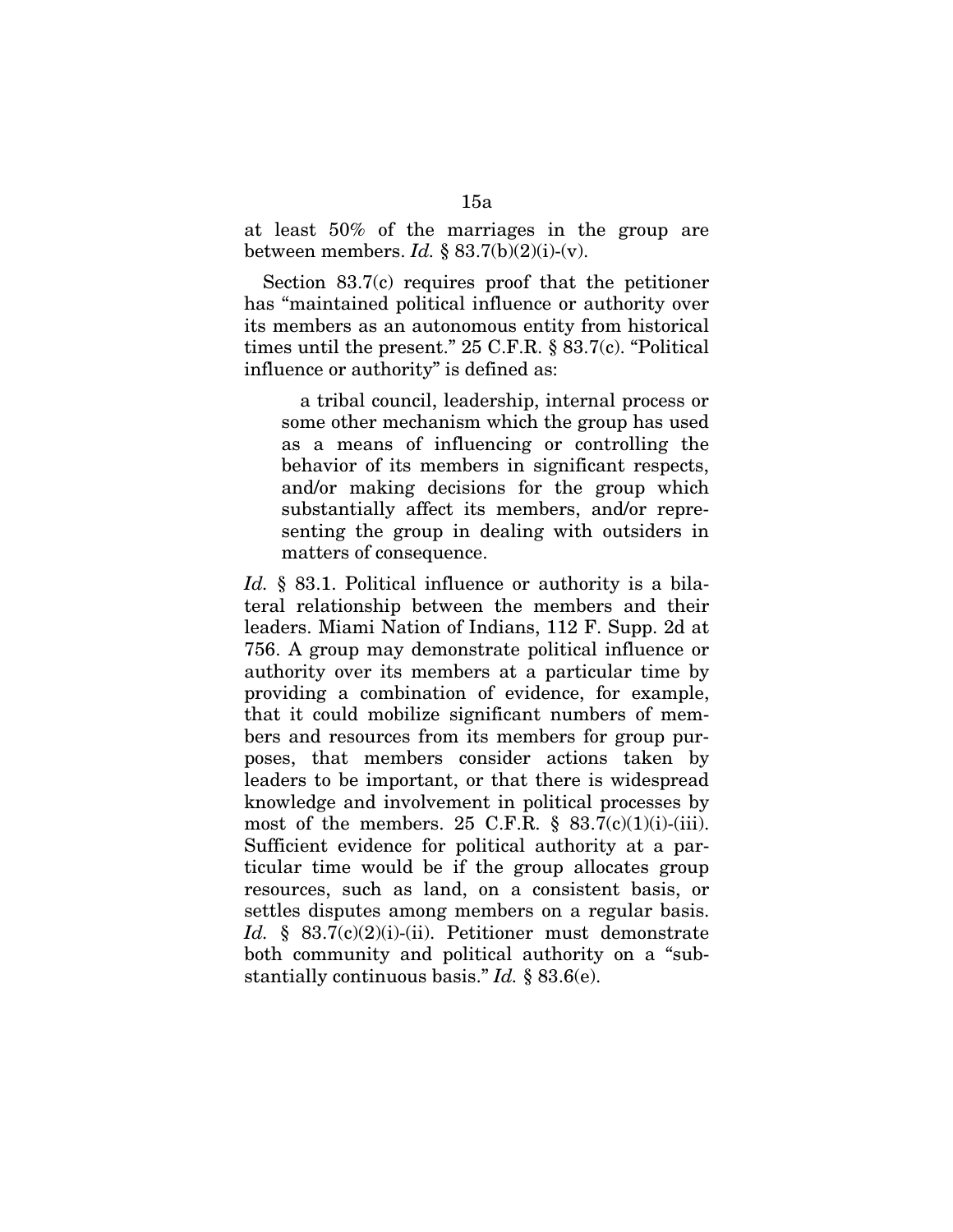# *2. The Proposed Finding and Final Determination of STN's Petition*

The Reconsidered Final Determination issued in October 2005 that the STN was not an Indian tribe within the meaning of federal law as provided by the federal acknowledgment regulations was the culmination of an extensive administrative process that included a Proposed Finding ("PF"), a petitioner and public comment period on the PF, a petitioner's response to the comments, and a Final Determination ("FD"). In response to requests for reconsideration filed by various interested parties, the Interior Board of Indian Appeals ("IBIA") reviewed the FD. Following the review of response briefs by STN, the IBIA vacated and remanded the FD to the Department of the Interior. STN and other interested parties provided further comments to the agency after the remand, and in October 2005 the Department issued its final and effective agency decision, the RFD.<sup>[3](#page-64-0)</sup>

The Proposed Finding ("PF"), or preliminary acknowledgment decision, on the STN, issued pursuant to 25 C.F.R. § 83.10(h), analyzed and evaluated all of the evidence then in the record in the context of the acknowledgment regulations. Notice of the PF, which was issued on December 5, 2002, was published in the Federal Register, 67 Fed. Reg. 76184 (Dec. 11, 2004). (Resp'ts' Ex. C.) The PF concluded that STN

### 16a

<span id="page-64-0"></span><sup>3</sup> STN submitted the RFD as Exhibit 1 to its motion for summary judgment, the FD as Exhibit 4, and the IBIA's decision *In re Federal Acknowledgment of the Schaghticoke Tribal Nation*, 41 IBIA 30 (May 12, 2005), as Exhibit 112. The Intervenor-Respondents have attached the PF as Exhibit A to their cross-motion. Citations in this Ruling will refer directly to the documents themselves.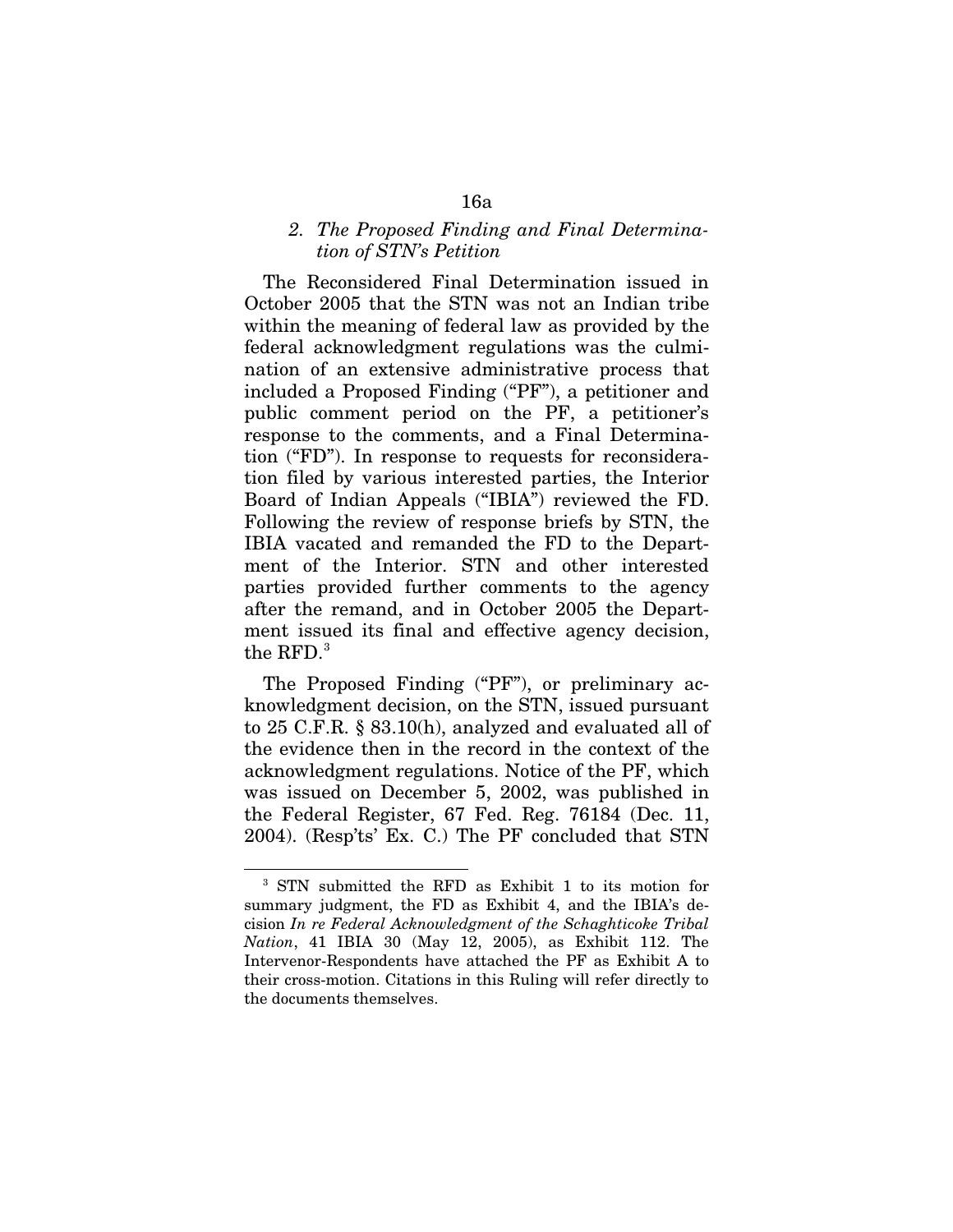had not provided sufficient evidence that it (1) was continuously a community or (2) exercised political influence over its members throughout history. The PF also raised a problem with regards to STN's current membership, which excluded individuals who had been ousted from or refused to be part of STN. STN provided sufficient evidence to satisfy the other criteria. A roughly 8-month comment period followed publication of the PF and its record, during which professional staff from the Office of Federal Acknowledgment ("OFA"), provided technical assistance to the parties. (*See* FD at 4.) Extensive comments were received on the PF, and STN was afforded the opportunity to reply to the third-party comments.

Following an evaluation of all of the evidence in the record, the OFA professional staff determined that STN did not meet all criteria in the regulations because it did not provide sufficient evidence of community and political authority for significant periods of time. The OFA posed two questions to the Principal Deputy Assistant Secretary—Indian Affairs in a briefing paper dated January 12, 2004:

(1) Should the petitioner be acknowledged even though evidence of political influence and authority is absent or insufficient for two substantial historical periods, and if so, on what grounds? and

(2) Should the STN be acknowledged (subject to decision on Issue 1) even though a substantial and important part of its present-day social and political community are not on the current membership list because of political conflicts within the group?

(STN's Ex. 69 at 4.)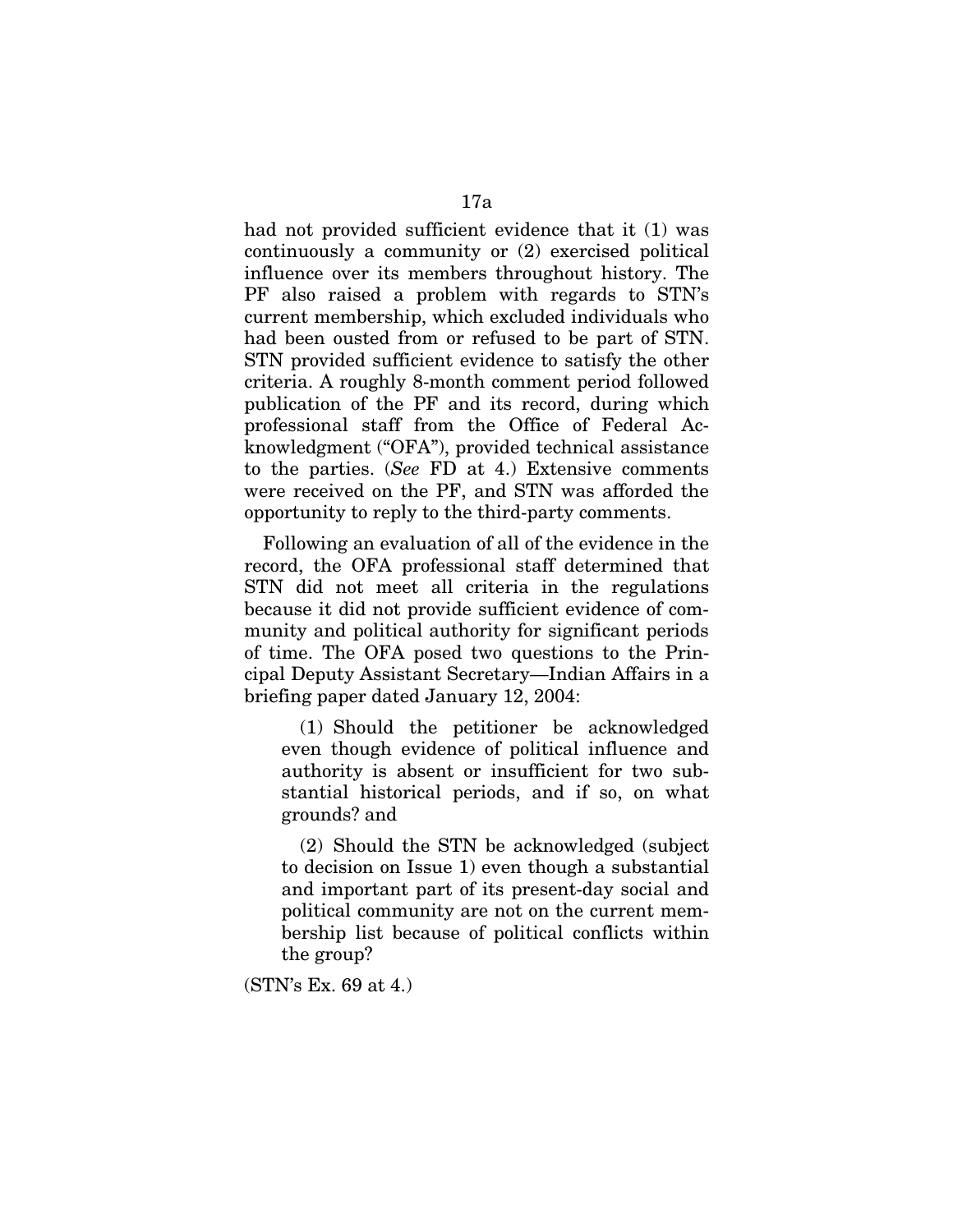On January 29, 2004, Principal Deputy Assistant Secretary—Indian Affairs Aurene Martin, as acting Assistant Secretary, issued the Final Determination, notice of which was published in the Federal Register on February 5, 2004. 69 Fed. Reg. 5570. The FD answered both of OFA's questions in the affirmative and concluded that STN had met all seven federal acknowledgment criteria. The FD concluded that notwithstanding the insufficient evidence to establish community criterion 83.7(b) or political influence criterion 83.7(c), the continuous historic state recognition of the Schaghticoke, combined with a state-maintained reservation dating to colonial times, could be considered evidence to meet these two criteria. (FD at 14.) Even without direct evidence in certain time periods to meet the specific criteria, the FD used state recognition as "evidence bearing on continuity of the group's existence." (*Id.*) The FD also concluded that since the certified membership list and the second list of unenrolled individuals reflected the "actual" political community, and since the Assistant Secretary—Indian Affairs did not have the authority to acknowledge only part of a group, the two lists should be combined to define the acknowledgeable group. (*Id.* at 56, 58.) In conclusion, the FD determined that STN merited federal acknowledgment.

### *3. Political Response to the FD*

What followed the FD in the so-called backrooms of Washington is the subject of much concern to STN, one of whose central claims in this case is that the ultimate RFD was the product of undue influence exerted by state and congressional political forces. There is no dispute that the majority of Connecticut's Congressional delegation, the Governor, the Attorney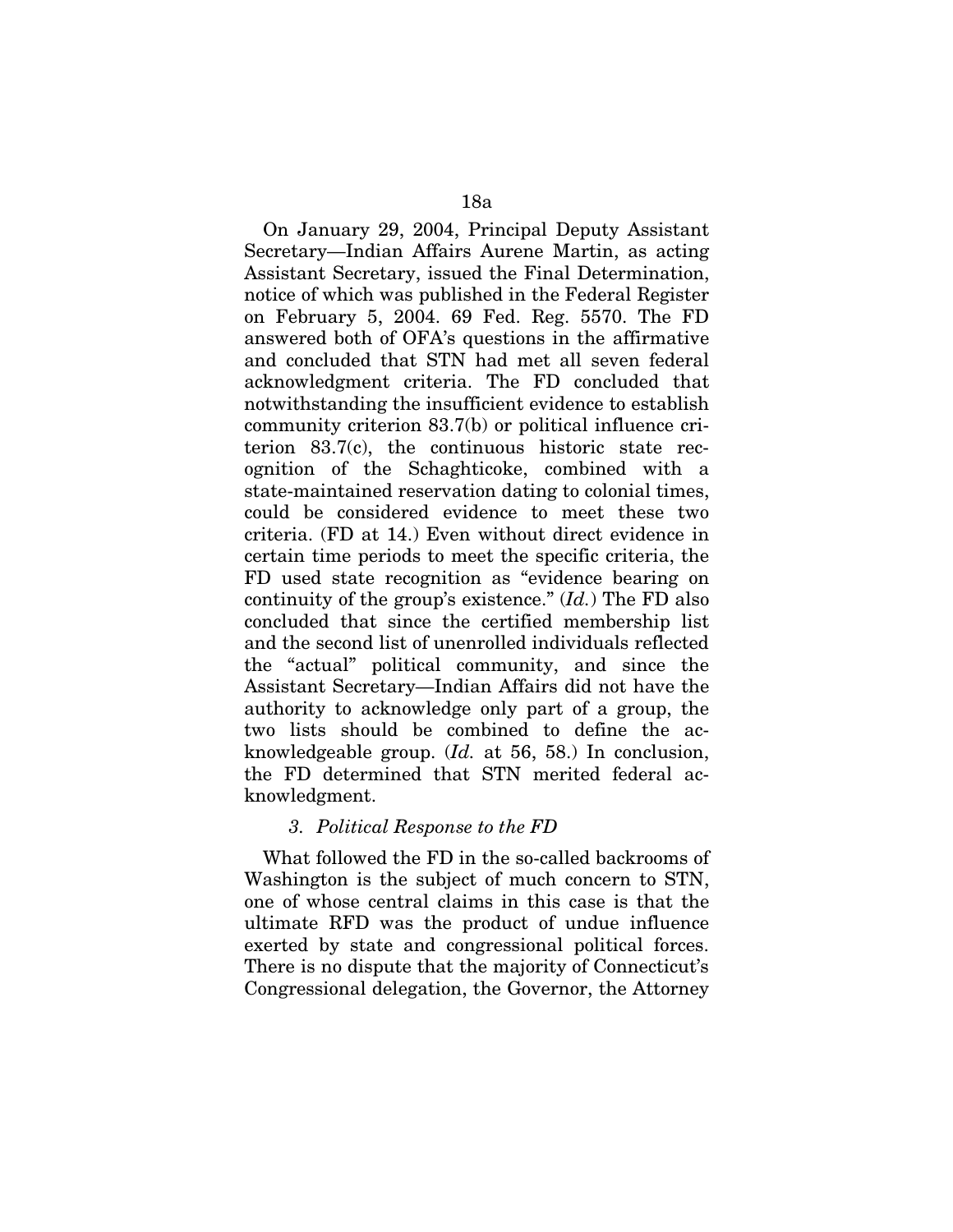General, and other anti-gaming advocates in Washington[4](#page-67-0) fiercely opposed the FD's acknowledgment of STN. It was public knowledge that state and local interests urged the Department to reverse its acknowledgment decision. Representative Shays summed up his position in a press release issued after the FD was announced:

It is extremely disappointing the Bureau of Indian Affairs recognized the Schaghticokes as a federal tribe. Because the state tribe only recently re-established family connections which ceased generations ago, it seemed clear they did not meet the BIA criteria of continuity from pre-colonial times. This recognition may enable the Schaghticokes to build a casino, which I believe will be very detrimental to the state. We have to respect the process, but I hope the state

<span id="page-67-0"></span><sup>4</sup> STN's petition before the DOI only concerns federal acknowledgment of the Schaghticoke tribal group as a sovereign Indian nation, and, insofar as has been presented to this Court, include no mention of casino development or other Indian gaming enterprises. However, the cultural climate of the last dozen years has created a tendency to equate tribal acknowledgment with casino development. See, e.g., Oversight Hearing on the Fed. Recognition of Indian tribes: Hearing Before the Sen. Comm. on Indian Affairs, 109th Cong., S. Hrg. 109-91 (May 11, 2005), at 10 (Representative Christopher Shays: "The bottom line for me is the recognition process is corrupt and has been for years. Regretfully, Indian recognition is too often not about recognizing true Indian tribes, but it is about Indian gaming and the license to print money.") STN notes that it first petitioned for acknowledgment in 1981, long before the gaming regulations allowed casinos to be operated on Indian lands. Common sense indicates, however, that much of the political brouhaha and community opposition to STN's economic acknowledgment petition stems from concerns, whether, social, or moral, about additional casino development in Connecticut, which is already home to two very large Indian casinos.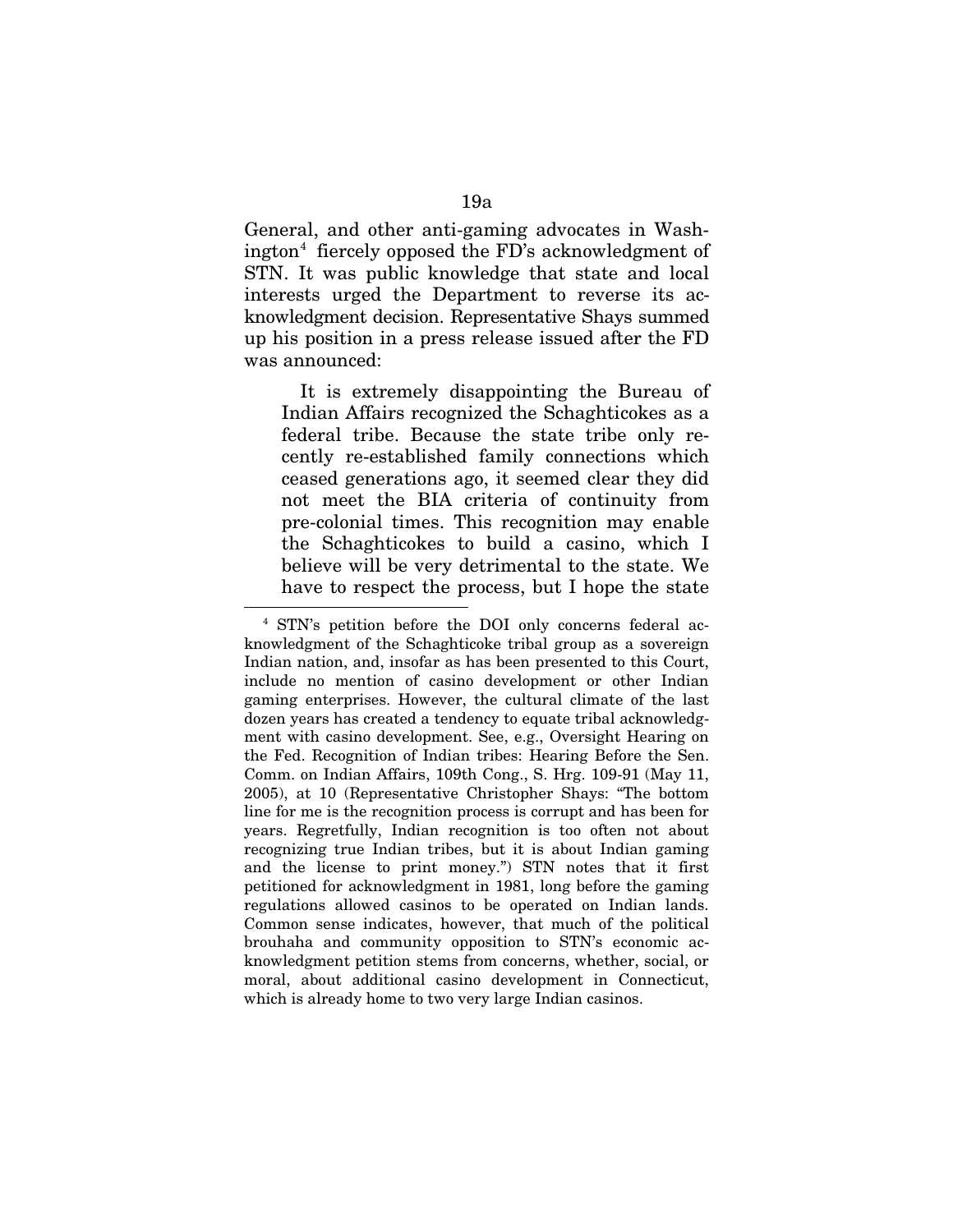uses all the resources necessary to seek to overturn the decision. I will continue to work with Attorney General Dick Blumenthal to assist him in any way I can with this process.

(Pet'r's Ex. 8, Press Release, Christopher Shays, Statement on BIA Decision to Recognize Schaghticokes (Jan. 29, 2004), available at, [http://www.house.](http://www.house/) gov/shays/news/2004/january/janbia.htm (last checked Aug. 19, 2008); *see also* Pet'r's Ex. 14, Press Release, Attorney General Blumenthal, Attorney General Asks for Moratorium on Tribal Recognitions During DC Meeting with Interior Secretary (March 17, 2004); Pet'r's Ex. 15, Press Release, Attorney General Blumenthal, Attorney General Calls for Immediate Reversal of Schaghticoke Recognition Because of BIA Error (Dec. 8, 2004); Fleming Dep. 183:12-184:1 (admitting that when it came to criticism by public officials, members of Congress, and top state political officials, "this case is—is one of the top.").) There is no question that throughout 2004 and 2005 the Connecticut Congressional delegation, Connecticut state and local officials, and other public and private stakeholders, including a community organization in the Town of Kent which hired the Washington lobbying firm Barbour Griffith & Rogers (BGR) to advocate on its behalf, lobbied the Secretary of the Interior, the BIA, the IBIA, the White House, and even this Court about reversing the acknowledgment decision. [5](#page-68-0) (*See, e.g.*, Letter from Ruben Barrales,

<span id="page-68-0"></span><sup>&</sup>lt;sup>5</sup> The Federal Respondents dispute the characterization of any relevant activities as "lobbying." Although "lobbying" has acquired a negative connotation in recent years—in particular when mention in relation to Indian affairs during this period, when the government was wracked by scandals perpetrated by lobbyists to Indian gaming interests—its simple definition is "to attempt to influence or sway (as a public official) toward a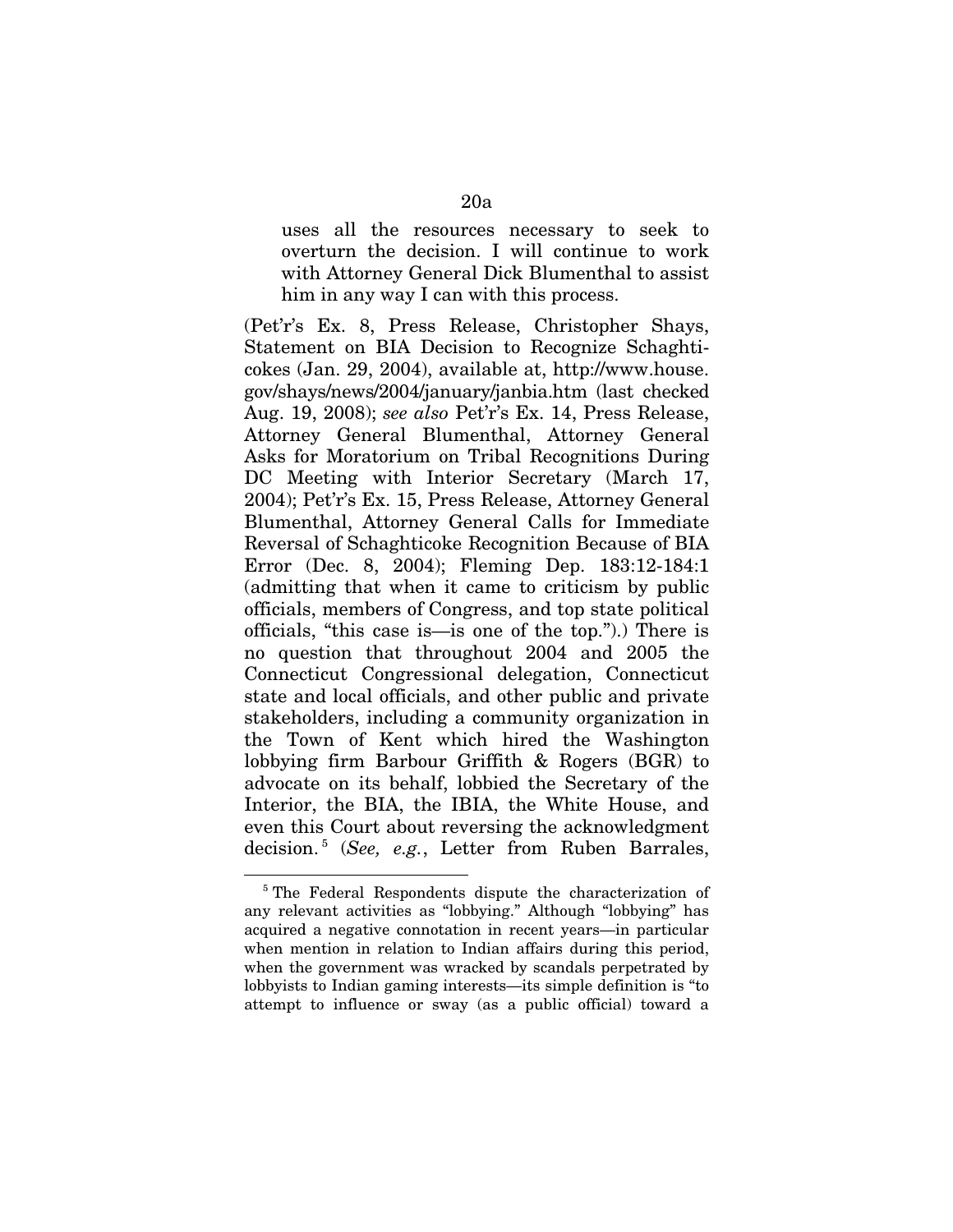Deputy Assistant to the President of the United States and Director of Intergovernmental Affairs, to Connecticut Governor Jodie Rell (March 2, 2005); Letter from Richard Blumenthal, Connecticut Attorney General, to Alberto Gonzales, Assistant to the President and White House Counsel (Dec. 15, 2004); Norton Dep. 181:7-11; Letter from Reps. Johnson, Shays, and Simmons to the Hon. Steven K. Linscheid, Chief Administrative Law Judge, IBIA (Feb. 10, 2005); Email from Jackie Cheek to Lee Fleming, Aurene Martin, Theresa Rosier, George Skibine, et al. (July 19, 2004); Email from Lee Fleming to George Skibine, Aurene Martin, Jackie Cheek, Theresa Rosier, et al. (July 20, 2004); Letter from Governor Rell to the Hon. Peter C. Dorsey, U.S. District Court for the District of Connecticut (July 11, 2005); Letter from the Hon. Peter C. Dorsey to Governor Rell (Aug. 19, 2005).) The open question in this matter is whether this lobbying exerted improper pressure on agency officials and amounted to undue political influence on the agency process.

In early March 2004, members of the Connecticut Congressional Delegation sent multiple letters to Gale Norton, who was at that time Secretary of the Interior, expressing concern that the FD was not based on the agency's regulations or existing precedent and urging her "to take personal action and investigate what appears to be yet another instance of a flawed tribal recognition process." (Pet'r's Ex. 44, Letter from Conn. Congressional Delegation to Gale

-

desired action," Merriam-Webster Online Dictionary, available at http://www.merriam-webster.com/dictionary/lobby (retrieved Aug. 19, 2008), which aptly describes the undisputed interactions between various political actors and agency officials documented in the record in this case.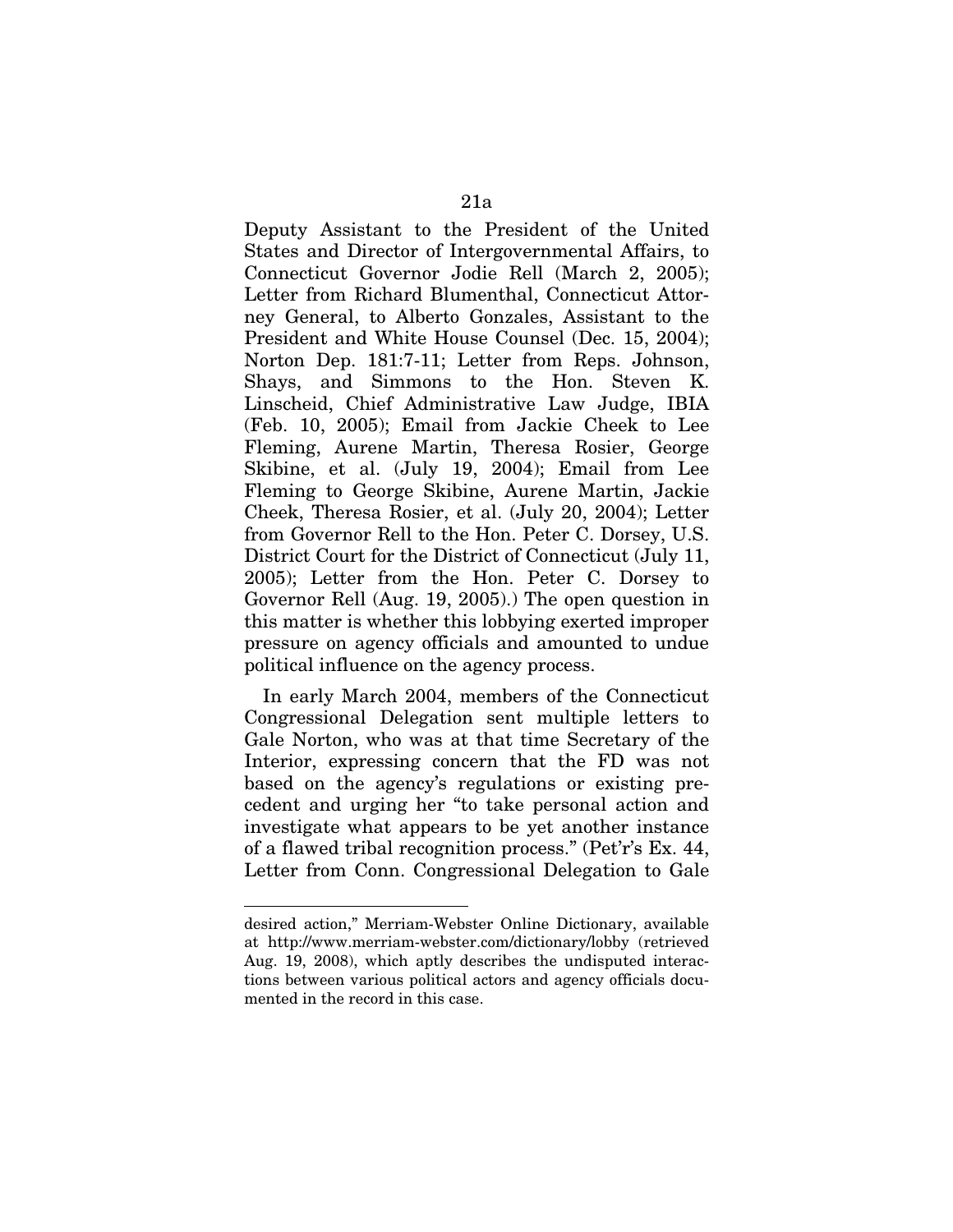Norton (March 16, 2004).) On March 30, 2004, Secretary Norton had a meeting on Capitol Hill with Representative Frank Wolf of Virginia<sup>[6](#page-70-0)</sup> and Representatives Nancy Johnson, Christopher Shays, and Rob Simmons of the Connecticut delegation. Secretary Norton testified in her deposition that the tenor of her first meeting with the Congressional delegation was "fairly emotional." (*See* Norton Dep. 167: 9-12.) When asked whether she agreed that Representative Wolf and the Connecticut delegation were "pressing" her to overturn the FD, Secretary Norton replied: "That was the outcome they wanted." (*Id.* at 181:7-11.) Representative Wolf threatened to tell the President that Secretary Norton should be fired, apparently in response to her general handling of the BIA (and not specifically in connection with her failure to reverse the STN decision, as Petitioner suggests). (*Id.* at 168:15-17.) However, Norton testified at her deposition that she does not "recall exactly what I said in response to that comment, but I did not lose any sleep over that threat." (*Id.* at 168:21- 169:1.) She also testified with respect to Representative Wolf's threat, "I did not anticipate that anything would come of that threat even if he did follow through and call the White House. And in fact, nothing did come from that." (*Id.* at 264:10-265:6.) Furthermore, when asked "what impact did your communications with the Connecticut Congressional Delegation have in reaching the Reconsidered Final Determination on the STN," she responded:

<span id="page-70-0"></span><sup>6</sup> Representative Wolf was a member of the House Appropriations Committee, which holds fiscal jurisdiction over the Department of the Interior, and a vocal opponent of Indian gaming. (See Norton Dep. 163:13-18.)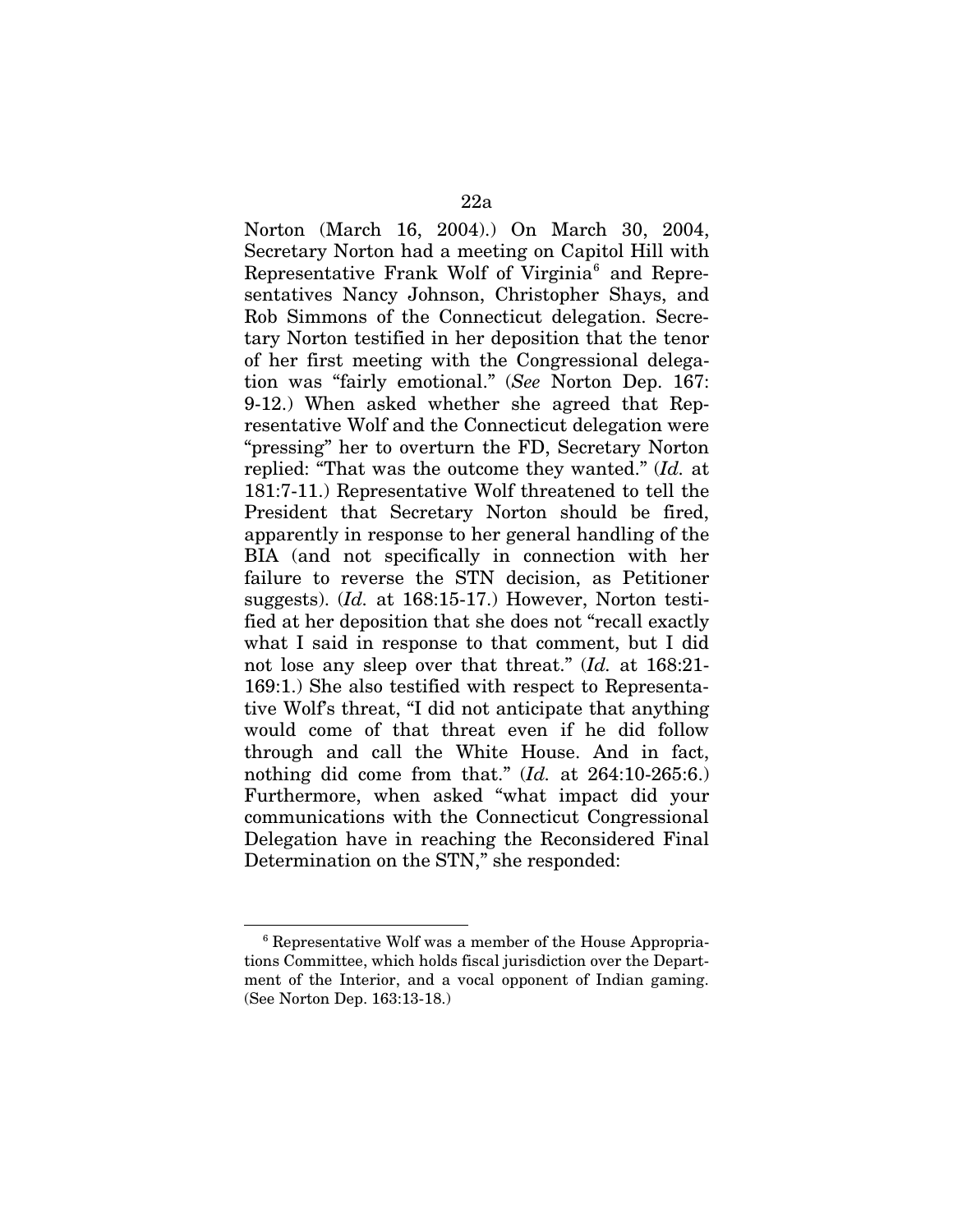23a [M]uch of what they raised was irrelevant. The

questions that are appropriate are those that really go to whether evidence has been submitted that meets the criteria. They did have an effect in asking me to have the Inspector General give high priority to the investigation that they had requested to make sure that the process was being handled in a valid way. I don't believe that their input had any effect on the substantive outcome of the Determination.

(*Id.* at 261:4-22.)[7](#page-71-0) Secretary Norton did, however, tell others in the Department, including her senior leadership team, about the March 30th meeting and Representative Wolf's threat. (*Id.* at 171:4-12, 172:7- 19.) On April 1, 2004, Secretary Norton had a second meeting on Capitol Hill with Representatives Shays and Johnson, also joined by Senators Joseph Lieberman and Christopher Dodd and Representative Rosa DeLauro. Secretary Norton was accompanied by her congressional liaison David Bernhardt. (Norton Dep. 175:20-176:9.)

<span id="page-71-0"></span><sup>7</sup> AG Blumenthal, Senator Christopher Dodd, and others requested an Inspector General's investigation into whether any source of undue influence had affected the FD. (See, e.g., Pet'r's Ex. 25, Letter from Earl E. Devaney, Inspector General, to Senator Dodd (Aug. 27, 2004).) The Inspector General conducted an investigation but found no evidence to support the allegation that lobbyists or representatives of STN directly or indirectly influenced BIA officials to grant STN federal recognition. "Although the STN recognition decision was highly controversial, we found that OFA and the Principal Duty Assistant Secretary—Indian Affairs conducted themselves in keeping with the requirements of the administrative process, their decisionmaking process was made transparent by the administrative record, and those parties aggrieved by the decision have sought relief in the appropriate administrative forum—each as it should be." (*Id.* at 3-4.)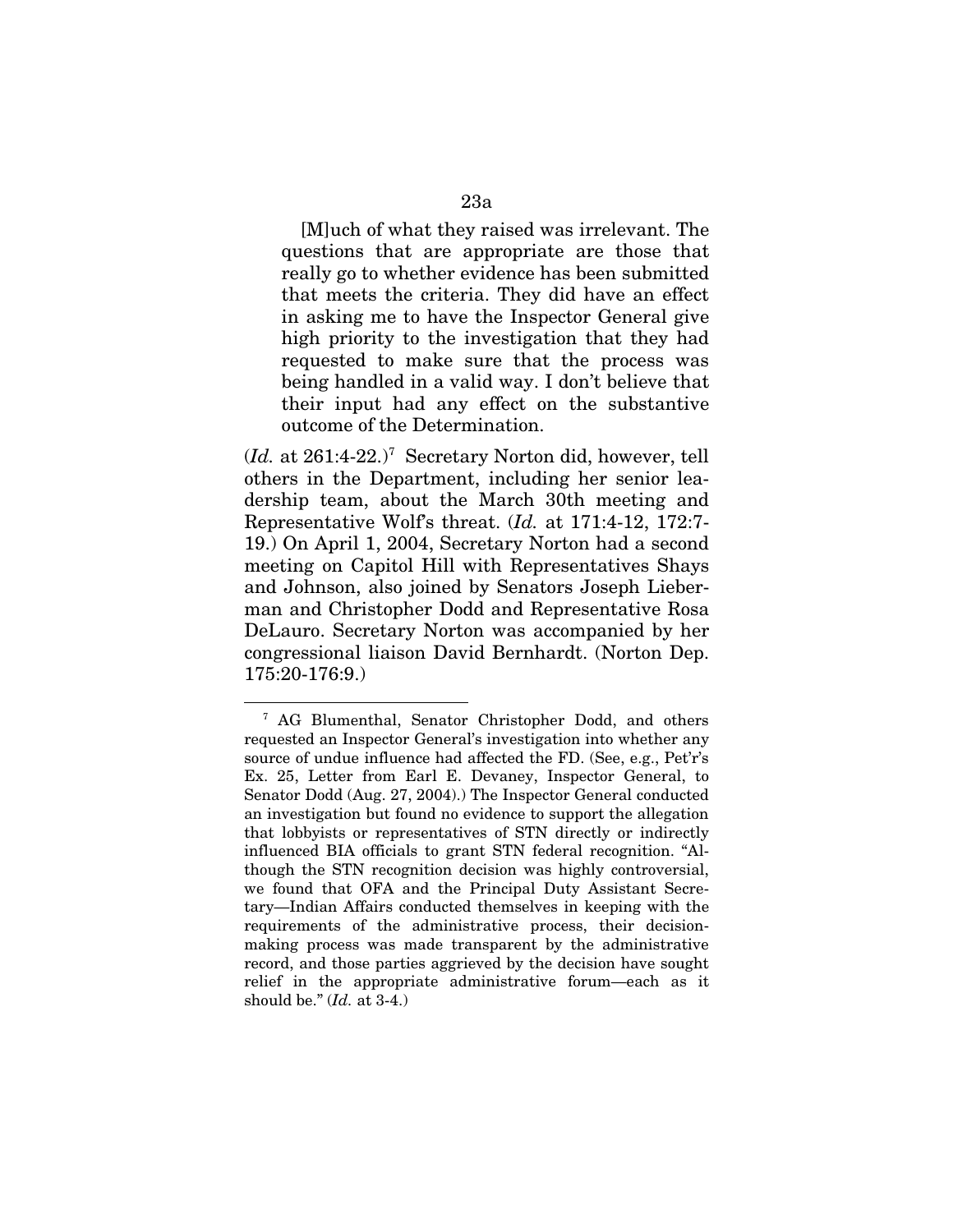In July 2004, Representative Johnson contacted the BIA to request a meeting with agency officials, including Principal Deputy AS-IA Martin, in order to deliver to the BIA 8,000 survey postcards from her constituents stating that they opposed opening additional casinos in Connecticut. In an email to staff, OFA Director Lee Fleming described the survey postcards as a "PR ploy":

Part of the purpose of the administrative procedures is to remove the influence of political pressures from the acknowledgment process. Opposition by state and local governments . . . is not taken into account if it is not based on the criteria. Only evidence relating to criteria is considered in the decision. Letter-writing campaigns by local citizens, whether in support of or in opposition to a petition, do not influence the recommendations that are made to the Assistant Secretary—Indian Affairs.

(Pet'r's Ex. 48, Email from Lee Fleming to George Skibine, et al. (July 20, 2004).) Following these Congressional meetings, Principal Deputy AS-IA Martin and Mr. Bernhardt were called to a meeting with three or four White House personnel, including then-Director of Domestic Policy, Margaret Spellings, in the West Wing to discuss the STN's acknowledgment process. (*See* Pet'r's Ex. 21, Shapiro Decl. P 4.) Ms. Martin believes that there were one or two subsequent meetings attended by Mr. Bernhardt and other high officials from the Department with White House representatives to discuss STN and the FD (*id.* P 5), though the parties have produced no documents or direct testimony to substantiate that those meetings occurred.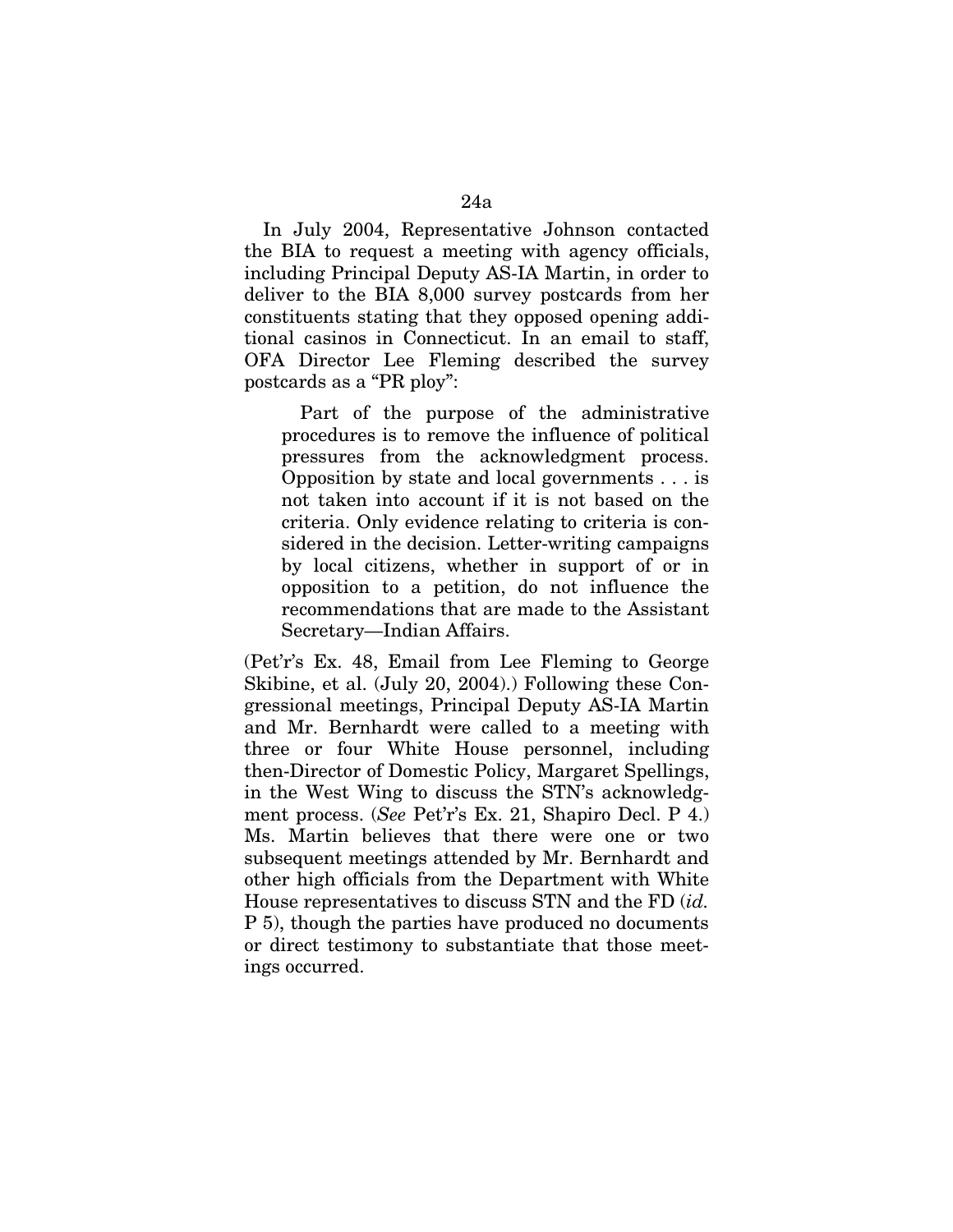Meanwhile, STN's FD became the focus of House and Senate subcommittee hearings attended by DOI staff, members of Congress, AG Blumenthal, and others. *See* Fed. Recognition & Acknowledgment Process by the BIA: Hearing before the House Comm. on Res., 108th Cong., H.R. Serial No. 108-89 (March 31, 2004) (the "March 2004 Hearing"), at 1-2, 5-14, 90-97, 101-05; Betting on Transparency: Toward Fairness & Integrity in the Interior Dep't's Tribal Recognition Process: Hearing before the House Comm. on Gov't Reform, 108th Cong., H.R. Serial No. 109-198 (May 5, 2004) (the "May 2004 Hearing"), at 2, 7, 21, 28, 31-33, 54-55, 59, 65-66, 97-98, 101-02, 104-06, 130, 143, 146, 176, 196; Oversight Hearing on the Fed. Recognition of Indian Tribes: Hearing before the Sen. Comm. on Indian Affairs, 109th Cong., S. Hrg. 109-91 (May 11, 2005) (the "May 2005 Hearing"), at 9-10, 14-15, 17, 39, 93-94, 107-09, 114-15, 119-20, 133-37, 140-41, 145-46, 149-52, 181-83, 211. At the March 2004 Hearing before the House Committee on Resources, Representative Johnson called on the Committee to "invalidate the Schaghticoke decision," which she described as "flawed and illogical," and "impose a moratorium on [all] BIA acknowledgment decisions pending a comprehensive review of the BIA process." March 2004 Hearing at 8, 14. Representative Shays testified that the agency decided to grant STN recognition "even though it seemed clear that they did not meet the BIA criteria for proving continuity from pre-colonial times." *Id.* at 9. The "unfortunate reality highlighted" by the STN decision, Shays added, "is that the BIA quite clearly did not decide this case on the merits." *Id.* Representative Simmons testified that the "record is clear that BIA is breaking its own rules to reach their own desired outcome and that of petitioning groups and their wealthy financial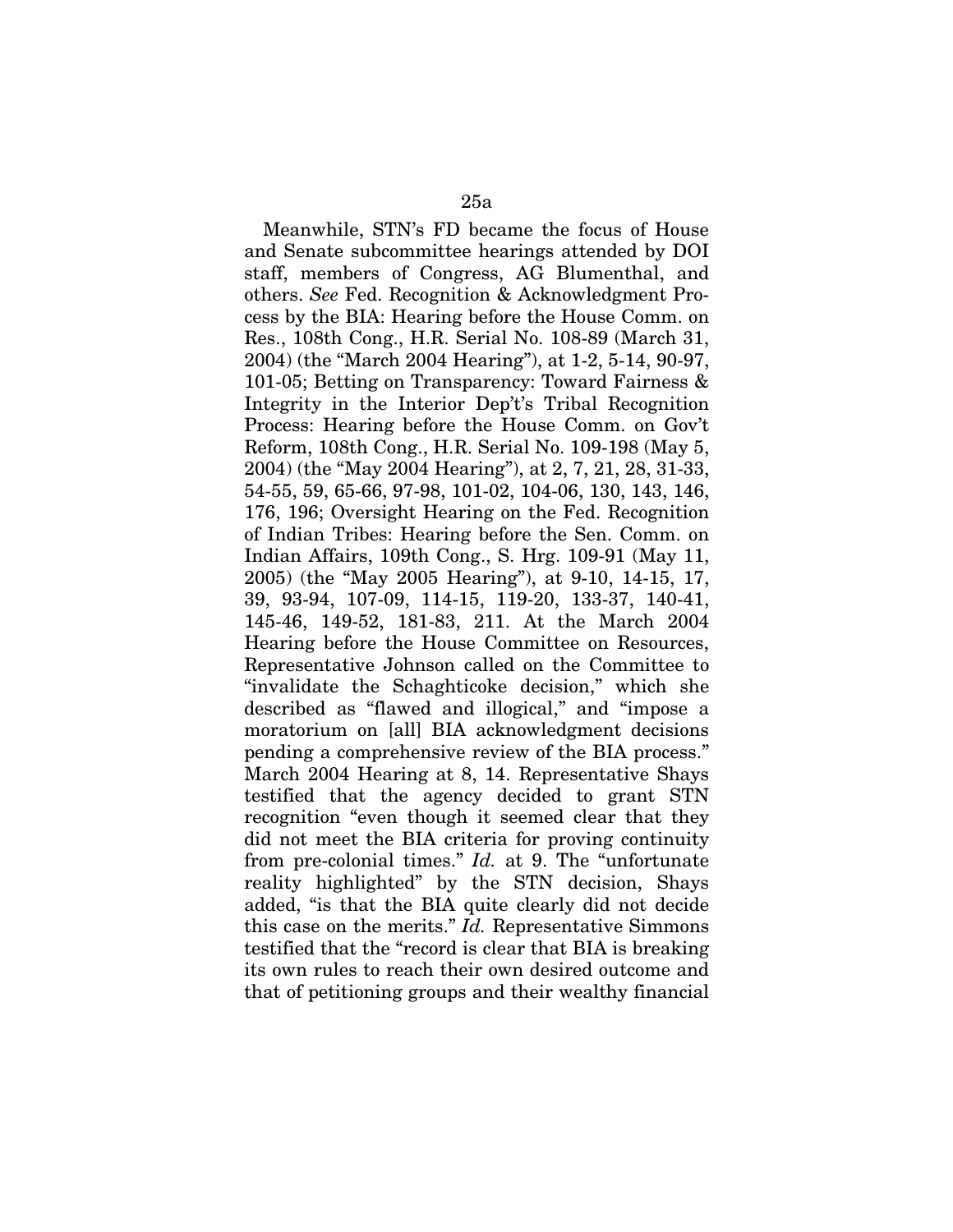backers. The recent Schaghticoke decision is a case in point." *Id.* at 11. OFA Director Lee Fleming was present to witness these and similar comments. *Id.* at 77-78.

At the May 2004 Hearing before the House Committee on Government Reform, Chairman Tom Davis acknowledged in his opening statement that the reason for the hearing was to address the concerns of the Connecticut Congressional Delegation with respect to the acknowledgments of STN and the Connecticut-based Eastern Pequots. May 2004 Hearing at 2. Connecticut Attorney General Richard Blumenthal testified that the STN FD was:

as unprincipled as it [was] unprecedented. Never before has the BIA recognized a tribe that is admitted by the agency itself to completely lack evidence on two key required standards over decades. . . . And never before has the BIA so twisted and distorted State recognition to cover its deliberate disregard for absent evidence.

*Id.* at 28. Theresa Rosier, Counselor to the AS-IA, and Inspector General Earl E. Devaney testified at the May 2004 Hearing, and they were repeatedly asked by the Committee to defend the FD or concede that the agency had erred, culminating in a heated exchange in which Representative Simmons apologized for losing his temper. *Id.* at 55. Representative Wolf interjected by referring to the "corrupt [acknowledgment] process" and suggesting that the Department should be "held in disgrace" in the memory of all prior secretaries. *Id.* He added that the Department had made a mistake in not imposing a moratorium on all acknowledgment decisions and, if it was not fixed, "the fault would lie at the steps of Secretary Gale Norton and this Administration." *Id.*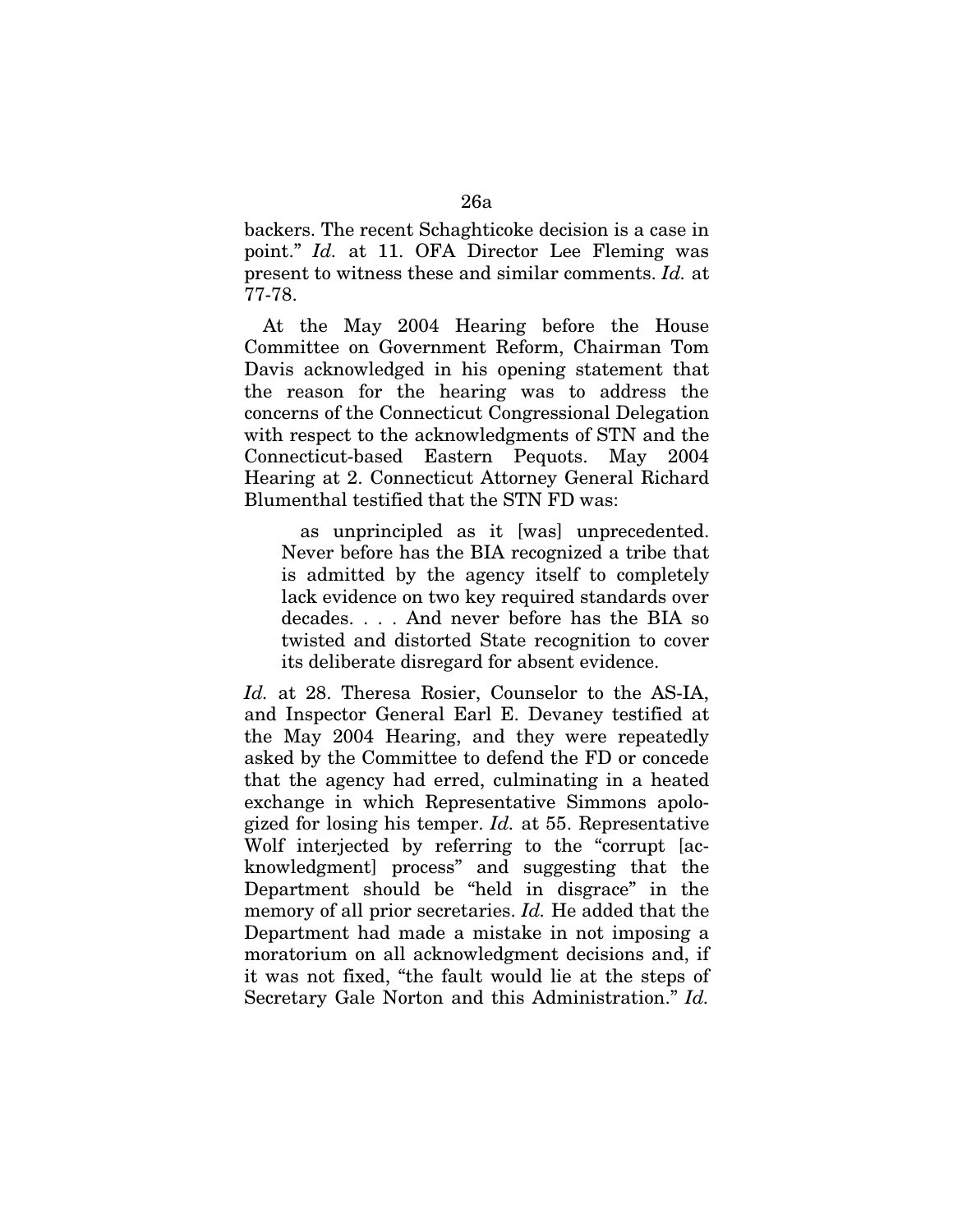Representative Shays also questioned Theresa Rosier extensively on the evidence necessary for a tribal group to present to demonstrate continuity. *See id.* at 61. OFA Director Lee Fleming was present for this hearing but did not testify. *Id.* at 36.

On March 3, 2005, Representative Johnson introduced legislation in the House of Representatives titled the "Schaghticoke Acknowledgment Repeal Act." H.R. Res, 109th Cong. (2005) (Pet'r's Ex. 33.) In a press release issued on March 4, 2005, Representative Johnson, explaining why she introduced the bill, stated:

The BIA's decision was erroneous and unlawful, and it simply cannot be allowed to stand. . . . This decision was made by ignoring evidence, manipulating federal regulations and overturning precedent. The consequences of this decision, including a casino in Western Connecticut, would be deep and irreversible. Local taxpayers would face increased financial burdens, our infrastructure would be overwhelmed by the round-theclock traffic, and huge areas would be subject to land claims. This bill makes sure that the people of Western Connecticut are not made to pay for the erroneous and unlawful decision of the BIA.

(Pet'r's Ex. 34, Press Release, Representative Nancy Johnson, Johnson Introduces Bill to Repeal Schaghticoke Recognition (March 4, 2005), at 2-7.)

On May 11, 2005, the Senate Committee on Indian Affairs held an Oversight Hearing on the Federal Recognition of Indian tribes. Governor Rell, AG Blumenthal, and almost the entire Connecticut Congressional delegation participated in the hearing, prompting BGR lobbyist to consider it an "impressive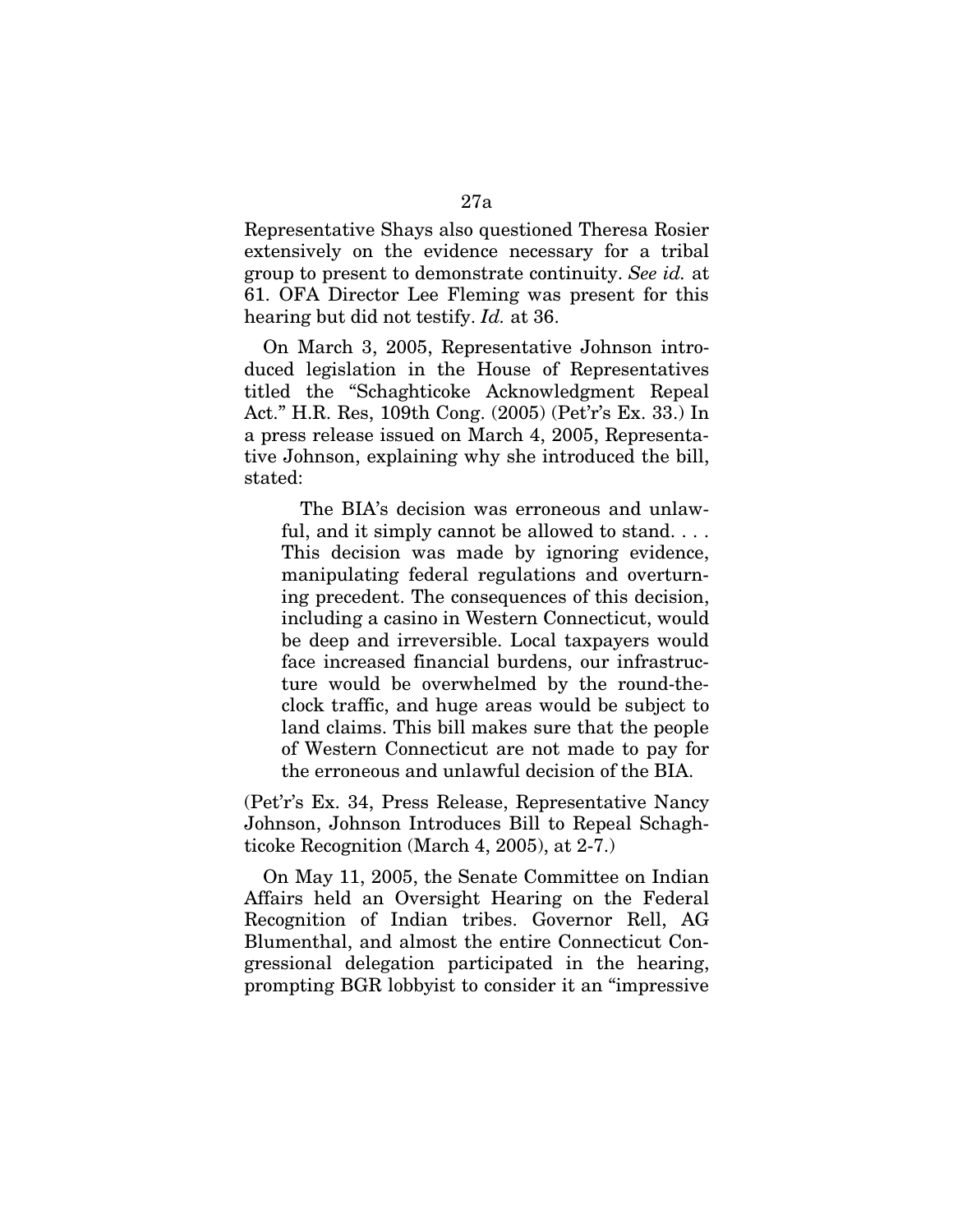turnout." (Monroe Dep. 314:19-315:5.) AG Blumenthal asked that Congress abolish the OFA's tribal recognition authority and impose a six-month moratorium on all recognition decisions, explaining in his written testimony that "the BIA's political leaders have disregarded the [seven mandatory criteria], misapplied evidence, and denied state and local governments a fair opportunity to be heard." May 2005 Hearing at 89. Governor Rell testified that the "BIA is awarding Federal recognition to tribes regardless of evidence to the contrary," adding that "historical reservation lands no longer exist as such, and haven't for well more than two hundred years. They are now cities and towns, filled with family homes, churches, schools, shopping areas, and the like." *Id.* at 13-14. Senator Lieberman attacked the FD as an example of a "process that smacks of outright manipulation and abuse of government authority." *Id.* at 139. Representative Johnson testified that the OFA's "erroneous and unlawful decision to acknowledge the [STN] was made by ignoring evidence, manipulating federal regulations, and overturning precedent." *Id.* at 133. Representative Simmons stated, "Indeed, there is no better example of this disregard for the regulations in place than in the case of the Schaghticoke decision." *Id.* at 181. OFA Director Lee Fleming and Deputy Inspector General Mark Kendall also appeared at the May 2005 hearing and testified on behalf of the agency. *Id.* at 15.

In early 2005, Secretary Norton delegated to James Cason certain duties of the Assistant Secretary— Indian Affairs, including acknowledgment decisions. Contrary to Petitioner's representation of the evidence presented, Mr. Cason testified that at some point in 2005 he told Secretary Norton that he would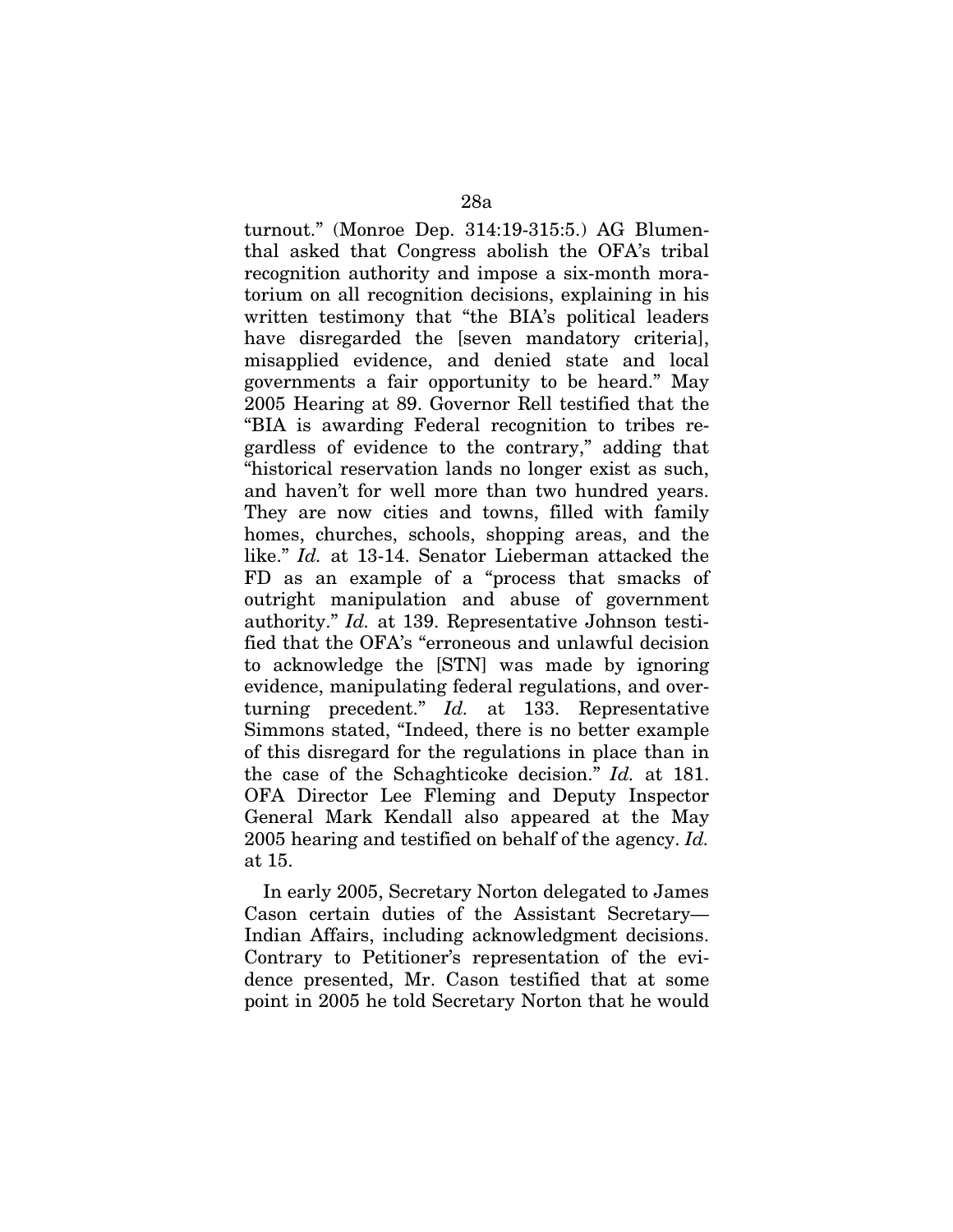be making the reconsidered final determination. He did not recall when that occurred, but the conversation was short and he told her what the outcome would be. Secretary Norton responded "okay, fine," and did not urge him to take any position in particular, nor did she inquire about the substance of the decision. She also did not tell Mr. Cason her views on the original positive determination, and he never inquired of her whether she had been involved in the positive determination because "it was not relevant." (Cason Dep. 106:16-108:13.)

# *4. The IBIA and The RFD*

While the political actors worked to encourage the BIA to reverse its STN FD and/or impose a moratorium on the review of federal acknowledgment petitions, the Intervenors filed a timely request for reconsideration of the FD with the Interior Board of Indian Appeals ("IBIA"). Among other things, the Intervenors argued that: (1) the FD erroneously used the State's relationship with the Schaghticoke as a substitute for otherwise wholly absent or insufficient evidence of community and political authority; (2) the analysis of Schaghticoke marriage rates were improperly calculated and used to satisfy criteria (b) and (c) for extensive periods, contrary to the regulations and prior precedent; and (3) the FD's conclusion that criteria (b) and (c) are satisfied despite the inability of the STN to enroll a large number of significant Schaghticoke individuals was based on unlawful administrative fiat rather than probative and reliable evidence. The Intervenors and STN filed briefs addressing these issues. After briefing was concluded, OFA filed a "Supplemental Transmittal" on the marriage issue, in which it stated that the FD "is not consistent with prior [acknowledgment] precedent in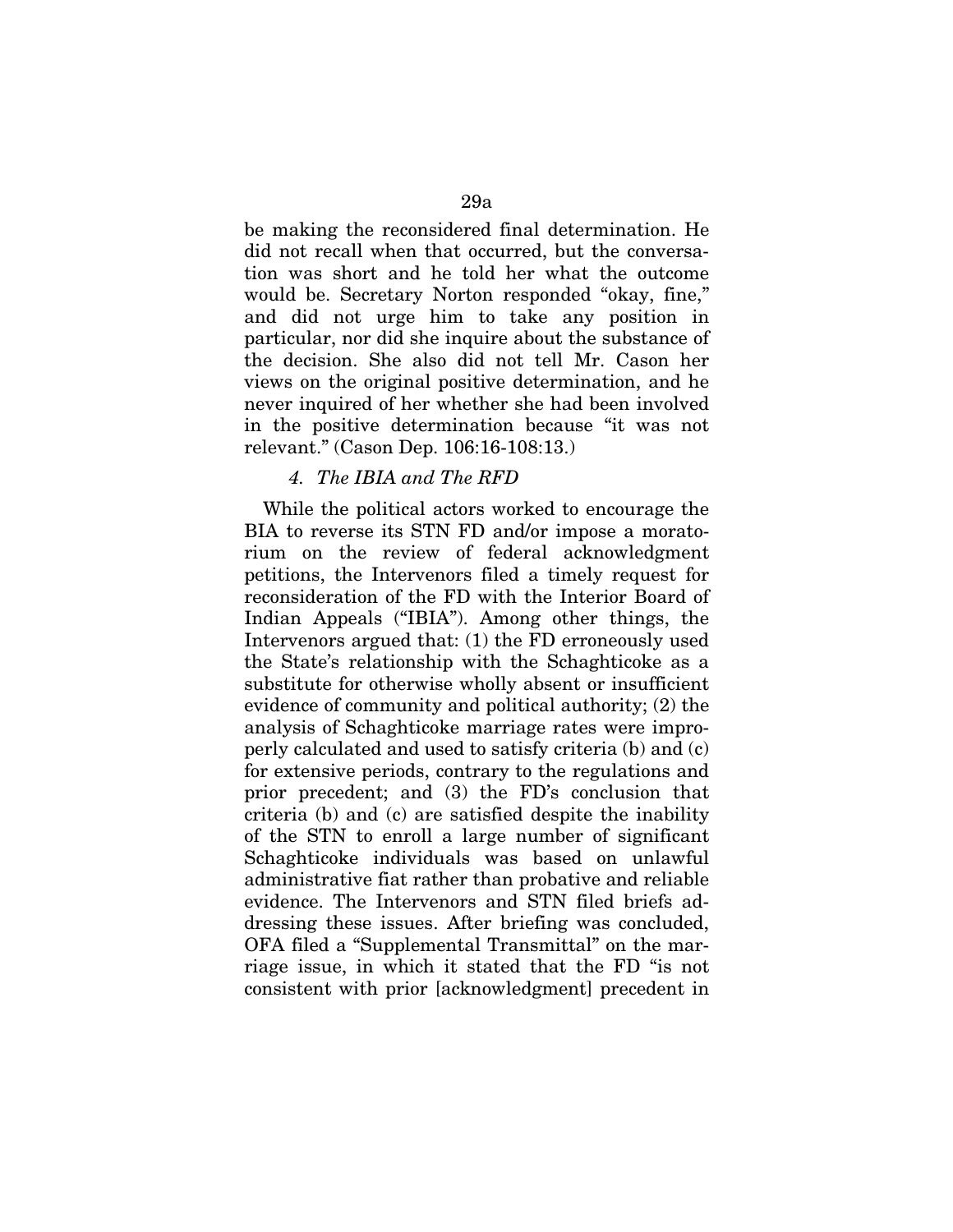calculating the rates of marriages under [25 C.F.R. §]  $83.7(b)(2)$ ii), provides no explanation for the inconsistency[, and] there is no evidence that the [FD] intended to deviate from precedent." (Pet'r's Ex. 73.) The OFA also stated that there was a material mathematical error that lowered the marriage rates below the threshold 50 percent for one period and that the marriage rate analysis should accordingly not be affirmed. (*Id.* at 3.)

In a decision dated May 12, 2005, the IBIA vacated the FD and remanded the STN petition to the BIA for further consideration. In re Fed. Acknowledgment of Schaghticoke Tribal Nation, 41 IBIA 30 (2005) (Pet'r's Ex. 112). Following its decision in In re Federal Acknowledgment of the Historical Eastern Pequot Tribe, 41 IBIA 1 (2005) ("Eastern Pequot"), issued the same day, the IBIA concluded that the State of Connecticut's 'implicit' recognition of STN as a distinct political body "is not reliable or probative evidence for demonstrating the actual existence of community or political influence or authority within that group." 41 IBIA at 34. Rather, "the evidentiary relevance and probative value of such a [state] relationship depends on the specific nature of the relationship, the specific underlying interaction between a state and a petitioner, and how that relationship and interaction reflect in some way one or more of the elements in the definitions of 'community' or 'political influence or authority' contained in section 83.1" of the regulations. *Id*. at 16. To be probative, the state relationship "would need to be more than 'implicit,' and would need to be expressed in some way that reflected the actual or likely existence of those interactions and social relationships" within the petitioner's membership. *Id.* at 18. The IBIA concluded such a state relationship must be deter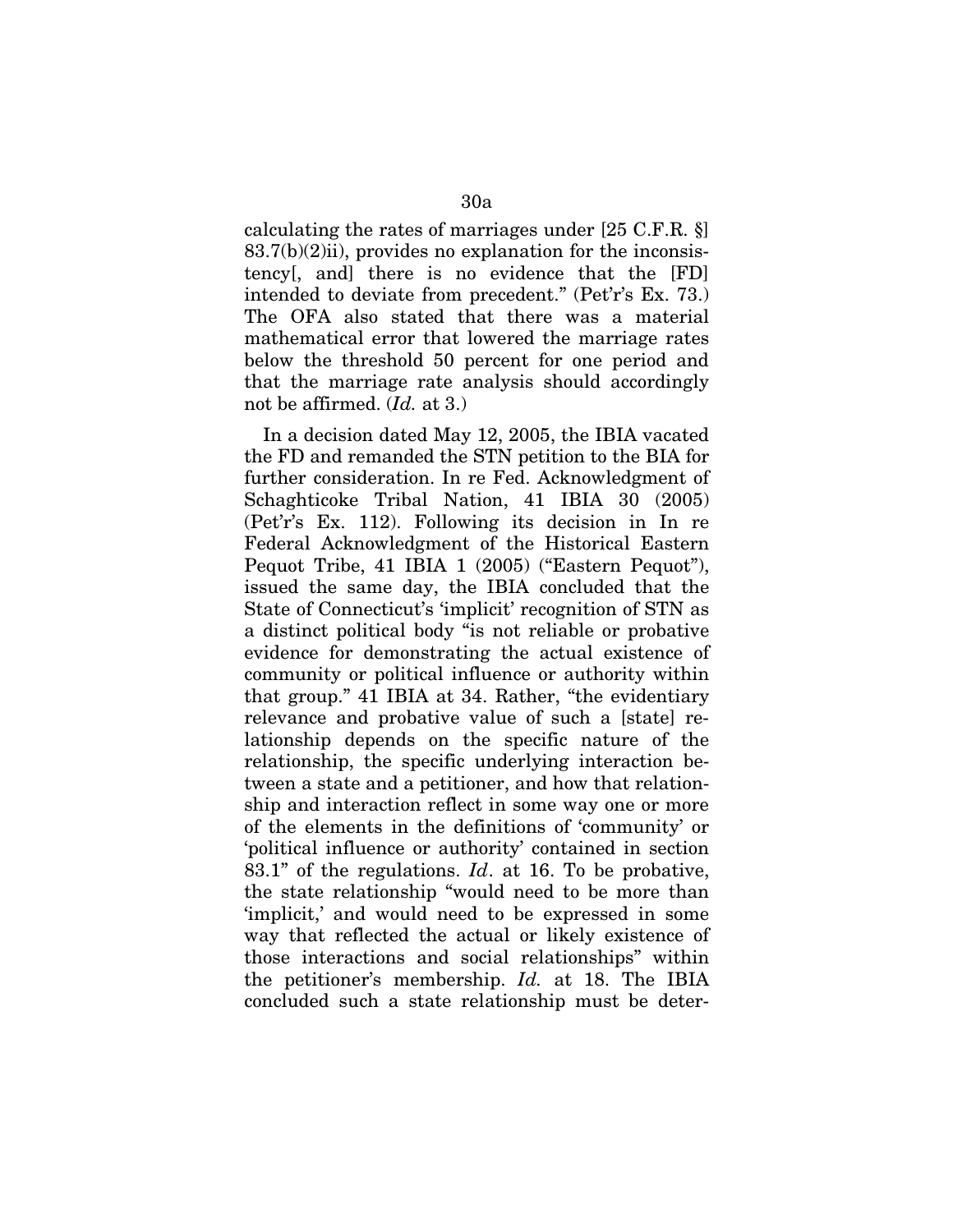mined on a case- and fact-specific basis. *Id.* at 16. Similarly, the IBIA concluded that 'implicit' state recognition failed to meet the political criterion of 83.7(c). The essential requirement of criterion (c) is "that group leaders influence the opinions or actions of a substantial number of group members on issues regarded as significant to the group as a whole and [that] the actions of leaders are influenced by the group." *Id.* at 3. "We fail to see how 'implicit' state recognition of a group as a political entity constitutes probative evidence that the group actually exercises political influence or authority, and that there are actually leaders and followers in a political relationship." *Id.* Concluding that the use of state recognition was a substantial portion of the evidence relied upon by the Department and could affect the Department's ultimate decision, the IBIA vacated and remanded the FD to the Department. *Id.* at 21-23, 34; 25 C.F.R.  $§ 83.11(d)(2).$ 

After the matter was remanded, STN filed a motion in this Court to compel the BIA to receive additional evidence and to provide technical assistance. In an order dated July 23, 2005, the Court permitted the BIA to provide a technical assistance letter, the parties to submit new documents or historical evidence, and the parties to file supplemental briefs on the marriage rate issue. (*See* Order on Motion to Amend Scheduling Order, Doc. No. 26, Nos. H085-1078 (PCD), 3:98-cv-1113 (PCD), 3:00-cv-0820 (PCD) (July 28, 2005).)

On October 11, 2005, Associate Deputy Secretary James E. Cason issued the RFD denying STN's petition. Following the IBIA's directions that state recognition in and of itself could not be used as evidence of community or political authority, *see* RFD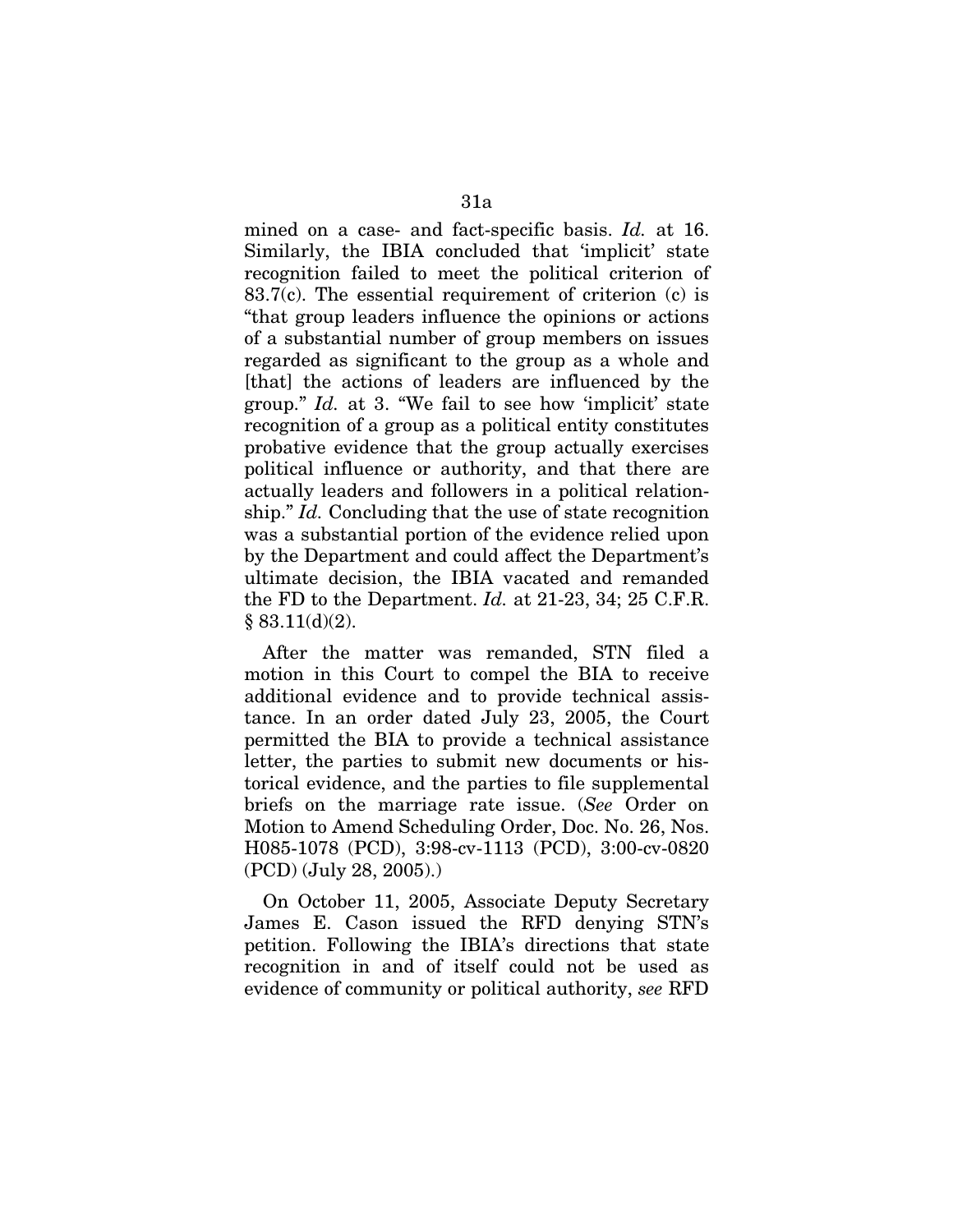at 45, the RFD reevaluated the State's relationship with the Schaghticoke and determined that "it does not provide evidence for political influence or authority within the Schaghticoke, and the State did not formulate its policies towards the Schaghticoke based on the recognition of the existence of bilateral political relations within the Schaghticoke." *Id.* at 58. The RFD also analyzed the marriage rates within the Schaghticoke group during the nineteenth century, applying different methodology than had been employed in determining the FD, and concluded that marriage rates never exceeded the 50 percent threshold required to satisfy criteria (b) and (c). *Id.* at 36. The RFD therefore concluded that there was insufficient evidence to satisfy the community criterion for approximately 54 years, from 1920-1967 and from 1997-2004, using evidence either under § 83.7(b)(2), or a combination of evidence under § 83.7(b), *id.* at 45, and that there was insufficient evidence to demonstrate political influence or authority over its members from 1801-75, from 1885-1967, and from 1996-2004, for a total of approximately 165 years. *Id.* at 58, 62. Accordingly, the RFD found that STN had failed to provide sufficient evidence to demonstrate that it was an Indian tribe entitled to acknowledgment of a government-to-government relationship with the United States.

## C. Congressional Interference

STN first petitions this Court to invalidate the RFD on the grounds that it is the impermissible product of undue political interference by federal and state legislators and their lobbyists with the Department's decision making process. The BIA's federal acknowledgment process is an adjudicative process. *Golden Hill Paugussett Tribe of Indians v. Rell*, 463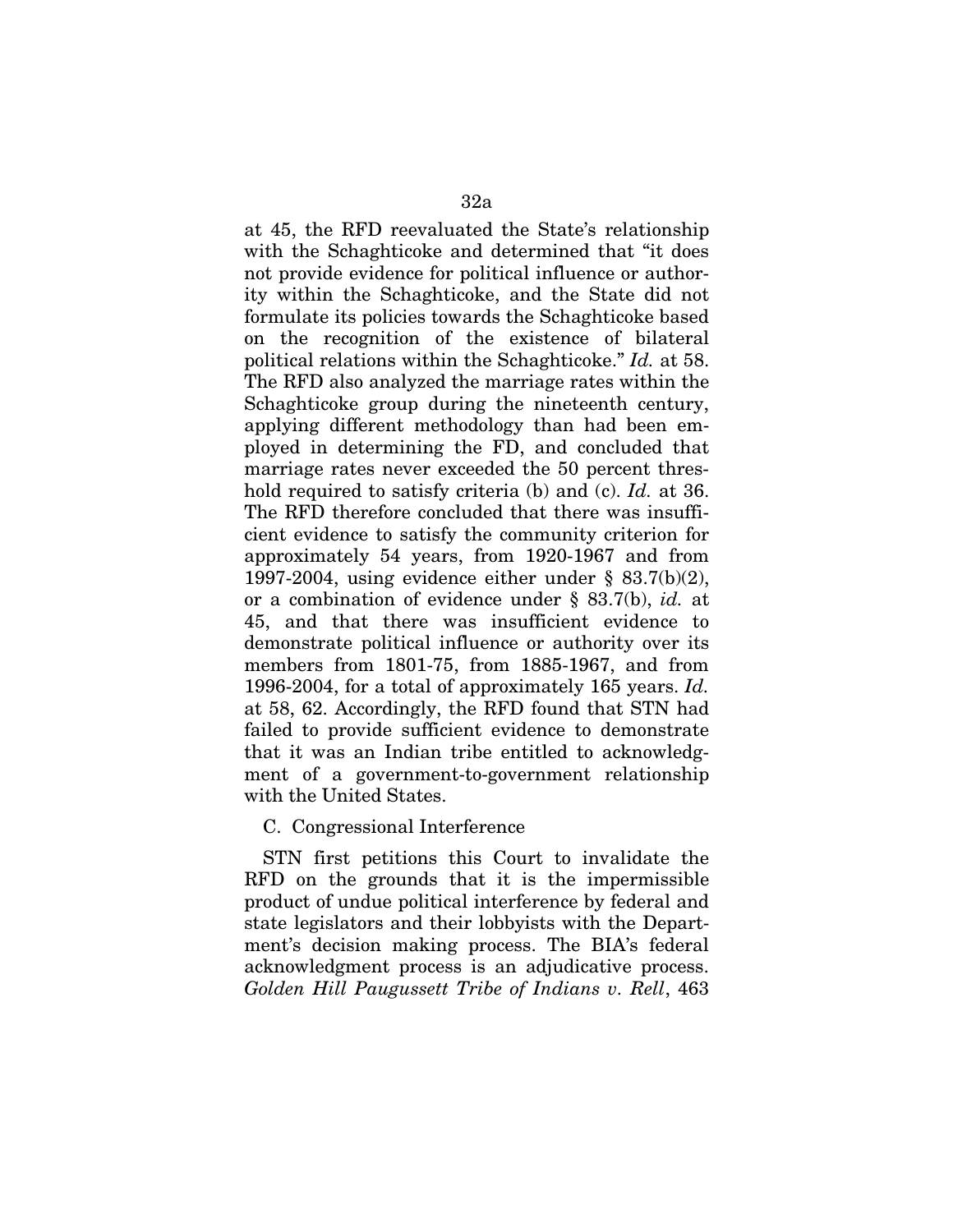F. Supp. 2d 192, 200 (D. Conn. 2006). An administrative adjudication is "invalid if based in whole or in part on [congressional] pressures." *District of Columbia Fed'n of Civic Ass'ns v. Volpe*, 148 U.S. App. D.C. 207, 459 F.2d 1231, 1246 (D.C. Cir.), *cert. denied*, 405 U.S. 1030, 92 S. Ct. 1290, 31 L. Ed. 2d 489 (1972) ("Volpe"). "Congressional interference so tainting the administrative process violates the right of a party to due process of law." *ATX, Inc. v. United States Dep't of Trans*., 309 U.S. App. D.C. 367, 41 F.3d 1522, 1527 (D.C. Cir. 1994) (citing *Volpe*, 459 F.2d at 1245-49). "A court must consider the decisionmaker's input, not the legislator's output. The test is whether 'extraneous factors intruded into the calculus of consideration' of the individual decisionmaker." *Peter Kiewit Sons' Co. v. United States Army Corps of Eng'rs*, 230 U.S. App. D.C. 72, 714 F.2d 163, 170 (D.C. Cir. 1983) ("Kiewit") (quoting *Volpe*, 459 F.2d at 1246).

Congressional interference in the administrative process is of particular concern in a quasi-judicial proceeding, and judicial review of such a process is guided by two principles. *ATX, Inc*., 41 F.3d at 1527. First, "the appearance of bias or pressure may be no less objectionable than the reality." *Volpe*, 459 F.2d at 1246-47 (emphasis added); *see also Koniag, Inc. v. Andrus*, 188 U.S. App. D.C. 338, 580 F.2d 601, 610 (D.C. Cir.), *cert. denied*, 439 U.S. 1052, 99 S. Ct. 733, 58 L. Ed. 2d 712 (1978) (congressional letter "compromised the appearance of the Secretary's impartiality"). Second, "judicial evaluation of the pressure must focus on the nexus between the pressure and the actual decision maker." *ATX, Inc*., 41 F.3d at 1527 (emphasis in original). "The proper focus is not on the content of congressional communications in the abstract, but rather upon the relation between the communications and the adjudicator's decision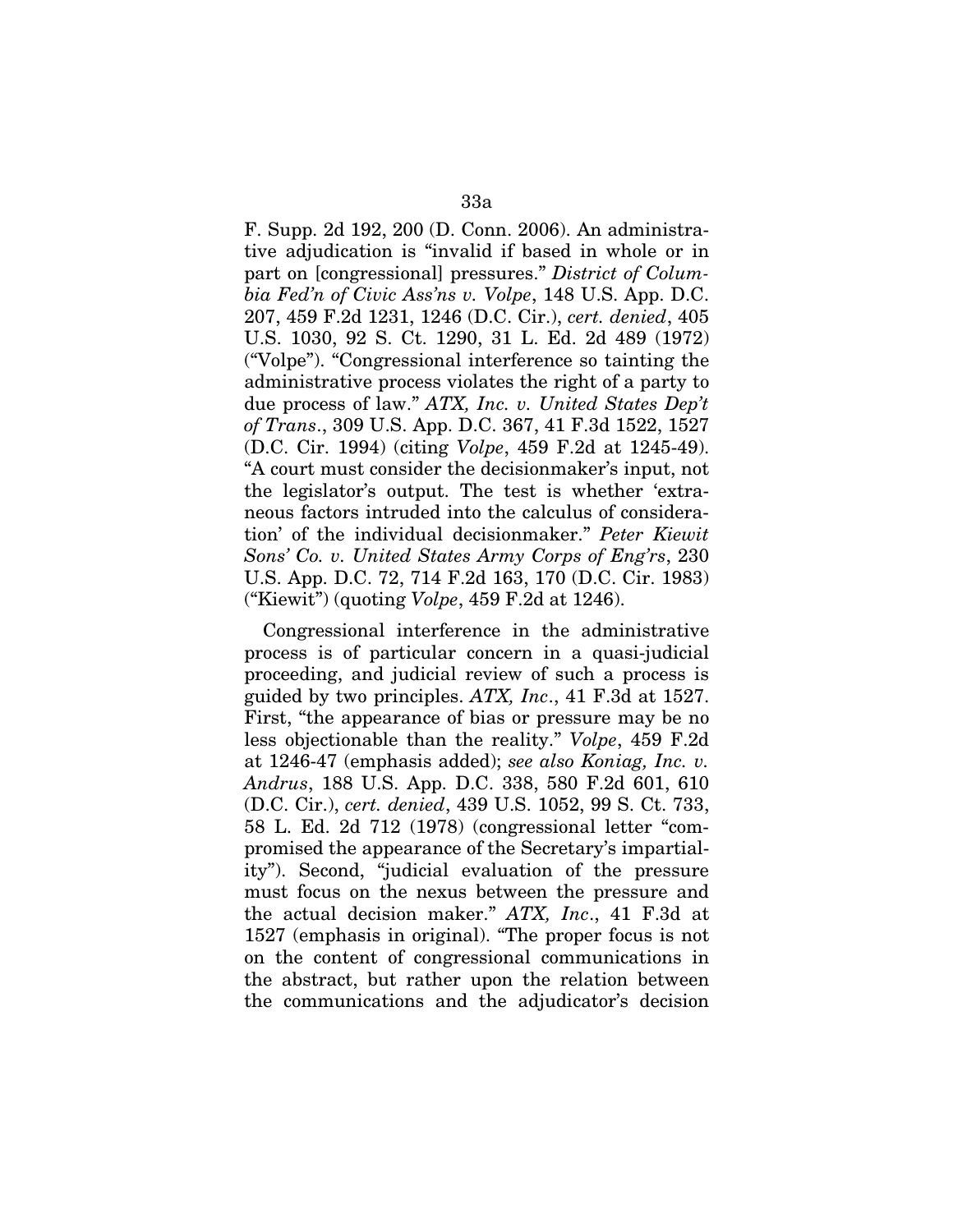making process." *Kiewit*, 714 F.2d at 169-70. With respect to the nexus requirement, courts have "never questioned the authority of congressional representatives to exert pressure," *ATX, Inc.*, 41 F.3d at 1528 (citing *Volpe*, 459 F.2d at 1249), and "congressional actions not targeted directly at the decision makers—such as contemporaneous hearings—do not invalidate an agency decision." *Id.* (citing *Koniag*, 580 F.2d at 610).

There is no question that political actors exerted pressure on the Department over the course of 2004 and 2005 in opposition to the FD's acknowledgment of STN, both publicly through Congressional hearings and media publicity and privately through meetings and correspondence with the Secretary and other agency officials. The issue for the Court to determine is whether the evidence presented shows that the pressure exerted can be deemed to have actually influenced the decision maker who issued the RFD. In this case, the evidence presented does not persuade the Court that the Congressional hearings, ex parte communications between legislators and agency officials, or the publicity on the issue as a whole ultimately affected the Department's decision to issue the RFD.

Congressional hearings are not inherently improper whenever their inquiry touches on or arises from a pending administrative matter. *ATX, Inc*., 41 F.3d at 1527-28. Such hearings, even if contemporaneous with an administrative proceeding, are not unusual and do not constitute improper interference or pressure when the inquiry does not probe the decision maker's mental process and does not specifically encourage the decision maker to make its decisions on grounds other than required by applicable law. *Id.*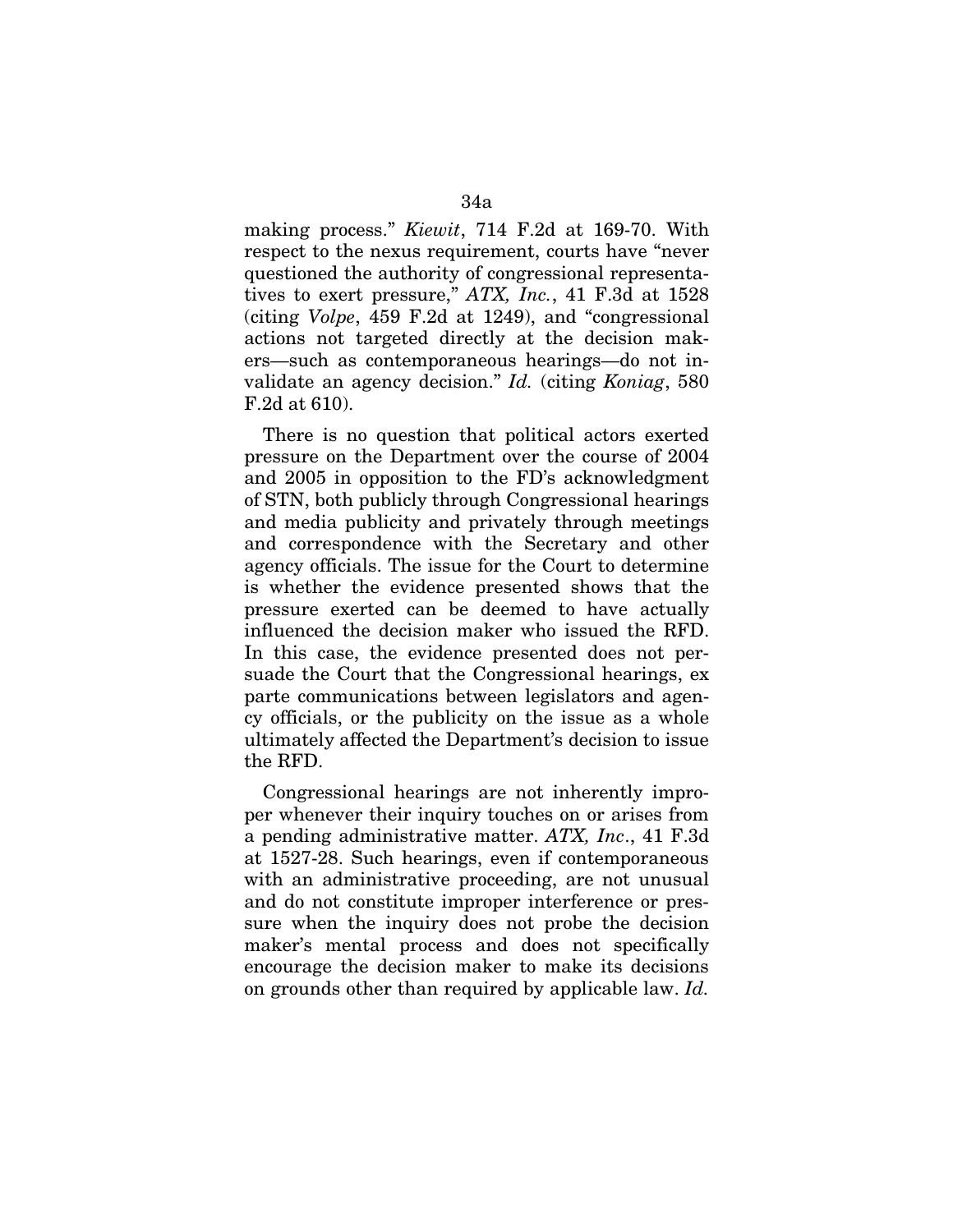There have been instances where courts have found that Congressional hearings have interfered with ongoing quasi-judicial agency procedures, *see, e.g.*, *Pillsbury Co. v. Fed. Trade Comm'n*, 354 F.2d 952 (5th Cir. 1996), and courts should not "shrug off a procedural due process claim merely because the officials involved should be able to discount what is said and to disregard the force of the intrusion into the adjudicatory process." *Id*. at 964. However, in Pillsbury, the leading case on this issue, Senators at the Congressional hearing point-blank asked the Federal Trade Commissioner, the actual decision maker in the pending agency process, why he had made specific decisions in regards to the petition under review, to the point that he felt compelled to recuse himself from the commission proceedings following the Senate hearings. *Id.* at 952-54. Where Congressional hearings do not call the actual decision maker to testify on a pending decision, however, the hearing does not amount to improper influence which warrants invalidating the subsequent agency decision. For example, in *Koniag, Inc., Village of Uyak v. Andrus*, 188 U.S. App. D.C. 338, 580 F.2d 601 (1978), the petitioners moved to invalidate DOI decisions finding certain native Alaskan villages ineligible to take land and revenues under the Alaska Native Claims Settlement Act when congressmen expressed disagreement with prior eligibility determinations at a Congressional hearing contemporaneous to the agency's review of petitioners' claims. The D.C. Circuit Court of Appeals held that Pillsbury was not controlling because none of the witnesses called before the Subcommittee was a decision maker in the petitioners' cases. *Id*. at 610. Even if Pillsbury extended to the advisers of the decision maker who were present at the hearing, those advisors weren't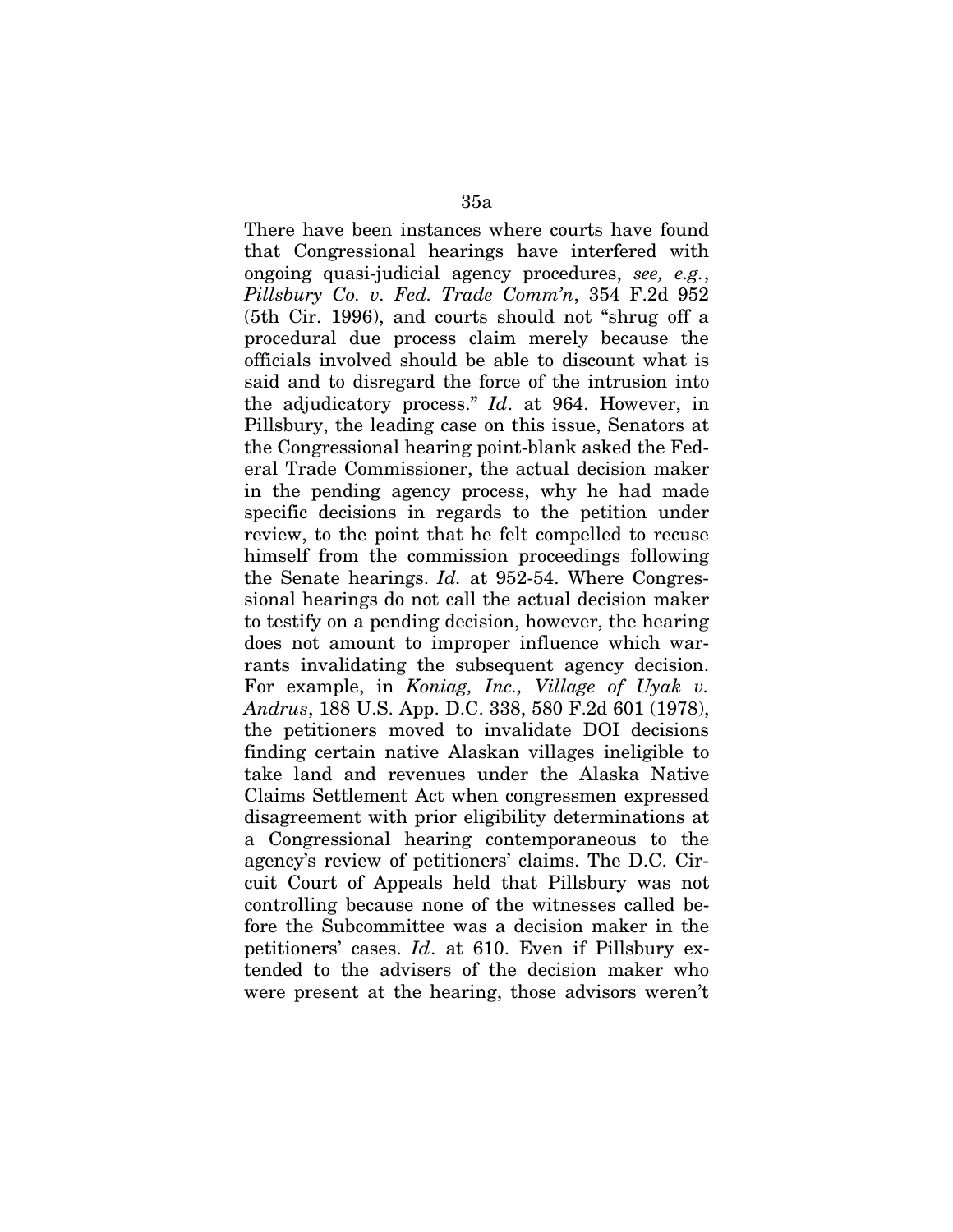called on at the hearing to prejudge any of the pending claims. *Id.* (citing *Pillsbury*, 354 F.2d at 964).

The Congressional hearings in this case reviewing the BIA's acknowledgment processes do not amount to undue interference with the Department's RFD of STN's status. There is no question that, as discussed above, various members of Congress as well as the Connecticut Governor and AG expressed their disapproval with the STN acknowledgment at the Congressional hearings on the subject, and the hearings became heated on at least one occasion. However, nothing in the record shows that these hearings had any impact on Associate Deputy Secretary Cason, the decision maker for the RFD. The Secretary's legislative liaison David Bernhardt testified that he was generally aware of the hearings but did not discuss them with Cason. (Bernhardt Dep. 121.) Secretary Norton could not even recall anything about the hearings at her deposition (Norton Dep. 187, 190-91, 212), and Cason could not recall knowing about the hearings or being told anything about them. (Cason Dep. 47-49.) OFA Director Lee Fleming was present at the hearings, but he testified at his deposition that he was not intimidated or influenced by any of the congresspersons or the Attorney General. (Fleming Dep. 170-72.) The fact that Representative Johnson introduced legislation to specifically reverse the Department's acknowledgment of STN also does not constitute undue influence that should invalidate the RFD because legislation does not solely address agency decision makers. *ATX, Inc*. 41 F.3d at 1528 (citing *Koniag*, 580 F.2d at 610). Moreover, Norton, Cason, and Bernhardt all testified that they had no recollection of the Johnson bill, which tends to suggest that it did not seriously impact their decision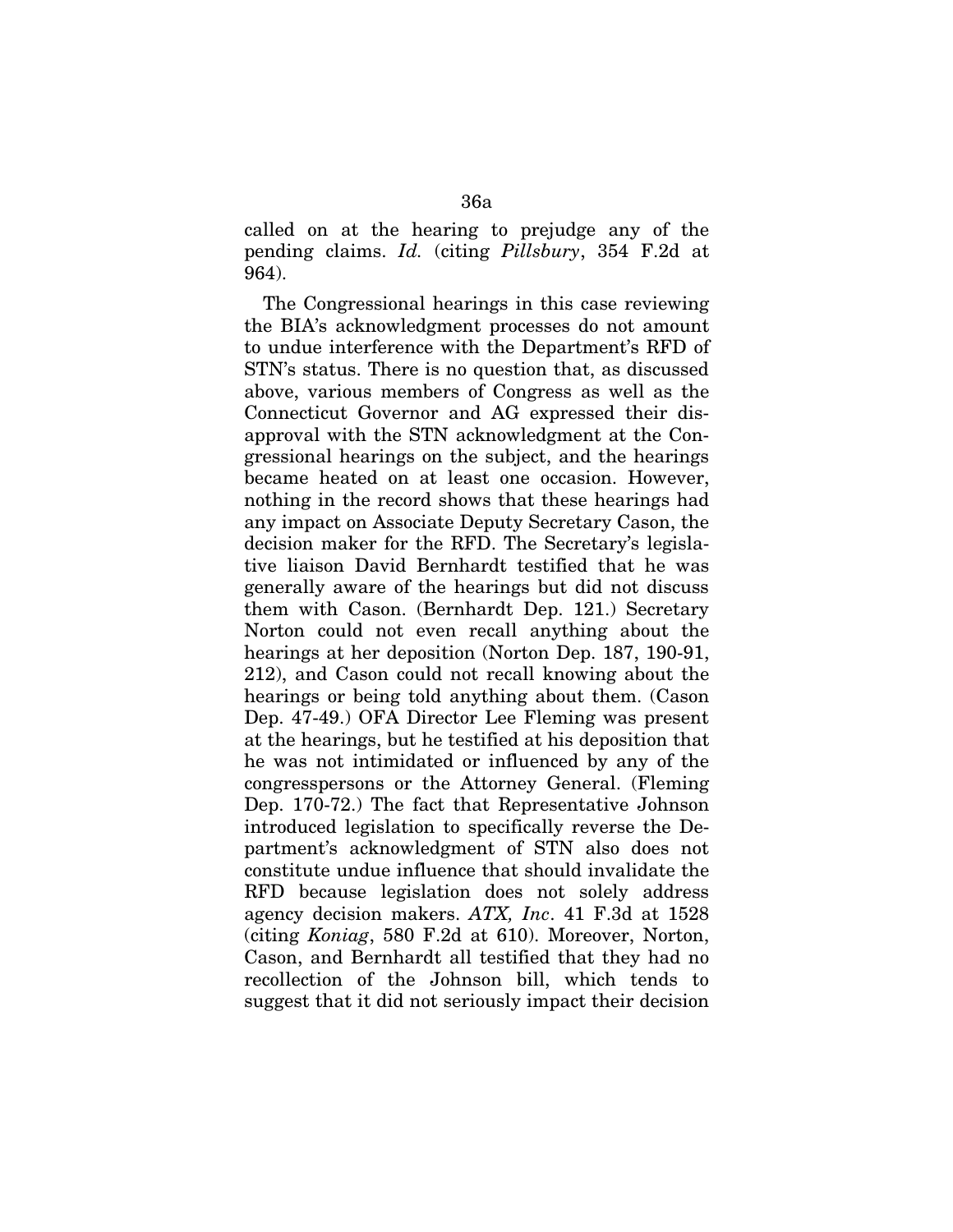making. (*See* Norton Dep. 245; Cason Dep. 40-41; Bernhardt Dep. 119-20.)

Similarly, nothing in the record convinces the Court that the legislators' ex parte communications, either through written correspondence, public announcements, or at meetings with Department officials, actually influenced the decision making process resulting in the RFD. Although the Capitol Hill meetings were admittedly heated and unquestionably arranged so as to lobby Secretary Norton to revise the acknowledgment determination, the record does not show a nexus between them and the agency's ultimate decision to revise the STN acknowledgment decision. Both Cason and Fleming testified that no one talked to them about the particularly contentious meeting at which Representative Wolf threatened Secretary Norton (*see* Cason Dep. 53-54; Fleming Dep. 65-67), and Secretary Norton testified that she did not take the threats seriously. (Norton Dep. 168-9, 275-76.) The Department officials deposed in this case uniformly testified that none of these communications, or any other Congressional activity, had any impact on the decision making process that culminated in the RFD. (*See* Norton Dep. 112, 183, 161; Cason Dep. 91-92; Fleming Dep. 168-75, 190-93.) There is no evidence that Mr. Cason even had any direct contact with the Connecticut Congressional delegation, the White House, any state officials, or any lobbyist concerning STN. At his deposition, Cason testified that he did not receive, directly or indirectly, any communication from the Connecticut Congressional delegation, any state officials, or BGR, and he did not consider any factors or criteria that were not discussed in the RFD. (Cason Dep. 50-51, 65-66, 75-76, 82, 130.) *See Kiewit*, 714 F.2d at 170 (decision maker not "tainted" by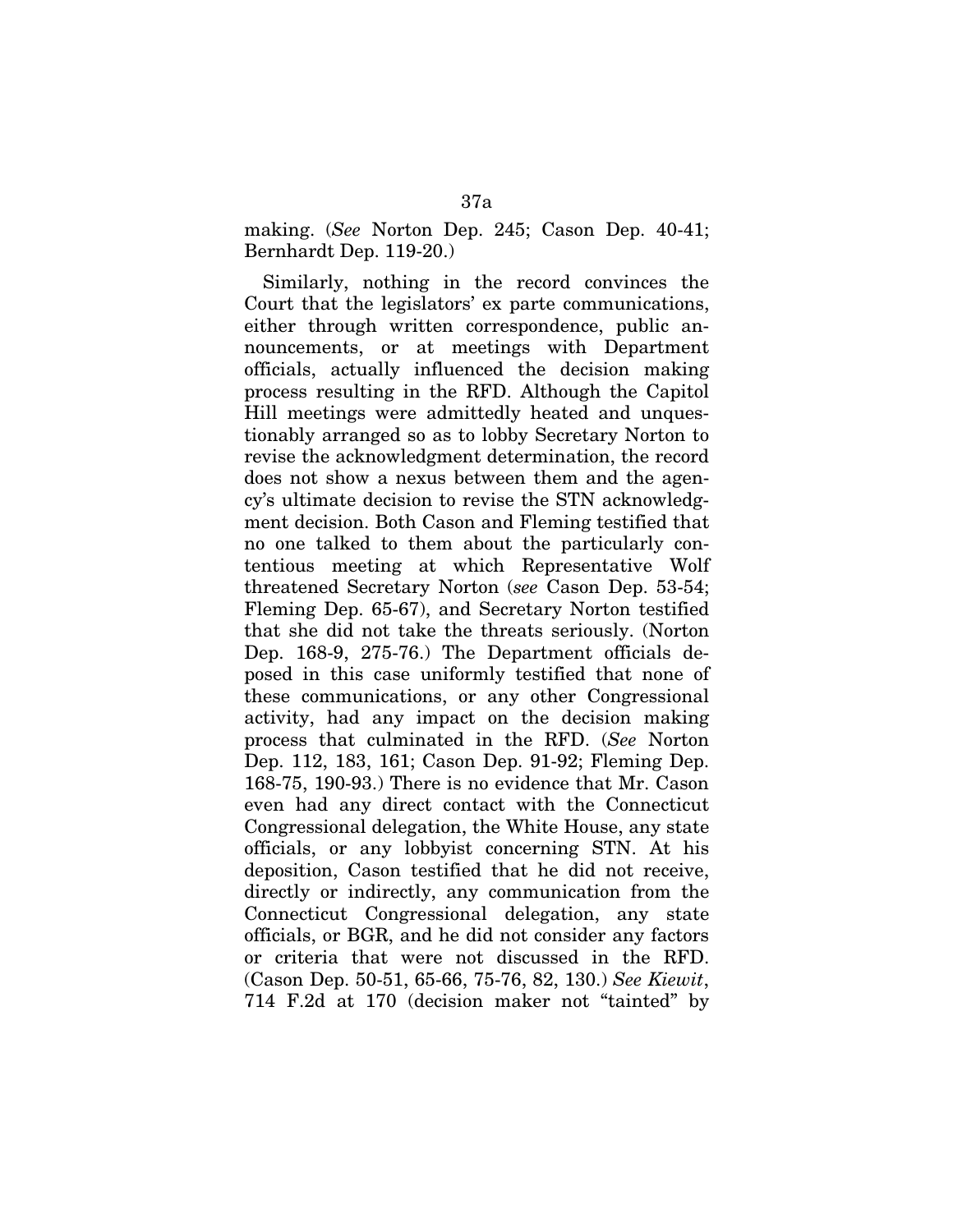Congressional power where no evidence that the ultimate decision maker was aware of a Senator's letters to Department of Defense, no evidence the Senator contacted him directly, and no evidence that the Department officials who had spoken to the Senator then contacted the decision maker.). Although one may be sympathetic to STN's suspicions that powerful political forces interfered with an independent review of their tribal recognition, the Court must accept the evidence as presented at face value, in particular the testimony by the agency decisionmakers that they were not unduly pressured by particular politicians or the political climate at large.

In sum, the evidence presented by STN does not show that the legislative activity actually affected the outcome on the merits by the BIA. *See ATX, Inc*., 41 F.3d at 1529; *Kiewit*, 714 F.2d at 169; *Volpe*, 459 F.2d at 1246. Nothing suggests that the actual decision maker was impacted by the political pressure exerted by state and federal legislators or their surrogates. Neither the IBIA decision nor the RFD mentioned the testimony of the congresspersons, the congressional letters, or the proposed legislation, *see ATX, Inc*., 41 F.3d at 1529, and the Secretary and other deposed Department officials testified that the Congressional delegation had no impact on their work or ultimate decisions. Granted, it may be the case that Congressional pressure compromises an administrative proceeding even where the record would allow the decision maker to reach the same conclusion independently. *ATX, Inc*., 41 F.3d at 1530. An administrative decision must be based "strictly on the merits and completely without regard to any considerations not made relevant by Congress in the applicable statutes." *Volpe*, 459 F.2d at 1246. Here, however, the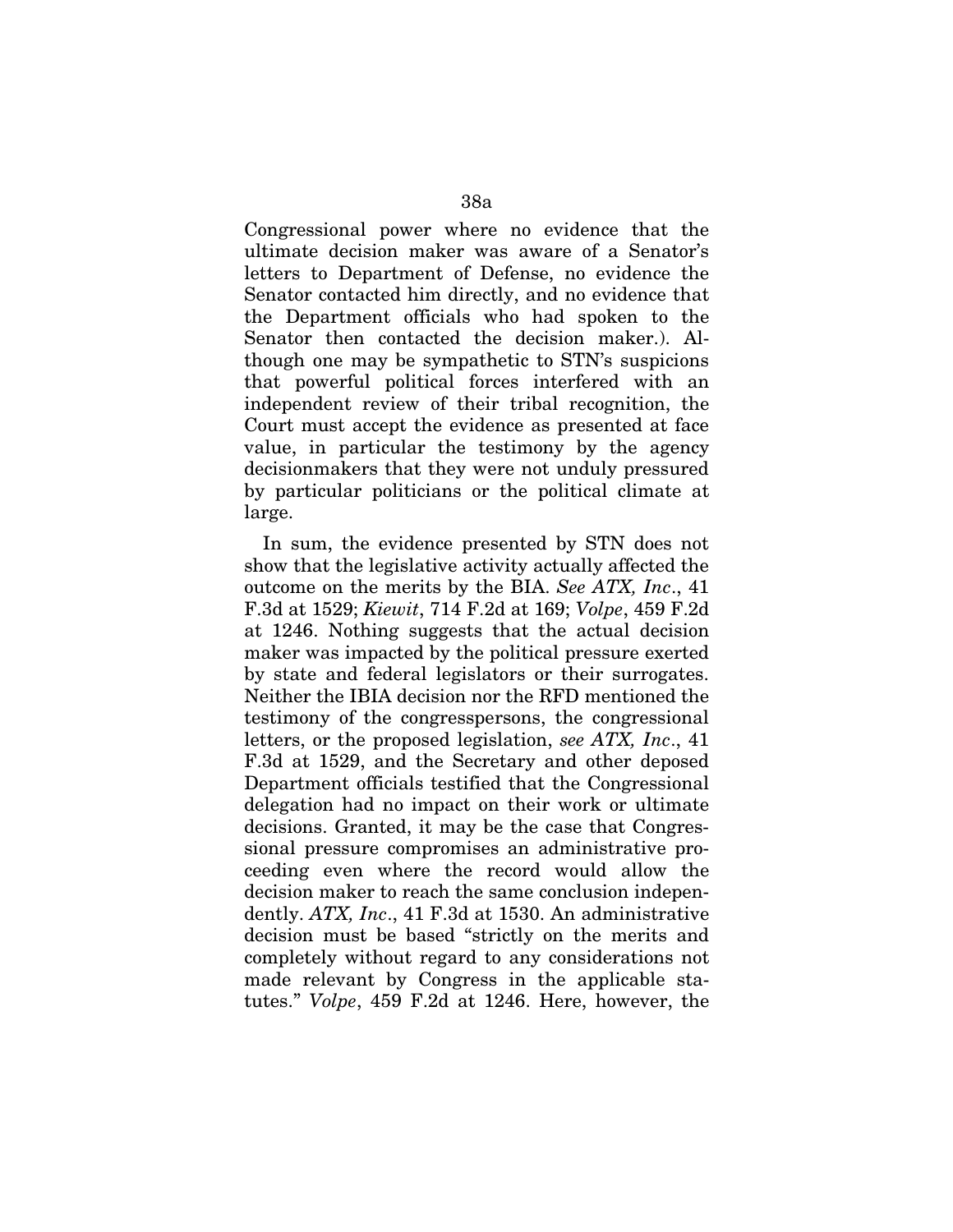nexus between the pressure exerted and the actual decision makers is tenuous at best, and the evidence adequately establishes STN's ineligibility for tribal recognition. *See ATX, Inc*., 41 F.3d at 1530. Accordingly, the Court concludes that political influence did not enter the decision maker's "calculus of consideration." In the absence of such interference, there is no clear violation of STN's due process rights to justify this Court's extraordinary interruption of the administrative process. *See Kiewit*, 714 F.2d at 170.

## C. Arbitrary & Capricious

Petitioner STN next argues that the RFD must be invalidated because it is arbitrary and capricious. STN contends that the Department's RFD was arbitrary and capricious because the Department's state recognition analysis in the RFD failed to adhere to the IBIA's decision and inadequately explained its reasoning. STN also contends the RFD was arbitrary and capricious because STN has in fact satisfied the marriage rate criterion of  $\S 83.7(c)$  and the methodology employed by the Department in the RFD to determine STN marriage rates was unreasonable, arbitrary, and capricious. STN has a heavy burden of proof in establishing that the Department's RFD cannot withstand judicial review. An agency's interpretation of its own regulations is entitled to deference, *Chevron v. Nat'l Res. Def. Council*, 467 U.S. 837, 844-45, 104 S. Ct. 2778, 81 L. Ed. 2d 694 (1984); *Auer v. Robbins*, 519 U.S. 452, 461, 117 S. Ct. 905, 137 L. Ed. 2d 79 (1997); *Masayesva v. Zah*, 792 F. Supp. 1178, 1187 (D. Ariz. 1992) (same in the context of a BIA regulation), as is the weight given to the evidence by the agency. Miami Nation of Indians, 55 F. Supp. 2d at 925. Because evidence of both community and political influence or authority throughout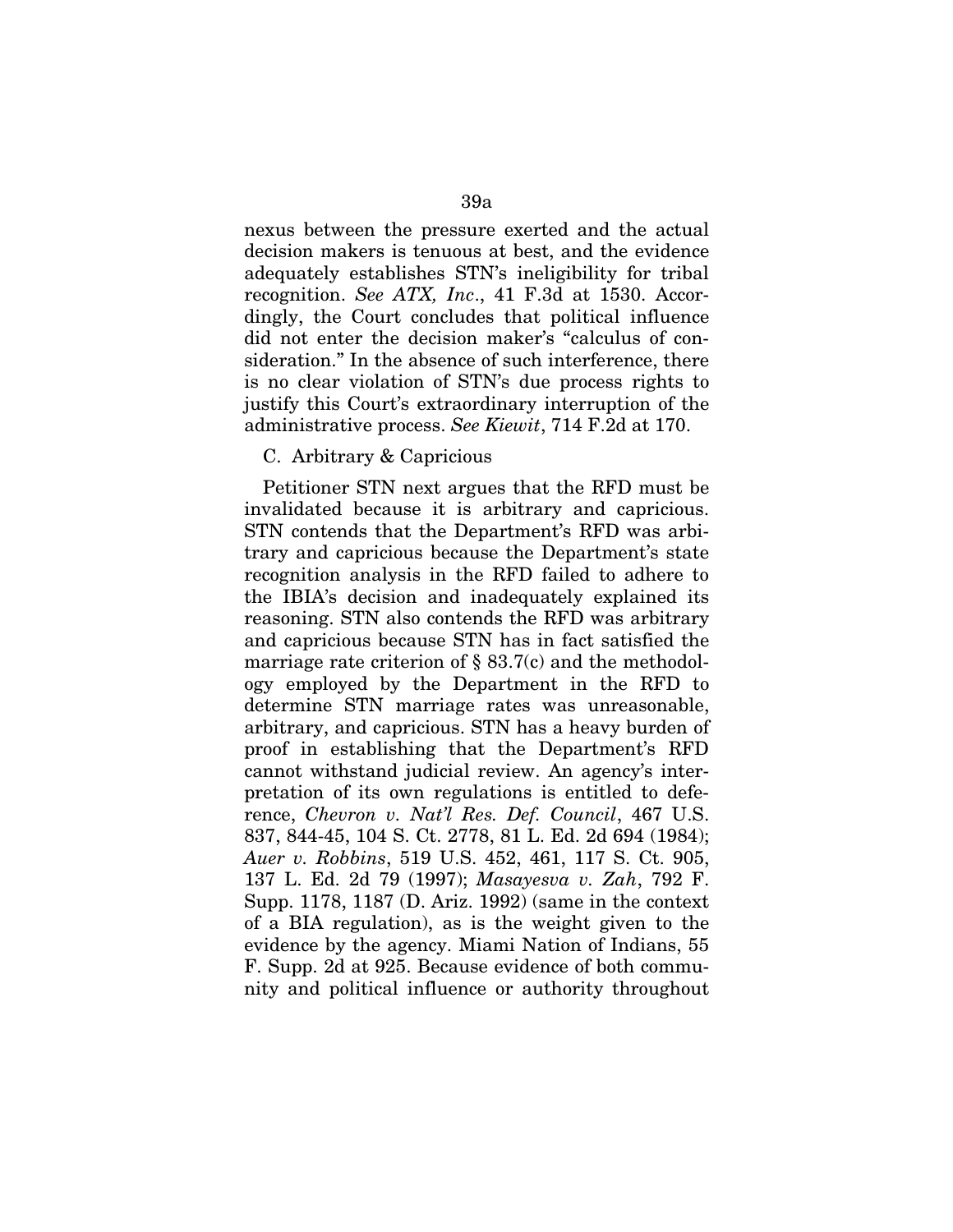history are mandatory criteria under the federal acknowledgment regulations, this Court will only remand the petition to the agency if it finds that the decision on each of the criteria was arbitrary and capricious under the APA. As long as the evaluation of the evidence under 83.7(b) and (c) in the RFD is reasonable based on the agency's interpretation of the regulations, the RFD should be affirmed.

#### *1. State Recognition*

In remanding the state recognition issue to the Department, the IBIA instructed the Department to "articulate specifically how the State's actions toward the [petitioner] during the relevant time period(s) reflected or indicated the likelihood of community and political influence or authority within" STN, as those concepts are defined in 25 C.F.R. § 83.1. 41 IBIA at 21. STN also contends that it was incumbent upon the Department to explain the constitutional federalism principles which Secretary Norton had considered in evaluating the weight to place on implicit state recognition, although nothing in the regulations themselves or the IBIA decision mandates the Department to do so. STN now argues that instead of attempting to support its prior decision under the new IBIA standards, it reached a "completely different decision that had nothing to do with the IBIA's new standards or the policy considerations that the Department had originally relied on." (Pet'r's Mem. in Supp. of Mot. for Summ. J. at 68.) This is a gross overstatement which misinterprets the IBIA's ruling and misrepresents the RFD, which presented a reasonable and cogent analysis of the state recognition issue as instructed by the IBIA.

An agency is entitled to reverse course on a decision, so long as it provides a reasoned analysis for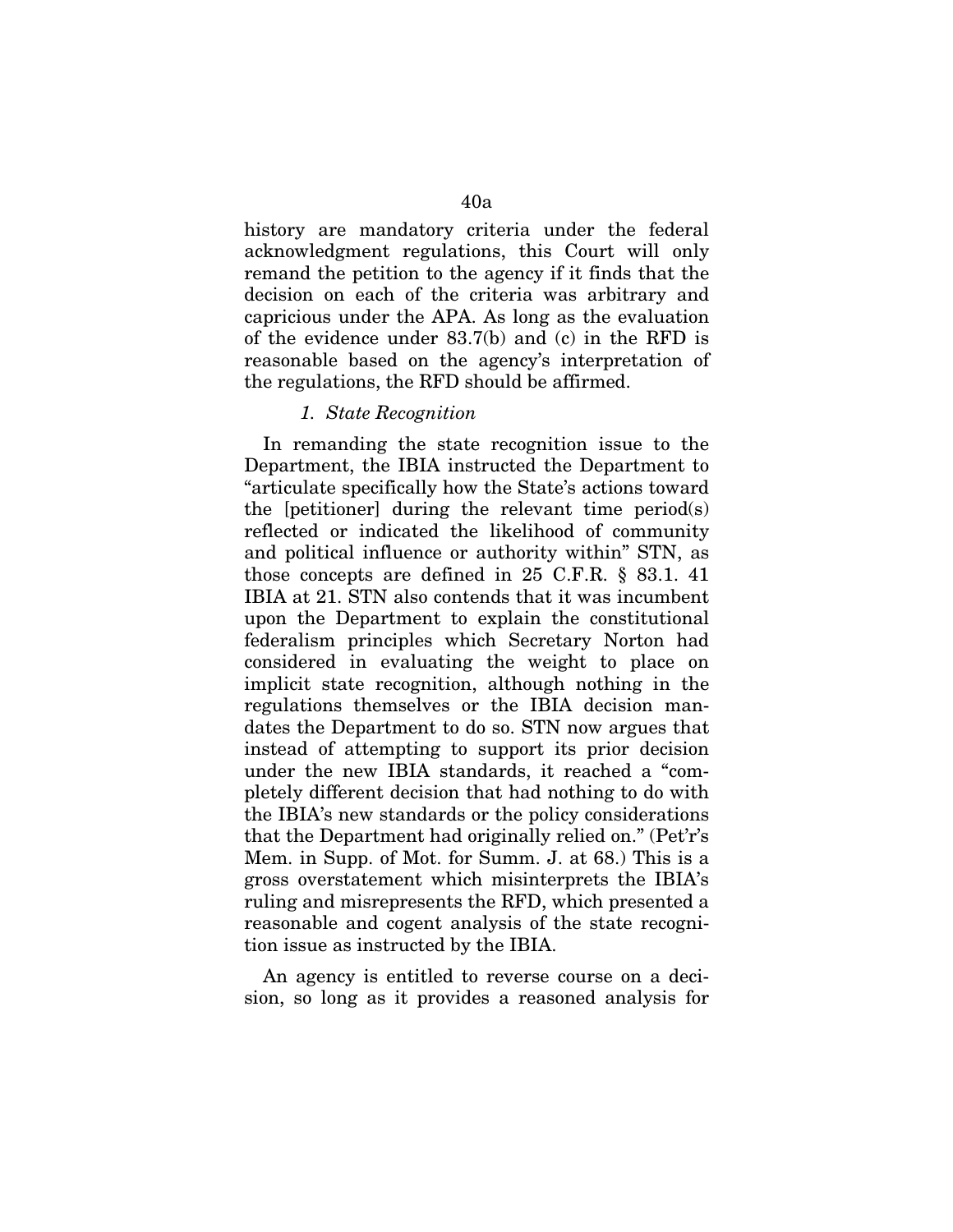doing so. *State Farm*, 463 U.S. at 56, 103 S. Ct. 2856. Having reviewed the RFD, the Court concludes that the Department came to a researched and wellreasoned conclusion regarding the state recognition issue. STN contends that the Department's reconsidered state recognition analysis was "truncated, conclusory, [and] nonsensical." (Pet'r's Mem. at 76.) This representation of the analysis in the RFD is baseless. The RFD devotes 13 pages to an analysis of the IBIA's state recognition instructions and a reevaluation of the evidence presented proving the elements of state recognition. *See* RFD at 45-58. STN also argues that the absence of other evidence in the record to shed light on the Department's new conclusions regarding the state recognition issues renders it unreasonable. However, the RFD stands on its own, without any explanation by supplementary notes, memoranda, email, or other documents to provide insight into the Department's analytic process.

STN argues that the RFD fails to explain why the Department no longer believed that the state recognition evidence contained in the record was entitled to any weight with respect to criteria (b) and (c) when in the FD it had considered that same evidence to be strong and probative. However, contrary to STN's interpretation of the IBIA decision, the IBIA did not merely require the BIA to provide a better explanation for the weight it had accorded state recognition. Rather, the IBIA clearly concluded that the FD's use of the State's 'implicit' recognition of the STN as a 'distinct political body' was not reliable or probative evidence for demonstrating the actual existence of community or political influence or authority required for federal tribal acknowledgment. 41 IBIA at 34. Although it is correct that the IBIA did not conclusively prohibit the use of evidence relating to a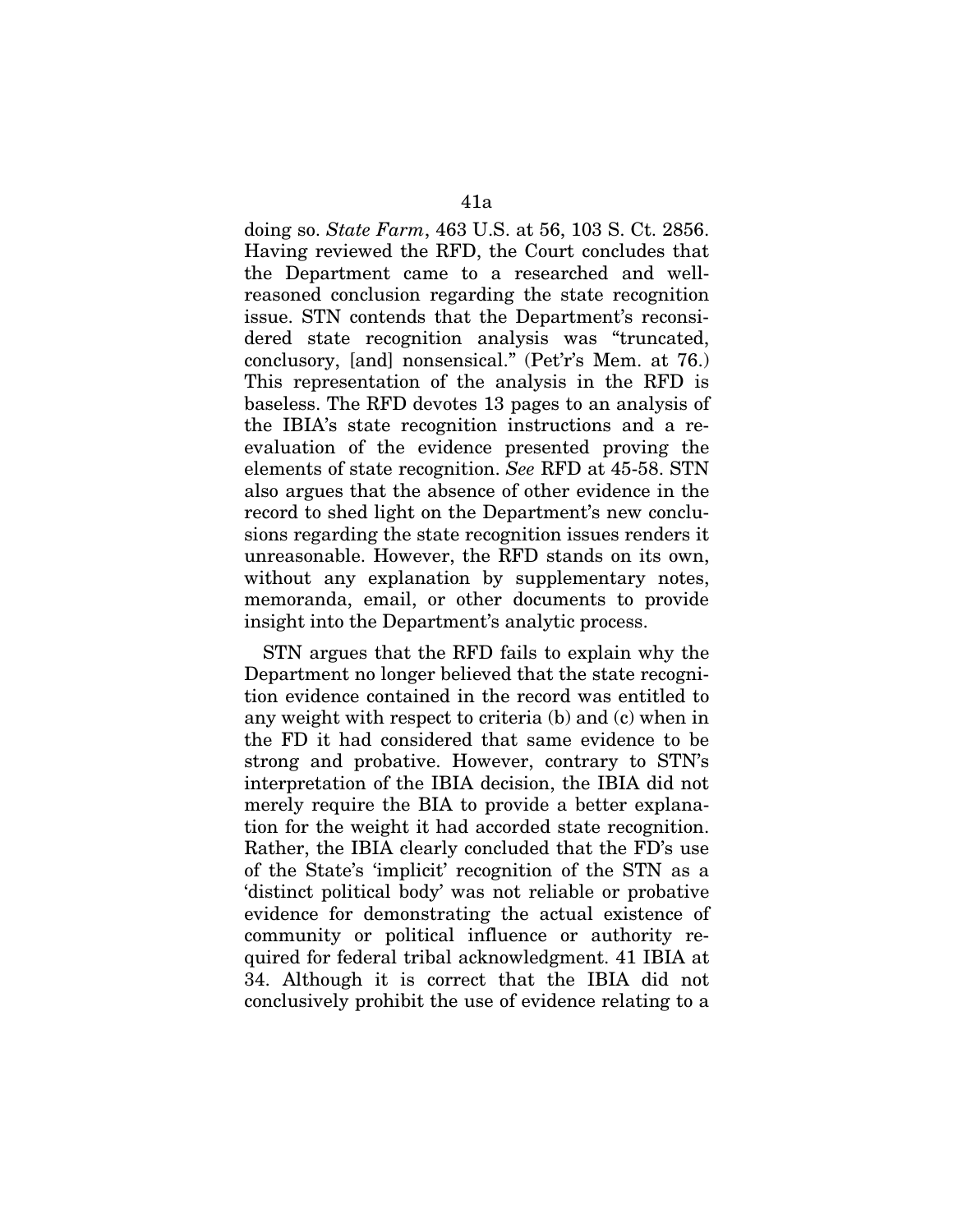state's relationship, it definitively concluded that the FD had used state recognition that was inconsistent with the acknowledgment regulations. *Id.* The IBIA instructed the BIA that if state recognition was to be used as evidence, the BIA needed to identify aspects of the State's relationship with the Schaghticoke that in fact demonstrated that the Schaghticoke had existed as a community and had exercised political authority; the mere existence of a relationship between the State and the group or its members could not alone fill in the large historical gaps in the evidence of community or political authority. *See* 41 IBIA at 16 ("In order for the State's relationship to be probative of the first part of the definition of 'community,' it would need to be more than 'implicit,' and it would need to be expressed in some way that reflected the actual or likely existence of those interactions and social relationships."); *Id.* at 18 ("Once again, we fail to see how 'implicit' state recognition of a group as a political entity constitutes probative evidence that the group actually exercises political influence or authority. . . . Rather, there needs to be more than 'implicit' recognition, and the relationship between the State and the group needs to be expressed in some way that reflects the existence or likely existence—not simply theoretical or presumed—of political influence or authority within the group[.]"). The IBIA then specifically evaluated the four elements of the State's relationship that had been relied on by the BIA to support its use of state recognition as evidence and found them all lacking probative value. *Id*. at 16, 20-21, 34.

Following the instructions of the IBIA, the RFD also reexamined the State's relationship with the Schaghticoke, concluding, as it had in the FD, that the State's relationship was not explicitly or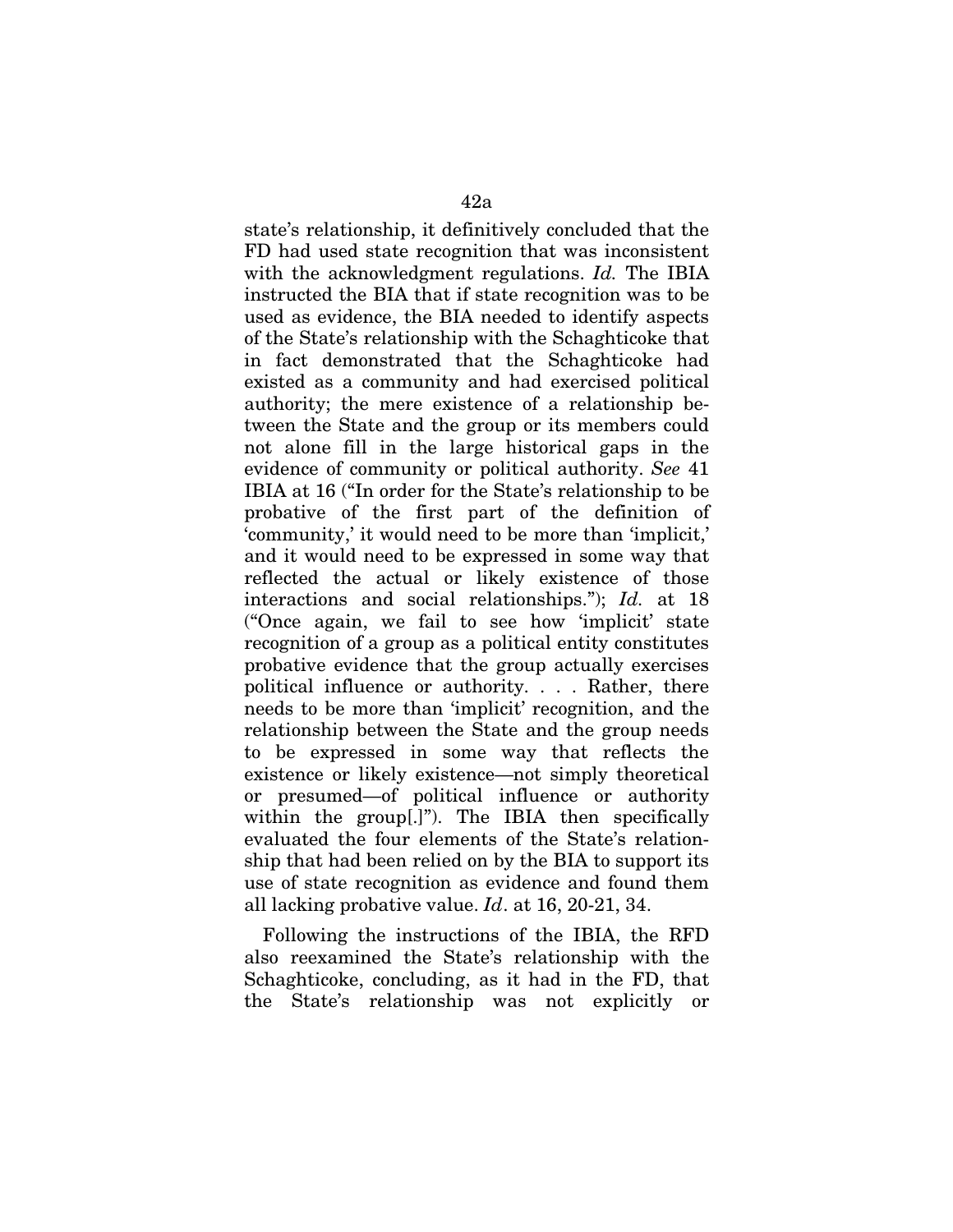implicitly based on a recognition of a governmentto-government relationship with the Schaghticoke or on the existence of bilateral political relations within the group. RFD at 48; *see also* FD at 14. The RFD then proceeded to reevaluate the underlying elements of the State's relationship which had previously been used to support the use of state recognition: the purported noncitizenship status of Indians in Connecticut, *see* RFD at 49; the overseer system which had oversight responsibilities as to Connecticut Indians, *see id.* at 50; the continuous existence of a Schaghticoke reservation, *see id.* at 50, 53-58; and the rationale for the State's historical relationship with the Schaghticoke. *Id.* at 51. It is not necessary for the Court to reiterate the evidence presented regarding each of these elements or the RFD's analysis of such evidence. Suffice it to say that in considering each of the elements, the RFD presents a thorough, rational, and well-reasoned evaluation, leading to the conclusion that they do not add up to demonstrate the actual existence of a political community throughout most of the history of the Schaghticoke. The record supports the DOI's conclusion on remand that the State's relationship, as understood through an examination of each of the underlying elements and supporting record evidence, does not provide the missing evidence of community and political authority that STN lacks to meet the acknowledgment criteria.

STN devotes extensive space in its briefs to emails between OFA staffers who drew different conclusions about the state recognition, as well as to the FD's analysis of the State recognition issue. However, the fact that reasonable minds within an agency may differ in opinion on a given issue does not render the final analysis of the RFD any less rational or defensi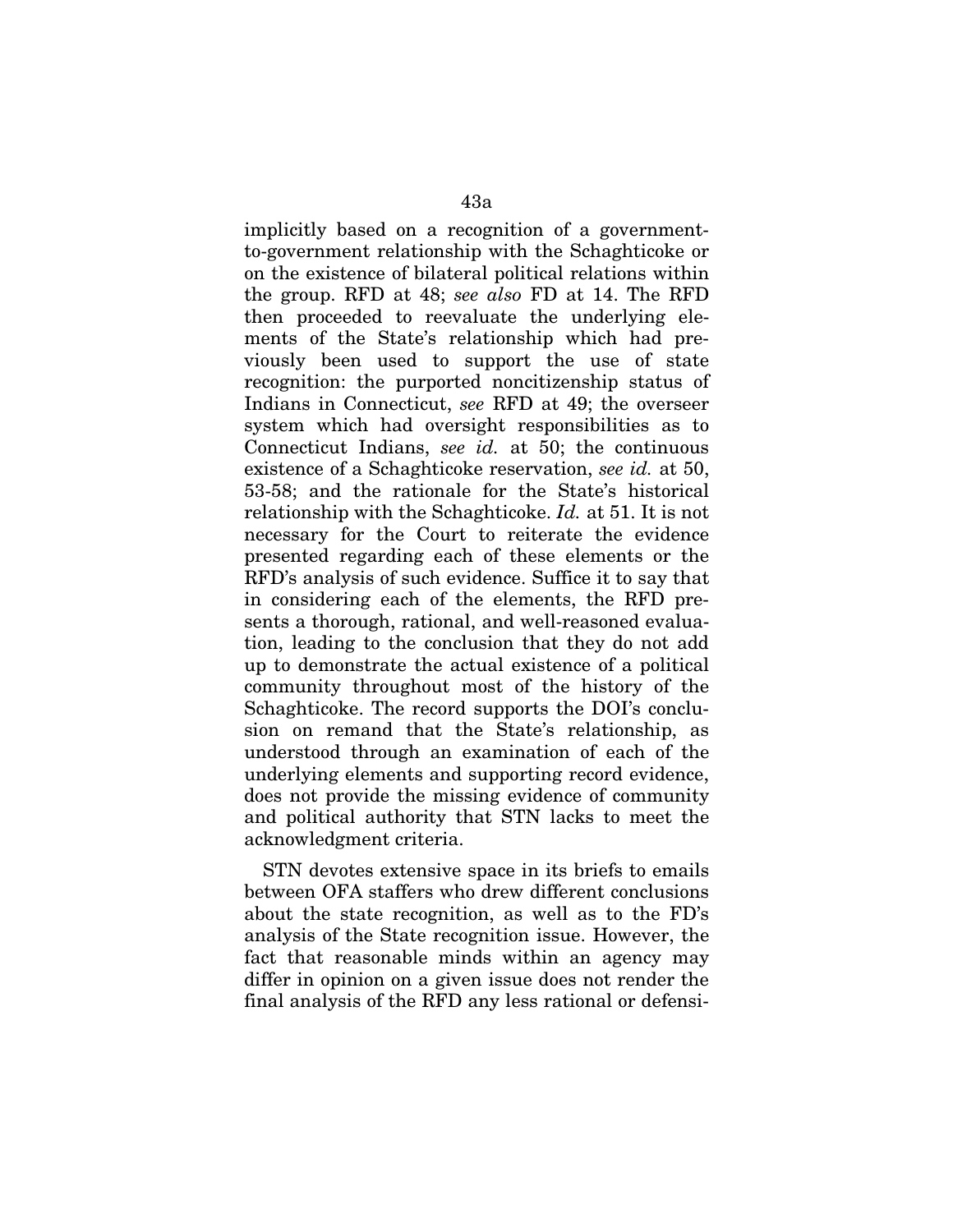ble. Similarly, the fact that the FD was well-reasoned is beside the point when the IBIA specifically overruled its state recognition analysis and instructed the BIA to take a second look at the available evidence. STN also argues that the Department's change in position between the FD and the RFD "must have" been caused by political pressure, but there is no evidence in the record suggesting a direct link between the lobbying of certain Department officials and the reevaluation of the state recognition issue in the RFD. On the contrary, the RFD's reasoned explanation of the state recognition reevaluation, premised on an accurate reading of the IBIA's instructions on remand, and without any other evidence suggesting improper influence on this particular issue, withstands judicial scrutiny.

#### *2. Marriage Rates*

STN also claims that the RFD is arbitrary and capricious because its analysis of marriage rates was contrary to the acknowledgment regulations, methodologically flawed, and lacking a reasonable explanation for its decision. A petitioner satisfies the community criterion of 25 C.F.R. § 83.7(c) for any period in which it has demonstrated that "[a]t least 50 percent of the marriages in the group are between members of the group." 25 C.F.R.  $\S$  83.7(b)(2)(ii) and (c)(3). STN had submitted evidence and analysis of its marriage rates throughout the 19th century. OFA evaluated this evidence and concluded in the FD that STN had demonstrated sufficient marriage rates to receive the benefit of the "carryover" provision under  $\S 83.7(b)(2)^8$  $\S 83.7(b)(2)^8$  $\S 83.7(b)(2)^8$  to meet its burden of proof to demon-

<span id="page-92-0"></span><sup>8</sup> Section 83.7(c)(3) links the community criterion in section (b) with the political authority criterion in section (c) by providing that a petitioner which has met  $\S 83.7(b)(2)$  for a particu-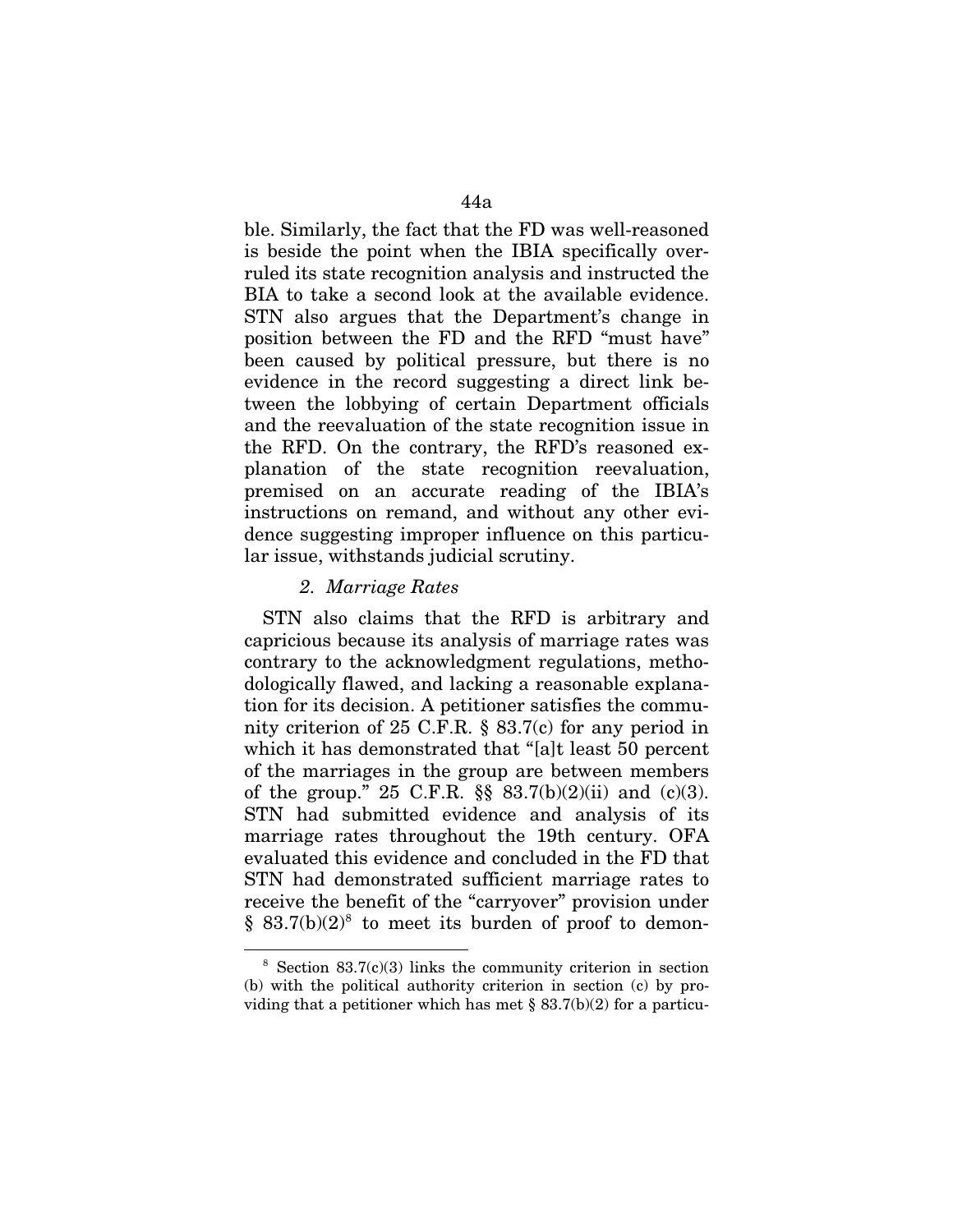strate political influence or authority under §  $83.7(c)(3)$  for the periods from 1800 to 1820 and from 1840 to 1870.

The parties dispute the proper methodology for calculating marriage rates for purposes of the acknowledgment requirements. STN presented a particular analysis which the OFA adopted and included in the FD. In their motion for reconsideration, the State Intervenors argued that STN's marriage rate analysis overvalued the number of in-group marriages by counting individual STN members, rather than the marriages between two STN members. In December 2004, after STN submitted its reply to the State's reconsideration request to the IBIA, the Solicitor's Office of the DOI filed a Supplemental Transmittal which expressed concern that the OFA may have used an incorrect methodology in calculating in-group marriage rates and informed the IBIA that it could not affirm the FD "absent explanation or new evidence." (Pet'r's Ex. 73 at 203.) On reconsideration, the IBIA did not consider whether the OFA had in fact used the correct marriage rate methodology in the FD. Instead, it remanded the issue back to the Department:

Because we are already vacating and remanding the FD to the Assistant Secretary for reconsideration based on Historical Eastern Pequot Tribe, and because OFA has acknowledged problems with the FD's endogamy rate calculations—at a minimum, inadequate explanation—we conclude that this matter is

lar time period is deemed to have provided sufficient evidence to "carryover" and thereby satisfy criterion (c) for that time period as well.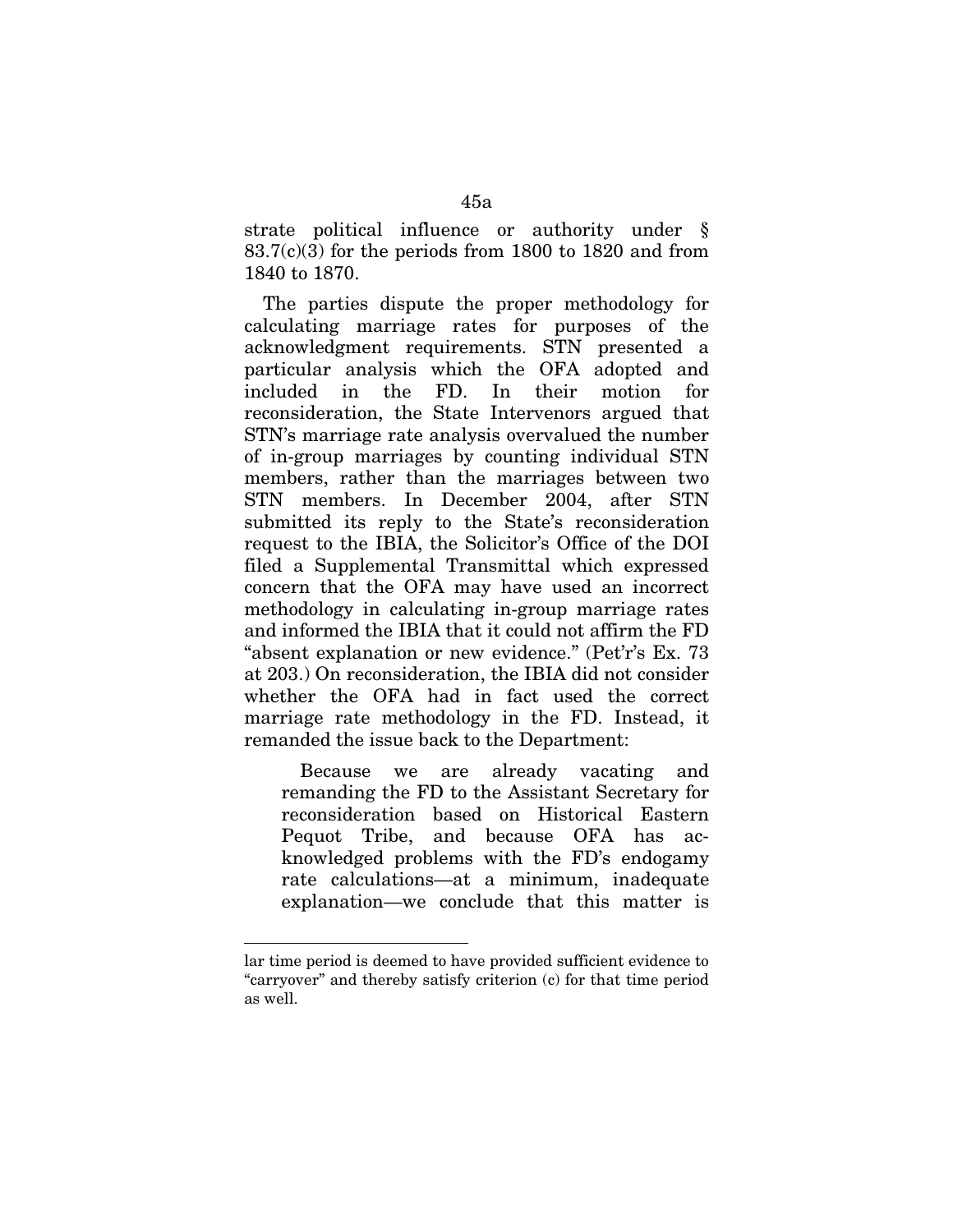best left to the Assistant Secretary on reconsideration.

# 41 IBIA at 34.

The RFD devotes 30 pages to the marriage rate analysis, *see* RFD at 6-36, and explains that the purpose of calculating marriage rates within the group under  $\S$  83.7(b)(2) concerns the "social links" within the group established by marriages. "The ratio of links [marriages] within a group versus those outside the group provides a valid measure of the level of social cohesion within the community." RFD at 8. Accordingly, the RFD's reevaluation of the marriage rate issue employed a methodology focusing on the number of marriages between members of the STN group, rather than on the number of individual STN members who had chosen to get married either to other tribal members or to persons outside the group. The analysis in the RFD is premised on a reasonable interpretation of the regulation, to which this Court defers, *Auer v. Robbins*, 519 U.S. at 461, 117 S. Ct. 905 (an agency's interpretation of its regulation is "controlling unless plainly erroneous or inconsistent with the regulation") (internal citations omitted), and the agency's precedent in counting marriages under the acknowledgment regulations. Whereas the language in other subsections of §  $83.7(b)(2)$  refer to 50 percent "of the members" or "of the group's members," the subsection at issue here discusses whether "50 percent of the marriages" are between members of the group. Compare §§  $83.7(b)(2)(i)$  and  $(b)(2)(iii)$  with  $(b)(2)(ii)$ . Furthermore, the RFD cites as agency precedent a proposed finding for another petitioning tribal group which counted marriages, not individuals who got married, and specifically rejected the methodology that STN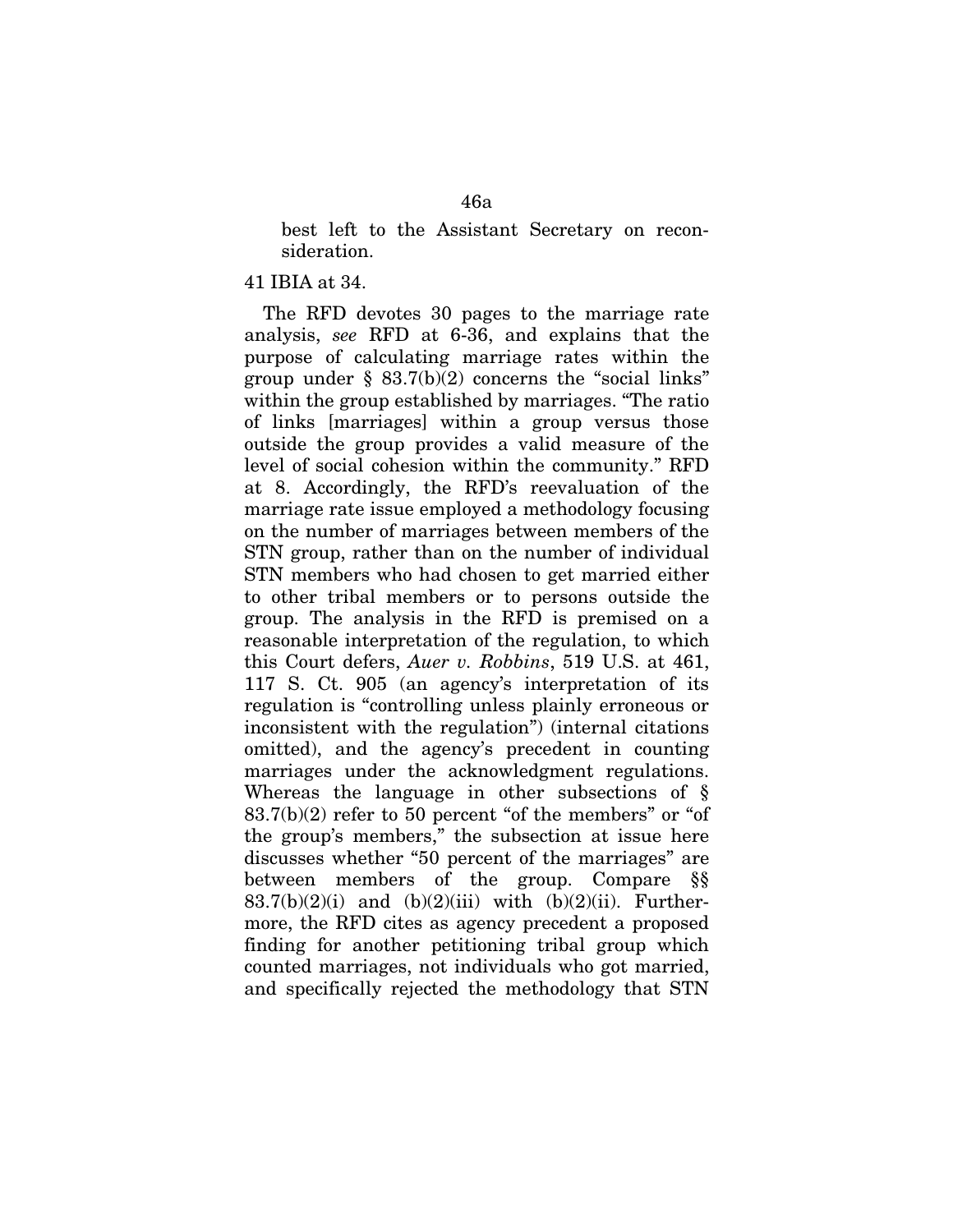seeks: "The acknowledgment regulations plainly refer to the percent of marriages, not the percent of members of the group affected. Thus, the percent of members participating in in-group marriages is not relevant evidence for the 50 percent requirement of the regulations." RFD at 10 (emphasis in original). (*See also* Intervenors' Ex. D, Little Shell Proposed Finding at  $178-79$  $178-79$ .)<sup>9</sup> The RFD thoroughly engaged STN's proposed methodology and accompanying arguments but ultimately concluded that the "use of the term 'marriages' rather than 'individuals involved in marriages' within a group reflects the intent of the regulations to measure social links." RFD at 14. Deferring to the agency's choice of methodology and weight afforded the evidence before it, the Court concludes that the RFD's marriage rate analysis and accordant findings are reasonably explained and are not arbitrary or capricious.

STN insists that the RFD erred in relying on this interpretation and this methodology and advocates the use of a different endogamy methodology. The

<span id="page-95-0"></span><sup>&</sup>lt;sup>9</sup> STN disputes that agency precedent employed the RFD's marriage rate analysis methodology, citing staff members' recollections, one in a hand-written note and one attested to in a declaration, that other acknowledgment decisions had used STN's proposed methodology. However, Respondents point to precedent from those acknowledgment decisions and show that they used the RFD's methodology, contrary to the recollections of individual staffers. (*See, e.g.* Intervenors' Ex. E, the Jena Band of Choctaw Indians Proposed Finding.) STN also submits evidence by staffers and other academics who recommend the STN's proposed methodology. However, the existence of an academic debate on the merits of different methodologies used in the marriage rate analysis does not undermine the Court's conclusion that in this instance the RFD made a principled, informed decision, based both on expertise and on agency precedent, to employ the particular methodology it did.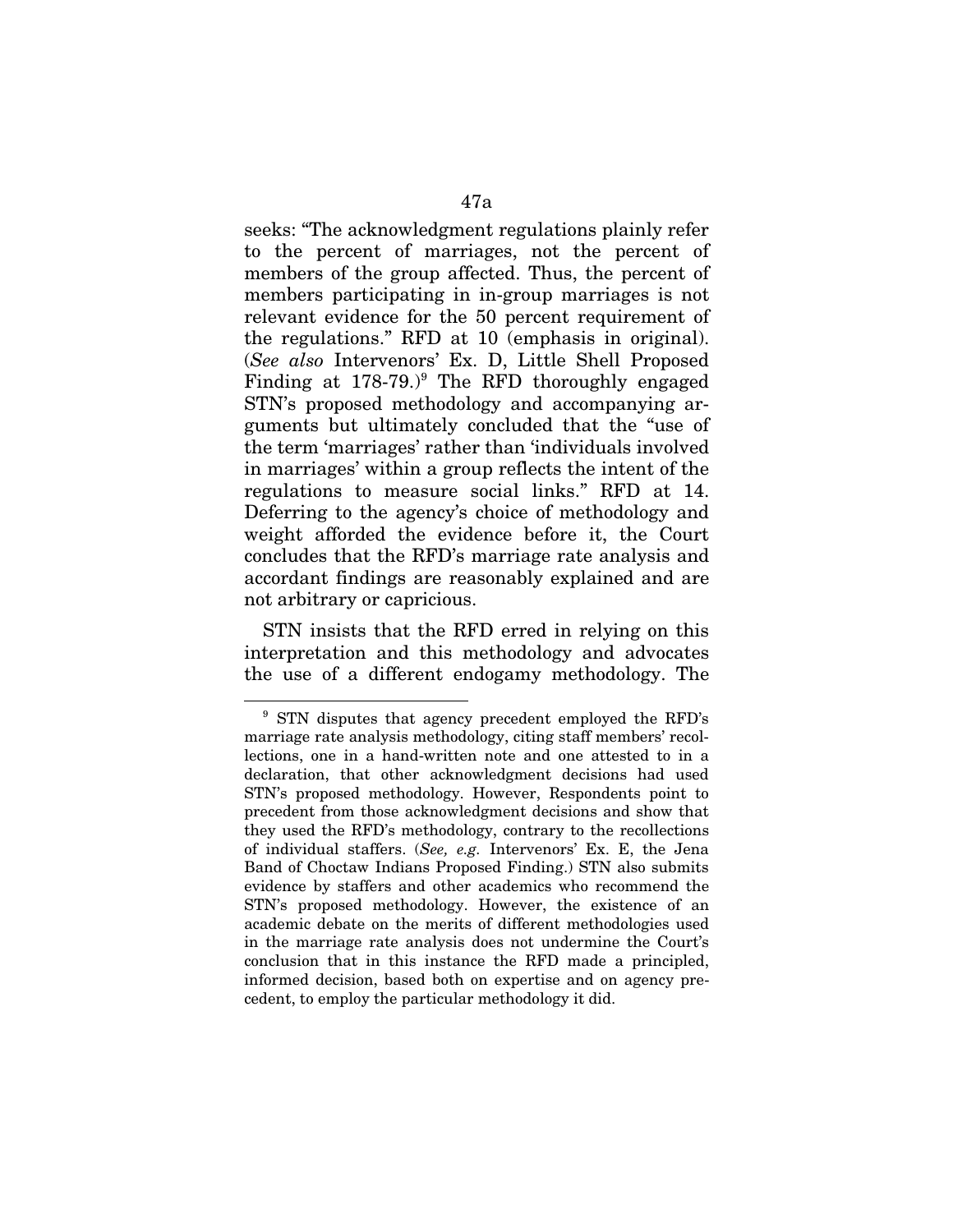Court declines to engage in an academic debate about which endogamy methodology is most appropriate to employ in this instance. Even this Court's description of the marriage rate methodology issue is admittedly rudimentary, precisely because such anthropological debates are outside the purview of this Court's expertise. The Court is confident based on a review of the record that the professionals in the agency have engaged with the academic debates on this issue and made an informed, reasoned decision to make the marriage rate analysis it ultimately did in the RFD. The Court does note, however, that the methodology proposed by STN seems ill-suited to the regulations at hand. STN argues that any methodology for calculating marriage rates under  $\S$  83.7(b)(2)(ii) must exclude from consideration any marriage that are not marriages in the group, meaning marriages to outsiders are excluded from the calculation. (Pet'r's Mem. in Support of Mot. for Summ. J. at 87; *see also id.* at 88.) Ignoring marriages of group members to persons outside the group would always lead to marriage rates of 100%, a result which even a layperson would conclude is absurd and does not measure social cohesion as the regulations intend.

STN argues that the OFA's changed course on the marriage rate analysis must have been the result of the improper political pressure "with little to no input from the OFA professional staff" (Pet'r's Mem. at 87, 95), but the record instead shows that the RFD is the result of the OFA's deliberate, months-long investigation into the marriage rate analysis in the FD and the need to correct it on remand. The record demonstrates that OFA questioned the marriage rate calculation on reading the Intervenors' request for reconsideration before the IBIA, held a meeting on July 14, 2004 questioning the interpretation in the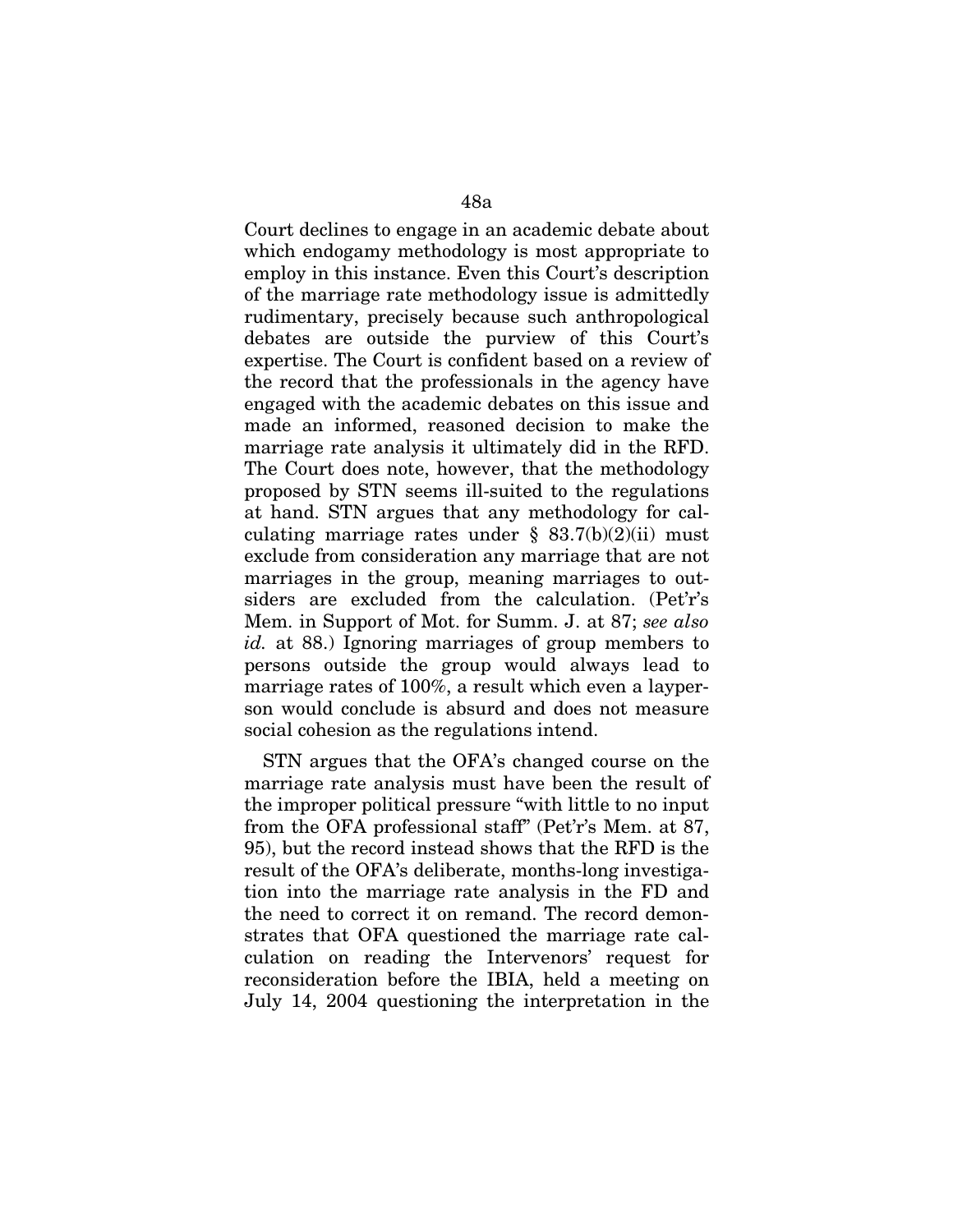FD, and set a meeting agenda in August 2004 to discuss the issue further. (*See* Admin. Record AC-VO15-D0005, BR-V013-D0050; Pet'r's Ex. 102.) These meetings culminated in a briefing paper prepared by OFA, dated November 16, 2004, which points out the inconsistency in the STN FD from acknowledgment precedent and provides options on how to proceed. (Fed. Resp'ts' Ex. H, "Briefing Paper on Schaghticoke Reconsideration Request," at 2.) In the briefing paper, OFA recommended that it file a transmittal before the IBIA to insure that the errors can be corrected and the IBIA was advised of the precedent. (*Id.*) OFA also noted the difficulty in remaining silent while the IBIA reviewed the case over the course of the year, raising "questions concerning how to evaluate acknowledgment cases" and "what technical advice to provide petitioners" in the interim. (*Id.*) This evidence all suggests the professional staff in the agency was doing its job reasonably and responsibly. (*See also* Norton Dep. 53, 58 (testifying that if a mistake was made, it needed to be corrected); Bernhardt Dep. 102-3 ("in order to maintain the integrity of the administrative process," the OFA should inform the IBIA of any error.).)

The Court also recognizes that the marriage rate analysis in the FD and the RFD impacts only 50 years of political influence criterion (c) but does not impact the deficiencies in evidence concerning political influence for the other 115 years for which the RFD found that STN failed to meet  $\S$  83.7(c). Thus, even if the RFD's marriage rate analysis was arbitrary and capricious, STN would still fail to meet political criterion (c) because of the other significant time periods for which it failed to provide evidence demonstrating political influence or authority.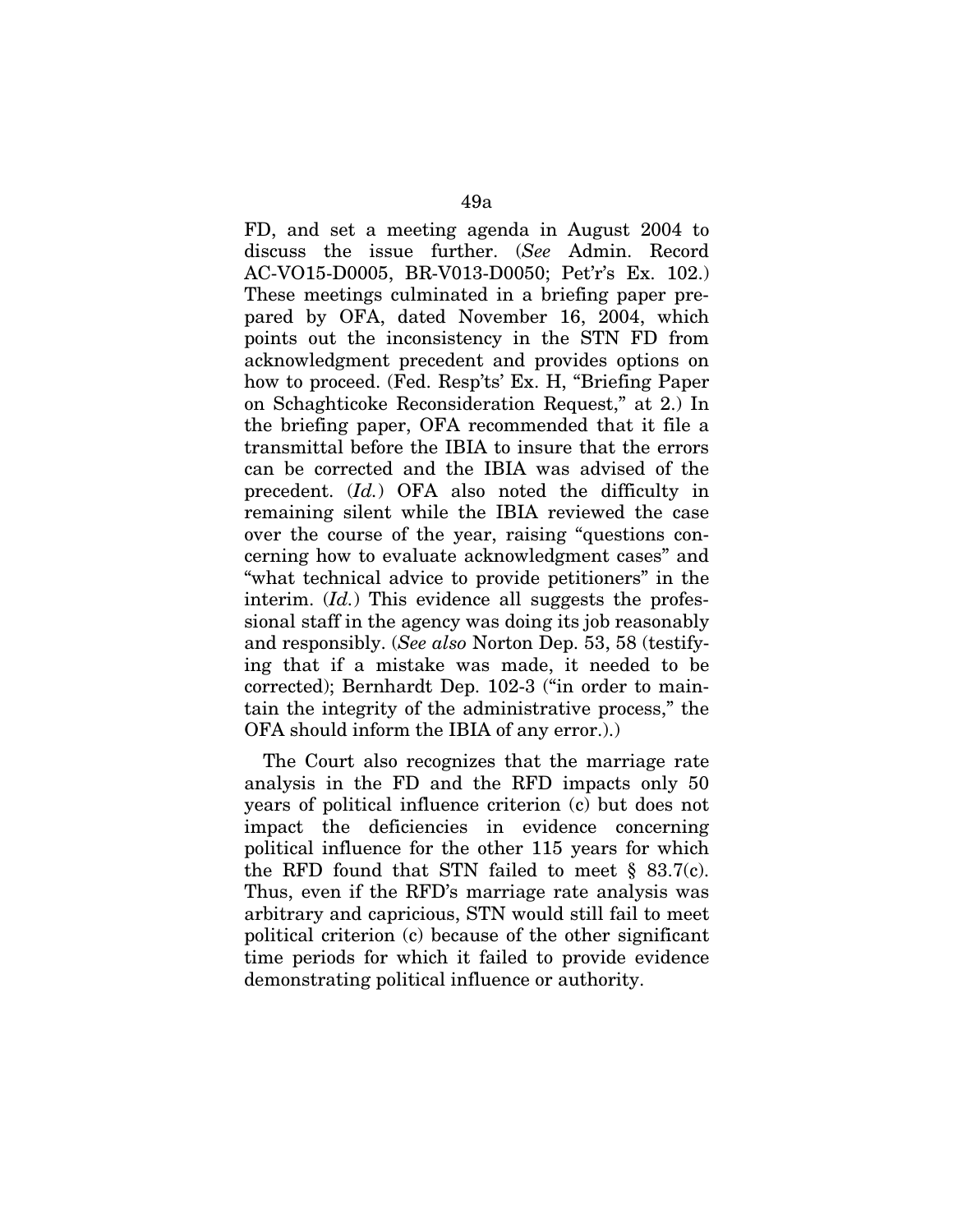# *3. Community and Political Authority between 1996 and 2004*

STN also claims the RFD was arbitrary and capricious because it abandoned precedent and failed to explain its new reasoning when it determined that the STN had failed to satisfy criteria (b) and (c) for the period after 1996 on the basis that a significant number of Schaghticoke individuals refused to consent to STN membership. These individuals comprise two groups, the Schaghticoke Indian Tribe ("SIT") and members of the Coggswell family, who oppose the current leadership and federal recognition of STN. The SIT has submitted its own petition for federal acknowledgment, claiming that it, and not STN, is the true representative of the Schaghticoke tribal group. *See* 41 IBIA at 38. The Coggswell family agrees that the Schaghticoke satisfy the criteria for federal acknowledgment but does not recognize STN's current leadership as legitimate.

The PF determined that, for the period after 1996, STN satisfied neither criterion (b) or (c) because the STN's membership excluded a large number of individuals representing important family lines or sublines from the group's history, including members of the SIT group and members of the Coggswell family. (*See* Intervenors' Ex. A, PF at 20, 30, 212-13.) Following the PF, STN attempted to obtain the membership of several of these other individuals, though some of those individuals did not consent to membership. Accordingly, the FD concluded that key Schaghticoke individuals, such as former council leadership, in the community and political system as it existed before 1996 were not on the membership list, even though they were part of the STN community. Concluding that STN could not be recognized

# 50a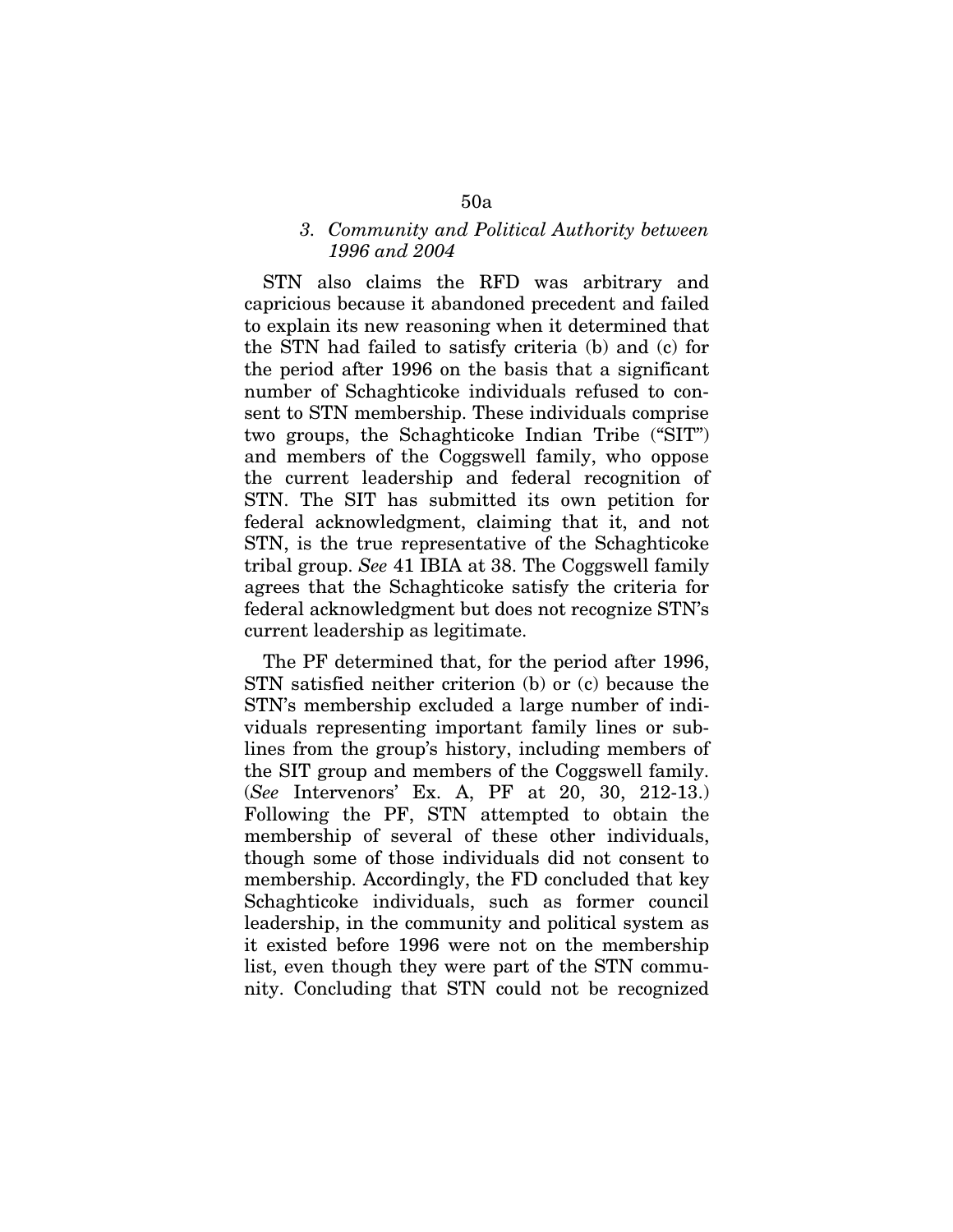without the unenrolled members constituting part of the tribe, the FD allowed the unenrolled members to be considered part of the membership, despite STN's repeated failed efforts to enroll them. FD at 56-57. The Intervenors and members of SIT and the Coggswell family raised the FD's treatment of the post-1996 membership on its motion for reconsideration before the IBIA, which concluded that the issue was outside its jurisdiction and referred it back to the Department for reconsideration. 41 IBIA at 40, 42.

On remand, the RFD reconsidered the FD's conclusion that STN satisfied criteria (b) and (c) for the period after 1996 because the unenrolled individuals could be deemed STN members until they affirmatively declined such status. The RFD considered evidence that, following the issuance of the FD, 33 of the 42 'unenrolled' members refused to consent to membership with STN. RFD at 61. Relying on *Masayesva v. Zah*, 792 F. Supp. 1178 (D. Ariz. 1992), the RFD concluded that "a necessary condition to membership [is] the existence of a bilateral political membership, which required consent on the part of both" the tribal group and the unaffiliated members. *Id.* Therefore, because 33 of the unenrolled individuals do not consent to be part of the STN, they are not considered members of STN for purposes of the federal acknowledgment regulations. *Id. See also* 25 C.F.R. § 83.1 (defining member of an Indian group as "an individual who is recognized by an Indian group as meeting its membership criteria and who consents to being listed as a member of that group.") (emphasis added). Focusing on the evidence presented that these members refused to consent to membership, the RFD made a reasonable decision that the STN's membership for the period following 1996 did not satisfy criteria (b) and (c) "because as defined by its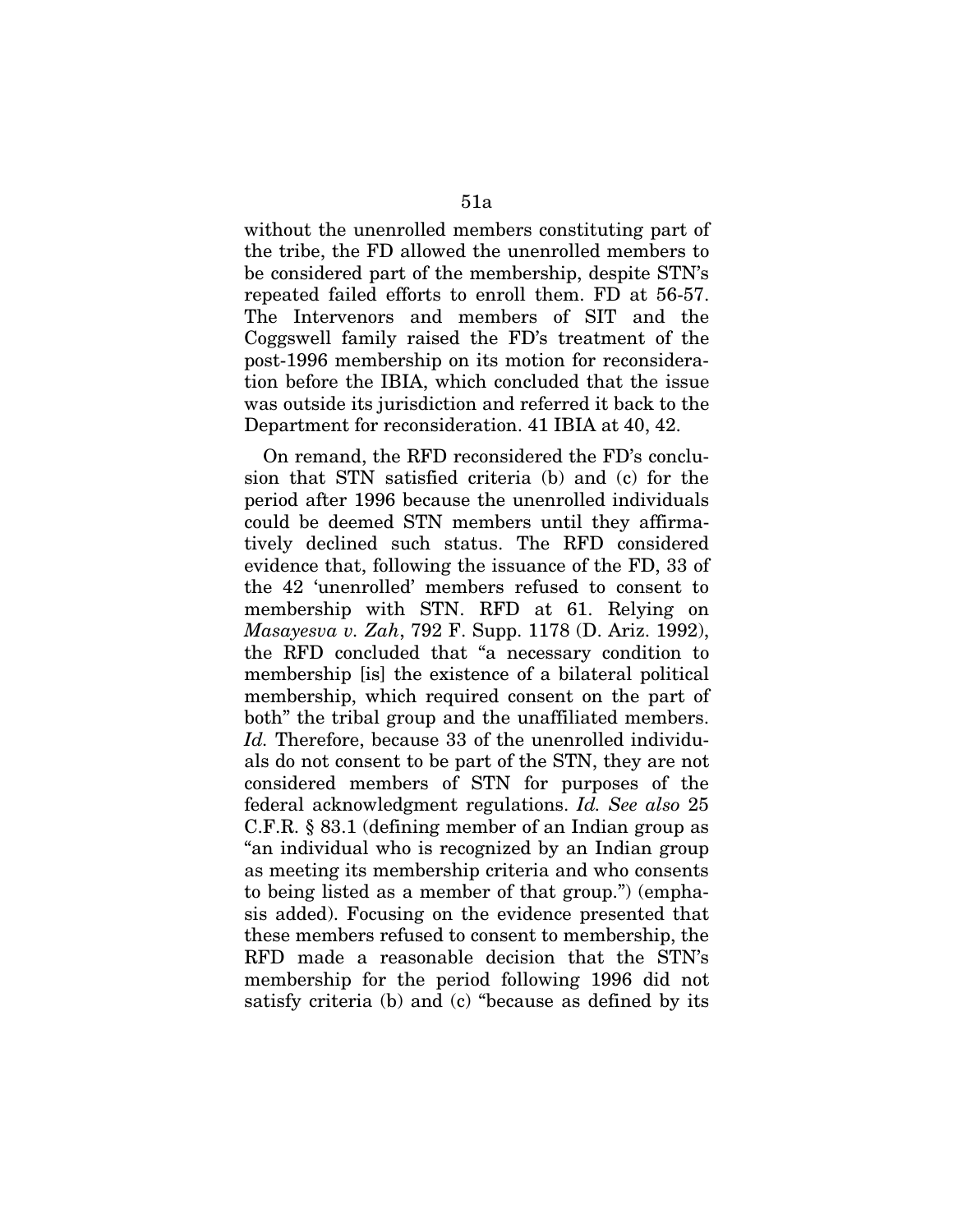membership list, it does not constitute the entire community and political system." RFD at 62.

STN argues that the RFD's conclusion that these individuals were not part of STN lacked reasonable explanation, departed from precedent, and constituted a "last-minute reversal" which must have been the result of undue political interference. However, the PF had drawn a similar conclusion that STN failed to meet the community and political criteria in part because of the significance of the omission of these individuals from the membership. In a technical assistance letter to STN, the OFA advised that "it is very important that the STN membership substantially include these individuals and families," and "as it now stands the group is not the same group that was active from the 1960s to 1996." (Pet'r's Ex. 105 at 2-3.) STN claims that the agency told it that the group would meet its membership requirements if it amended its constitution to include the unenrolled members. However, the record clearly demonstrates that the agency's emphasis was not just on amending the STN constitution but on actually enrolling the important unaffiliated members and that STN understood the importance of including more historically significant members on its membership roll. (*See* Admin. Record SN V-063-D00006, SN-V063-D0011, OD-V001-D0010.) The RFD's decision is therefore reasonable based on the evidence before it and not so unfounded or suspiciously 'last-minute' to be arbitrary or capricious.

D. ADS Cason's Authority to Issue the RFD

Finally, STN claims that the RFD must be invalidated because it was made by an unauthorized official. STN contends that James Cason holds his full-time position as Associate Deputy Secretary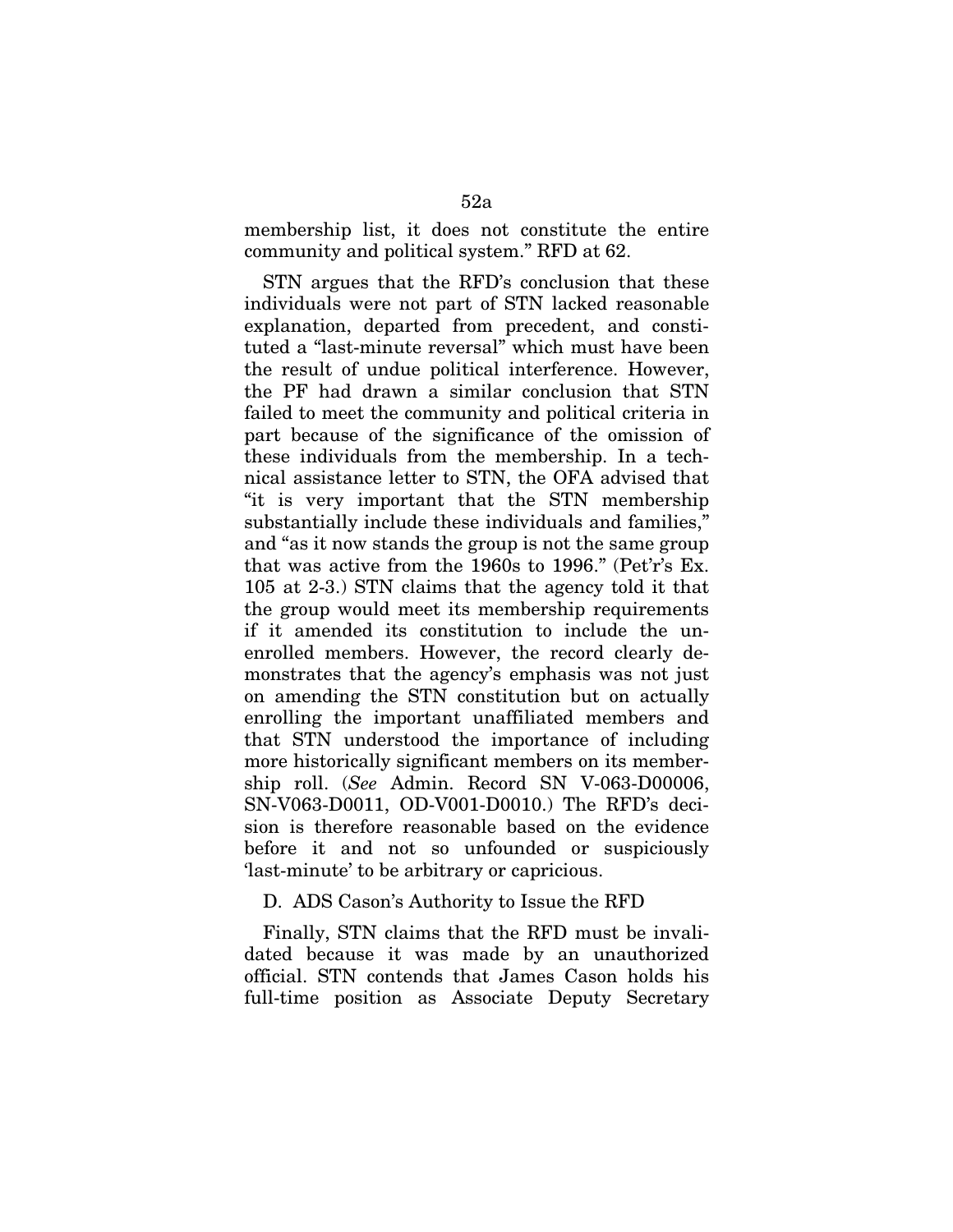("ADS") and his delegation as Assistant Secretary— Indian Affairs ("AS-IA") in violation of mandatory constitutional and statutory provisions; therefore, lacking authority to act as he did, his decision must be null and void by operation of law. First, STN argues that Mr. Cason's position requires Presidential nomination and Senate confirmation pursuant to the Appointments Clause of the Constitution. [10](#page-101-0) However, the position of Associate Deputy Secretary is not a "principal" officer of the United States who must be appointed by the President and confirmed by the Senate. The Comptroller General reviewed Mr. Cason's appointment in 2002 and determined that in his role as ADS he was "properly appointed to his position as a Non-Career Senior Executive Service federal employee." *See* Comptroller General of the United States Opinion B-290233, 2002 U.S. Comp. Gen. LEXIS 265, at \*2 (Oct. 22, 2002). As such, he is not a "principal" officer such as an agency head who must be nominated by the President and confirmed by the Senate. *See Buckley v. Valeo*, 424 U.S. 1, 125, 96 S. Ct. 612, 46 L. Ed. 2d 659 (1976); *Edmond v. United States*, 520 U.S. 651, 663, 117 S. Ct. 1573, 137 L. Ed. 2d 917 (1997); Opinion B-290233, 2002 U.S. Comp. Gen. LEXIS 265 at \*17 (notwithstanding Cason's high degree of expertise and skill," the

U.S. Const., Art. II § 2, cl. 2.

<span id="page-101-0"></span><sup>10</sup> The Appointments Clause states that the President:

shall nominate, and by and with the Advice and Consent of the Senate, shall appoint. . . . all other officers of the United States, whose Appointments are not herein otherwise provided for, and which shall be established by law: but the Congress may by Law vest the Appointment of such inferior Officers, as they think proper, in the President alone, in the Courts of Law, or in the Heads of Departments.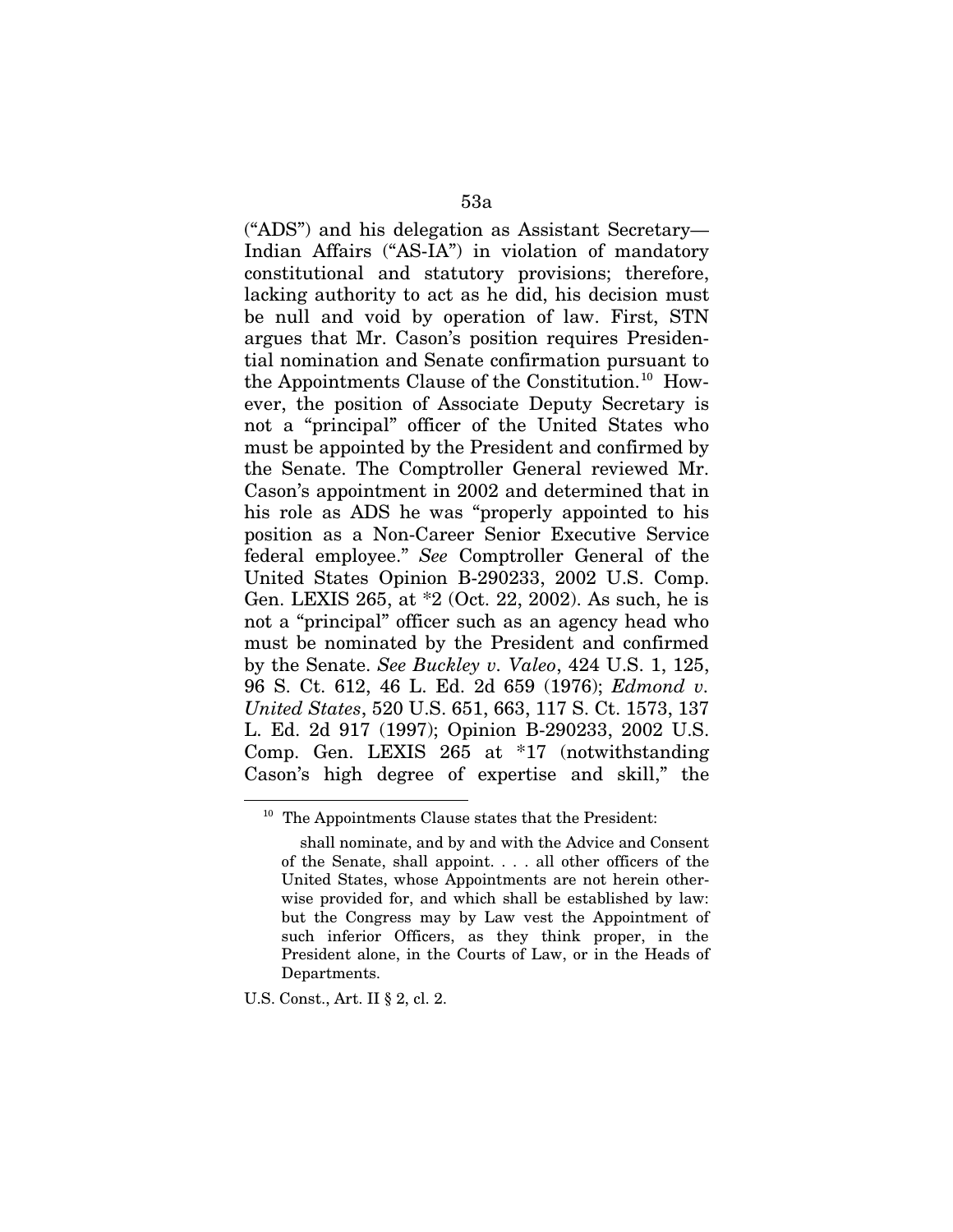Associate Deputy Secretary is one of the lesser functionaries").

At best, Cason is an inferior officer, not a principal officer, because he is always subject to the supervision and authority of the Deputy Secretary and Secretary, who are both Presidentially appointed and Senate confirmed. The fact that the ADS serves at the pleasure of the Secretary and can be removed by him at any time is indicative of his subordinate role to the Secretary. *See Edmond*, 520 U.S. at 663, 117 S. Ct. 1573 ("The power to remove officers . . . is a powerful tool for control" and a significant factor in the principal versus inferior officer analysis.); *see also Morrison v. Olson*, 487 U.S. 654, 671, 108 S. Ct. 2597, 101 L. Ed. 2d 569 (1988) ("First, appellant is subject to removal by a higher Executive Branch officer"); *Silver v. United States Postal Serv*., 951 F.2d 1033, 1038-39 (9th Cir. 1991) ("The significance of appointment and removal power is well established in Appointments Clause jurisprudence."). Thus, while Mr. Cason has responsibility for important duties in the Department, "the fact that []he can be removed by the [Secretary] . . . indicates that []he is to some degree 'inferior' in rank and authority." *Morrison*, 487 U.S. at 671, 108 S. Ct. 2597. As an inferior officer, Mr. Cason need not be appointed by the President and confirmed by the Senate, *see Buckley*, 424 U.S. at 132, 96 S. Ct. 612, and STN's *Appointments Clause* argument therefore has no merit.

STN also argues that Mr. Cason's performance of the duties of the AS-IA constitutes a separate statutory violation. The Vacancies Reform Act ("VRA"), 5 U.S.C. §§ 3345 et seq., governs how a vacancy in a position held by an official appointed by the President with the advice and consent of the Senate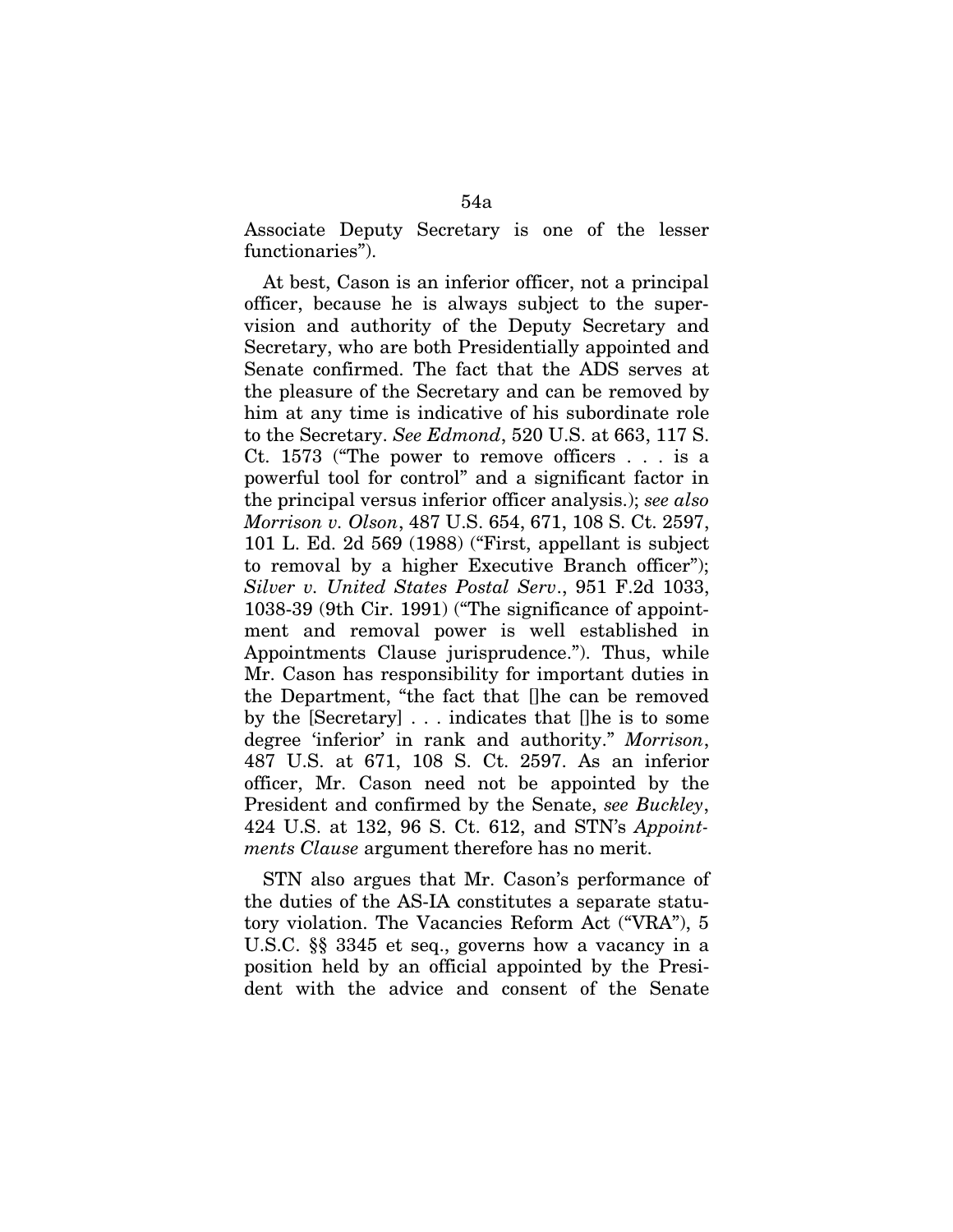("PAS") may be filled on an 'acting' basis. *See id.* § 3345. The VRA requires that the employee who holds the position of 'first assistant' to the absent PAS shall automatically perform the functions and duties of the PAS position, unless the President designates another person to temporarily perform the functions or duties of the PAS. The Department's orders of succession for the AS-IA establishes that the PD-ASIA is the first assistant to the AS-IA, who would, upon a vacancy, succeed to the office on an acting basis pursuant to 5 U.S.C.  $\S$  3345(a)(1). In early 2005, when the AS-IA resigned, the PD-ASIA position was vacant. Because no one was appropriately situated to become acting AS-IA, the Secretary delegated the non-exclusive functions and duties of the AS-IA position to the ADS, James Cason. STN contends that Cason was not statutorily authorized to act in the capacity of the AS-IA and therefore could not have properly issued the RFD.

In the case of a PAS vacancy not filled with an 'acting' official, the Act requires that the position remain vacant and that only the agency head may perform the "functions and duties" of the position. 5 U.S.C. § 3348(b). To ease the burdens on the agency head, however, Congress limited the "functions and duties" that must be performed by the agency head to those that are required by statute or regulation to be performed exclusively by the official occupying that position. 5 U.S.C.  $\S$  3348(a)(2). Accordingly, any functions or duties not required by statute or regulation to be performed by the official occupying that position may be reassigned to another official within the agency or department.

In February 2005, Secretary Norton issued an order delegating the authority delegated to the AS-IA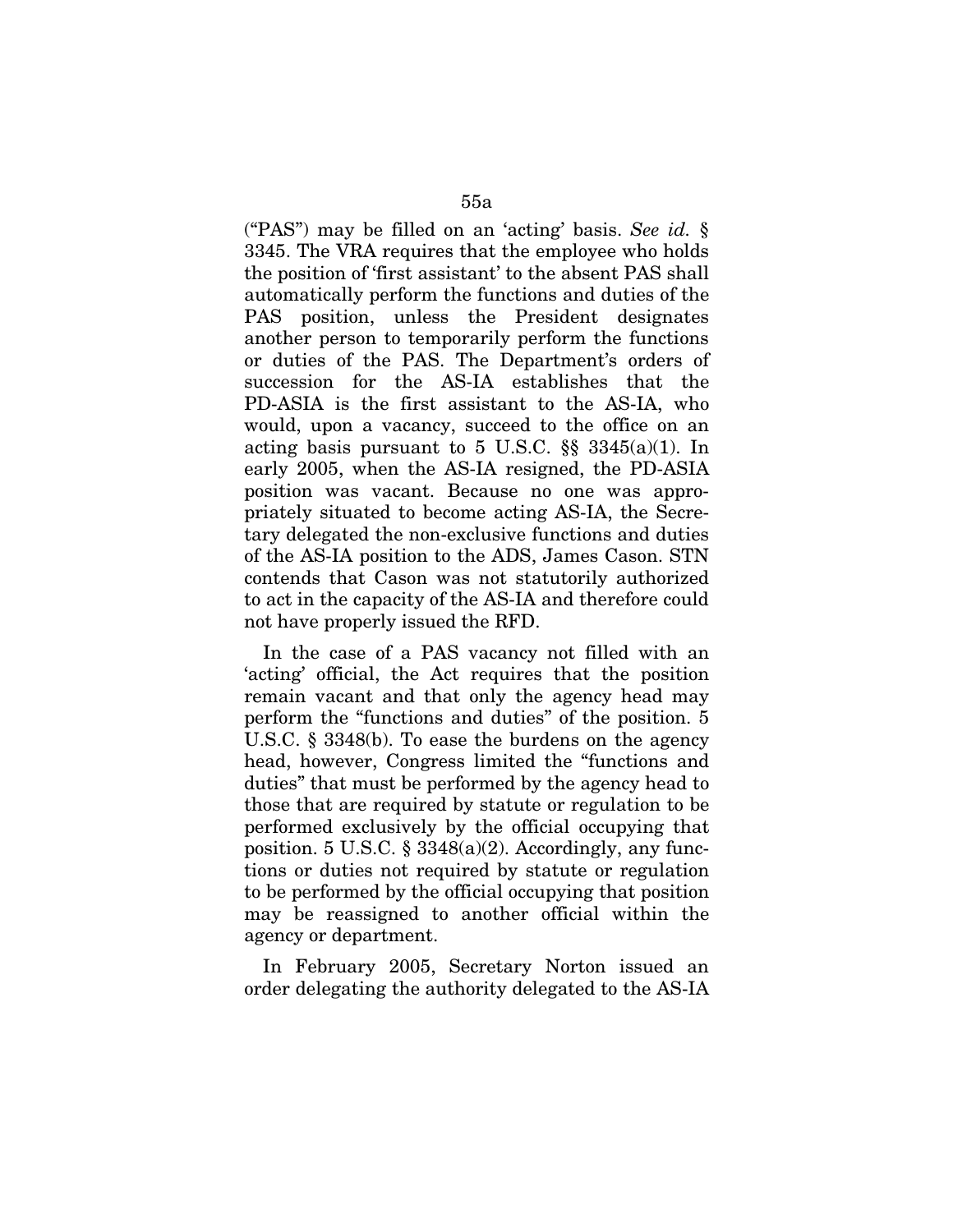to the ADS, "except for those functions or duties that are required by statute or regulation to be performed only by the [AS-IA]." (Secretarial Order 3259, Fed. Resp'ts' Ex. 6.) The Order provided that the duties required by statute or regulation to be performed only by the AS-IA will be performed by the Secretary herself, in accordance with the VRA.  $(Id.)^{11}$  $(Id.)^{11}$  $(Id.)^{11}$  The question before the Court is whether the authority to make tribal acknowledgment decisions is required by statute or regulation to be performed only or exclusively by the AS-IA.

The requirement to make acknowledgment decisions is not assigned by statute exclusively to the AS-IA. Acknowledgment decisions are governed by 25 C.F.R. Part 83, which cites as statutory authority the Secretary of Interior's general authority found at 5 U.S.C. § 301, 25 U.S.C. §§ 2 and 9, and 43 U.S.C. § 1457. These statutory sections do not even mention acknowledgment decisions, let alone assign the function "only" or "exclusively" to the AS-IA.

It is less clear whether the regulations limit acknowledgment determinations "exclusively" to the AS-IA, but the Court is ultimately not convinced that the delegation of such responsibilities to Mr. Cason was unlawful. Under the regulations, the AS-IA has responsibility for making acknowledgment determinations on behalf of the Secretary. *See* 25 C.F.R. Part 83. The regulation does not assign that responsibilities "exclusively," "only," or "solely" to the ASIA, though it does use the term "shall," arguably suggesting a mandatory instruction limited to the AS-IA. *Id.* § 83.1. However, the regulation contem-

<span id="page-104-0"></span> $11$ <sup>11</sup> The Order also provided that it would automatically expire upon either the confirmation of a new AS-IA or upon the delegation of an Acting AS-IA in accordance with the VRA. (*Id.*)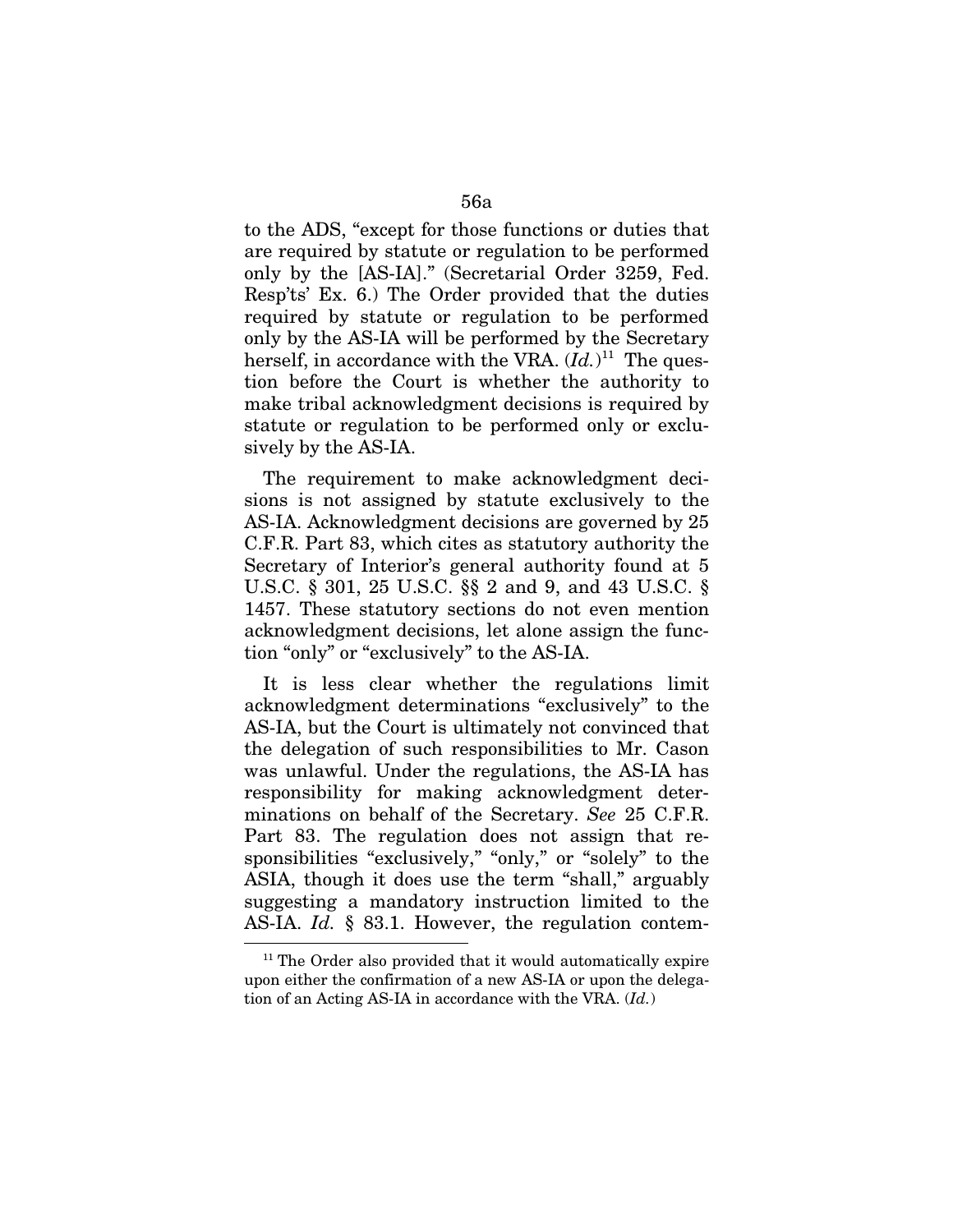plates that the AS-IA's responsibilities may be delegated to other agency officials: it defines the term Assistant Secretary to include the AS-IA "or that officer's authorized representative." *Id.* Furthermore, prior to the Secretary's delegation of duties to the ADS, the Department prepared a memorandum reviewing the functions and duties of the AS-IA to determine whether any such duties are required to be performed only by the AS-IA. (*See* Fed. Resp'ts' Ex. 5.) This memorandum identified three statutory sections assigning functions or duties exclusively to the AS-IA, but it found no regulations at all, and certainly none relating to acknowledgment decisions, which did so. (*Id.*) With this evidence before it, and without any case law stating the contrary, the Court accepts the Respondents' position that acknowledgment determinations are not a function or duty assigned by statute or regulation only to the AS-IA for purposes of the VRA, 5 U.S.C. § 3348.

STN does not extensively argue any differently; rather, it focuses its VRA argument on the contention that authority should have automatically been assigned to the First Assistant AS-IA, thereby rendering Cason's exercise of the AS-IA responsibilities unlawful. However, contrary to STN's representation of the situation, Cason did not assume the position of Acting AS-IA. Instead, the Secretary reassigned certain non-exclusive responsibilities of the AS-IA to him for a finite period of time, a course of action permissible within the VRA's statutory scheme. *See* S. Rep. 105-250 at 18-19; Guidance on Application of the Fed. Vacancies Reform Act of 1998, Dep't of Justice, Office of Legal Counsel (March 22, 1999), Question 48 ("the Act permits non-exclusive responsibilities to be delegated to other appropriate officers and employees in the agency."). STN also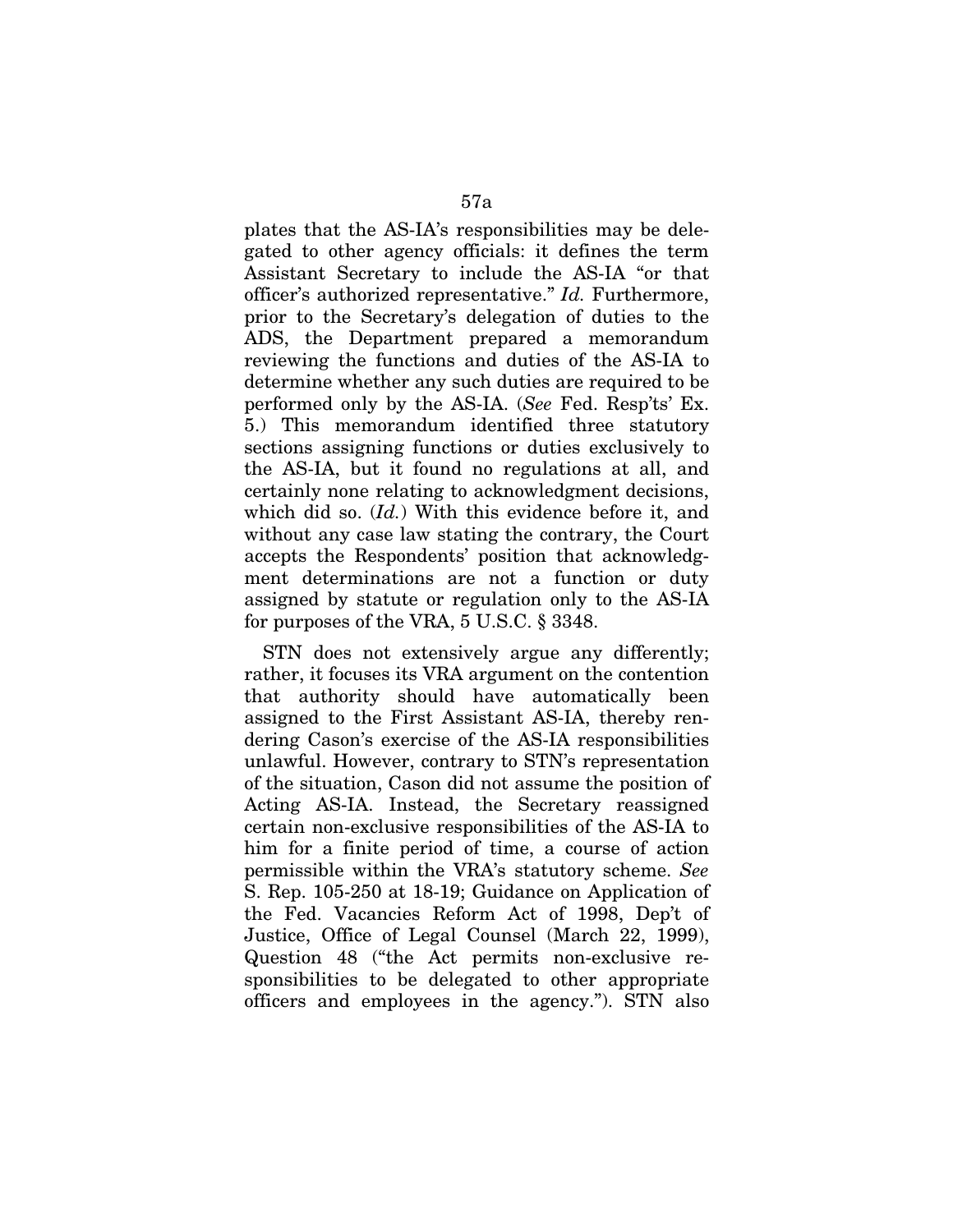attempts to show that Michael Olsen, who was Counselor to the AS-IA, was actually the PD-ASIA, the first assistant to the AS-IA who should have succeeded to the office of AS-IA upon a vacancy in accordance with 5 U.S.C.  $\S$  3345(a)(1). However, the evidence presented shows that Mr. Olsen was not appointed to the position PD-ASIA until June 2006, long after Cason, exercising the authority delegated to him by the Secretary in the absence of an AS-IA or an Acting AS-IA, issued the RFD.

STN also argues that Mr. Cason's fulfillment of the AS-IA responsibilities were unlawful because his service continued beyond the time limits of the VRA. These arguments are also meritless. The time limitations in Section 3346 of the VRA apply only to a person serving in an acting capacity under Section 3345. The VRA sets no time limits, however, on redelegations of nonexclusive duties. Therefore, the only time limitations relevant in this case are those set by the Secretary in her order delegating certain responsibilities to Mr. Cason, which extended beyond the date on which Cason issued the RFD.<sup>[12](#page-106-0)</sup> For these reasons, STN has failed to show that Cason 12 was impermissibly exercising his authority when issuing the RFD and that it must be invalidated as an ultra vires decision. $^{13}$  $^{13}$  $^{13}$ 

<span id="page-106-0"></span> $12$  The Order was originally due to expire on August 14, 2005, but was twice amended to extend the expiration date. (*See* Fed. Resp'ts' Ex. 6, Order 3259; Order 3259 Am. No. 1 (Aug. 11, 2005); Order 3259 Am. No. 2 (March 31, 2006).)

<span id="page-106-1"></span><sup>&</sup>lt;sup>13</sup> STN also argues that the Department failed to provide the notice required by the VRA, 5 U.S.C. § 3349, thereby invalidating Cason's authority to issue the RFD. This argument is premised solely on evidence that has been stricken from the record as inadmissible hearsay. Accordingly, the Court will not consider the argument any further.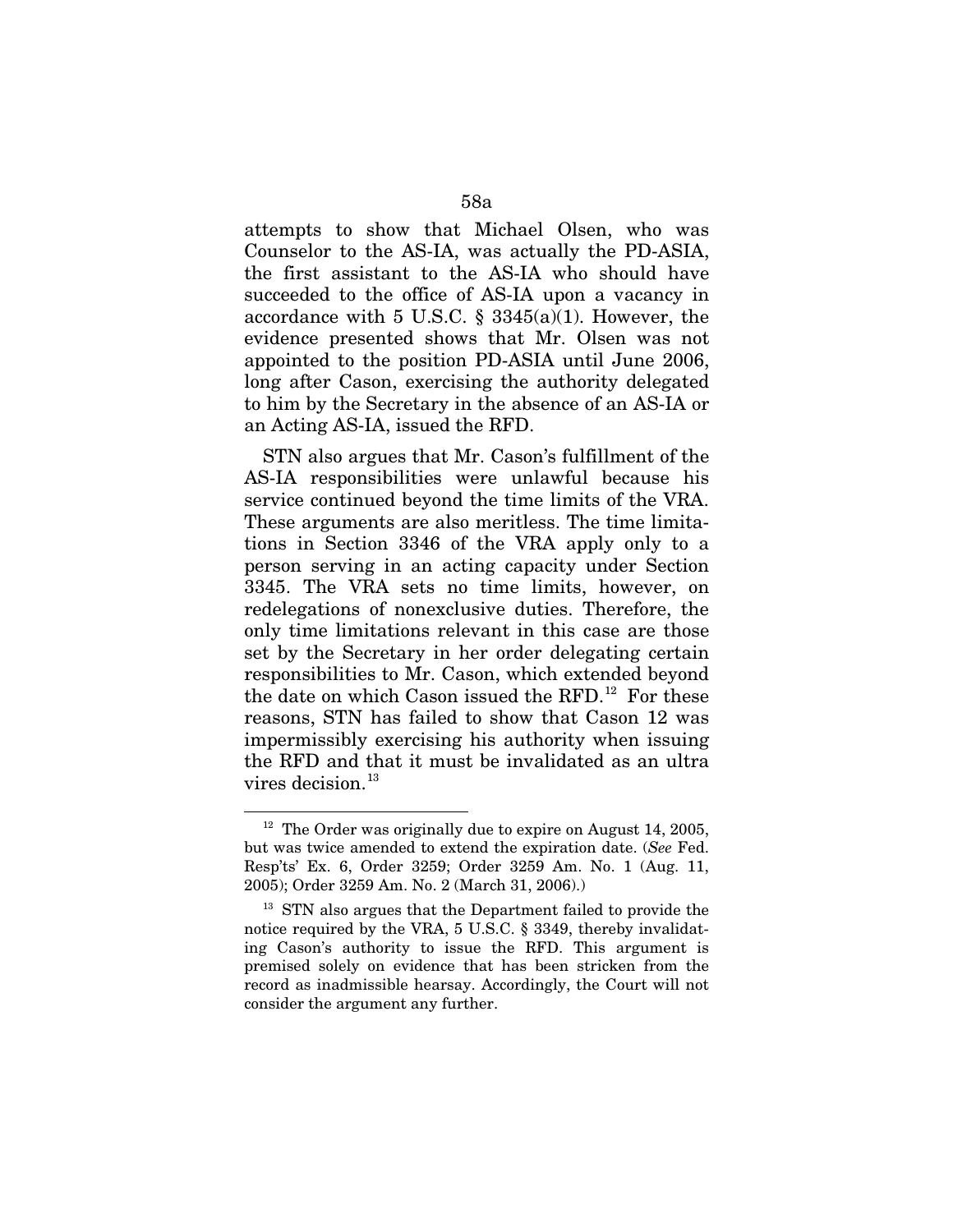## IV. CONCLUSION

For the reasons stated above, STN has failed to meet its burden of showing that the RFD was the product of undue political interference, arbitrary and capricious, or outside the limits of the Appointments Clause or the Vacancies Reform Act. Accordingly, STN's Motion for Summary Judgment [Doc. No. 165] is denied. Respondents' Cross-Motion for Summary Judgment [Doc. No. 178] and the Intervenor-Respondents' Cross-Motion for Summary Judgment [Doc. No. 174] are granted. Respondents' Motion to Strike [Doc. No. 182] is granted in part and denied in part. Judgment shall enter for Respondents, and the Clerk shall close the file.

## SO ORDERED.

Dated at New Haven, Connecticut, this 22nd day of August, 2008.

> /s/ Peter C. Dorsey Peter C. Dorsey, U.S. District Judge United States District Court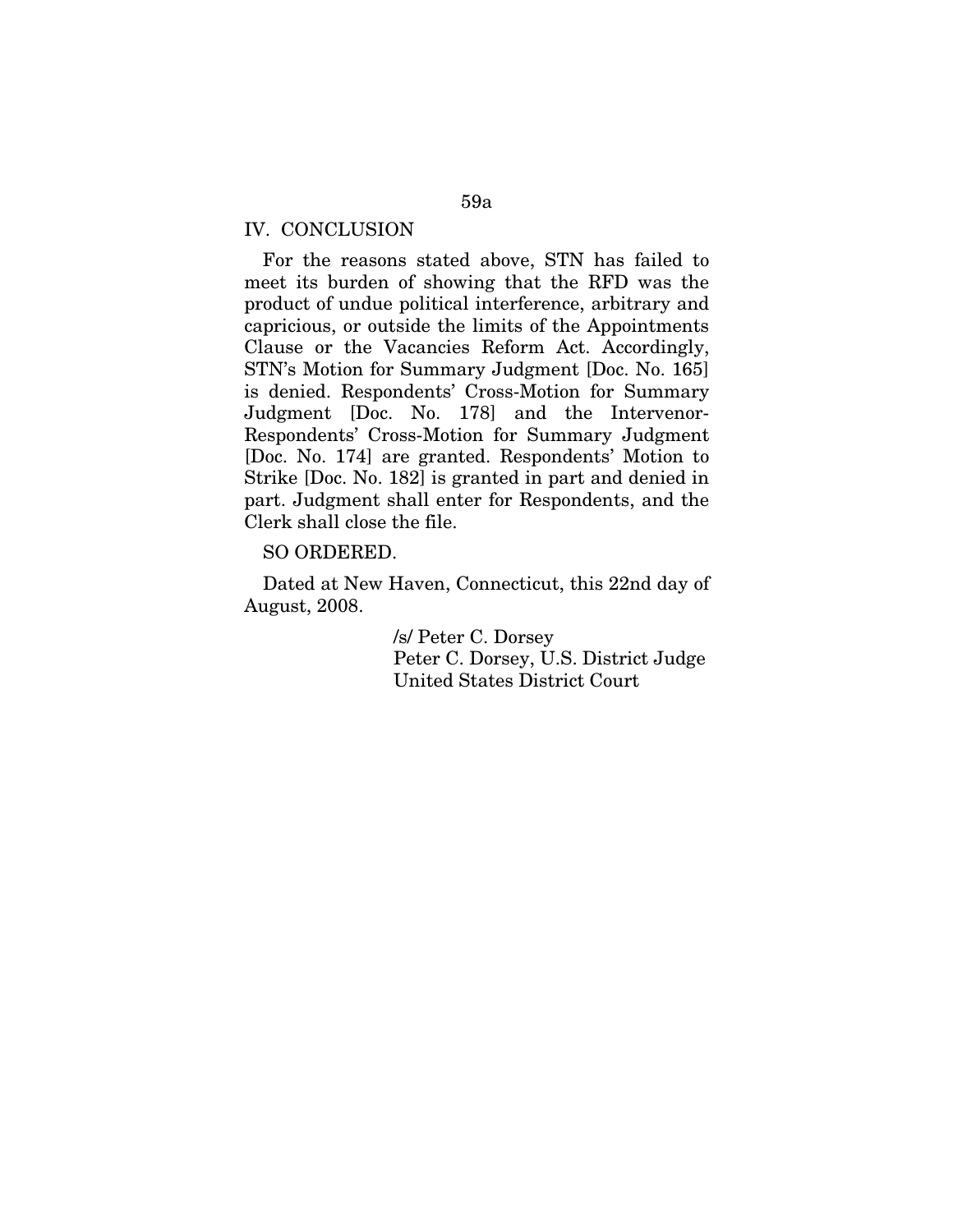# **APPENDIX B**

# UNITED STATES DISTRICT COURT DISTRICT OF CONNECTICUT

[Filed 08/27/08]

———— Civil No. 3:06 cv 81 (PCD)

————

# SCHAGHTICOKE TRIBAL NATION *Petitioner,*

v.

GALE NORTON, SECRETARY DEPARTMENT OF THE INTERIOR, JAMES E. CARSON, ASSOCIATE DEPUTY SECRETARY DEPARTMENT OF THE INTERIOR, UNITED STATES DEPARTMENT OF THE INTERIOR, BUREAU OF INDIAN AFFAIRS, OFFICE OF FEDERAL ACKNOWLEDG-MENT, INTERIOR BOARD OF INDIAN APPEALS AND DIRK KEMPTHORNE, SECRETARY DEPARTMENT OF THE INTERIOR

#### *Respondents,*

STATE OF CONNECTICUT, KENT SCHOOL CORPORATION, THE CONNECTICUT LIGHT AND POWER COMPANY, AND TOWN OF KENT

*Intervenor-Respondents.*

### JUDGMENT

————

This matter came on for consideration on the petitioner's motion for summary judgment, respondents' cross-motion for summary judgment, and intervenor-respondents' cross-motion for summary judgment before the Honorable Peter C. Dorsey, Senior United States District Judge.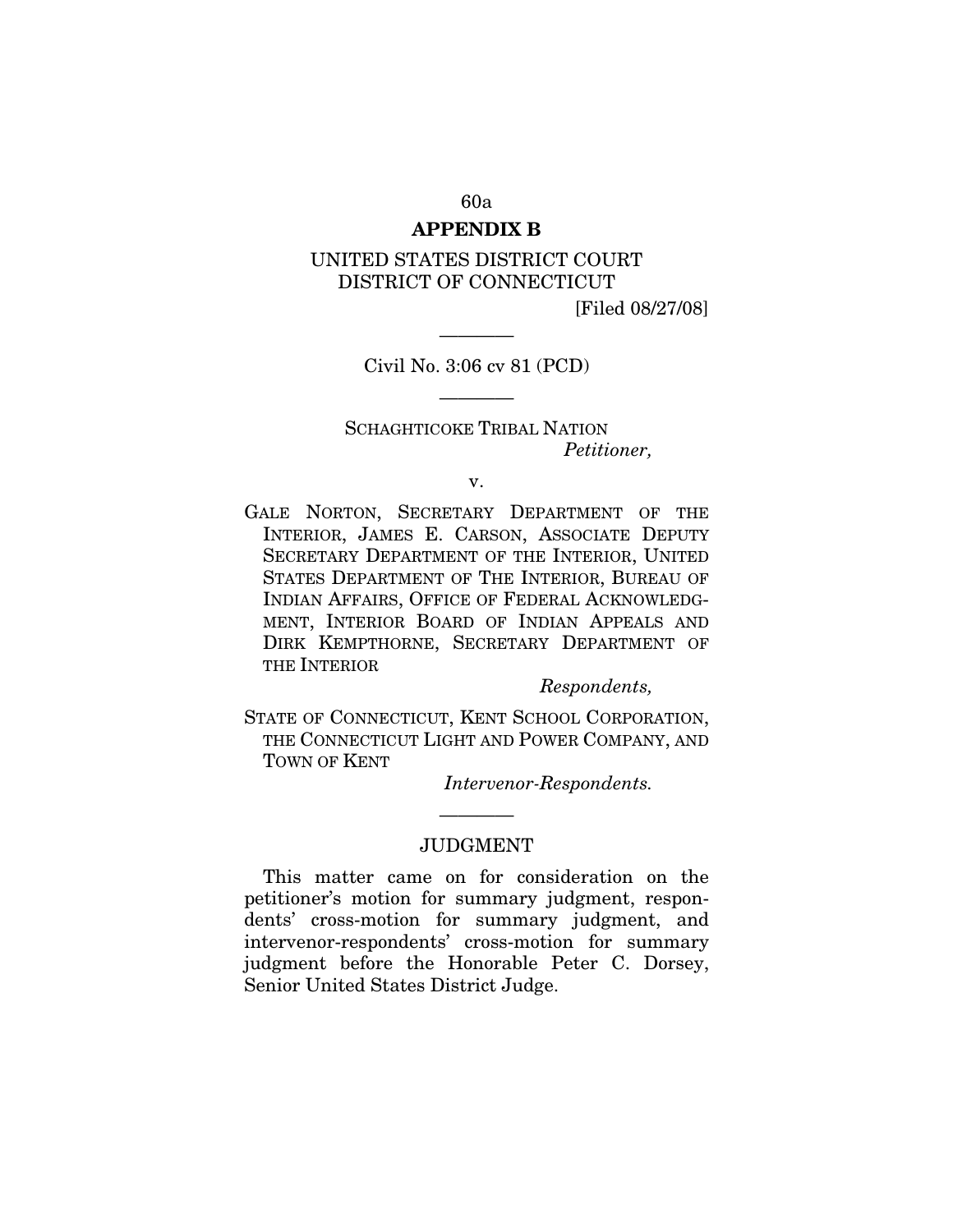The Court has reviewed all of the papers filed in conjunction with the motions and on August 26, 2008, entered a Ruling denying petitioner's motion for summary judgment and granting respondents' cross-motion for summary judgment and intervenor-respondents' cross-motion for summary judgment.

It is therefore ORDERED and ADJUDGED that summary judgment is entered for the respondents and intervenor-respondents and the case is closed.

Dated at New Haven, Connecticut, this 27th day of August, 2008.

> ROBERTA D. TABORA, CLERK By

/s/ Patricia A. Villano Patricia A. Villano Deputy Clerk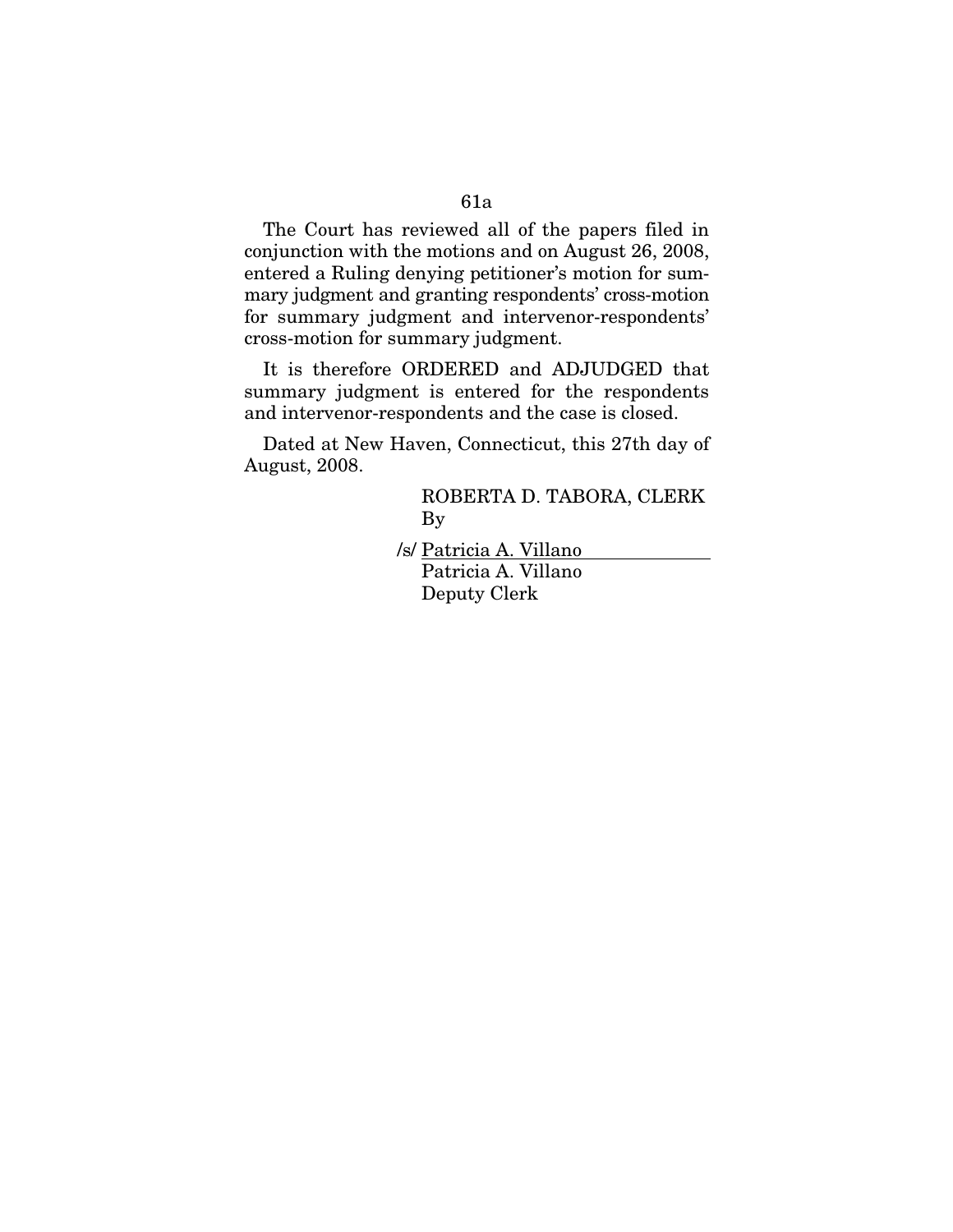## **APPENDIX C**

# UNITED STATES COURT OF APPEALS FOR THE SECOND CIRCUIT

Docket No. 08-4735-cv ————

————

SCHAGHTICOKE TRIBAL NATION, *Petitioner-Appellant,*

v.

DIRK KEMPTHORNE, Secretary, Department of the Interior, JAMES E. CASON, Associate Deputy Secretary, Department of the Interior, U.S. DEPARTMENT OF THE INTERIOR, BUREAU OF INDIAN AFFAIRS, OFFICE OF FEDERAL ACKNOWLEDGMENT, and INTERIOR BOARD OF INDIAN APPEALS, *Respondents-Appellees,*

THE KENT SCHOOL CORPORATION, STATE OF CONNECTICUT, TOWN OF KENT, and THE CONNECTICUT LIGHT AND POWER COMPANY, *Intervenors-Respondents-Appellees.*[\\*](#page-110-0)

> October 8, 2009, Argued October 19, 2009, Decided

> > ————

————

JUDGES: Before: MINER and CABRANES, *Circuit Judges*, and KORMAN, *District Judge*. [\\*\\*](#page-110-1)

<span id="page-110-1"></span><span id="page-110-0"></span>\* The Clerk of Court is directed to amend the official caption in this case to conform to the listing of the parties above.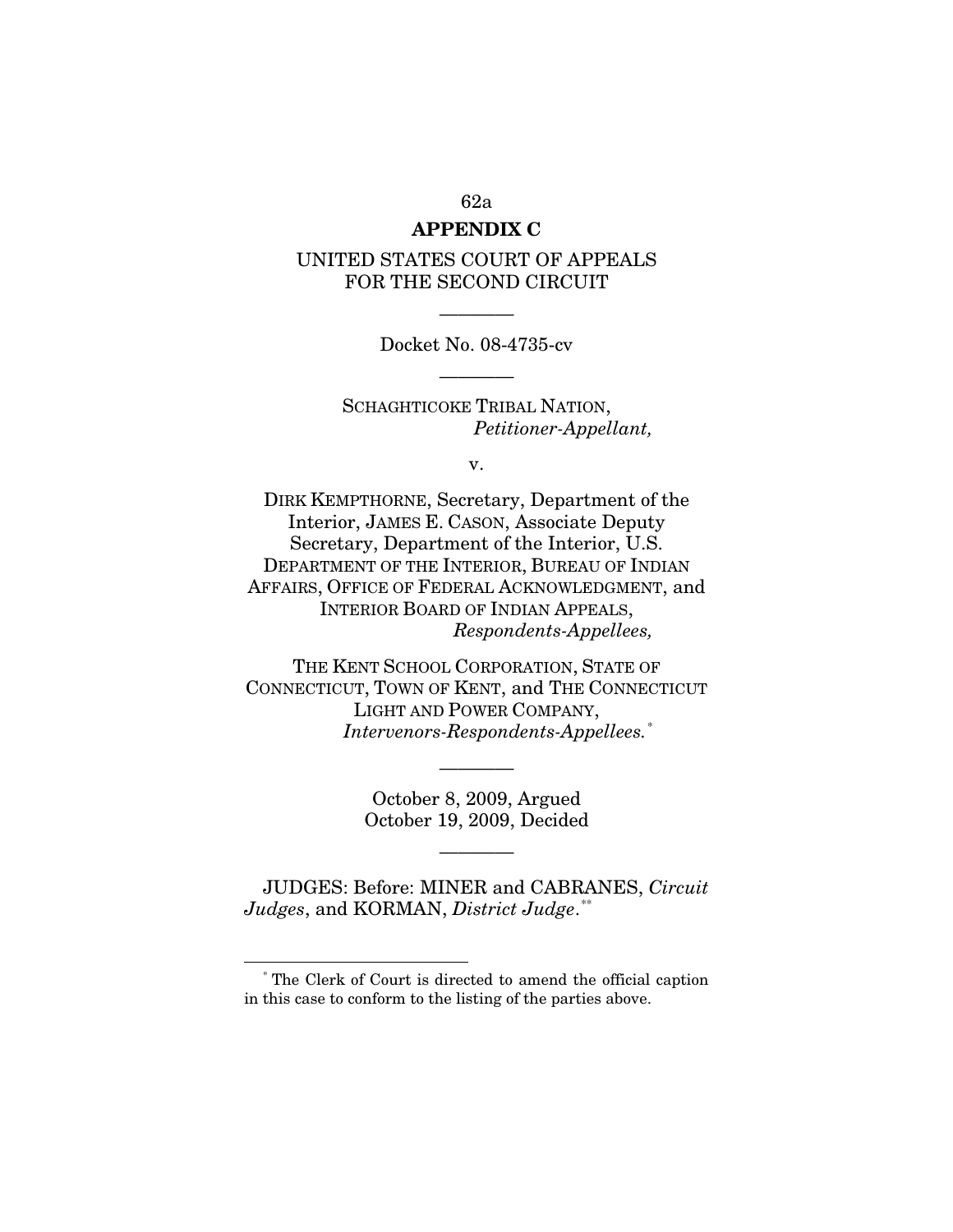# OPINION

Per Curiam:

Petitioner-appellant Schaghticoke Tribal Nation (the "Schaghticoke") appeals from an August 27, 2008 judgment of the United States District Court for the District of Connecticut (Peter C. Dorsey, *Judge*) entered after the District Court granted summary judgment to respondents and intervenor-respondents. *Schaghticoke Tribal Nation v. Kempthorne*, 587 F. Supp. 2d 389 (D. Conn. 2008).

In 2005, James E. Cason, Associate Deputy Secretary of the Department of the Interior, issued a Reconsidered Final Determination that declined to "acknowledg[e]" the "tribal existence" of the Schaghticoke. *See* 25 C.F.R. § 83.2. The Schaghticoke brought this petition to challenge the Reconsidered Final Determination under the Administrative Procedure Act, 5 U.S.C. § 702. The parties crossmoved for summary judgment, and the District Court concluded that the Reconsidered Final Determination was not arbitrary or capricious under 5 U.S.C. § 706. *Schaghticoke*, 587 F. Supp. 2d at 412-18. The District Court also rejected the Schaghticoke's contentions that the Reconsidered Final Determination was "the product of undue influence exerted by state and congressional political forces" and had been issued in violation of the Vacancies Reform Act, 5 U.S.C. §§ 3345-49d. *Schaghticoke*, 587 F. Supp. 2d at 402, 409-12, 418-21. The District Court therefore granted summary judgment to respondents and intervenorrespondents.

\*\* The Honorable Edward R. Korman, of the United States District Court for the Eastern District of New York, sitting by designation.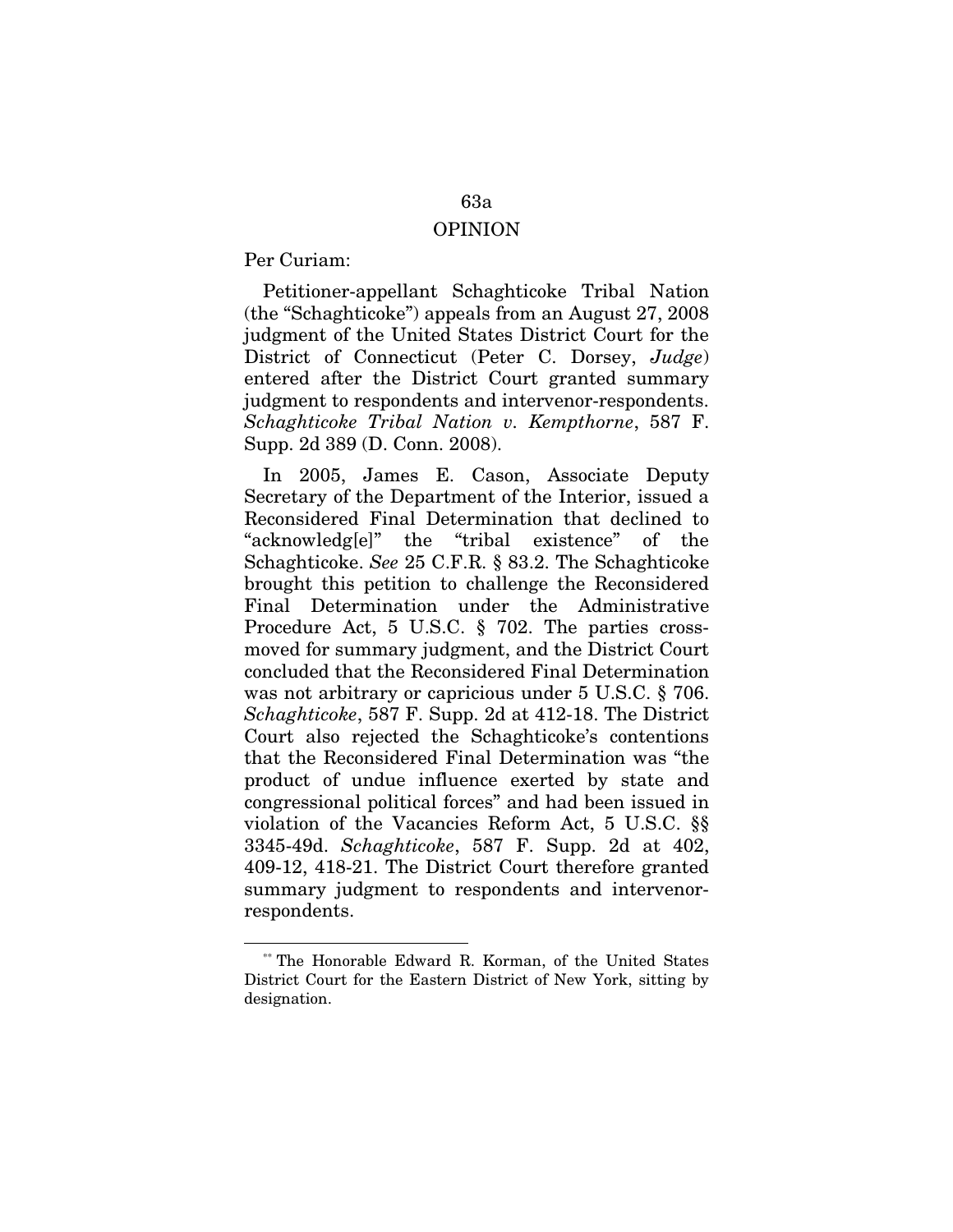On appeal, the Schaghticoke have abandoned their claim that the Reconsidered Final Determination was arbitrary or capricious. Instead, the Schaghticoke argue only that the Reconsidered Final Determination was the product of improper political influence and was issued in violation of the Vacancies Reform Act. Reviewing the District Court's grant of summary judgment *de novo, see, e.g., Sassaman v. Gamache*, 566 F.3d 307, 312 (2d Cir. 2009), we affirm.

#### I. Improper Political Influence

Although Connecticut political figures showed keen interest in whether the Department of the Interior acknowledged the Schaghticoke, the evidence submitted by the Schaghticoke cannot support a claim of improper political influence. "To support a claim of improper political influence on a federal administrative agency, there must be some showing that the political pressure was intended to and did cause the agency's action to be influenced by factors not relevant under the controlling statute." *Town of Orangetown v. Ruckelshaus*, 740 F.2d 185, 188 (2d Cir. 1984); *accord Chemung County v. Dole*, 804 F.2d 216, 222 (2d Cir. 1986).

Here, elected officials in Connecticut—including the state's Governor and Attorney General and members of the state's congressional delegation—met with and sent letters and emails to the Secretary of the Interior and other Interior Department officials expressing an adamant opposition to the Interior Department's potential acknowledgment of the Schaghticoke. *Schaghticoke*, 587 F. Supp. 2d at 402-05. In addition, House and Senate subcommittees held hearings at which members of Congress strongly criticized an interim decision by the Interior Department that favored acknowledgment, and a bill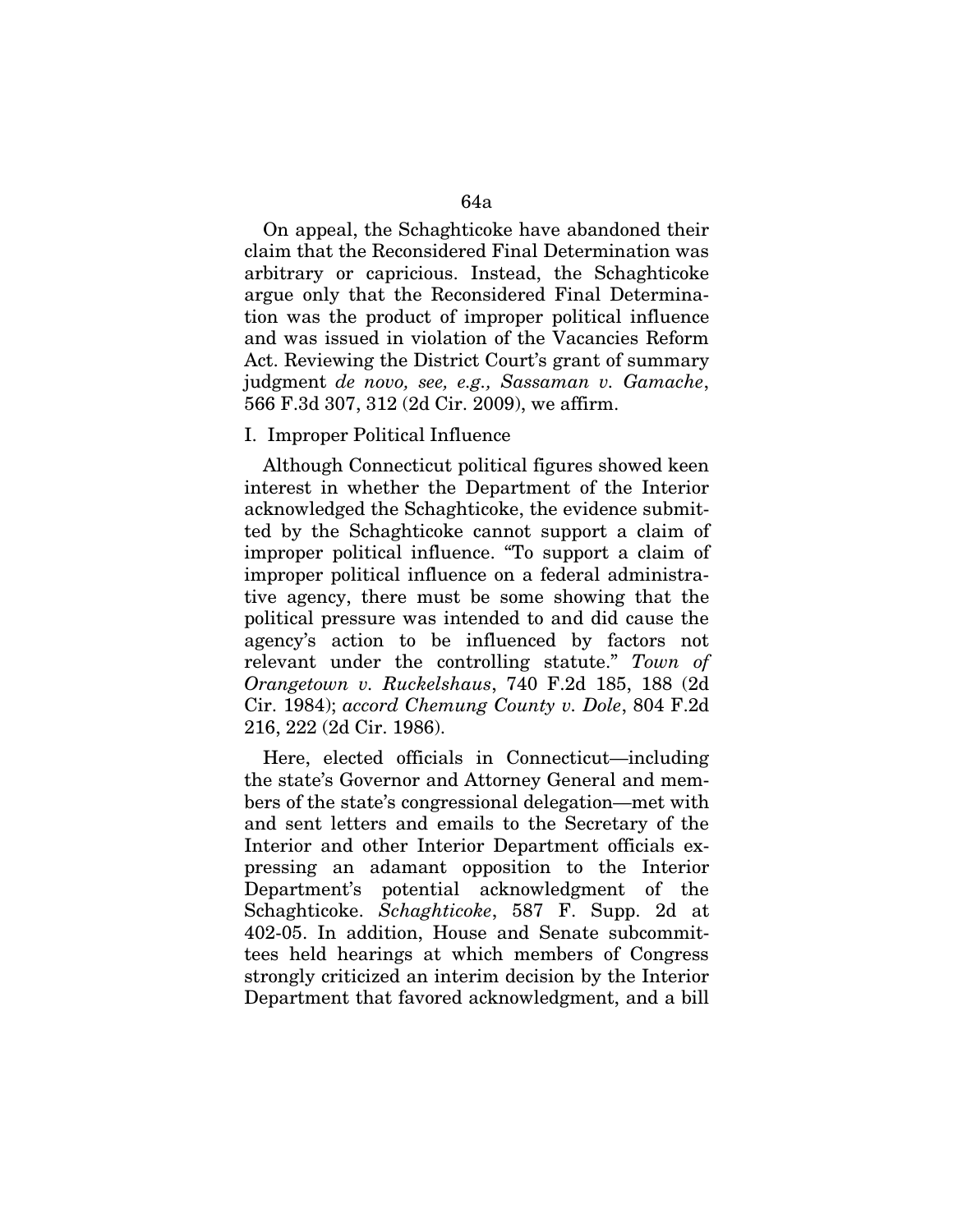was introduced in the House titled the "Schaghticoke Acknowledgment Repeal Act." *Id*. at 405-07.

Significantly, however, Interior Department officials uniformly testified in depositions that they were not influenced by the political clamor surrounding the Schaghticoke. *Id*. at 404-05, 411. Any political pressure, moreover, was exerted upon senior Interior Department officials; there is no evidence that any of the pressure was exerted upon Cason, a career employee of the Interior Department who was the official ultimately responsible for issuing the Reconsidered Final Determination. *See id*. at 407, 411. As a result, even if the Connecticut elected officials "intended to" influence the Reconsidered Final Determination, there is no evidence that they "*did* cause the agency's action to be influenced by factors not relevant under the controlling statute." *Orangetown*, 740 F.2d at 188 (emphasis added). We therefore affirm the District Court's conclusion that the Schaghticoke's evidence did not support a claim of improper political influence.<sup>[1](#page-113-0)</sup>

## II. Vacancies Reform Act

We also affirm the District Court's conclusion that the Reconsidered Final Determination did not violate the Vacancies Reform Act, 5 U.S.C. §§ 3345-49d. Interior Department regulations provide that Indian acknowledgment decisions are to be made by "the Assistant Secretary-Indian Affairs, or that officer's authorized representative." *See* 25 C.F.R. § 83.1

<span id="page-113-0"></span> $1$  Our standard for a claim of "improper political influence" is clear, *see Orangetown*, 740 F.2d at 188; *Chemung County*, 804 F.2d at 222, and we reject the Schaghticoke's argument that we should apply a broader "appearance of bias" standard in this action.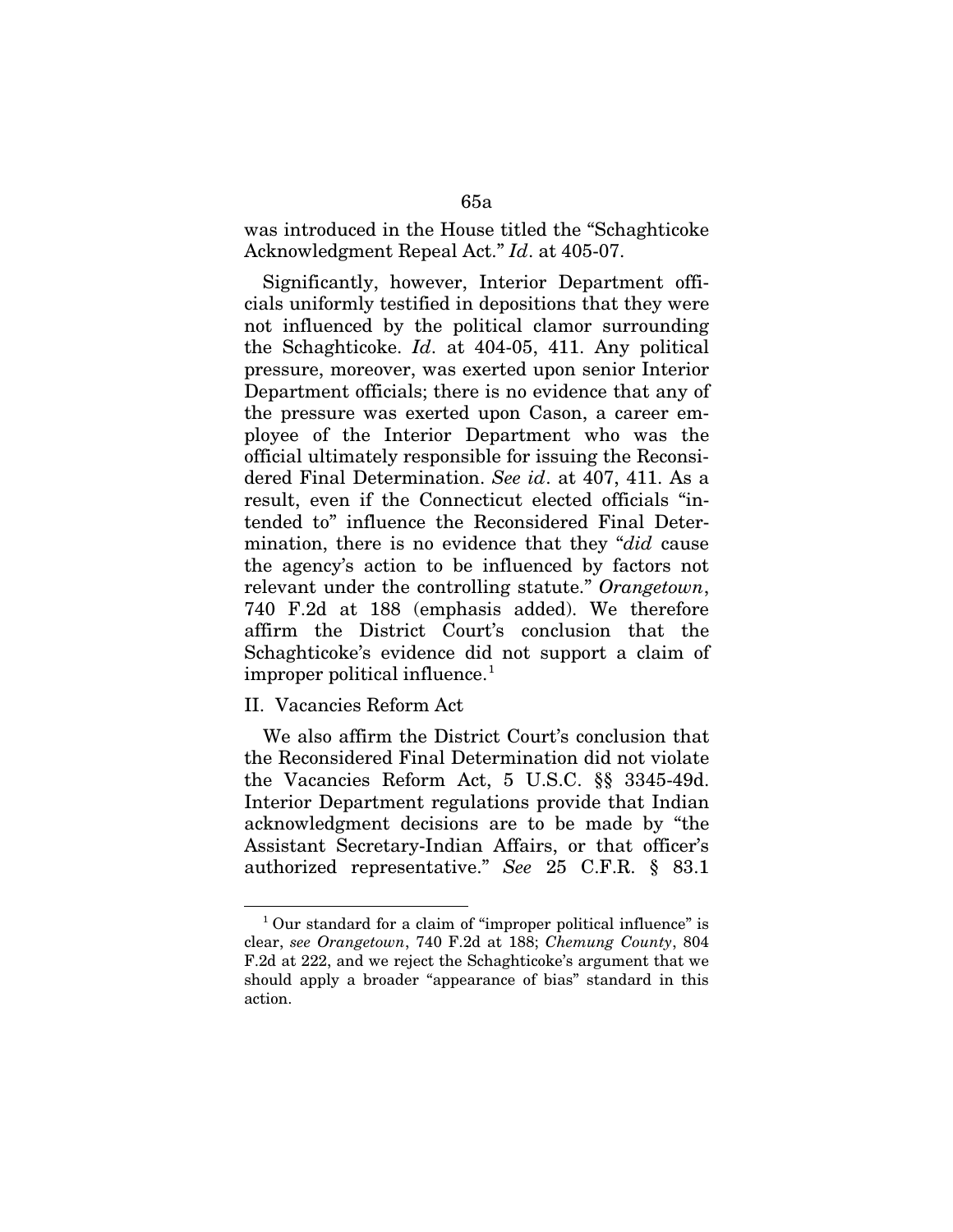(defining the term "Assistant Secretary" to include "the Assistant Secretary-Indian Affairs, or that officer's authorized representative"); *id*. § 83.10(l)(2) (providing that the "Assistant Secretary shall make a final determination regarding the petitioner's status"). In February 2005, the Assistant Secretary-Indian Affairs resigned. Ordinarily, when an "officer" such as the Assistant Secretary resigns, his or her duties are assumed by "the first assistant to the office," which in this case was the Principal Deputy Assistant Secretary-Indian Affairs. *See* 5 U.S.C. § 3345(a)(1). In February 2005, however, the Principal Deputy position was vacant, and thus the Secretary of the Interior temporarily appointed Cason, the Associate Deputy Secretary, to perform the Indian acknowledgment duties of the Assistant Secretary-Indian Affairs. It was in that capacity that Cason issued the Reconsidered Final Determination declining to acknowledge the Schaghticoke.

The Schaghticoke claim that the Final Reconsidered Determination was invalid because Cason was barred by statute from performing the duties of the Assistant Secretary-Indian Affairs. When an officer resigns and the "first assistant" position is vacant, the Vacancies Reform Act provides that "only the head of [the] Executive agency may perform any function or duty," *id.*  $\S$  3348(b)(2), "required by statute," *id.* §  $3348(a)(2)(A)(ii)$ , "or . . . regulation to be performed by the [resigning] officer," *id*. § 3348(a)(2)(B)(i)(II); *see also id*. § 3348(d)(1) (providing that any action taken in violation of the Vacancies Reform Act "shall have no force or effect"). According to the Schaghticoke, therefore, only the Secretary of the Interior was authorized by the Vacancies Reform Act to make Indian acknowledgment determinations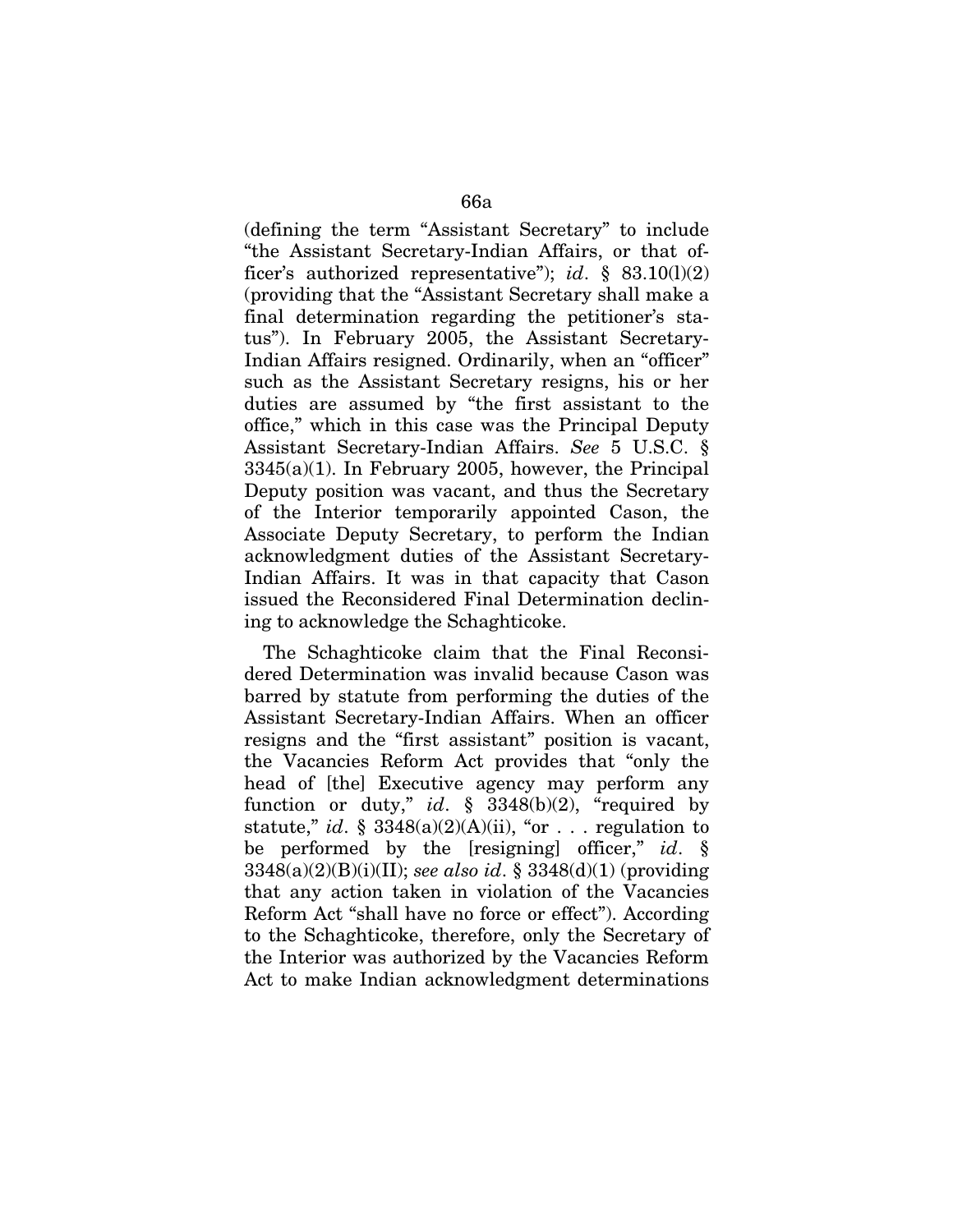until a new Assistant Secretary-Indian Affairs took office.

The Schaghticoke's argument fails because Indian acknowledgment decisions may be made *either* by the "Assistant Secretary-Indian Affairs" *or* by his or her "authorized representative." 25 C.F.R. §§ 83.1, 83.10(l)(2). Just as an Assistant Secretary, in the ordinary course, may name an "authorized representative" to make Indian acknowledgment decisions, the Secretary of the Interior in February 2005, performing the Assistant Secretary's duties, simply named an "authorized representative"—Cason—to decide whether to acknowledge the Schaghticoke.

Put differently, the Vacancies Reform Act mandated that the Secretary of the Interior perform only those functions or duties of the Assistant Secretary that were "required by statute,"  $5 \text{ U.S.C. }$  $3348(a)(2)(A)(ii)$ , "or ... regulation to be performed by the [Assistant Secretary]," *id*. § 3348(a)(2)(B)(i)(II). Indian acknowledgment decisions did not fall within that category because they could be made *either* by the Assistant Secretary *or* by his or her "authorized representative." 25 C.F.R. §§ 83.1, 83.10(l)(2). Thus, the Vacancies Reform Act did not prohibit the Secretary of the Interior from designating Cason as the "authorized representative" in charge of Indian acknowledgment.

Accordingly, we affirm the District Court's conclusion that the Reconsidered Final Determination did not violate the Vacancies Reform Act.

## **CONCLUSION**

For the reasons stated above, the August 27, 2008 judgment of the District Court is AFFIRMED.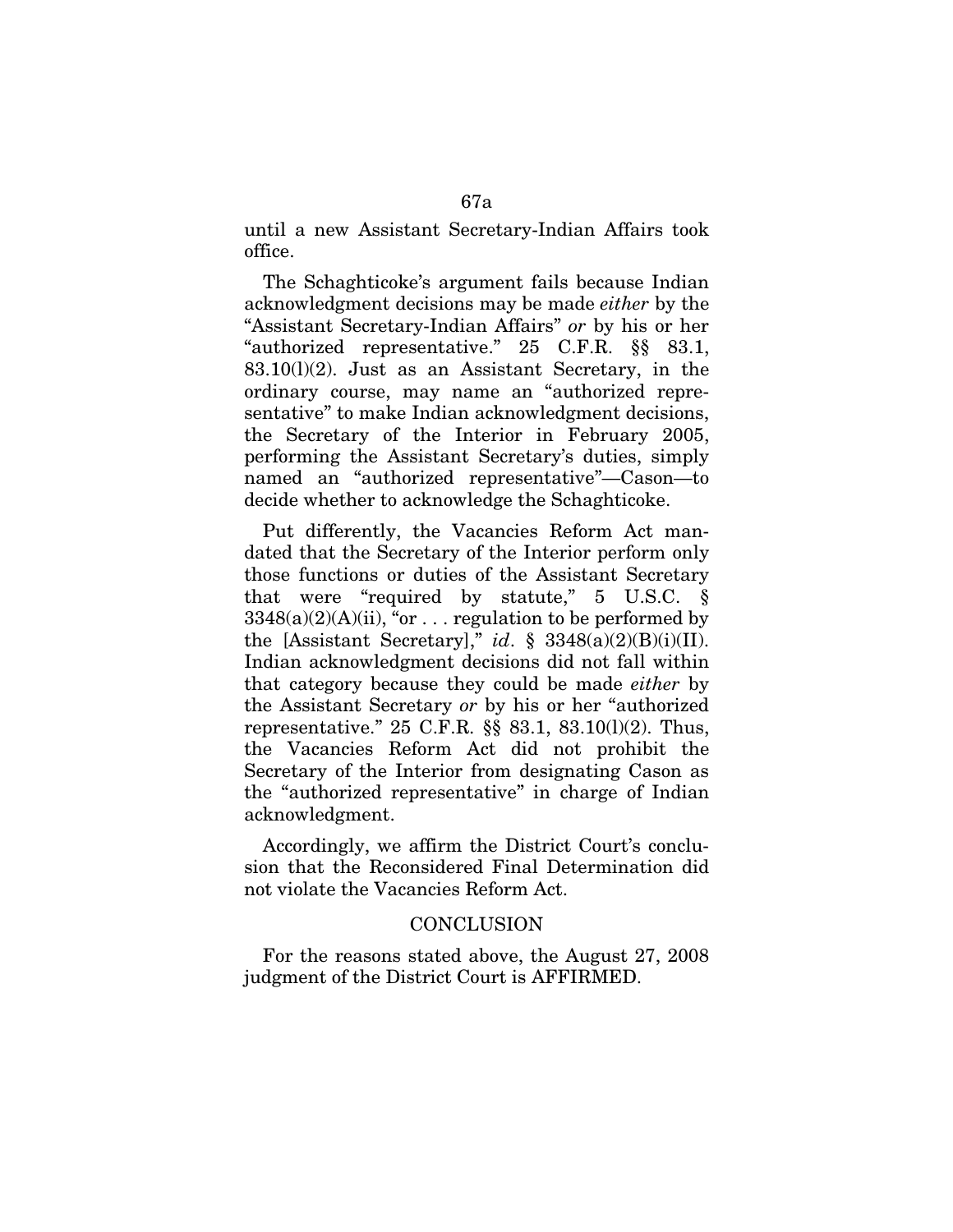# **APPENDIX D**

# UNITED STATES COURT OF APPEALS FOR THE SECOND CIRCUIT

# August Term, 2009 ————

Docket No. 08-4735-cv ————

# SCHAGHTICOKE TRIBAL NATION, *Petitioner-Appellant*,

v.

DIRK KEMPTHORNE, SECRETARY, DEPARTMENT OF THE INTERIOR, JAMES E. CASON, ASSOCIATE DEPUTY SECRETARY, DEPARTMENT OF THE INTERIOR, U.S. DEPARTMENT OF THE INTERIOR, BUREAU OF INDIAN AFFAIRS, OFFICE OF FEDERAL ACKNOWLEDGMENT, AND INTERIOR BOARD OF INDIAN APPEALS,

*Respondents-Appellees*,

THE KENT SCHOOL CORPORATION, STATE OF CONNECTI-CUT, TOWN OF KENT, AND THE CONNECTICUT LIGHT AND POWER COMPANY,

*Intervenors-Respndents-Appellees*. [\\*](#page-116-0)

Argued: October 8, 2009 Decided: October 19, 2009 Amended: November 4, 2009

————

Before: MINER and CABRANES, *Circuit Judges*, and KORMAN, District Judge.[\\*\\*](#page-116-1)

————

<u>.</u>

<span id="page-116-1"></span><span id="page-116-0"></span><sup>\*</sup> The Clerk of Court is directed to amend the official caption in this case to conform to the listing of the parties above.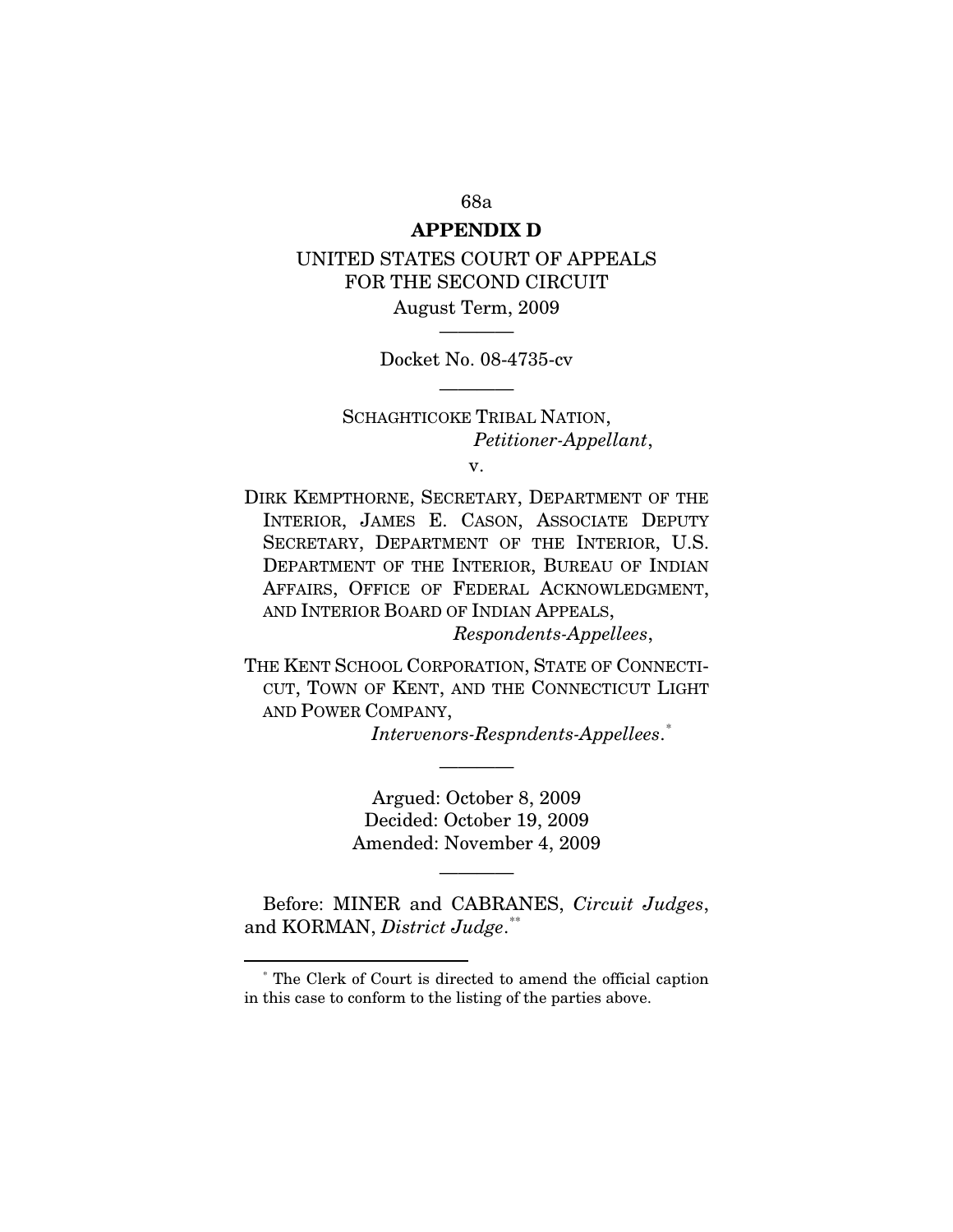Appeal from a judgment of the United States District Court for the District of Connecticut (Peter C. Dorsey, *Judge*). Petitioner-appellant Schaghticoke Tribal Nation brought a petition under the Administrative Procedure Act, 5 U.S.C. § 702, challenging the Department of the Interior's determination not to "acknowledge[e]" the "tribal existence" of the Schaghticoke Tribal Nation pursuant to 25 C.F.R. § 83.2. We affirm the District Court's grant of summary judgment to respondents-appellees and intervenorappellees on the grounds that (1) the evidence presented by the Schaghticoke was insufficient to raise a claim of "improper political influence" under the standard set forth *in Town of Orangetown v. Ruckelshaus*, 740 F.2d 185, 188 (2d Cir. 1984), and (2) the Department of the Interior's determination did not violate the Vacancies Reform Act, 5 U.S.C. §§ 3345-49d.

Affirmed.

l

- RICHARD EMANUEL, Branford, CT (David K. Jaffe, Brown Paindiris & Scott, P.C., Hartford, CT, *on the brief*),*for petitioner-appellant.*
- JOHN B. HUGHES, Assistant United States Attorney, District of Connecticut (Nora R. Dannehy, Acting United States Attorney, District of Connecticut, and William J. Nardini, Assistant United States Attorney, *on the brief*), *for defendants-appellees.*
- MARK F. KOHLER, Assistant Attorney General (Richard Blumenthal, Attorney General, and

<sup>\*\*</sup> The Honorable Edward R. Korman, of the United States District Court for the Eastern District of New York, sitting by designation.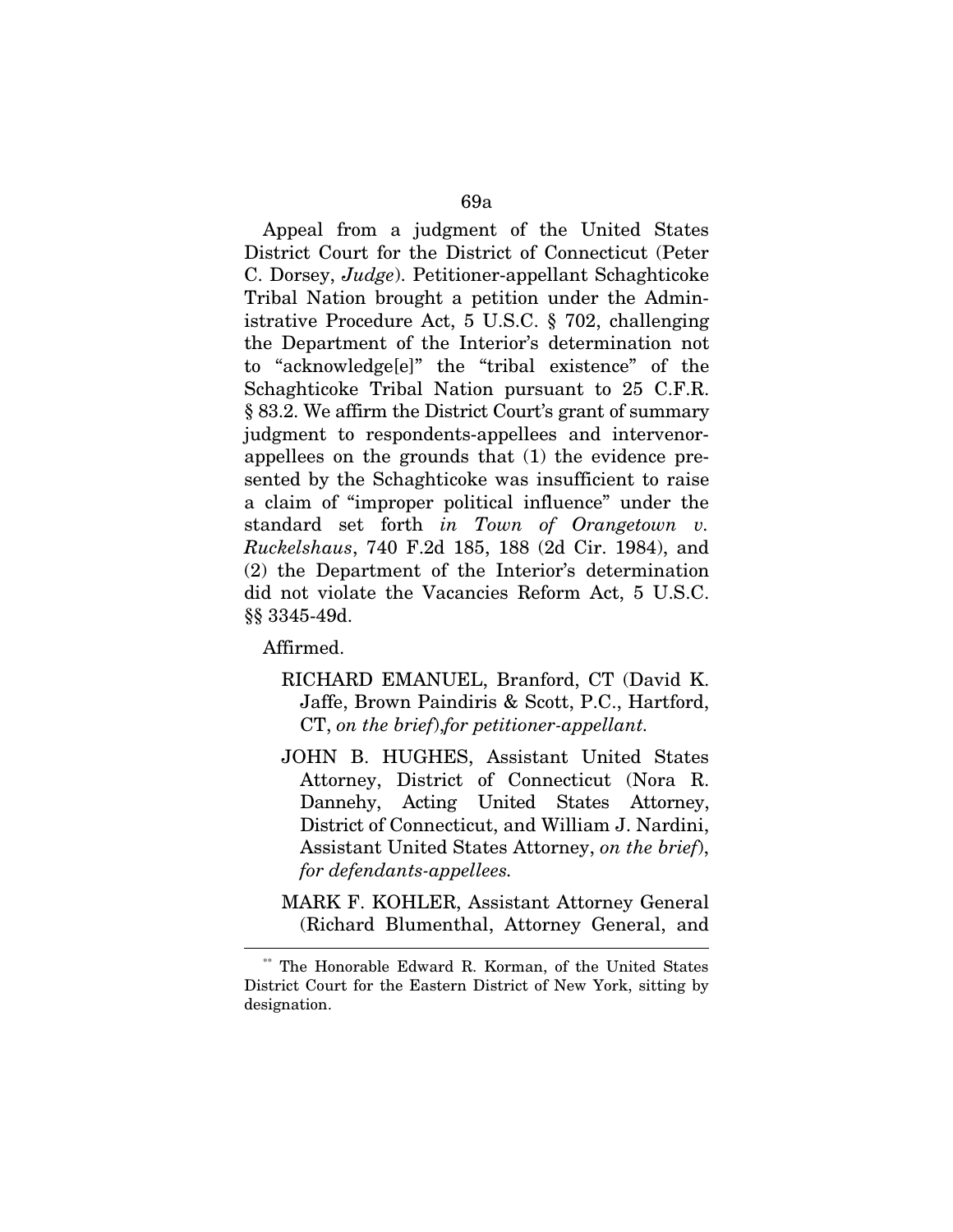Susan Quinn Cobb and Robert J. Deichert, Assistant Attorneys General, *on the brief*), Office of the Attorney General, Hartford, CT, *for intervenors-reespondents-appellees.*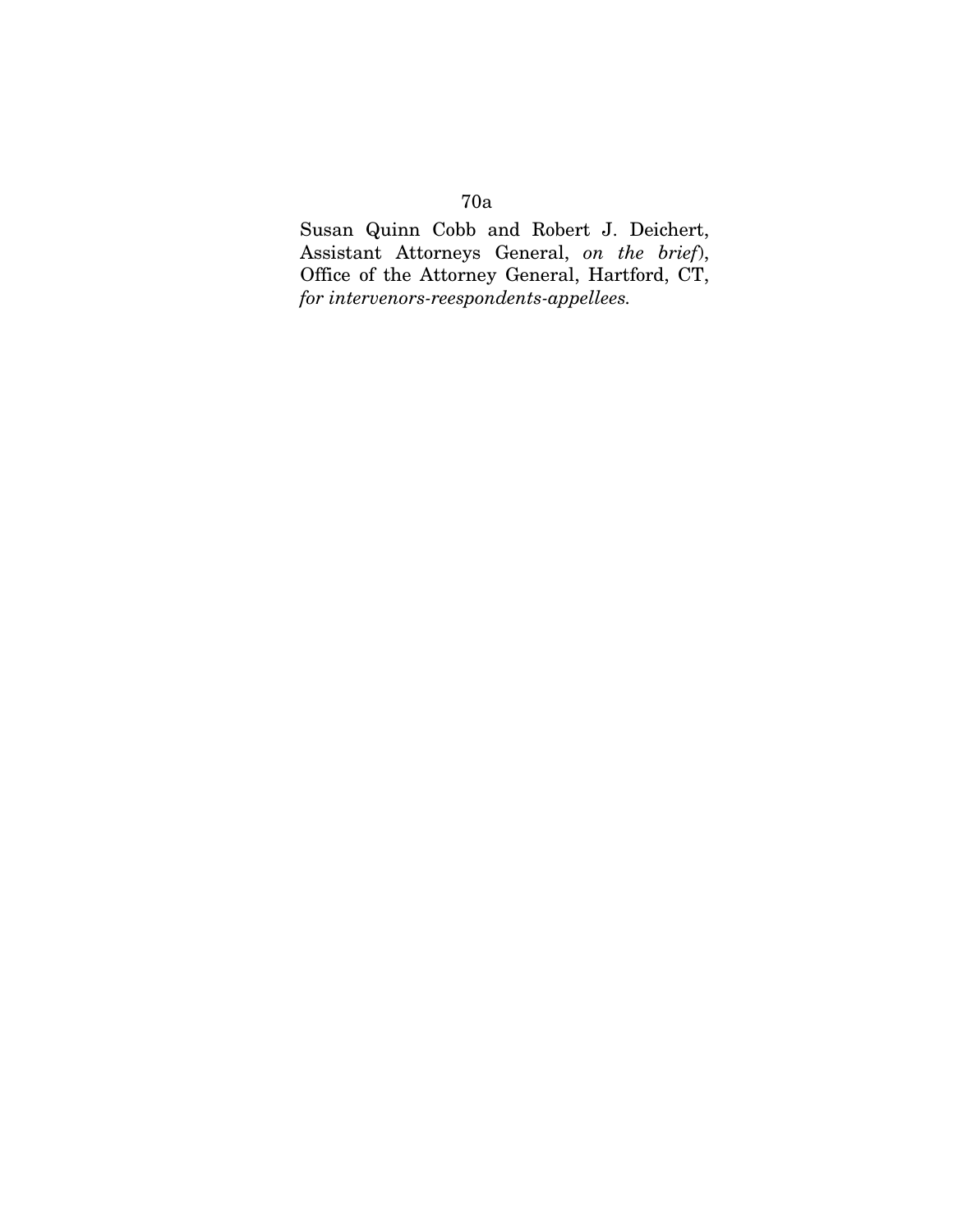PER CURIAM:

Petitioner-appellant Schaghticoke Tribal Nation (the "Schaghticoke") appeals from an August 27, 2008 judgment of the United States District Court for the District of Connecticut (Peter C. Dorsey, *Judge*) entered after the District Court granted summary judgment to respondents and intervenor-respondents. *Sehaghticoke Tribal Nation v. Kevthorne*, 587 F. Supp. 2d 389 (D. Conn. 2008).

In 2005, James E. Cason, Associate Deputy Secretary of the Department of the Interior, issued a Reconsidered Final Determination that declined to "acknowledg[e]" the "tribal existence" of the Schaghticoke. *See* 25 C.F.R. § 83.2. The Schaghticoke brought this petition to challenge the Reconsidered Final Determination under the Administrative Procedure Act, 5 U.S.C. § 702. The parties cross-moved for summary judgment, and the District Court concluded that the Reconsidered Final Determination was not arbitrary or capricious under 5 U.S.C. 5 § 706. *Schaghticoke*, 587 F. Supp. 2d at 412-18. The District Court also rejected the Schaghticoke's contentions that the Reconsidered Final Determination was "the product of undue influence exerted by state and congressional political forces" and had been issued in violation of the Vacancies Reform Act, 5 U.S.C. §§ 3345-49d. *Schaghticoke*, 587 F. Supp. 2d at 402, 409-12, 418-21. The District Court therefore granted summary judgment to respondents and intervenorrespondents.

On appeal, the Schaghticoke have abandoned their claim that the Reconsidered Final Determination was arbitrary or capricious. Instead, the Schaghticoke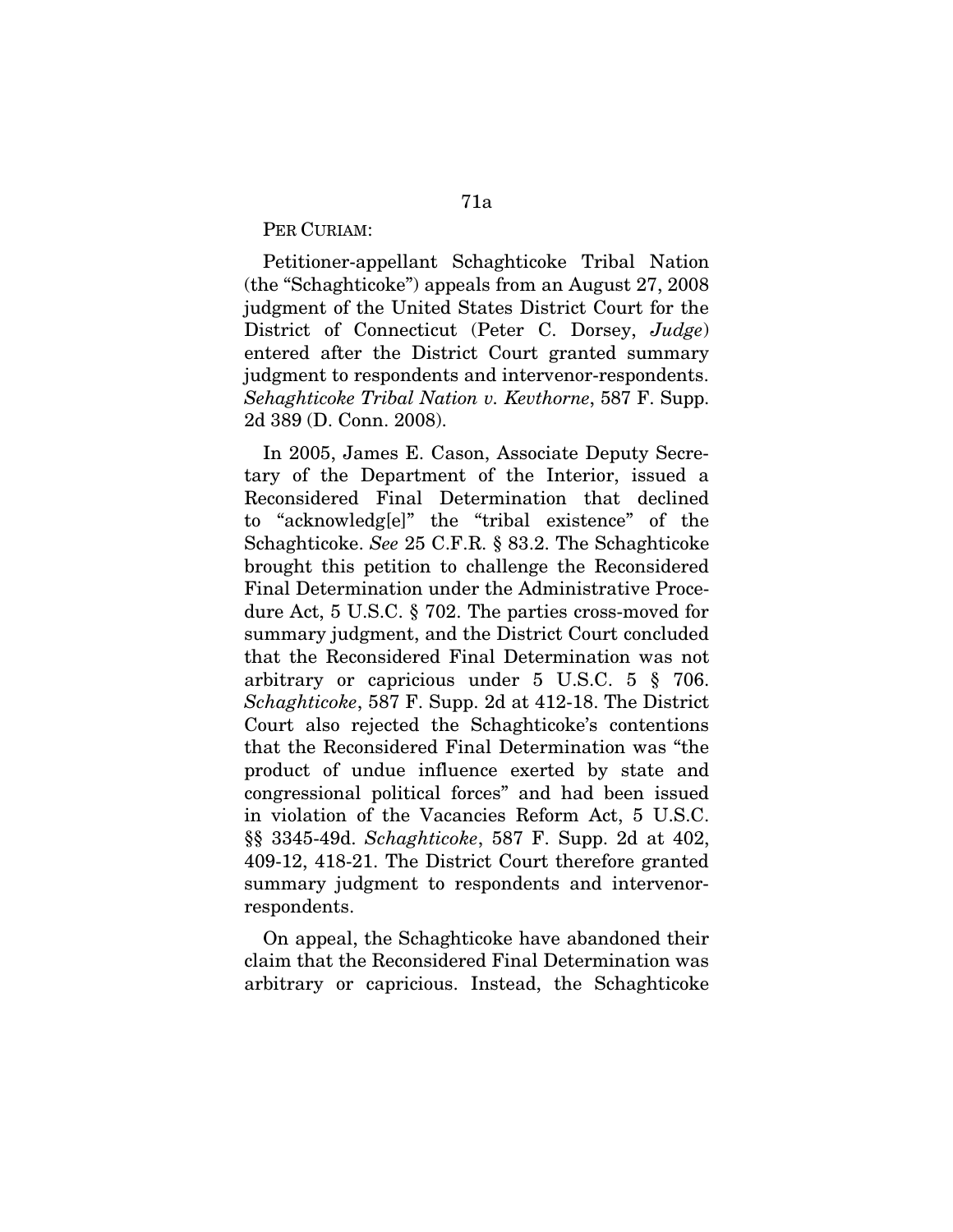argue only that the Reconsidered Final Determination was the product of improper political influence and was issued in violation of the Vacancies Reform Act. Reviewing the District Court's grant of summary judgment *de novo, see, e.g*., *Sassaman v. Gamache*, 566 F.3d 307, 312 (2d Cir. 2009), we affirm.

### I. Improper Political Influence

Although Connecticut political figures showed keen interest in whether the Department of the Interior acknowledged the Schaghticoke, the evidence submitted by the Schaghticoke cannot support a claim of improper political influence. "To support a claim of improper political influence on a federal administrative agency, there must be some showing that the political pressure was intended to and did cause the agency's action to be influenced by factors not relevant under the controlling statute." *Town of Orangetown v. Ruckelshaus*, 740 F.2d 185, 188 (2d Cir. 1984); *accord Chemung County v. Dole*, 804 F.2d 216, 222 (2d Cir. 1986).

Here, elected officials in Connecticut—including the state's Governor and Attorney General and members of the state's congressional delegation—met with and sent letters and emails to the Secretary of the Interior and other Interior Department officials expressing an adamant opposition to the Interior Department's potential acknowledgment of the Schaghticoke. *Schaghticoke*, 587 F. Supp. 2d at 402-05. In addition, House and Senate subcommittees held hearings at which members of Congress strongly criticized an interim decision by the Interior Department that favored acknowledgment, and a bill was introduced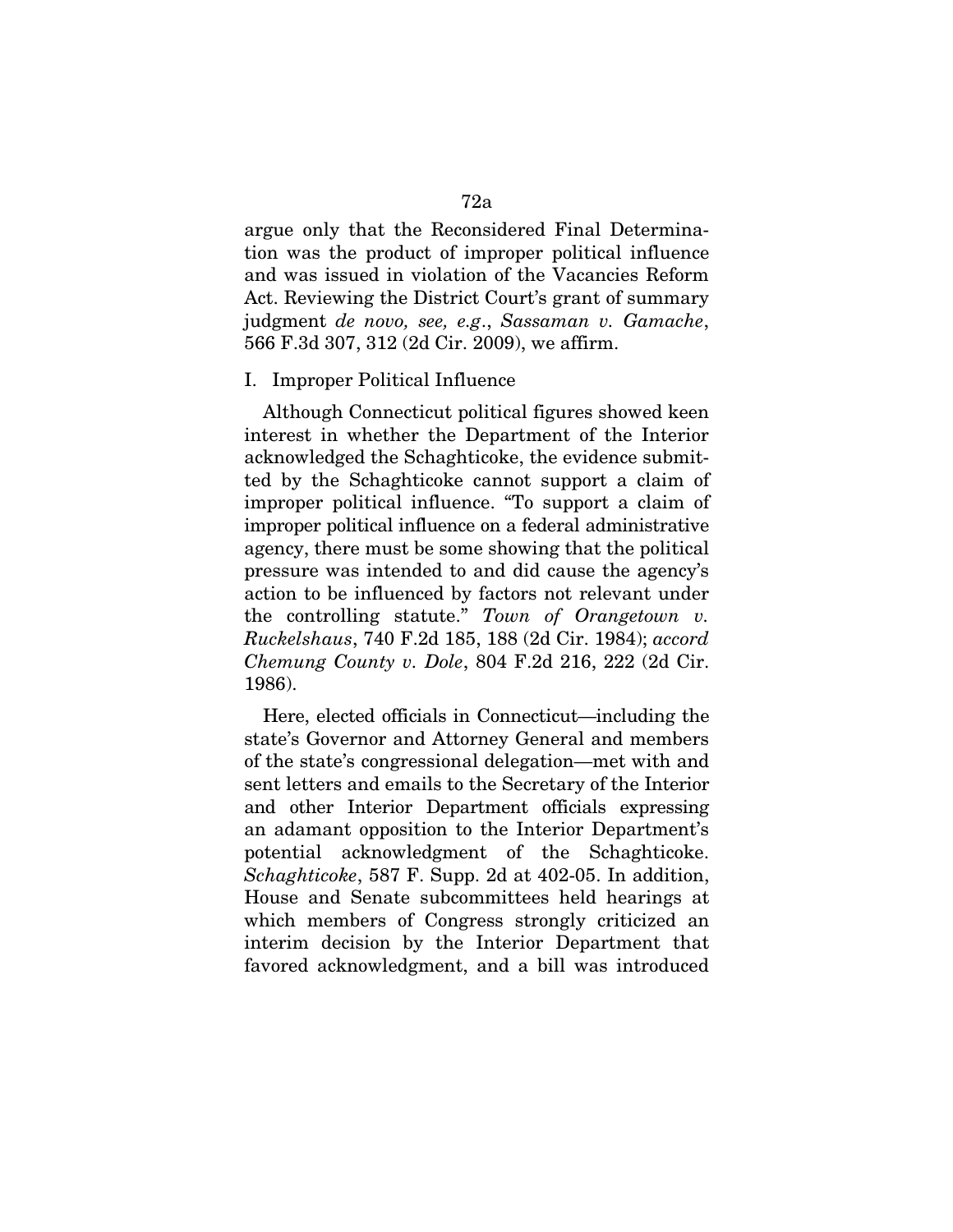in the House titled the "Schaghticoke Acknowledgment Repeal Act." *Id*. at 405-07.

Significantly, however, Interior Department officials uniformly testified in depositions that they were not influenced by the political clamor surrounding the Schaghticoke. *Id.* at 404-05, 411. Any political pressure, moreover, was exerted upon senior Interior Department officials; there is no evidence that any of the pressure was exerted upon Cason, who was the official ultimately responsible for issuing the Reconsidered Final Determination. *See id*. at 407, 411. As a result, even if the Connecticut elected officials "intended to" influence the Reconsidered Final Determination, there is no evidence that they "*did* cause the agency's action to be influenced by factors not relevant under the controlling statute." *Orangetown*, 740 F.2d at 188 (emphasis added). We therefore affirm the District Court's conclusion that the Schaghticoke's evidence did not support a claim of improper political influence.<sup>[1](#page-121-0)</sup>

# II. Vacancies Reform Act

<u>.</u>

We also affirm the District Court's conclusion that the Reconsidered Final Determination did not violate the Vacancies Reform Act, 5 U.S.C. §§ 3345-49d. Interior Department regulations provide that Indian acknowledgment decisions are to be made by "the Assistant Secretary—Indian Affairs, or that officer's authorized representative." *See* 25 C.F.R. § 83.1 (defining the term "Assistant Secretary" to include

<span id="page-121-0"></span> $1$  Our standard for a claim of "improper political influence" is clear, *see Orangetown*, 740 F.2d at 188; *Chemung County*, 804 F.2d at 222, and we reject the Schaghticoke's argument that we should apply a broader "appearance of bias" standard in this action.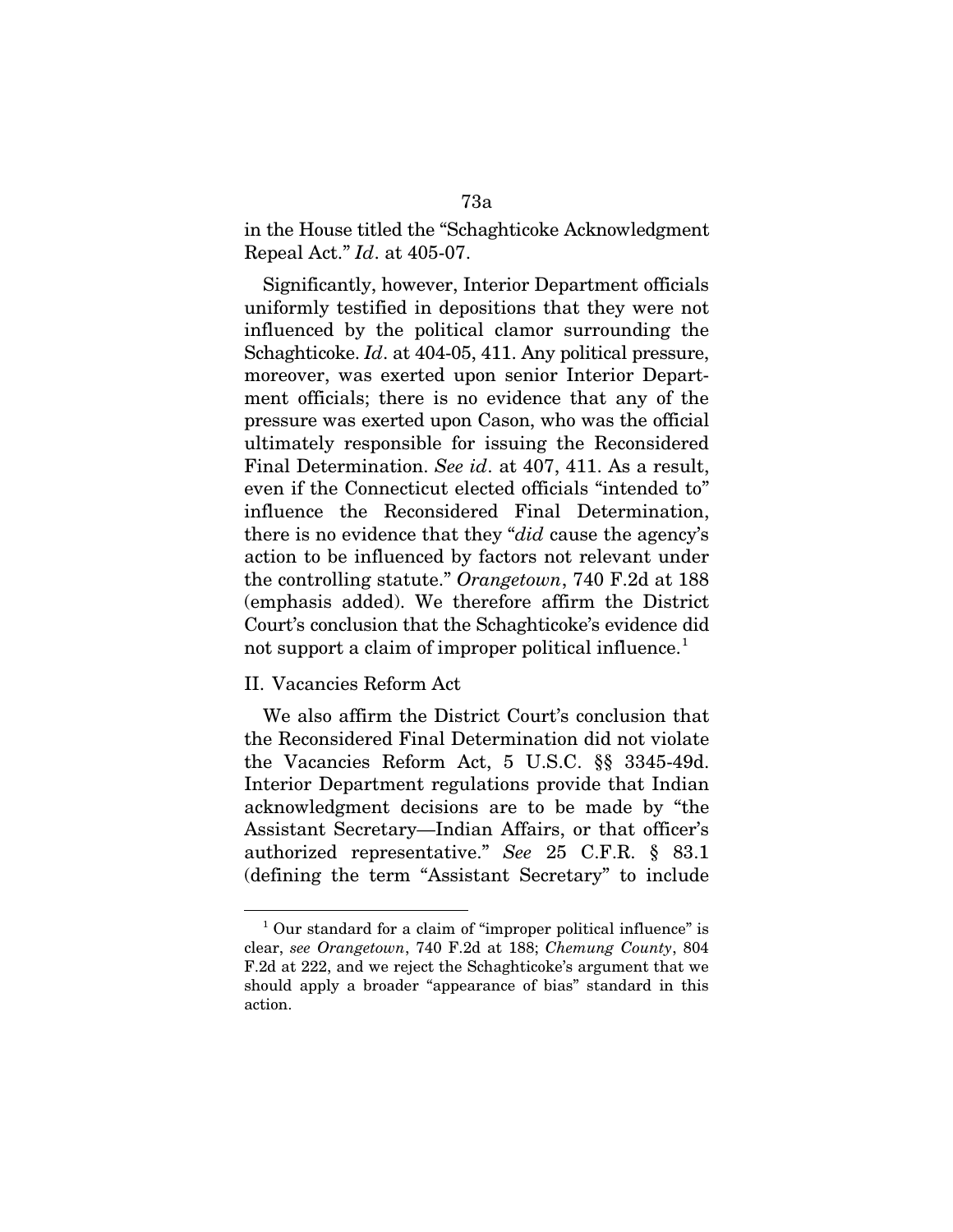"the Assistant Secretary—Indian Affairs, or that officer's authorized representative"); *id*. § 83.10(*l*)(2) (providing that the "Assistant Secretary shall make a final determination regarding the petitioner's status"). In February 2005, the Assistant Secretary— Indian Affairs resigned. Ordinarily, when an "officer" such as the Assistant Secretary resigns, his or her duties are assumed by "the first assistant to the office," which in this case was the Principal Deputy Assistant Secretary—Indian Affairs. *See* 5 U.S.C. § 3345 (a)(1). In February 2005, however, the Principal Deputy position was vacant, and thus the Secretary of the Interior delegated to Cason, the Associate Deputy Secretary, the Indian acknowledgment duties of the Assistant Secretary—Indian Affairs. It was in that capacity that Cason issued the Reconsidered Final Determination declining to acknowledge the Schaghticoke.

The Schaghthcoke claim that the Final Reconsidered Determination was invalid because Cason was barred by statute from performing the duties of the Assistant Secretary—Indian Affairs. When an officer resigns and the "first assistant" position is vacant, the Vacancies Reform Act provides that "only the head of [the] Executive agency may perform any function or duty," *id*. § 3348(b)(2), "required by statute," *id*.  $§ 3348(a)(2)(A)(ii)$ , "or . . . regulation to be performed by the [resigning] officer," *id*.  $\S$  3348(a)(2)(B)(i)(II); *see also id*. § 3348(d)(1) (providing that any action taken in violation of the Vacancies Reform Act "shall have no force or effect"). According to the Schaghticoke, therefore, only the Secretary of the Interior was authorized by the Vacancies Reform Act to make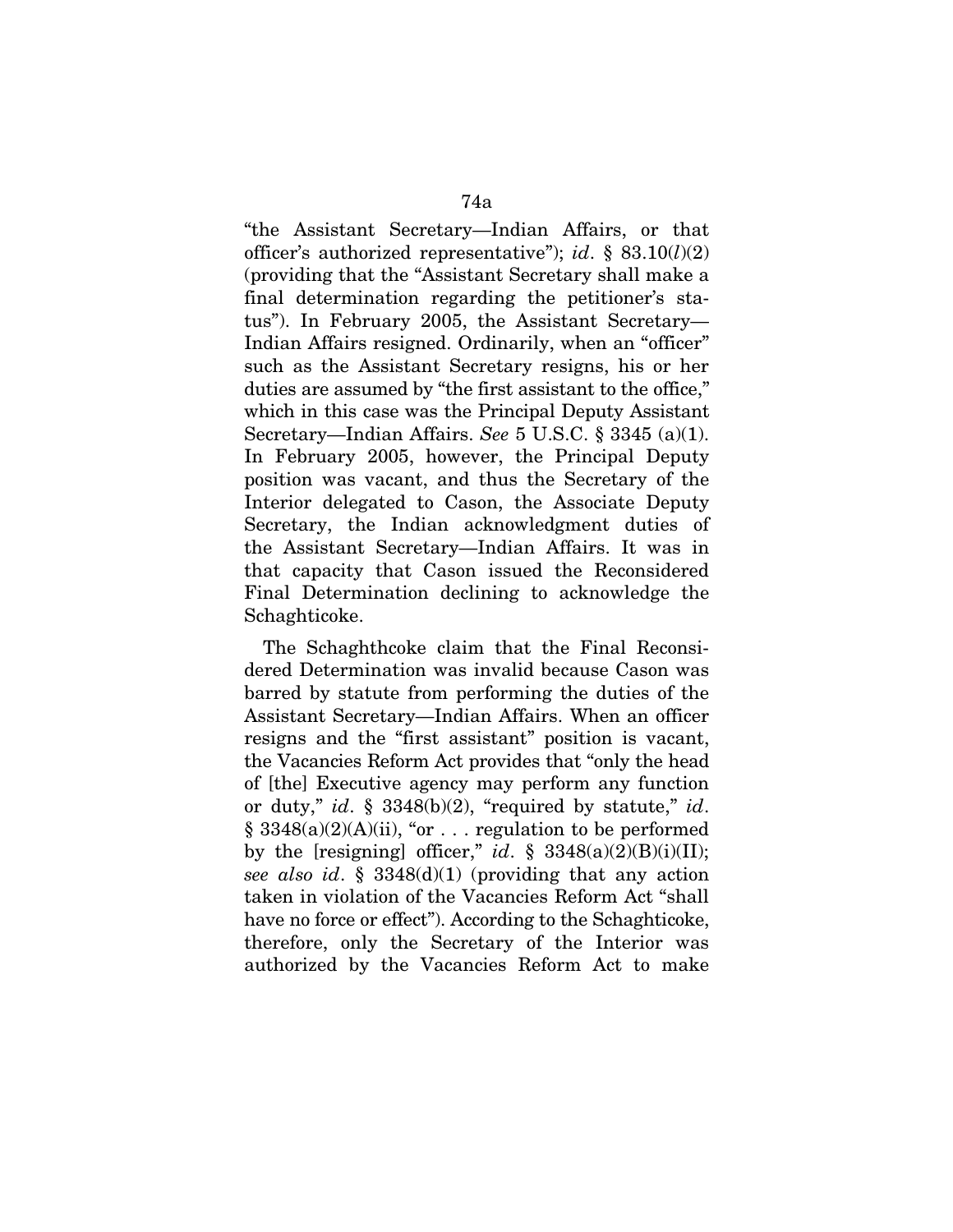Indian acknowledgment determinations until a new Assistant Secretary—Indian Affairs took office.

The Schaghticoke's argument fails because Indian acknowledgment decisions may be made *either* by the "Assistant Secretary—Indian Affairs" *or* by his or her "authorized representative." 25 C.F.R. §§ 83.1, 83.10 (*l*)(2). Just as an Assistant Secretary, in the ordinary course, may name an "authorized representative" to make Indian acknowledgment decisions, the Secretary of the Interior in February 2005, performing the Assistant Secretary's duties, simply named an "authorized representative"—Cason—to decide whether to acknowledge the Schaghticoke.

Put differently, the Vacancies Reform Act mandated that the Secretary of the Interior perform only those functions or duties of the Assistant Secretary that were "required by statute,"  $5 \text{ U.S.C.}$   $\S$   $3348(a)(2)(A)(ii)$ , "or . . . regulation to be performed by the [Assistant Secretary]," *id.* § 3348(a)(2)(B)(i)(II). Indian acknowledgment decisions did not fall within that category because they could be made *either* by the Assistant Secretary *or* by his or her "authorized representative." 25 C.F.R. §§ 83.1, 83.10(*l*)(2). Thus, the Vacancies Reform Act did not prohibit the Secretary of the Interior from designating Cason as the "authorized representative" in charge of Indian acknowledgment.

Accordingly, we affirm the District Court's conclusion that the Reconsidered Final Determination did not violate the Vacancies Reform Act.

## **CONCLUSION**

For the reasons stated above, the August 27, 2008 judgment of the District Court is AFFIRMED.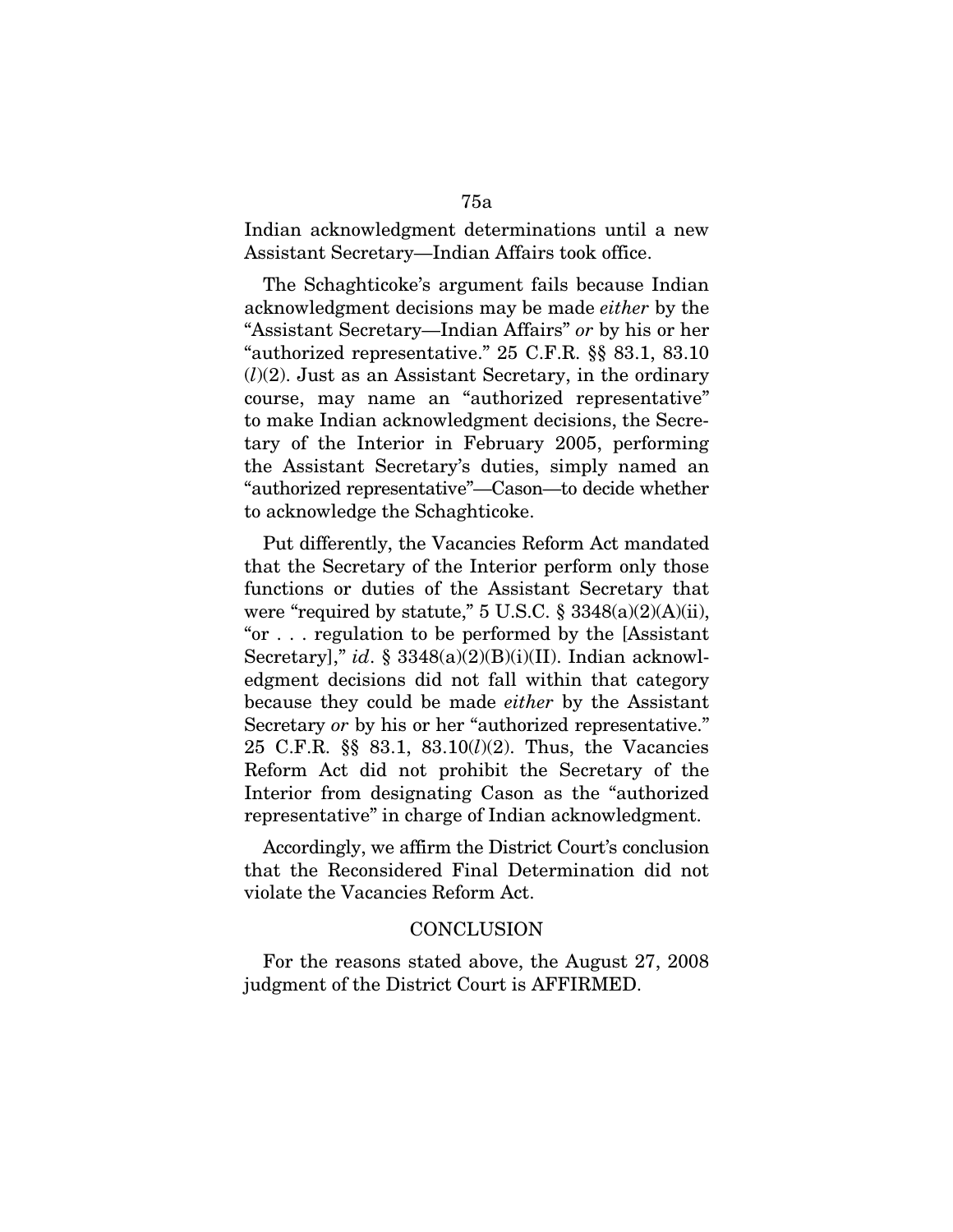# 76a **APPENDIX E**

# IN THE UNITED STATES COURT OF APPEALS

# FOR THE SECOND CIRCUIT

# 08-4735cv ————

————

SCHAGHTICOKE TRIBAL NATION, *Petitioner-Appellant*,

v.

DIRK KEMPTHORNE, Secretary, Department of the Interior, JAMES E. CASON, Associate Deputy Secretary, Department of the Interior, U.S. DEPARTMENT OF THE INTERIOR, BUREAU OF INDIAN AFFAIRS, OFFICE OF FEDERAL ACKNOWLEDGMENT, and INTERIOR BOARD OF INDIAN APPEALS, *Respondents-Appellees*,

THE KENT SCHOOL CORPORATION, STATE OF CONNECTICUT, TOWN OR KENT, and THE CONNECTICUT LIGHT AND POWER COMPANY, *Intervenors-Appellees*.

————

ON APPEAL FROM THE UNITED STATES DISTRICT COURT FOR THE DISTRICT OF CONNECTICUT (NEW HAVEN)

————

SCHAGHTICOKE TRIBAL NATION'S COMBINED PETITION FOR PANEL REHEARING AND PETITION FOR REHEARING *EN BANC*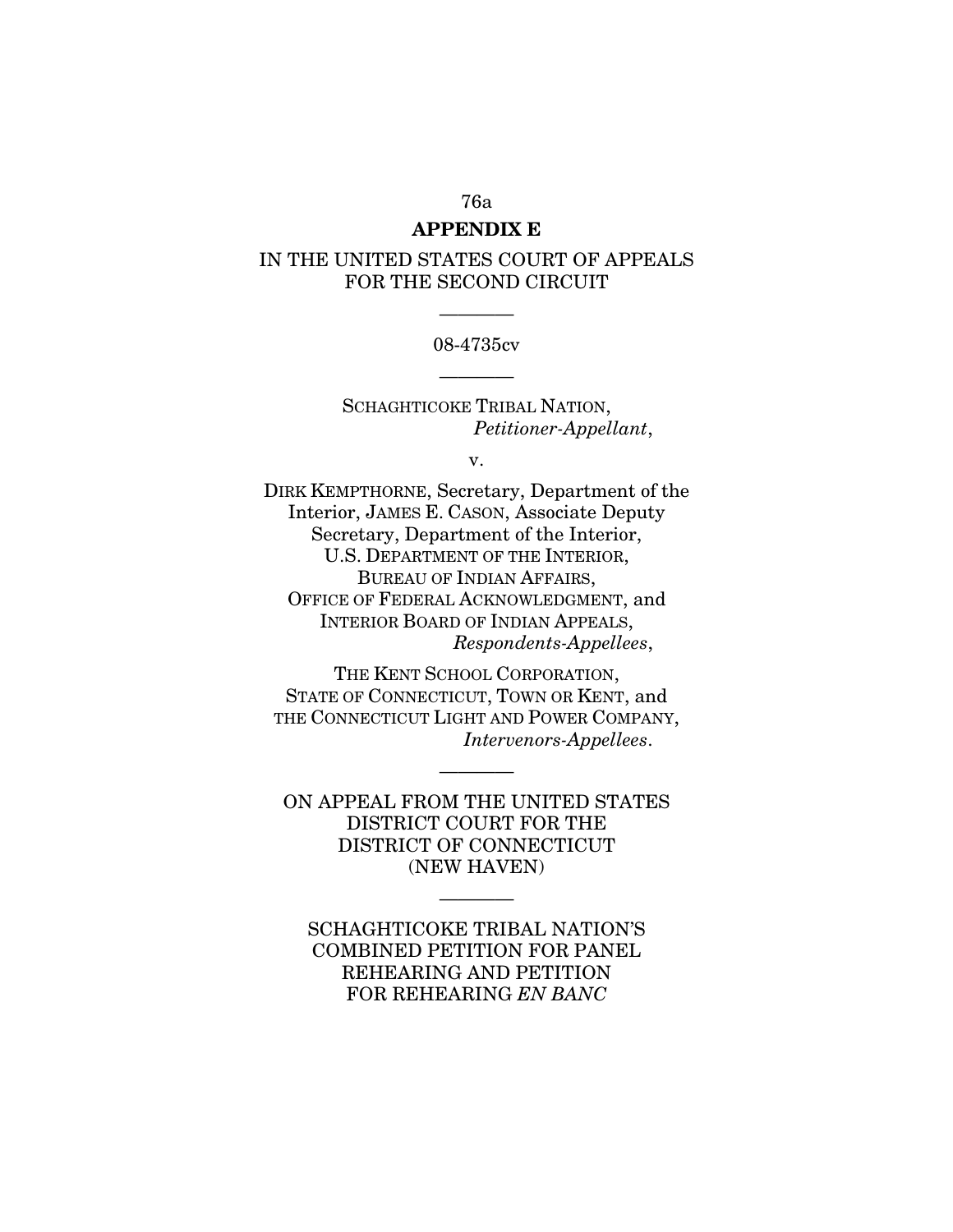DAVID K. JAFFE, ESQ BROWN, PAINDIRIS & SCOTT, P.C. 100 Pearl Street Hartford, CT 06103

(860) 522-3343

RICHARD EMANUEL, ESQ. LAW OFFICES OF RICHARD EMANUEL, ESQ. 601 Plymouth Colony Branford, CT 06405 (203) 483-6201

*Attorneys for Petitioner-Appellant Schaghticoke Tribal Nation*

## 77a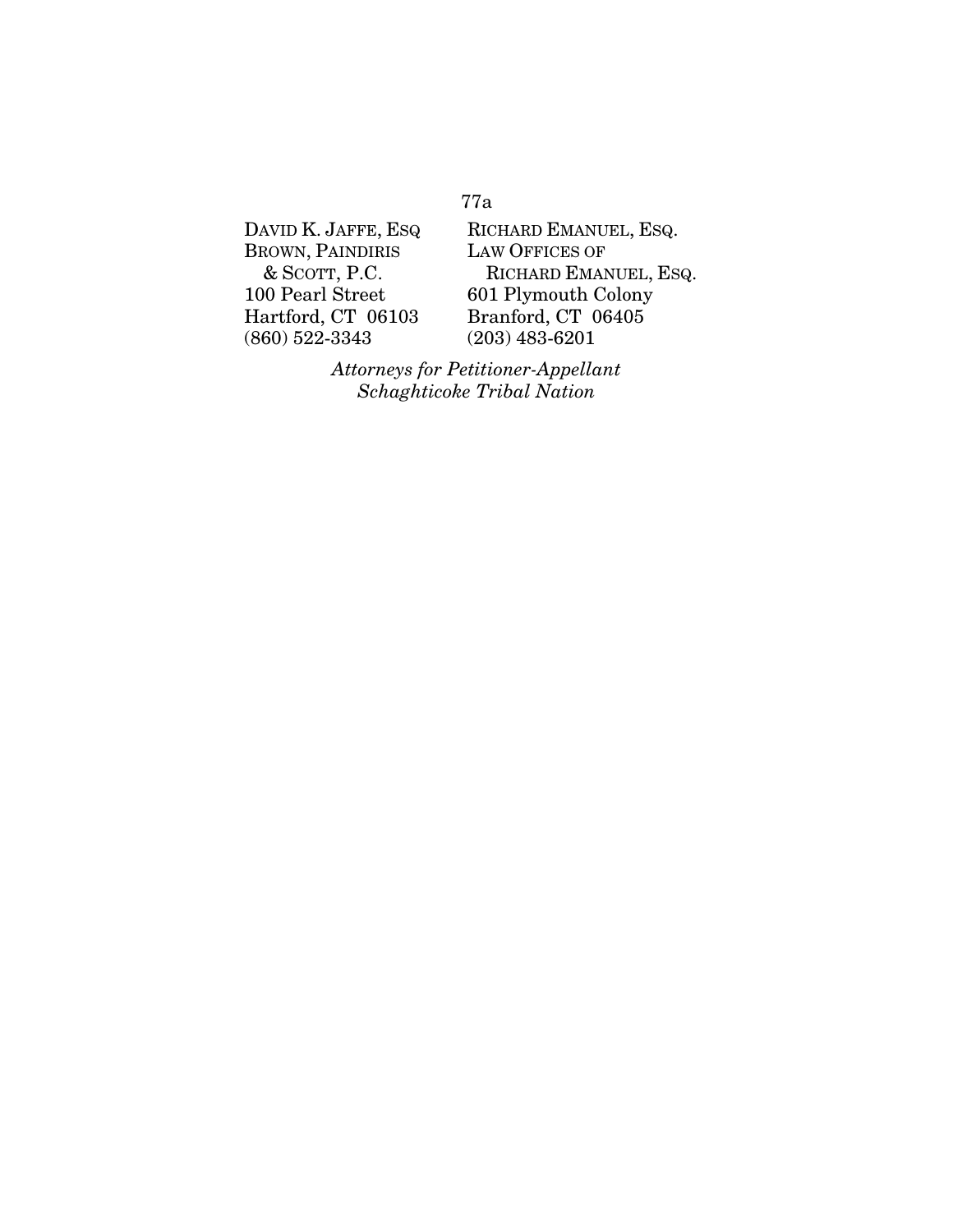# 78a TABLE OF CONTENTS

| PETITION FOR PANEL REHEARING                                               | 1  |  |  |
|----------------------------------------------------------------------------|----|--|--|
| PETITION FOR REHEARING EN BANC                                             | 3  |  |  |
| Introduction and Background<br>Ι.                                          | 3  |  |  |
| The "Political Influence" Claim: An<br>П.                                  | 6  |  |  |
| III. How the Political Influence Claim was                                 | 11 |  |  |
|                                                                            | 11 |  |  |
|                                                                            | 12 |  |  |
| IV. Why Rehearing <i>En Banc</i> is Warranted                              | 13 |  |  |
|                                                                            |    |  |  |
|                                                                            | 17 |  |  |
|                                                                            | 18 |  |  |
|                                                                            | 19 |  |  |
| Attachment: Amended Opinion in Schaghticoke<br>Tribal Nation v. Kempthorne |    |  |  |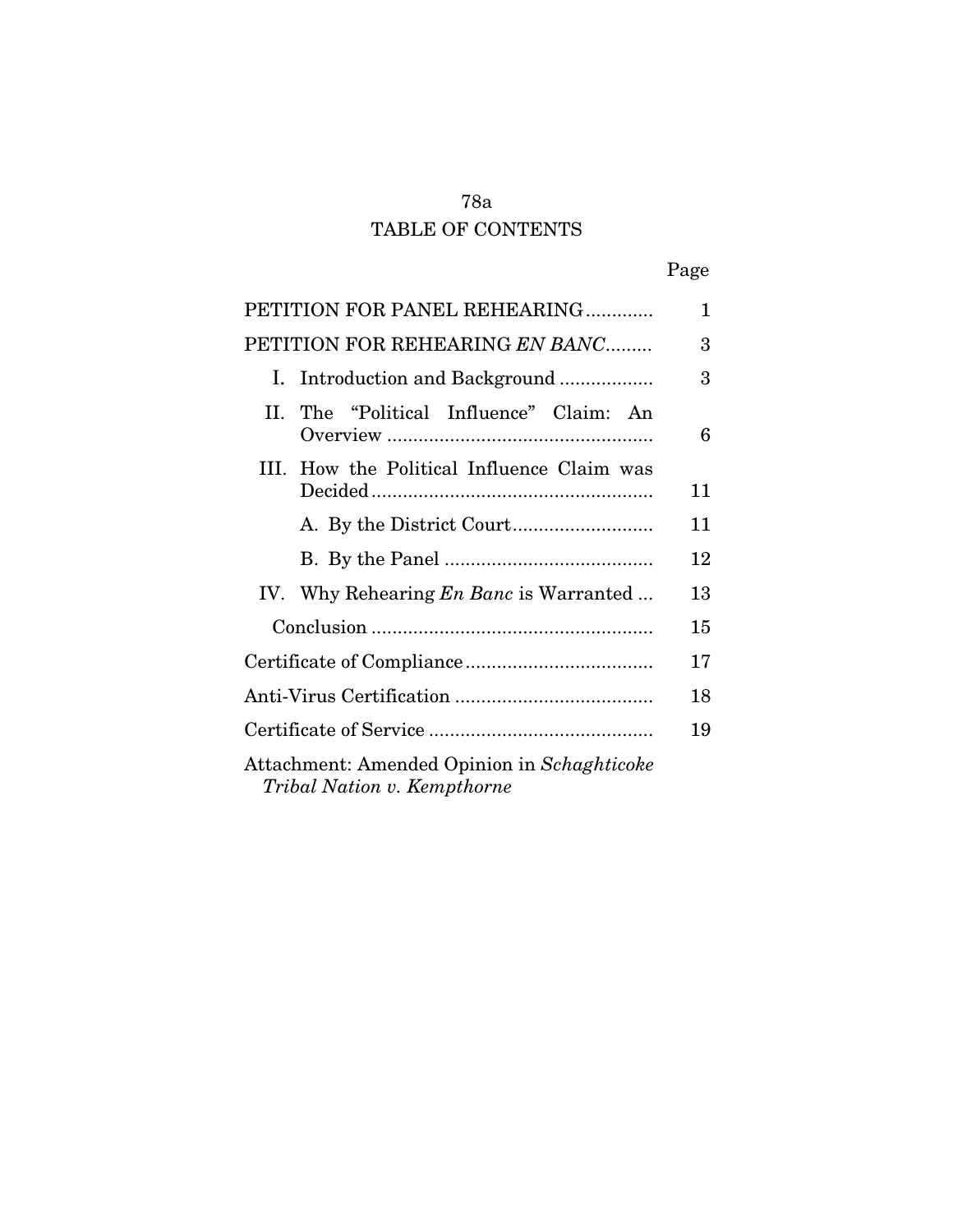# TABLE OF AUTHORITIES

| Page     | CASES:                                                                                                                                 |
|----------|----------------------------------------------------------------------------------------------------------------------------------------|
|          | ATX, Inc. v. United States Department off<br>Transportation, 41 F.3d 1522 (D.C. Cir.                                                   |
| 15<br>14 | Bank-Boston, N.A. v. Sokolowski, 205 F.3d                                                                                              |
| 15       | Caperton v. A. T. Massey Coal Co., Inc.,                                                                                               |
|          | Chemung County v. Dole, 804 F.2d 216                                                                                                   |
|          | D.C. Federation of Civic Associations et al.<br>v. Volpe, 459 F.2d 1231 (D.C. Cir. 1971),<br>cert. denied, 405 U.S. 1030 (1972) 12, 15 |
| 14       | DCP Farms, et al. v. Yeutter, 957 F.2d<br>1183 (5th Cir.), cert. denied, 506 U.S.                                                      |
| 14       | Esso Standard Oil Co. (Puerto Rico) v.<br>Lopez-Freytes, 522 F.3d 136 (1st Cir.                                                        |
| 15       | Fund for Animals, Inc., v. Rice, 85 F.3d                                                                                               |
| 14       | Gulf Oil Corporation v. Federal Power<br>Commission, 563 F.2d 588 (3rd Cir.                                                            |
| 15       | Koniag, Inc., The Village of Uyak v.<br>Andrus, 580 F.2d 601 (D.C. Cir.), cert.<br>denied, 439 U.S. 1052 (1978)                        |
| 14       | Monieson v. Commodity Futures Trading<br>Commission, 996 F.2d 852 (7th Cir.                                                            |
|          |                                                                                                                                        |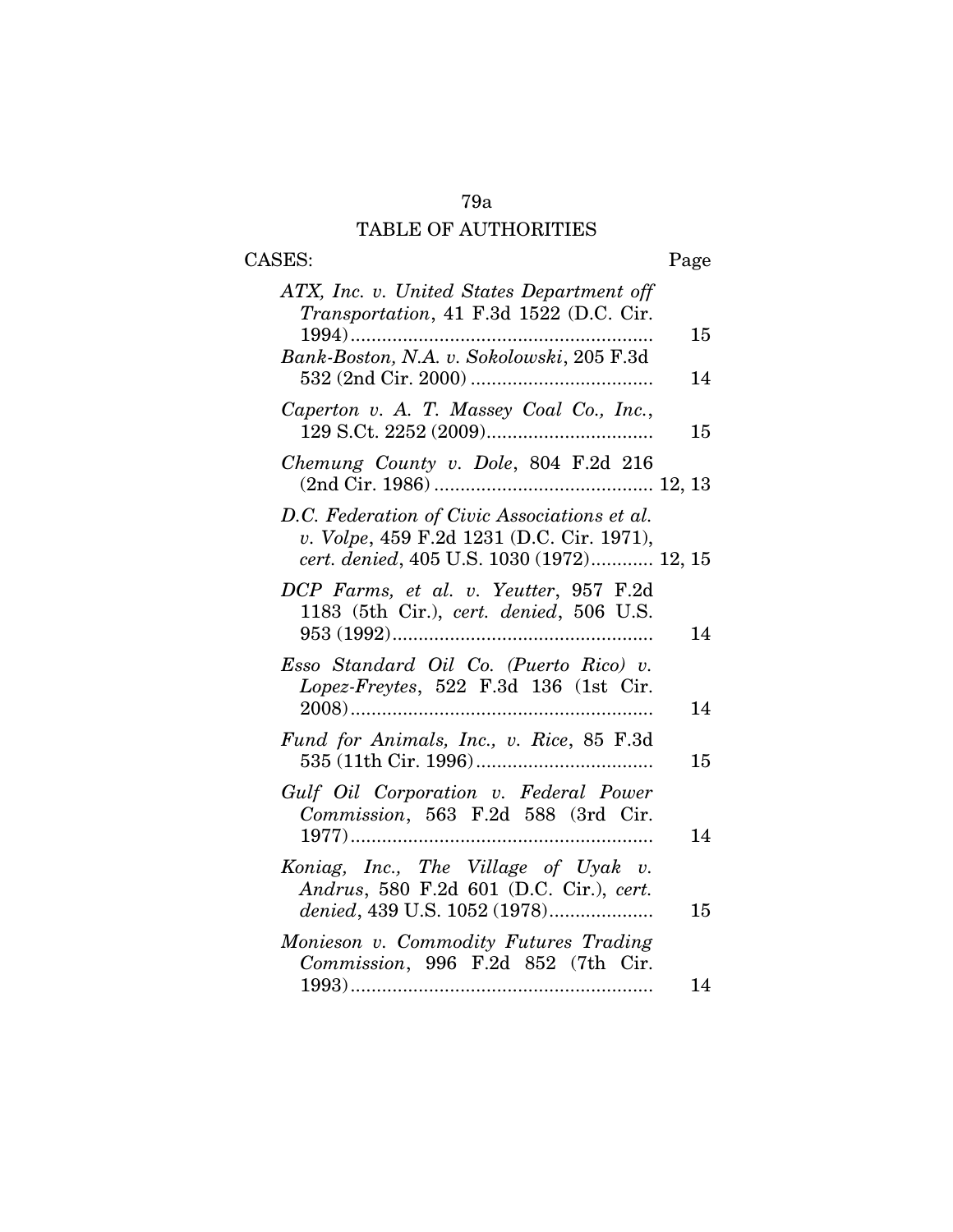# TABLE OF AUTHORITIES—Continued

# Page

| Natural Resources Defense Council v.<br>City of New York, 534 F. Supp. 279<br>(S.D.N.Y.), aff'd, 672 F.2d 292 (2nd Cir.),                                             |    |
|-----------------------------------------------------------------------------------------------------------------------------------------------------------------------|----|
| cert. dismissed, 456 U.S. 920 (1982)                                                                                                                                  | 13 |
| <i>Offutt v. United States, 348 U.S. 11 (1954).</i>                                                                                                                   | 15 |
| Peter Kiewit Sons' Co. v. United States<br>Army Corps of Engineers, et al., 714 F.2d                                                                                  | 15 |
| Pillsbury Co. v. Federal Trade Commis-<br>sion, 354 F.2d 952 (5th Cir. 1966)                                                                                          | 14 |
| Portland Audubon Society v. The Endan-<br>gered Species Committee, 984 F.2d 1534                                                                                      | 14 |
| Power Authority of New York v. FERC, 743                                                                                                                              | 8  |
| Professional Air Traffic Controllers Organ-<br>ization v. Federal Labor Relations Au-<br><i>thority</i> , 672 F.2d 109 (D.C. Cir. 1982)                               | 15 |
| Radio Association on Defending Airwave<br>Rights, Inc. v. United States Department<br>off Transportation, 47 F.3d 794 (6th<br>Cir), cert. denied, 516 U.S. 811 (1995) | 13 |
| Schaghticoke Tribal Nation v. Harrison,<br>264 Conn. 829 826 A.2d 1102 (2003)                                                                                         | 3  |
| Schaghticoke Tribal Nation v. Kemp-<br>thorne, 587 F. Supp. 2d 389 (D. Conn.                                                                                          |    |
| Schaghticoke Tribal Nation v. Kemp-<br>$thorne,$ $F.3d$ $(2nd Cir. 2009)$ 0. 1, 3, 12-13                                                                              |    |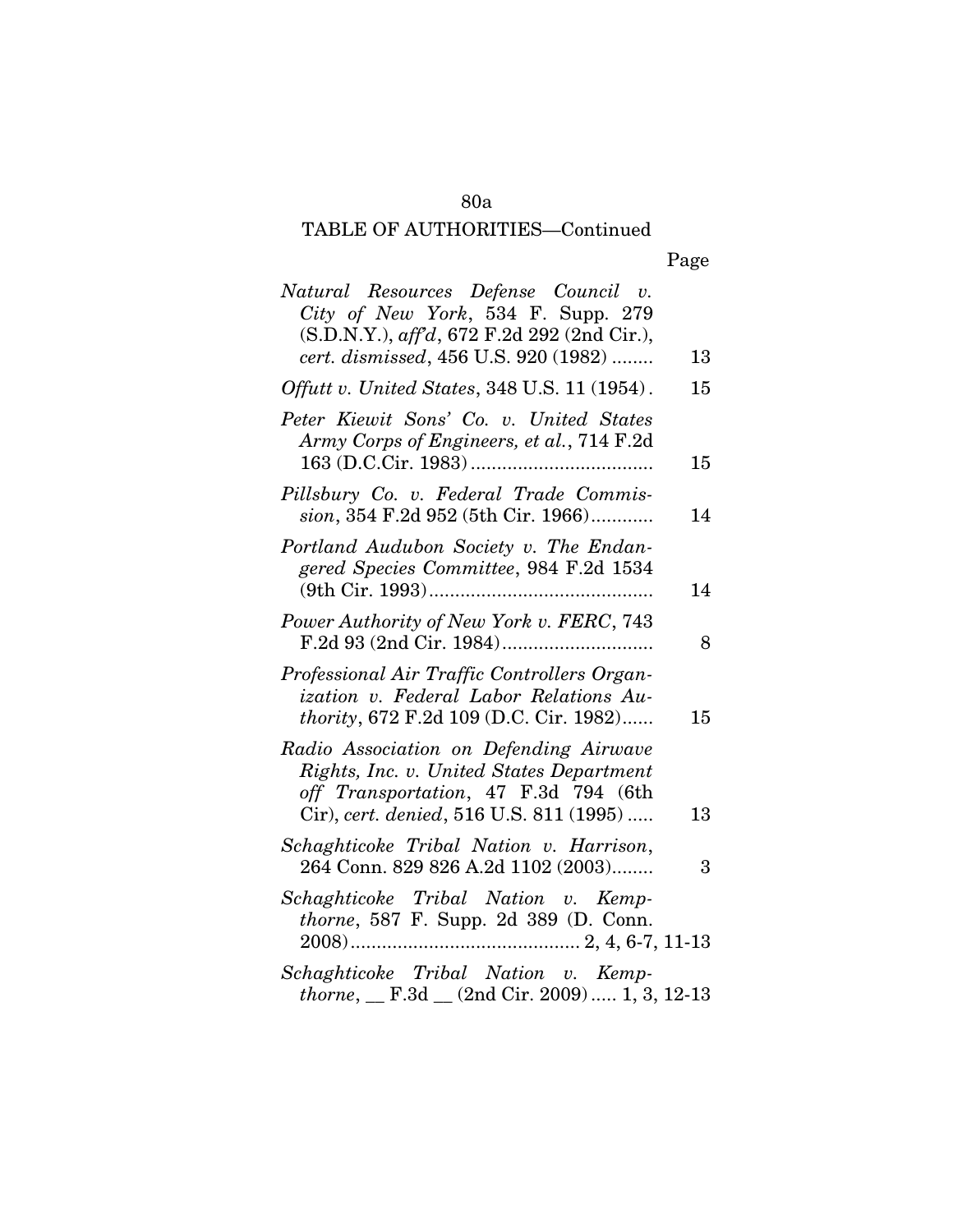|  | ıя<br>ш |  |  |
|--|---------|--|--|
|  |         |  |  |

# TABLE OF AUTHORITIES—Continued *Sierra Club v. Costle*, 657 F.2d 298 (D.C. Cir. 1981)................................................... 13 *State ex rel. State Water Resources Control Board v. Federal Energy Regulatory Commission*, 966 F.2d 1541 (9th Cir. 1992).......................................................... 14 *Town of Orangetown v. Ruckelshaus*, 740 F.2d 185 (2nd Cir. 1984)........................ 3, 11-14 *United States v. Edwardo-Franco*, 885 F.2d 1002 (2nd Cir. 1989)......................... 15 *Withrow v. Larkin*, 421 U.S. 35 (1975)........ 15 STATUTES AND COURT RULES: 25 C.F.R. Part 83.......................................... 4 Conn. Gen. Stat. § 47-59a ........................... 3 Federal Rules of Appellate Procedure, Rule 35 ...................................................... 3 Federal Rules of Appellate Procedure, Rule 40 ...................................................... 1 25 U.S.C. § 177 ............................................. 4 25 U.S.C. § 2701 ........................................... 5

## MISCELLANEOUS:

| <i>House Ethics Manual</i> , Committee on Stan- |   |
|-------------------------------------------------|---|
| dards of Official Conduct, U.S. House           |   |
| of Representatives, 110th Congress, 2d          |   |
|                                                 |   |
| Steven L. Pevar, The Rights of Indians          |   |
| and Tribes (N.Y.U. Press 2004)                  | Q |
| Schaghticoke Acknowledgment Repeal Act          |   |
| of 2005 (H.R. 1104) 109th Congress              |   |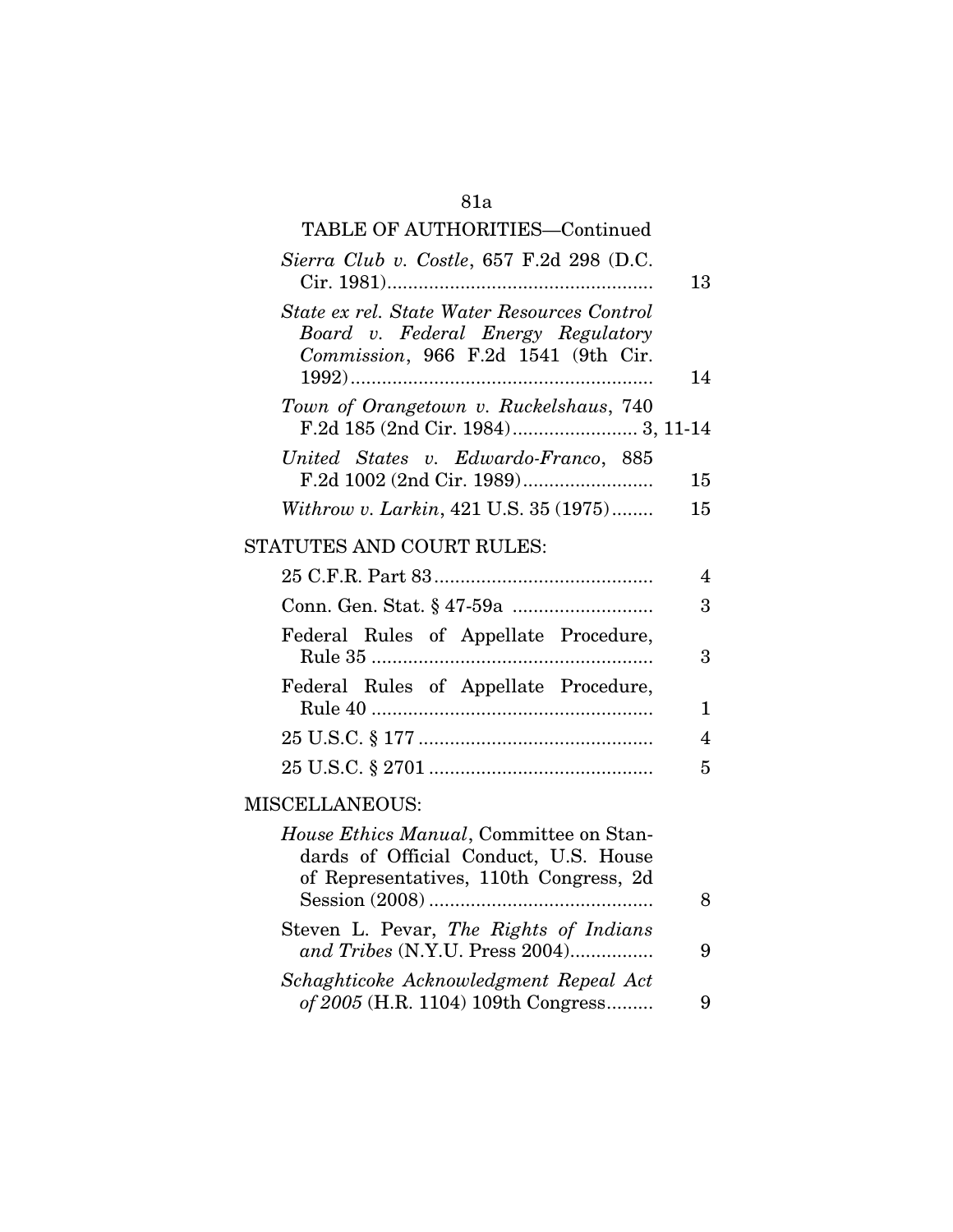### PETITION FOR PANEL REHEARING

Pursuant to Rule 40, Fed. R. App. P., the Petitioner-Appellant, Schaghticoke Tribal Nation, petitions for rehearing of the appeal in *Schaghticoke Tribal Nation v. Kempthorne*, *\_\_* F.3d \_\_ ("*Schaghticoke II*"). A copy of the panel's Nov. 4, 2009, amended opinion is attached to this combined petition.

"[T]he petitioner believes the court has overlooked or misapprehended" a "point of  $\ldots$  fact"; Rule 40(a), Fed. R. App. Pro.; that is highly material to the resolution of Petitioner's "political influence" claim. The factual error appears in the following sentence of the amended opinion:

Any political pressure, moreover, was exerted upon *senior* Interior Department officials; there is no evidence that any of the pressure was exerted upon [James E.] Cason who was the official ultimately responsible for issuing the Reconsidered Final Determination.

(Emphasis added.) *Schaghticoke II*, *supra*, slip op., at 4.

The point that has been "overlooked or misapprehended" is Cason's status within the Department. The opinion states that any political pressure "was exerted upon *senior* Interior Department officials"; (Emphasis added.) *Schaghticoke II*, slip op., at 4; thereby implying that Cason was *not* a senior official. That implication is refuted by the record. The Department's own lawyers described Cason's position of Associate Deputy Secretary as "[t]he *most senior* staff position" in the Department. (Emphasis added.) Br. for Resp.-App., at 71. In addition, former Secretary of the Interior Gale A. Norton, who appointed Cason to the Associate Deputy Secretary position,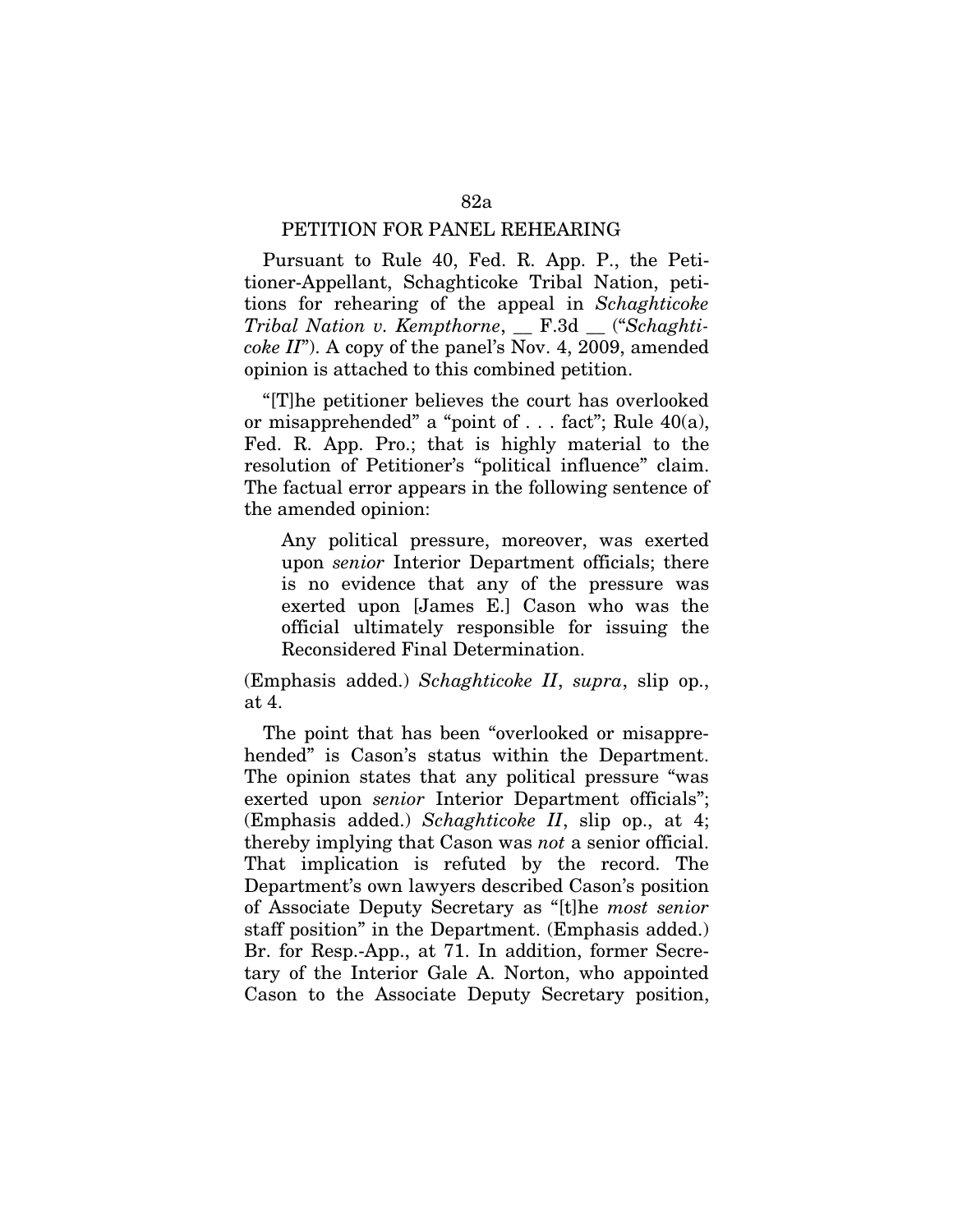described him as being part of her "leadership team.["1](#page-131-0) Deposition of Gale A. Norton, at JA991-992, JA1018-19. *See also*, JA1837-39 (magazine article describing Cason as "essentially the department's *third in command*.") (Emphasis added.).

Since the panel's conclusion rested upon a misunderstanding of Cason's status in the Department's hierarchy, the Schaghticoke Tribal Nation requests rehearing of the appeal. The Tribe also requests that the opinion be amended.<sup>[2](#page-131-1)</sup>

Respectfully Submitted,

# SCHAGHTICOKE TRIBAL NATION Petitioner-Appellant

BY: /s/ Richard Emanuel

<u>.</u>

<span id="page-131-0"></span> $<sup>1</sup>$  As part of the leadership team, Cason knew that Norton-</sup> who had participated in policy decisions relating to the *positive*  Final Determination (FD) for the Schaghticoke, *see* JA955, 958, 960, and who "knew that that [positive FD] was a decision reached on its merits," JA960—had *subsequently* been threatened by Rep. Frank R. Wolf at a meeting with three other members of the Connecticut Congressional delegation. *See* JA992, JA1017.

<span id="page-131-1"></span><sup>2</sup> The amended opinion properly deleted the phrase "a career employee of the Interior Department," between the words "Cason" and "who" in the quoted sentence. The record confirms that Cason was a political appointee; in fact, he was appointed *by Norton*. *See*, *e.g*., JA1 326 (Department press release announcing Norton's appointment of Cason); *Schaghticoke Tribal Nation v. Kempthorne*, 587 F. Supp. 2d 389, 419 (D. Conn. 2008) (Dorsey, J.). In the interests of fairness, accuracy and completeness, Petitioner respectfully suggests that the panel amend the amended opinion to reflect that Cason was in fact a political appointee of Norton's.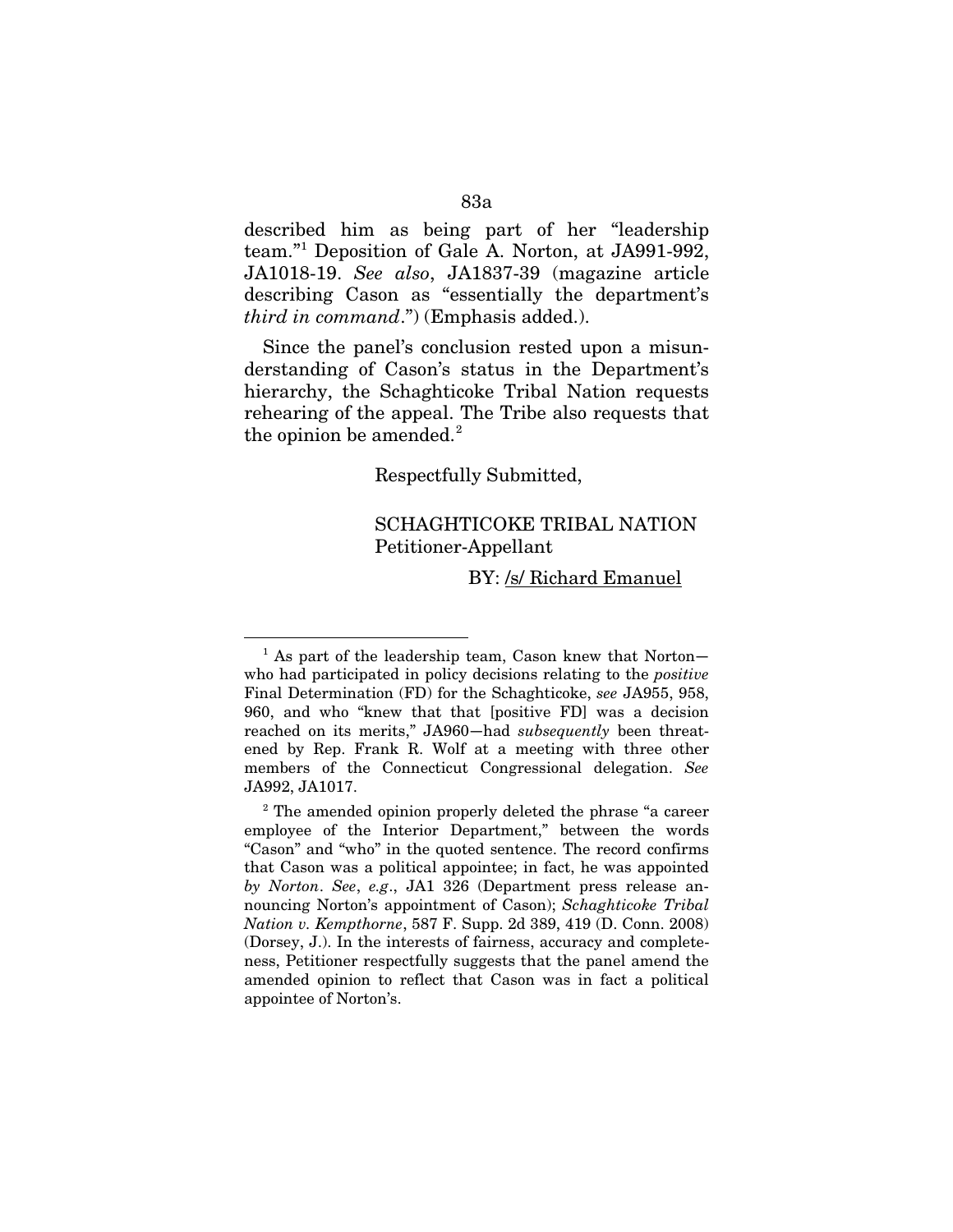DAVID K. JAFFE, ESQ BROWN, PAINDIRIS & SCOTT, P.C. 100 Pearl Street Hartford, CT 06103 (860) 522-3343 RICHARD EMANUEL, ESQ. LAW OFFICES OF RICHARD EMANUEL, ESQ. 601 Plymouth Colony Branford, CT 06405 (203) 483-6201

*Attorneys for Schaghticoke Tribal Nation*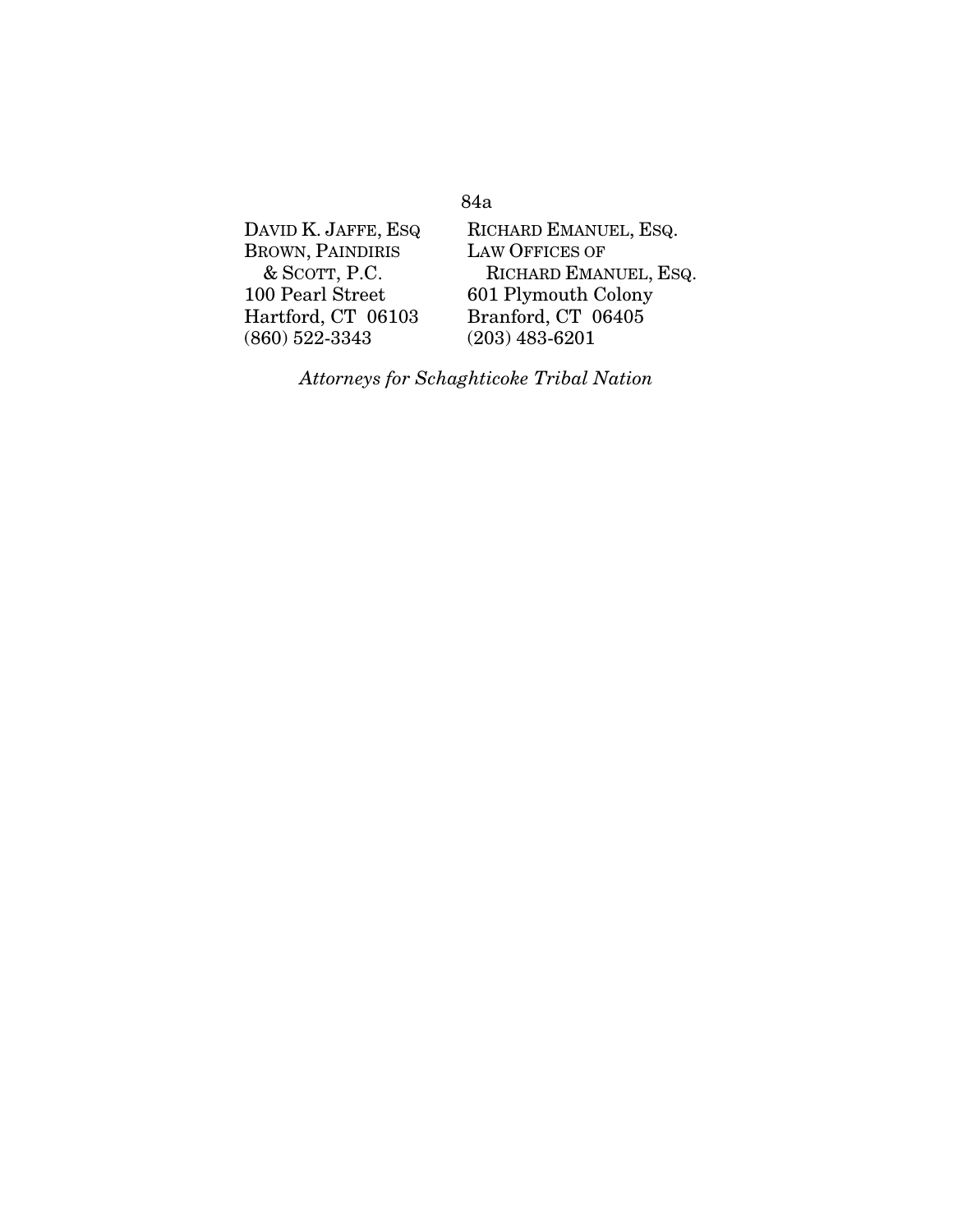### PETITION FOR REHEARING *EN BANC*

The Petitioner-Appellant, Schaghticoke Tribal Nation, respectfully requests rehearing *en banc* of the appeal in *Schaghticoke Tribal Nation v. Kempthorne*,

F.3d \_ (Oct. 19, 2009, amended Nov. 4, 2009) (Cabranes and Miner, *Circuit Judges*, and Korman, *District Judge*) (per curiam) ("*Schaghticoke II*"), because the proceeding involves a question "of exceptional importance." Rule  $35(b)(1)(B)$ , Fed. R. App. P. The question is whether the "political influence" standard of *Town of Orangetown v. Ruckelshaus*, 740 F.2d 185, 188 (2nd Cir. 1984)—which, prior to this case, had *only* been applied to *non*-adjudicative agency proceedings—provides adequate due process protection for litigants seeking to raise claims based on the "appearance of bias" or impropriety at federal *adjudicative* agency proceedings.

#### I. Introduction and Background

"The Schaghticoke are a state-recognized tribe of Indians who possess a state-recognized reservation in Kent." *Schaghticoke Tribal Nation v. Harrison*, 264 Conn. 829, 831, 826 A.2d 1102 (2003). The Connecticut Colony first reserved land for the Tribe's use in 1736, *see* JA846, and Connecticut recognizes the Tribe as one of five "indigenous tribes" that are "selfgoverning entities possessing powers and duties over tribal members and reservations." Conn. Gen. Stat.  $§$  47-59a(b).

Despite the long pedigree of *state* recognition, the current appeal is the culmination of the Tribe's 28 year quest for *federal* "acknowledgment." As District Court Judge Peter C. Dorsey noted in the opening line of his Ruling on Cross-Motions for Summary Judgment, the question of whether the Schaghticoke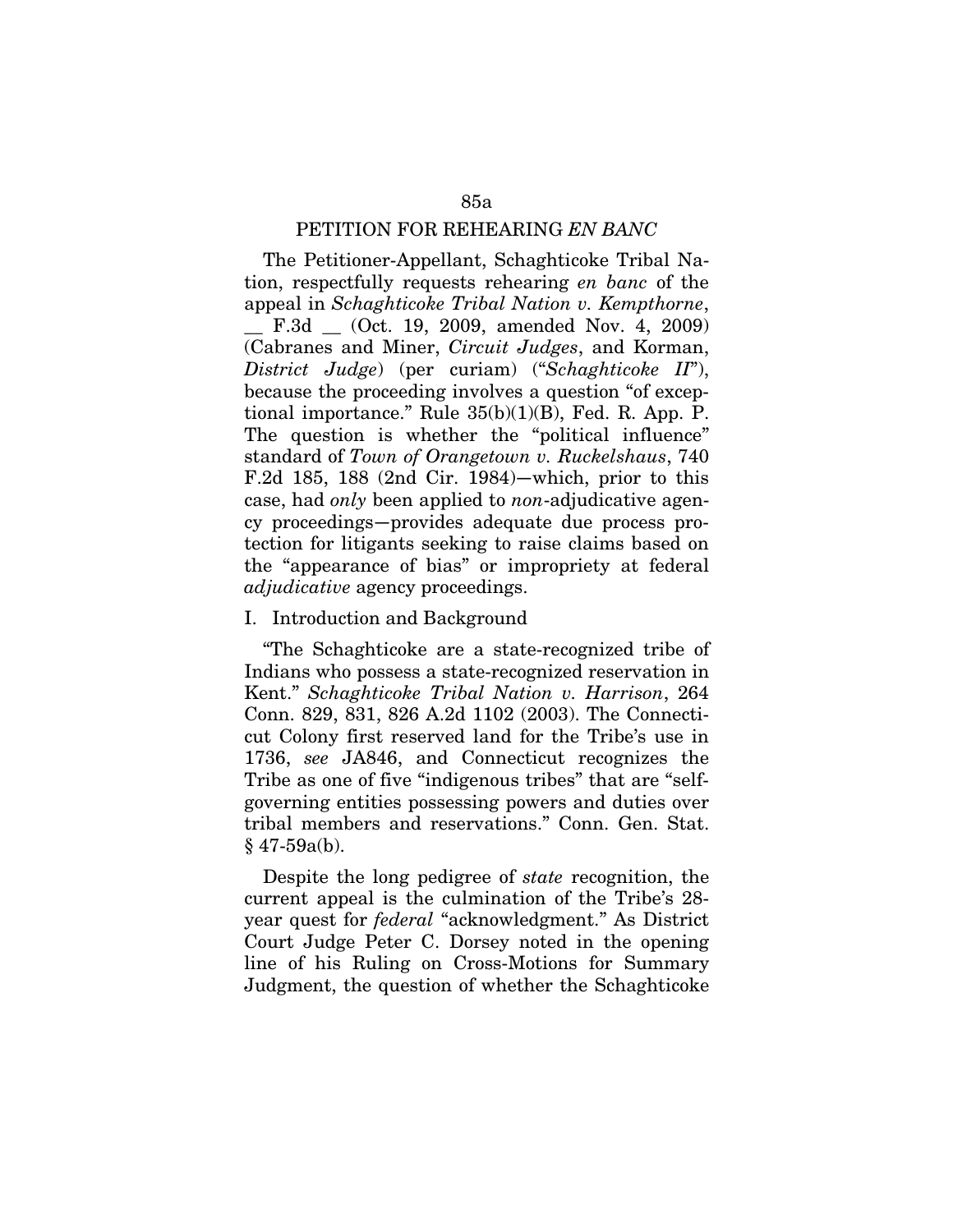Tribal Nation (STN) constitutes an Indian tribe under federal law is a "politically loaded question*." Schaghticoke Tribal Nation v. Kempthorne*, 587 F. Supp.2d 389, 394 (D. Conn. 2008) ("*Schaghticoke I*"), also at SPA-1.

The Tribe initiated the acknowledgment process in 1981 by filing a Letter of Intent under the regulations. *See* 25 C.F.R. Part 83. The imperative for seeking acknowledgment was *land*: the Tribe was a defendant in a 1985 case brought by the federal government seeking to condemn a portion of its reservation for use as part of the Appalachian Trail, and the Tribe was a plaintiff in land claim actions (filed in 1975, 1998, and 2000) seeking restoration of original reservation lands, under the Non-Intercourse Act, 25 U.S.C. §177. "Acknowledgment" was deemed essential in order for the Tribe to prosecute or defend the land claims.

The Tribe filed its first Documented Petition with the Bureau of Indian Affairs (BIA) in 1994, and six years later it was awaiting consideration. The 1985, 1998, and 2000 land claim actions had been assigned to Judge Dorsey, and were later consolidated. JA1508. Because of inordinate delays at the BIA, in 2000 Judge Dorsey assumed control of the acknowledgment process for the STN. He directed the parties and *amici* to develop a "Scheduling Order" that he approved on May 8, 2001. JA2258. The Scheduling Order established a framework for the BIA's determination of STN's petition, and prohibited *ex parte* communications between non-federal parties or *amici* and certain officials in the Department of the Interior.

The significance of the Scheduling Order is that *since May 8, 2001, the federal administrative process*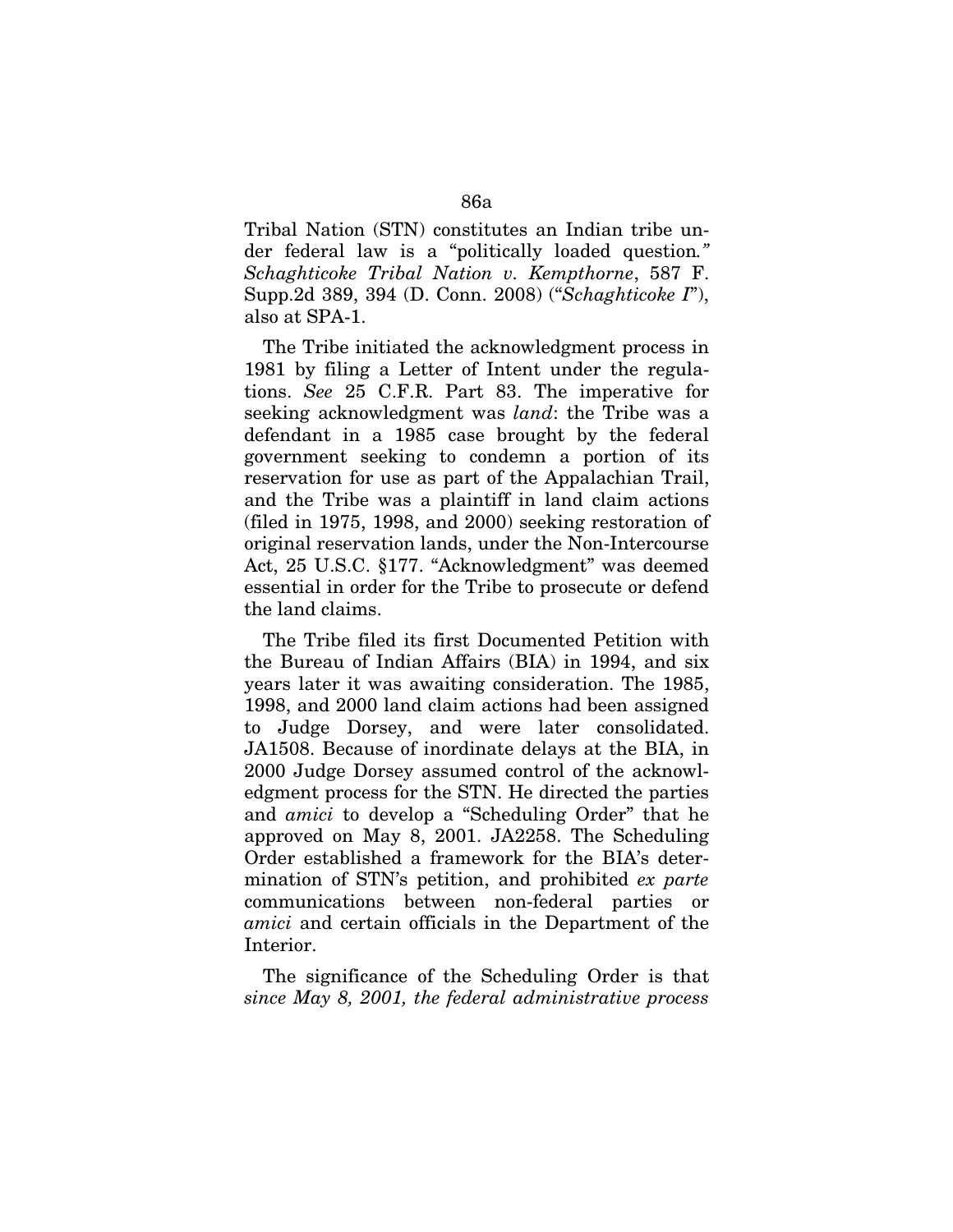*involving STN's petition for acknowledgment has been under the ultimate supervision and control of a federal judge*—*and all parties and amici have been participating in that process.*

There was no political outcry when, on Dec. 5, 2002, the Office of Federal Acknowledgment (OFA) issued a Proposed Finding ("PF") recommending *against* acknowledging the STN. After the submission of comments and additional evidence, the OFA issued a Final Determination ("FD") on Jan. 29, 2004, *acknowledging* STN as an Indian tribe. *See* JA651. Within hours, state and federal politicians launched a political assault against the Tribe's acknowledgment. The Tribe's opponents were driven by fear that federal acknowledgment would enable the tribe to open a casino, under the authority of the Indian Gaming Regulatory Act, 25 U.S.C. § 2701 *et seq*., that had been enacted in 1988.

After several months of intensive political opposition, including the first of three Congressional hearings at which the STN FD was attacked, Connecticut and other parties filed requests for reconsideration of the FD with the Interior Board of Indian Appeals ("IBIA"). In May 2005, the IBIA vacated the FD and remanded it to the Assistant Secretary–Indian Affairs "for further work and reconsideration." JA901. That remand was based largely on the IBIA's limitation of the use of evidence of "state recognition" to satisfy the criteria for federal acknowledgment.

On Oct. 11, 2005, the OFA issued a Reconsidered Final Determination ("RFD"), declining to acknowledge the STN. *See* JA561. The STN then filed a Petition for Review in the District Court claiming, inter alia, that its due process rights had been violated by undue political influence. *See* JA1 59-64.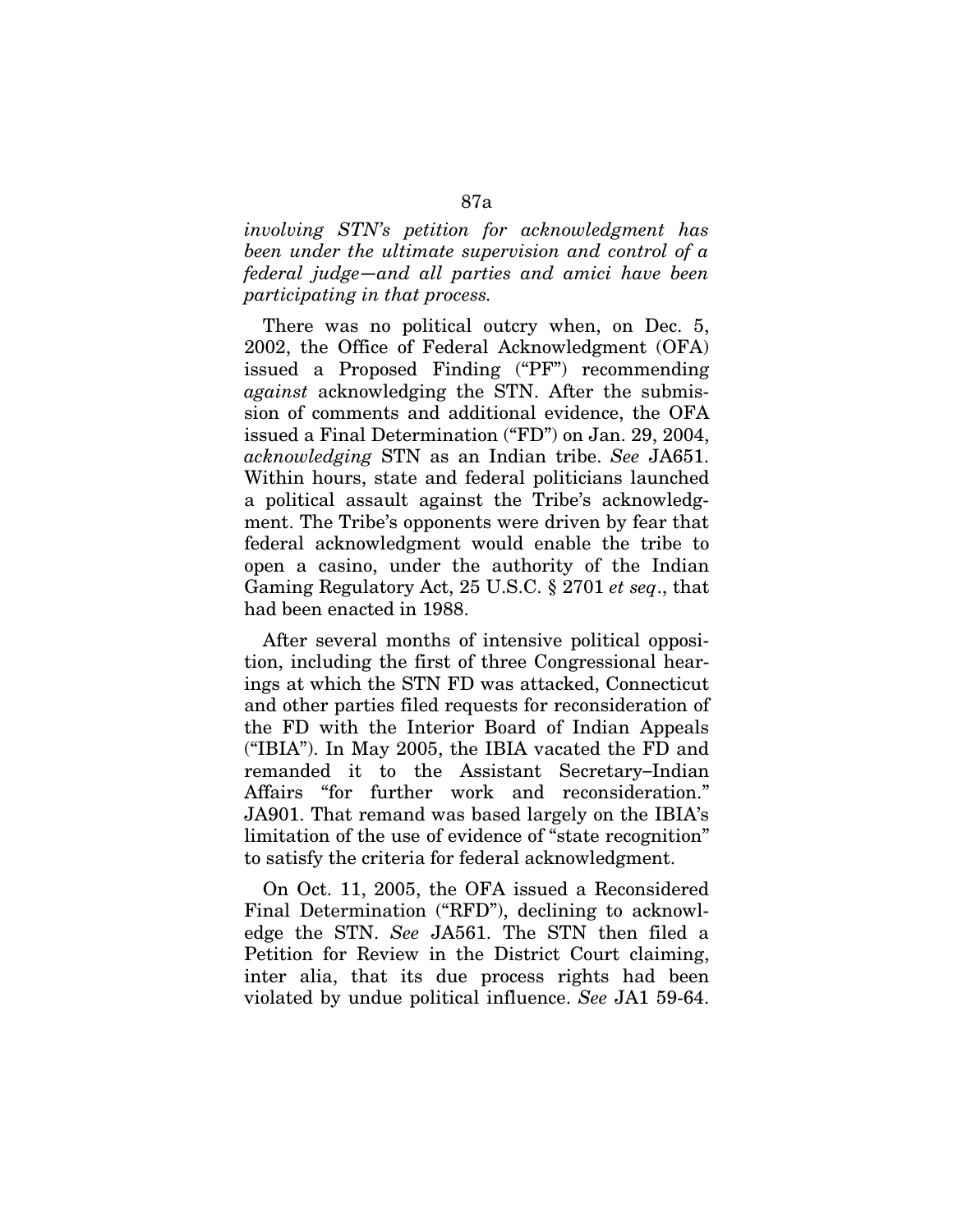Although review of federal agency decisions is normally limited to the Administrative Record; which in this case "contains over 6,774 distinct documents" comprising 47,012 pages, see JA25 and JA1 07; Judge Dorsey permitted "extra-record" discovery because STN made a "strong showing," *Citizens to Preserve Overton Park*, 401 U.S. 402, 420 (1971), in support of its claim that improper political influences had been exerted on decision makers at the Interior Department. After granting some of STN's requests for discovery and depositions, but denying others (e.g., discovery of White House documents), Judge Dorsey decided the case on cross-motions for summary judgment. He denied STN's request for oral argument.

II. The "Political Influence" Claim: An Overview

Judge Dorsey summed up the political activities that commenced on the day the Tribe received its positive FD:

There is *no dispute* that the majority of Connecticut's Congressional delegation, the Governor, the Attorney General, and other anti-gaming advocates in Washington *fiercely opposed* the FD's acknowledgment of STN.

\* \* \*

There is *no question* that throughout 2004 and 2005 the Connecticut Congressional delegation, Connecticut state and local officials, and other public and private stakeholders, including a community organization in the Town of Kent which hired the Washington lobbying firm Barbour Griffith & Rogers (BGR) to advocate on its behalf, *lobbied the Secretary of the Interior, the BIA, the IBIA, the White House, and even this*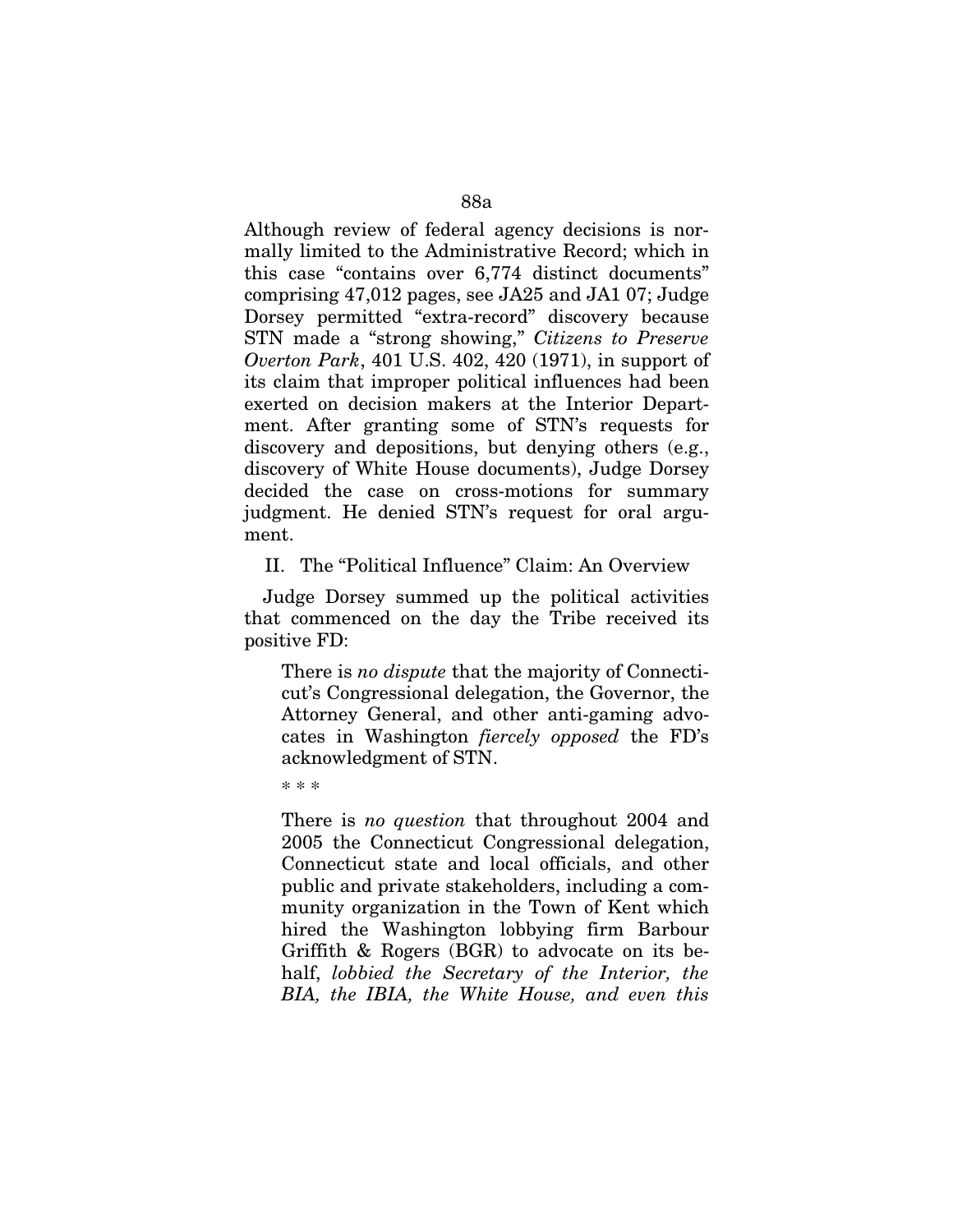*Court about reversing the acknowledgment decision*.

\* \* \*

. . . STN's FD *became the focus* of House and Senate subcommittee hearings attended by DOI staff, members of Congress, AG Blumenthal, and others.

\* \* \*

There is *no question* that *political actors exerted pressure* on the Department over the course of 2004 and 2005 in opposition to the FD's acknowledgment of STN, both *publicly* through Congressional hearings and media publicity and *privately* through meetings and correspondence with the Secretary and other agency officials.

\* \* \*

There is *no question* that, as discussed above, various members of Congress as well as the Connecticut Governor and AG expressed their disapproval with the STN acknowledgment at the Congressional hearings on the subject, and the hearings became heated on at least one occasion.

(Emphases added.) *Schaghticoke I*, at 402-03, 405, 410-11; SPA-16-17, 21, 29, 31.

A few of the political events deserve special mention:

1. An investigation and a clean bill of health: From the moment the Tribe received the positive FD, politicians sought to discredit the Tribe and the BIA. Many politicians called for investigations, claiming the Tribe or BIA had engaged in "unlawful" or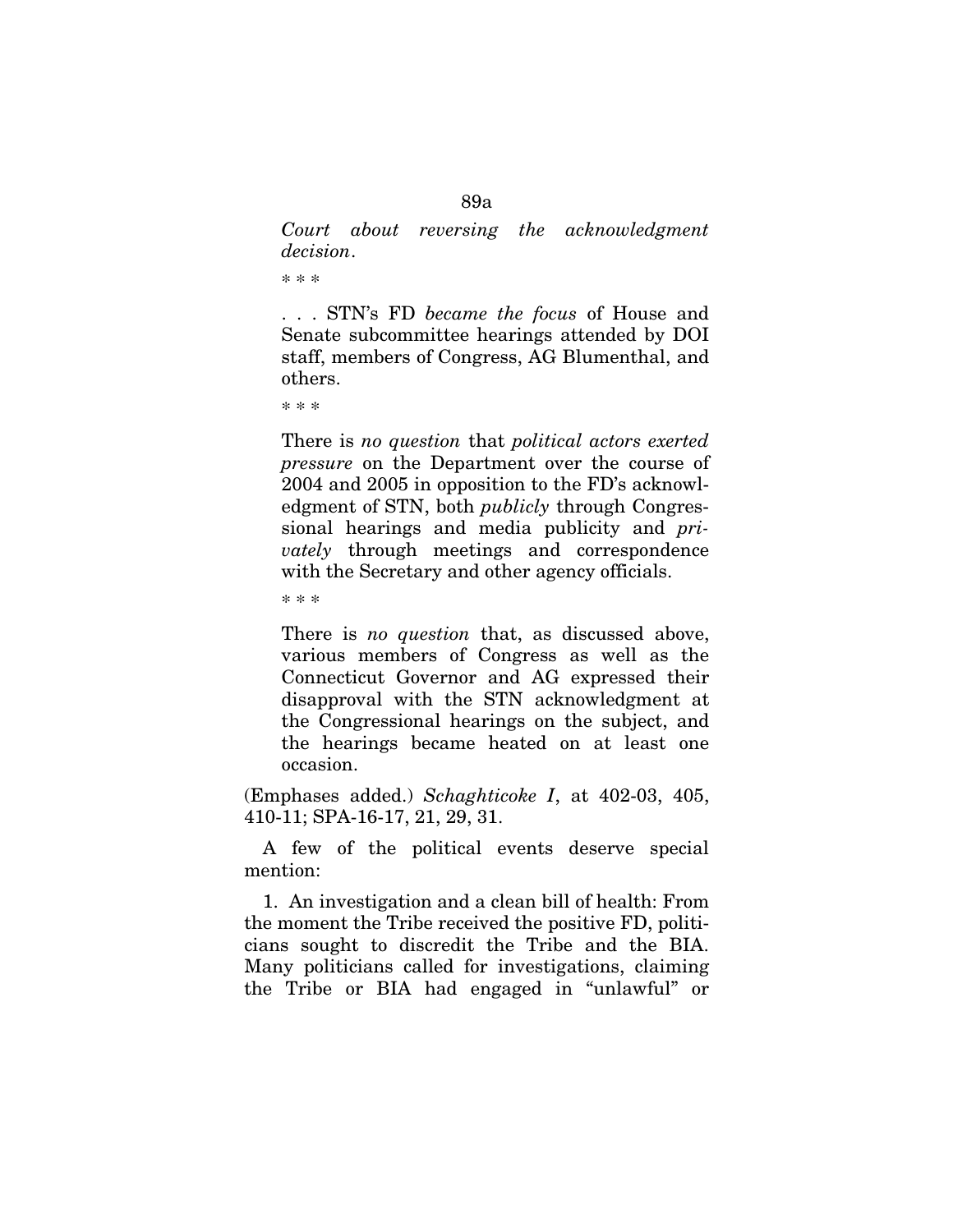"illegal" conduct. In response to Senator Christopher Dodd's request for an investigation, the Interior Department's Inspector General, Earl E. Davaney, conducted a comprehensive six-month investigation, and found that neither the Tribe nor the BIA had acted improperly. *See* JA1425-28.

2. The first *ex parte* violation: On March 17, 2004, Connecticut Attorney General Richard Blumenthal had a private discussion with Interior Secretary Gale A. Norton in Washington, D.C., and expressed his disagreement with the STN FD. Judge Dorsey found that the Attorney General's *ex parte* contact was "improper" and "inappropriate," and "threaten[ed] to subvert the integrity of the appeal process itself." JA1512; Br. of Pet.-App., at 23.

3. The Congressman's threat: On March 30, 2004, Secretary Norton was summoned to Capitol Hill to meet with Connecticut Representatives Christopher Shays, Nancy Johnson, and Rob Simmons. The meeting was held in the office of Rep. Frank R. Wolf from Virginia, a member of the House Appropriations Committee that has fiscal authority over the Department of the Interior. As Norton stated at her deposition, Rep. Wolf is "very opposed to gaming." JA989. The meeting in his office was "fairly emotional," and the Representatives were pressing her to overturn the STN FD. JA993. Norton testified that Wolf, who was angry, threatened her: "Congressman Wolf said *he would tell the President he thought I ought to be fired*."[3](#page-138-0) (Emphasis added.) JA990-91, JA993, JA1014.

<u>.</u>

<span id="page-138-0"></span><sup>&</sup>lt;sup>3</sup> "A Member [of Congress] should not directly or indirectly threaten reprisal or promise favoritism or benefit to any administrative official." (Bold in original.) *House Ethics Manual*, Committee On Standards of Official Conduct, U.S. House of Rep.,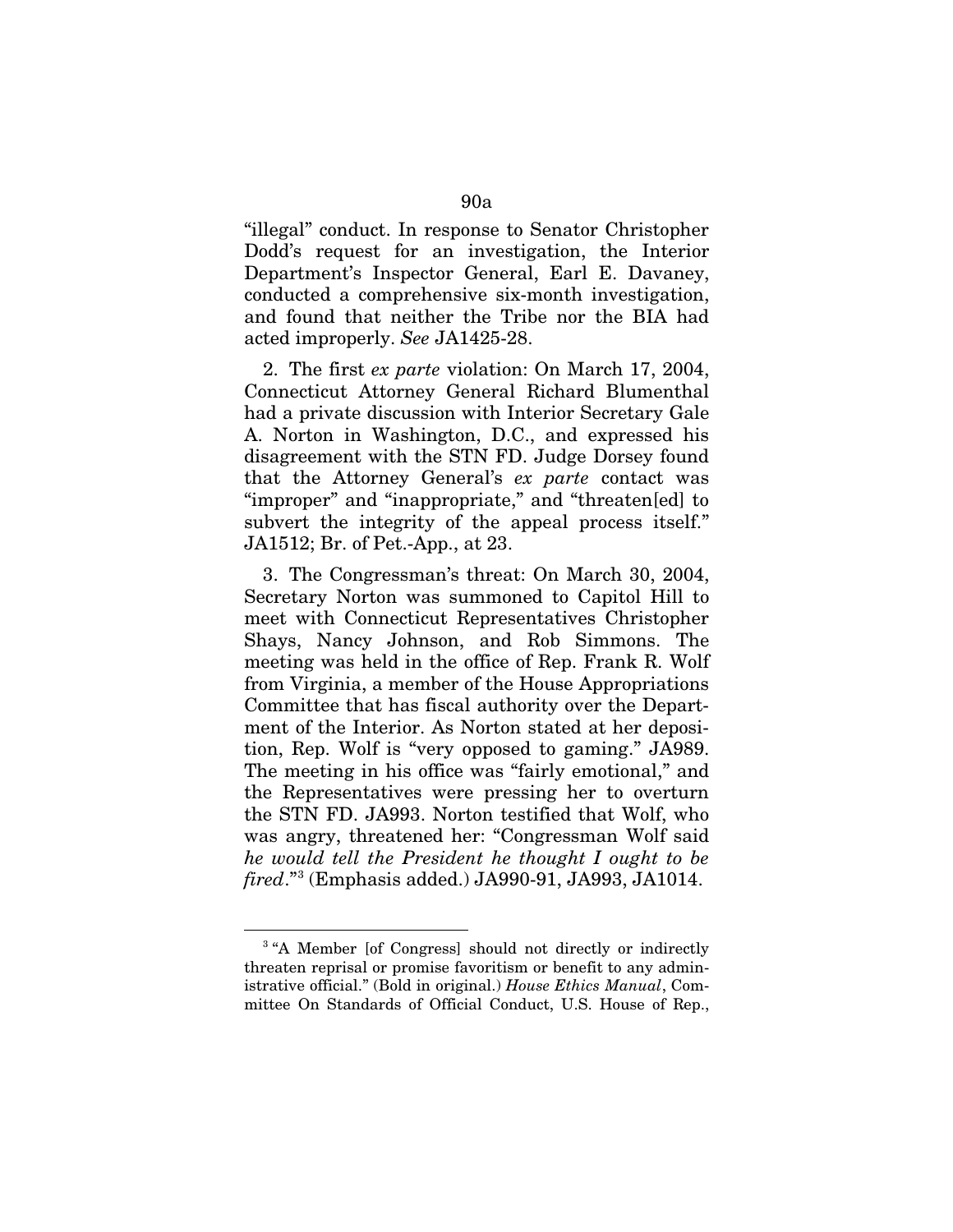4. The "Repeal" bill: In March 2005, Rep. Nancy Johnson introduced the "Schaghticoke Acknowledgment Repeal Act of 2005." *See* JA1487-1507. The proposed legislation claimed that the STN FD was the result of "premeditated manipulation" of evidence and of the acknowledgment standards. It accused (by name), the Principal Deputy Assistant Secretary– Indian Affairs who had issued the STN FD, of participating in an "erroneous" and "unlawful" decision. JA1487-1507. Mr. R. Lee Fleming, Director of the OFA, and his staff were aware of this legislative attempt to repeal a decision made by OFA. JA1233. Fleming had not seen a "termination" bill during his tenure at OFA, *see*, JA1234. The bill did not become law, but it may have been viewed by OFA as a threat to its authority.<sup>[4](#page-139-0)</sup>

5. Judge Dorsey's *ex parte* letter to Gov. Rell. On July 11, 2005, while the Tribe's petition was under reconsideration by the OFA, Connecticut Governor M. Jodi Rell wrote to Judge Dorsey, urging him not to

<u>.</u>

<sup>110</sup>th Cong. 2d Session (2008), at 306. "Direct or implied suggestion of either favoritism or reprisal in advance of, or subsequent to, action taken by the agency contacted is unwarranted abuse of the representative role." *Id*., 307. The latter sentence was adopted in 1970. *Id*., 356-57 (Advisory Opinion No. 1). *See also*, *Power Authority of New York v. FERC*, 743 F.2d 93, 110 (2nd Cir. 1984) ("[E]x parte communications by Congressmen or anyone else with a judicial or quasi-judicial body regarding a pending matter are improper and should be discouraged.").

<span id="page-139-0"></span><sup>4</sup> In the 1950s and 1960s, "Congress terminated its trust relationship with 109 tribes." Steven L. Pevar, *The Rights of Indians and Tribes* 11-12, 67 (N.Y.U. Press 2004). Termination "is the ultimate weapon of Congress and the ultimate fear of tribes." *Id*., 68. The termination policy was repudiated by President Nixon in 1970. *See*, 116 Cong. Rec. S23258-23262 (July 8, 1970).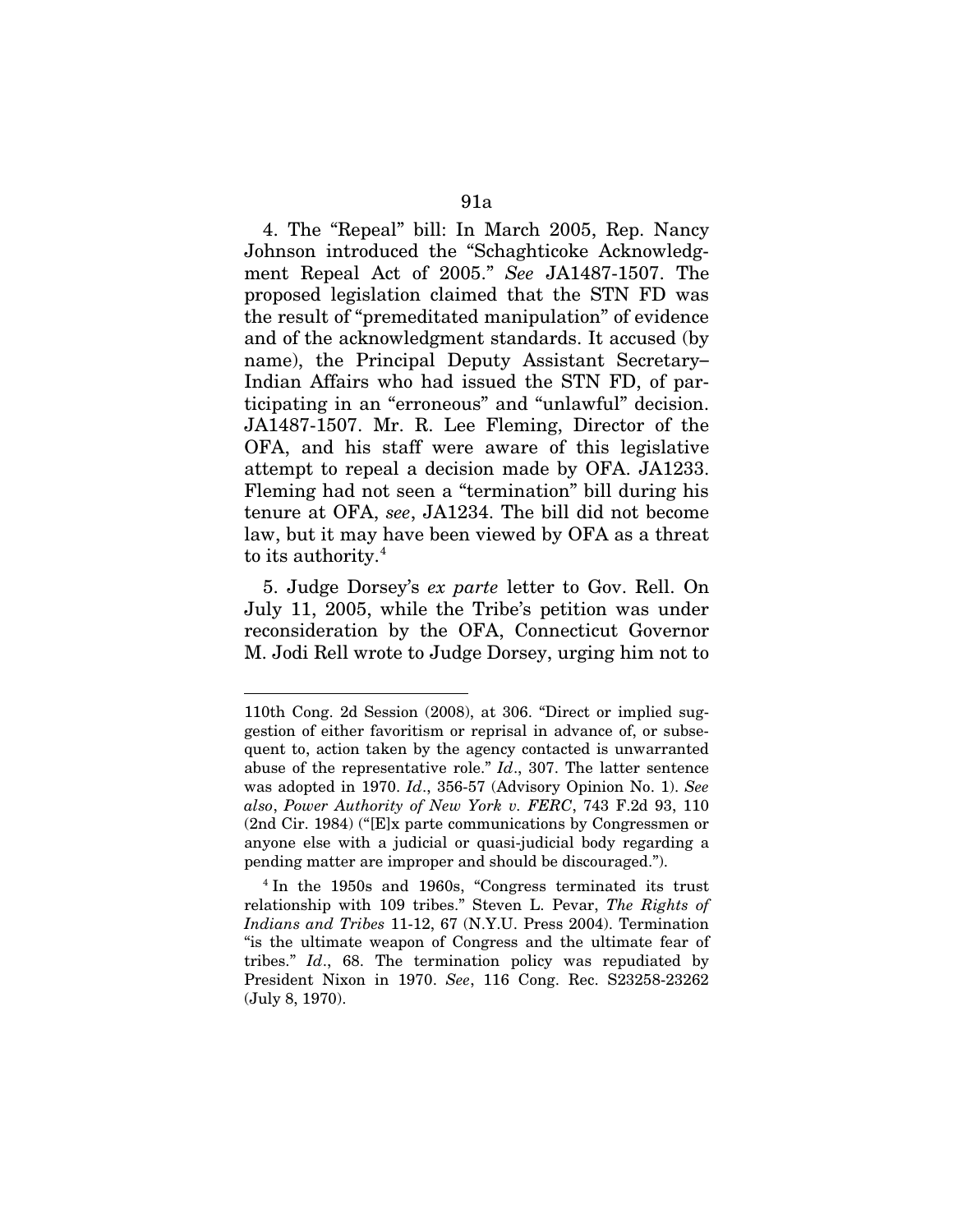allow the Tribe to submit additional evidence. JA1459-60. That letter was made part of the record. On Aug. 19, 2005, Judge Dorsey wrote a *private* letter to the Governor, that stated in full:

Dear Governor Rell:

Thank you for your letter of July 11, 2005. Your *frustration and impatience is fully warranted*. A court-ordered deadline for concluding the administrative proceeding was intended to accommodate three considerations: 1. the tribe's right to due process; 2. the BIA's caseload; and 3. the lawsuit's parties right to a reasonably prompt resolution of the dispute (including the State's interest). The prolonged protraction of this matter, to resolve the question of tribal recognition, *no. 1 has stretched*, no. 2 has given the BIA more time than it deserves, and no. 3 has deprived the parties of a reasonably prompt resolution.

I have, in accordance with the view of the U.S. Attorney's Office, allowed a slight extension for a request for technical assistance and information. This was *to avoid any claim of infringement of the Tribe's due process*. I recognize this does not accommodate no. 3 above nor the view of your letter. It is intended to be a last extension of time upon the expiration of which the cases will be decided. It reflects a caution *intended to avoid a reversal by another Court which might buy a due process argument*.

(Emphasis added.) JA1461. Judge Dorsey's letter to the Governor was discovered by the Tribe *one year later* as a result of a FOIA request to the Governor's office. Once discovered, the Tribe sought "clarification" about the letter from Judge Dorsey, as well as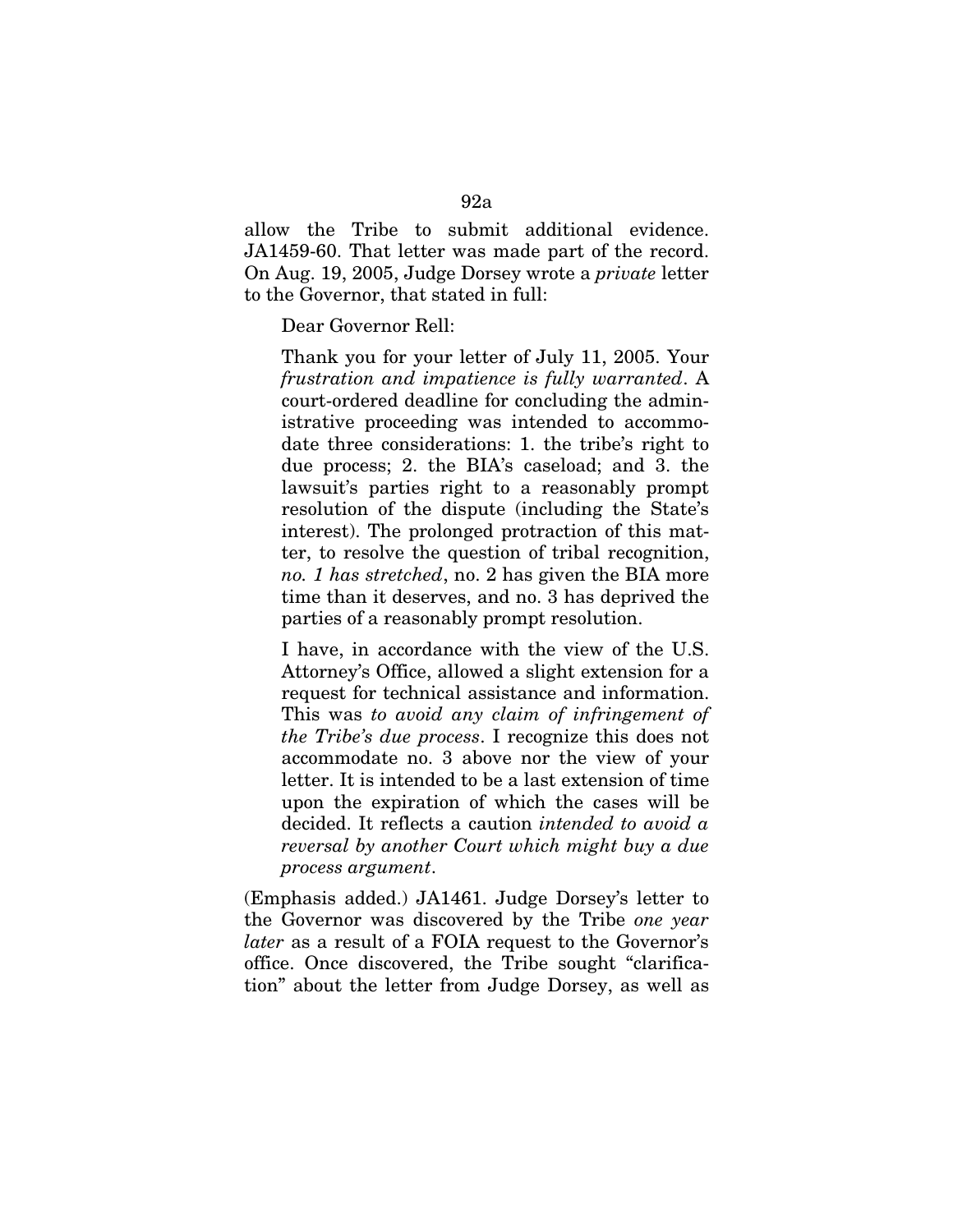supplemental discovery. JA70-74. Judge Dorsey maintained his letter had "no substantive significance" and did not reflect his views on the merits of STN's claims. JA88-89. At STN's request, the letter was made part of the record, but Judge Dorsey denied supplemental discovery about the letter. JA88-89.

The letter is improper: it is an *ex parte* communication with the Governor, an "interested party," *see* 25 C.F.R. § 83.1. As counsel acknowledged at oral argument before the panel, the letter does not furnish independent grounds for relief on appeal. However, it is emblematic of the political pressures and entanglements that have permeated this case—and which can lead even well-intentioned adjudicators and judges "not to hold the balance nice, clear, and true." *Tumey v. Ohio*, 273 U.S. 510, 532 (1927). The letter displays a sympathetic attitude toward the Governor, and a grudging attitude toward the Tribe's rights. It suggests that three years before he ruled on the Petition for Review, Judge Dorsey was calibrating *how much* due process was needed to "avoid a reversal" *in this Court*. Logically, such calculation presupposes the Tribe would be unsuccessful in the BIA, and in the District Court, and therefore would *need* to appeal. It is not difficult to see why *any* litigant in a politically charged case, might feel that such a letter contributes to the *appearance* that the "fix was in."

III. How the Political Influence Claim Was Decided

A. By the District Court: Judge Dorsey defined the critical question as "whether the evidence presented shows that the [political] pressure exerted can be deemed to have *actually influenced the decision maker who issued the RFD*. (Emphasis added.) *Schaghticoke I*, at 410; SPA-29. Citing cases from other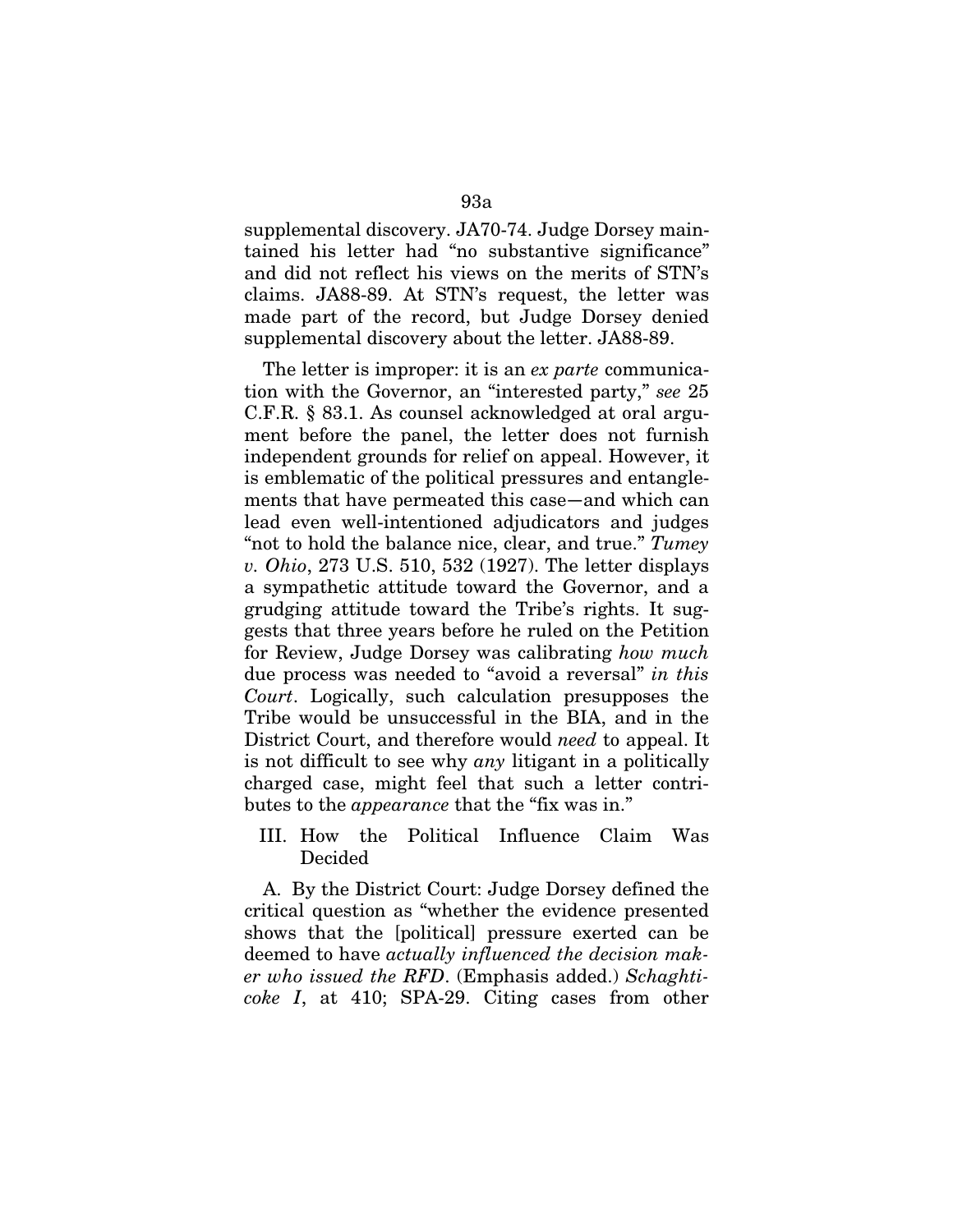Circuits (but not citing *Town of Orangetown*, supra), he concluded *he* was not "persuade[d]" or "convince[d]"[5](#page-142-0) that political activities "actually influenced" or "ultimately affected" the decision not to acknowledge the Tribe. *Schaghticoke I*, at 410-11; SPA-29, SPA-31-32. He observed that he had to "accept the evidence as presented at face value, in particular the testimony by the agency decisionmakers that they were not unduly pressured by particular politicians or the political climate at large." *Schaghticoke I*, at 411-12; SPA-33.

The Tribe also claimed that the "appearance of bias" or impropriety could itself invalidate an agency's decision. Although Judge Dorsey briefly referred to an "appearance of bias" standard, he never applied such a standard.

B. By the Panel: The panel applied the political influence standard adopted by a panel of this Court in 1984:

"To support a claim of improper political influence on a federal administrative agency, there must be some showing that the political pressure was intended to and did cause the agency's action to be influenced by factors not relevant under the controlling statute." *Town of Orange-*

<u>.</u>

<span id="page-142-0"></span><sup>5</sup> On appeal, Petitioner contended that the District Court misapplied the summary judgment standards, by improperly acting as a factfinder, rather than properly determining whether there was a "genuine issue as to any material" fact. See Pet. Br., at 79-82; Pet. Reply Br., at 29-32.

<span id="page-142-1"></span><sup>6</sup> Citing *D. C. Federation of Civic Associations et al. v. Volpe*, 459 F.2d 1231, 1246-47 (D.C.Cir. 1971), Judge Dorsey stated, "'the *appearance* of bias or pressure may be no less objectionable than the reality.'" (Emphasis added by Judge Dorsey). *Schaghticoke I*, at 409; SPA-28.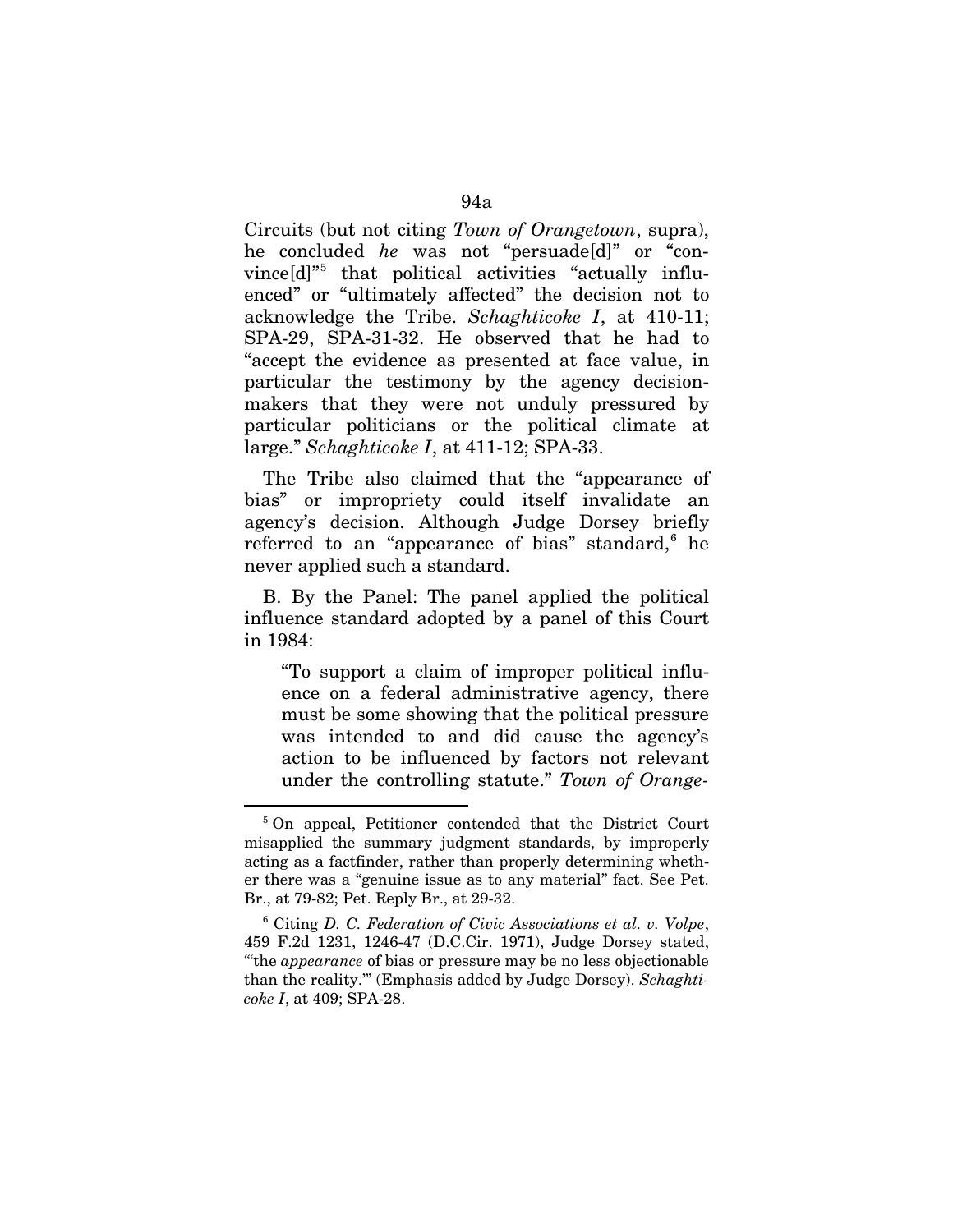*town v. Ruckelshaus*, 740 F.2d 185, 188 (2nd Cir. 1984); *accord Chemung County v. Dole*, 804 F.2d 216, 222 (2nd Cir. 1986).

*Schaghticoke II*, slip op., at 3. The panel found that although Connecticut political figures had shown "keen interest" in and "express[ed] adamant opposition to" the STN acknowledgment, and members of Congress had "strongly criticized" the STN FD, "the evidence submitted by the Schaghticoke cannot support a claim of improper political influence." *Id*., at 3- 4. That conclusion was based primarily on the fact that "Department officials uniformly testified in depositions that they were not influenced by the political clamor surrounding the Schaghticoke." *Id*., at 4.

The panel rejected Petitioner's "appearance of bias" claim in a footnote:

Our standard for a claim of 'improper political influence' is clear, *see Orangetown*, 740 F.2d at 188; *Chemung County*, 804 F.2d at 222, and we reject the Schaghticoke's argument that we should apply a broader 'appearance of bias' standard in this action.

#### *Schaghticoke II*., slip op., at 4, n. 1.

## IV. Why Rehearing *En Banc* is Warranted

As STN argued on appeal, the *Orangetown* rule was designed and configured for political influence claims arising from *non*-adjudicative federal agency decisions. The agency involved in *Orangetown* "was not performing an adjudicatory function," but only "an administrative one dealing with the disbursement of grant funds." *Id.*, 188. And in *Chemung County*, *supra*—the only other decision of this Court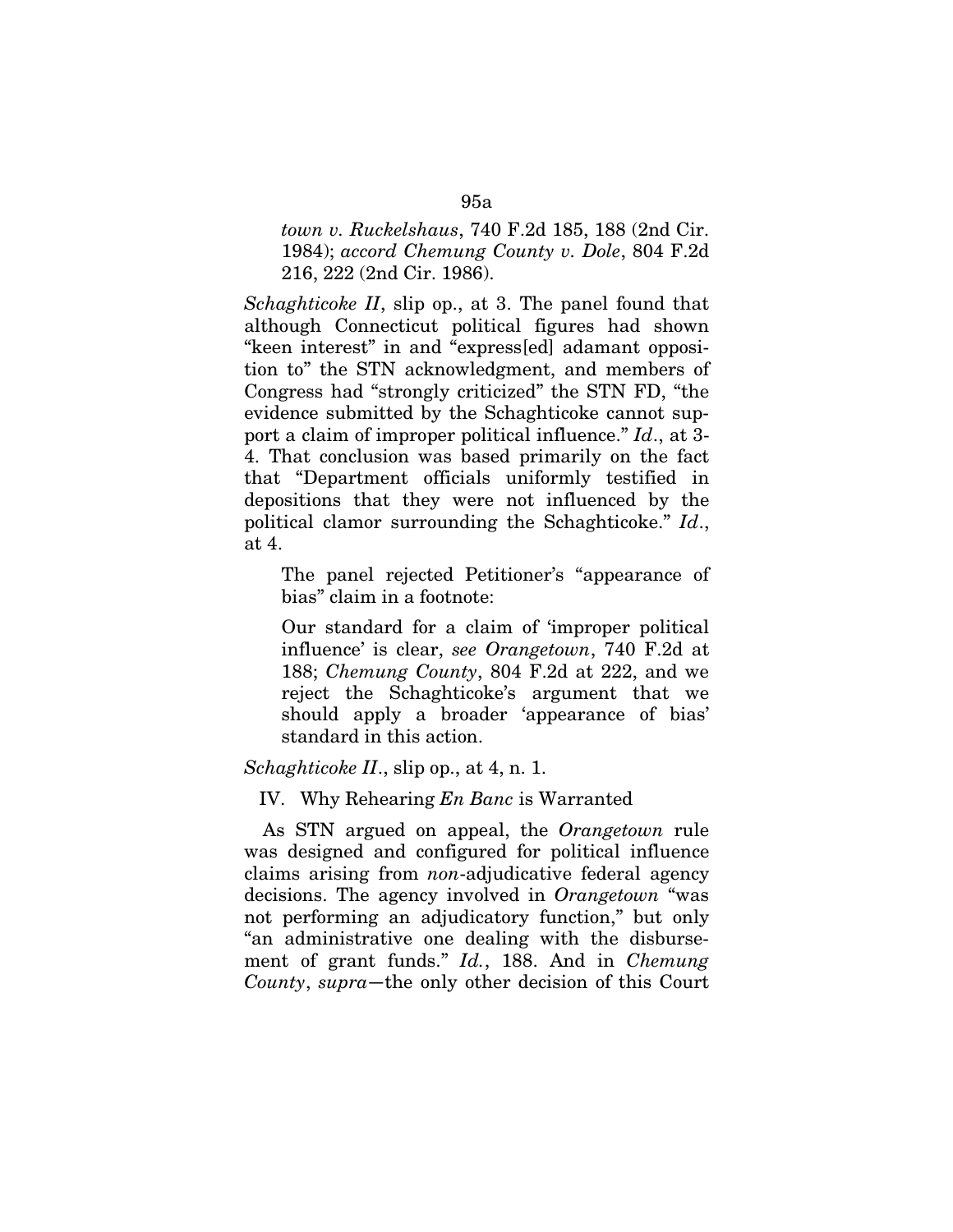applying *Orangetown—*the agency action under review was not adjudicative. Finally, neither of the two cases cited in *Orangetown*, at 188, as authority for the announced rule, involved adjudicative-type decisions.[7](#page-144-0)

Judge Dorsey correctly noted that "[t]he BIA's federal acknowledgment process is an *adjudicative* process." (Emphasis added.) *Schaghticoke I*, at 409; SPA-28. Prior to this case, *Orangetown* had *never* been applied by this Court, or any other, to a political influence claim arising from an adjudicative proceeding. $8$ 

A panel of this Circuit ordinarily is bound by the decision of a prior panel. *See Bank-Boston, N.A. v. Sokolowski*, 205 F.3d 532, 534-35 (2nd Cir. 2000). Thus, *en banc* review would be necessary for the Court to decide if *Orangetown*'s "one size fits all" rule should be modified to distinguish between adjudicative ("quasi-judicial") and rulemaking ("quasi-legislative") proceedings. Such a distinction has been expressly or implicitly recognized by the  $First<sup>9</sup>$  $First<sup>9</sup>$  $First<sup>9</sup>$ ,

<u>.</u>

<span id="page-144-0"></span><sup>7</sup> *Sierra Club v. Costle*, 657 F.2d 298 (D.C. Cir. 1981), involved informal rulemaking for emissions standards, and *Natural Resources Defense Council v. City of New York*, 534 F. Supp. 279 (S.D.N.Y.), *aff'd*, 672 F.2d 292 (2nd Cir.), *cert. dismissed*, 456 U.S. 920 (1982), involved building permits.

<span id="page-144-1"></span><sup>8</sup> *Orangetown* was cited by the Sixth Circuit in an administrative *rulemaking* (non-adjudicative) case. *See, Radio Association on Defending Airwave Rights, Inc. v. United States Department off Transportation*, 47 F.3d 794, 807 (6th Cir), *cert. denied*, 516 U.S. 811 (1995).

<span id="page-144-2"></span><sup>9</sup> *Esso Standard Oil Co. (Puerto Rico) v. Lopez-Freytes*, 522 F.3d 136, 145-148 (1st Cir. 2008) (addressing claims of appearance of bias and actual bias).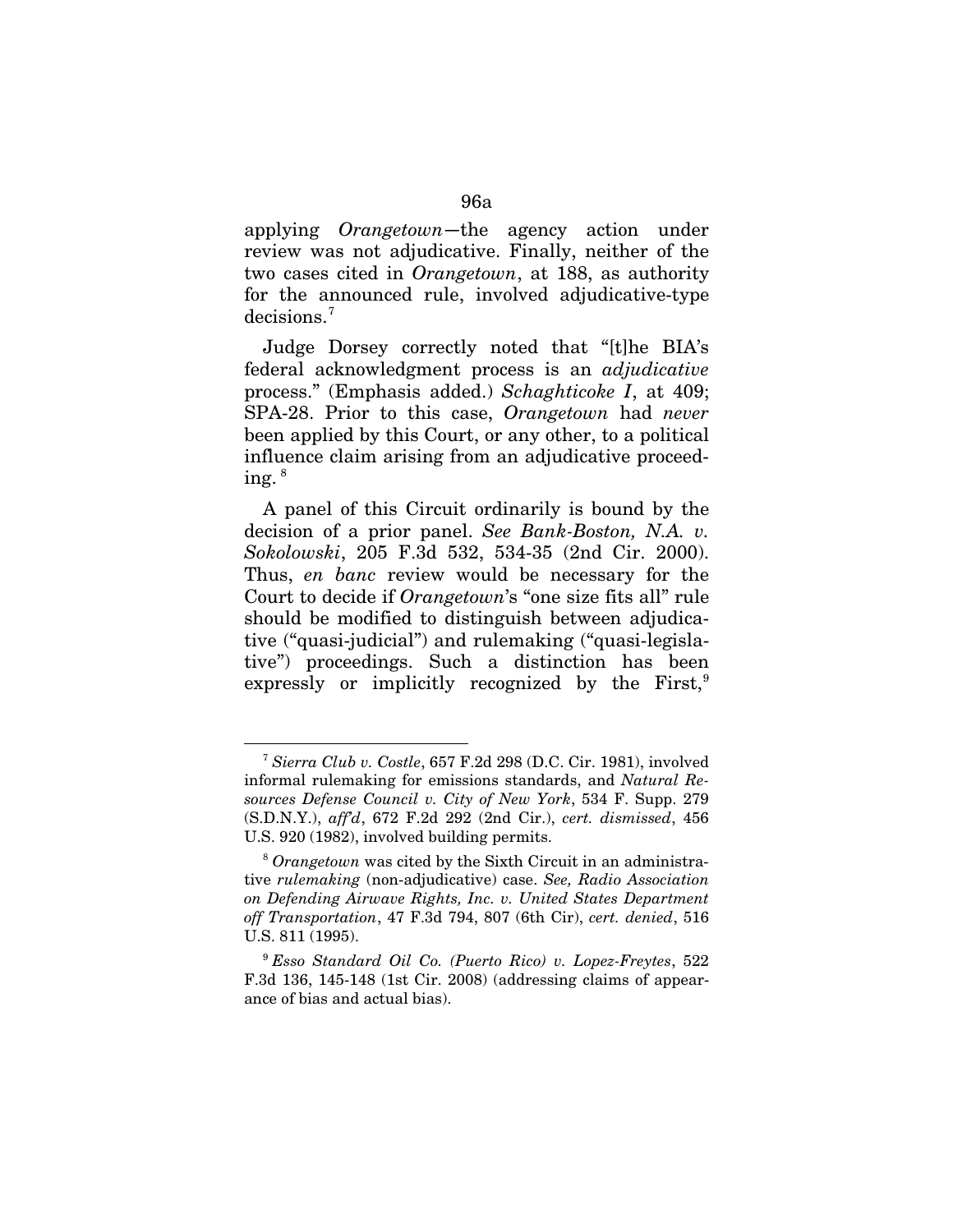Third,<sup>[10](#page-145-0)</sup> Fifth,<sup>[11](#page-145-1)</sup> Seventh,<sup>[12](#page-145-2)</sup> Ninth,<sup>[13](#page-145-3)</sup> Eleventh,<sup>[14](#page-145-4)</sup> and District of Columbia Circuits.<sup>[15](#page-145-5)</sup> It appears that no

.<br>-

<span id="page-145-1"></span><sup>11</sup> *Pillsbury Co. v. Federal Trade Commission*, 354 F.2d 952, 964 (5th Cir. 1966) (when Congress intervenes in an agency's judicial function, courts become concerned not only with litigant's right to a fair trial, but "equally important, with their right to the appearance of impartiality, which cannot be maintained unless those who exercise the judicial function are free from powerful external influences"); *DCP Farms, et al. v. Yeutter*, 957 F.2d 1183, 1187-88 (5th Cir.) ("Pillsbury holds that the appearance of bias caused by congressional interference violates the due process rights of parties involved in *judicial* or *quasi-judicial* agency proceedings.") (Emphasis in original.), *cert. denied*, 506 U.S. 953 (1992).

<span id="page-145-2"></span><sup>12</sup> *Monieson v. Commodity Futures Trading Commission*, 996 F.2d 852, 865 (7th Cir. 1993) (noting distinction between congressional intervention in legislative or judicial functions).

<span id="page-145-3"></span><sup>13</sup> *State ex rel. State Water Resources Control Board v. Federal Energy Regulatory Commission*, 966 F.2d 1541, 1551-52 (9th Cir. 1992) (Congressman's letters to FERC "do not rise to the level of undue congressional influence described in Pillsbury, nor do they adversely affect the appearance of impartiality in this case") (Emphasis added.); *Portland Audubon Society v. The Endangered Species Committee*, 984 F.2d 1534, 1539-47 (9th Cir. 1993) (amended opinion) (even "the President may not interfere with quasi-adjudicatory agency actions").

<span id="page-145-4"></span><sup>14</sup> *Fund for Animals, Inc., v. Rice*, 85 F.3d 535, 548 (11th Cir. 1996) ("'congressional input neither created an appearance of impropriety nor actually affected the outcome'") (Emphasis added.).

<span id="page-145-5"></span><sup>15</sup> *D.C. Federation of Civic Associations et al. v. Volpe*, 459 F.2d 1231, 1246-47 (D.C. Cir. 1971) (if Secretary of Transportation had been acting in judicial or quasi-judicial capacity, "plaintiffs might have *prevailed even without showing that the pressure had actually influenced* the Secretary's decision. With

<span id="page-145-0"></span><sup>10</sup> *Gulf Oil Corporation v. Federal Power Commission*, 563 F.2d 588, 610-12 (3rd Cir. 1977) ("administrative agencies must be allowed to exercise their adjudicative functions free of Congressional pressure"), *cert. denied*, 434 U.S. 1062 (1978).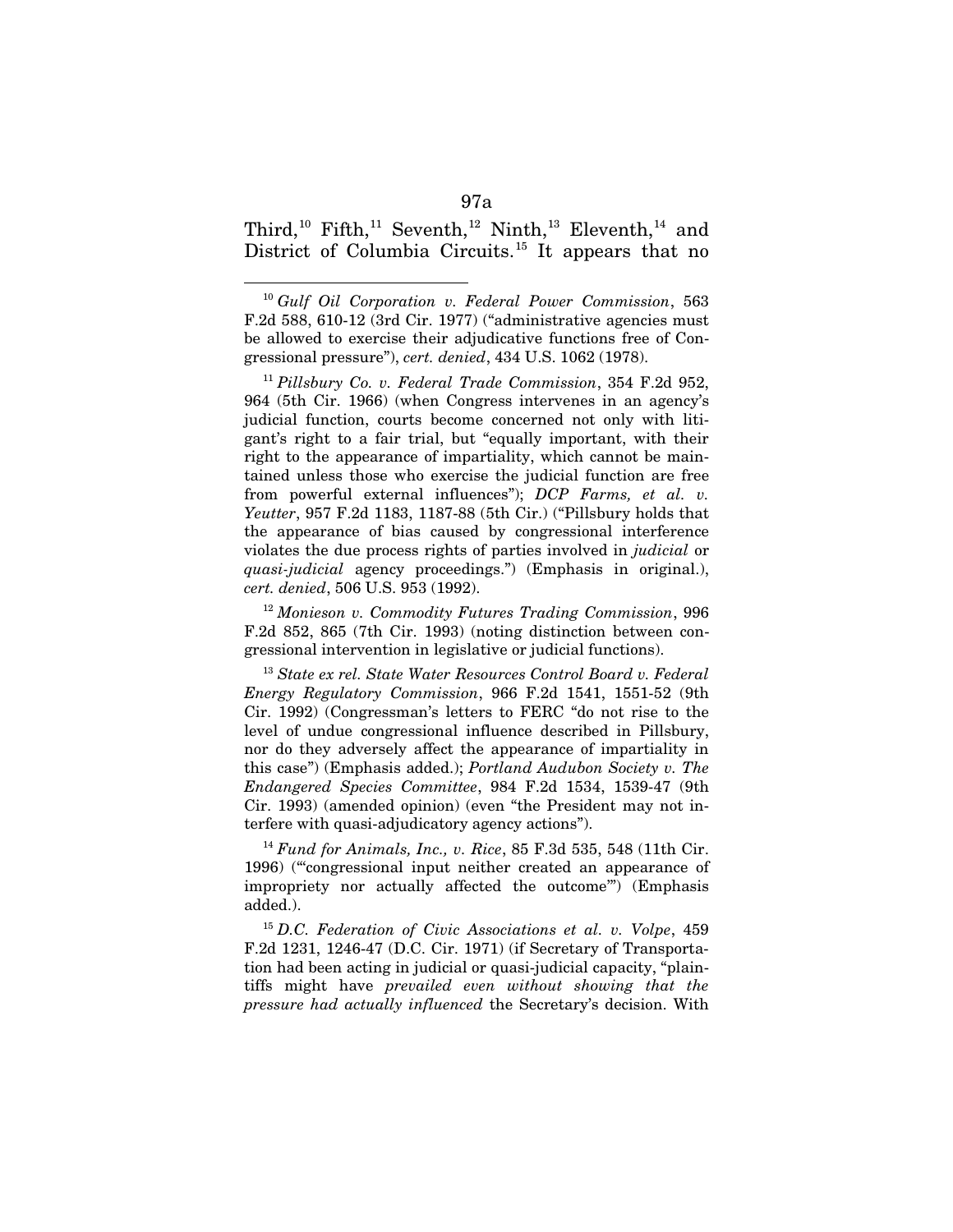other Circuit applies an *Orangetown*-type rule "across the board."

### **CONCLUSION**

"It is axiomatic that '[a] fair trial in a fair tribunal is a basic requirement of due process.'" *Caperton v. A. T. Massey Coal Co., Inc.*, 129 S.Ct. 2252, 2259 (2009). That principle "applies to administrative agencies which adjudicate as well as to courts," *Withrow v. Larkin*, 421 U.S. 35, 46-47 (1975), and "justice must satisfy the appearance of justice." *Offutt v. United States*, 348 U.S. 11, 14 (1954); *United States v. Edwardo-Franco*, 885 F.2d 1002, 1005 (2nd Cir. 1989) (same).

For the foregoing reasons, Petitioner respectfully urges this Court to rehear the appeal *en banc.*

.<br>-

regard to judicial decision making, whether by court or agency, the *appearance of bias or pressure may be no less objectionable than the reality*.") (Emphasis added.), *cert. denied*, 405 U.S. 1030 (1972); *Peter Kiewit Sons' Co. v. United States Army Corps of Engineers, et al*., 714 F.2d 163, 169 (D.C. Cir. 1983) ("The [*Volpe*] court indicated that if the decision had been judicial or quasi-judicial, it could be invalidated by 'the appearance of bias or pressure.' Under this standard, pressure on the decisionmaker alone, without proof of effect on the outcome, is sufficient to vacate a decision."); *ATX, Inc. v. United States Department off Transportation*, 41 F.3d 1522, 1527-29 (D.C. Cir. 1994) 1527-29 (where a proceeding is quasi-judicial, "we must determine whether congressional interference occurred, *or appeared to*, to such an extent as to compromise the administrative process") (Emphasis added.); *Koniag, Inc., The Village of Uyak v. Andrus*, 580 F.2d 601, 610 (D.C. Cir.) (Congressional letter to Interior Secretary "compromised *the appearance of the Secretary's impartiality*") (Emphasis added.), *cert. denied*, 439 U.S. 1052 (1978). *See also, Professional Air Traffic Controllers Organization v. Federal Labor Relations Authority*, 672 F.2d 109, 113 (D.C. Cir. 1982) (*ex parte* contacts).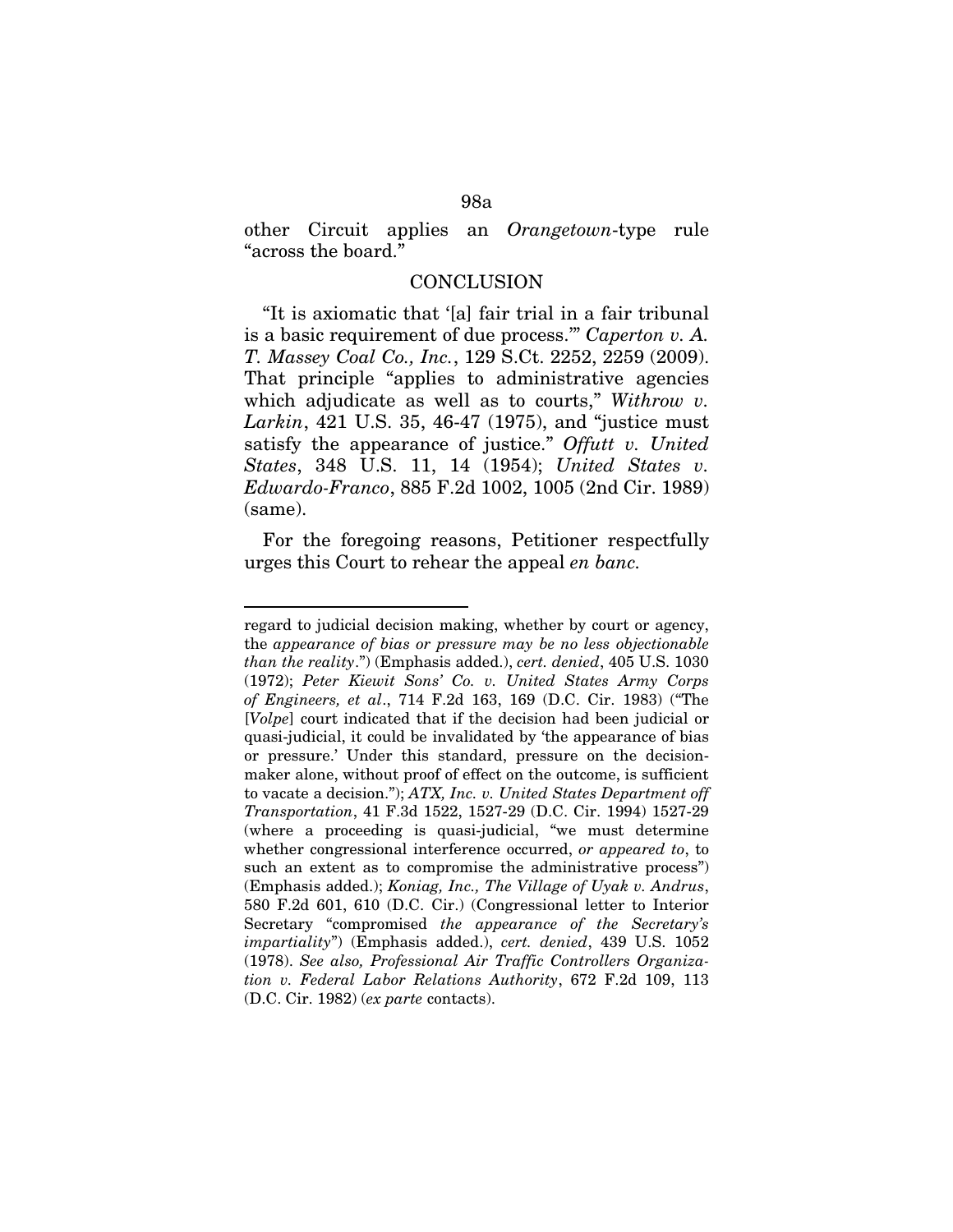99a Respectfully Submitted,

## SCHAGHTICOKE TRIBAL NATION Petitioner-Appellant

## BY: /s/ Richard Emanuel

DAVID K. JAFFE, ESQ BROWN, PAINDIRIS & SCOTT, P.C. 100 Pearl Street Hartford, CT 06103 (860) 522-3343

RICHARD EMANUEL, ESQ. LAW OFFICES OF RICHARD EMANUEL, ESQ. 601 Plymouth Colony Branford, CT 06405 (203) 483-6201

*Attorneys for Schaghticoke Tribal Nation*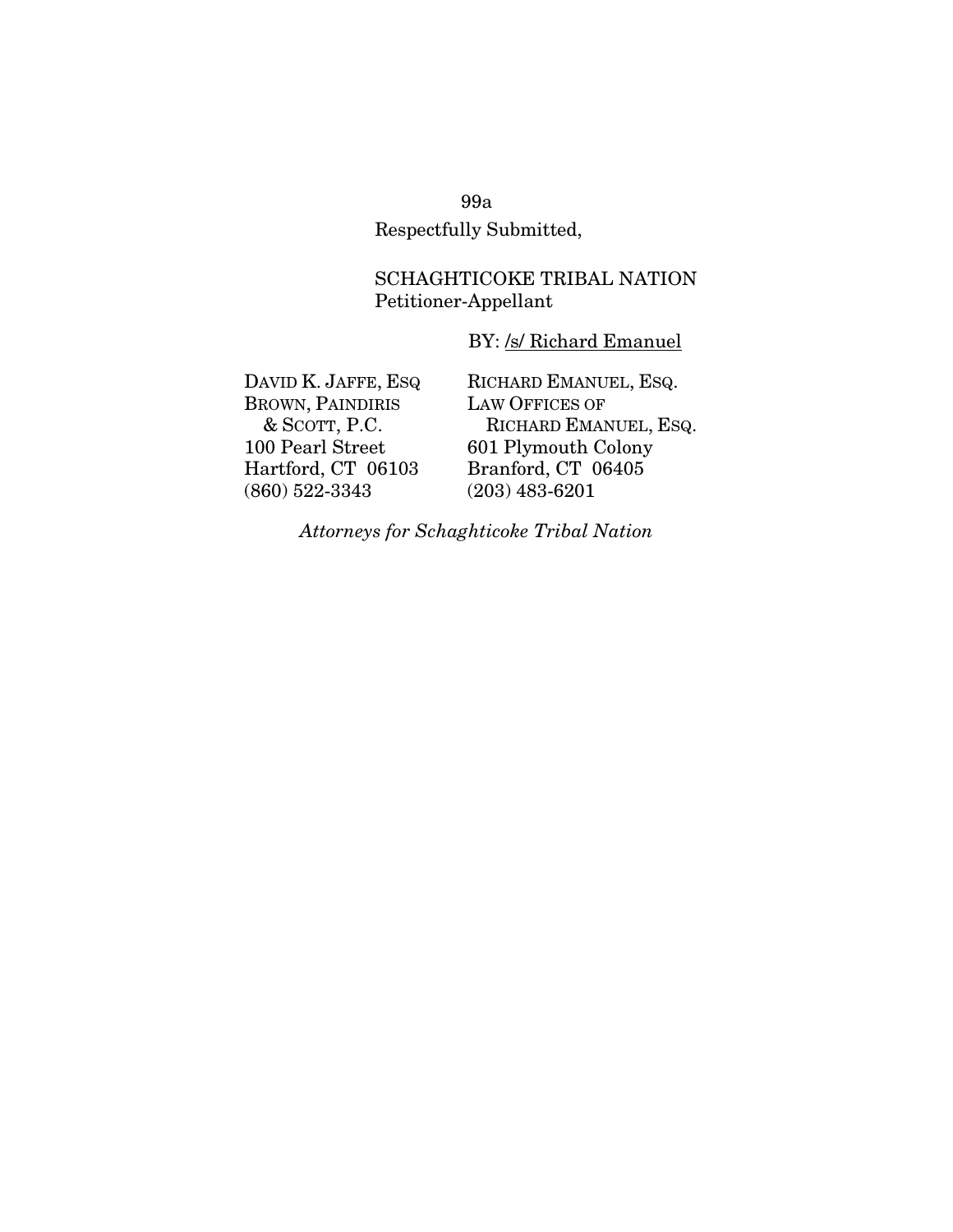## CERTIFICATE OF COMPLIANCE

Pursuant to Fed. R. App. P.  $32(a)(7)(C)$ , the undersigned counsel certifies that this combined petition for rehearing and petition for rehearing *en banc*  complies with the page limitation of fifteen (15) pages, as provided by Fed. R. App. P. 35(b)(2) and 35(b)(3), and Fed. R. App. P. 40(b).

Pursuant to Fed. R. App. P.  $32(a)(5)$  and  $32(a)(6)$ , the undersigned counsel further certifies that this combined petition complies with typeface and type style requirements, because this petition has been prepared in proportionally-spaced typeface using Microsoft Word software with Times New Roman 14 point font.

> /s/ Richard Emanuel RICHARD EMANUEL Counsel for Petitioner-Appellant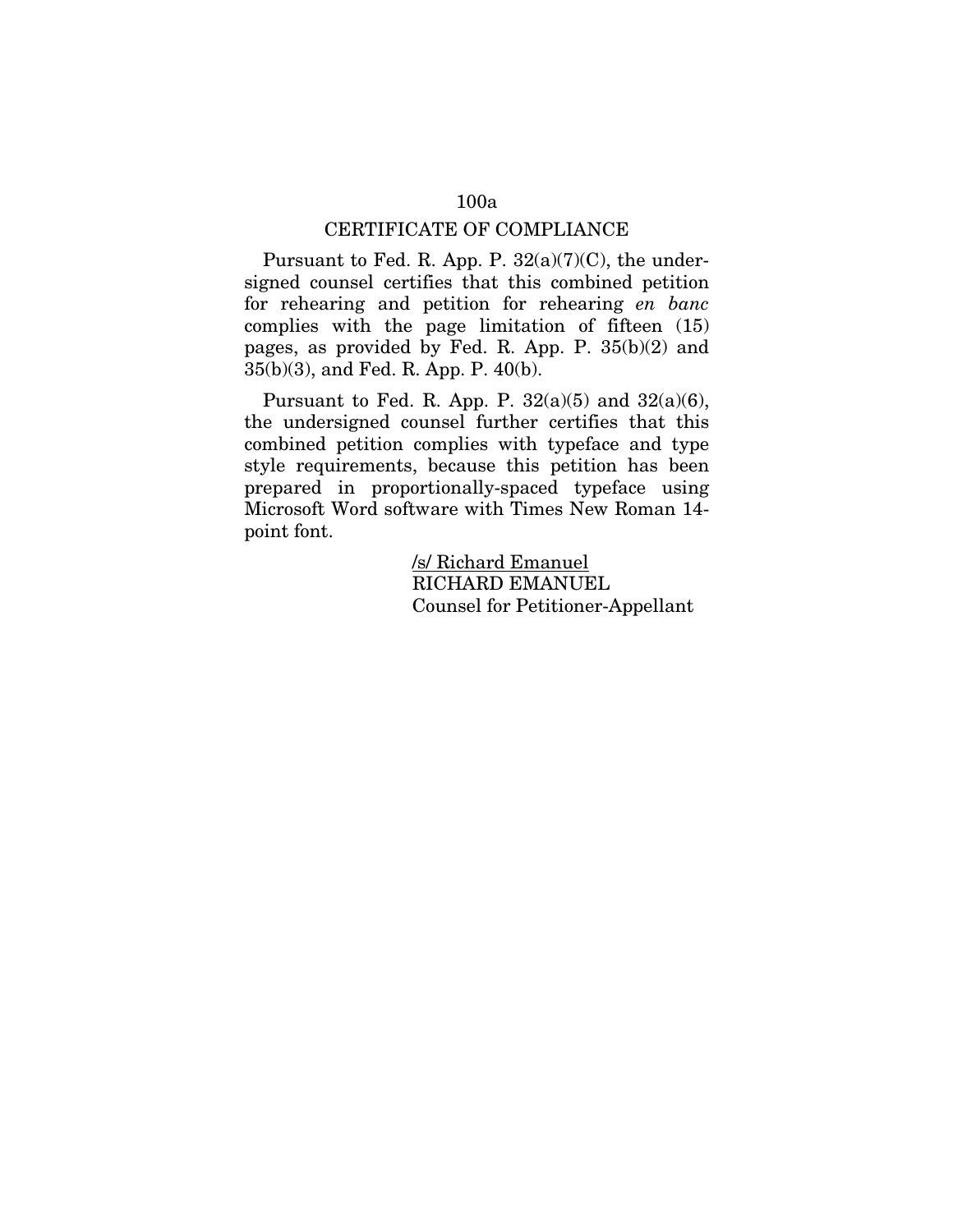# ANTI-VIRUS CERTIFICATION

Pursuant to Second Circuit Local Rule 32(a)(1)(E), I, Richard Emanuel, hereby certify that I scanned the Portable Document Format (PDF) version of the Combined Petition for Panel Rehearing and Petition for Rehearing *En Banc*, for viruses, and no viruses have been detected. The name and version of the anti-virus detector that I used, is Symantec Anti-Virus, Program 10.2.0.333, Version Nov. 13, 2009, rev. 3.

> /s/ Richard Emanuel RICHARD EMANUEL Counsel for Petitioner-Appellant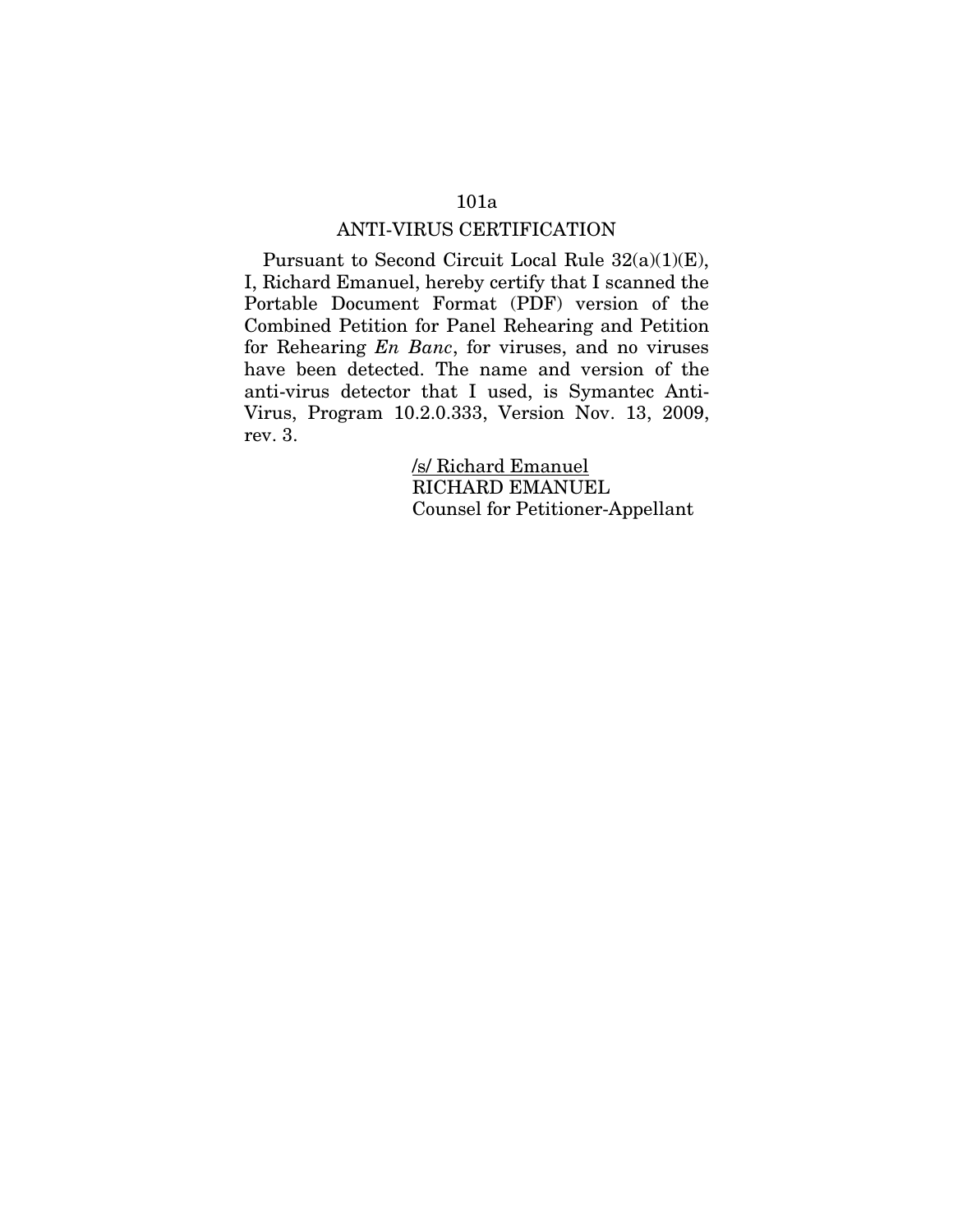#### CERTIFICATE OF SERVICE

I hereby certify that on the 25th day of November, 2009, copies of the attached combined petition for panel rehearing and petition for rehearing *en banc*, were sent by first class mail, postage prepaid, to all counsel of record, as follows:

David K. Jaffe Brown, Paindiris & Scott, P.C. 100 Pearl Street Hartford, CT 06103

John B. Hughes, Esq. Assistant United States Attorney 157 Church Street New Haven, CT 06510

Sara E. Costello United States Department of Justice Natural Resources Section 601 D Street, NW Washington, D.C. 20004

David J. Elliott Day Pitney LLP 242 Trumbull Street Hartford, CT 06103-1212

Jeffrey B. Sienkiewicz Sienkiewicz & McKenna, P.C. 9 South Main Street P.O. Box 786 New Milford, CT 06776

Richard L. Street Carmody & Torrance 50 Leavenworth Street P.O. Box 1110 Waterbury, CT 06721-1110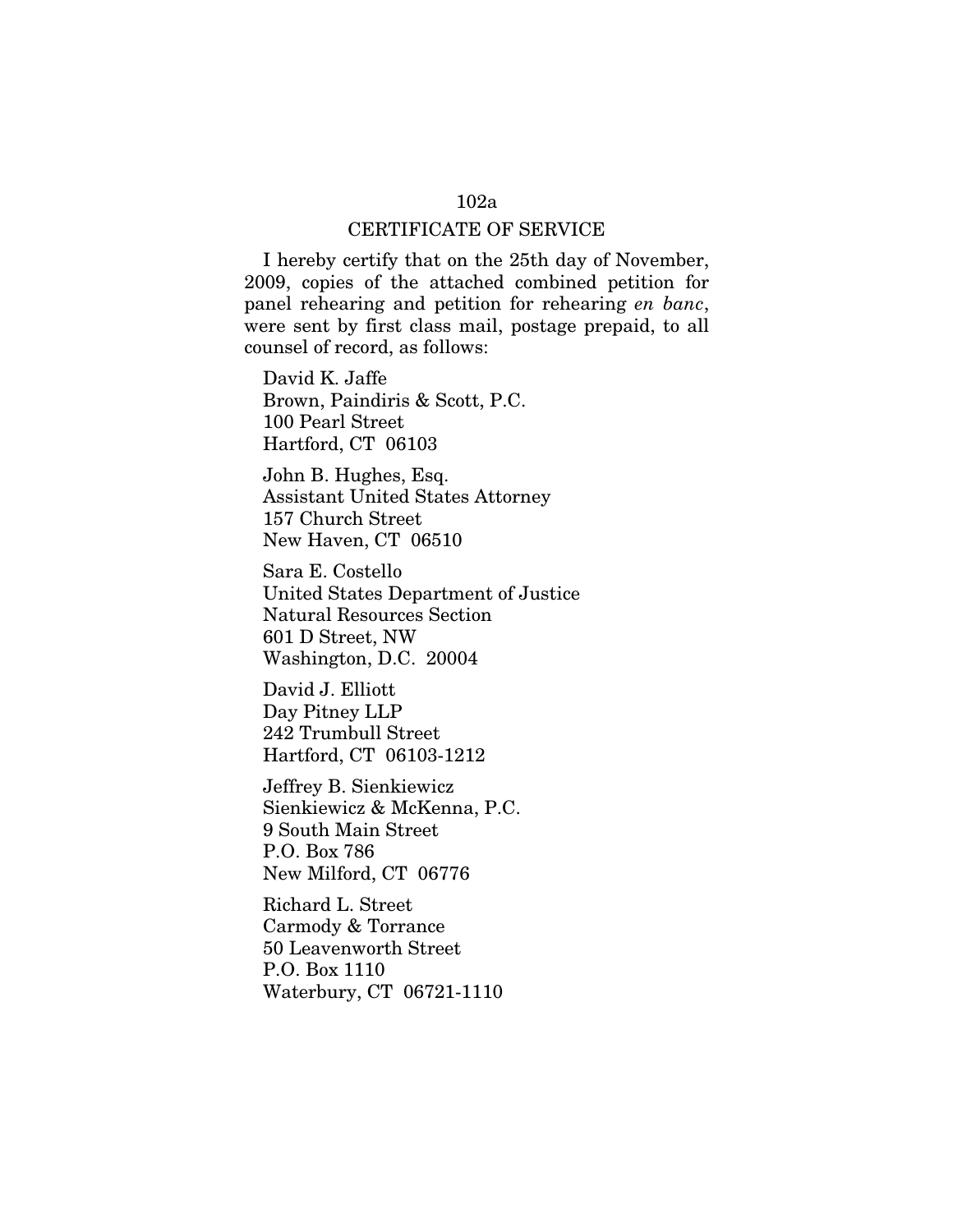Mark F. Kohler Assistant Attorney General Office of the Attorney General 55 Elm Street P.O. Box 120 Hartford, CT 06141-0120

Susan Quinn Cobb Assistant Attorney General Office of the Attorney General 55 Elm Street P.O. Box 120 Hartford, CT 06141-0120

Robert J. Deichert Assistant Attorney General Office of the Attorney General 55 Elm Street P.O. Box 120 Hartford, CT 06141-0120

/s/ Richard Emanuel Richard Emanuel Counsel for Petitioner-Appellant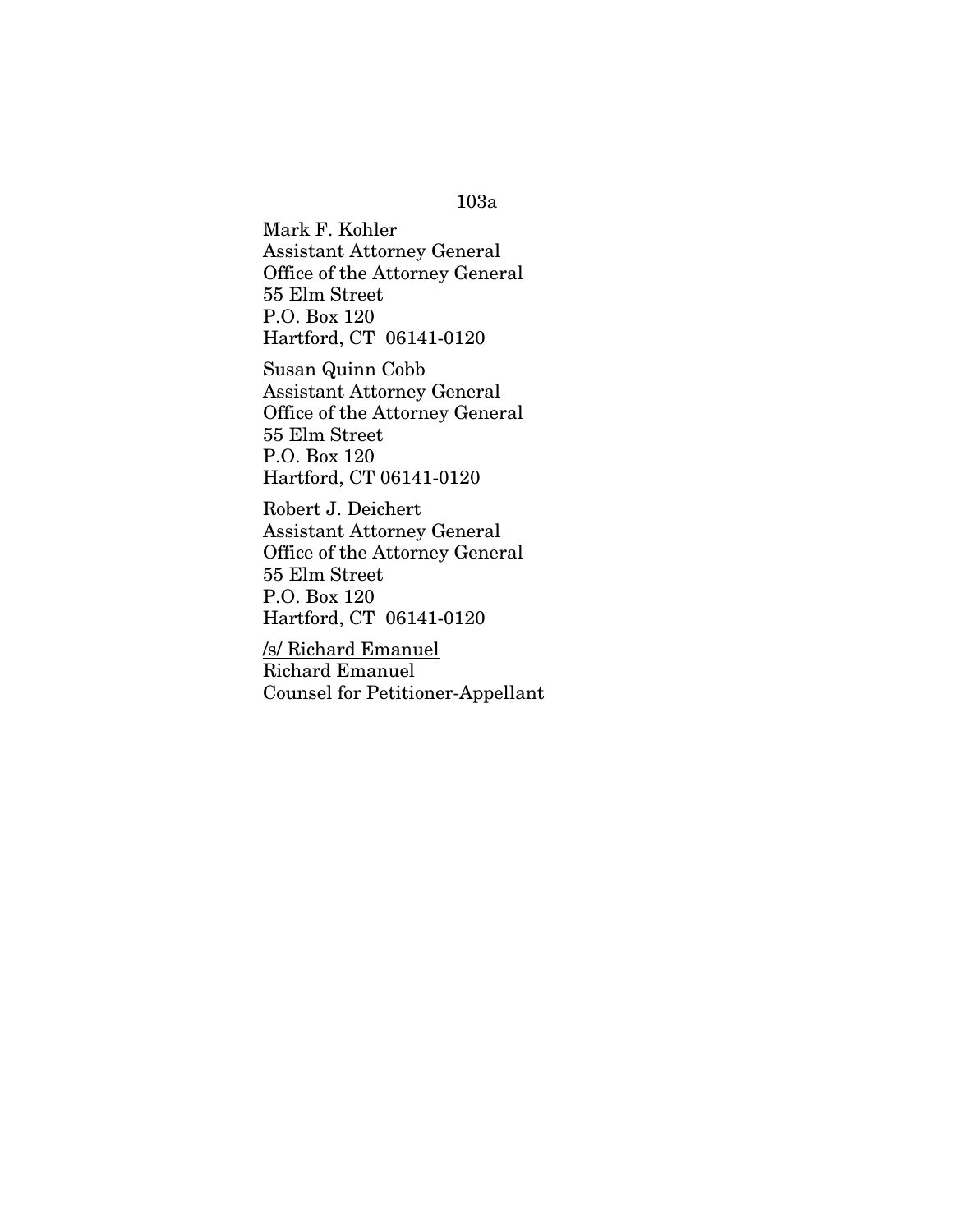## 104a UNITED STATES COURT OF APPEALS FOR THE SECOND CIRCUIT

August Term, 2009 ————

Docket No. 08-4735-cv

————

SCHAGHTICOKE TRIBAL NATION, *Petitioner-Appellant*,

v.

DIRK KEMPTHORNE, Secretary, Department of the Interior, JAMES E. CASON, Associate Deputy Secretary, Department of the Interior, U.S. DEPARTMENT OF THE INTERIOR, BUREAU OF INDIAN AFFAIRS, OFFICE OF FEDERAL ACKNOWLEDGMENT, and INTERIOR BOARD OF INDIAN APPEALS, *Respondents-Appellees*,

THE KENT SCHOOL CORPORATION, STATE OF CONNECTICUT, TOWN OF KENT, and THE CONNECTICUT LIGHT AND POWER COMPANY, *Intervenors-Respondents-Appellees.[\\*](#page-152-0)*

> (Argued: October 8, 2009 Decided: October 19, 2009 Amended: November 4, 2009)

————

Before: MINER and CABRANES, *Circuit Judges*, and KORMAN, District Judge.[\\*\\*](#page-152-1)

————

.<br>-

<span id="page-152-1"></span><span id="page-152-0"></span><sup>\*</sup> The Clerk of Court is directed to amend the official caption in this case to conform to the listing of the parties above.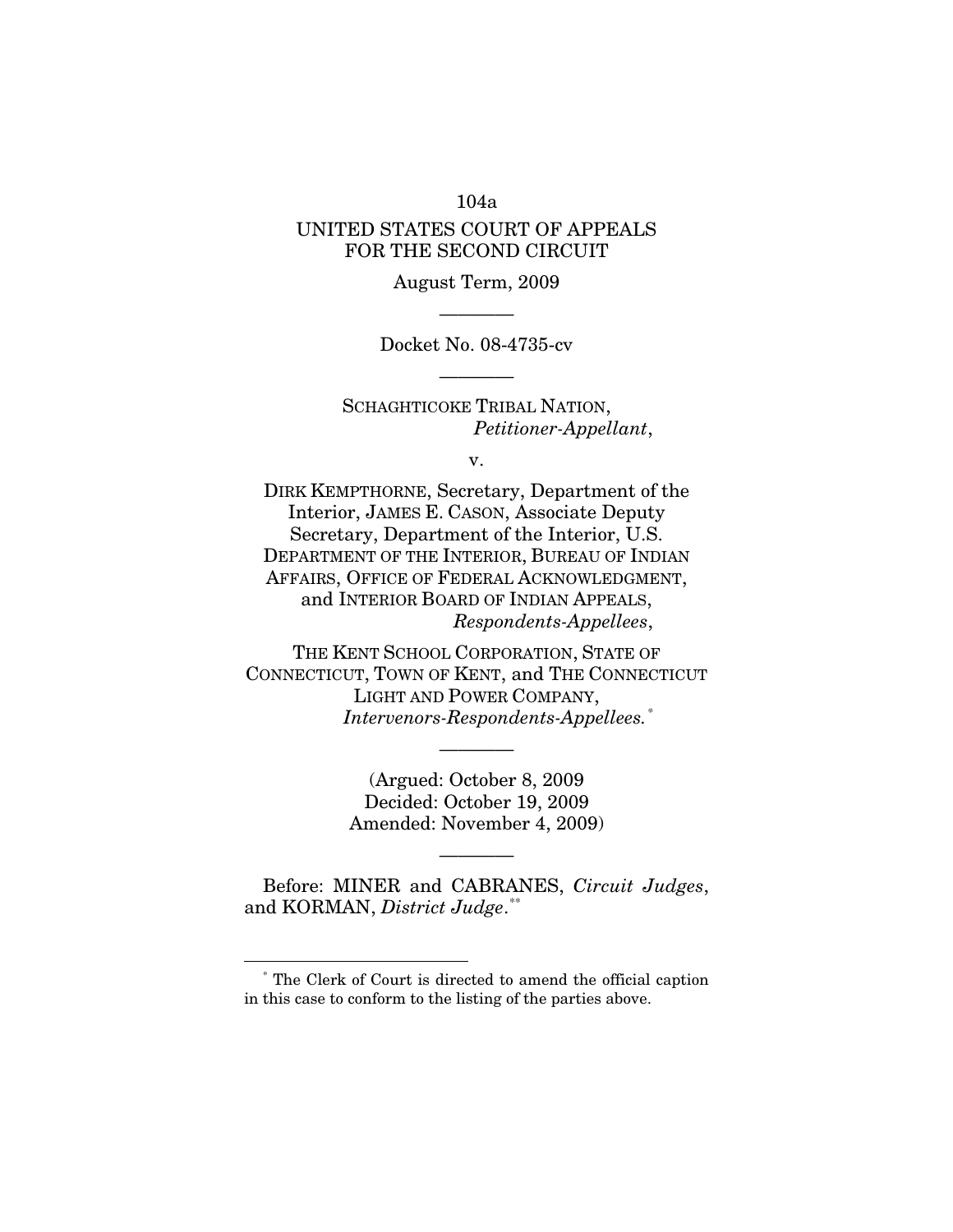Appeal from a judgment of the United States District Court for the District of Connecticut (Peter C. Dorsey, *Judge*). Petitioner-appellant Schaghticoke Tribal Nation brought a petition under the Administrative Procedure Act, 5 U.S.C. § 702, challenging the Department of the Interior's determination not to "acknowledg[e]" the "tribal existence" of the Schaghticoke Tribal Nation pursuant to 25 C.F.R. § 83.2. We affirm the District Court's grant of summary judgment to respondents-appellees and intervenor-appellees on the grounds that (1) the evidence presented by the Schaghticoke was insufficient to raise a claim of "improper political influence" under the standard set forth in *Town of Orangetown v. Buckelshaus*, 740 F.2d 185, 188 (2d Cir. 1984), and (2) the Department of the Interior's determination did not violate the Vacancies Reform Act, 5 U.S.C. §§ 3345-49d.

Affirmed.

.<br>-

- RICHARD EMANUEL, Branford, CT (David K. Jaffe, Brown Paindiris & Scott, P.C., Hartford, CT, *on the brief*), *for petitionerappellant.*
- JOHN B. HUGHES, Assistant United States Attorney, District of Connecticut (Nora R. Dannehy, Acting United States Attorney, District of Connecticut, and William J. Nardini, Assistant United States Attorney, *on the brief*), *for defendants-appellees*.

<sup>\*\*</sup> The Honorable Edward R. Korman, of the United States District Court for the Eastern District of New York, sitting by designation.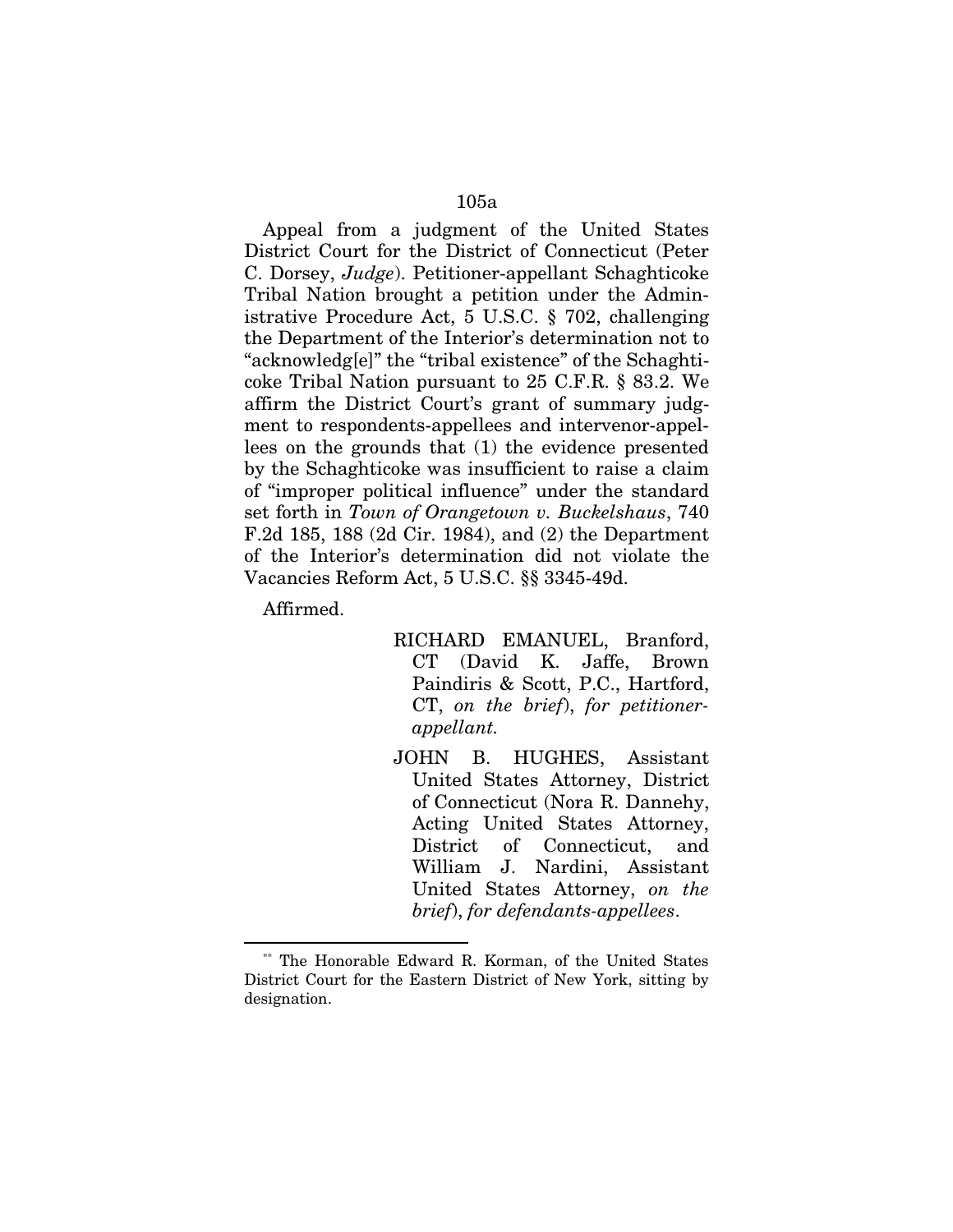MARK F. KOHLER, Assistant Attorney General (Richard Blumenthal, Attorney General, and Susan Quinn Cobb and Robert J. Deichert, Assistant Attorneys General, *on the brief*), Office of the Attorney General, Hartford, CT, *for intervenorsrespondents-appellees.*

#### PER CURIAM:

Petitioner-appellant Schaghticoke Tribal Nation (the "Schaghticoke") appeals from an August 27, 2008 judgment of the United States District Court for the District of Connecticut (Peter C. Dorsey, *Judge*) entered after the District Court granted summary judgment to respondents and intervenor-respondents. *Schaghticoke Tribal Nation v. Kempthorne*, 587 F. Supp. 2d 389 (D. Conn. 2008).

In 2005, James E. Cason, Associate Deputy Secretary of the Department of the Interior, issued a Reconsidered Final Determination that declined to "acknowledg[e]" the "tribal existence" of the Schaghticoke. *See* 25 C.F.R. § 83.2. The Schaghticoke brought this petition to challenge the Reconsidered Final Determination under the Administrative Procedure Act, 5 U.S.C. § 702. The parties cross-moved for summary judgment, and the District Court concluded that the Reconsidered Final Determination was not arbitrary or capricious under 5 U.S.C. § 706. *Schaghticoke*, 587 F. Supp. 2d at 412-18. The District Court also rejected the Schaghticoke's contentions that the Reconsidered Final Determination was "the product of undue influence exerted by state and congressional political forces" and had been issued in violation of the Vacancies Reform Act, 5 U.S.C. §§ 3345-49d.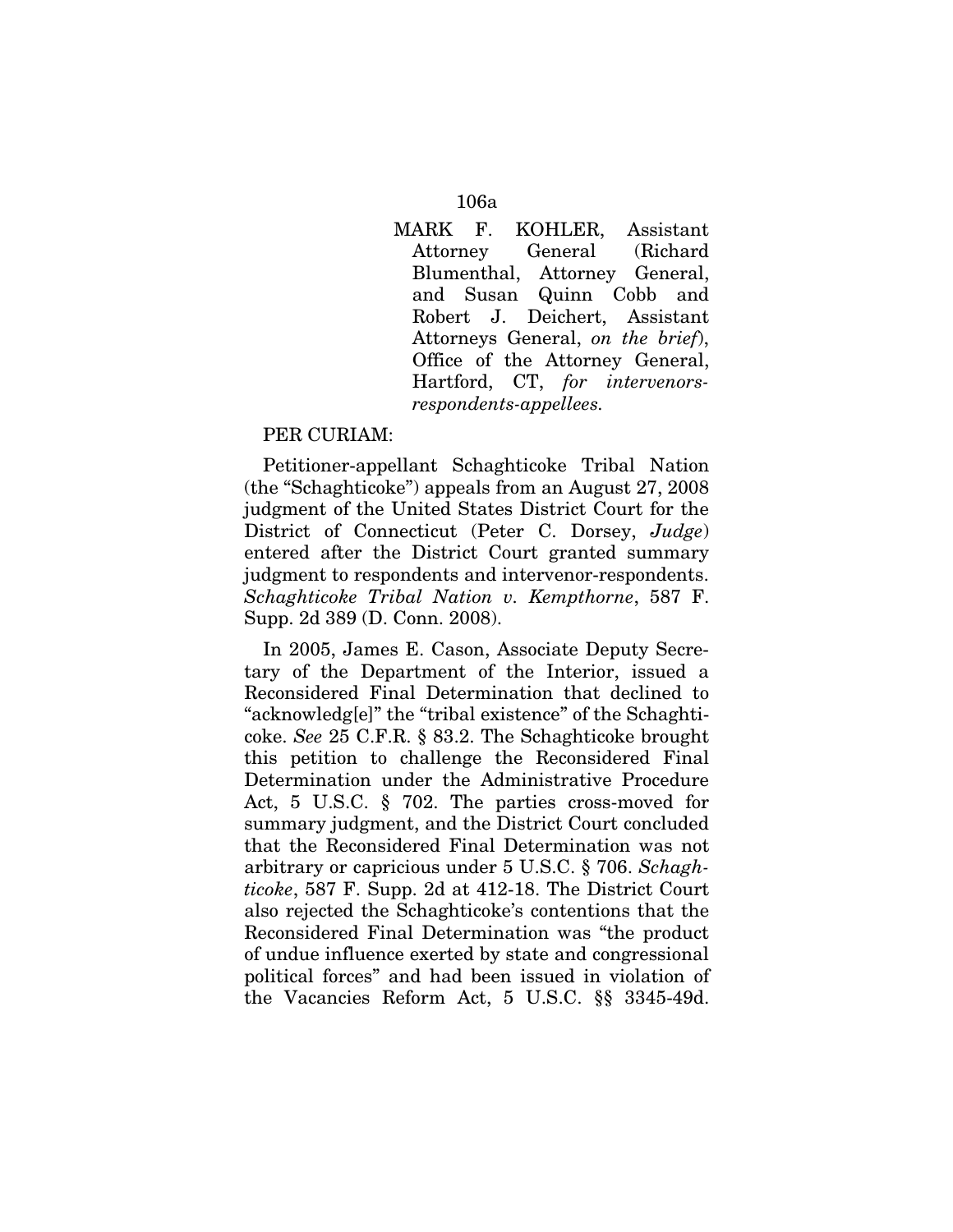## *Schaghticoke*, 587 F. Supp. 2d at 402, 409-12, 418-21. The District Court therefore granted summary judgment to respondents and intervenor-respondents.

On appeal, the Schaghticoke have abandoned their claim that the Reconsidered Final Determination was arbitrary or capricious. Instead, the Schaghticoke argue only that the Reconsidered Final Determination was the product of improper political influence and was issued in violation of the Vacancies Reform Act. Reviewing the District Court's grant of summary judgment *de novo*, *see, e.g.*, *Sassaman v. Gamache*, 566 F.3d 307, 312 (2d Cir. 2009), we affirm.

I. Improper Political Influence

Although Connecticut political figures showed keen interest in whether the Department of the Interior acknowledged the Schaghticoke, the evidence submitted by the Schaghticoke cannot support a claim of improper political influence. "To support a claim of improper political influence on a federal administrative agency, there must be some showing that the political pressure was intended to and did cause the agency's action to be influenced by factors not relevant under the controlling statute." *Town of Orangetown v. Ruckelshaus*, 740 F.2d 185, 188 (2d Cir. 1984); *accord Chemung County v. Dole*, 804 F.2d 216, 222 (2d Cir. 1986).

Here, elected officials in Connecticut—including the state's Governor and Attorney General and members of the state's congressional delegation—met with and sent letters and emails to the

Secretary of the Interior and other Interior Department officials expressing an adamant opposition to the Interior Department's potential acknowledgment of the Schaghticoke. *Schagpticoke*, 587 F. Supp. 2d at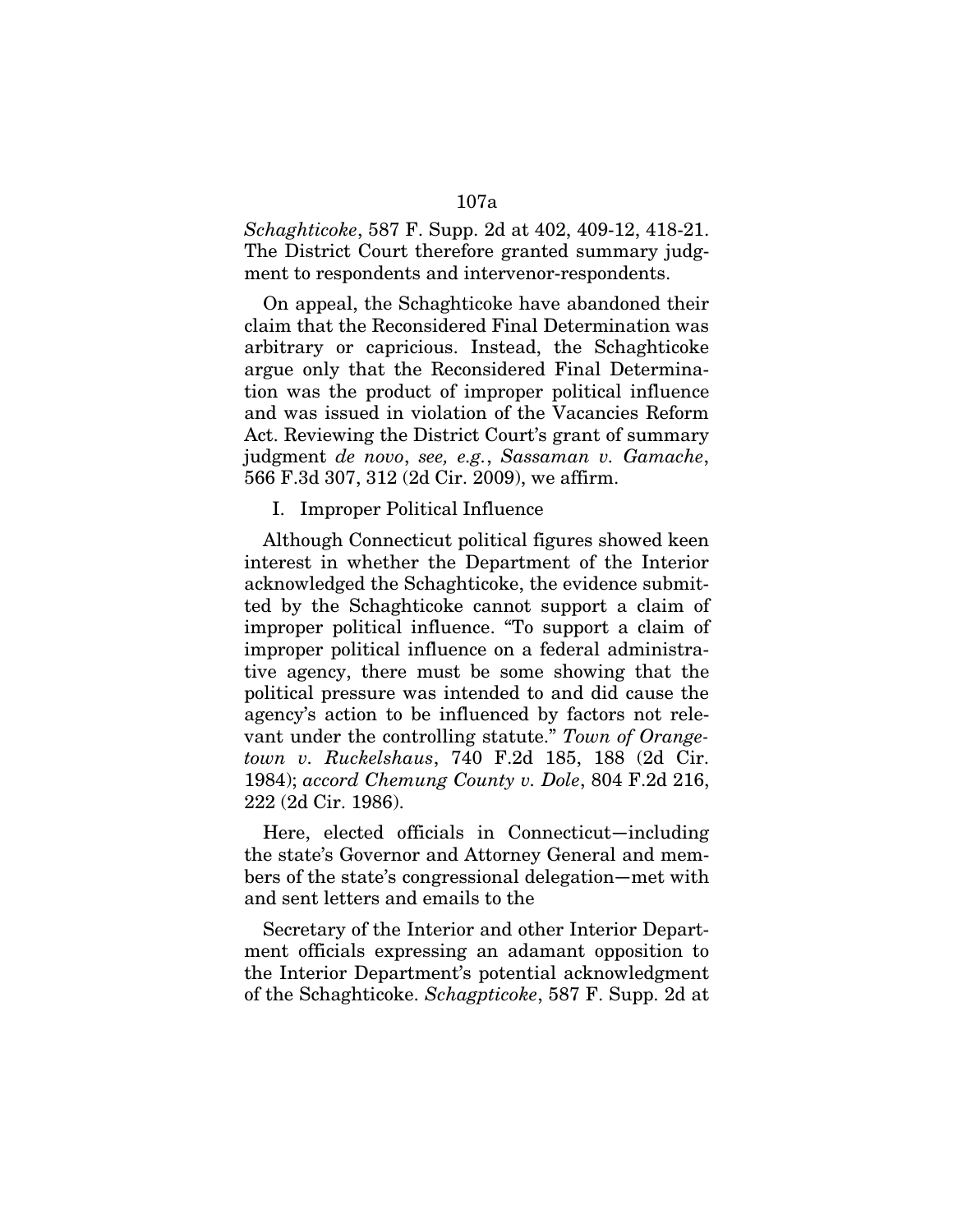## 402-05. In addition, House and Senate subcommittees held hearings at which members of Congress strongly criticized an interim decision by the Interior Department that favored acknowledgment, and a bill was introduced in the House titled the "Schaghticoke Acknowledgment Repeal Act." *Id.* at 405-07.

Significantly, however, Interior Department officials uniformly testified in depositions that they were not influenced by the political clamor surrounding the Schaghticoke. *Id.* at 404-05, 411. Any political pressure, moreover, was exerted upon senior Interior Department officials; there is no evidence that any of the pressure was exerted upon Cason, who was the official ultimately responsible for issuing the Reconsidered Final Determination. *See id.* at 407, 411. As a result, even if the Connecticut elected officials "intended to" influence the Reconsidered Final Determination, there is no evidence that they "*did* cause the agency's action to be influenced by factors not relevant under the controlling statute." *Orangetosvn*, 740 F.2d at 188 (emphasis added). We therefore affirm the District Court's conclusion that the Schaghticoke's evidence did not support a claim of improper political influence.<sup>[1](#page-156-0)</sup>

II. Vacancies Reform Act

<u>.</u>

We also affirm the District Court's conclusion that the Reconsidered Final Determination did not violate the Vacancies Reform Act, 5 U.S.C. §§ 3345-49d. Interior Department regulations provide that Indian acknowledgment decisions are to be made by "the

<span id="page-156-0"></span><sup>&</sup>lt;sup>1</sup> Our standard for a claim of "improper political influence" is clear, *see Orangetown*, 740 F.2d at 188; *Chemung County*, 804 F.2d at 222, and we reject the Schaghticoke's argument that we should apply a broader "appearance of bias" standard in this action.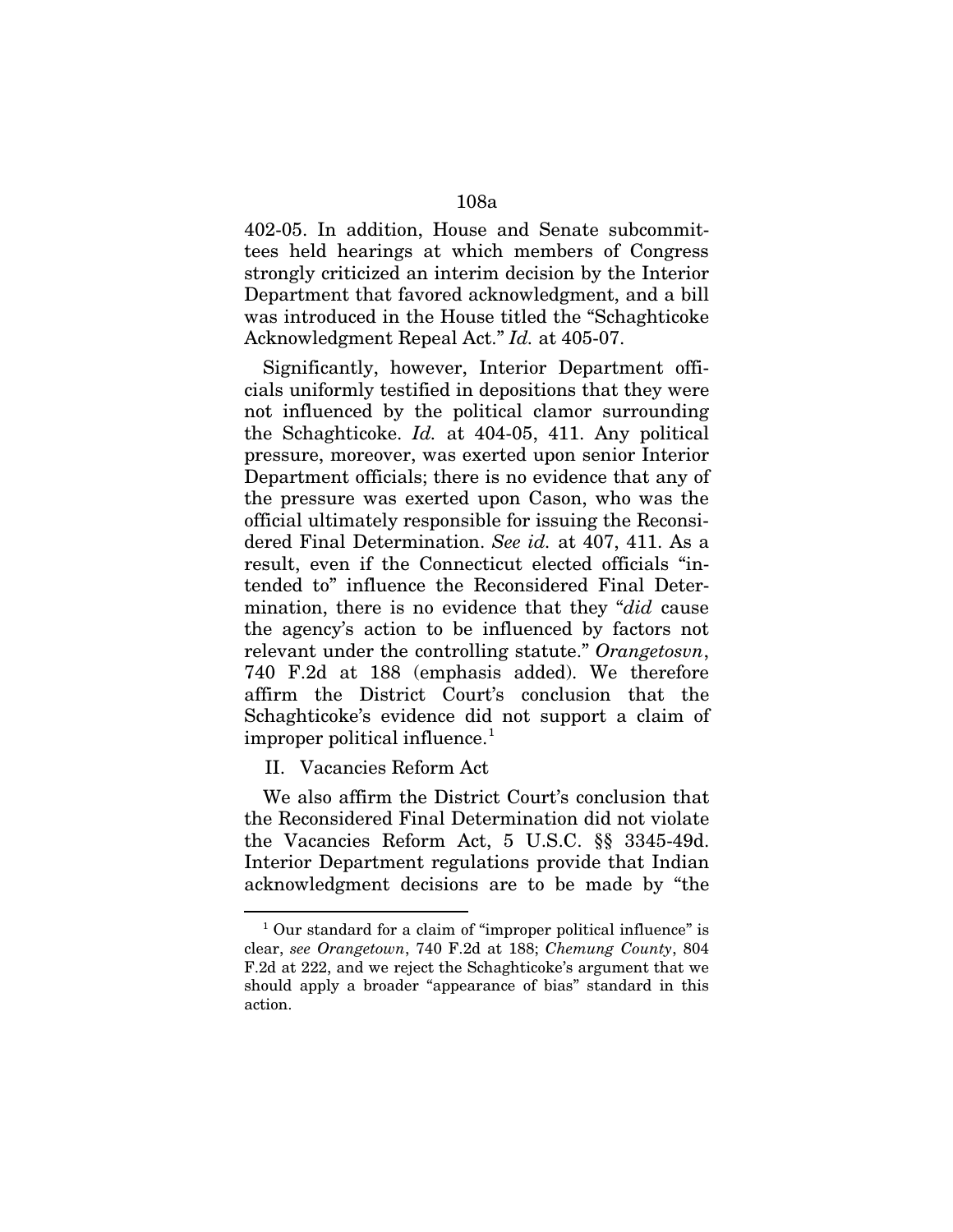Assistant Secretary–Indian Affairs, or that officer's authorized representative." *See* 25 C.F.R. § 83.1 (defining the term "Assistant Secretary" to include "the Assistant Secretary–Indian Affairs, or that officer's authorized representative"); *id.* § 83.10(*l*)(2) (providing that the "Assistant Secretary shall make a final determination regarding the petitioner's status"). In February 2005, the Assistant Secretary– Indian Affairs resigned. Ordinarily, when an "officer" such as the Assistant Secretary resigns, his or her duties are assumed by "the first assistant to the office," which in this case was the Principal Deputy Assistant Secretary–Indian Affairs. *See* 5 U.S.C.  $§$  3345(a)(1). In February 2005, however, the Principal Deputy position was vacant, and thus the Secretary of the Interior delegated to Cason, the Associate Deputy Secretary, the Indian acknowledgment duties of the Assistant Secretary–Indian Affairs. It was in that capacity that Cason issued the Reconsidered Final Determination declining to acknowledge the Schaghticoke.

The Schaghticoke claim that the Final Reconsidered Determination was invalid because Cason was barred by statute from performing the duties of the Assistant Secretary–Indian Affairs. When an officer resigns and the "first assistant" position is vacant, the Vacancies Reform Act provides that "only the head of [the] Executive agency may perform any function or duty," *id.*  $\S$  3348(b)(2), "required by statute," *id.* § 3348(a)(2)(A)(ii), "or . . . regulation to be performed by the [resigning] officer," *id.* § 3348(a)(2)(B)(i)(II); *see also id.* § 3348(d)(1) (providing that any action taken in violation of the Vacancies Reform Act "shall have no force or effect"). According to the Schaghticoke, therefore, only the Secretary of the Interior was authorized by the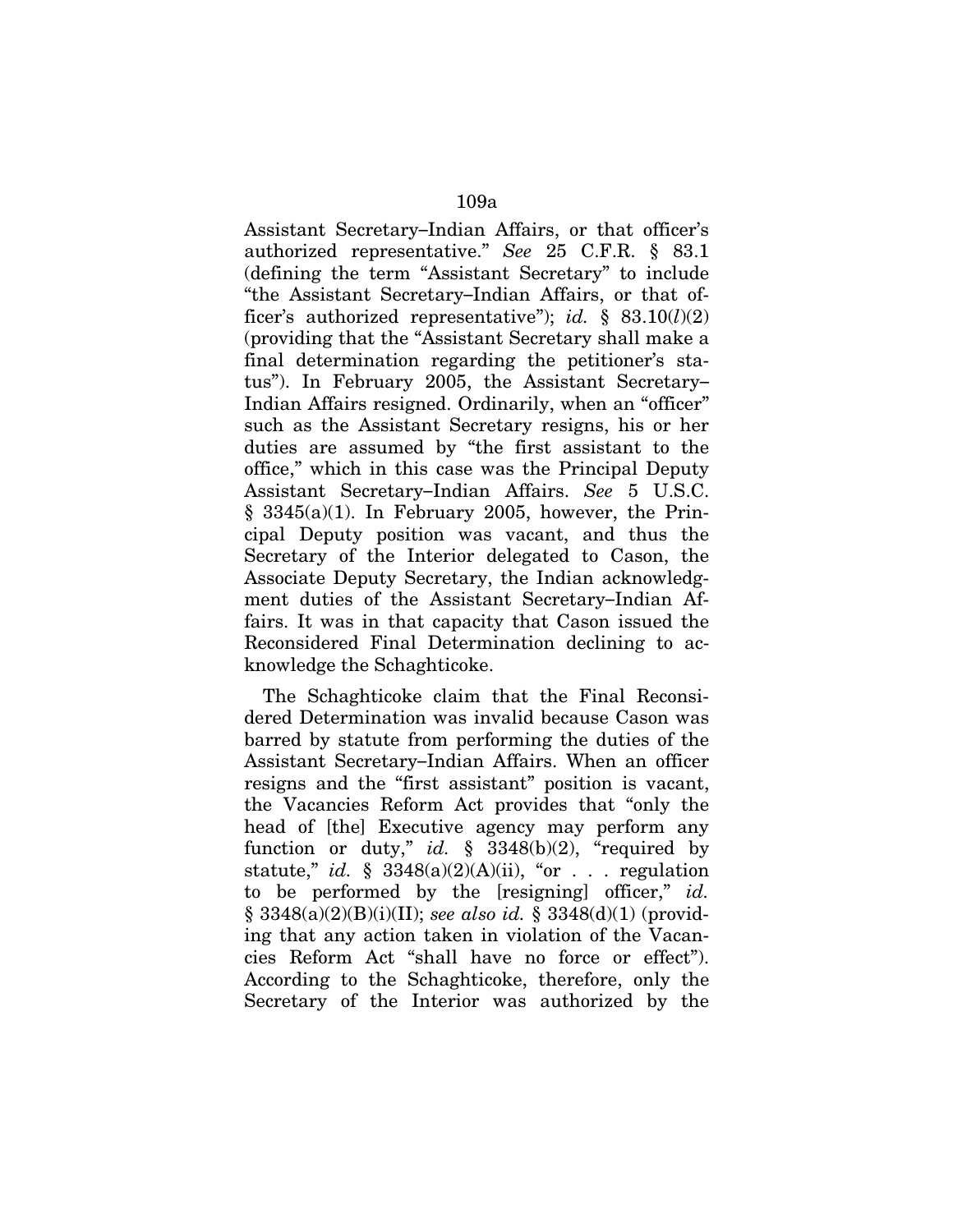Vacancies Reform Act to make Indian acknowledgment determinations until a new Assistant Secretary–Indian Affairs took office.

The Schaghticoke's argument fails because Indian acknowledgment decisions may be made *either* by the "Assistant Secretary–Indian Affairs" *or* by his or her "authorized representative." 25 C.F.R. §§ 83.1, 83.10(*l*)(2). Just as an Assistant Secretary, in the ordinary course, may name an "authorized representative" to make Indian acknowledgment decisions, the Secretary of the Interior in February 2005, performing the Assistant Secretary's duties, simply named an "authorized representative"—Cason—to decide whether to acknowledge the Schaghticoke.

Put differently, the Vacancies Reform Act mandated that the Secretary of the Interior perform only those functions or duties of the Assistant Secretary that were "required by statute," 5 U.S.C. § 3348(a)(2)(A)(ii), "or . . . regulation to be performed by the [Assistant Secretary]," *id.* §  $3348(a)(2)(B)(i)(II)$ . Indian acknowledgment decisions did not fall within that category because they could be made *either* by the Assistant Secretary *or* by his or her "authorized representative." 25 C.F.R. §§ 83.1, 83.10(*l*)(2). Thus, the Vacancies Reform Act did not prohibit the Secretary of the Interior from designating Cason as the "authorized representative" in charge of Indian acknowledgment.

Accordingly, we affirm the District Court's conclusion that the Reconsidered Final Determination did not violate the Vacancies Reform Act.

#### **CONCLUSION**

For the reasons stated above, the August 27, 2008 judgment of the District Court is AFFIRMED.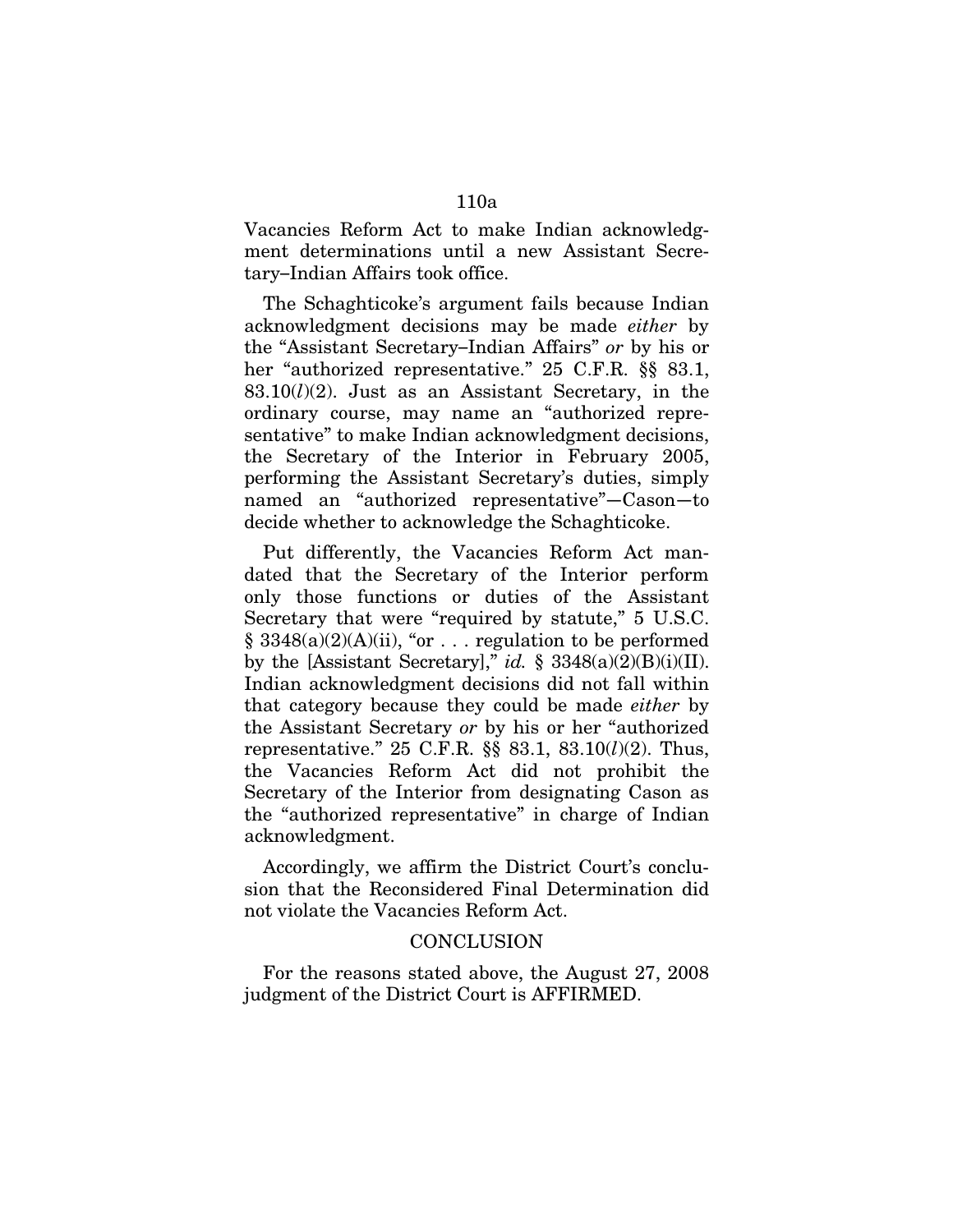### **APPENDIX F**

### UNITED STATES COURT OF APPEALS FOR THE SECOND CIRCUIT

Docket No. 08-4735-cv ————

————

At a stated term of the United States Court of Appeals for the Second Circuit, held at the Daniel Patrick Moynihan United States Courthouse, 500 Pearl Street, in the City of New York, on the 24th day of Februry, two thousand ten.

————

SCHAGHTICOKE TRIBAL NATION, *Petitioner-Appellant*,

v.

DIRK KEMPTHORNE, SECRETARY, DEPARTMENT OF THE INTERIOR, JAMES E. CASON, ASSOCIATE DEPUTY SECRETARY, DEPARTMENT OF THE INTERIOR, U.S. DEPARTMENT OF THE INTERIOR, BUREAU OF INDIAN AFFAIRS, OFFICE OF FEDERAL ACKNOWLEDGMENT, AND INTERIOR BOARD OF INDIAN APPEALS,

*Respondents-Appellees*,

THE KENT SCHOOL CORPORATION, STATE OF CON-NECTICUT, TOWN OF KENT, AND THE CONNECTICUT LIGHT AND POWER COMPANY,

*Intervenors-Respondents-Appellees*.

Appellant Schaghticoke Tribal Nation having filed a petition for panel rehearing, or, in the alternative, for rehearing *en banc*, and the panel that determined the appeal having considered the request for panel

————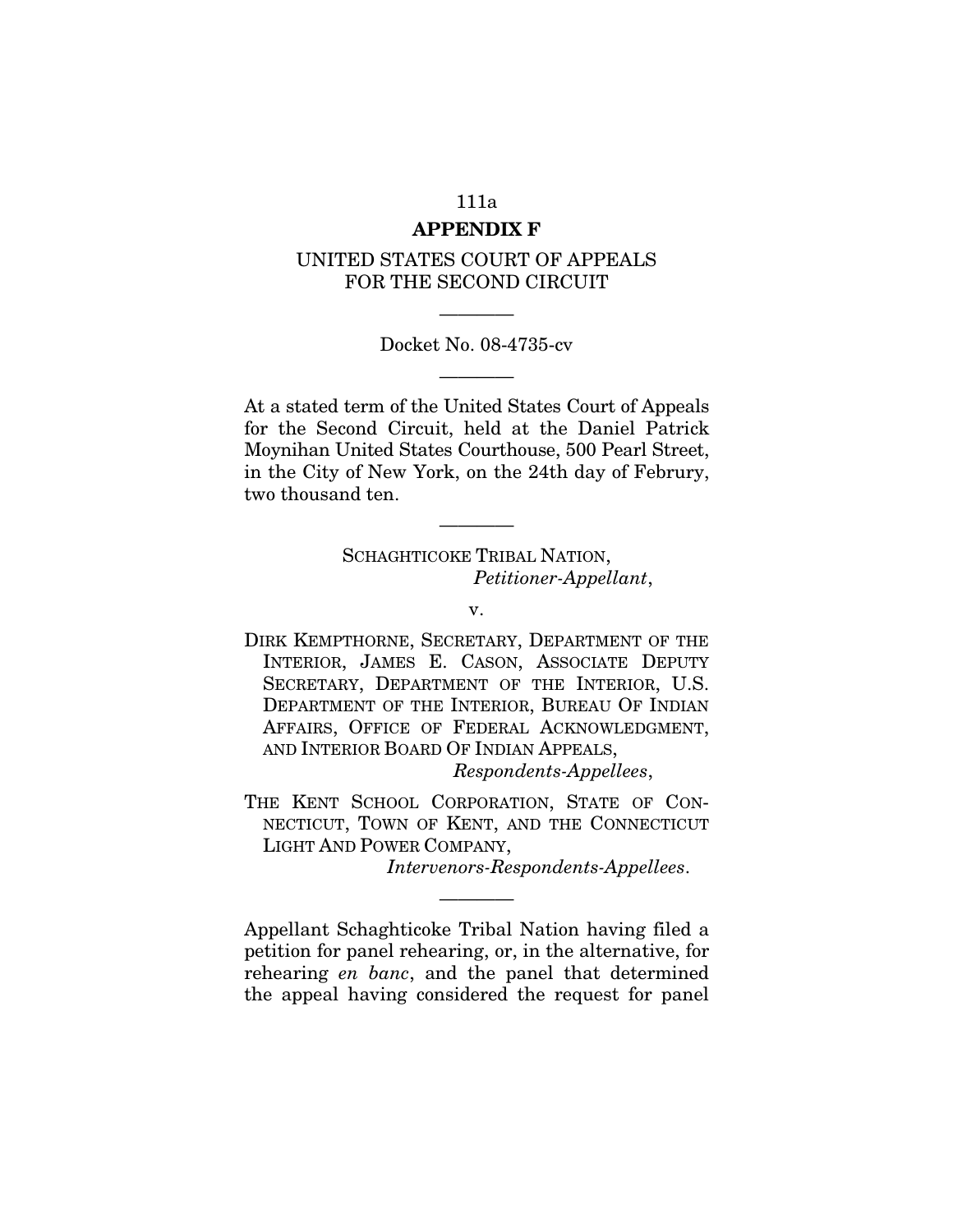rehearing, and the active members of the Court having considered the request for rehearing *en banc*,

IT IS HEREBY ORDERED that the petition is denied.

FOR THE COURT:

/s/ Catherine O'Hagan Wolfe  $\mathbb{R}^2$ Catherine O'Hagan Wolfe, Clerk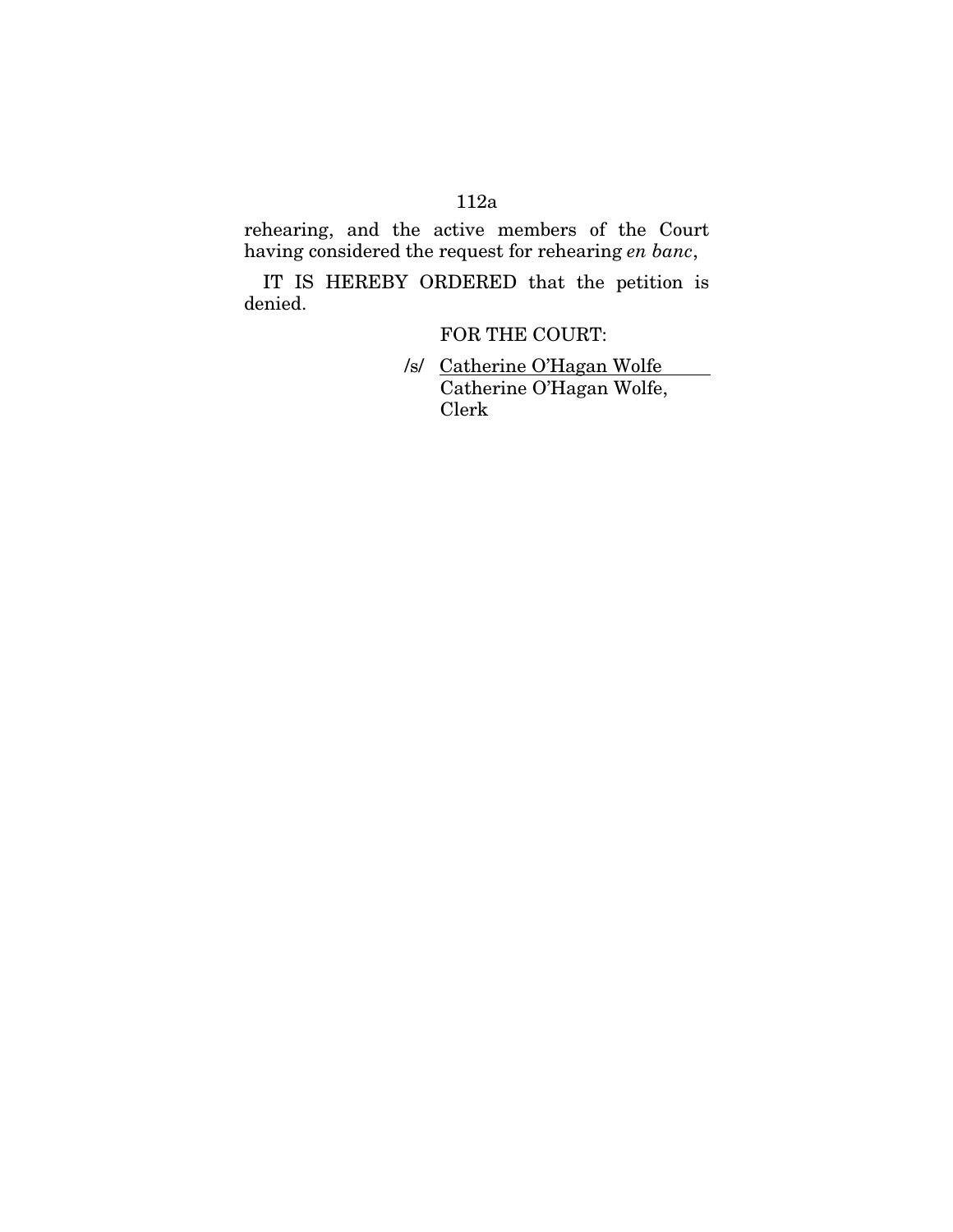### **APPENDIX G**

### UNITED STATES COURT OF APPEALS FOR THE SECOND CIRCUIT

# ———— Docket No. 08-4735-cv ————

At a Stated Term of the United States Court of Appeals for the Second Circuit, held at the Daniel Patrick Moynihan United States Courthouse, 500 Pearl Street, in the City of New York, on the 24th day of March, two thousand and ten.

————

## SCHAGHTICOKE TRIBAL NATION, *Plaintiff-Appellant*,

v.

DIRK KEMPTHORNE, SEC. DEPT OF THE INTERIOR, JAMES E. CASON, ASSOC. DEPUTY SEC. DEPT OF THE INTERIOR, US DEPT. OF INTERIOR, BUREAU OF INDIAN AFFAIRS, OFFICE OF FEDERAL ACKNOWLEDGMENT, INTERIOR BD OF INDIAN APPEALS,

*Defendants-Appellees*,

THE KENT SCHOOL CORPORATION, STATE OF CONNECTI-CUT, TOWN OF KENT, THE CONNECTICUT LIGHT AND POWER COMPANY,

*Intervenor-Defendants-Appellees*.

## ———— ORDER

Before: Roger J. Miner, José A. Cabranes, *Circuit Judges*, Edward R. Korman, *District Judge*. [\\*](#page-161-0)

<u>.</u>

<span id="page-161-0"></span><sup>\*</sup> The Honorable Edward R. Korman of the United States District Court for the Eastern District of New York, sitting by designation.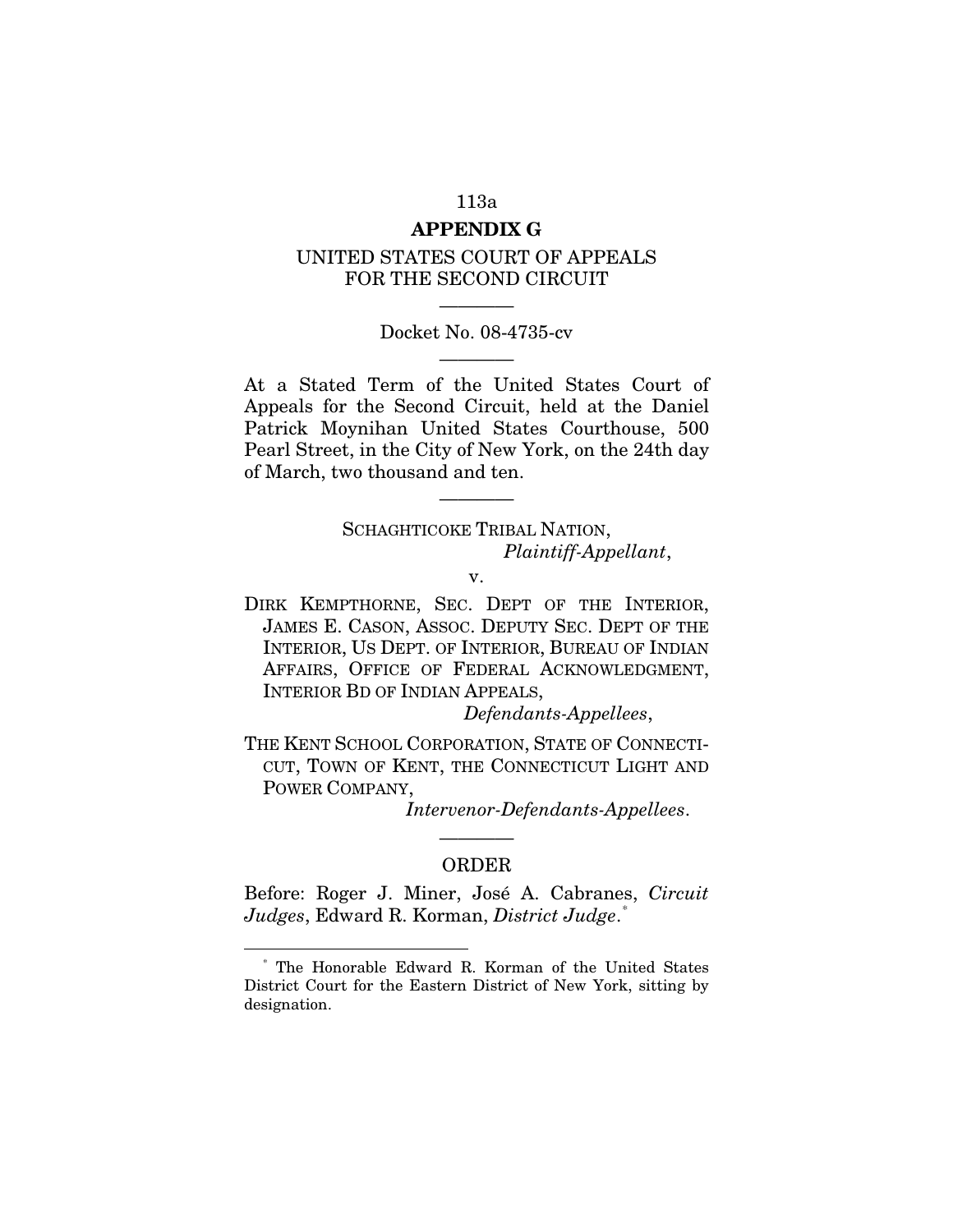IT IS HEREBY ORDERED that Appellant's motion to stay issuance of the mandate until May 25, 2010, is GRANTED,

FOR THE COURT:

/s/ Catherine O'Hagan Wolfe Catherine O'Hagan Wolfe, Clerk

> Judy Pisnanont, Motions Staff Attorney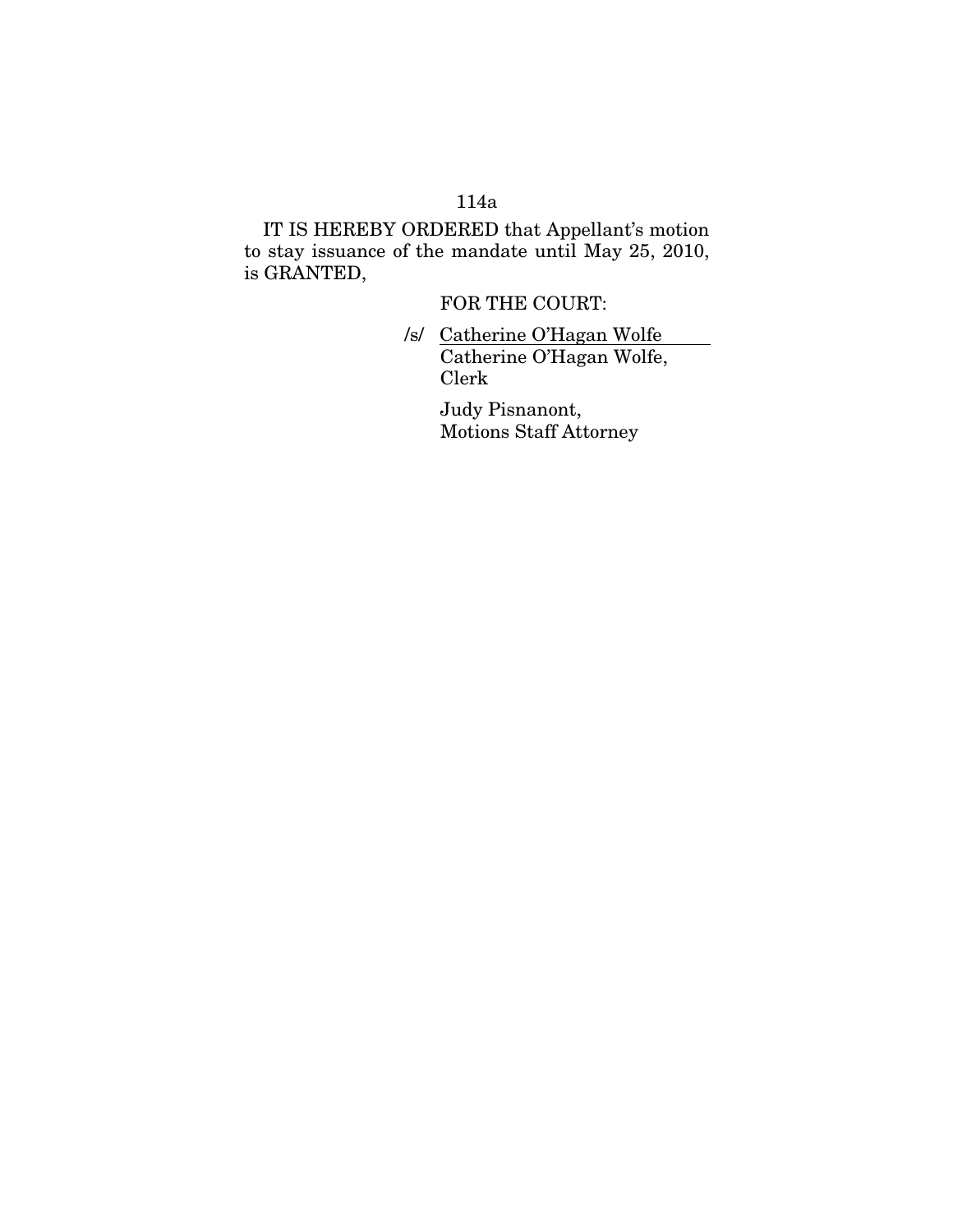### **APPENDIX H**

### STATE OF CONNECTICUT EXECUTIVE CHAMBERS

### STATE CAPITOL, HARTFORD, CONNECTICUT 06106 TEL: (860) 566-4840 • FAX: (860) 524-7396 www.state.ct.us/governor

July 11, 2005

Honorable Peter C. Dorsey Senior United States District Judge 141 Church Street New Haven, CT 06510

Dear Judge Dorsey:

It has come to my attention that on June 29, 2005, the Bureau of Indian Affairs ("BIA"), through the Office of the United States Attorney, submitted an alternative Proposed Amended Order ("BIA Alternative Order") in response to a Motion to Amend Scheduling Order ("Schaghticoke Motion"), filed by the Schaghticoke Tribal Nation ("Schaghticoke"). As Governor of Connecticut, I urge you to deny the Schaghticoke Motion and to reject the BIA Alternative Order.

As I am certain you are aware, on May 12, 2005, the Interior Board of Indian Appeals vacated and remanded the final determination of the BIA that recognized the Schaghticoke as a federal tribe. Days after the MIA's decision, the DIA, in a letter ("BIA Letter"), stated "[u]nsolicited arguments, evidence, comments and briefings from the petitioners and interested parties will not be accepted or requested . . . [during the 120 reconsideration period for the remanded Schaghticoke final determination]."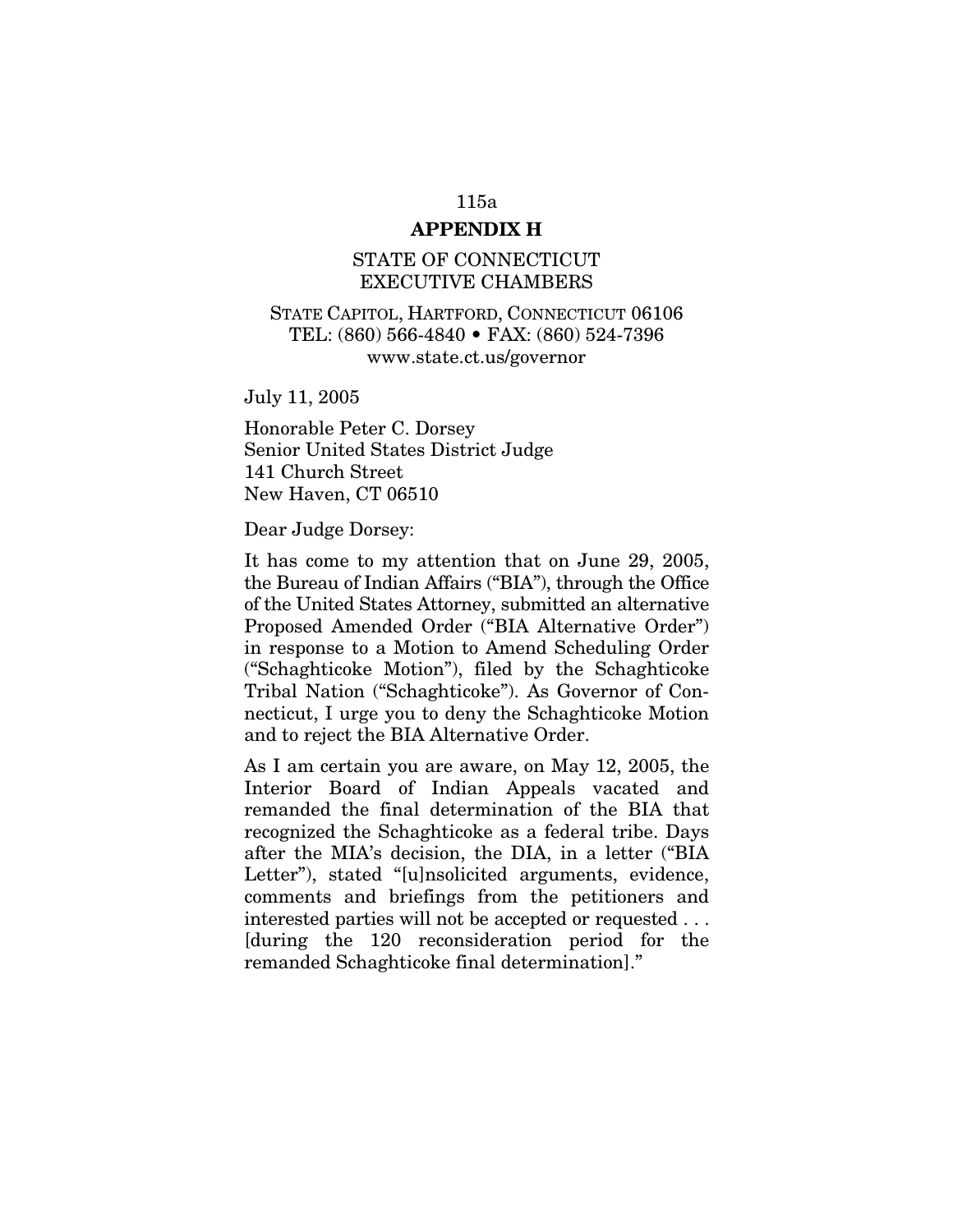## The BIA Alternative Order, if accepted, would constitute a reversal of the bar on the submission of new evidence to the BIA contained in the BIA Letter and further suggests an additional 30 day extension for the issuance of the final determination on the Schaghticoke petition.

In what has become an all too common practice, the BIA has yet again reversed itself by suggesting that you accommodate the Schaghticoke by allowing the Tribe to submit new information that might demonstrate a higher rate of Indian-to-Indian marriages in the mid-19th century. This information is apparently needed as a result of the BIA's own revelation in 2004 that it used a flawed calculation method, which mistakenly overstated the percentage of Schaghticoke-to-Schaghticoke marriages during the 19th century. When calculated properly, the Schaghticoke intramarriage rate fell to approximately 20 percent, far below the BIA's 50 percent recognition requirement.

Most galling is the BIA suggestion that you approve an extension for it to issue a final determination on this petition. This petition has been denied, awarded, vacated and remanded and it is time for a final resolution. In light of the time already spent by the BIA on this petition, there is no practical reason for granting the request for a 30 day continuance.

There is a point at which this runaway federal agency must be held to its word. This proposal to delay the issuance of a final determination and to reopen the process for more evidence must be rejected. The BIA can not be allowed to continually change its mind about policy and procedure in cases with as much impact on states as those of tribal recognition. The Schaghticoke have had over a decade to provide the BIA with evidence that it meets the seven man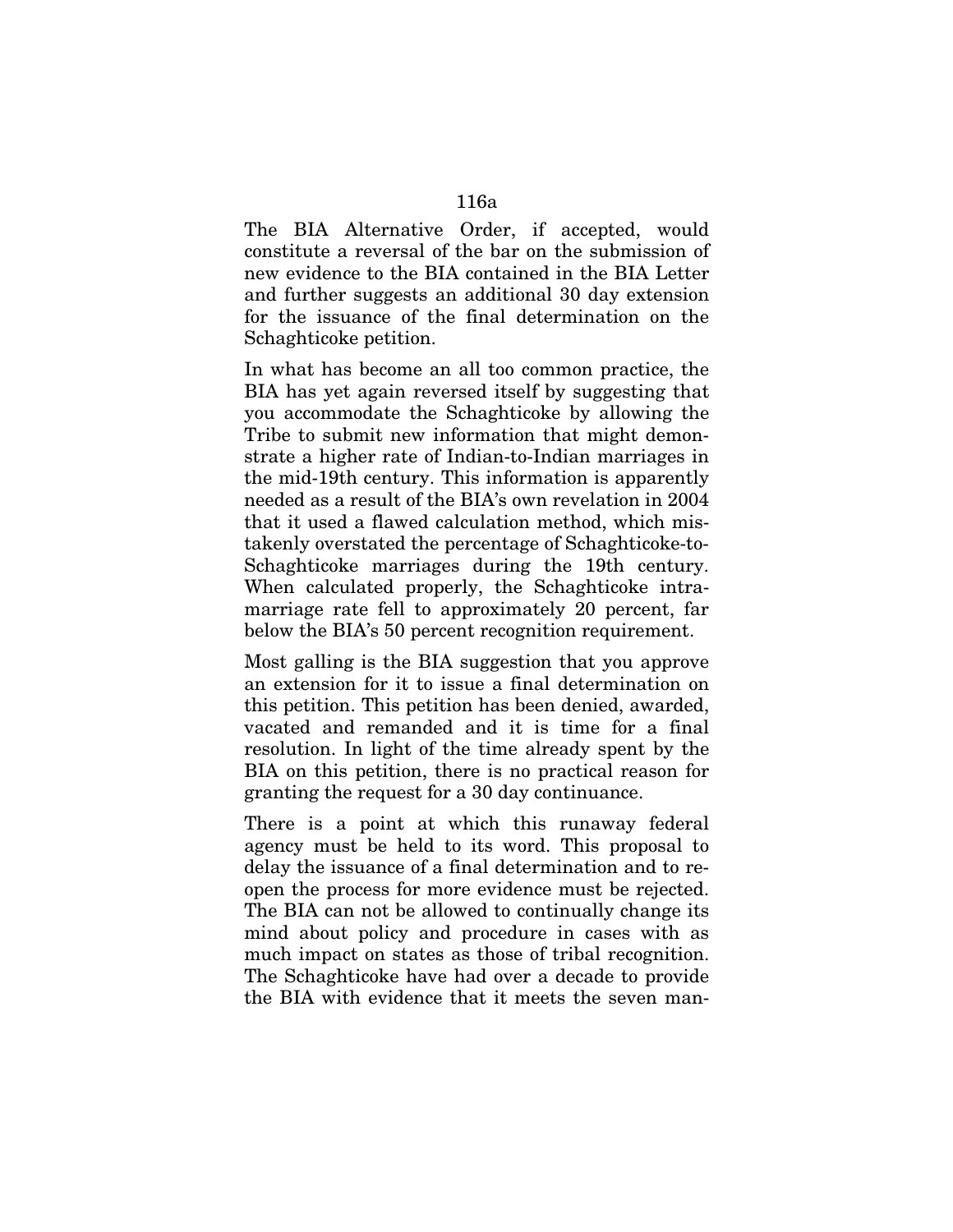datory federal recognition criteria. The tribe has hired consultants, historians and experts and by its own words has submitted tens of thousands of pages of documentation in its quest for federal recognition. The time for the collection and review of evidence for purposes of the Schaghticoke petition has ended and a final resolution must be reached.

This latest policy reversal by the BIA is not supported by any rationale that warrants a 30 day extension or the allowance of new evidence. The state would also add that it cannot find any authority under the federal regulations that would allow for the submission of the requested new evidence.

The recognition process must have consistency and finality if its decisions are to be accorded respect and acceptance by the general public. This process must remain true to its word and cannot be allowed to continually change, if public confidence is to be maintained. Accordingly, I urge you to deny the Schaghticoke Motion and to reject the BIA Alternative Order. The time has come to salvage the integrity of the recognition process and to provide a resolution to the issues surrounding the Schaghticoke petition once and for all.

Sincerely,

s/ M. Jodi Rell M. Jodi Rell Governor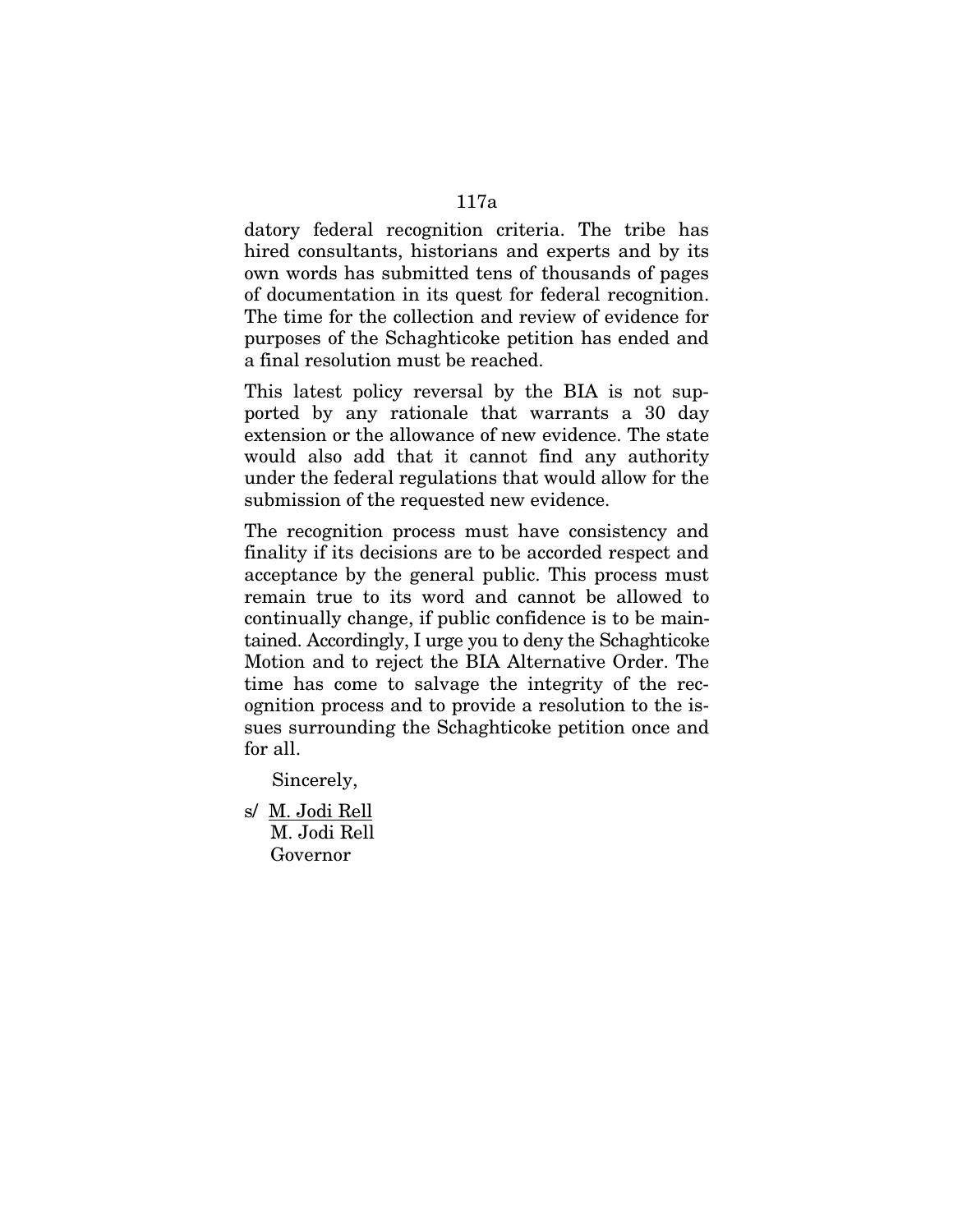### **APPENDIX I**

United States District Court District of Connecticut 141 Church Street New Haven CT 06510

Chambers of (202) 773-2427 Peter C. Dorsey United States District Judge

August 19, 2005

M. Jodi Rell, Governor State of Connecticut Executive Chambers Hartford, Connecticut 06108

Dear Governor Rell:

Thank you for your letter of July 11, 2005. Your frustration and impatience is fully warranted. A court-ordered deadline for concluding the administrative proceeding was intended to accommodate three considerations: 1. the tribe's right to due process; 2. the BIA's caseload; and 3. the lawsuit's parties' right to a reasonably prompt resolution of the dispute (including the State's interest) The prolonged protraction of this matter, to resolve the question of tribal recognition, no. 1 has stretched, no. 2 has given the BIA more time than it deserves, and no. 3 has deprived the parties of a reasonably prompt resolution.

I have, in accordance with the view of the U.S. Attorney's Office, allowed a slight extension for a request for technical assistance and information. This was to avoid any claim of infringement of the Tribe's due process. I recognize this does not accommodate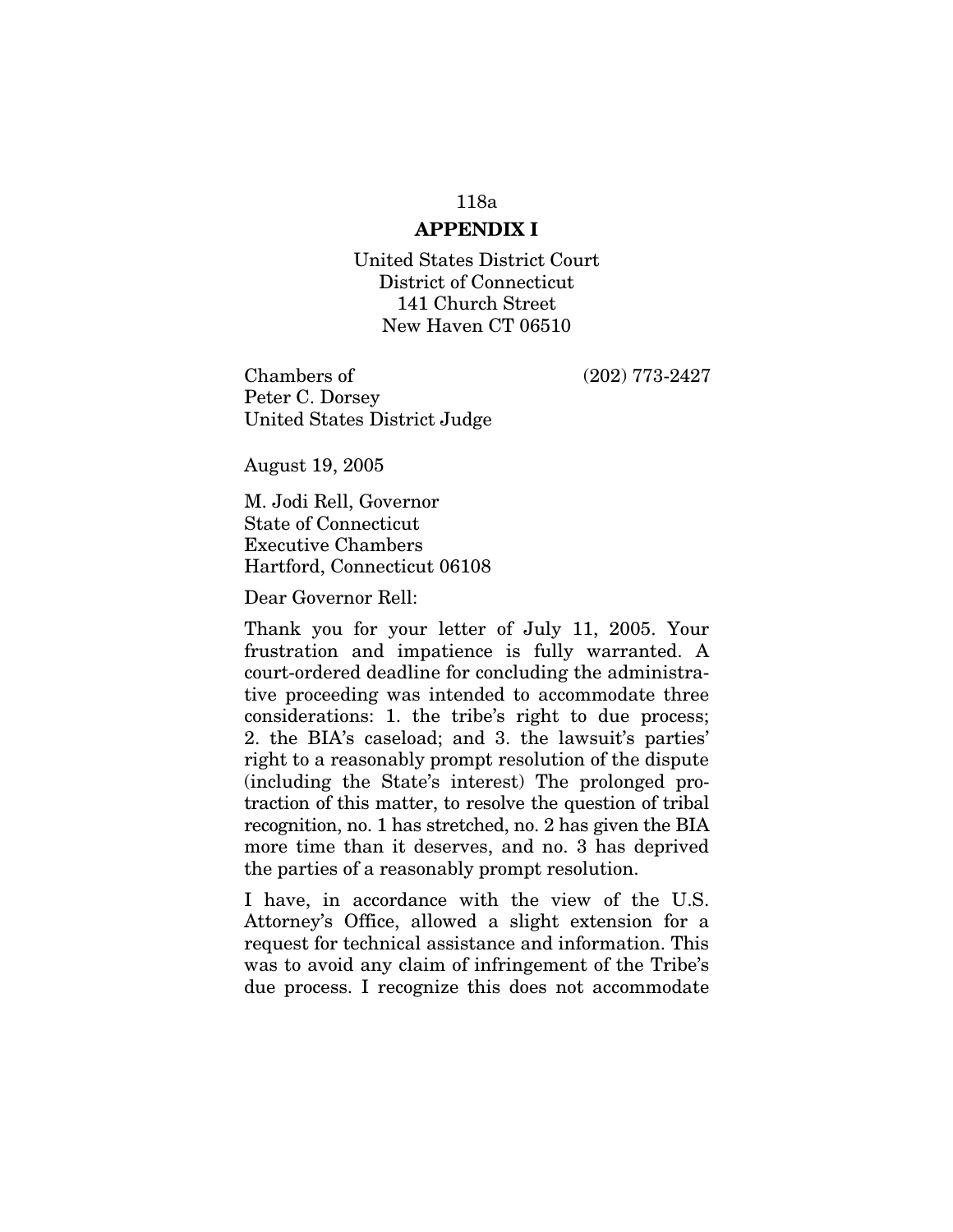no. 3 above nor the view of your letter. It is intended to be a last extension of time upon the expiration of which the cases will be decided. It reflects a caution intended to avoid a reversal by another Court which might buy a due process argument.

Very truly yours

/s/ Peter C. Dorsey Peter C. Dorsey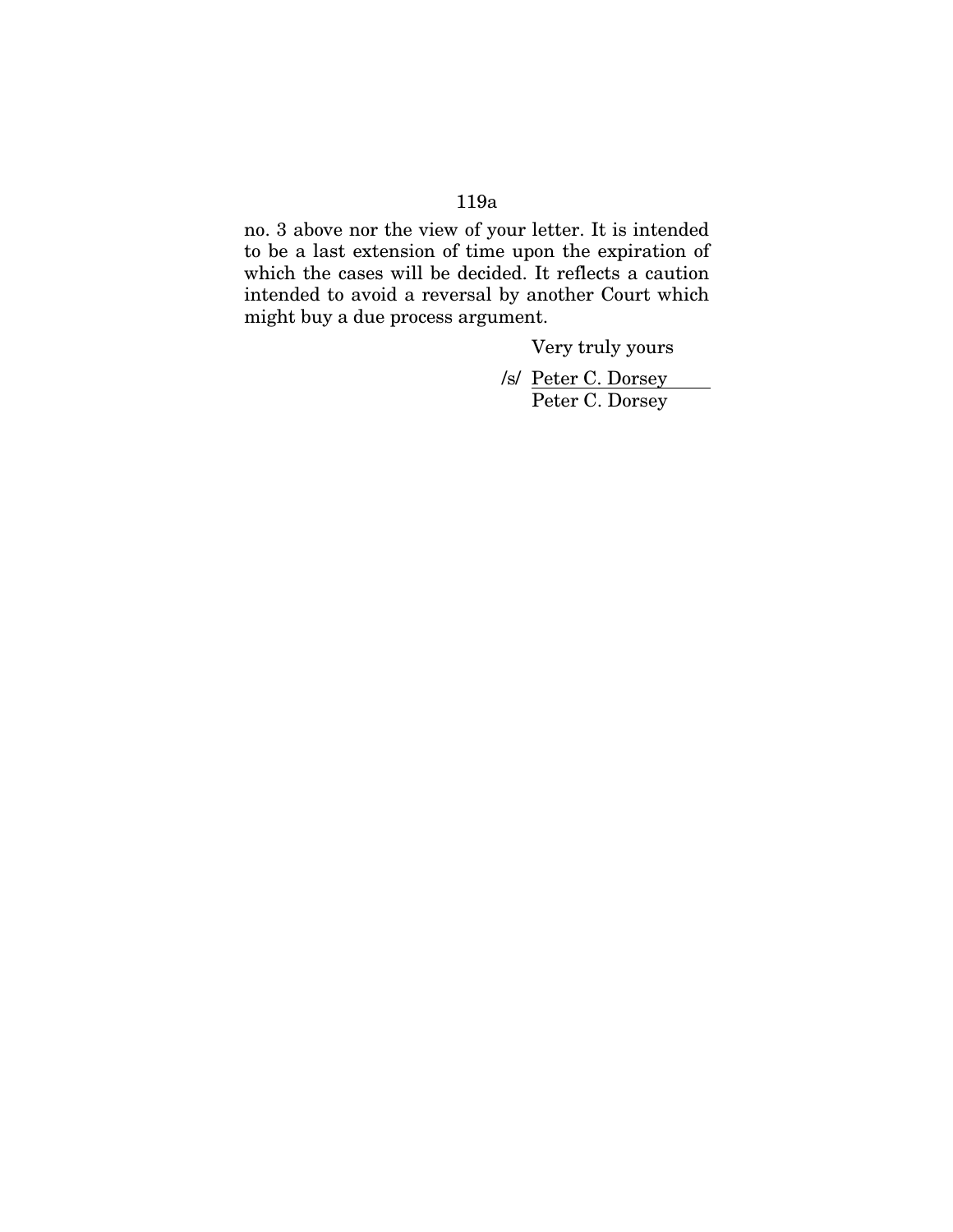## **APPENDIX J**

UNITED STATES DISTRICT COURT DISTRICT OF CONNECTICUT [Filed 07/13/2006]

> ———— CIVIL NO. H-85-1078(PCD) ————

UNITED STATES OF AMERICA, *Plaintiff*,

v.

43.47 ACRES OF LAND, MORE OR LESS, SITUATED IN THE COUNTY OF LITCHFIELD, TOWN OF KENT, ET AL., *Defendants*.

> ———— CIVIL NO. 3:98CV01113(PCD)

> > ————

SCHAGHTICOKE TRIBAL NATION, *Plaintiff*,

v.

KENT SCHOOL,

*Defendants*.

CIVIL NO. 3:00CV00820(PCD) ————

————

SCHAGYITICOKE TRIBAL NATION, *Plaintiff*,

v.

————

CONNECTICUT LIGHT & POWER, *Defendants*.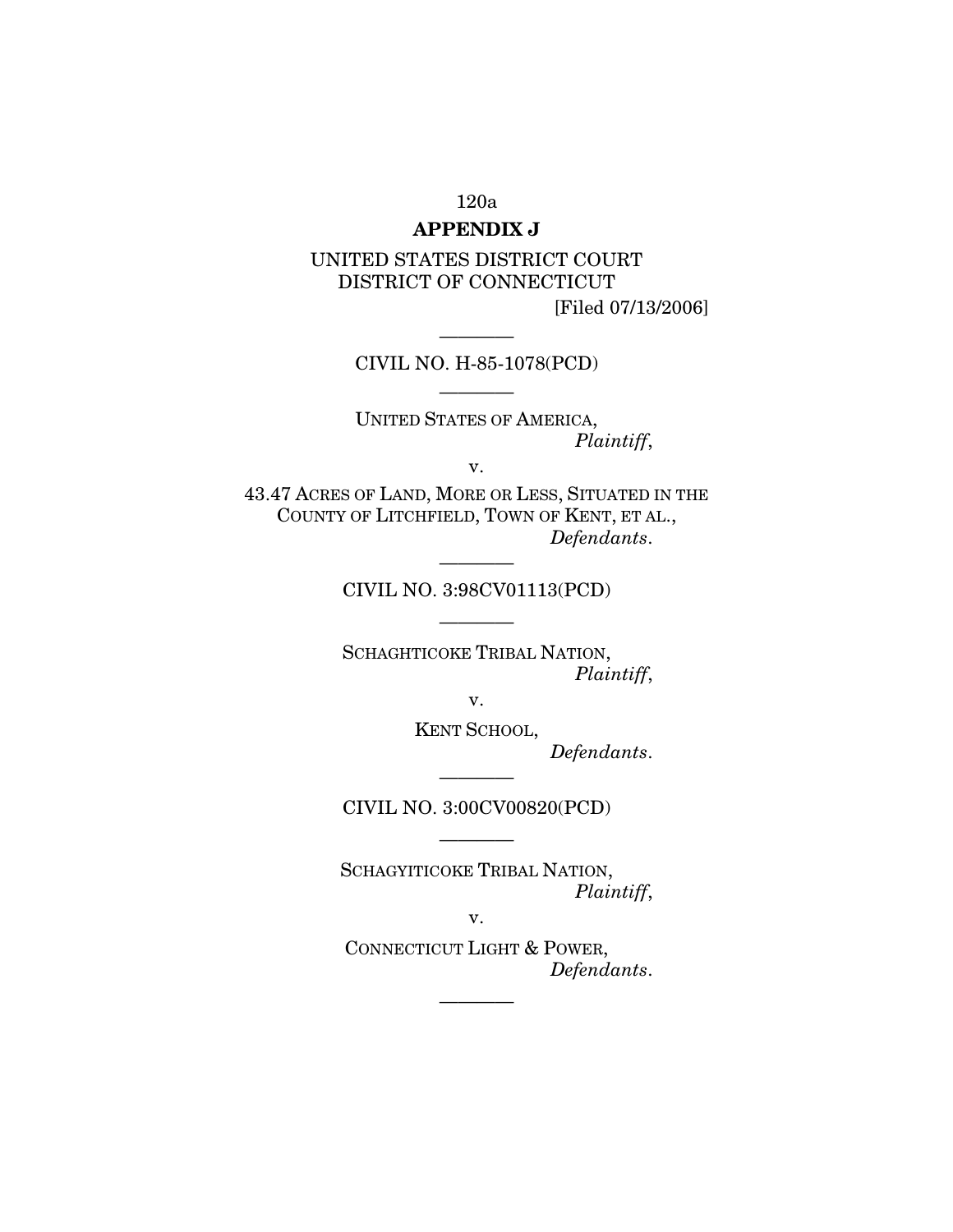#### MOTION FOR ENTRY OF STIPULATED ORDER

The parties in the above-referenced cases, after several conferences with the Court and after detailed negotiations, have agreed to stipulate to the entry of the attached order governing further proceedings to be conducted before the Department of the \* \* \*

### ORDER

The following order is entered to permit, and establish a framework for, the determination by the Department of the Interior ("DOI") on the petition for tribal acknowledgment submitted by the Schaghticoke Tribal Nation. This Order is meant to serve the rights and interests of all parties to the captioned litigation, and allow the DOI to determine the merits of the petition on a schedule other than that set forth in the applicable regulations, 25 C.F.R. Part 83, except as otherwise provided herein. For purposes of the Order, the terms "party" or "parties" include the United States, the petitioner Schaghticoke Tribal Nation ("peitioner"), the defendants in these cases and any amicus curiae parties ("*amici*").

Based upon negotiations conducted among all the parties and *amici* in the above-captioned cases the Court orders the following:

a) The Documented Petition and the administrative correspondence file as of January 19, 2001, have been provided by the Bureau of Indian Affairs ("BIA"), on CD-ROM, to each party and *amici*. The genealogical information from the petition in the Family Tree Maker format, has also been provided to each party and *amici* on computer disks.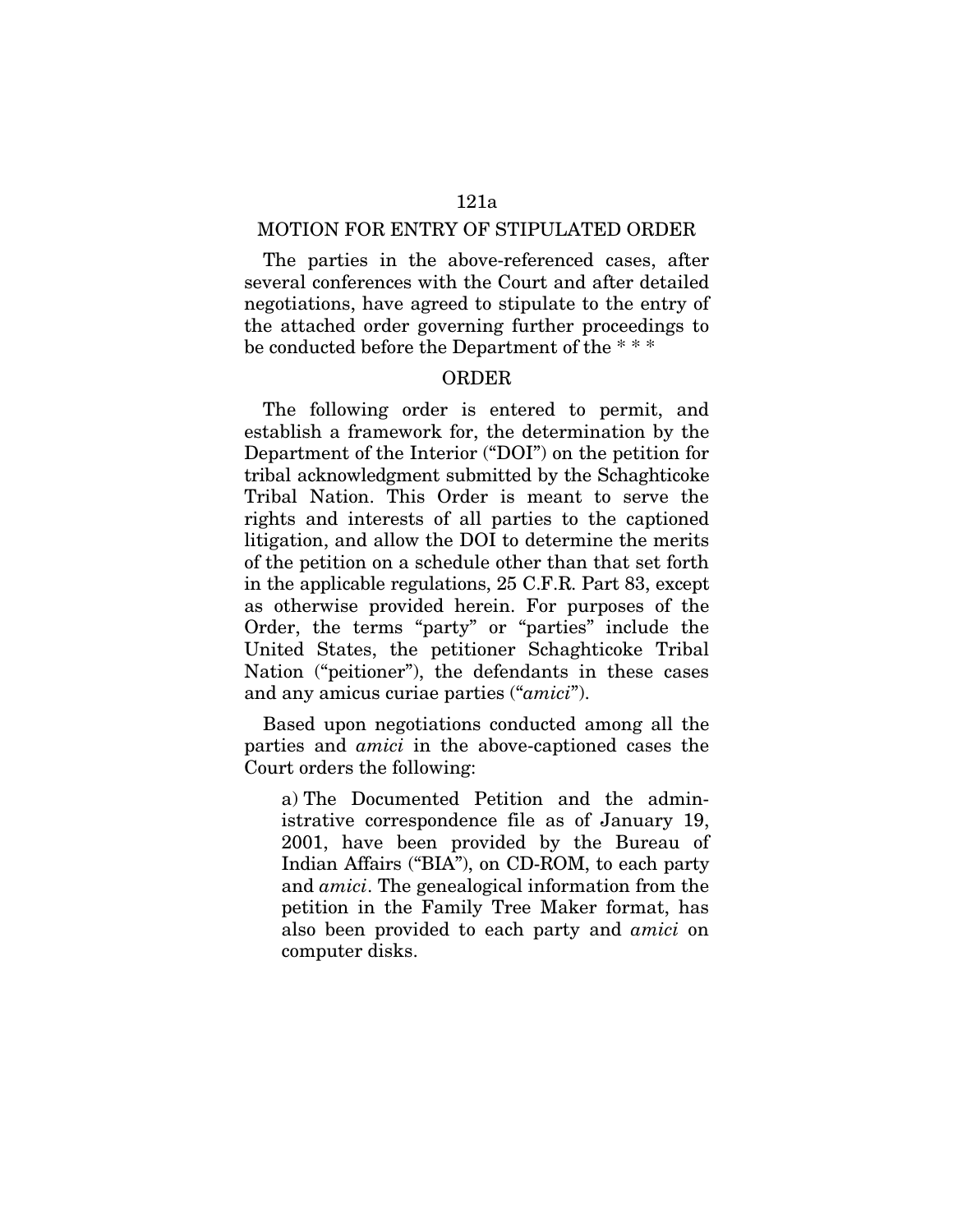b) The design of a database in progress. The design of the database will be finalized and a copy provided to the parties and *amici* by September 1, 2001. All parties and *amici* may, and shall to the extent they have information which permits their doing so, comment on a proposed design by May 1, 2001. Assistant U.S. Attorney John B. Hughes will schedule, in New Haven on June 1 or 4, 2001 a conference to include members of the BIA staff and/or consultants, to permit a detailed discussion with parties, *amici* and counsel of the status of the design and providing details sufficient to permit the parties and *amici* to comment meaningfully on the design. The parties and *amici* shall comment within 14 days. Further comment will only be accepted by BIA on a showing that despite due diligence, the basis for the comment was not reasonably known or available within the time limits set forth herein, and modifications will be made only to the extent feasible and appropriate. The BIA will report, to the court, the parties and *amici*, the status of the design development on June 20, 2001.

c) On or before December 17, 2001, the parties and *amici* shall provide an initial submission of any information or documents deemed appropriate to the determination of the petition for inclusion in the administrative record and database. By February 15, 2002, the parties and *amici* shall submit comments, information, documents, analysis or argument, for inclusion in the administrative record and database. The actual creation of the initial database, after finalization of its design, including any modifications, shall be completed by March 15, 2002. The time period for completion of the database may be extended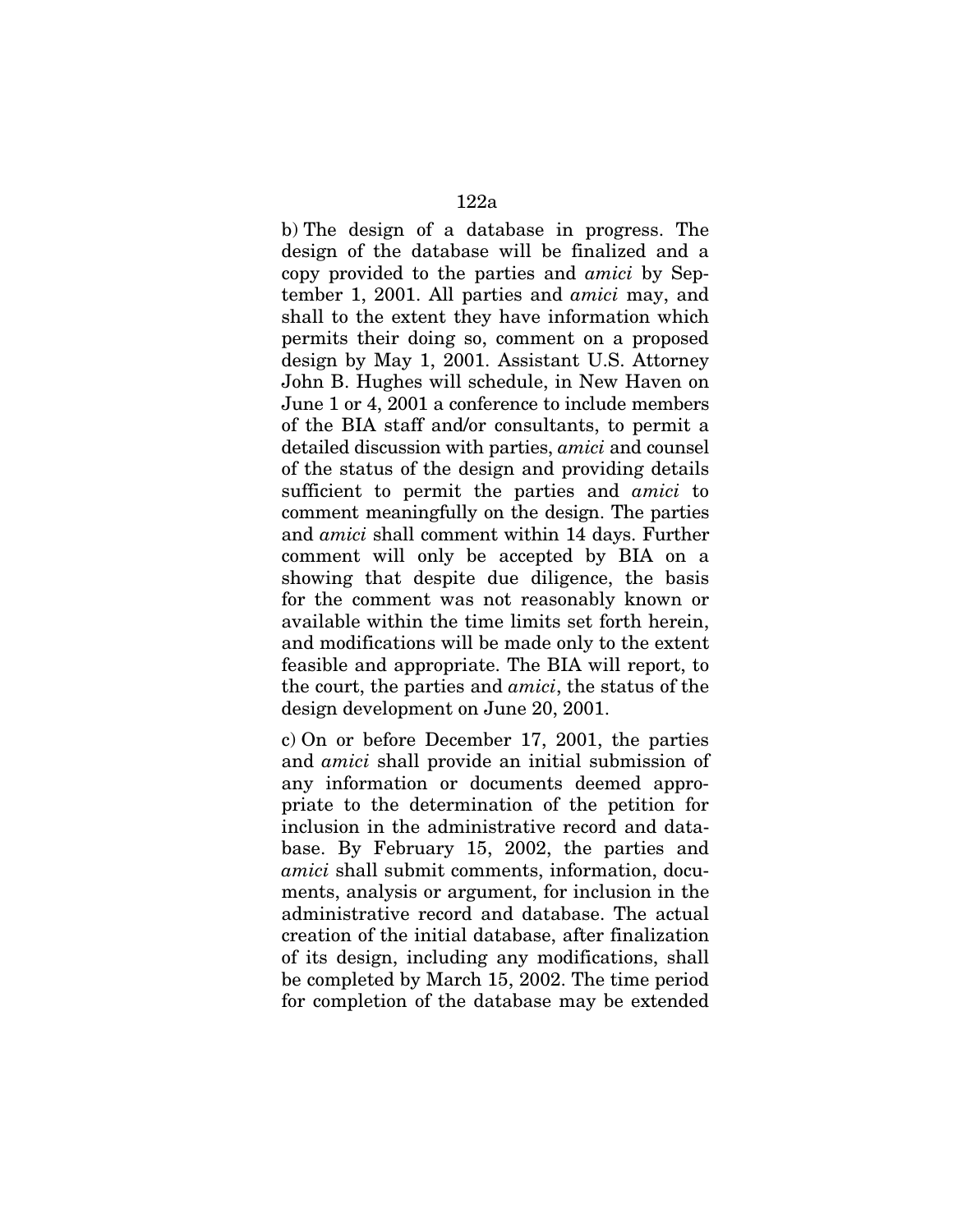by the court depending on the nature and extent of the comments received.

d) The BIA will serve notice of its entry of the data in paragraph (c) into the initial database and serve copies of it on CD-ROM to the parties and *amici*, within five business days. Upon service of such notice, the BIA shall commence development of a proposed finding to be completed within 6 months. All parties and *amici* may provide comments on the initial database for 30 days following service of the database. No new factual documentation will be accepted. Notwithstanding the prior creation of the initial database, it is contemplated that the BIA may alter or add to the database during the decisional process.

e) Upon issuance of the proposed finding, including the summary of the evidence under the criteria, the BIA shall serve it, including, if any, charts and technical reports, on all parties and *amici* within 10 days.The databases as supplemented by BIA staff and any supplemental documents considered by the Assistant Secretary-Indian Affairs in the formulation of the proposed finding, not previously provided to the parties and *amici*, shall be served on all parties and *amici* within 30 days, subject to the assertion of any privileges by DOI. A log identifying the documents and the asserted privileges will be provided.

f) The parties and *amici* shall submit all comments, information, documents, analysis or argument on the proposed finding, including the summary of the evidence under the criteria, within 6 months of its service. Parties and *amici*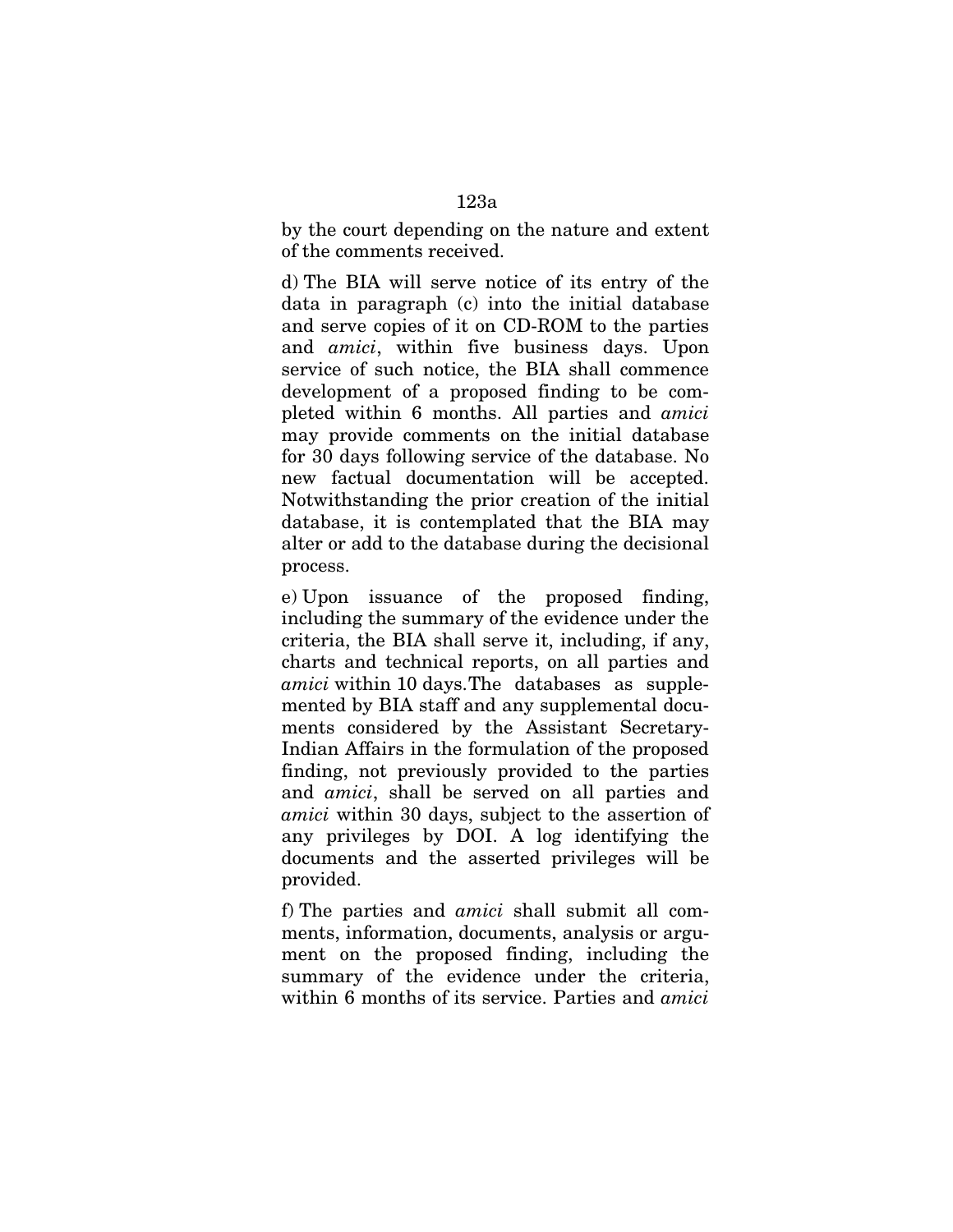may request the court for an extension of the comment period on a showing of good cause which shall mean any cause which could not in the exercise of due diligence be reasonably avoided. Any reply by petitioner shall be filed with the BIA within 30 days of the close of the comment period.

g) Any party or *amici* to these cases wishing technical assistance, as provided in 25 C.F.R. 83.10(j) (2), shall request the same from the Assistant Secretary-Indian Affairs not later than 30 days after service of the proposed finding. Any such request shall be in writing and contain a detailed statement of the questions for which technical assistance is requested. A formal technical assistance meeting compliant with such request(s) and 25 C.F.R.  $83.10(i)$  (2) shall be held in Washington, D.C., within 60 days of the first such request. The BIA will develop an agenda for the formal technical assistance meeting which would permit the BIA staff to cover all of the subject matter areas raised. The parties shall use their best efforts to complete the agenda in two days or less, but in no event shall the meeting last more than three days.

h) The final determination, including the summary of the evidence under the criteria, of the petition shall be issued by the Assistant Secretary-Indian Affairs within 4 months of the end of petitioner's reply period. Notice of the final determination shall be published in the Federal Register, and the BIA shall serve copies of the final determination, including the summary of the evidence under the criteria, on the parties and *amici* within 5 business days of issuance of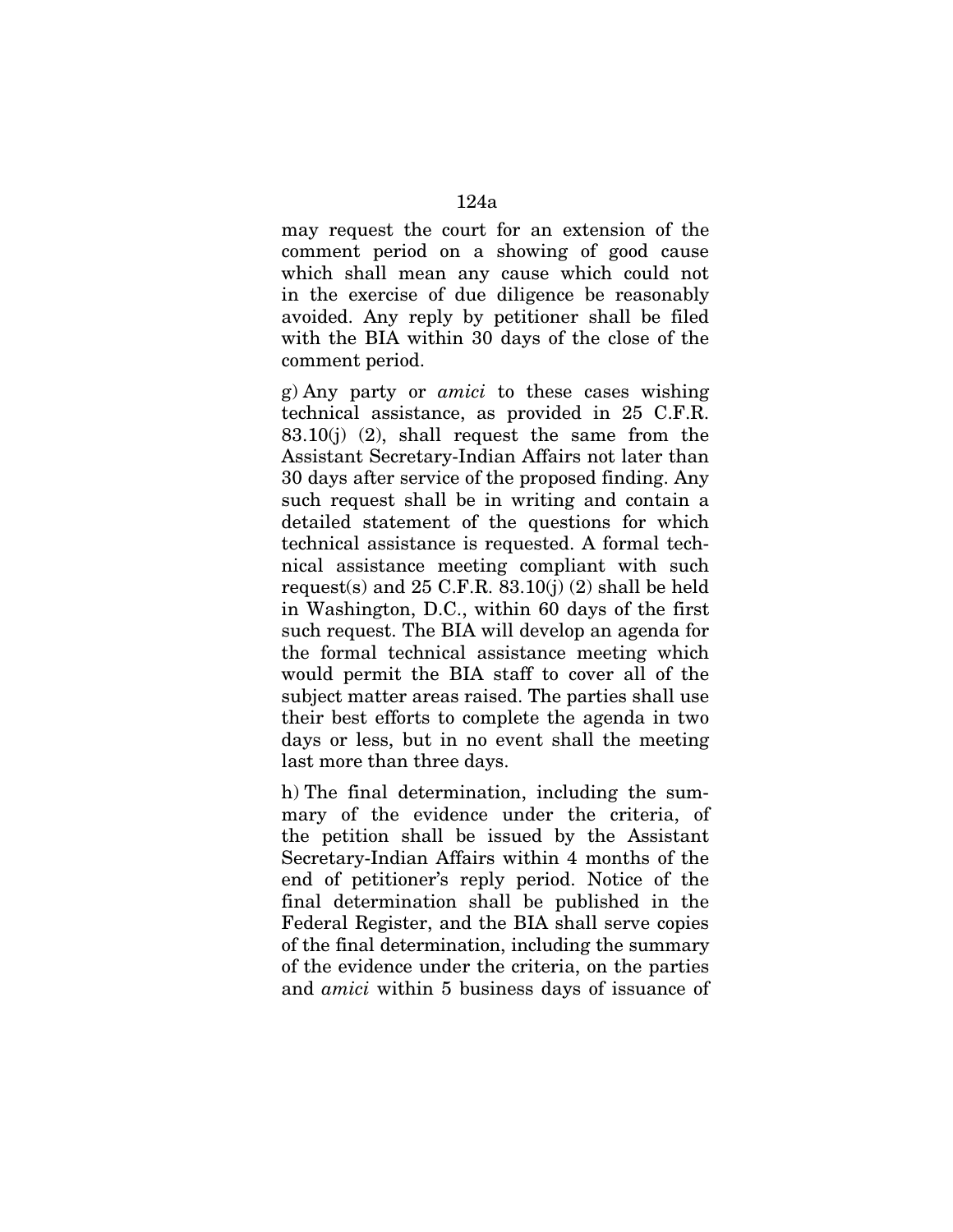the final determination. The database as supplemented by BIA staff and any supplemental documents considered by the Assistant Secretary-Indian Affairs in the formulation of the final determination, not previously provided to the parties and *amici*, shall be served within 30 days of service of the final determination on all parties and *amici* subject to the assertion of any privileges which shall be set forth in a log identifying the documents and the asserted privileges.

i) The final determination shall be effective 90 days from the date notice is published in the Federal Register unless independent reviewand reconsideration is requested under 25 C.F.R. 83.11 or unless any party or *amici* files a petition for district court review as set forth in paragraph (j) below. The final determination shall have no probative effect or value for purposes of the land claim issues remaining for the court's consideration in these cases until such time as a final judgment is entered on any review of the final determination under the Administrative Procedure Act ("APA") and all further rights of appeal have been exhausted. Nothing herein shall prevent any party or *amici* from seeking a court order staying or enjoining the effectiveness of the final determination for any other purposes.

j) The parties and *amici* agree to defer further negotiation of the question of whether, for purposes of this case, an appeal of the final determination to the Interior Board of Indian Appeals (IBIA) may be filed. The negotiation period shall commence three months after the end of the petitioner's reply period as set forth in paragraph (f) above and conclude no later than thirty days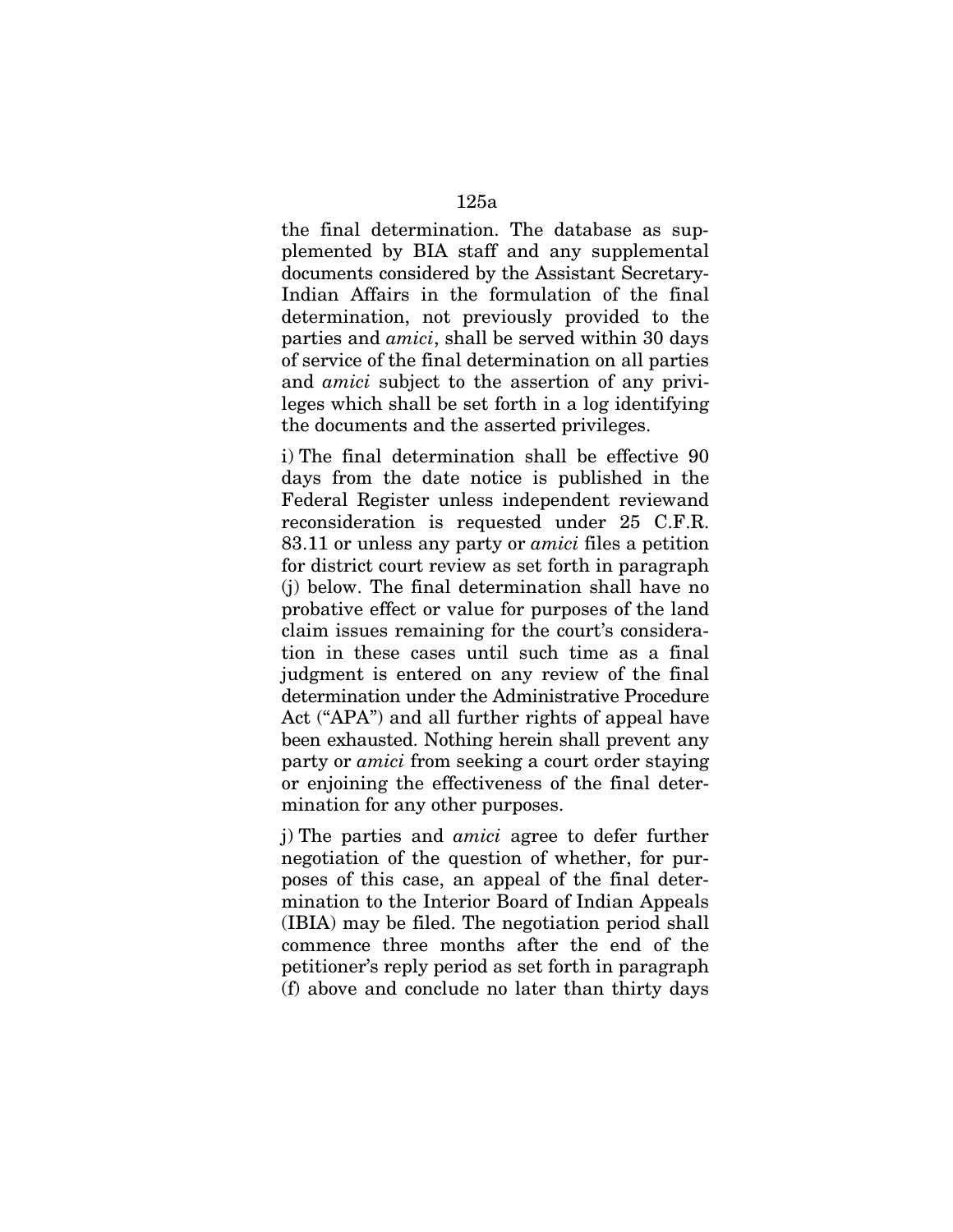after the final determination is issued by the Assistant Secretary-Indian Affairs. The parties shall report to the court, through Assistant United States Attorney John B. Hughes, within five days of the conclusion of the negotiation period. Participation in such negotiations shall not be construed as a waiver of any right to seek independent review and reconsideration under 25 C.F.R. § 83.11 nor shall any party, *amici*, or interested party be compelled to forego such right. The negotiations among the parties shall be limited to the question of whether, for purposes of this case, the appeal of the final determination for independent review and reconsideration under 25 C.F.R. § 83.11 is to be made to the IBIA or shall be a part of a petition for review filed in the District Court under the Administrative Procedure Act. If a party requests independent review and reconsideration under 25 C.F.R. § 83.11(a)(1) and the Interior Board of Indian Appeals (IBIA) determines to take the appeal under  $\S$  83.11(c) (2), any party may request the Interior Board of Indian Appeals (IBIA) to expedite its consideration of and decision in such proceedings and represent in such request that the other parties who are subject to this Order give their consent thereto, except the Department of the Interior which agrees not oppose the request. If as a result of the negotiations, however, the parties agree that the issues for review set forth in 25 C.F.R. § 83.11 may be included in any petition for review filed with the District Court under the Administrative Procedure Act, such issues shall be decided by the Court as part of such review under the standards identified in 25 C.F.R. § 83.11. Upon any such combined peti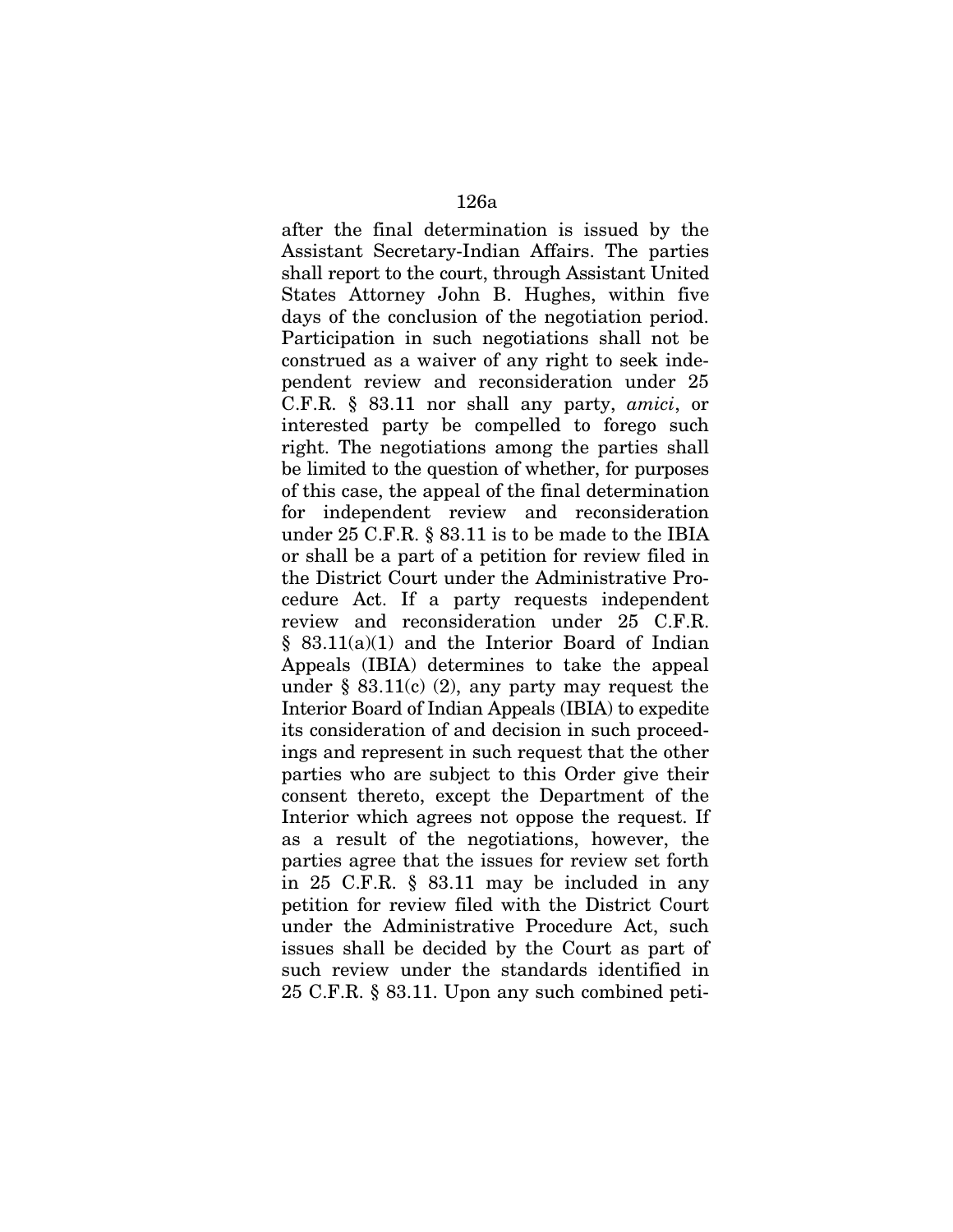tion for review the Court shall determine the effective date of the final determination from which the petition for review has been taken.

k) Any petition for review of the final determination under the Administrative Procedure Act by any party to these cases shall be filed within 90 days of the date that notice of the final determination was served and shall be filed in this court as a case related to the above-captioned cases.

l) Nothing in this order shall prohibit any party or *amici* from requesting informal technical assistance from BIA staff nor prohibit the BIA Branch of Acknowledgment and Research ("BAR") staff from providing technical assistance in response to such requests pursuant to 25 C.F.R. § 83.10(j)(1). No non-federal party or *amici* shall communicate or meet with any officials in the immediate offices of the Secretary of the Interior, the Assistant Secretary-Indian Affairs or the Deputy Commissioner of Indian Affairs with respect to this petition, without notification to the other parties.

m) The parties shall be permitted to conduct discovery as provided for in the Federal and Local Rules of Civil Procedure, and in accordance with the previously entered Confidentiality Order, except that no discovery shall be directed against the United States Department of the Interior. Such discovery shall be relevant to the issue of tribal acknowledgment of the petitioner, unless the petitioner and a requesting party otherwise agree. Written discovery directed against a party to these proceedings shall be propounded not later than December 1, 2001. Discovery directed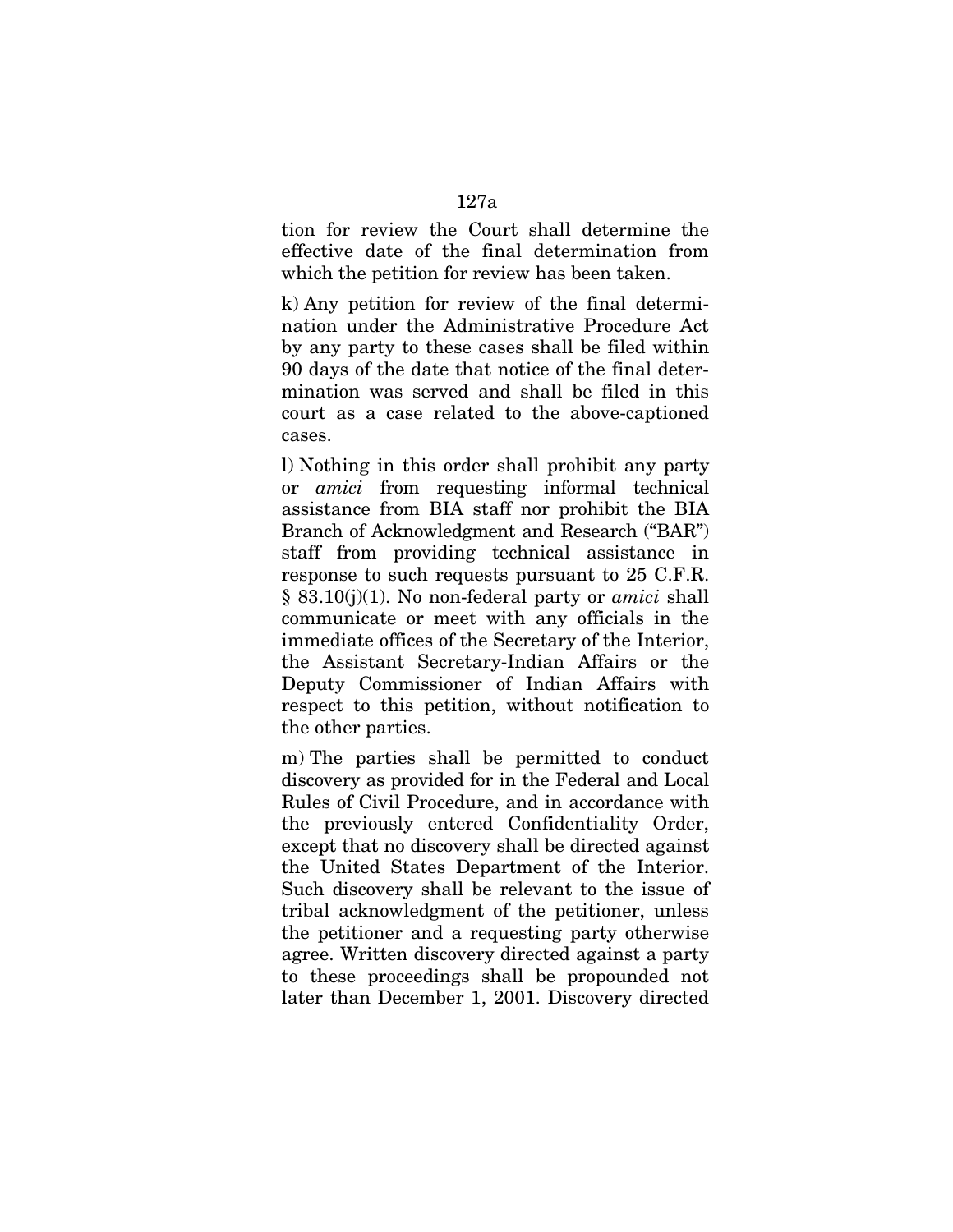to or against persons or entities who are not parties to these proceedings may be made at any time. Discovery requests and responses shall be provided to all parties to this agreement. Copies of deposition transcripts shall be made available to all parties and *amici* as provided in the Federal Rules of Civil Procedure. Such responses and transcripts will not be included in the database or administrative record unless specifically submitted for inclusion.

n) Extensions of time may be allowed by the court for good cause which shall mean any cause which could not in the exercise of due diligence be reasonably avoided.

o) Except as otherwise provided in this Order the regulations set forth in 25 C.F.R. Part 83 are applicable to the BIA's consideration of the Schaghticoke Tribal Nation's petition.

p) Any pleadings, documents, correspondence or other materials filed with this Court or with DOI, BIA, or BAR by any party or *amici* shall be served on all parties and *amici* in accordance with Rule 5, Federal Rules of Civil Procedure.

q) All proceedings in this court on these cases shall be stayed except as otherwise provided herein or unless leave of court is granted or all the parties agree.

SO ORDERED.

Dated at New Haven, Connecticut, May 8, 2001

/s/ Peter C. Dorsey

Peter C. Dorsey Senior United States District Judge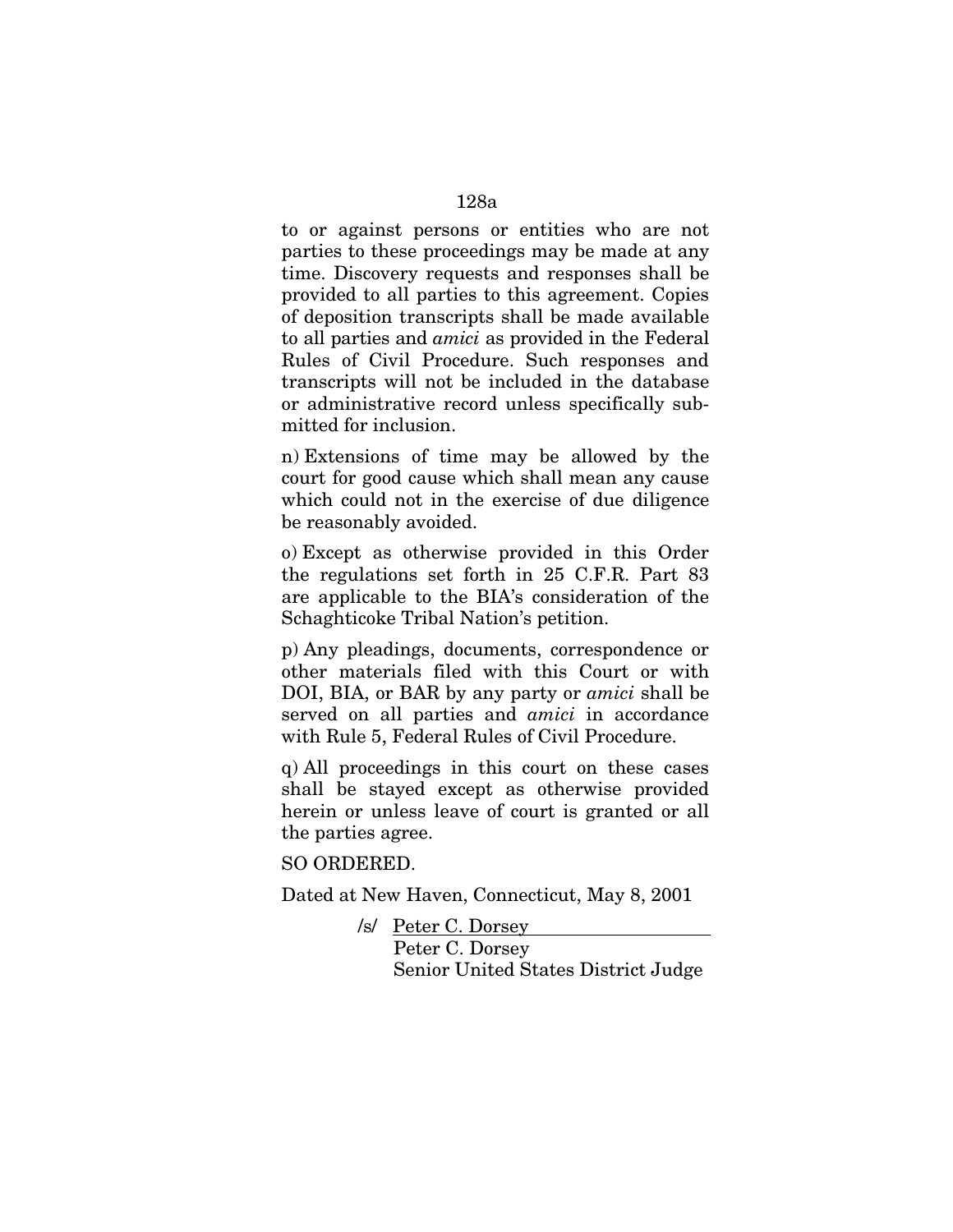### **APPENDIX K**

UNITED STATES DISTRICT COURT DISTRICT OF CONNECTICUT

[Filed 10/04/2005]

———— Case No: H-85-1078 (PCD) ————

UNITED STATES OF AMERICA, *Plaintiff*,

v.

43.47 ACRES OF LAND, MORE OR LESS, SITUATED IN THE COUNTY OF LITCHFIELD, TOWN OF KENT, ET AL., *Defendants,*

> ———— Case No. 3:98cv1113 (PCD) ————

SCHAGHTICOKE TRIBAL NATION, *Plaintiff*,

v.

KENT SCHOOL,

*Defendant,*

———— Case No. 3:00cv820 (PCD) ————

SCHAGHTICOKE TRIBAL NATION, *Plaintiff*,

v.

UNITED STATES OF AMERICA AND CONNECTICUT LIGHT AND POWER COMPANY, *Defendants*.

————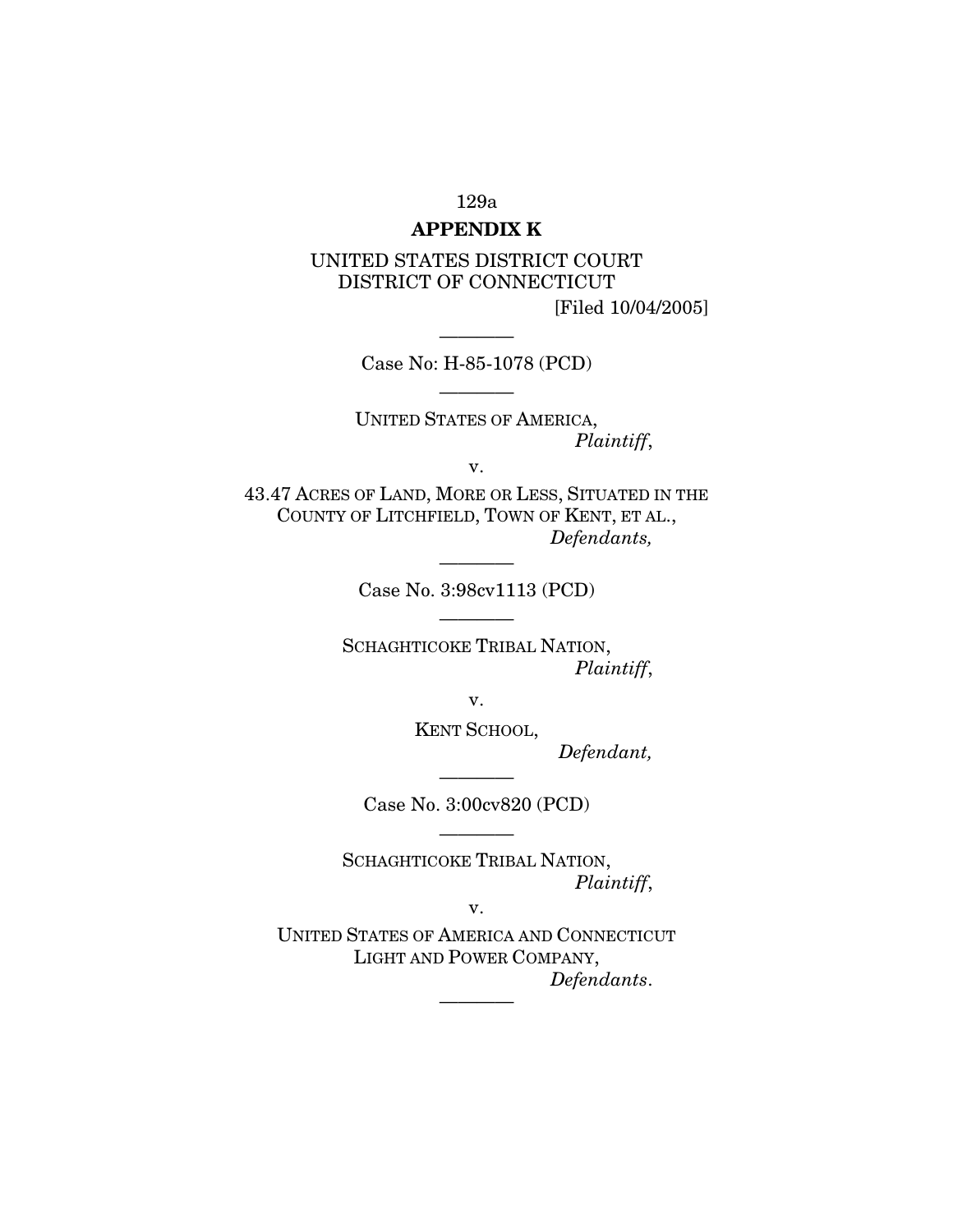### ORDER OF CONSOLIDATION

Three cases pending before this Court (*United States of America v. 43.47 Acres of Land*, Civ. No. H-85-1078; *Schaghticolce Tribal Nation v. Kent School Corporation, Inc., et al*., Civ. No. 3-98-cv-01113; and *Schagticoke Tribal Nation v. United States of America and the Connecticut Light and Power Company, et al*., Civ. No. 3-00-cv-0820) shall be consolidated on the basis that the cases involve common questions of fact and law. Motions filed under Civ. No. H-85-1078 will be deemed to applicable to the other two cases, with the exception of filings that are noted to pertain specifically to other of the three cases.

SO ORDERED.

Dated at New Haven, Connecticut, October 3, 2005.

/s/ Peter C. Dorsey

Peter C. Dorsey U.S District Judge United States District Court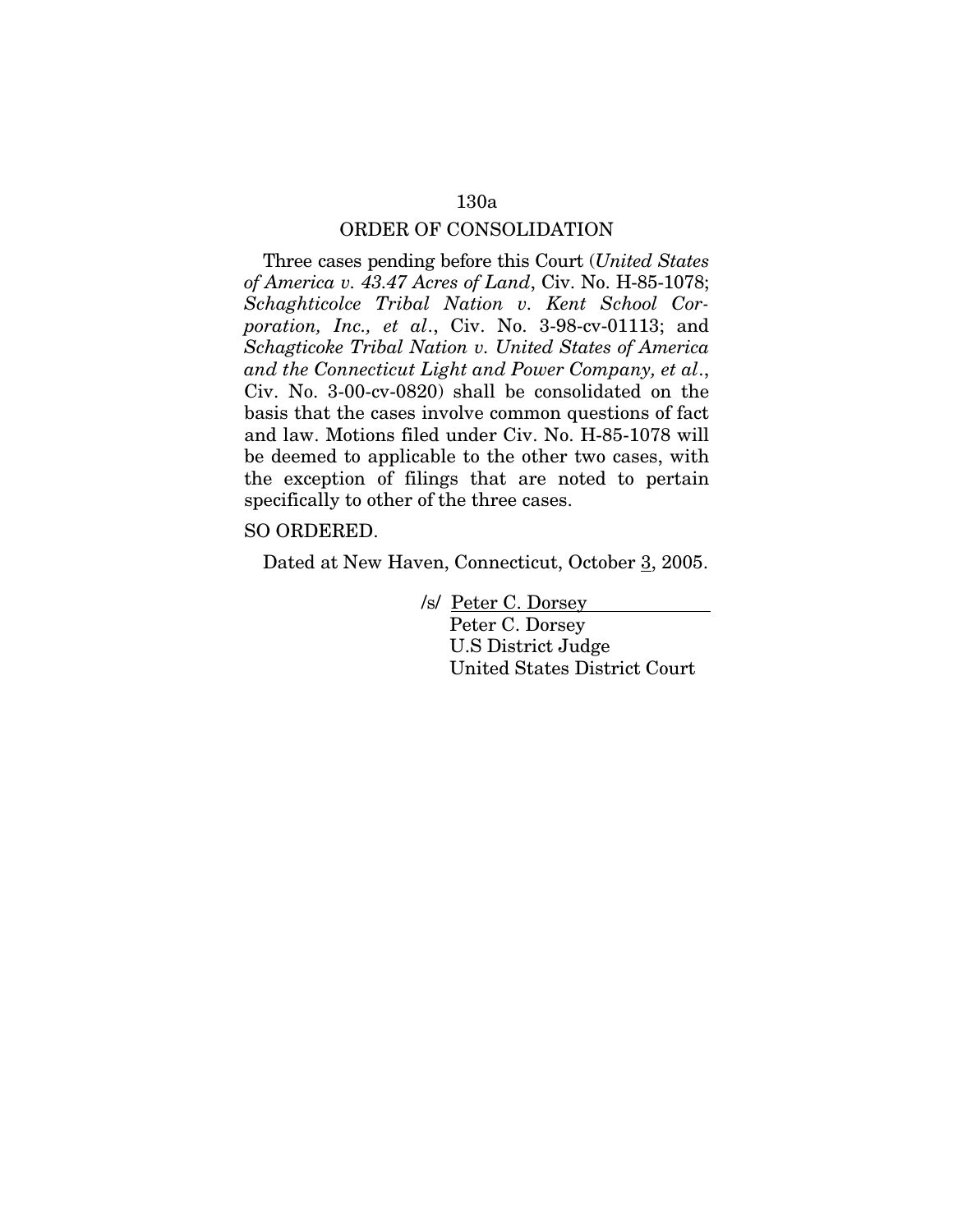### **APPENDIX L**

Federal Register Vol. 69. No. 24 Thursday, February 5, 2004 Notices

# ———— DEPARTMENT OF THE INTERIOR

## Bureau of Indian Affairs Final Determination To Acknowledge the Schaghticoke Tribal Nation

AGENCY: Office of Federal Acknowledgment, Interior.

ACTION: Notice of final determination.

SUMMARY: Pursuant to 25 CFR 83.10(m), notice is hereby given that the Assistant Secretary—Indian Affairs acknowledges the Schaghticoke Tribal Nation do Mr. Richard L. Velky, 33 Elizabeth Street, 4th Floor, Derby, Connecticut 06148, as an Indian tribe within the meaning of Federal law. This notice is based on a determination that the petitioning group satisfies all seven criteria for Federal acknowledgment as a tribe in 25 CFR 83.7, and therefore meets the requirements for a government-to-government relationship with the United States.

DATES: This determination is final and is effective May 5, 2004, pursuant to 25 CFR 83.10(1)(4), unless a request for reconsideration is filed pursuant to 25 CFR 83.11. On-going negotiations in current litigation may modify or eliminate the applicability of this provision of the regulations.

FOR FURTHER INFORMATION CONTACT: R. Lee Fleming, Director, Office of Federal Acknowledgment, (202) 513-7850.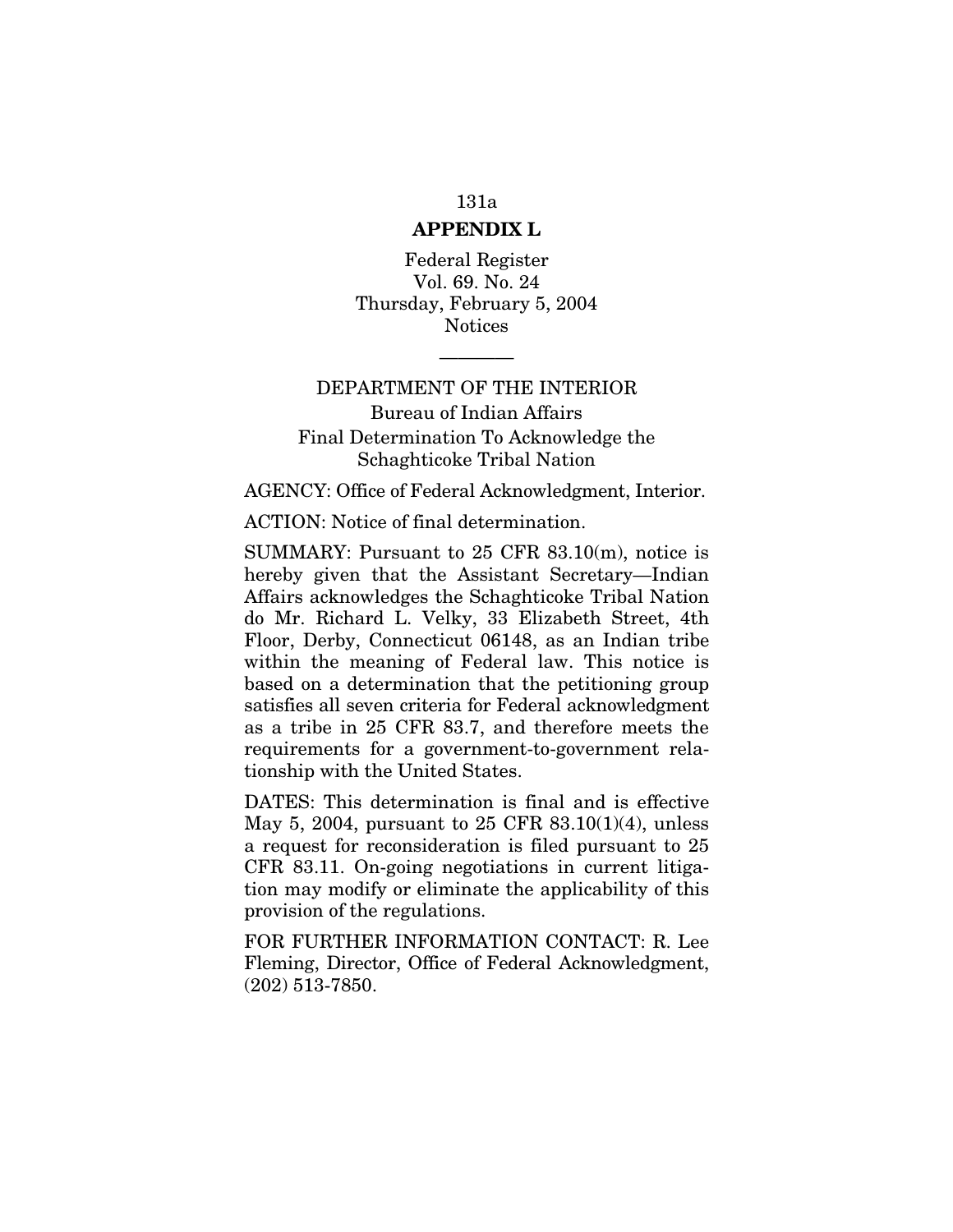SUPPLEMENTARY INFORMATION: This notice is published in the exercise of authority delegated by the Secretary of the Interior to the Assistant Secretary—Indian Affairs by 209 DM 8.

This notice is based on a determination that the Schaghticoke Tribal Nation (STN) satisfies the seven criteria for Federal acknowledgment as an Indian tribe in 25 CFR 83.7.

The Department is considering the STN petition under a court approved negotiated agreement between the STN, the State of Connecticut, and other interested parties involved in pending litigation. This agreement neither modifies the criteria nor the standards required to demonstrate that all of the criteria have been met.

A notice of proposed finding (PF) to decline to acknowledge the STN was published in the Federal Register December 11, 2002 (67 FR 76184). That notice was based on a determination that the petitioner did not satisfy all seven of the criteria set forth in 25 CFR 83.7, specifically criteria 83.7(b), and (c), and therefore did not meet the requirements for a government-to-government relationship with the United States,

The evidence available at the time of the PF showed that the STN petitioner and its antecedents met criteria 83.7(a) for identification as a Indian entity since 1900, 83.7(d) for providing a governing document, 83.7(e) for having a membership list and demonstrating descent from the historical tribe, 83.7(f for not being members of an acknowledged Indian tribe, and 83.7(g) for not being the subject of legislation that terminated or forbade the Federal relationship. The PF concluded that tin petitioner did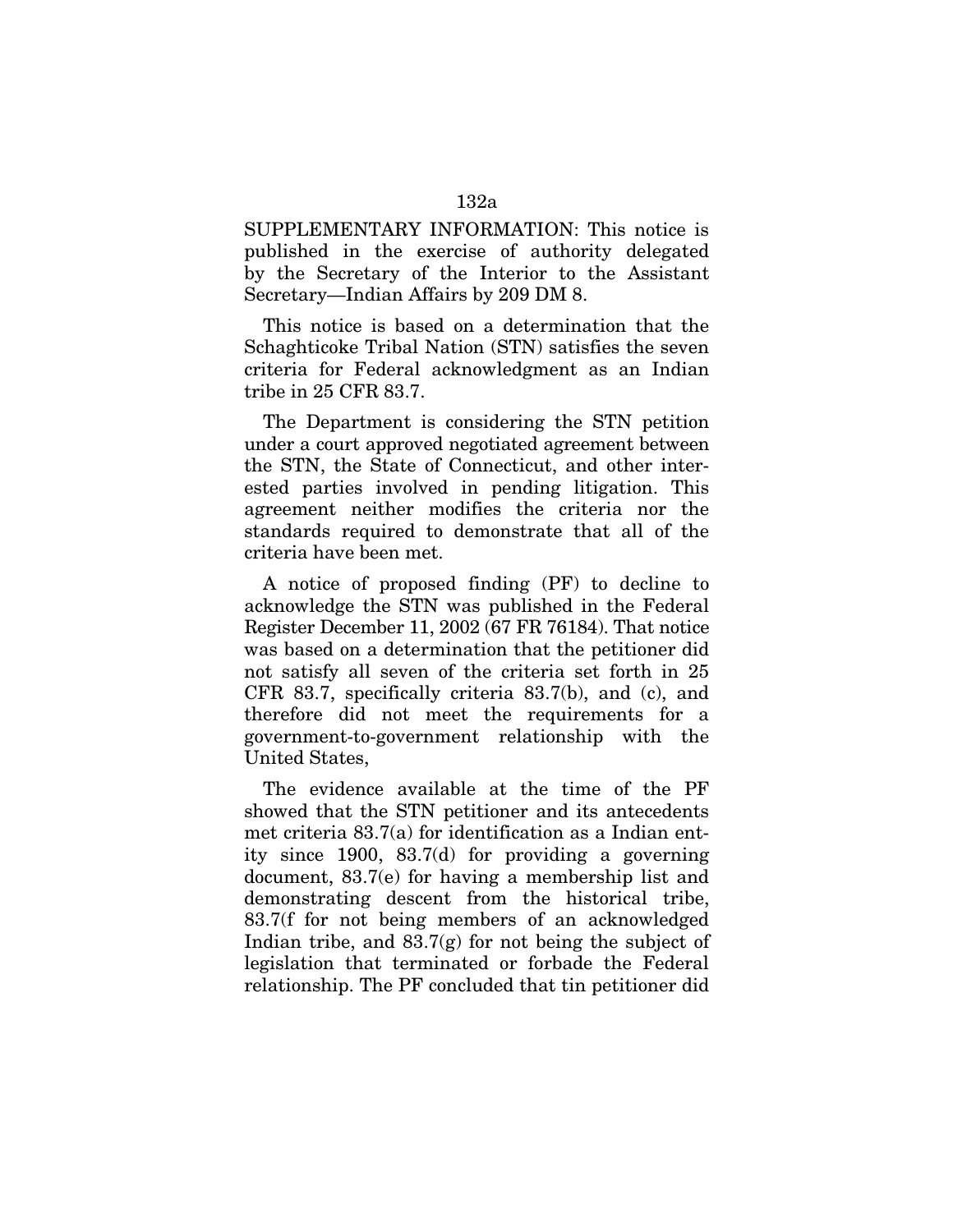not meet the requirements for criteria 83.7(b) to demonstrate community from first sustained historical contact to the present because there was insufficient evidence to demonstrate that community existed between 1940 and 1967. The PF concluded that the petitioner did not meet criterion 83.7(c) for political influence or authority from first sustained historical contact to the present. The PF concluded that the evidence was insufficient to demonstrate that the Schaghticoke met criterion 83.7(c), political influence within the group, from 1801 to 1875, that there was almost no specific evidence of Schaghticoke political activity from 1885 to 1949, and that there was insufficient evidence of political activity from 1949 to 1967. The PF concluded further concerning criterion 83.7(c) that the continuous state relationship with a reservation did not provide additional evidence during those periods when there was an absence of specific evidence of the exercise of political influence within the group within the meaning of the acknowledgment regulations.

Criteria 83.7(b) and 83.7(c) were also not met after 1996 because the STN's 2001 membership list (317 members) used for the PF did not include approximately 60 individuals, who were a part of the Schaghticoke social and political community between 1967 and 1996. These criteria were also not met because almost a third of the membership (110 of 317) were from a family line that was not part of the community and had no known social and political contact with the Schaghticoke before 1996.

This final determination (FD) is made following a review of the responses to the PF, the public comments on the PF, and STN responses to the public comments. This FD has reviewed the evidence considered for the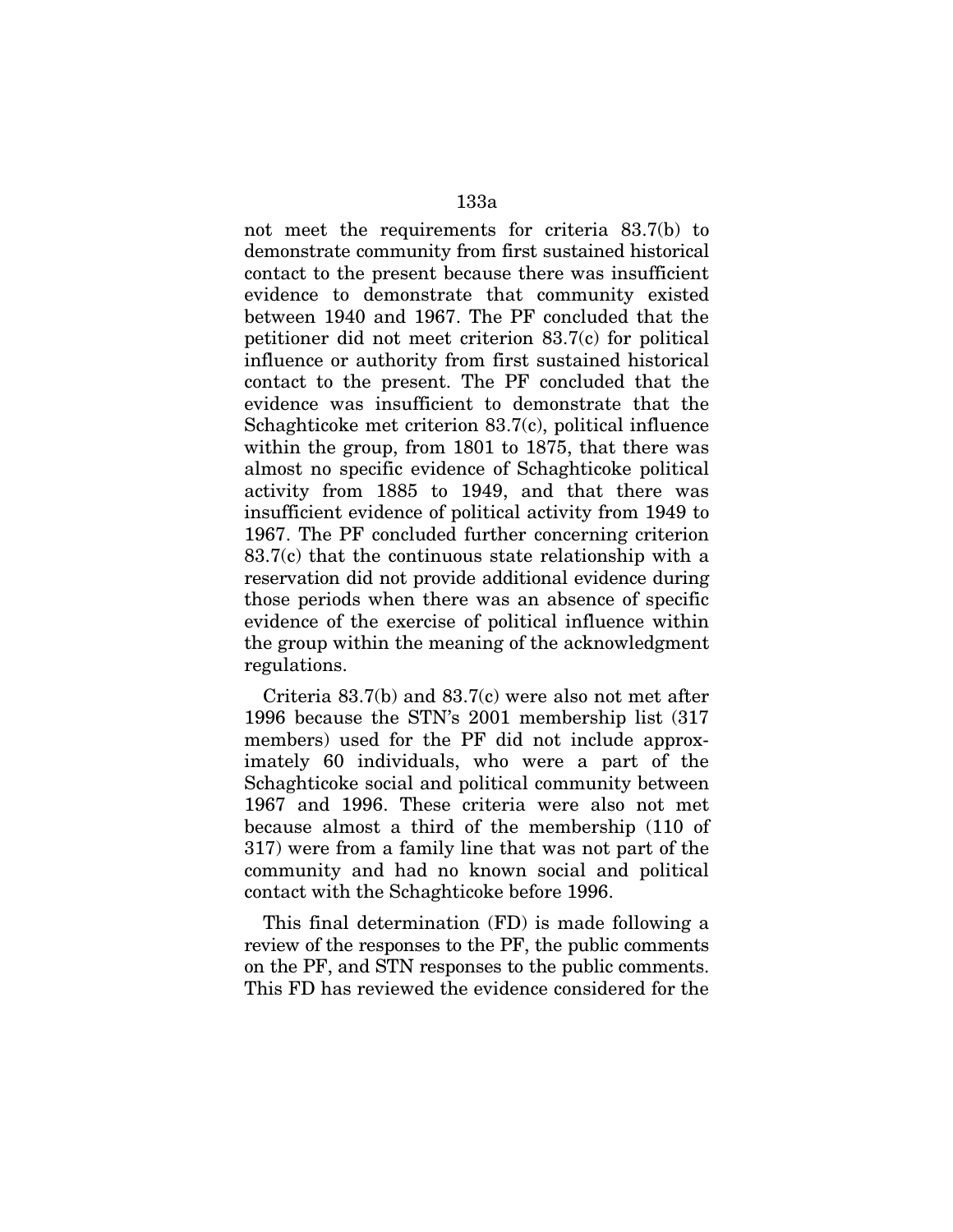PF, and evaluated that evidence in the light of the new documentation and argument received from third parties and the petitioners. This FD reevaluates the evidentiary weight given to continuous state recognition with a reservation.

The PF found that the Schaghticoke were regularly identified as an American Indian entity in Federal and state documents, by local authorities, b academic scholars, and in newspaper articles since 1900, thus meeting criterion 83.7(a). Neither the petitioner nor the third parties addressed criterion 83.7(a) in the comments on the PF. Some exhibits submitted for the FD provided additional external identifications of Schaghticoke as an American Indian entity from 1900 to the present. The conclusion of the STN PF that the petitioner meets criterion 83.7(a) is affirmed.

The PF found that Moravian mission records (1743 through 1771), the continued existence of a distinct residential settlement, repeated petitions by the group to the Colony am the State, and a detailed external enumeration of all members by name and age in 1789, demonstrated that there was a Schaghticoke community from the 1740's to 1801. Throughout the 19th century, the overseers' reports, the existence of a distinct geographical settlement to which offreservation residents frequently returned, and the close kinship ties between reservation residents and non-resident members provided sufficient evidence to show that a Schaghticoke community existed until about 1900. The additional analysis of the evidence undertaken for the FD strengthened these conclusions. The FD affirms that the Schaghticoke meet 83.7(b) through 1900.

Additional evidence submitted for the FD confirms the conclusions of the PF that a portion of the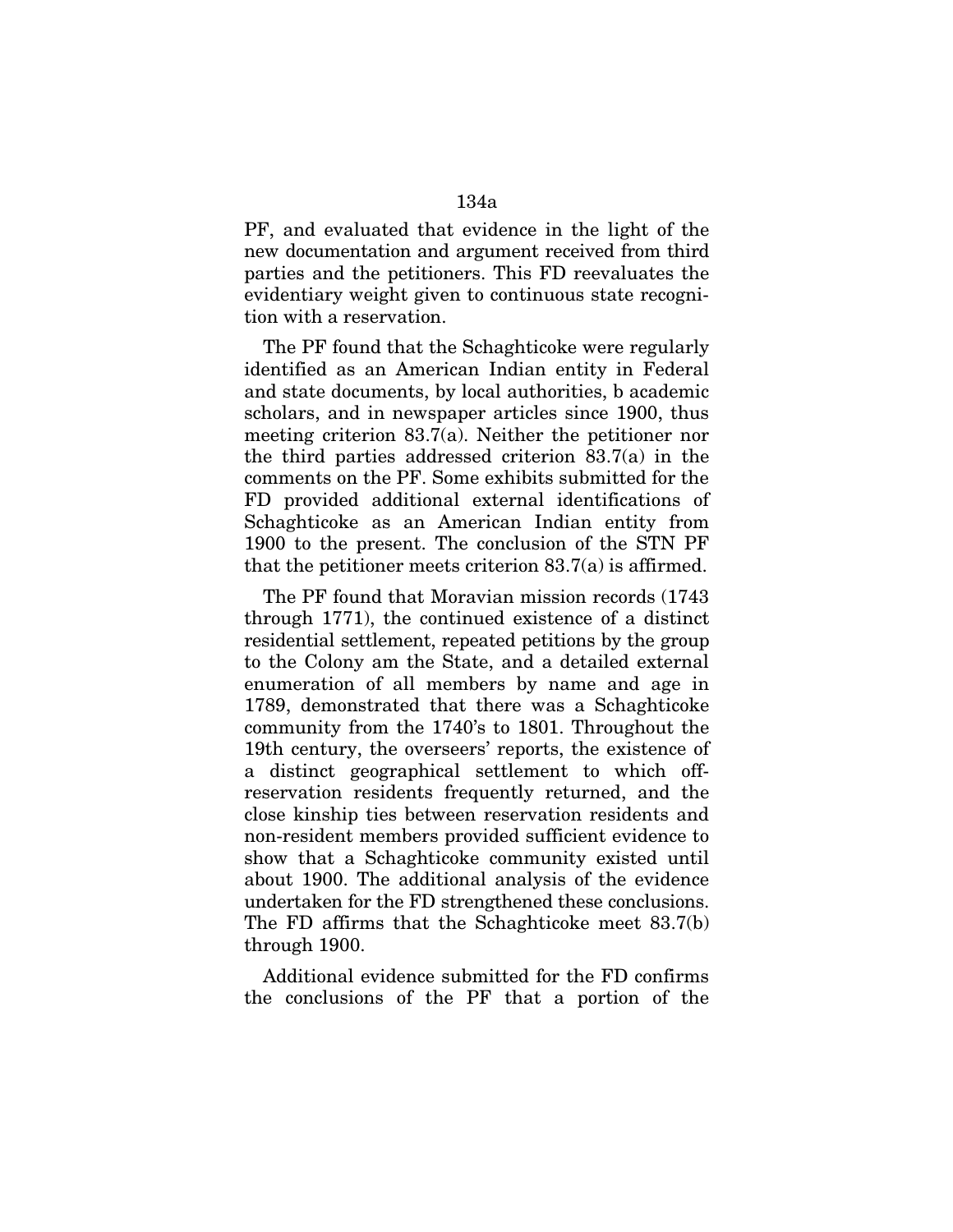Schaghticoke formed a residential community on the reservation between 1900 and 1920. Other Schaghticoke, resident off-reservation, maintained social ties as part of the group, had been born on and/ or lived on the reservation, and were close relatives of the reservation residents. Additional analysis of residential and intermarriage patterns for the 19th century, which provided sufficient evidence for community until 1870 and strong evidence for community for the balance of the 19th century, provides supporting evidence for the existence of a community in the first two decades of the 20th century. Additional documentary sources were provided which identified a community on the reservation and recognized the connection between reservation and non-reservation residents. These forms of evidence combined provide sufficient evidence to demonstrate that criterion 83.7(b) is met from 1900 to 1920.

For 1920 to 1940 there was less specific evidence concerning community, but the reservation continued to be occupied during these decades. Interview evidence demonstrated social ties between the three major Schaghticoke family lines. The State made appropriations in both decades for the Schaghticoke and passed legislation transferring supervision of the Schaghticoke from one state agency to another. Documentary evidence from this period includes references to the Schaghticoke as an existing group. Continuous state recognition with a reservation provides additional evidence here, where specific evidence of community exists. Therefore, the STN meets criterion 83.7(b) from 1920 to 1940.

A thorough review of the existing data together with the new data submitted in response to the PF demonstrates that community existed among the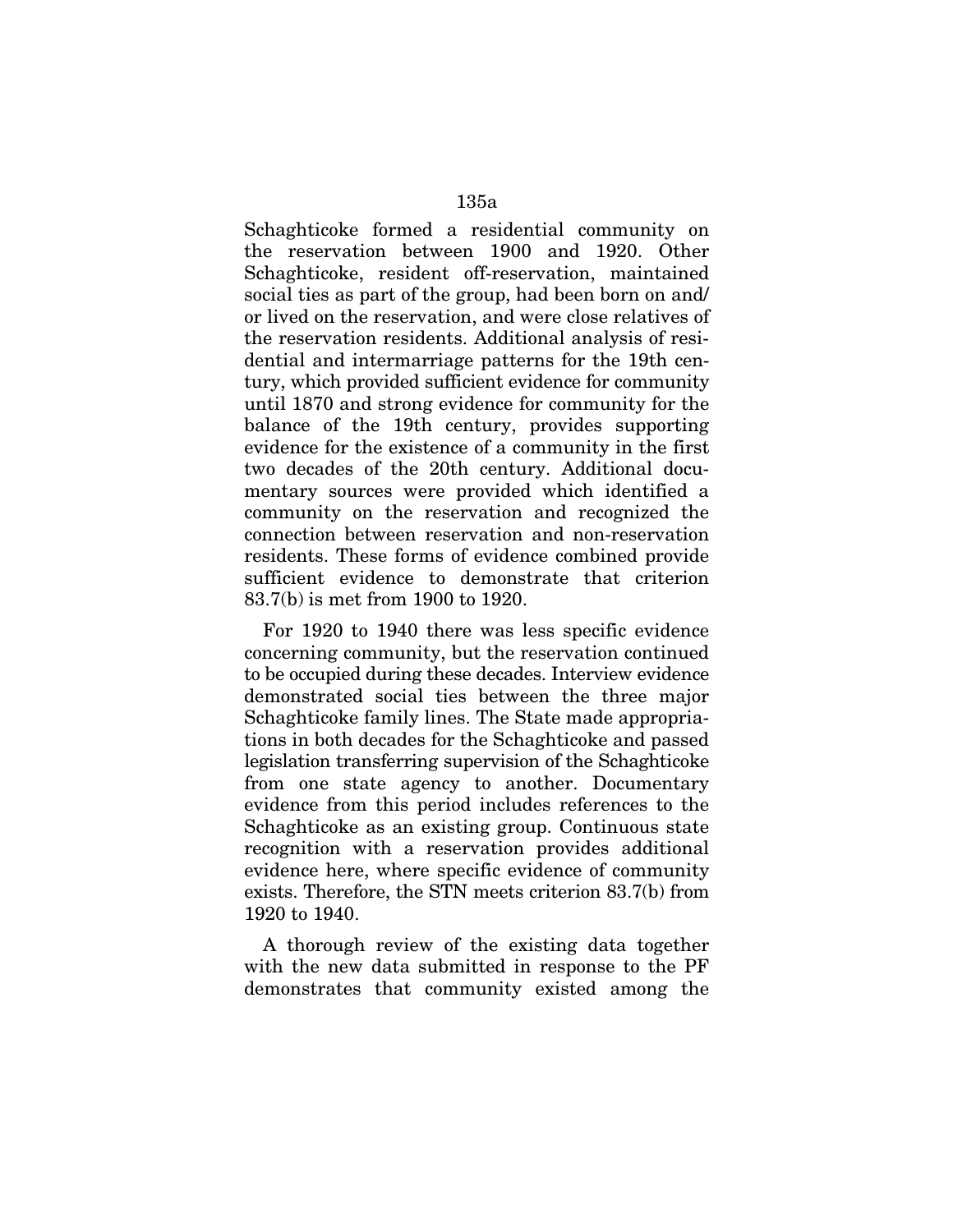Schaghtcoke between 1940 and 1967. A review of the oral histories, including new information added to the record in response to the PF, demonstrates that significant social relationships existed between, as well as within, the three main family lines during this time period.

The documents and oral histories of the 1936 to 1967 era concerning political activities demonstrate social and political contact, as does the oral history of reservation meetings during that period. Additional evidence is that the enrollments in 1949 and 1954 generally correspond with the families of Schaghticoke who enrolled between 1967 and 1973, indicating the continuity of the Schaghticoke's definition of their community.

Continuous state recognition provides additional evidence here, where specific evidence of community exists. Based on the new evidence and the analysis and reevaluation of the evidence already in the record, this FD concludes that criterion 83.7(b) is met between 1940 and 1967.

The evidence for community and political processes for 1967 to 1996 was based on the political processes in the internal conflicts in this period, as well as the nature of the membership. Supportive evidence for community from 1967 to 1996 for the PF and for this FD was that enrollment in the Schaghticoke organization beginning in 1970 was almost entirely drawn from a select subset of the much larger pool of all Schaghticoke descendants, those who were from families that had remained in social contact since the petitions of 1876 and 1889. This FD confirms the conclusion of the PF that there is sufficient evidence for political processes for 1967 to 1996. This FD adds additional evidence and analysis of conflicts which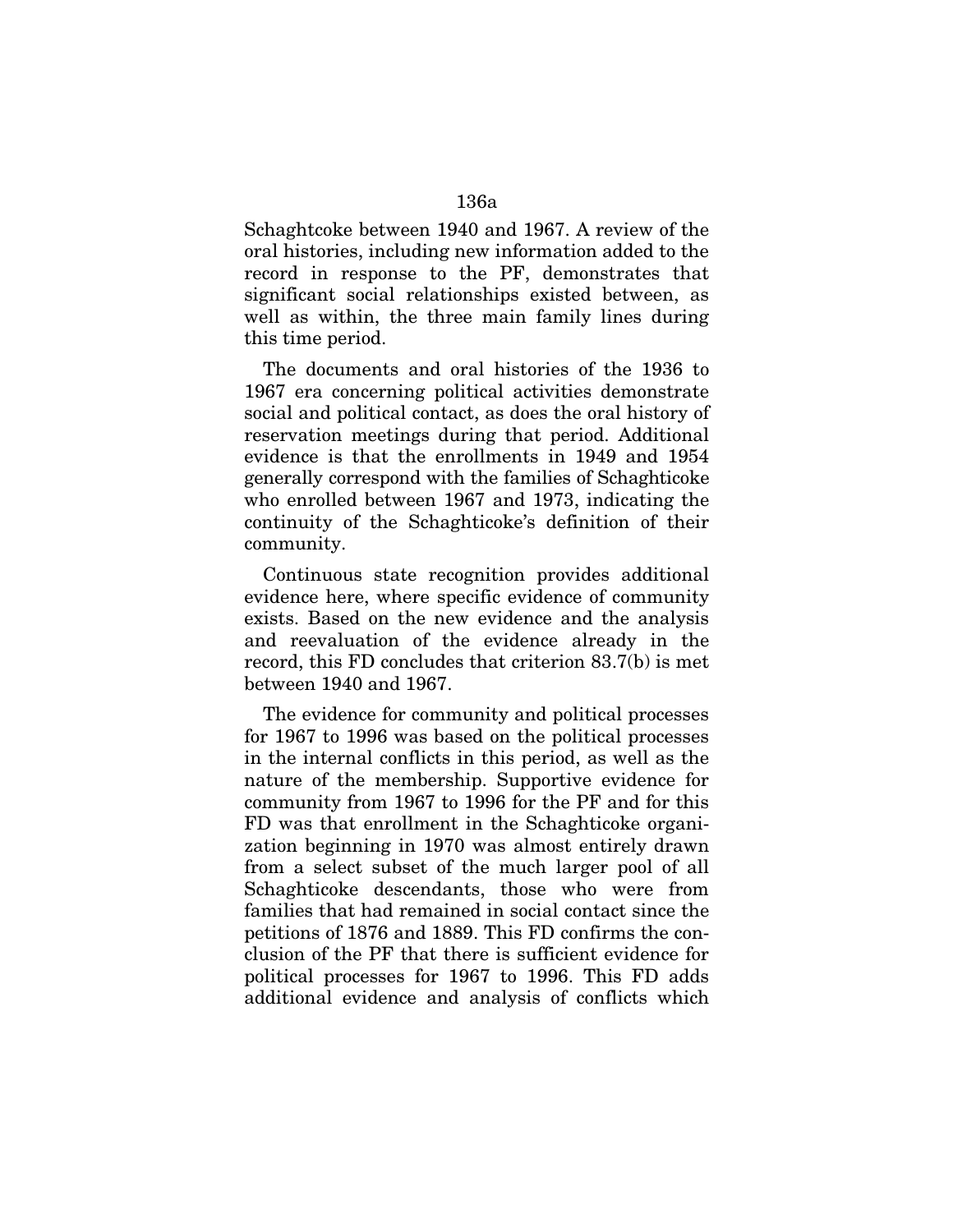mobilized substantial number of members and showed contact between members, providing additional evidence to demonstrate community. Therefore, this FD confirms that criterion 83.7(b) is met from 1967 to 1996.

The evidence for community and political processes for 1967 to 1996 and the nature of membership and the political processes in the internal conflicts exist for 1996 to the present as well. The conflicts have continued up until the present, and social contacts have continued between the enrolled and unenrolled portions of the Schaghticoke community.

The evidence demonstrates that the Schaghticoke have existed as a community from first sustained contact until the present. The most recent STN membership list is incomplete and does not include a substantial portion of the present Schaghticoke community. This FD concludes that the STN, including the presently unenrolled portion of the community, meets the requirements of 83.7(b).

The State of Connecticut has, since colonial times, continuously recognized the Schaghticoke as a distinct tribe with a separate land base provided by and maintained by the State. The continuous state relationship manifested itself in the distinct, non-citizen status of the tribe's members until 1973. There is implicit in the relationship between the State and the Schaghticoke a recognition of a distinct political body, in part because the relationship originates with and derives from the Colony's relationship with a distinct political body at the time the relationship was first established. Colonial and state laws and policies directly reflected this political relationship until the early 1800's. The distinct political underpinning of the laws is less explicit from the early 1800's until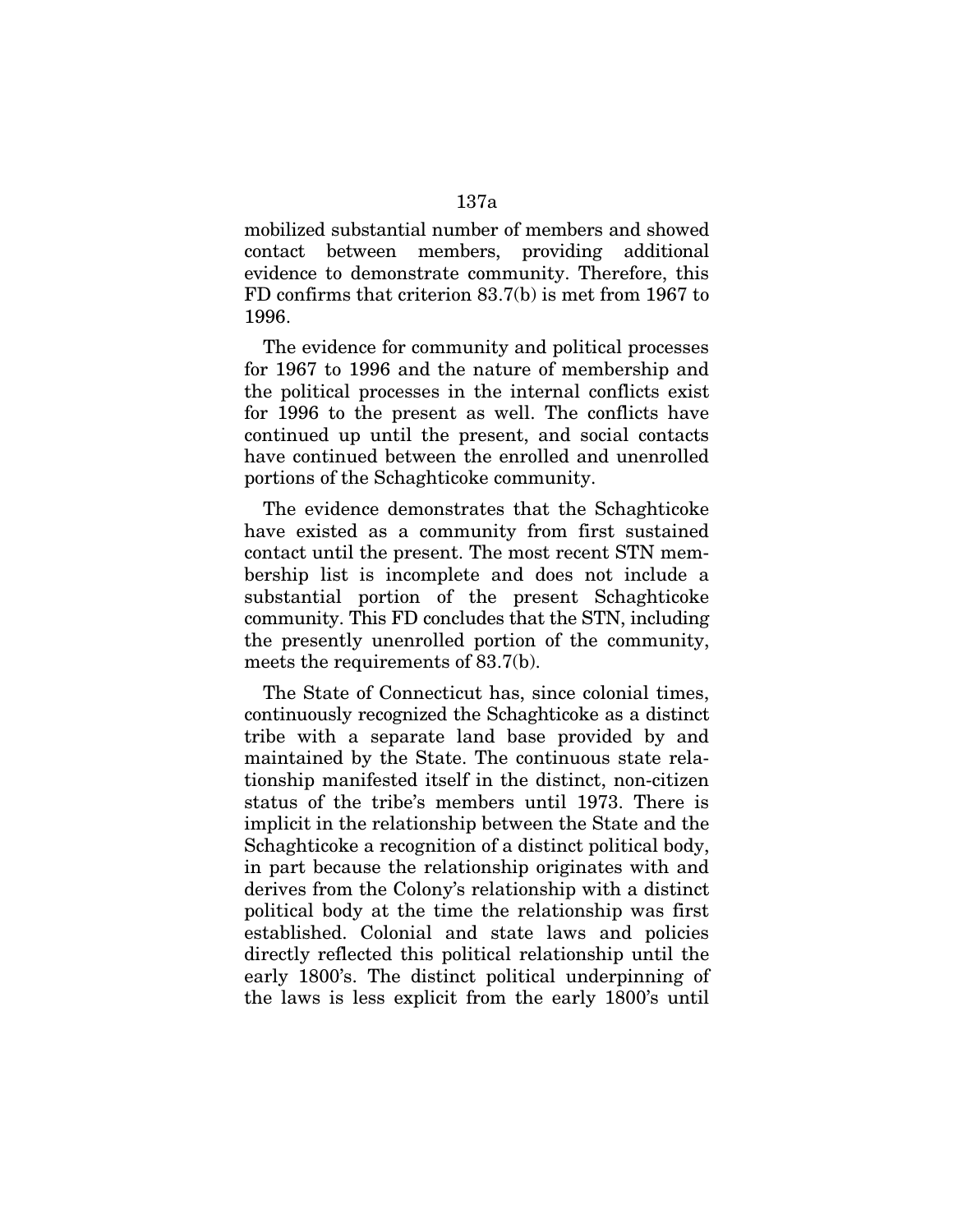the 1970's, but the Schaghticoke remained non-citizens of the State until 1973. The State continued the main elements of the earlier relationship (legislation that determined oversight, established and protected land holdings, and exempted tribal lands from taxation) essentially without change or substantial questioning throughout this time period.

The state relationship is documented to be continuously active throughout the history of the Schaghticoke, as demonstrated by state overseer actions, state statutes, and other actions of the executive, judicial and legislative branches of Connecticut's colonial and state governments. There are such state actions throughout the periods where there is little or no direct evidence of political influence within the group, 1820 to 1840 and 1892 to 1936.

In making this FD, the Department has reevaluated the evidentiary weight that was given to continuous state recognition with a reservation from colonial times until the present in the STN PF and in the Historical Eastern Pequot (HEP) PF and FD decisions. The position in those decisions was that the state relationship was not a substitute for direct evidence of political processes in a given period of time and could only add evidence where there was some, though insufficient, direct evidence of political processes.

The Department's reevaluated position is that the historically continuous existence of a community recognized throughout its history as a political community by the State and occupying a distinct territory set aside by the State (the reservation), provides sufficient evidence for continuity of political influence within the community, even though direct evidence of political influence is almost absent for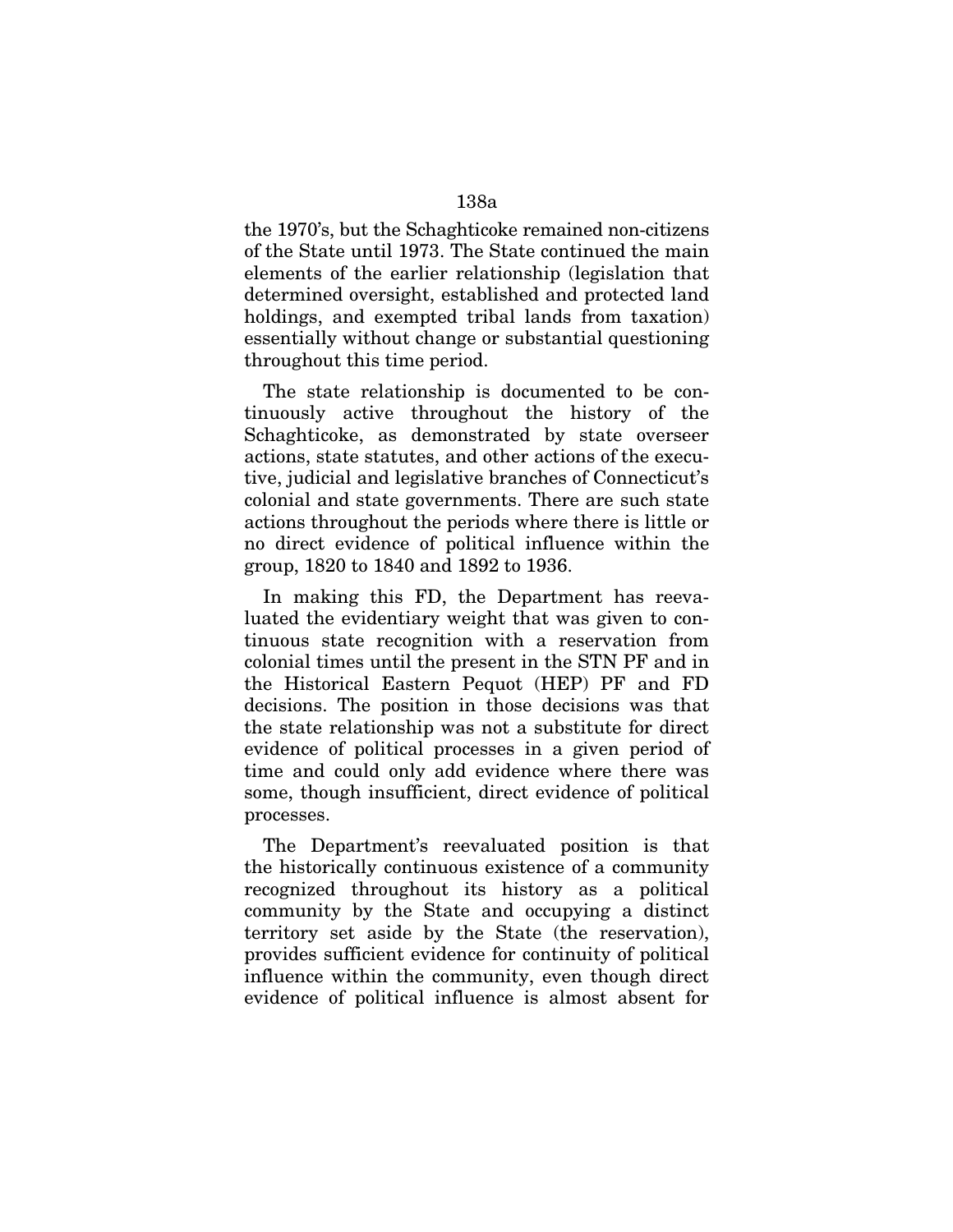two historical time periods. This conclusion applies only because it has been demonstrated that the Schaghticoke have existed continuously as a community, within the meaning of criterion 83.7(b), and because of the specific nature of their continuous relationship with the State. Further, political influence was demonstrated by direct evidence for very substantial historical periods before and after the two historical periods. Finally, there is no evidence to indicate that the tribe ceased to exist as a political entity during these periods.

For this FD, the historical periods in which there is insufficient direct evidence of political processes are substantially reduced from the PF. These periods are 1820 to 1840 and 1892 to 1936. Within the first period, evidence of community is strongly established. During the decade 1821—1830, there was an overall endogamy rate of 40 percent. During the decade 1831-1840, there was an overall endogamy rate of 35 percent. The rates for these two decades were substantial and provide strong evidence for the existence of community. However, they are below the 50 percent level required to provide carryover by themselves to demonstrate political influence or authority for the petitioner under 83.7(c)(3) for the two decades 1821—1840.

The conclusion of the FD is that the antecedents to this petitioner, the Weantinock (which were centered at New Milford) and Potatuck (which were centered at Newtown), existed as tribes at the time of first sustained contact. The Schaghticoke did not, as the third parties argue, begin as a "group of individual Indians and families" who in the mid-1700s "coalesced from diverse locations and tribes long after there was a sustained presence of Europeans in western Connecticut." This FD does not accept the third parties'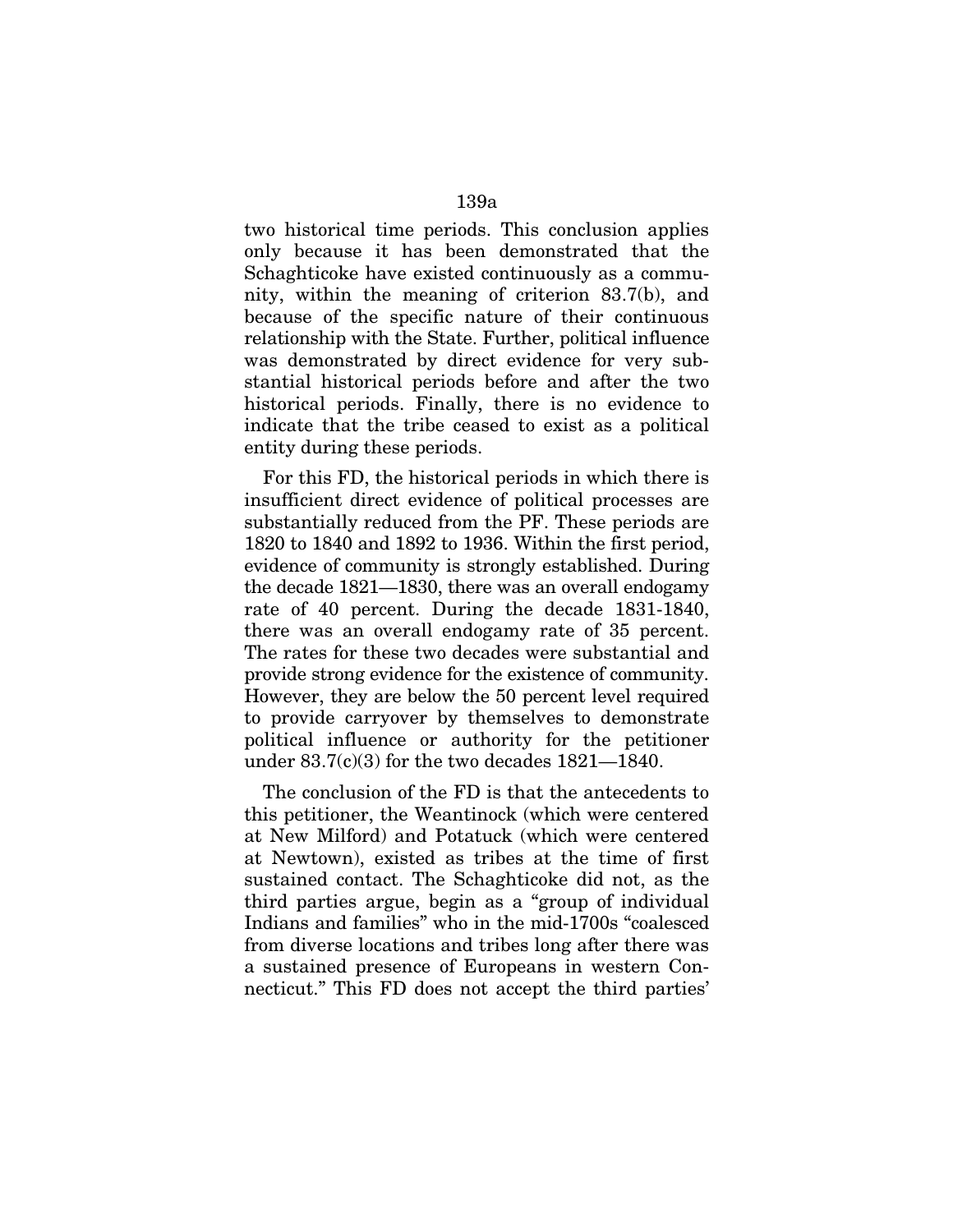argument that the Schaghticoke did not exist at the time of first sustained contact with non-Indians nor the second argument that they do not derive from nor are a successor to any tribe or tribes that existed at the time of first sustained contact.

This FD rejects the third party argument that there must be evidence in the record of continuity of tribal political and social processes and conscious acts of amalgamation to create a Schaghticoke Tribe from the antecedent Weantinock and Potatu.ck. Neither the 25 CFR part 83 regulations nor precedent require an express decision when two tribes amalgamate. Amalgamation can occur over time. In this case, a specific early example of such common action is the May 13, 1742, petition directed to the General Assembly in which, "Mowchu Cherry and others hereunto subscribing Being Indian Natives of this Land Humbly Sheweth, that there are at New Milford, and Potatuck the Places where we Dwell about Seventy Souls of us" and requested missionaries.

For the time period 1736-1801, the PF found the petitioner met criterion 83.7(c) for political authority or influence within the group from the appearance of a distinct group at Schaghticoke, where the Connecticut General Assembly assigned it land in 1736 and where there was a Moravian mission from 1743 until 1771, until about 1801. The FD confirms this conclusion.

The PF found that there was insufficient evidence to demonstrate that the Schaghticoke met criterion 83.7(c) for the period from 1801 to 1875. There remains little direct evidence concerning political authority or influence among the Schaghticoke for this time period. However, criterion  $83.7(c)(3)$  provides: "A group that has met the requirements in paragraph 83.7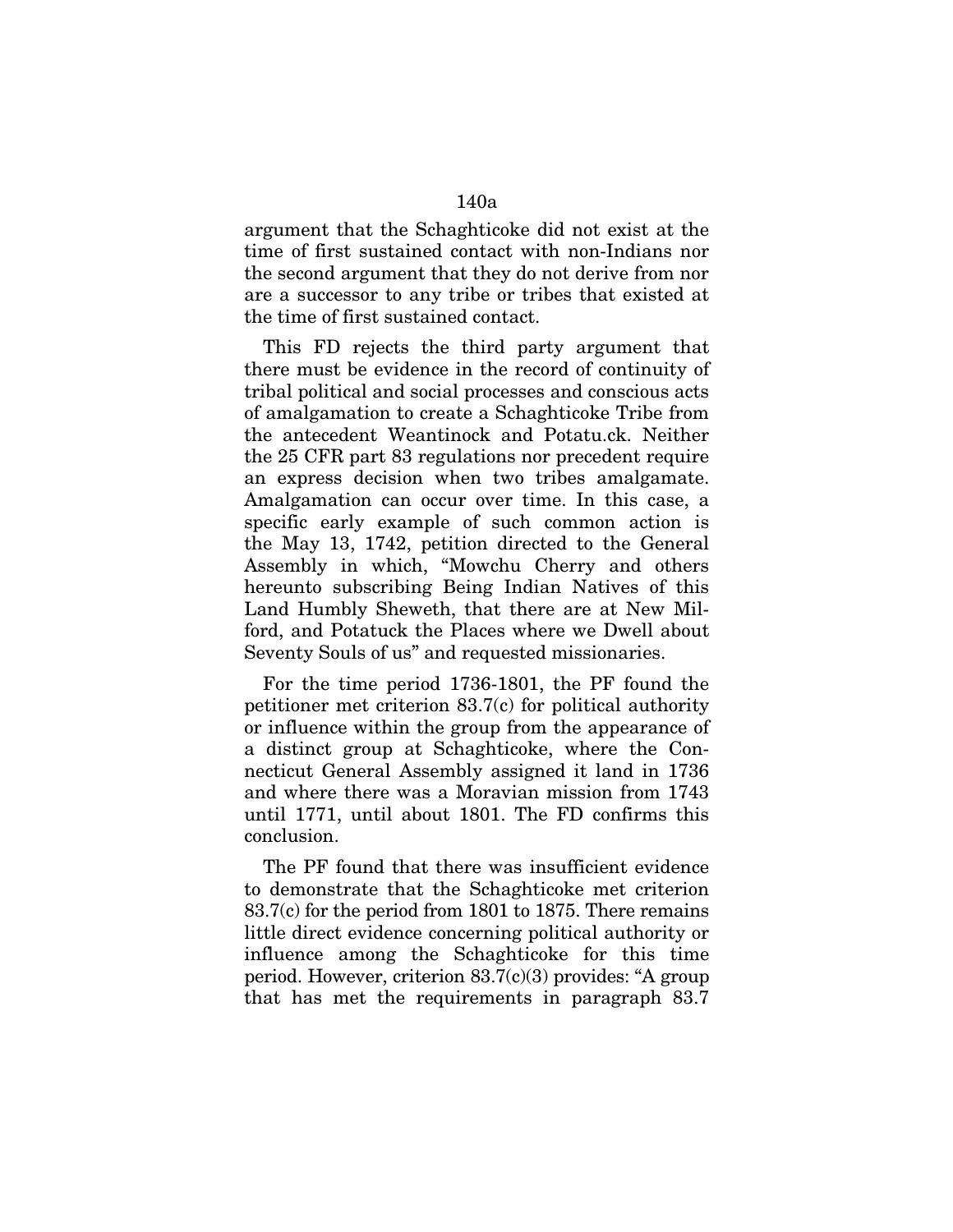(b)(2) at a given point in time shall be considered to have provided sufficient evidence to meet this criterion at that point in time." For the FD, taking into account submissions by the petitioner and third parties, a detailed, decade-by-decade, analysis was made to determine whether petitioner meets 83.7(b) (2): "At least 50 percent of the marriages in the group are

between members of the group." On the basis of these calculations, the endogamy rate was sufficient that the STN meets criterion 83.7(c) from 1801-1820 and 1841-1870 under 83.7(c)(3).

The PF concluded that two petitions submitted in 1876 and 1884, signed by a number of Schaghticoke Indians living on the reservation and some living off the reservation, provided sufficient evidence that the group exercised some political influence or authority for that limited time period. For the FD, there is limited additional context for the two above petitions, which strengthens the conclusion of the PF that they show political influence and authority within the group at these dates. Both the 1876 and 1884 Schaghticoke petitions for appointment of an overseer were presented shortly after the passage by the Connecticut legislature of legislation that affected the Schaghticoke tribe. The evidence submitted for the FD also documented a third petition, which requested an audit of the tribe's funds. It was submitted in 1892 on behalf of the tribe by a member who had signed both the 1876 and 1884 petitions and was acted upon by the court, which appointed the auditors requested by the tribe. The auditors were paid from tribal funds.

The residency rate on the reservation in 1870 was 48 percent and in 1880 it was 40 percent. This is strong evidence for community for the period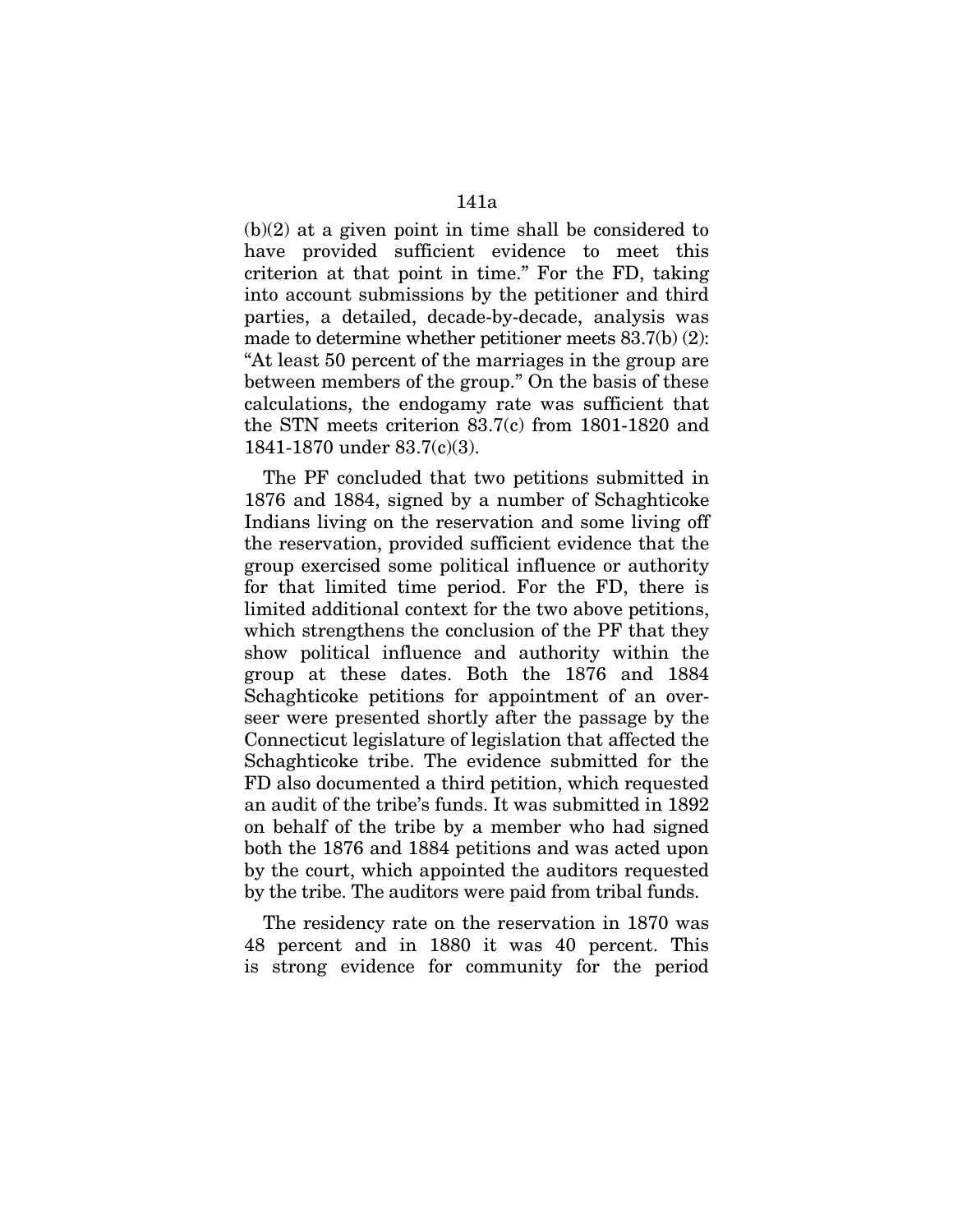1870—1880, which is supporting evidence for political influence, under section  $83.7(c)(1)(iv)$ .

On the basis of the additional evidence provided by the 1892 petition, the strong evidence of community in combination with the direct evidence for political influence demonstrates that the STN meets criterion 83.7(c) from 1870 through 1892.

This FD concludes there is little direct evidence to demonstrate political influence within the Schaghticoke between 1892 and 1936. This FD rejects many of the specific arguments presented by the petitioner to demonstrate significant political influence within the Schaghticoke between 1892 and 1936.

There was no evidence to demonstrate the political influence did not exist within the Schaghticoke from 1892 to 1934. There are several individuals who were well-known to non-Indians and were of some stature, but no contemporary evidence to demonstrate that they were identified as leaders by Schaghticoke or outsiders. Oral histories collected substantially later identify several individuals as leaders. The lack of evidence of overt political activity may have been influenced by demographic trends, which resulted in the relatively early deaths of many of the children of the petition signers of 1876 and 1884, limiting potential leaders in this time period. Two report one in 1934 and one in 1936, denied that the Schaghticoke at that time or recent years," had leaders. The first report does not provide definitive evidence by itself, and the second, in 1936, is at the point in time when there is specific evidence of Schaghticoke leaders.

A well defined community of on and off-reservation residents existed throughout the 1892 to 1936 time period. Community, when it is demonstrated to exist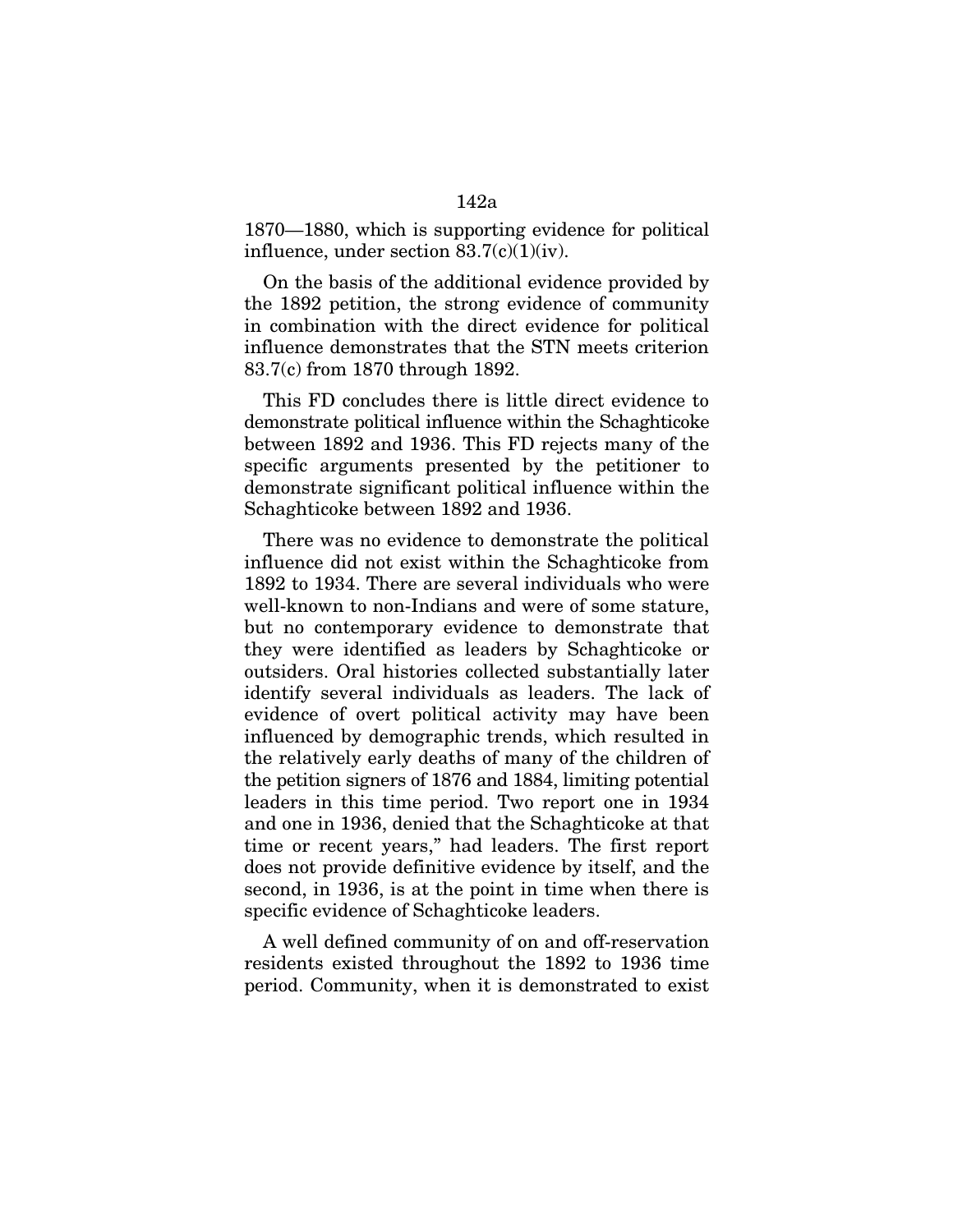at more than a minimal level, which has been done here, provides supporting evidence for direct evidence of political processes  $(83.7(b)(1)(iv))$ .

Although there is insufficient direct evidence to demonstrate criterion 83.7(c) between 1892 and 1936, this FD concludes that overall, based on the continuous state relationship with a state-provided reservation, and the demonstration of continuous community under 83.7(b), there is sufficient evidence of political continuity throughout the Schaghticoke history that the STN meets the requirements of 83.7(c) between 1892 and 1936.

For this FD, the evidence is significantly greater than for the PF concerning political processes within the Schaghticoke from 1936 to 1967. The evidence is that the organization that Franklin Bearce helped initiate, and the activities of named leaders, lasted for a substantially longer period of time, from 1936 to the mid-1960's, than was demonstrated for the PF. There is better evidence that the organization and office holders dealt with issues of significance to the group and that there was continuity of concern with the issue of protecting the reservation throughout this period, beginning with a possible Court of Claims suit in 1936, letters to the State in 1939, a 1943 letter to the U.S. Indian Service, a 1950 claim before the Indian Claims Commission (ICC) and a renewed land claims lawsuit in 1963, after the rejection of the ICC claim. There is also evidence of continued internal conflicts and involvement of individuals from each the three major family lines throughout the entire time period, indicating that the conflicts involved the entire community. The years between 1959 and 1969 were a period of political division, rather than there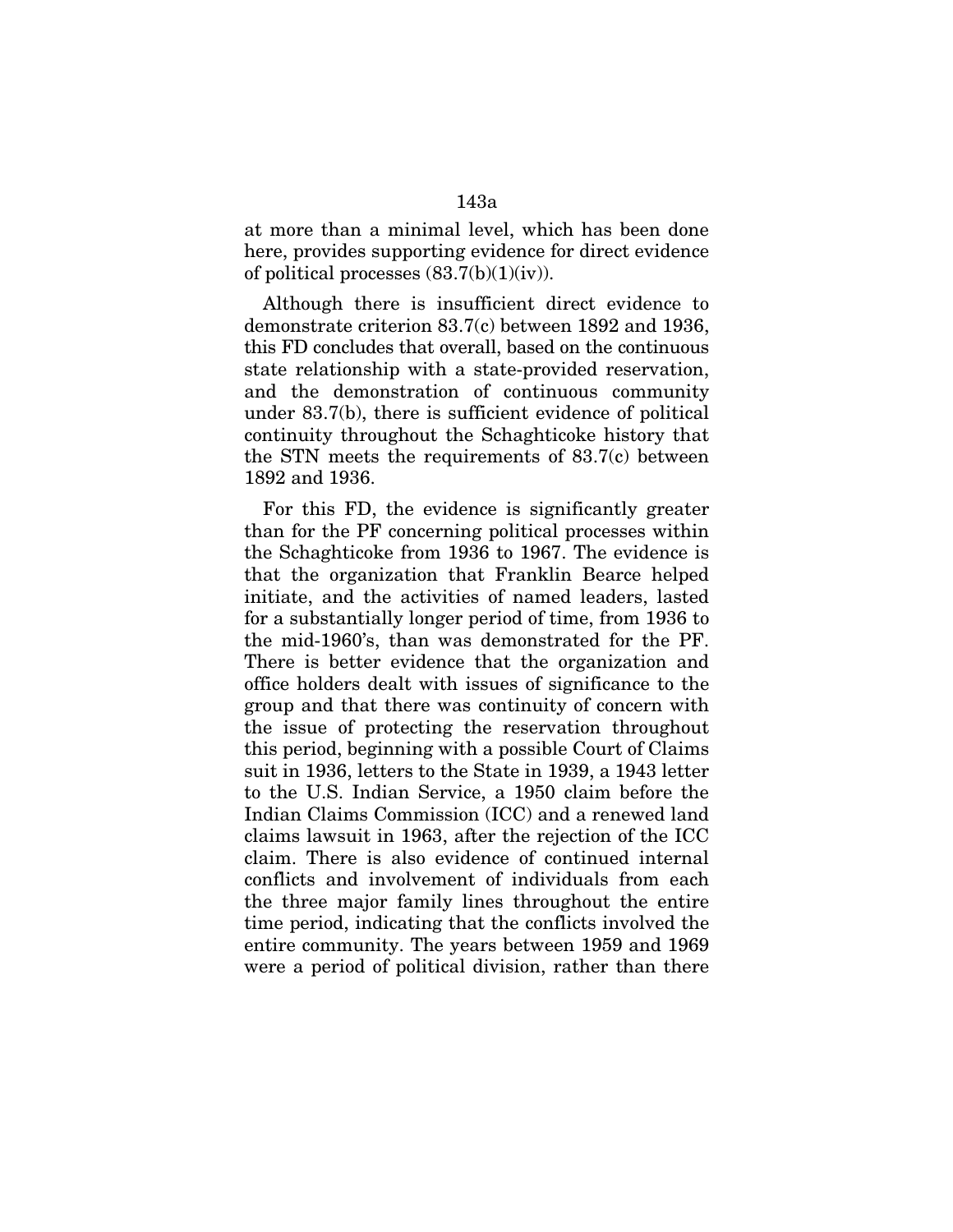being a hiatus, as had appeared based on the analysis and evidence for the PF.

For the PF, there was not sufficient evidence to demonstrate that community had been demonstrated for the time period from 1940 to 1967. For this FD, community has been demonstrated for 1940 to 1967. For this FD, for the period from 1936 to 1967, where there is more evidence in the record than for the PF, the state relationship in combination with the specific evidence in the record for this period adds sufficient evidence that criterion 83.7(c) is met from 1936 to 1967.

This FD confirms the PF conclusion that there is ample evidence for political processes for 1967 to 1996. No information was submitted which demonstrated that the conflicts, described in some detail in the PF, had not occurred or not mobilized most of the membership. For this FD, there is additional evidence and analysis of the conflicts between 1967 and 1974 which mobilized substantial number of members and show contact between members. This provides additional evidence for criterion 83.7(c) for this time period.

The same evidence for political influence for 1967 to 1996, based on the political processes in the internal conflicts, exists for 1996 to the present as well. The conflicts have continued up until the present, especially, but not entirely, between the enrolled and unenrolled portions of the Schaghticoke community. This FD concludes that a single political body continues to exist, notwithstanding the absence from the certified membership list of an important segment of those involved in STN political processes from the 1960's to the present. This FD acknowledges the entirety of this political body.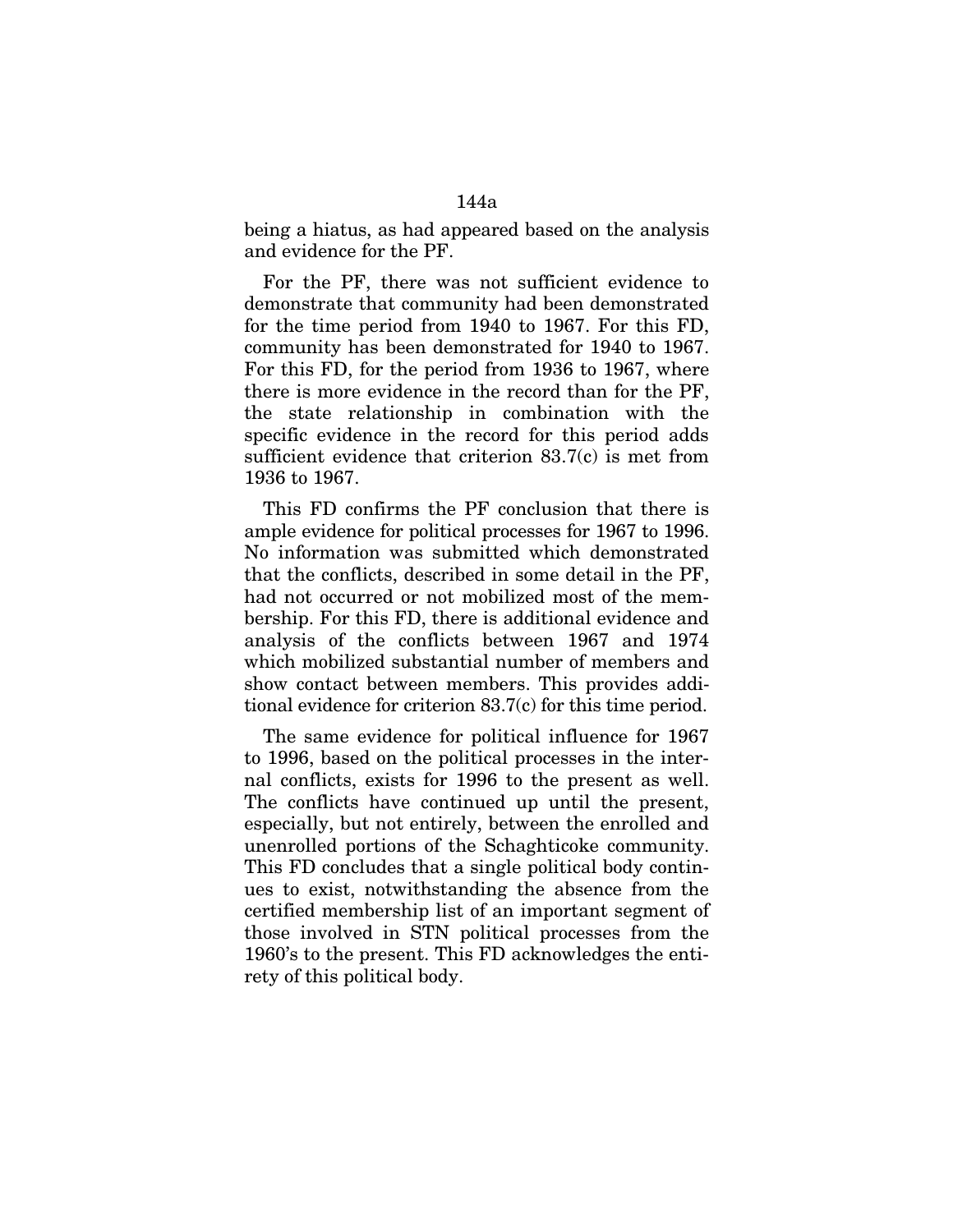There has been a continuous, active relationship from colonial times to the present between the State and the Schaghticoke in which the State treated them as a distinct political community. The historical continuity of the group has been demonstrated. This state relationship provides sufficient evidence to conclude that political influence existed continuously within the Schaghticoke, including two specific his-

torical periods during where there is almost no direct evidence of political influence, but during which community has been demonstrated. The Schaghticoke therefore meet criterion 83.7(c) throughout their history.

The STN meets the requirements of criterion 83.7(d) because it submitted a copy of its governing document: A constitution adopted in 1997 which included a description of its membership criteria.

The regulations require, under criterion 83.7(e), that a petitioner submit a complete list of its membership. In this instance, the petitioner has identified its most current certified list as not complete. It submitted two lists, the certified membership list and a list of the "Unenrolled Schaghticoke Community." This FD acknowledges the tribe as defined by the STN's 2003 membership list, 273 members, and its additional list of 42 individuals, identified by the STN as part of its community and meeting its membership requirements. Together these two lists comprise the STN's base membership roll and its present membership for Federal purposes.

The STN provided sufficient evidence to show that all 273 individuals on the September 28, 2003, certified membership list and the 42 individuals listed on the September 28, 2003, amendment to the constitution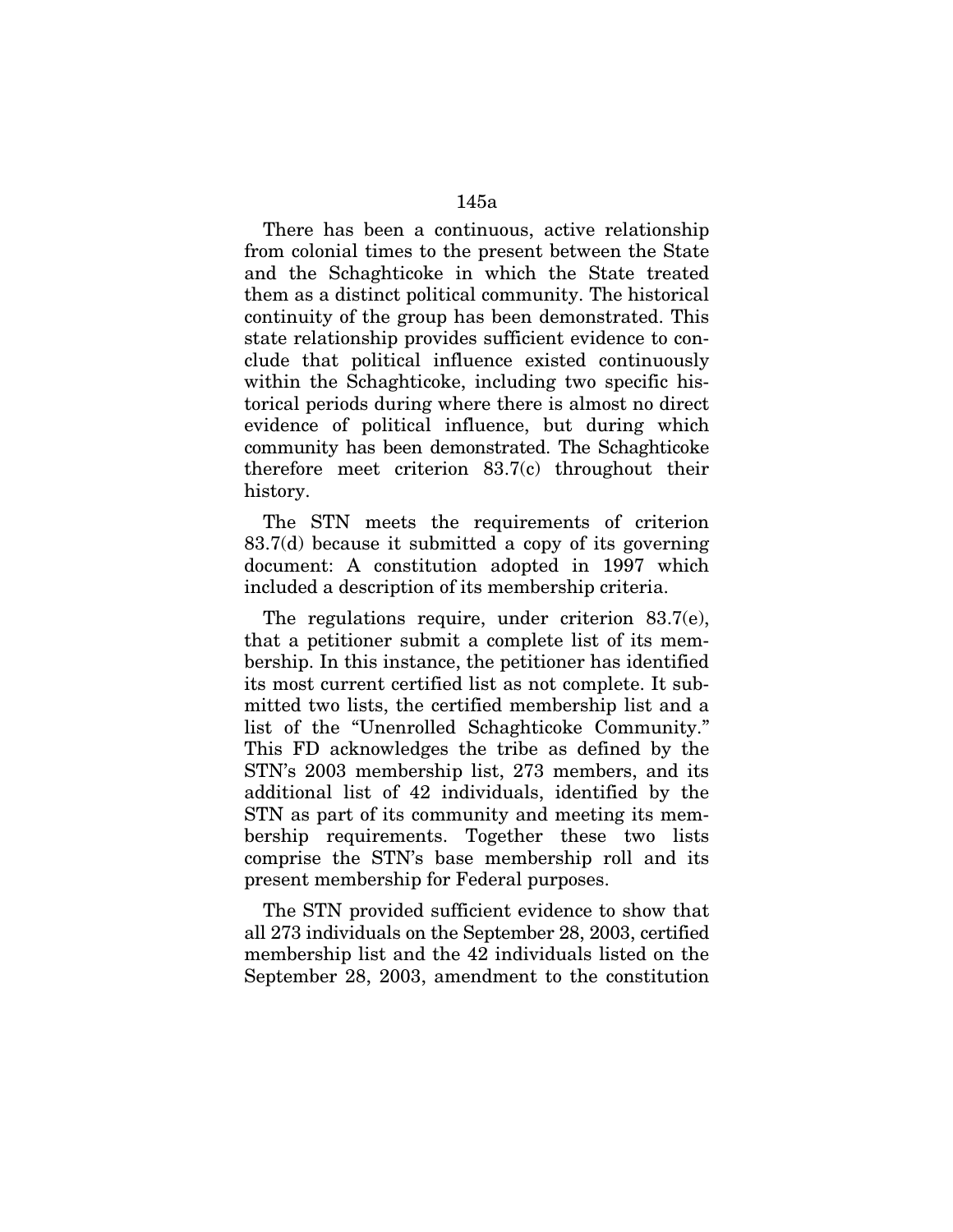who are "unenrolled tribal community members" descend from the historical tribe.

One hundred percent of the STN membership descends from the historical Schaghticoke tribe. Therefore the conclusion in the PF that the STN meets criterion 83.7(e) is confirmed.

No members of the STN are known to be dually enrolled with any federally acknowledged American Indian tribe. Neither the petitioner nor any of the interested parties addressed this criterion. Therefore, the conclusion in the PF that the STN meets criterion 83.7(f) is confirmed.

There has been no Federal termination legislation in regard to the STN. Neither the STN nor any interested parties addressed this criterion. Therefore, the conclusion in the PF that the STN meets criterion  $83.7(g)$  is confirmed.

The Schaghticoke Tribal Nation, as defined by its 2003 membership list and its 2003 list of unenrolled community members meets all of the criteria for Federal acknowledgment as a tribe stated in 25 CFR 83.7 and, therefore, meets the requirements to be acknowledged as tribe with a government-togovernment relationship with the United States.

This determination is final and will become effective May 5, 2004, unless a request for reconsideration is filed before the Interior Board of Indian Appeals (IBIA) pursuant to 25 CFR 83.11 or unless any party or amid in the litigation files for Administrative Procedures Act (APA) review with the district court. In addition, the court approved negotiated agreement calls for negotiation as to whether a request for reconsideration may be filed before the IBIA or whether judicial review under the APA is the only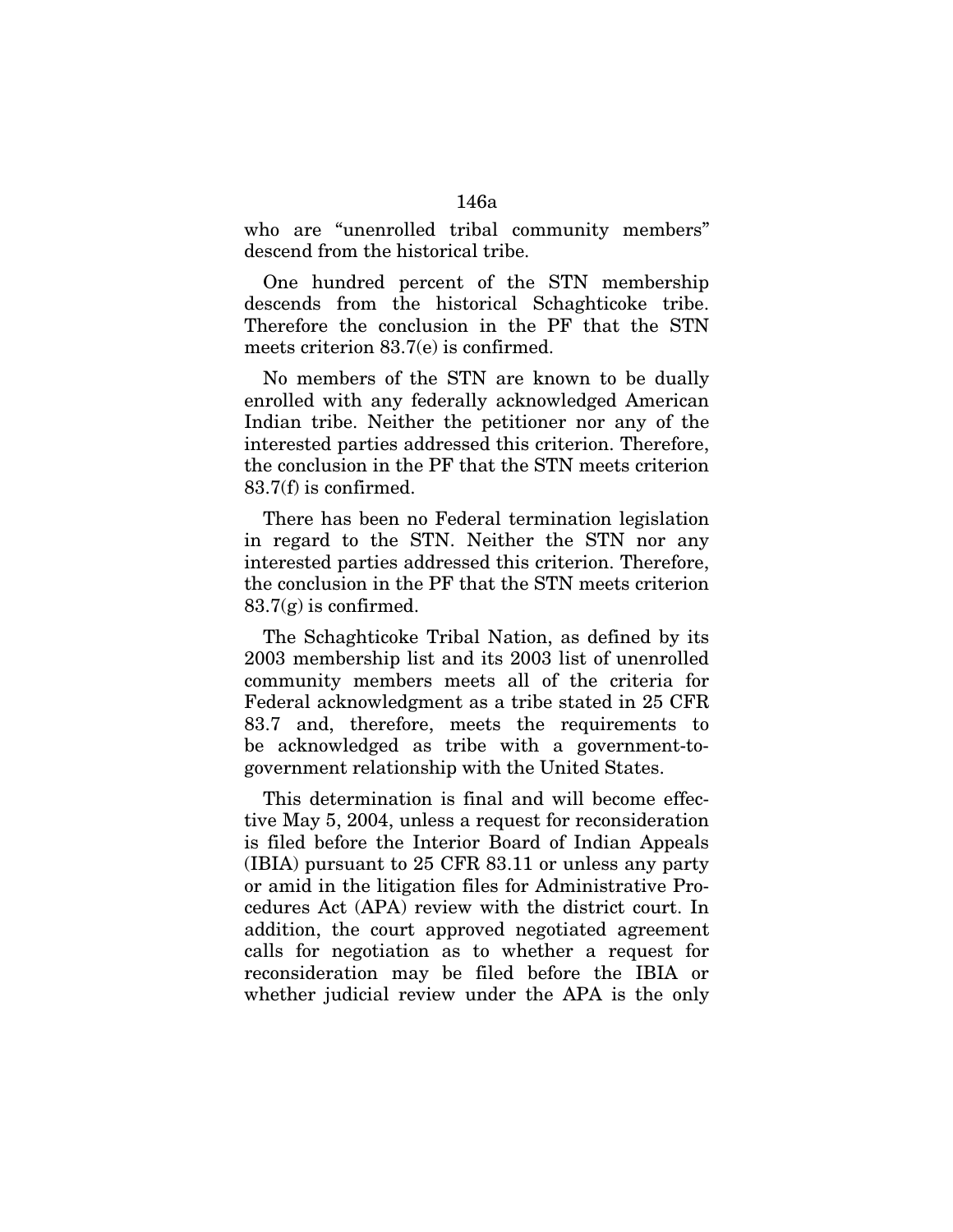### 147a

review. The on-going negotiation will continue until no later than 30 days after publication of this Notice. This negotiation may impact the ability of interested parties, whether parties to the litigation or not, to seek reconsideration before IBIA, Inquiries by interested parties concerning the availability of the IBIA review should be directed to the Office of the Solicitor, Branch of Tribal Government and Alaska, 202-208- 6526, Attention: Scott Keep or Barbara Coen.

Dated: January 29, 2004.

Aurene M. Martin,

*Principal Deputy Assistant Secretary—lndian Affairs*.

[FR Doc. 04-2532 Filed 2-4-04; 8:45 am]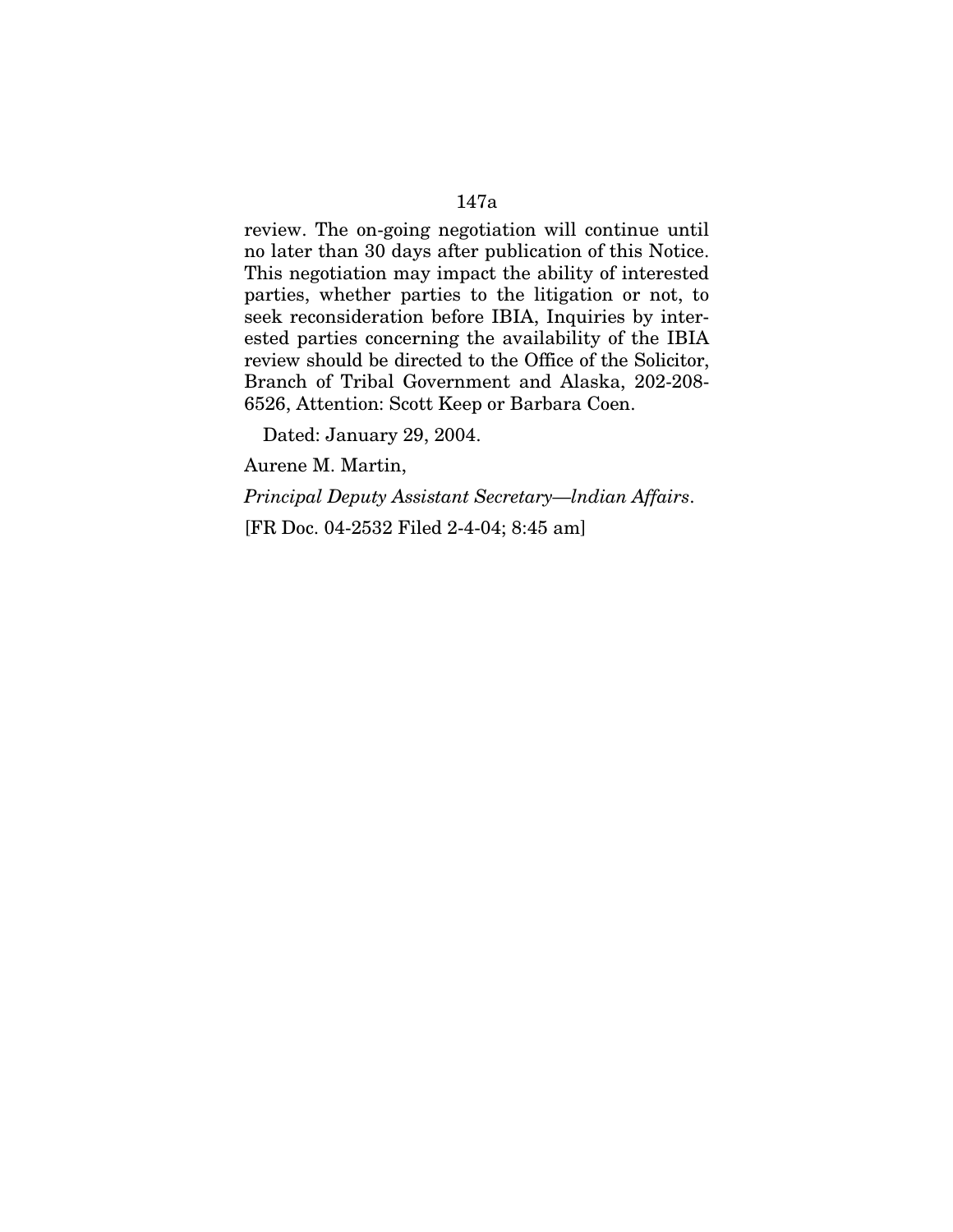#### 148a

### **APPENDIX M**

### DEPARTMENT OF THE INTERIOR

## Bureau of Indian Affairs

### Reconsidered Final Determination To Decline To Acknowledge the Schaghticoke Tribal Nation

AGENCY: Bureau of Indian Affairs, Interior.

ACTION: Notice.

SUMMARY: Notice is hereby given that the Associate Deputy Secretary has determined that the Schaghticoke Tribe Nation (STN) does not satisfy all seven criteria for acknowledgment as an Indian tribe in 25 CFR 83.7. Upon the date of publication of this notice, pursuant to 25 CFR 83.11(h)(3), the Reconsidered Final Determination (RFD) is final and effective for the Department of the Interior (Department). EFFECTIVE DATE: The procedures defined by this notice are effective on October 17, 2005.

FOR FURTHER INFORMATION CONTACT: R. Lee Fleming, Director, Office of Federal Acknowledgment (OFA), MS: 34B–SIB, 1951 Constitution Avenue, NW., Washington, DC 20240, phone (202) 513-7650.

SUPPLEMENTARY INFORMATION: This notice is published in the exercise of authority delegated by the Secretary of the Interior to the Associate Deputy Secretary by Secretarial Order 3259, February 8, 2005, as amended on August 11, 2005.

This notice is based on a determination that the Schaghticoke Tribal Nation (STN) does not satisfy all of the seven mandatory criteria for acknowledgment in 25 CFR 83.7.

Several lawsuits filed in the Federal courts affected the history and administrative handling of the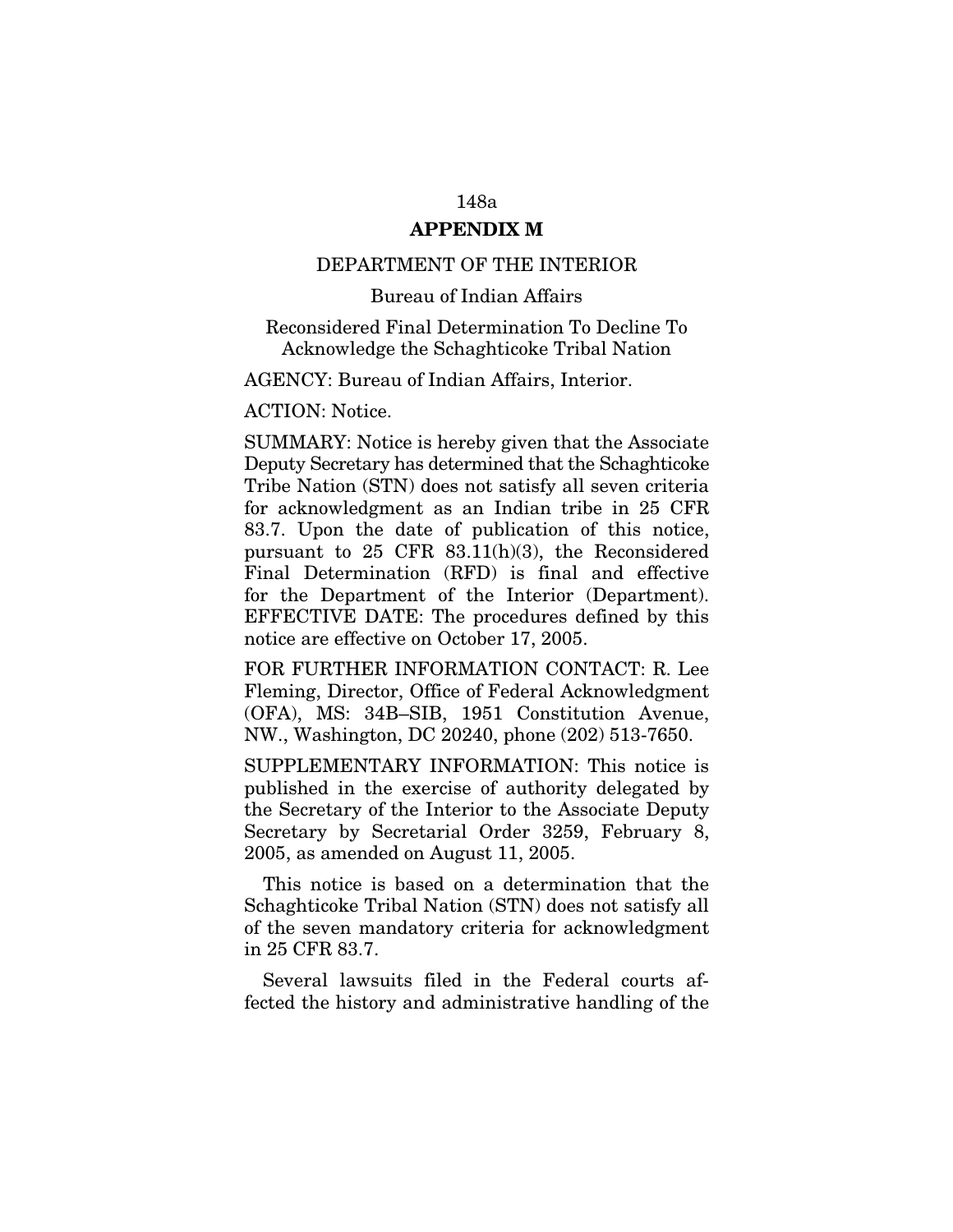Schaghticoke Tribal Nation petition. Two of these were land claims suits under the Non-Intercourse Act, *Schaghticoke Tribal Nation v. Kent School Corp., Inc*., Civil No. 3:98 CVO1113 (PCD) and *Schaghticoke Tribal Nation v. Connecticut Light and Power Company*, Civil No. 3:00 CV00820 (PCD). The third lawsuit is *United States of America v. 43.47 Acres of Land, et al*., Civil No. H-85–1078(PCD), filed on December 16, 1985, in which the U.S. sought to condemn certain lands on the Schaghticoke Reservation to become part of the Appalachian Trail. All three lawsuits involve the question of whether the STIN is an Indian tribe.

The Department conducted its evaluation of this petitioner under a court-approved negotiated agreement between the Department, STN, and parties to the several, concurrent lawsuits mentioned above. This scheduling order, entered May 8, 2001, and subsequently amended, established timelines for submission of materials to the Department and deadlines for submission of comments, issuance of a proposed finding (PF), and issuance of a final determination (FD) which superseded the provisions of the acknowledgment regulations, 25 CFR part 83.

The Department published notice of the STN PF on December 11, 2002, and found against acknowledgment of STN. Following the comment and response periods and the submission of new evidence, the Department concluded, relying in part on the state relationship and a calculation of marriage rates within the Schaghticoke as carryover evidence for criterion 83.7(c), that STN met all the seven mandatory criteria for acknowledgment as an Indian tribe. In accordance with the court-approved negotiated schedule, on January 8, 2003, the Department pro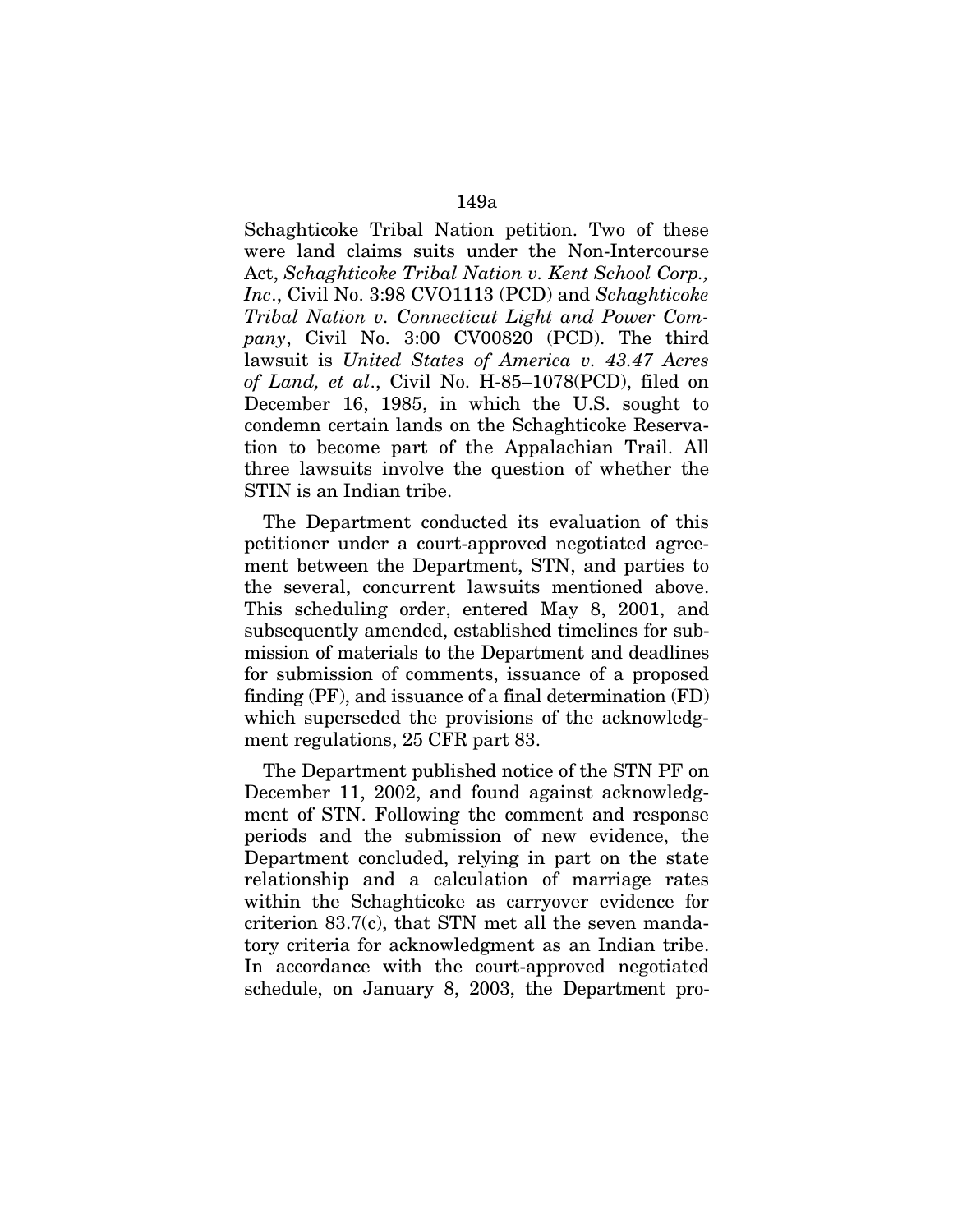vided the petitioner and interested parties with a copy of the Federal Acknowledgment Information Resource (FAIR) database used for the STN PF, together with the scanned images of documents that OFA researchers added to the administrative record in the course of preparing the STN PF, including materials that OFA requested from the State and the STN.

The Department issued the STN FD acknowledging the STN as an Indian tribe on January 29, 2004, and notice of the STN FD appeared in the Federal Register on February 5, 2004 (69 FR 5570). On May 3, 2004, the State of Connecticut (State), jointly with the Kent School Corporation, Connecticut Light and Power Company, the towns of Kent, Danbury, Bethel, New Fairfield, Newton, Ridgefield, Stamford, Greenwich, Sherman, Westport, Wilton, Weston, and the Housatonic Valley Council of Elected Officials, the Coggswell family group (CG), and the Schaghticoke Indian Tribe (SIT) petitioning group filed timely requests for reconsideration of the STN FD with the Interior Board of Indian Appeals (IBIA).

On May 12, 2005, the IBLA vacated the STN FD and remanded it to the Assistant Secretary-Indian Affairs for further work and reconsideration. The IBM decision addressed a number of issues within the context of the related Federal acknowledgment decision of the Historical Eastern Pequot FD that was also vacated and remanded to the Department on May 12, 2005. IBIA linked the two cases because of their reliance on state recognition as additional evidence for criterion 83.7(b and 83.7(c).

In its request for reconsideration of the STN FD, the State challenged the use of the historically continuous state recognition and the state relationship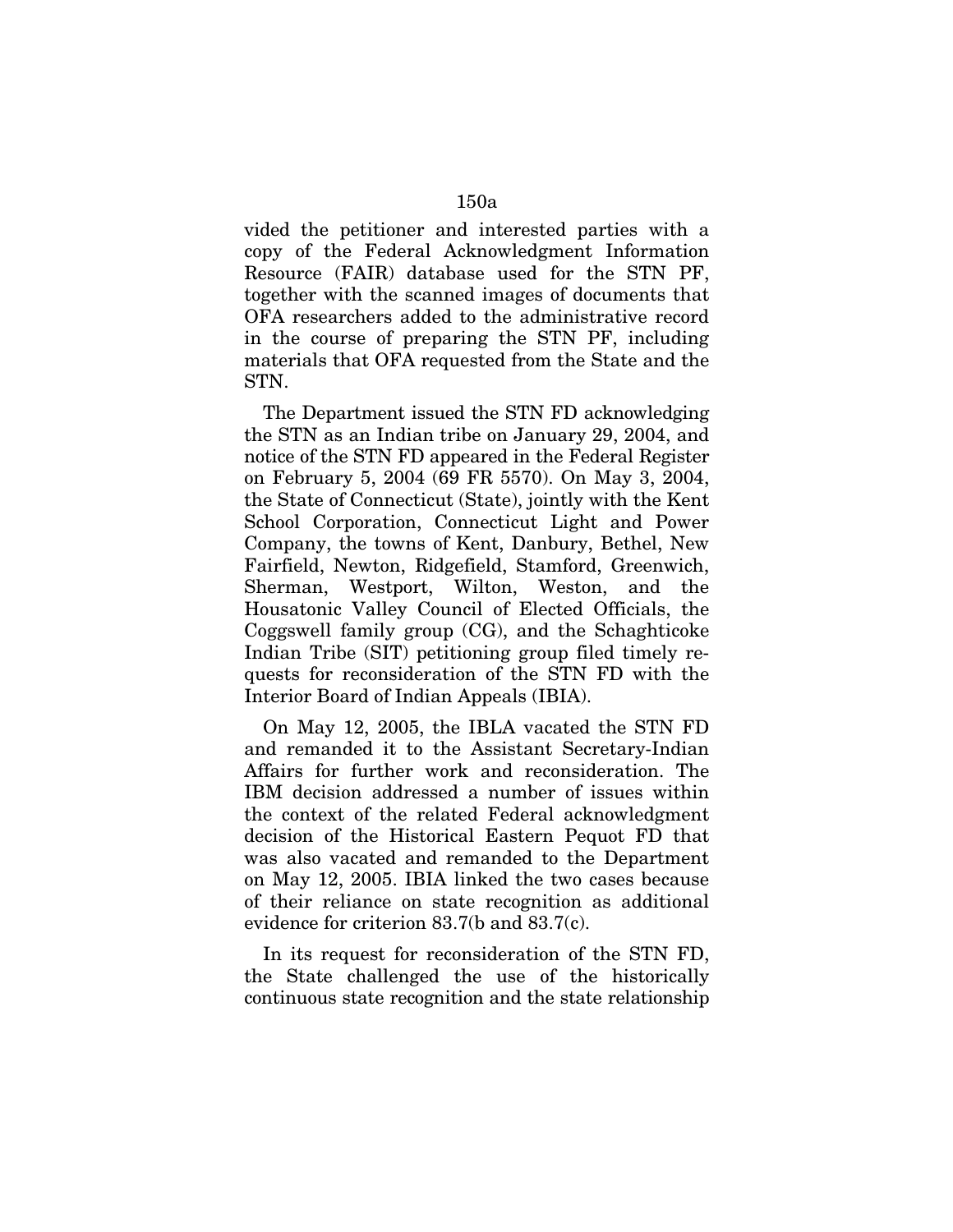a: providing evidence for criterion 83.7(b) "community" and criterion 83.7(c) "political influence or authority." Moreover, the State argued that even if the use of the state relationship were to be upheld by IBIA in the case of the Historical Eastern Pequot, it should not be allowed for STN, since the STN FD, in the opinion of the State, "impermissibly" expanded the use of the state relationship as evidence of political influence or authority in the absence of evidence of political activity within the group (41 IBIA 34). In regard to the use of the state relationship as evidence, IBIA concluded:

Today, in *Historical Eastern Pequot Tribe*, the Board concludes that the State of Connecticut's "implicit" recognition of the Eastern Pequot as a distinct political body—even if a correct characterization of the relationship—is not reliable or probative evidence for demonstrating the actual existence of community or political influence or authority within that group. The FD for STN used state recognition in the same way that we found to be impermissible in *Historical Eastern Pequot Tribe*. In addition, we agree with the State that the STN FD give; even greater probative value and evidentiary weight to such "implicit" state recognition, and therefore it constituted a substantial portion of the evidence relied upon. Therefore, in light of our decision in *Historical Eastern Pequot Tribe*, the Board vacates the FD and remands it for reconsideration in accordance with that decision (41 IBLA 34).

The IBIA also evaluated other issues raised by the State and other interested parties in the requests for reconsideration that were outside of its jurisdiction and referred these issues to the Department to consider. The State challenged the STN FD's calculations of marriage rates for the period 1801 to 1870 used for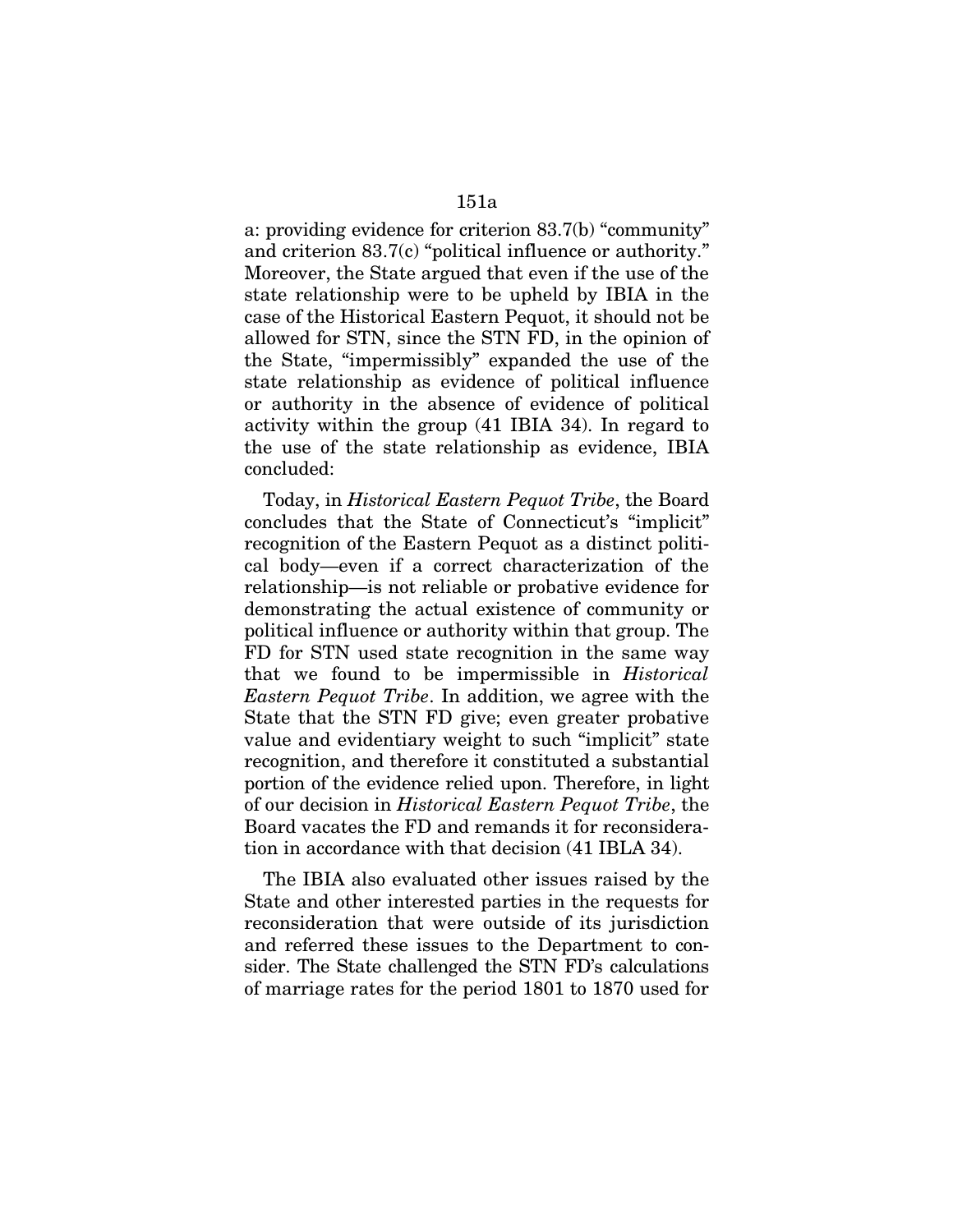carryover evidence to satisfy criterion 83.7(c). Moreover, OFA submitted a "supplemental transmission" to IBIA regarding the calculation of marriage rates on December 2, 2004. Based on the allegation raised by the State regarding the marriage rate calculations, and within the context of the supplemental transmission, the IBIA concluded:

Because we are already Vacating and remanding the FD to the Assistant Secretary for reconsideration based on *Historical Eastern Pequot Tribe*, and because OFA has acknowledged problems with the FD's endogamy rate calculations—at a minimum, inadequate explanation—we conclude that this matter is best left to the Assistant Secretary on reconsideration. (41 IBIA 36).

The IBIA referred other allegations made by the State, SIT, and the CG based on the determination that it lacked jurisdiction over the issues. The first was the claim that the STN FD enrolled 42 non-STN members into the STN petitioning group. The SIT and the CG also raised the issue that the enrollment was not based on the notice, consent, or equal protection of those added to the STN rolls, that the 42 individuals in question were not sufficiently linked to STN, and the individuals were not a part of the STN social and political community. The RFD concluded that the STN FD should be reconsidered on the grounds that at least 33 of the 42 individuals on the STN list of "unenrolled members" were not members of STN because they had not consented to enroll. Under the regulations, one must consent to being a member of a petitioning group.

Criterion 83.7(b) "community": The STN PF found and the STN FD affirmed that STN met criterion 83.7(b), community, from first sustained contact to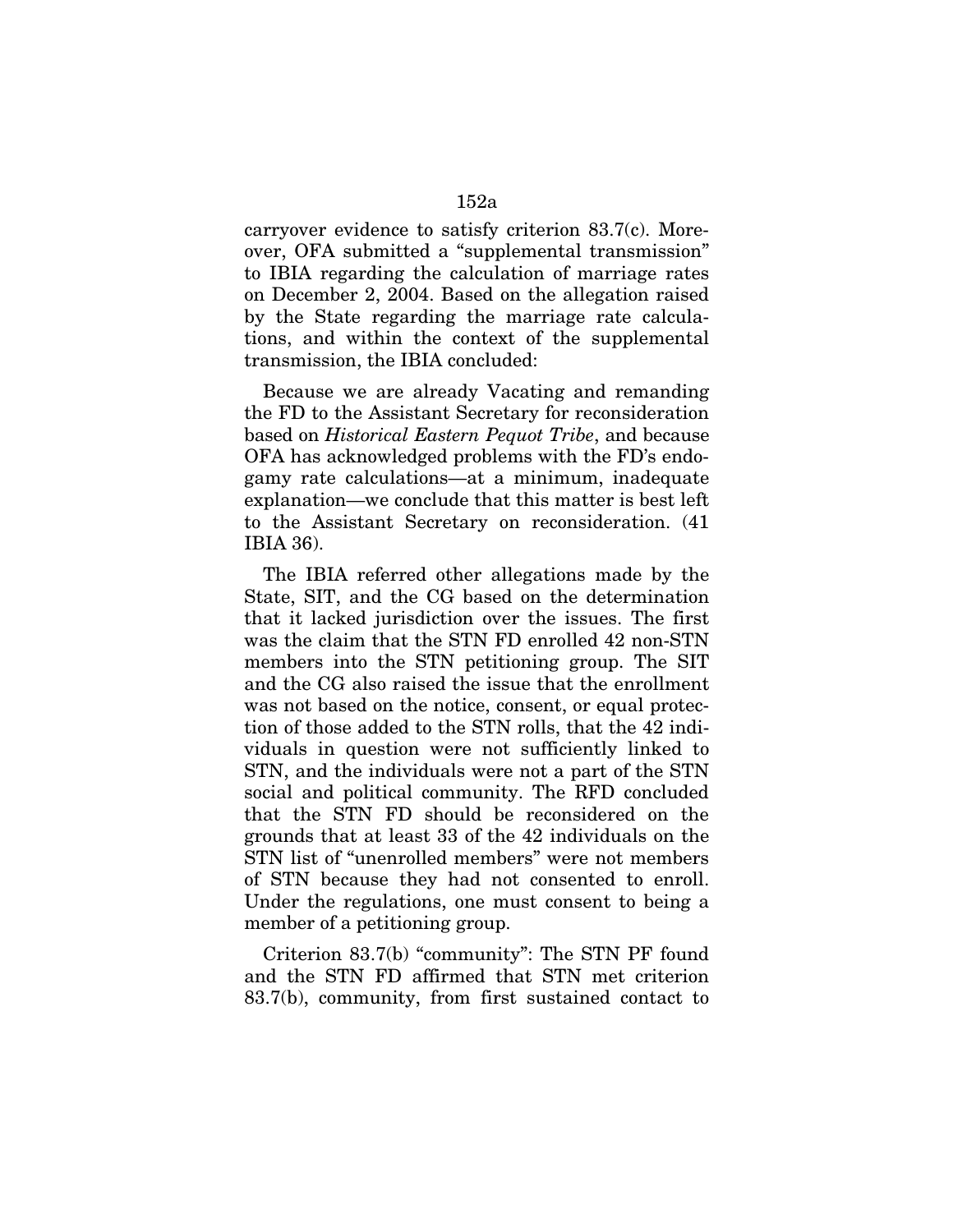1900 (STN PF, 15-16, STN FD, 18). The STN FD did not rely on the state relationship for criterion 83.7(b), community, for this period. Therefore, the RFD reaffirmed the STN FD for this time period, first sustained contact to 1900.

The RFD reanalyzed STN marriage rates, and found that marriage rates provided evidence in combination with other evidence sufficient to satisfy criterion 83.7(b) for the period 1801-1900. The STN FD did not rely on the state relationship for criterion 83.7(b), community, for the period 1900-1920. The STN FD used a combination of evidence including residential and intermarriage patterns to conclude that STN met criterion 83.7(b), community, between 1900 and 1920. The RFD reaffirmed the STN FD for this time period.

The STN FD relied on the state relationship as additional evidence for criterion 83.7(b), community, for the periods 1920-1940 and 1940-1967. The RFD reevaluated the state relationship with the STN, and concluded that it did not provide evidence of 83.7(b), community, within STN. The RFD reevaluated the evidence for community without the state relationship for these periods, and found that there was insufficient evidence for STN to meet criterion 83.7(b), community for 1920-1967.

The STN FD did not rely on state recognition for community for the period 1967-1996. Therefore, the STN FD conclusion that STN met criterion 83.7(b), community, for these years was affirmed.

For the period after 1996, the RFD concluded that at least the 33 of 42 individuals who specifically declined to consent to be part of the STN petitioner cannot be considered members of the STN group. The STN, thus, did not represent the entire Schaghticoke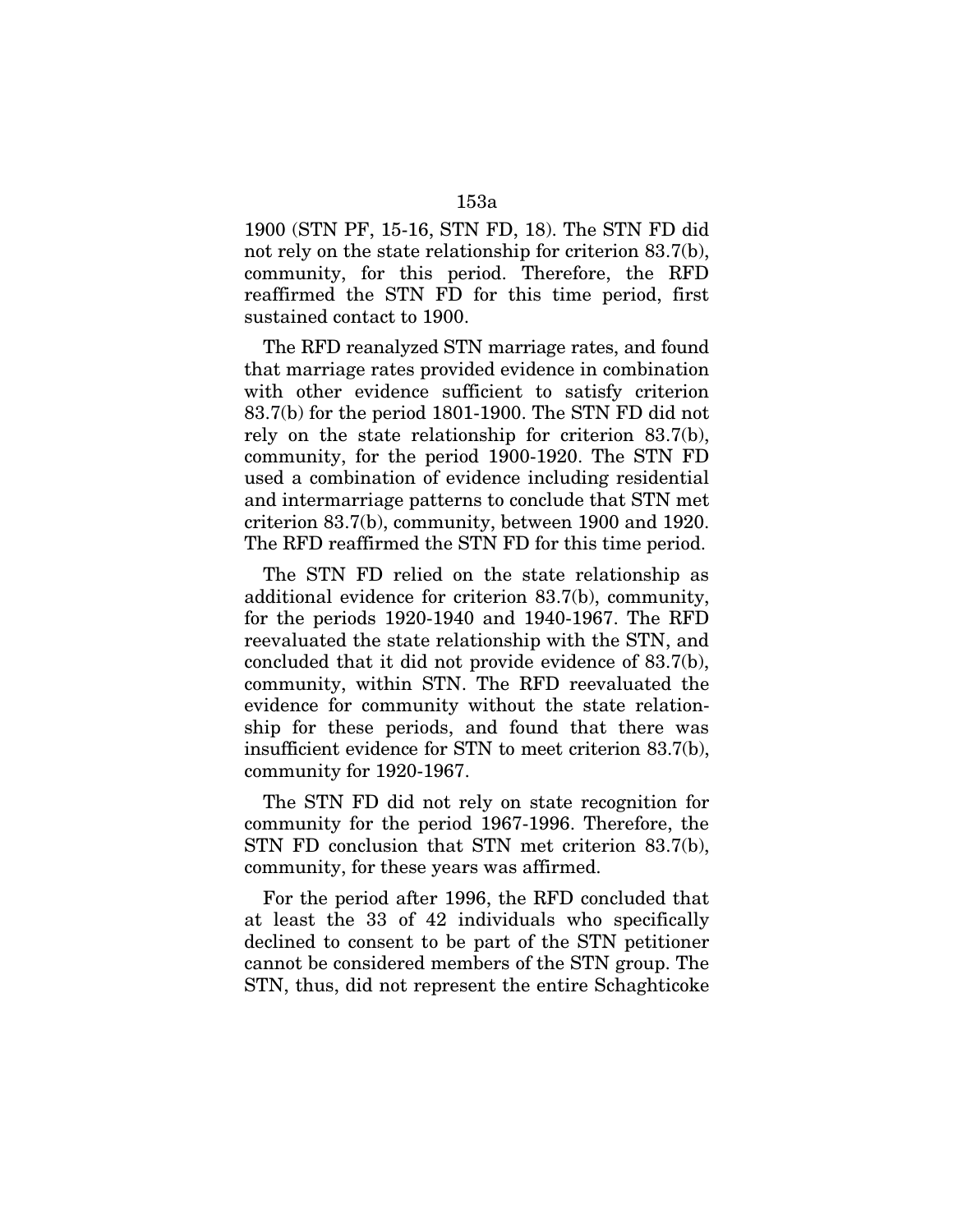community from 1997 to the present and, therefore, did not meet criterion 83.7(b). Therefore, the STN did not meet criterion 83.7(b), community.

Criterion 83.7(c) "political influence or authority": The RFD affirmed the finding of the STN FD that the petitioner met the requirements of criterion 83.7(c) for political influence or authority from the colonial period to 1801. The STN FD used marriage rates for the periods 1801 to 1820 and 1841 to 1870 under criterion  $83.7(b)(2)(ii)$  to provide carryover evidence under 83.7(c)(3). The RFD recalculated marriage rates for the period 1801 to 1900, and reversed the finding of the STN FD that marriage rates reached the 50 percent threshold to provide carryover evidence to meet 83.7(c). The RFD also reevaluated the evidence for residency rates for the period 1850 to 1902. The RFD affirmed the conclusion of the STN FD that the residency rates were not high enough to provide carryover evidence to meet criterion 83.7(c). The RFD reviewed the evidence for political influence or authority for the period 1801 to 1875, and found that there was insufficient evidence to satisfy criterion 83.7(c).

The RFD affirmed the finding of the STN FD that two Schaghticoke petitions to the State from the years 1876 and 1884 provided sufficient evidence of political influence or authority to meet criterion 83.7(c) for the years 1876-1884. The RFD reevaluated the evidence regarding an 1892 petition based on new evidence submitted to the IBIA, and found that this document did not provide evidence of the existence of political influence or authority within the Schaghticoke. Therefore, the RFD concluded that STN did not meet criterion 83.7(c) for the period 1885-1892.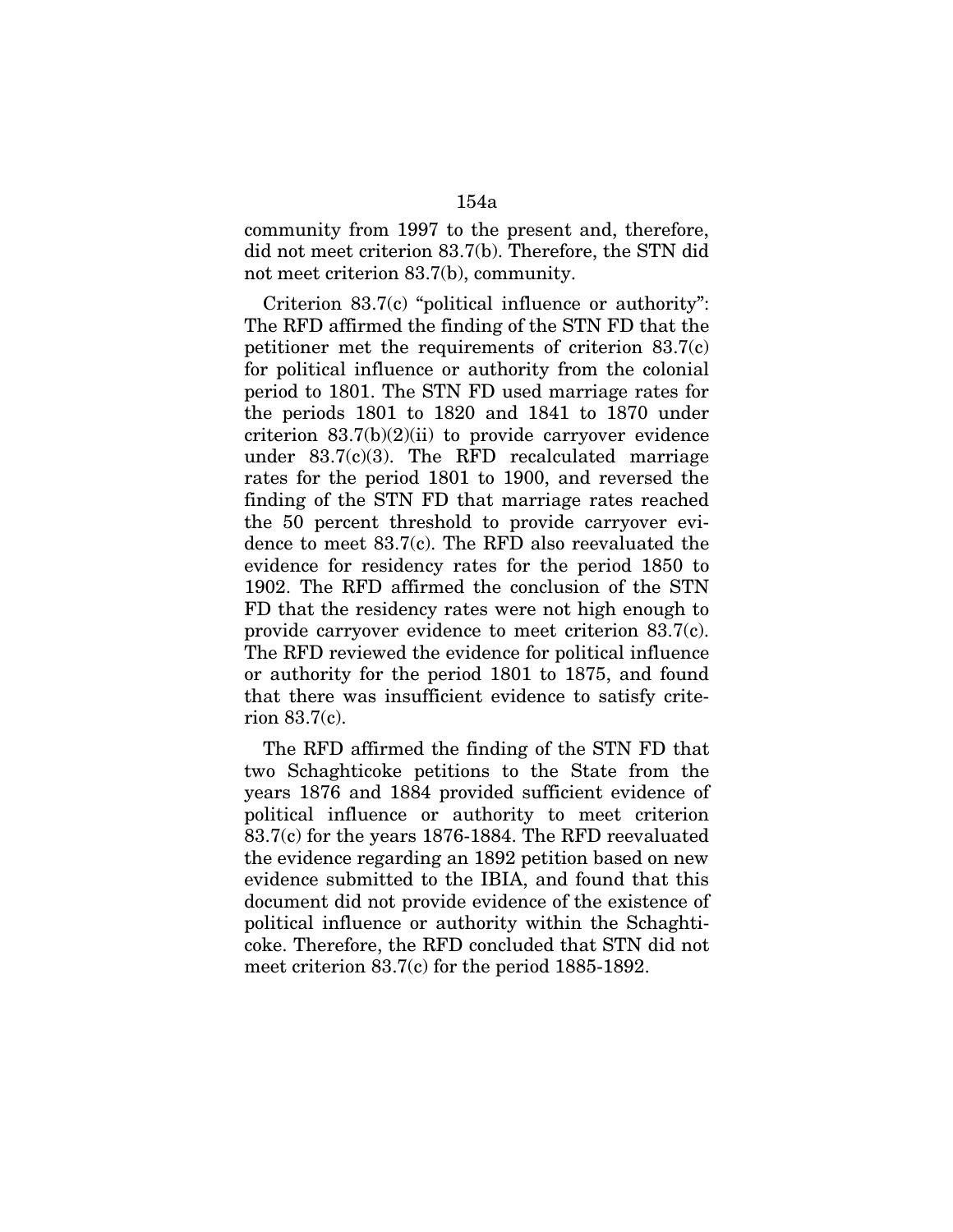The STN FD relied on the state relationship to provide sufficient evidence to meet criterion 83.7(c) for the period 1892 to 1935. The RFD reevaluated the state relationship and concluded that it did not provide additional evidence of political influence or authority within the Schaghticoke. The RFD reevaluated the remaining evidence for political influence or authority without the state relationship and found that there was insufficient evidence to meet criterion

For the period 1936-1967, the RFD reevaluated the state relationship and concluded that it did not provide additional evidence of the exercise of political influence or authority within the Schaghticoke. The RFD concluded that the remaining evidence was insufficient to meet criterion 83.7(c) for the period 1936-1967.

83.7(c) for this period.

The STN FD conclusion that STN exercised political influence or authority between 1967 and 1996 was affirmed. No arguments or new evidence were submitted regarding this conclusion.

STN did not meet criterion 83.7(c) for the period after 1996, in light of the known continued refusal of most of the 42 individuals to be members of the STN. STN's membership list does not reflect a significant portion of the political system. STN did not meet criterion 83.7(c) for the periods 1800-1875, 1885-1967, and 1997-present Therefore, STN did not meet criterion 83.7(c).

STN met criteria 83.7(a), petitioner was identified as an American Indian group from 1900 to present; 83.7(d), petitioner has submitted its governing documents; 83.7(e), petitioner's membership has descent from an historical tribe; 83.7(f), petitioner does not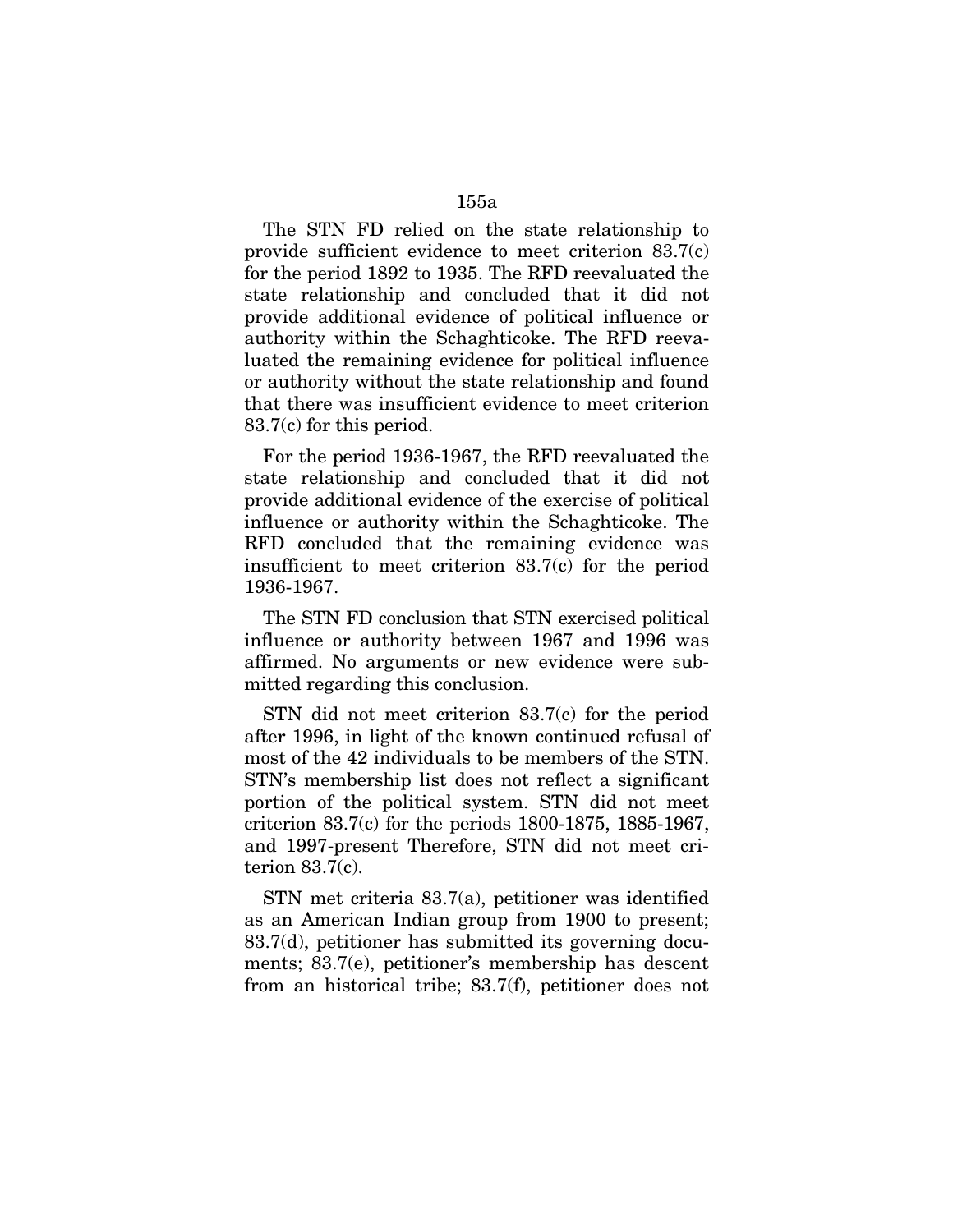have membership with any federally recognized tribes; and 83.7(g), petitioner has no Congressional legislation prohibiting the Federal relationship. No new arguments, evidence, or analysis merited revision of the STN FD evaluations of these criteria. The conclusions of the STN FD on these criteria were affirmed.

The Associate Deputy Secretary denied to acknowledge that STN was an Indian tribe as it failed to satisfy all of the seven mandatory criteria for Federal acknowledgment under the regulations. The STN petitioner did not submit evidence sufficient to meet criteria 83.7(b), community, and 83.7(c), political influence or authority, and, therefore, does not satisfy the requirements to be acknowledged as an Indian tribe.

Upon the date of publication of this notice, pursuant to 25 CFR 83.11(h)(3), the RFD is final and effective for the Department.

Dated: October 11, 2005.

James E. Cason,

*Associate Deputy Secretary*.

[FR Doc. 05-20719 Filed 10-12-05; 2:26 pm]

BILLING CODE 4310-W7-P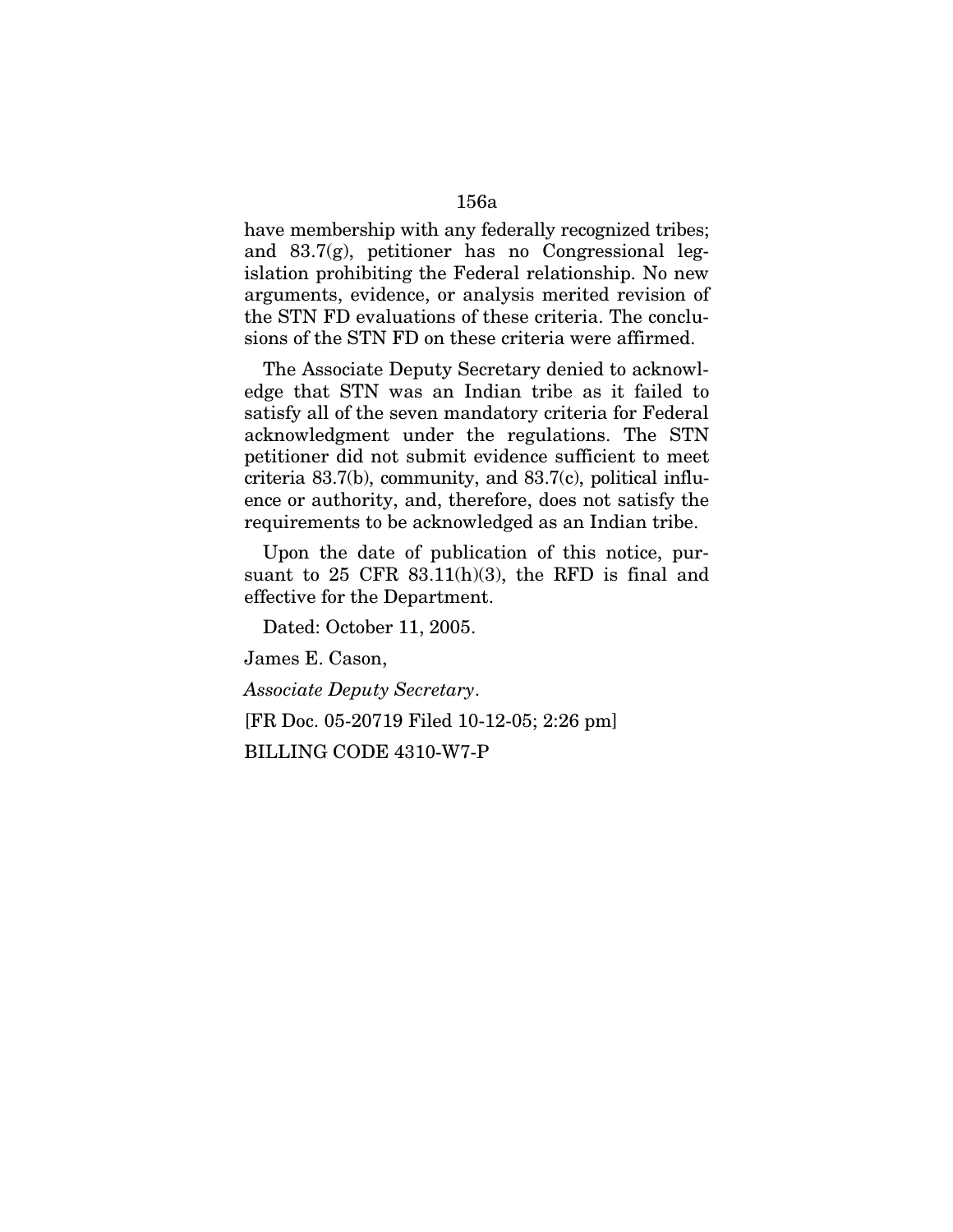## 157a **APPENDIX N**

\_\_\_\_\_\_\_\_\_\_\_\_\_\_\_\_\_\_\_\_\_\_\_\_\_\_\_\_\_ (Original Signature of member)

109TH CONGRESS 1ST SESSION  $H.R.$ 

To repeal the Federal acknowledgment of the Schaghticoke Tribal Nation

————

## IN THE HOUSE OF REPRESENTATIVES

————

Mrs. JOHNSON of Connecticut introduced the following bill which was referred to the committee on  $\blacksquare$ 

# ———— A BILL

## To repeal the Federal acknowledgment of the Schaghticoke Tribal Nation.

*Be it enacted by the Senate and House of Representatives of the States of America in Congress assembled*,

### SECTION 1 SHORT TITLE

This Act may be cited as the "Schaghticoke Acknowledgment Repeal Act of 2005"

SEC. 2 REPEAL OF THE FEDERAL ACKNOWL-EDGMENT OF THE SCHAGHTICOKE TRIBAL NATION.

(a) FINDINGS.—Congress finds the following:

(1) The Bureau of Indian Affairs should acknowledge petitioning groups as Indian tribes within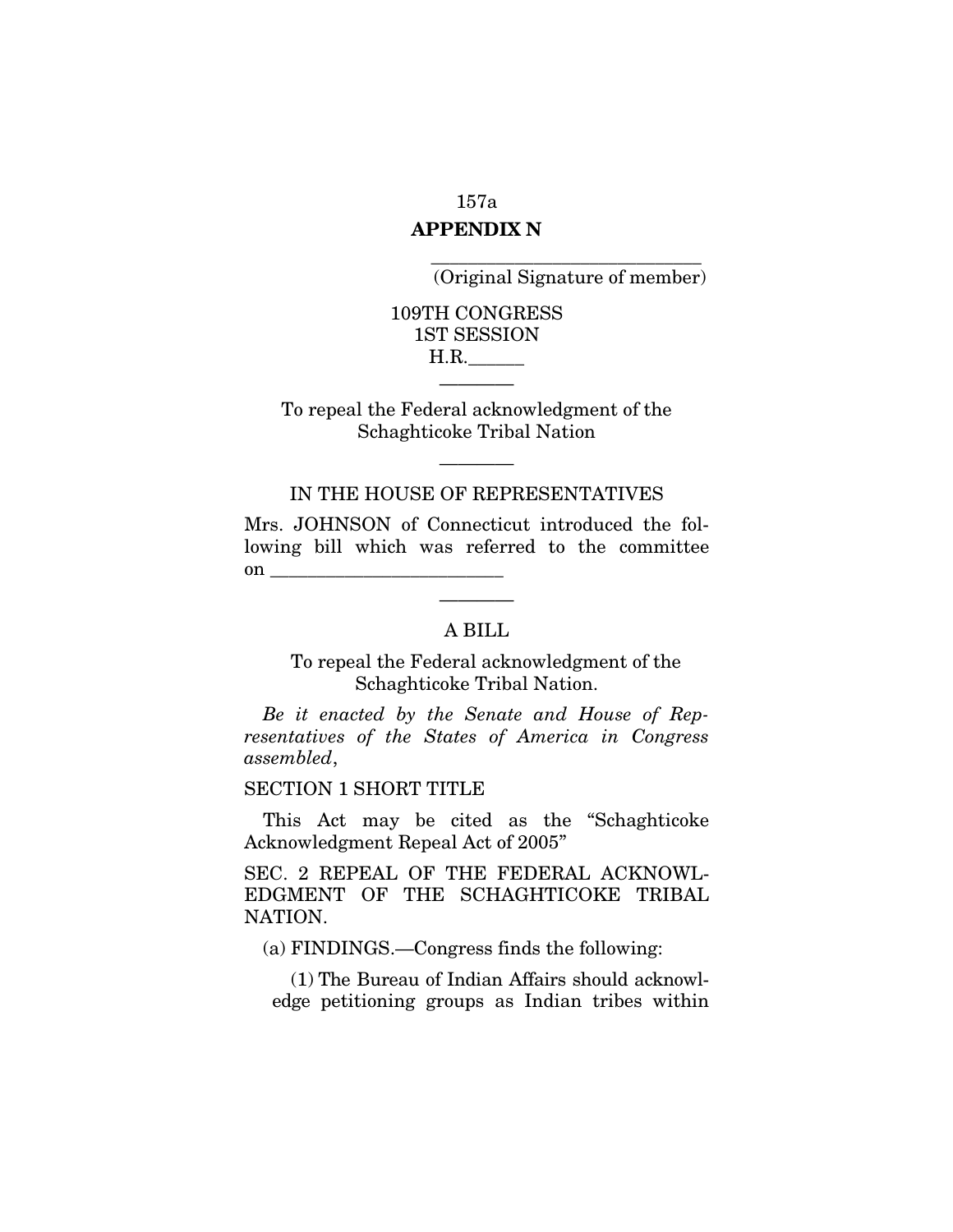the meaning of Federal law only when petitioning groups fully, faithfully, and objectively satisfy each of the 7 mandatory acknowledgment criteria under 25 CFR § 83.7.

(2) The Bureau of Indian Affairs issued a Proposed Finding, a Preliminary decision, dated December 2, 2002, and published in the Federal Register on December 11, 2002 (67 Fed. Reg. 76184), that declined to acknowledge the Schaghticoke Tribal Nation as an Indian tribe, within the meaning of Federal law because the tribe did not satisfy each of the 7 Mandatory criteria under section 83.7 of title 25 Code of Federal Regulation, more particularly:

(A) The Proposed Finding concluded that the Schaghticoke Tribal Nation did riot satisfy criterion 83.7(b), the demonstration of a continuous Community from the first sustained historical contact to the present, because there was "insufficient evidence" to demonstrate that a community existed for 36 years from 1940 to 1967 and from 1996 to the present.

(B) The Proposed. Finding concluded that the Schaghticoke Tribal Nation did not satisfy criterion 83.7(c), the demonstration of continuous political authority and influence within the community, because there was "insufficient evidence" or "no specific evidence" or both to demonstrate that political authority and influence was exercised within the community for 165 years from 1801 to 1875, 1885 to 1967, and 1996 to the present.

(C) The Proposed Finding concluded further concerning criterion 83.7(c) that the State of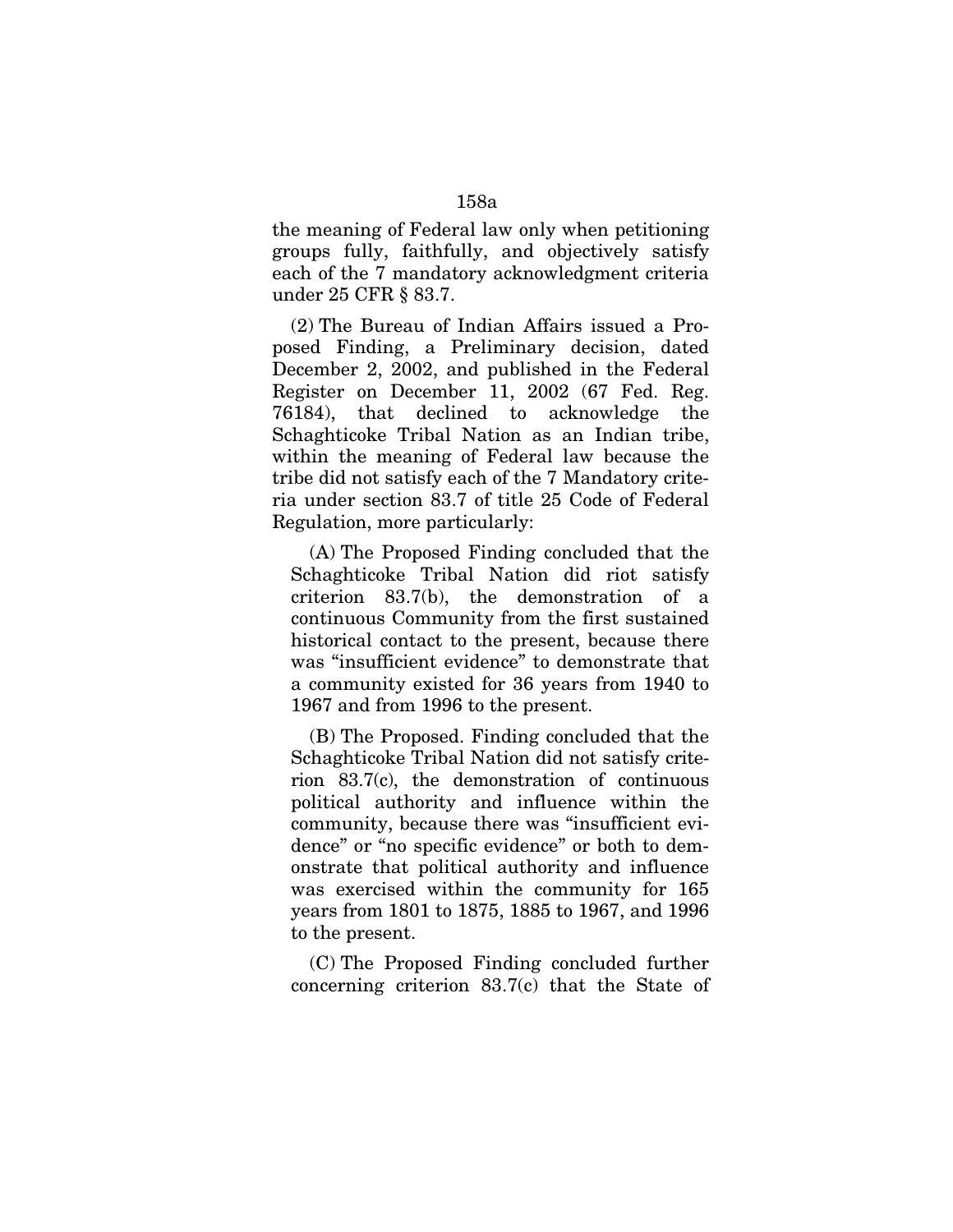Connecticut's continuous relationship with individuals claiming to be Schaghticoke and living on land set aside for them as a reservation did not provide additional evidence during those periods when there was an absence of specific evidence of the exercise of political influence within the group within the meaning of the acknowledgment regulations.

(D) The Proposed Finding raised concerns that the Schaghticoke Tribal Nation's membership list excluded prominent individuals who had been ousted from or refused to be a part of the Schaghticoke Tribal Nation petition, including members of the rival Schaghticoke Indian Tribe, members of the Coggswell family, and former Chief Irving Harris. In addition, the membership list included newly recruited Joseph D. Kilson descendents who had not had any connection with the Schaghticoke group throughout the 20th century.

(3) After further public comment and submissions by the petitioner and interested parties, the Bureau of Indian Affairs issued a Final Determination, dated January 29, 2004 and published in the Federal Register on February 5, 2004 (69 Fed. Reg. 5570), that acknowledged the Schaghticoke Tribal Nation as an Indian tribe within the meaning of Federal law.

(4) The Final Determination reached this positive result only though the following:

(A) Explicit, premeditated manipulation of both the evidence and established acknowledgment standards, as evidenced by the following: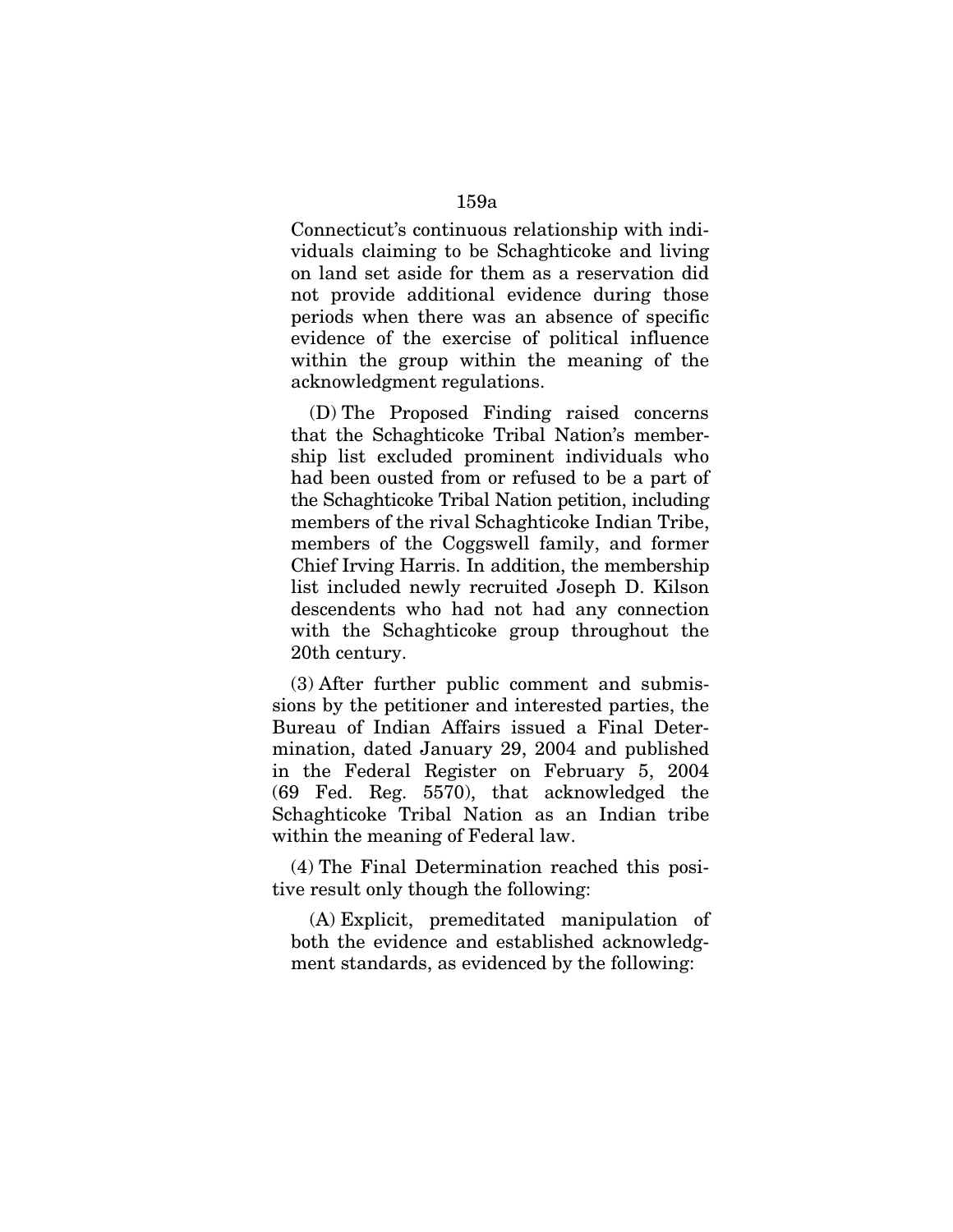(i) In a briefing Paper dated January 12, 2004, Prepared by the Office of Federal Acknowledgment and submitted to Principal Deputy Assistant Secretary-Indian Affairs Aurene Martin regarding the forthcoming Final Determination, the Office of Federal Acknowledgment requested guidance from the Principal Deputy Assistant Secretary-Indian Affairs on whether the Schaghticoke Tribal Nation should be "acknowledged even though evidence of political influence and authority is absent or insufficient for two substantial historical periods, and if so, on what grounds?".

(ii) In the briefing paper, Office of Federal Acknowledgment staff recommended, and the Principal Deputy Assistant Secretary-Indian Affairs endorsed, an analytic approach that explicitly discarded prior agency precedent and regulations governing the acknowledgment process to overcome the absence and insufficiency of evidence to demonstrate continuous political influence and authority; as the regulations require.

(iii) This approach, according to the briefing paper, "would require a change in how continuous state recognition with a reservation was treated as evidence."

(iv) The briefing paper also acknowledged the possibility of declining acknowledgment of the Schaghticoke Tribal Nation, saying that option "maintains the current interpretations of the regulations and established precedents concerning how continuous tribal existence is demonstrated."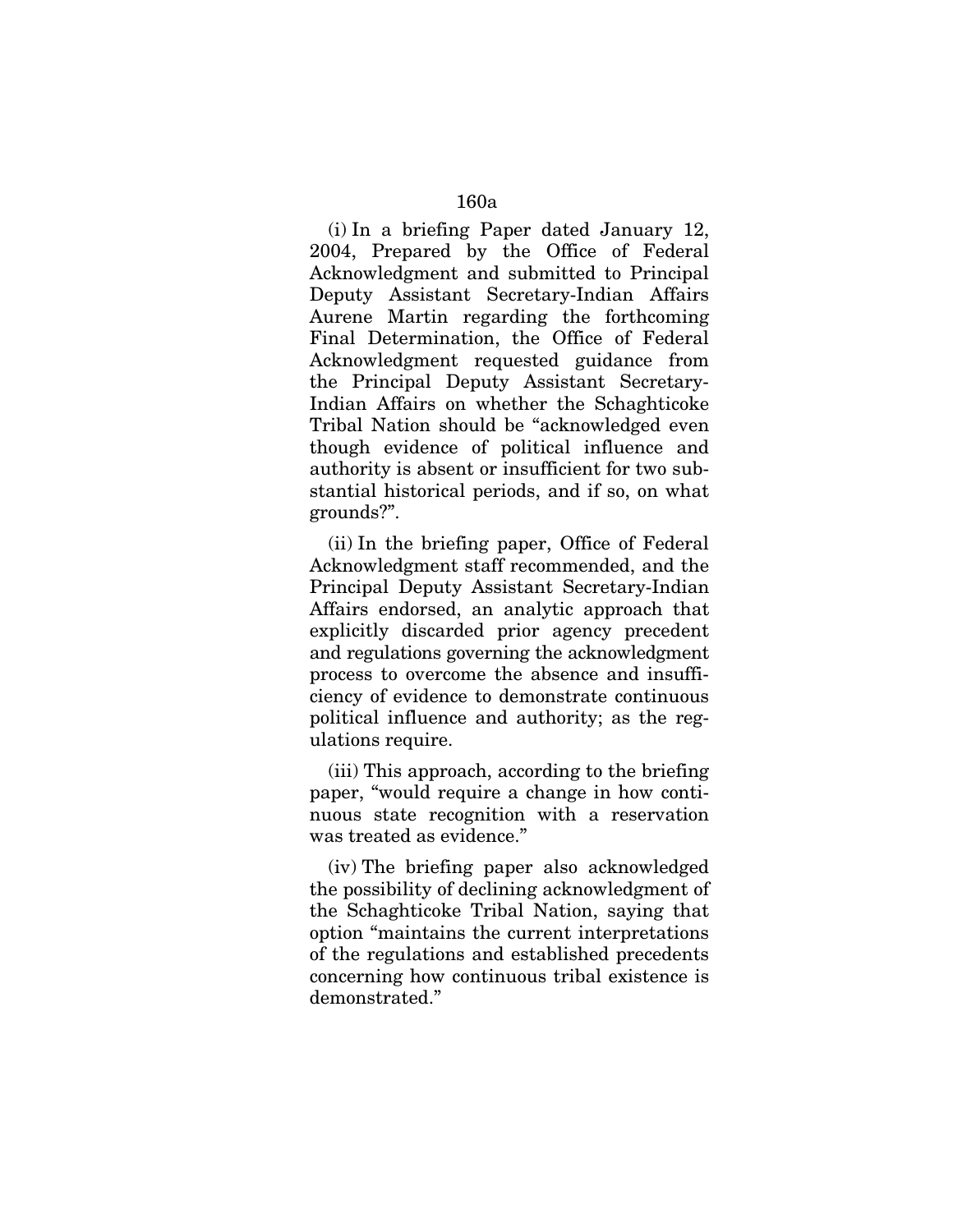## (B) Ignoring agency admissions that "insufficient direct evidence" or "little or no direct evidence" exists to satisfy the political authority criterion for a period of 118 years, as evidenced by the following:

(i) The Bureau of Indian Affairs admits in the Final Determination that "there or no direct evidence to demonstrate political influence within the Schaghticoke between 1892 and 1936" and elsewhere that "there is insufficient direct evidence to demonstrate criterion 83.7(c) between 1892 and 1936"

(iii The Bureau of Indian Affairs admits in the final determination that "there remains little direct evidence concerning political authority or influence among the schaghticoke for this time period [1801—1875]".

(iii) The Bureau of Indian Affairs admits in a January 12, 2004, briefing paper prepared for the Principal Deputy Assistant Secretary-Indian Affairs that "evidence-of political influence and authority [within the Schaghticoke Tribal Nation] is absent or insufficient for two substantial historical periods."

(C) An arbitrary reevaluation and erroneous interpretation of the State's relationship with the Schaghticoke, where the Bureau of Indian-Affairs overturned longstanding judicial precedent and interpretation that it repeatedly relied upon in prior acknowledgment decisions involving New England Indian groups, as evidenced by the following:

(i) The Final Determination acknowledged that in using the State's relationship with the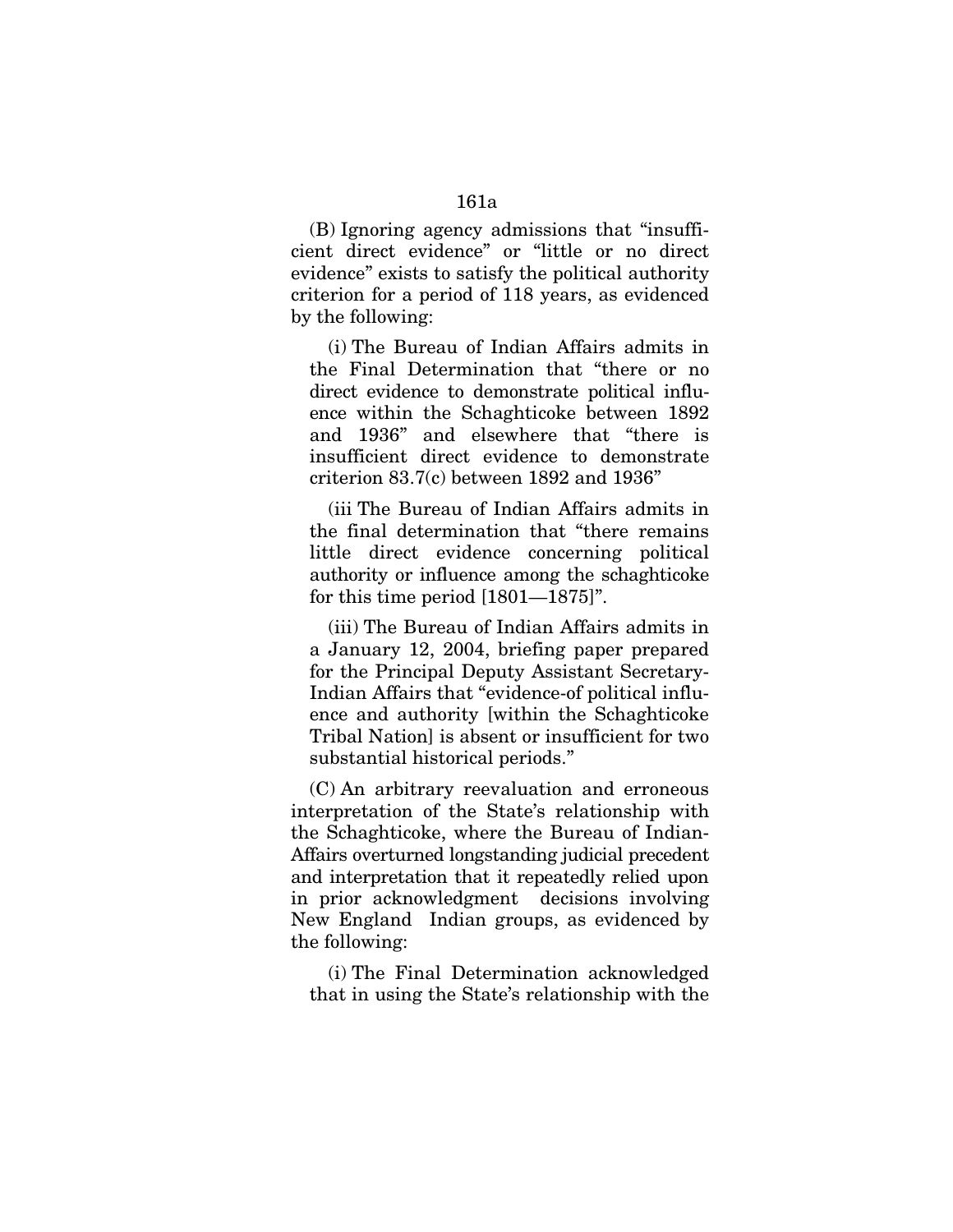group as evidence to satisfy the political community and authority criteria, the Bureau of Indian Affairs was reversing its holding in the Proposed Finding, which stated that "a continuous state relationship with a reservation did not provide additional evidence during those periods when there was an absence of specific evidence of the exercise of political influence within the group within the meaning of the acknowledgment regulations."

(ii) To reach the positive result in the Final Determination, the Bureau of Indian Affairs erroneously equated the fact that the State of Connecticut had set aside tracts of land where individuals claiming descent from a tribe that existed in colonial times could live, including providing funds and overseer for these individuals, with the act of recognizing a sovereign entity that has existed as a distinct political community as it is understood under Federal law.

(iii) The Bureau of Indian Affairs used this faulty analysis to fill gaps where, by the agency's admission, "insufficient'' or "little or no direct" evidence existed to demonstrate continuous community and political authority.

(iv) The use of the State's relationship with the Schaghticoke group as evidence of continuous political authority specifically subverts the intent of the regulations since the Bureau of Indian Affairs previously considered and rejected the use of such arrangements as evidence because it merely emphasized Indian ancestry, not the existence of tribal political authority;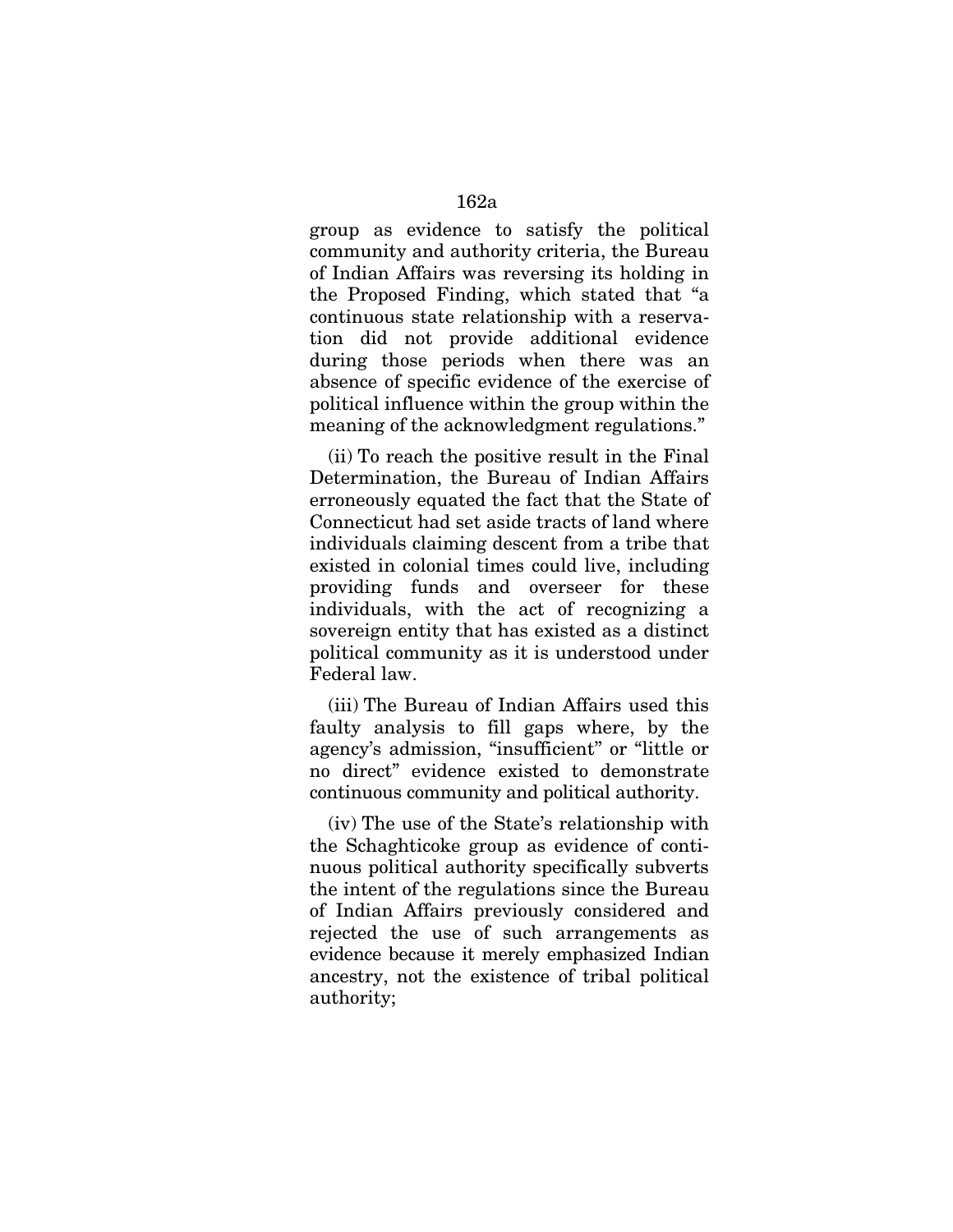(v) In the Final Determination acknowledging the Mohegan tribe in Connecticut, the Bureau of Indian Affairs properly interpreted State recognition, declaring that "State recognition is one form of evidence that a group meets criterion (a), but it is not grounds for automatically considering a group to be entitled Federal recognition." In addition, the Bureau of Indian Affairs adhered to this precedent and interpretation of as State relationship in its proposed findings and final determinations concerning the Narrangansett tribe in Rhode Island, the Gay Head Wampanoag tribe in Massachusetts, and the Historic Eastern Pequot and the Golden Hill Paugussett tribes in Connecticut.

(vi) Without the Bureau of Indian Affairs' use of this erroneous interpretation of the State's relationship with the Schaghticoke group to substitute for "insufficient" or absent evidence necessary to satisfy the continuous community and political authority criteria, the Schaghticoke Tribal Nation would not have satisfied these mandatory criteria and would have been denied acknowledgment.

(D) Unprecedented and inaccurate methods to calculate tribal marriage rates, without which the Schaghticoke Tribal Nation would not have reached the 50 percent intra-marriage rate threshold and consequently would not have satisfied the criteria for political authority for a 74 Year period from 1801 to1875 as evidenced by the following:

(i) Under section 82.7(c)(3) Of title 25, Code of Federal Regulations, (commonly known as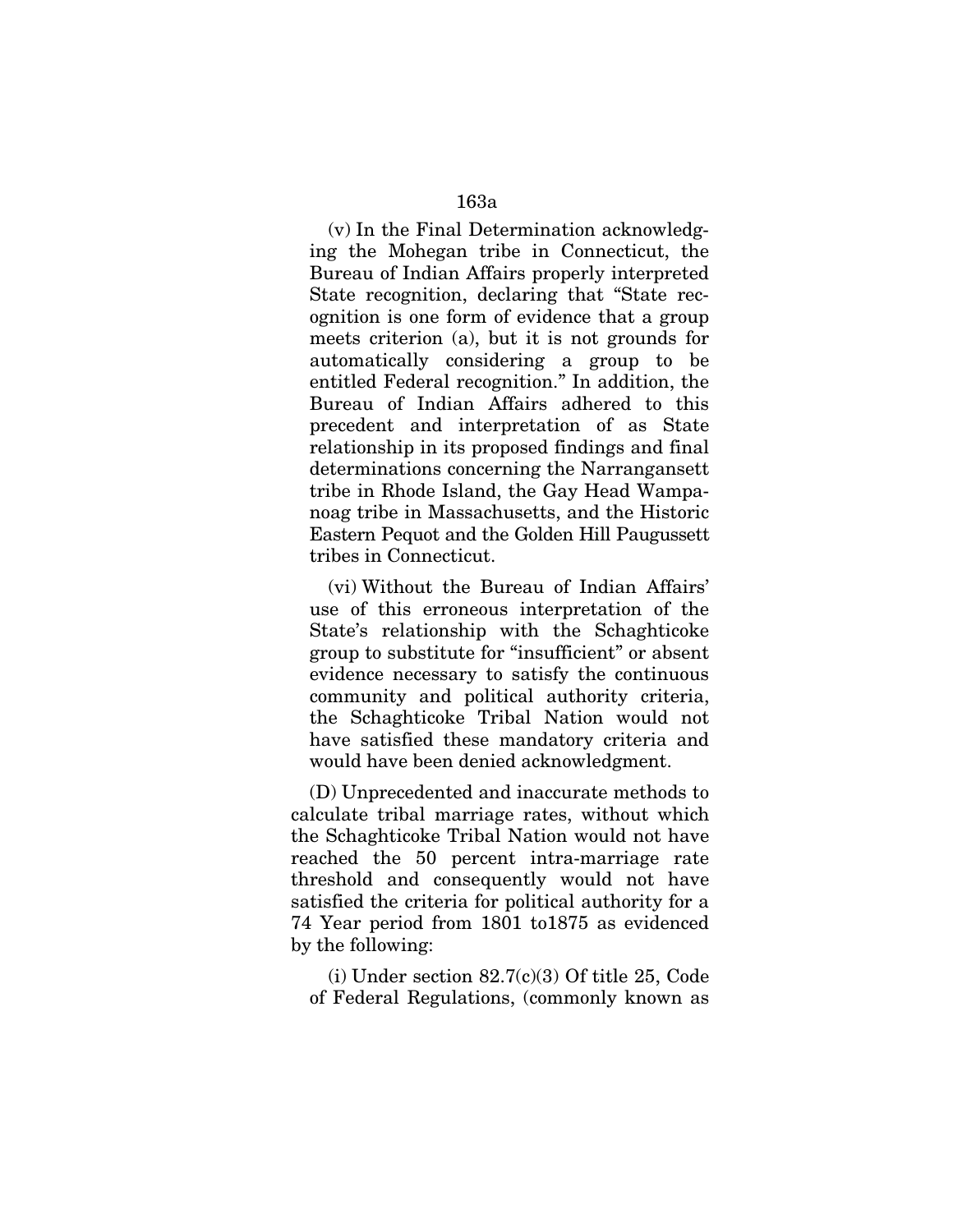the so-called "carry-over" provision), in the absence of direct evidence, a petitioner can satisfy the political authority criterion for a particular period if it demonstrates one of that "at least 50 percent of the marriages in the group are between members of the group," a threshold that demonstrates community for a particular period under section 83.7(b)(2)(ii) of title 25, Code of Federal Regulations:

(ii) Because the Bureau of Indian Affairs admits in the Final Determination that "there remains little direct evidence concerning political authority or influence among the Schaghticoke for this time period [1801 to 1875]," the agency invoked the carry-over provision to demonstrate political authority for this period because it calculated that more than 50 percent of the marriages in the group were between members of the group

(iii) In a filing before the Interior Board of' Indian dated December 2, 2004, the Office of the Solicitor, Bureau of Indian Affairs, admitted that the Final Determination used a methodology in calculating and analyzing marriage rates that "is not consistent with prior precedent in calculating rates of marriages under 83.7(b)(2)(ii) and provides no explanation for the inconsistency."

(iv) The Office of the Solicitor states that "previous acknowledgment decisions interpret  $83.7(b)(2)(ii)$  to require that 50 percent of the marriages are between members of the group. In contrast, the Summary on [Schaghticoke Tribal Nation] inadvertently relied on the number of members of the group who married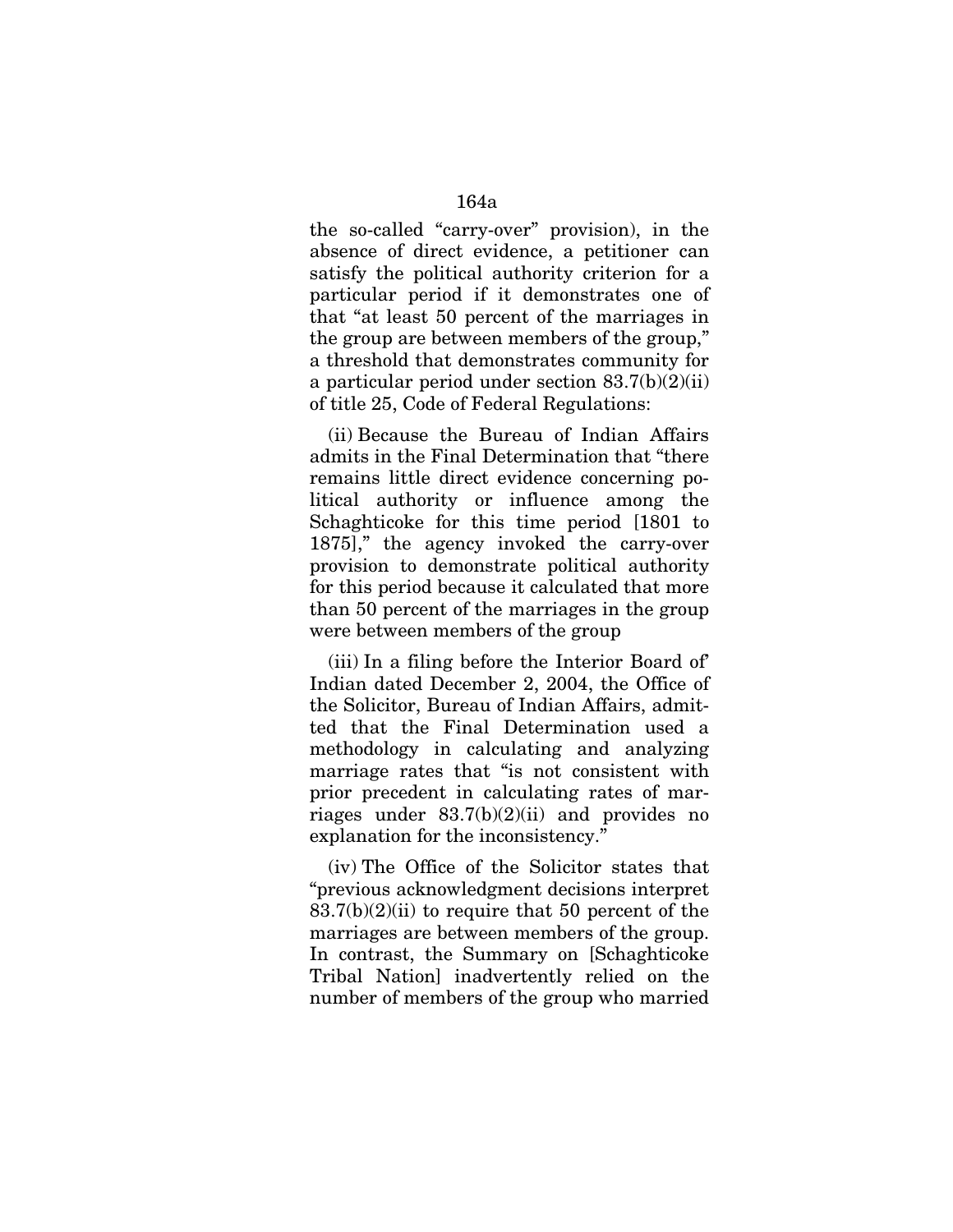other members, which results in a higher count".

(v) The Office of the Solicitor also concludes that mathematical errors were made in tabulating marriage rates in the Final Determination that when corrected reduces the rate below 50 percent, regardless whether "marriages" as is customary, or "members" of the group who marry other members," which is unprecedented, is counted,

(vii) Since Schaghticoke Tribal Nation marriage rates do not meet the 50 percent threshold, the carry-over provision is rendered: inoperative.

(viii) Without the carry-over provision substitute for insufficient evidence to demonstrate Political authority for the time period from 1801 to 1875, the political authority criterion is not satisfied, and the Bureau of Indian Affairs should have declined Federal acknowledgment in the Final Determination.

(ix) The Office of the Solicitor further advises that during the Interior Board of Indian Appeals request for reconsideration currently under way, the Final Determination "should not, be affirmed on these grounds absent explanation or new evidence."

(E) A fraudulent membership list for the Schaghticoke Tribal Nation, without which the Schaghticoke group could not be acknowledged a result the office of Federal Acknowledgment within the Bureau of Indian Affairs-calls "undesirable" in internal briefing papers, as evidenced by the following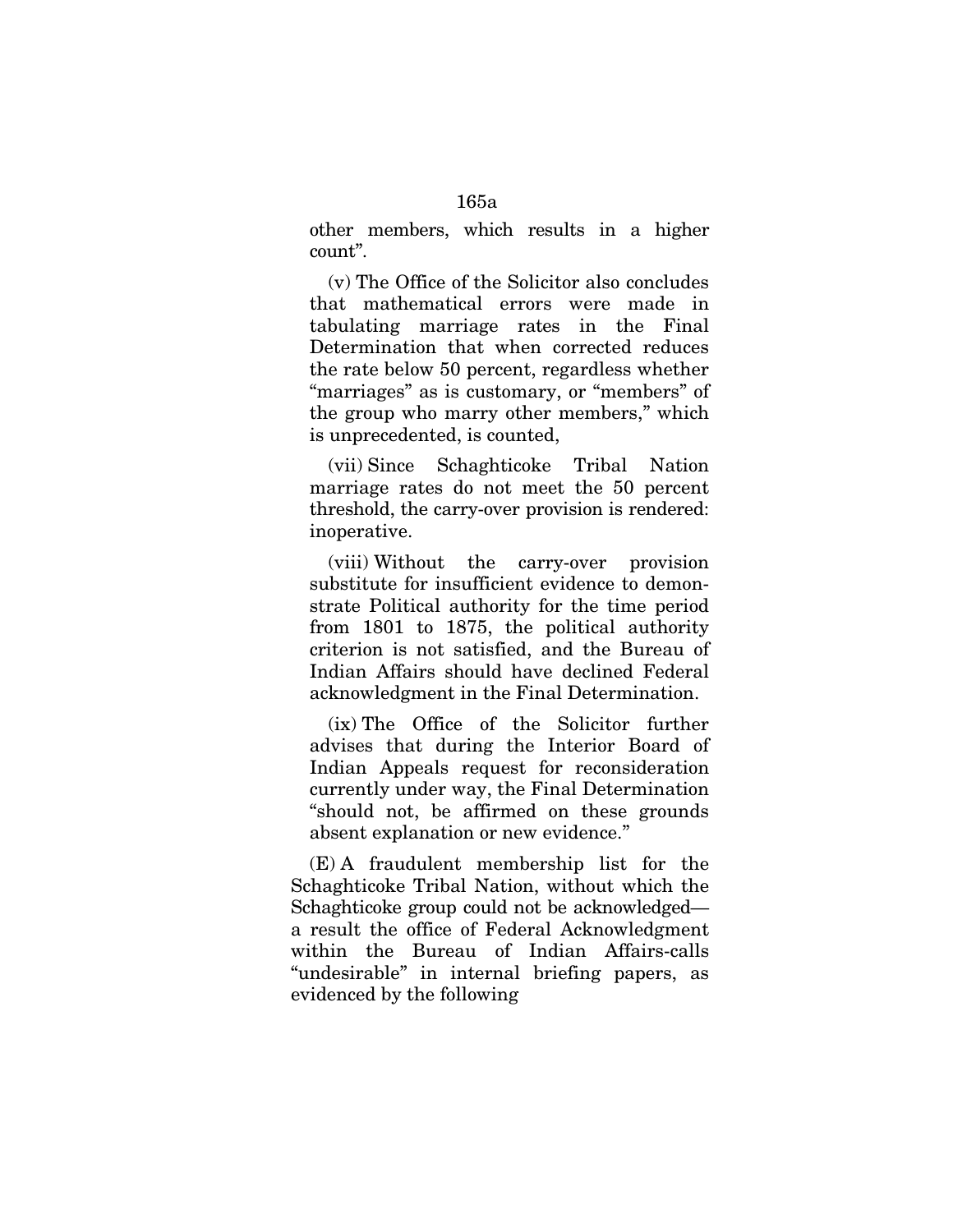### 166a

(i) The Schaghticoke group has experienced intense factional conflict for many years, with the resulting split in the early 1990s between the Schaghticoke Tribal Nation and the Schaghticoke Indian Tribe into two distinct groups with district communities and political processes.

(ii) The January 12, 2004, briefing paper prepared by Office of Federal Acknowledgment staff for the Principal Deputy Assistant Secretary-Indian Affairs states the "Schaghticoke Tribal Nation membership list did not include a substantial portion of the actual social and political community."

(iii) The briefing paper concludes that "the activities of these individuals were an essential part of the evidence for the [Proposed Findings] conclusion that the [Schaghticoke-Tribal Nation] met criterion 83.7(b) [community] and 83.7(c) [political authority] from 1967 to 1996 and their absence was one of the reasons the [Proposed Finding] concluded these criteria were not met from 1996 to the present. After 1996, these individuals either declined to reenroll as the leadership required of all members, or subsequently relinquished membership, because of strong political difference with the current [Schaghticoke Tribal Nation] administration".

(iv) In response to concerns raised in the Proposed Finding, the Schaghticoke Tribal Nation unsuccessfully attempted to purge the Kilson descendents from the membership list and to persuade prominent Schaghticokes,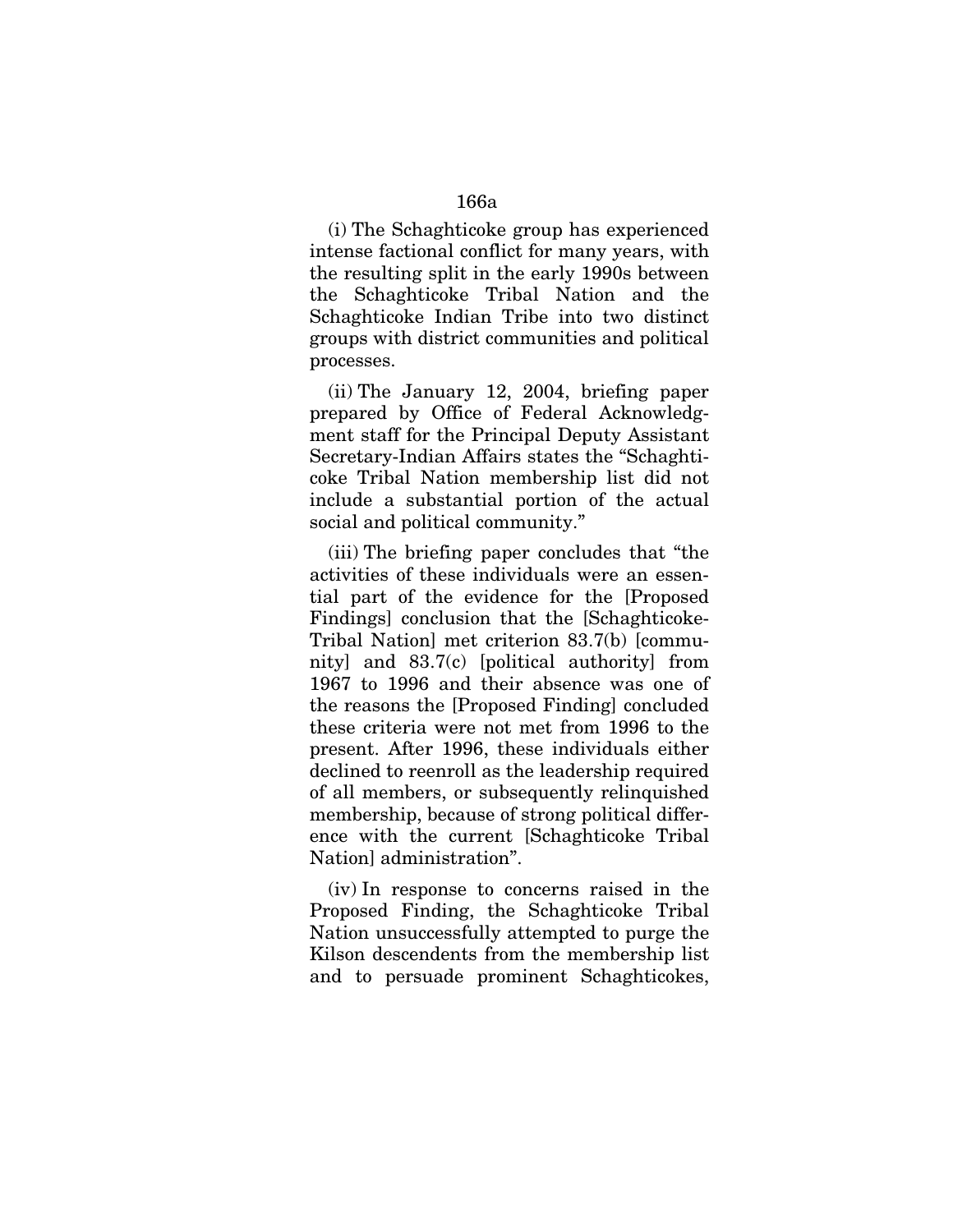## including Schaghticoke Indian Tribe members, the Coggswells and Irving Harris, to rejoin.

(v) 0n September 27, 2003, the day before the end of the Schaghticoke Tribal Nation's comment period prior to the issuance of the Final Determination, 15 Schaghticoke Indian Tribe members applied for and were granted membership in the Schaghticoke Tribal Nation. Nine of those 15 signed a letter on September 29, 2003, however, stating that they were not Schghticoke Tribal Nation Members, had no intention of becoming members, and that "[their] signatures were obtained by fraud."

(vi) In the briefing paper, Office of Federal Acknowledgment staff expresses disappointment that these irregularities could undermine the Schaghticoke Tribal Nation's goals, saying "the current status of a long-term pattern of factional conflict may either have the undesirable consequence of negatively determining Schaghticoke's tribal status. . . "

(5) Congress acknowledges that two noted Native American anthropologists retained to advocate for the Schaghticoke Tribal Nation concluded after exhaustive years-long research that the group did not and could not establish continuous community and political authority as required by the acknowledgment regulations, more particularly:

(A) Dr. William Starna, a professor of anthropology and expert in tribal acknowledgment it the State University of New York at Oneonta, who has worked on behalf of tribal petitioners Gay Head Wampanoag, Golden Hill paugussett, and Eastern Pequot in addition to the

### 167a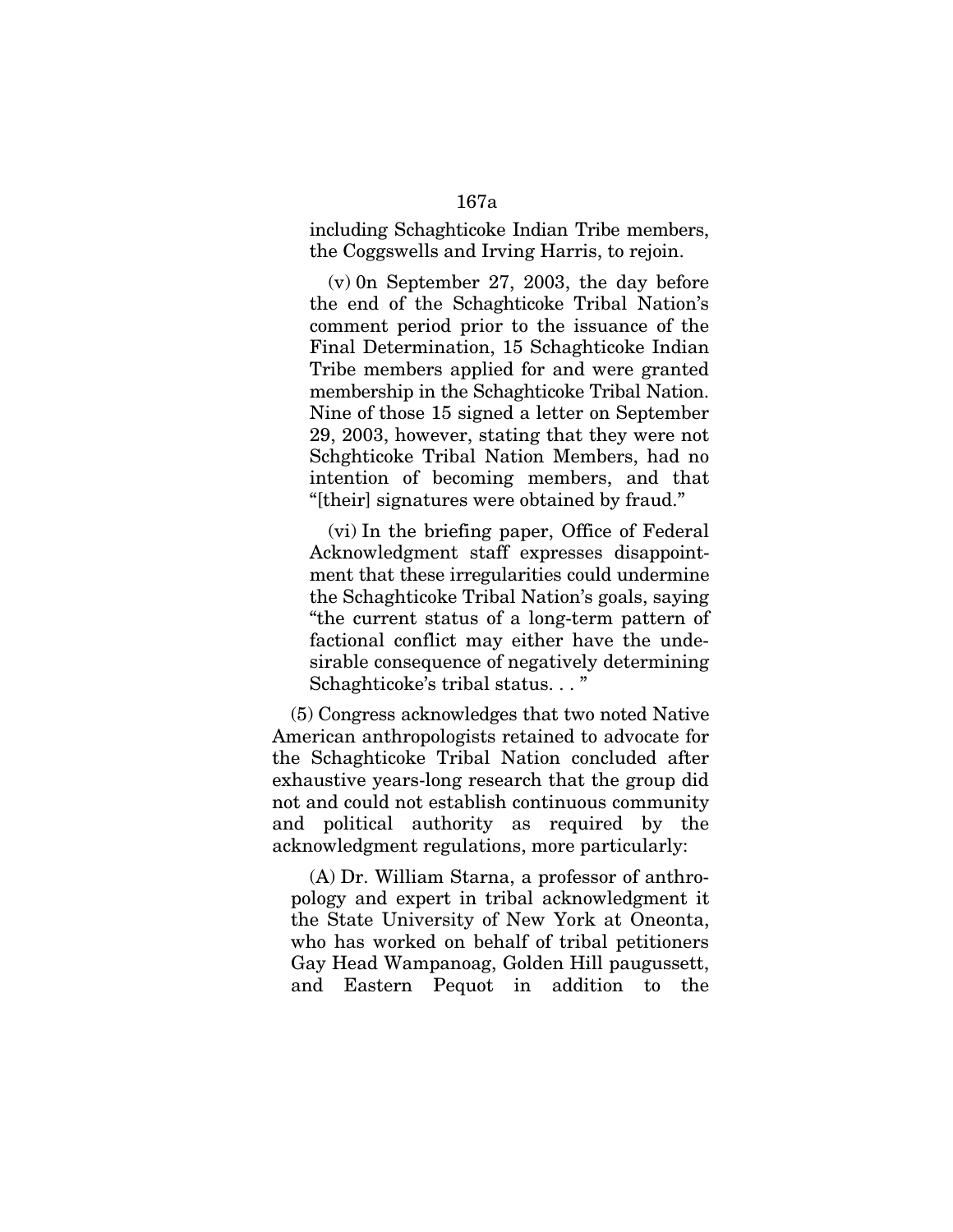Schaghticoke Tribal Nation, concluded in two separate reports, in 1989 and again in 1993, that the Schaghticoke Tribal Nation could not satisfy either the continuous community or political authority and influence criteria.

(B) Dr. Ann McMullen, a professor of anthropology and expert acknowledgment at Brown University, who has worked on behalf of tribal petitioners Mashpee and Paueatuck Eastern Pequot, conducted further research at the request of the Schaghticoke Tribal Nation. In a 1999, report Dr. McMullen affirmed Dr. Starna's conclusions, saying that "too much still rests on Schaghticoke as a piece of Indian land occasionally occupied by Indians and not the focal point for a larger dispersed tribe".

(6) Paragraph (4) demonstrates that the Schaghticoke Tribal Nation does not satisfy each of the seven mandatory criteria for acknowledgment under section 83.7 of title 25, Code of Federal Regulations. If [sic] further demonstrates willful manipulation of both the acknowledgment regulations and existing agency precedent by the Bureau of Indian Affairs

(7) For the reasons described in paragraphs (4) and (6), the Final Determination acknowledging the Schaghticoke Tribal Nation as an Indian tribe within the meaning of Federal law is erroneousand unlawful.

(8) Congress cannot allow the erroneous and unlawful decision of the Bureau of Indian Affairs to acknowledge the Schaghticoke Tribal Nation as an Indian tribe within the meaning of Federal law to stand because of the significant, harmful, and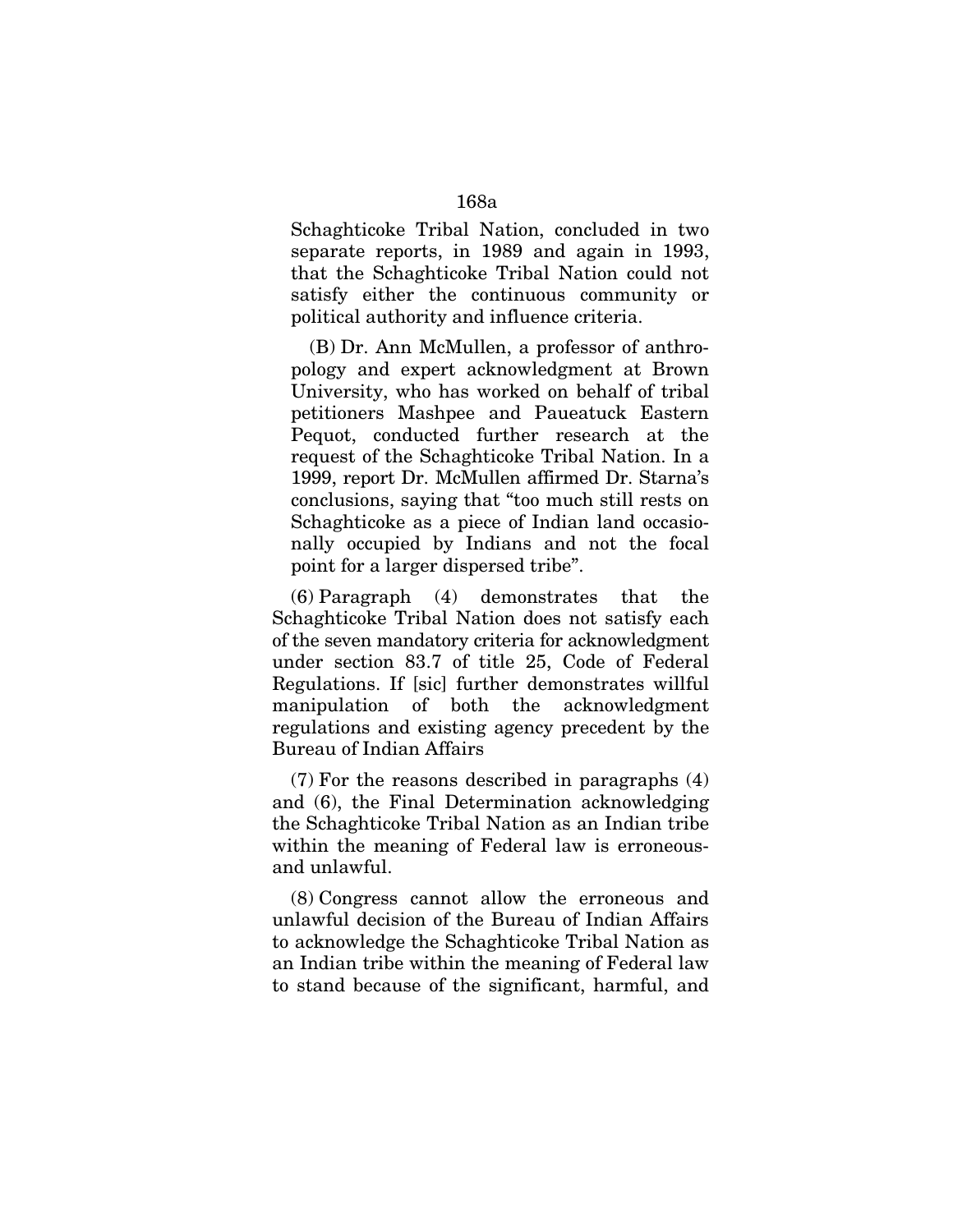irreversible effects it would have on neighboring communities more particularly:

(A) A sovereign, federally acknowledged Indian tribe is exempted from a broad range of State laws and regulations, including State and local taxation

(B) A sovereign, federally acknowledged Indian tribe is granted rights under Federal law to engage in casino-style gaming under the Indian Gaming Regulatory Act, and the construction and operation of a Las Vegas-style casino in Western Connecticut would place unbearable burdens on municipalities, on local tax bases and taxpayers, on an aging transportation infrastructure that could not tolerate the volume of traffic such a facility would create.

(C) A sovereign, federally acknowledged Indian tribe has standing in Federal court to pursue land claims litigation on property under the Federal laws commonly known as the "Non-Intercourse Act", claims that threaten landowners' property rights, cloud title in widespread areas, and prevent the sale of real property

(b) PURPOSES—The purposes of the Act are as follows:

(1) To repeal the Bureau of Indian Affairs acknowledgment of the Schaghticoke Tribal Nation as an Indian tribe within the meaning of Federal law.

(2) To correct the unlawful and erroneous decision by the Bureau of Indian Affairs, in violation of federal regulations and contrary to longstanding agency precedent, to acknowledge the Schaghti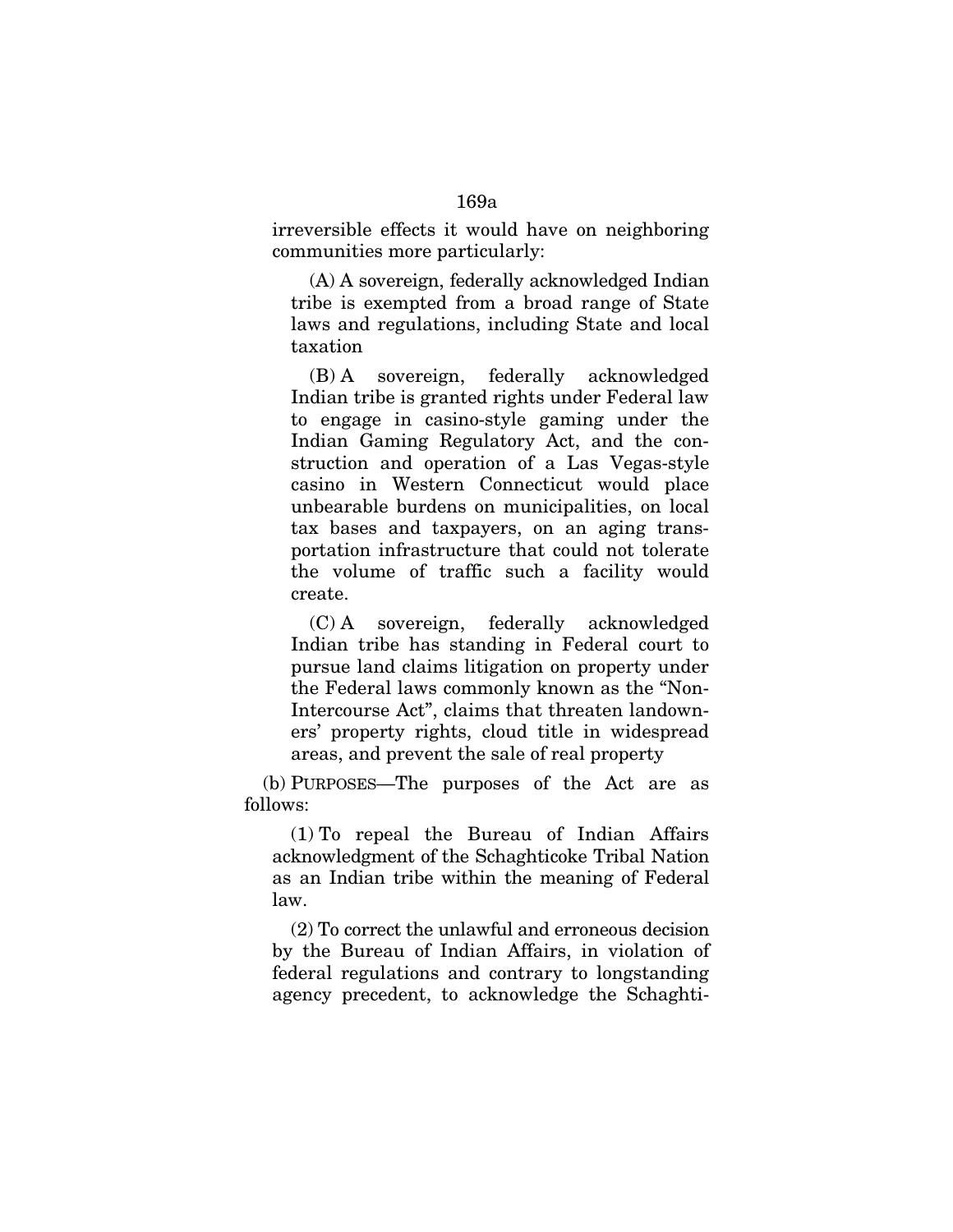coke Tribal Nation as an Indian tribe within the meaning of Federal law.

(3) To protect the taxpayers and municipalities of the State Connecticut from the undue burdens and violations of sovereignty described in subsection  $(a)(6)$ .

(c) DEFINITIONS—For the purposes of this Act, the following definitions apply:—

(1) SCHAGHTICOKE TRIBAL NATION—The term "Schaghticoke Tribal Nation" means the Schaghticoke Tribal Nation, a federally recognized Indian tribe based at 33 Elizabeth Street, 4th Floor, Derby, Connecticut, 06148.

(2) FINAL DETERMINATION—The term "Final Determination" means the decision document containing an administrative decision made pursuant to section 83 et seq. of title 25, Code of Federal Regulations Office of Federal Acknowledgment, Bureau of Indian Affairs, dated January 29, 2004, affirmed by Aurene M. Martin, Principal Deputy Assistant Secretary-Indian Affairs, published in the Federal Register on February 5, 2004 (69 Fed. Reg. 5570), that acknowledged the Schaghticoke Tribal Nation as an Indian tribe within the meaning of Federal law

(3) REQUEST FOR RECONSIDERATION—The term "Request for Reconsideration" means the administrative appeal of the Final Determination, initiated by the Attorney General of the State of Connecticut on behalf of the State and Interested Parties pursuant to Section 83.11 of title 25, Code of Federal Regulations, In re Federal Acknowledgment of the Schaghticoke Tribal Nation, Docket